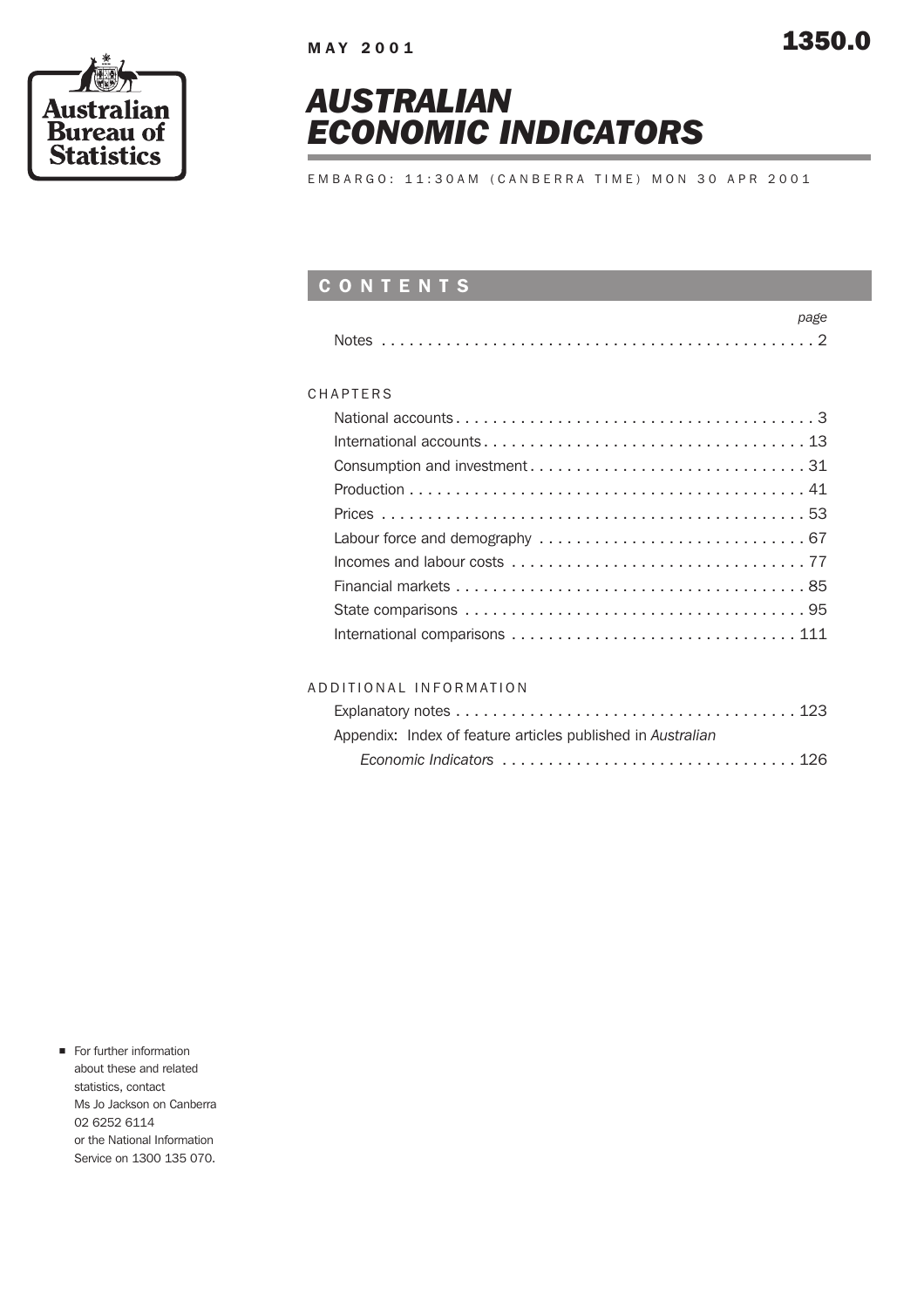### NOTES

| <i>Issue</i>                                                                                                                                                                                                                                                                                                                   | Expected release date                                                          |  |  |  |  |  |
|--------------------------------------------------------------------------------------------------------------------------------------------------------------------------------------------------------------------------------------------------------------------------------------------------------------------------------|--------------------------------------------------------------------------------|--|--|--|--|--|
| <b>June 2001</b>                                                                                                                                                                                                                                                                                                               | 31 May 2001                                                                    |  |  |  |  |  |
| <b>July 2001</b>                                                                                                                                                                                                                                                                                                               | 29 June 2001                                                                   |  |  |  |  |  |
| August 2001                                                                                                                                                                                                                                                                                                                    | 31 July 2001                                                                   |  |  |  |  |  |
| September 2001                                                                                                                                                                                                                                                                                                                 | 31 August 2001                                                                 |  |  |  |  |  |
| October 2001                                                                                                                                                                                                                                                                                                                   | 28 September 2001                                                              |  |  |  |  |  |
| November 2001                                                                                                                                                                                                                                                                                                                  | 31 October 2001                                                                |  |  |  |  |  |
| IN THIS ISSUE<br>Where available, the statistics in this issue are presented as time series<br>for the last nine years of annual data, the last nine quarters or 15<br>months of data. To assist analysis most tables include percentage<br>movements, as well as levels, of series.                                           |                                                                                |  |  |  |  |  |
| For users requiring longer time series, each February issue of<br>Australian Economic Indicators contains, for most series, a greater<br>span of annual, quarterly and monthly data.                                                                                                                                           |                                                                                |  |  |  |  |  |
| Quarterly and monthly data for most series, and annual data for a<br>limited number of series, are available from the ABS for earlier<br>periods than that shown in this publication. Many series can be<br>obtained on electronic media. Inquiries should be directed to the<br>National Information Service on 1300 135 070. |                                                                                |  |  |  |  |  |
| billion<br>thousand million<br>not available<br>n.a.<br>not yet available<br>n.y.a.<br>not applicable<br>$\ddots$<br>0, 0.0<br>n.e.c.<br>n.e.s.                                                                                                                                                                                |                                                                                |  |  |  |  |  |
|                                                                                                                                                                                                                                                                                                                                | zero or rounded to zero<br>not elsewhere classified<br>not elsewhere specified |  |  |  |  |  |

Dennis Trewin Australian Statistician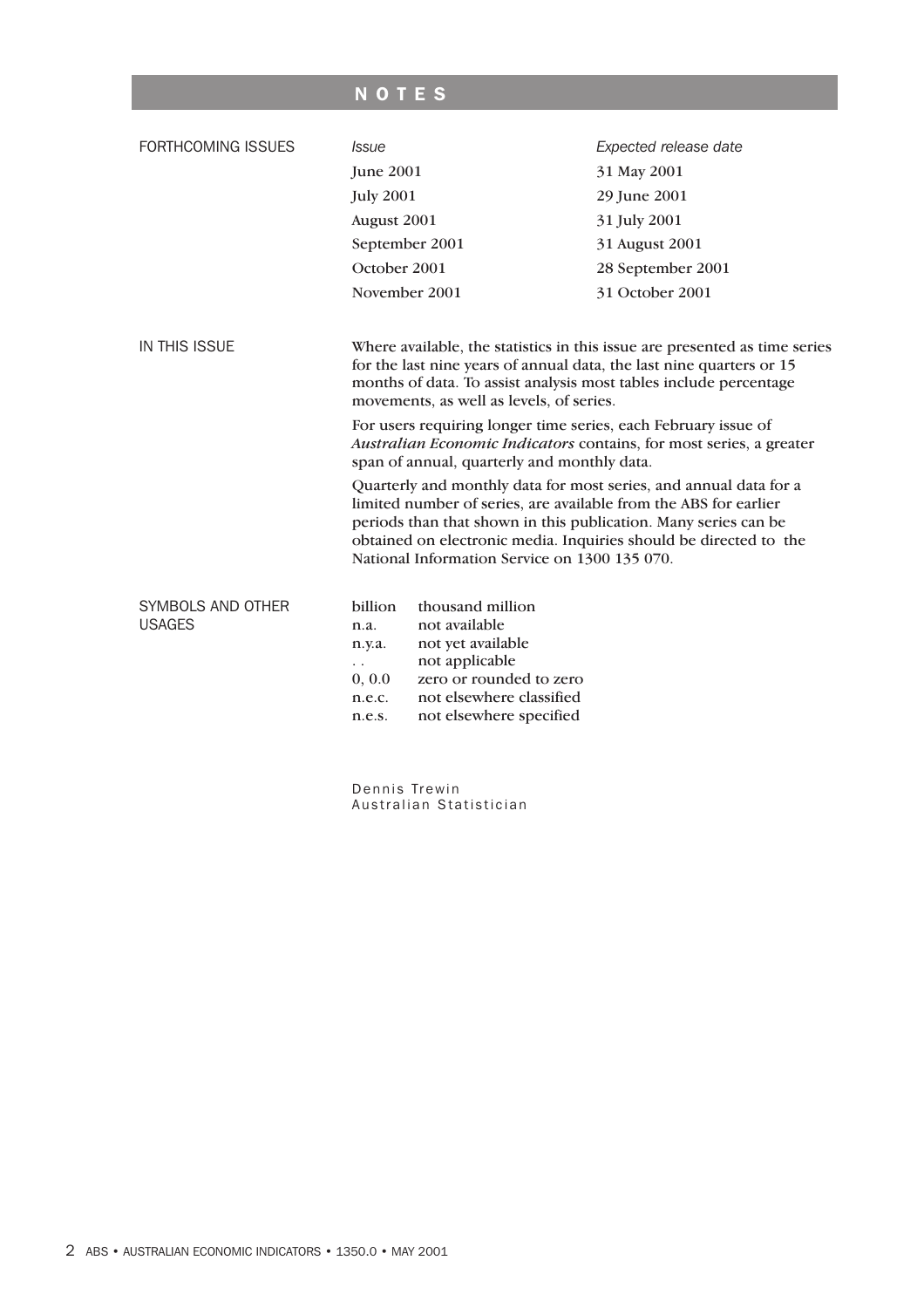# **1** NATIONAL ACCOUNTS

#### *TABLES*

| 1.1 | GDP and other selected aggregates, chain volume measures $\dots \dots \dots \dots \dots$       |
|-----|------------------------------------------------------------------------------------------------|
| 1.2 | Expenditure on gross domestic product, chain volume measures 5                                 |
| 1.3 | Gross value added by industry at basic prices, chain volume measures $\dots \dots \dots$       |
| 1.4 | Income component of gross domestic product account $\dots \dots \dots \dots \dots \dots \dots$ |
| 1.5 |                                                                                                |
| 1.6 |                                                                                                |
| 1.7 |                                                                                                |
| 1.8 |                                                                                                |

#### *RELATED PUBLICATIONS*

Australian System of National Accounts (Cat. no. 5204.0) — annual

Australian National Accounts: National Income, Expenditure and Product (Cat. no. 5206.0) — quarterly

Balance of Payments and International Investment Position, Australia (Cat. no. 5302.0)

Government Finance Statistics, Australia (Cat. no. 5512.0)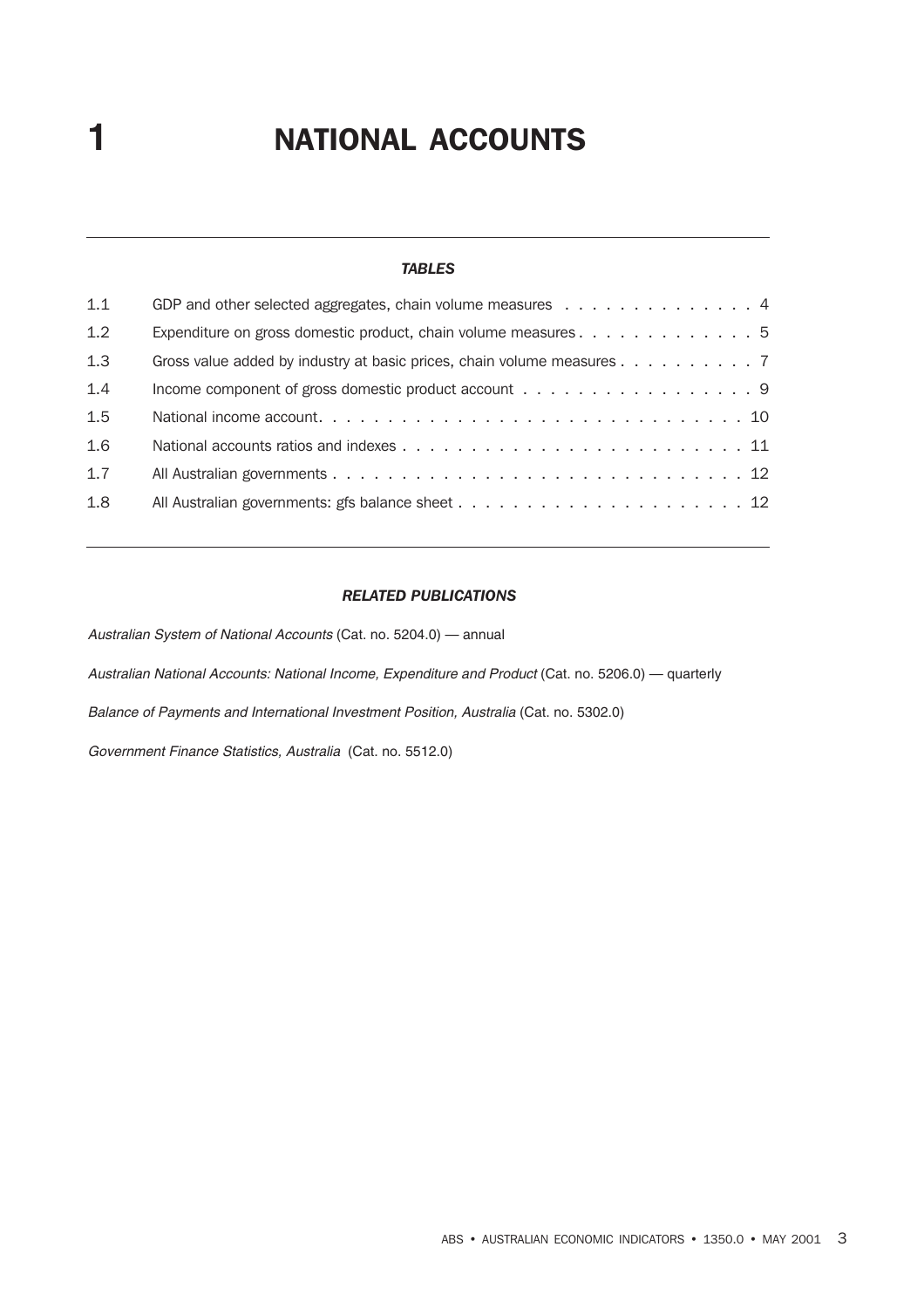**NATIONAL ACCOUNTS** GDP, Chain volume measure— Quarterly % change



*Source: ABS (Cat. no. 1350.0 & 5206.0), Quarterly data.*

GDP AND REAL GROSS DOMESTIC INCOME, Chain volume measure, Trend— Quarterly % change



*Source: ABS (Cat. no. 5206.0), Quarterly data.*

#### **TABLE 1.1 GDP AND OTHER SELECTED AGGREGATES Chain Volume Measures, Reference year 1998–1999**

|                     |            | Real                |                                                               |          |             |  |  |  |  |  |
|---------------------|------------|---------------------|---------------------------------------------------------------|----------|-------------|--|--|--|--|--|
|                     |            | gross               | Domestic                                                      | Gross    | Gross       |  |  |  |  |  |
|                     |            | domestic            | final                                                         | non-farm | national    |  |  |  |  |  |
| Period              | <b>GDP</b> | income              | demand                                                        | product  | expenditure |  |  |  |  |  |
|                     |            | ANNUAL (\$ MILLION) |                                                               |          |             |  |  |  |  |  |
|                     |            |                     |                                                               |          |             |  |  |  |  |  |
| 1991-1992           | 442.023    | 443,508             | 448,913                                                       | 433,059  | 445.185     |  |  |  |  |  |
| 1992-1993           | 457,985    | 456,121             | 461,674                                                       | 447,265  | 461,320     |  |  |  |  |  |
| 1993-1994           | 476,989    | 472,682             | 475,688                                                       | 464,937  | 476,451     |  |  |  |  |  |
| 1994-1995           | 498,550    | 495,923             | 505,274                                                       | 490,657  | 507,131     |  |  |  |  |  |
| 1995-1996           | 520,261    | 520,958             | 523,579                                                       | 507,989  | 523,836     |  |  |  |  |  |
| 1996-1997           | 539,088    | 543,757             | 543,187                                                       | 524,923  | 542,302     |  |  |  |  |  |
| 1997-1998           | 565,126    | 570,056             | 574,049                                                       | 550,517  | 574,926     |  |  |  |  |  |
| 1998-1999           | 595,417    | 595,417             | 604,720                                                       | 578,950  | 609,931     |  |  |  |  |  |
| 1999-2000           | 621,186    | 626,846             | 635,859                                                       | 604,419  | 637,669     |  |  |  |  |  |
|                     |            |                     |                                                               |          |             |  |  |  |  |  |
|                     |            |                     | PERCENTAGE CHANGE FROM PREVIOUS YEAR                          |          |             |  |  |  |  |  |
| 1991-1992           | 0.4        | $-0.1$              | 0.7                                                           | 0.6      | 0.5         |  |  |  |  |  |
| 1992-1993           | 3.6        | 2.8                 | 2.8                                                           | 3.3      | 3.6         |  |  |  |  |  |
| 1993-1994           | 4.1        | 3.6                 | 3.0                                                           | 4.0      | 3.3         |  |  |  |  |  |
|                     |            |                     |                                                               |          |             |  |  |  |  |  |
| 1994-1995           | 4.5        | 4.9                 | 6.2                                                           | 5.5      | 6.4         |  |  |  |  |  |
| 1995-1996           | 4.4        | 5.0                 | 3.6                                                           | 3.5      | 3.3         |  |  |  |  |  |
| 1996-1997           | 3.6        | 4.4                 | 3.7                                                           | 3.3      | 3.5         |  |  |  |  |  |
| 1997-1998           | 4.8        | 4.8                 | 5.7                                                           | 4.9      | 6.0         |  |  |  |  |  |
| 1998-1999           | 5.4        | 4.4                 | 5.3                                                           | 5.2      | 6.1         |  |  |  |  |  |
| 1999-2000           | 4.3        | 5.3                 | 5.1                                                           | 4.4      | 4.5         |  |  |  |  |  |
| SEASONALLY ADJUSTED |            |                     |                                                               |          |             |  |  |  |  |  |
|                     |            |                     |                                                               |          |             |  |  |  |  |  |
| 1998-1999           |            |                     |                                                               |          |             |  |  |  |  |  |
| December            | 148,362    | 147,961             | 149,729                                                       | 144,111  | 150,425     |  |  |  |  |  |
| March               | 150,095    | 150,316             | 153,459                                                       | 146,095  | 154,899     |  |  |  |  |  |
| June                | 150,707    | 150,868             | 152,743                                                       | 146,367  | 155,155     |  |  |  |  |  |
| 1999-2000           |            |                     |                                                               |          |             |  |  |  |  |  |
| September           | 152,736    | 153,121             | 156,131                                                       | 148,314  | 157,440     |  |  |  |  |  |
| December            | 154,402    | 155,407             | 157,998                                                       | 150,124  | 158,612     |  |  |  |  |  |
| March               | 156,280    | 158,248             | 160,543                                                       | 151,854  | 160,458     |  |  |  |  |  |
| June                | 158,027    | 160,070             | 161,187                                                       | 153,775  | 161,194     |  |  |  |  |  |
|                     |            |                     |                                                               |          |             |  |  |  |  |  |
| 2000-2001           |            |                     |                                                               |          |             |  |  |  |  |  |
| September           | 158,582    | 161,675             | 160,249                                                       | 154,352  | 160,417     |  |  |  |  |  |
| December            | 157,686    | 160,738             | 158,290                                                       | 153,594  | 159,773     |  |  |  |  |  |
|                     |            |                     | SEASONALLY ADJUSTED - PERCENTAGE CHANGE FROM PREVIOUS QUARTER |          |             |  |  |  |  |  |
|                     |            |                     |                                                               |          |             |  |  |  |  |  |
| 1999-2000           |            |                     |                                                               |          |             |  |  |  |  |  |
| December            | 1.1        | 1.5                 | 1.2                                                           | 1.2      | 0.7         |  |  |  |  |  |
| March               | 1.2        | 1.8                 | 1.6                                                           | 1.2      | 1.2         |  |  |  |  |  |
| June                | 1.1        | 1.2                 | 0.4                                                           | 1.3      | 0.5         |  |  |  |  |  |
| 2000-2001           |            |                     |                                                               |          |             |  |  |  |  |  |
| September           | 0.4        | 1.0                 | $-0.6$                                                        | 0.4      | $-0.5$      |  |  |  |  |  |
| December            | $-0.6$     | $-0.6$              | $-1.2$                                                        | $-0.5$   | $-0.4$      |  |  |  |  |  |
|                     |            |                     |                                                               |          |             |  |  |  |  |  |
|                     |            |                     | TREND - PERCENTAGE CHANGE FROM PREVIOUS QUARTER               |          |             |  |  |  |  |  |
| 1999-2000           |            |                     |                                                               |          |             |  |  |  |  |  |
| December            | 1.2        | 1.5                 | 1.5                                                           | 1.2      | 1.0         |  |  |  |  |  |
| March               | 1.3        | 1.7                 | 1.3                                                           | 1.3      | 0.9         |  |  |  |  |  |
| June                | 0.8        | 1.1                 | 0.2                                                           | 0.8      | 0.2         |  |  |  |  |  |
| 2000-2001           |            |                     |                                                               |          |             |  |  |  |  |  |
| September           | 0.4        | 0.7                 | $-0.4$                                                        | 0.4      | $-0.1$      |  |  |  |  |  |
| December            | 0.1        | 0.3                 | $-0.7$                                                        | 0.1      | $-0.3$      |  |  |  |  |  |
|                     |            |                     |                                                               |          |             |  |  |  |  |  |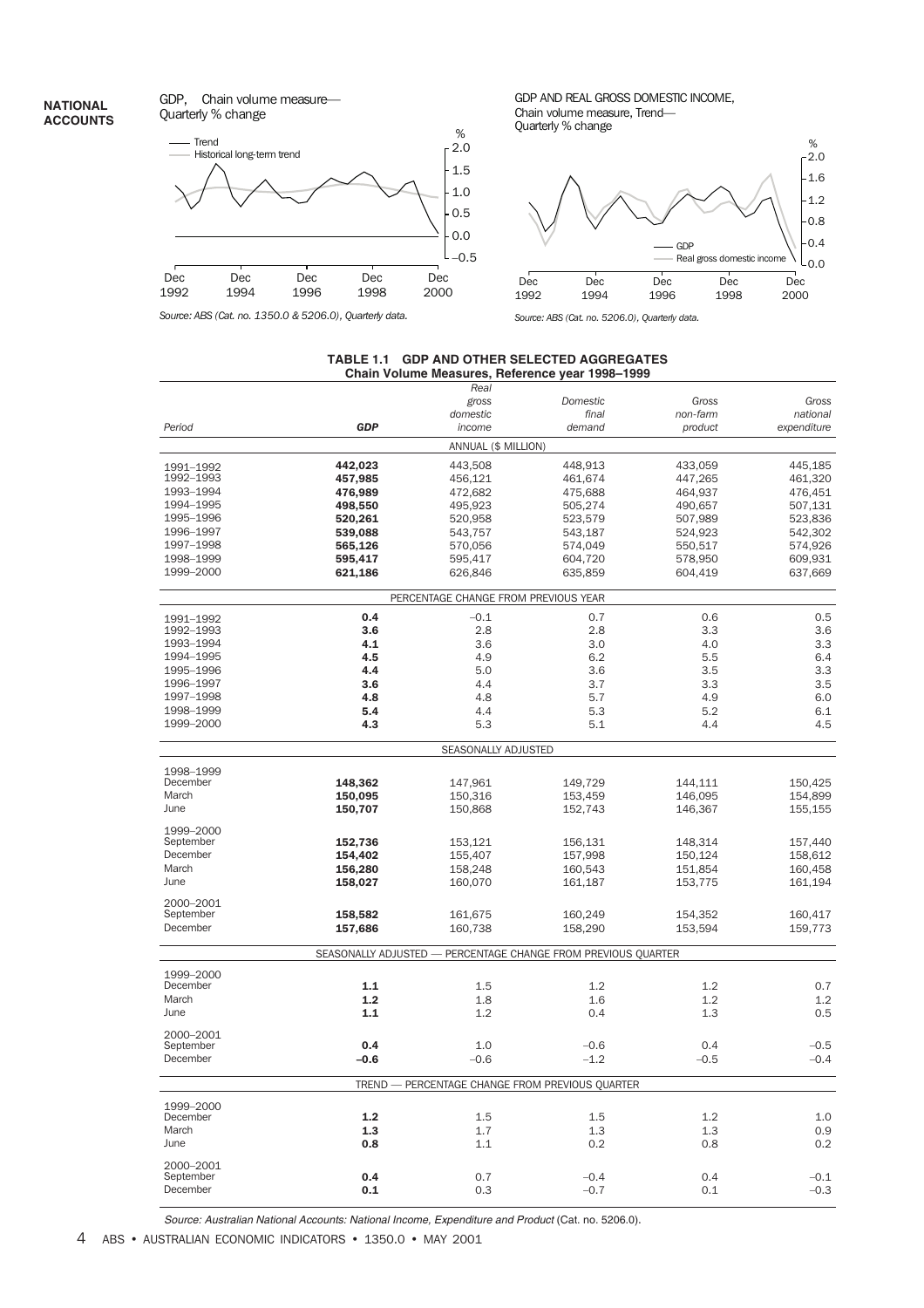CONTRIBUTION TO GROWTH IN GDP, Chain volume measure, Trend



TOTAL GROSS FIXED CAPITAL FORMATION, Chain volume measure— Quarterly % change



*Source: ABS (Cat. no. 5206.0), Quarterly data.*

#### *Source: ABS (Cat. no. 5206.0), Quarterly data.*

#### **TABLE 1.2 EXPENDITURE ON GROSS DOMESTIC PRODUCT Chain Volume Measures, Reference year 1998–1999**

|                        |                    | Final consumption<br>expenditure |                    | Gross fixed capital formation |                            |                                      | Exports<br>of            | <i>Imports</i><br>$\circ f$ |                                        |                    |
|------------------------|--------------------|----------------------------------|--------------------|-------------------------------|----------------------------|--------------------------------------|--------------------------|-----------------------------|----------------------------------------|--------------------|
| Period                 | Household          | Govern-<br>ment                  | Private            | Public<br>corpor-<br>ations   | General<br>govern-<br>ment | Change<br>in<br>inventories          | goods<br>and<br>services | goods<br>and<br>services    | <b>Statistical</b><br>discre-<br>pancy | <b>GDP</b>         |
|                        |                    |                                  |                    |                               | ANNUAL (\$ MILLION)        |                                      |                          |                             |                                        |                    |
| 1991-1992              | 273,060            | 90,025                           | 64,512             | 12,475                        | 9,891                      | $-2,657$                             | 70,787                   | 72,822                      | $-1,337$                               | 442,023            |
| 1992-1993              | 278,871            | 91,144                           | 70,770             | 11,121                        | 10,607                     | 755                                  | 75.517                   | 77,402                      | $-1.767$                               | 457,985            |
| 1993-1994              | 285,547            | 92,554                           | 77,213             | 10,424                        | 10,609                     | 1,467                                | 82,848                   | 82,583                      | $-250$                                 | 476,989            |
| 1994-1995              | 300,310            | 95,242                           | 86,388             | 12,341                        | 11,233                     | 3,024                                | 86,882                   | 96,250                      | 0                                      | 498,550            |
| 1995-1996              | 312,910            | 99,061                           | 88,984             | 11,660                        | 11,355                     | 331                                  | 95,840                   | 100,091                     | 0                                      | 520,261            |
| 1996-1997              | 321,383            | 100,285                          | 98,977             | 9,879                         | 12,667                     | $-908$                               | 105,854                  | 109,917                     | 0                                      | 539,088            |
| 1997-1998<br>1998-1999 | 336,881            | 103,644                          | 112,814            | 8,382                         | 12,294                     | 697                                  | 109,752                  | 120,529                     | 0                                      | 565,126            |
| 1999-2000              | 353,757<br>369,758 | 108,733<br>114,779               | 117,534<br>127,321 | 11,450<br>8,481               | 13,245<br>15,520           | 5,211<br>1,810                       | 111,939<br>122,265       | 126,453<br>142,201          | $\mathbf 0$<br>3,453                   | 595,417<br>621,186 |
|                        |                    |                                  |                    |                               |                            | PERCENTAGE CHANGE FROM PREVIOUS YEAR |                          |                             |                                        |                    |
|                        |                    |                                  |                    |                               |                            |                                      |                          |                             |                                        |                    |
| 1991-1992              | 2.0                | 1.8                              | $-4.6$             | $-2.2$                        | 0.0                        | na                                   | 9.0                      | 3.6                         | na                                     | 0.4                |
| 1992-1993              | 2.1                | 1.2                              | 9.7                | $-10.9$                       | 7.2                        |                                      | 6.7                      | 6.3                         |                                        | 3.6                |
| 1993-1994              | 2.4                | 1.5                              | 9.1                | $-6.3$                        | 0.0                        |                                      | 9.7                      | 6.7                         |                                        | 4.1                |
| 1994-1995              | 5.2                | 2.9                              | 11.9               | 18.4                          | 5.9                        |                                      | 4.9                      | 16.5                        |                                        | 4.5                |
| 1995-1996              | 4.2                | 4.0                              | 3.0                | $-5.5$                        | 1.1                        |                                      | 10.3                     | 4.0                         |                                        | 4.4                |
| 1996-1997              | 2.7                | 1.2                              | 11.2               | $-15.3$                       | 11.6                       |                                      | 10.4                     | 9.8                         |                                        | 3.6                |
| 1997-1998              | 4.8                | 3.3                              | 14.0               | $-15.2$                       | $-2.9$                     |                                      | 3.7                      | 9.7                         |                                        | 4.8                |
| 1998-1999              | 5.0                | 4.9                              | 4.2                | 36.6                          | 7.7                        |                                      | 2.0                      | 4.9                         |                                        | 5.4                |
| 1999-2000              | 4.5                | 5.6                              | 8.3                | $-25.9$                       | 17.2                       |                                      | 9.2                      | 12.5                        |                                        | 4.3                |
|                        |                    |                                  |                    | CONTRIBUTION TO ANNUAL GROWTH |                            |                                      |                          |                             |                                        |                    |
| 1991-1992              | 1.2                | 0.4                              | $-0.7$             | $-0.1$                        | 0.0                        | $-0.3$                               | 1.3                      | 0.6                         | $-1.0$                                 | 0.4                |
| 1992-1993              | 1.3                | 0.3                              | 1.4                | $-0.3$                        | 0.2                        | 0.8                                  | 1.1                      | 1.0                         | $-0.1$                                 | 3.6                |
| 1993-1994              | 1.5                | 0.3                              | 1.4                | $-0.2$                        | 0.0                        | 0.2                                  | 1.6                      | 1.1                         | 0.3                                    | 4.1                |
| 1994-1995              | 3.1                | 0.6                              | 1.9                | 0.4                           | 0.1                        | 0.3                                  | 0.8                      | 2.9                         | 0.1                                    | 4.5                |
| 1995-1996              | 2.5                | 0.8                              | 0.5                | $-0.1$                        | 0.0                        | $-0.5$                               | 1.8                      | 0.8                         | 0.0                                    | 4.4                |
| 1996-1997              | 1.6                | 0.2                              | 1.9                | $-0.3$                        | 0.3                        | $-0.2$                               | 1.9                      | 1.9                         | 0.0                                    | 3.6                |
| 1997-1998              | 2.9                | 0.6                              | 2.6                | $-0.3$                        | $-0.1$                     | 0.3                                  | 0.7                      | 2.0                         | 0.0                                    | 4.8                |
| 1998-1999              | 3.0                | 0.9                              | 0.8                | 0.5                           | 0.2                        | 0.8                                  | 0.4                      | 1.0                         | 0.0                                    | 5.4                |
| 1999-2000              | 2.7                | 1.0                              | 1.6                | $-0.5$                        | 0.4                        | $-0.6$                               | 1.7                      | 2.6                         | 0.6                                    | 4.3                |

Source: Australian National Accounts: National Income, Expenditure and Product (Cat. no. 5206.0).

#### **NATIONAL ACCOUNTS**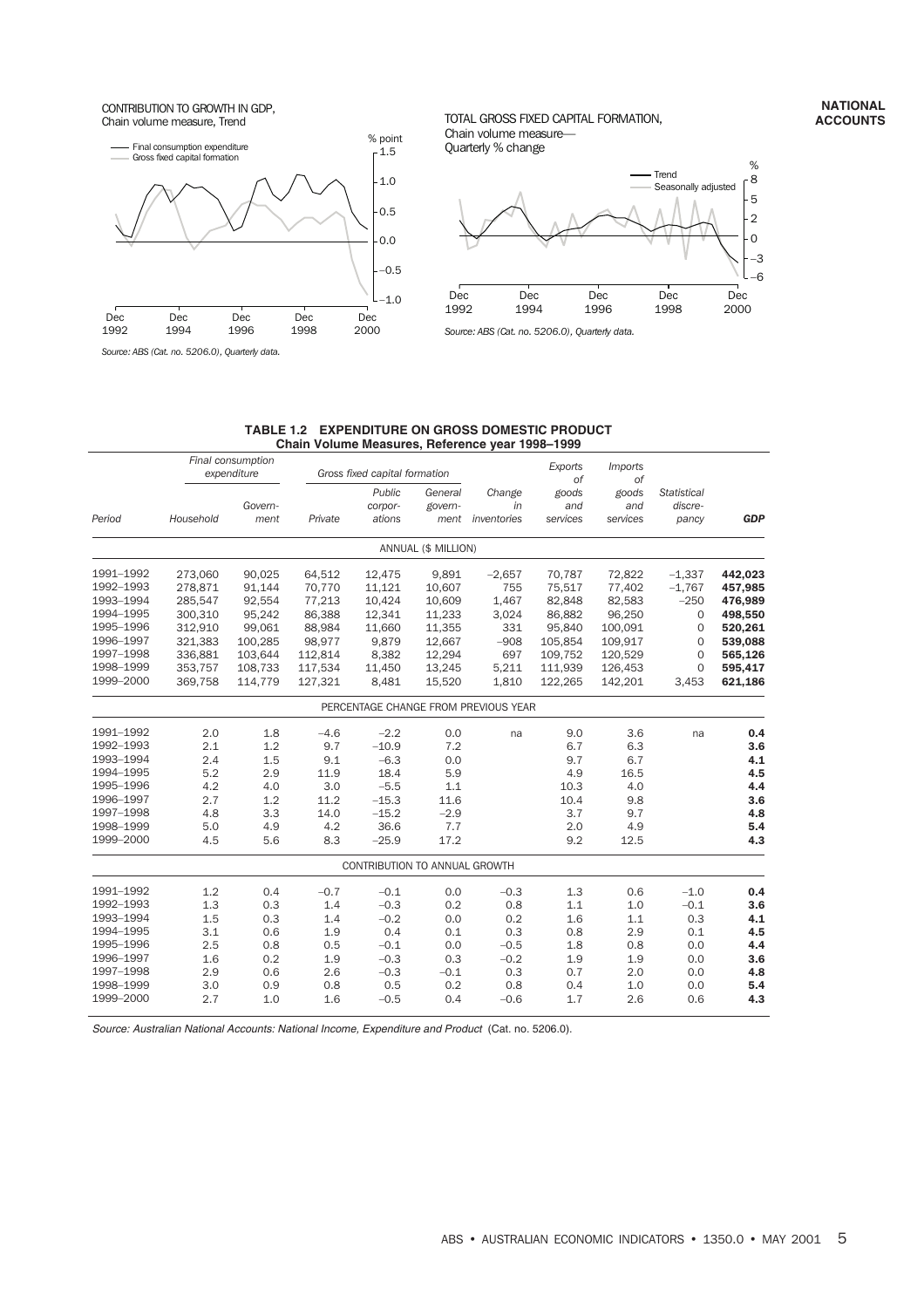#### **NATIONAL ACCOUNTS**

#### PRIVATE GROSS FIXED CAPITAL FORMATION (PGFCF), Chain volume measure— Quarterly % change



*Source: ABS (Cat. no. 5206.0), Quarterly data.*

PRIVATE GFCF: SELECTED COMPONENTS, Chain volume measure, Trend— Quarterly % change



*Source: ABS (Cat. no. 5206.0), Quarterly data.*

#### **TABLE 1.2 EXPENDITURE ON GROSS DOMESTIC PRODUCT Chain Volume Measures, Reference year 1998–1999 — continued**

|                        | Final consumption<br>expenditure |         | Gross fixed capital formation |                                  |         |                                                      | Exports<br>οf | <i>Imports</i><br>οf |                    |            |
|------------------------|----------------------------------|---------|-------------------------------|----------------------------------|---------|------------------------------------------------------|---------------|----------------------|--------------------|------------|
|                        |                                  |         |                               | Public                           | General | Change                                               | goods         | goods                | <b>Statistical</b> |            |
|                        |                                  | Govern- |                               | corpor-                          | govern- | in                                                   | and           | and                  | discre-            |            |
| Period                 | Household                        | ment    | Private                       | ations                           | ment    | inventories                                          | services      | services             | pancy              | <b>GDP</b> |
|                        |                                  |         |                               | SEASONALLY ADJUSTED (\$ MILLION) |         |                                                      |               |                      |                    |            |
| 1998-1999              |                                  |         |                               |                                  |         |                                                      |               |                      |                    |            |
| December               | 87,701                           | 27,256  | 28,652                        | 2,676                            | 3,451   | 640                                                  | 28,425        | 31,072               | 545                | 148,362    |
| March                  | 89,366                           | 27,309  | 30,246                        | 2,984                            | 3,539   | 1,382                                                | 27,701        | 32,035               | $-412$             | 150,095    |
| June                   | 89,837                           | 27,358  | 29,427                        | 2,976                            | 3,160   | 2,359                                                | 28,131        | 32,725               | 183                | 150,707    |
| 1999-2000              |                                  |         |                               |                                  |         |                                                      |               |                      |                    |            |
| September              | 90,853                           | 27,919  | 30,523                        | 2,920                            | 3,916   | 1,309                                                | 29,224        | 34,496               | 569                | 152,736    |
| December               | 92,314                           | 28,552  | 32,602                        | 497                              | 4,033   | 614                                                  | 30,399        | 35,093               | 485                | 154,402    |
| March                  | 92,898                           | 29,018  | 31,632                        | 2,908                            | 4,086   | -85                                                  | 30,880        | 36,387               | 1,330              | 156,280    |
| June                   | 93,693                           | 29,290  | 32,563                        | 2,155                            | 3,485   | $\overline{7}$                                       | 31,762        | 36,225               | 1,295              | 158,027    |
| 2000-2001<br>September | 94,133                           | 29,160  | 30,962                        | 1,879                            | 4,114   | 168                                                  | 32,916        | 36,431               | 1,680              | 158,582    |
| December               | 94,579                           | 28,850  | 28,003                        | 2,512                            | 4,346   | 1,483                                                | 32,190        | 35,369               | 1,091              | 157,686    |
|                        |                                  |         |                               |                                  |         | PERCENTAGE CHANGE FROM PREVIOUS QUARTER              |               |                      |                    |            |
| 1999-2000              |                                  |         |                               |                                  |         |                                                      |               |                      |                    |            |
| December               | 1.6                              | 2.3     | 6.8                           | $-83.0$                          | 3.0     | na                                                   | 4.0           | 1.7                  | na                 | 1.1        |
| March                  | 0.6                              | 1.6     | $-3.0$                        | 485.2                            | 1.3     |                                                      | 1.6           | 3.7                  |                    | 1.2        |
| June                   | 0.9                              | 0.9     | 2.9                           | $-25.9$                          | $-14.7$ |                                                      | 2.9           | $-0.4$               |                    | 1.1        |
| 2000-2001              |                                  |         |                               |                                  |         |                                                      |               |                      |                    |            |
| September              | 0.5                              | $-0.4$  | $-4.9$                        | $-12.8$                          | 18.0    |                                                      | 3.6           | 0.6                  |                    | 0.4        |
| December               | 0.5                              | $-1.1$  | $-9.6$                        | 33.7                             | 5.6     |                                                      | $-2.2$        | $-2.9$               |                    | $-0.6$     |
|                        |                                  |         |                               |                                  |         | PERCENTAGE CHANGE FROM SAME QUARTER OF PREVIOUS YEAR |               |                      |                    |            |
| 1999-2000              |                                  |         |                               |                                  |         |                                                      |               |                      |                    |            |
| December               | 5.3                              | 4.8     | 13.8                          | $-81.4$                          | 16.8    | na                                                   | 6.9           | 12.9                 | na                 | 4.1        |
| March                  | 4.0                              | 6.3     | 4.6                           | $-2.6$                           | 15.5    |                                                      | 11.5          | 13.6                 |                    | 4.1        |
| June                   | 4.3                              | 7.1     | 10.7                          | $-27.6$                          | 10.3    |                                                      | 12.9          | 10.7                 |                    | 4.9        |
| 2000-2001<br>September | 3.6                              | 4.4     | 1.4                           | $-35.6$                          | 5.1     |                                                      | 12.6          |                      |                    | 3.8        |
| December               | 2.5                              | 1.0     | $-14.1$                       | 405.5                            | 7.8     |                                                      | 5.9           | 5.6<br>0.8           |                    | 2.1        |
|                        |                                  |         |                               | CONTRIBUTION TO QUARTERLY GROWTH |         |                                                      |               |                      |                    |            |
| 1999-2000              |                                  |         |                               |                                  |         |                                                      |               |                      |                    |            |
| December               | 1.0                              | 0.4     | 1.4                           | $-1.6$                           | 0.1     | $-0.5$                                               | 0.8           | $-0.4$               | $-0.1$             | 1.1        |
| March                  | 0.4                              | 0.3     | $-0.6$                        | 1.6                              | 0.0     | $-0.5$                                               | 0.3           | $-0.8$               | 0.5                | 1.2        |
| June                   | 0.5                              | 0.2     | 0.6                           | $-0.5$                           | $-0.4$  | 0.1                                                  | 0.6           | 0.1                  | 0.0                | 1.1        |
| 2000-2001              |                                  |         |                               |                                  |         |                                                      |               |                      |                    |            |
| September              | 0.3                              | $-0.1$  | $-1.0$                        | $-0.2$                           | 0.4     | 0.1                                                  | 0.7           | $-0.1$               | 0.2                | 0.4        |
| December               | 0.3                              | $-0.2$  | $-1.9$                        | 0.4                              | 0.1     | 0.8                                                  | $-0.5$        | 0.7                  | $-0.4$             | $-0.6$     |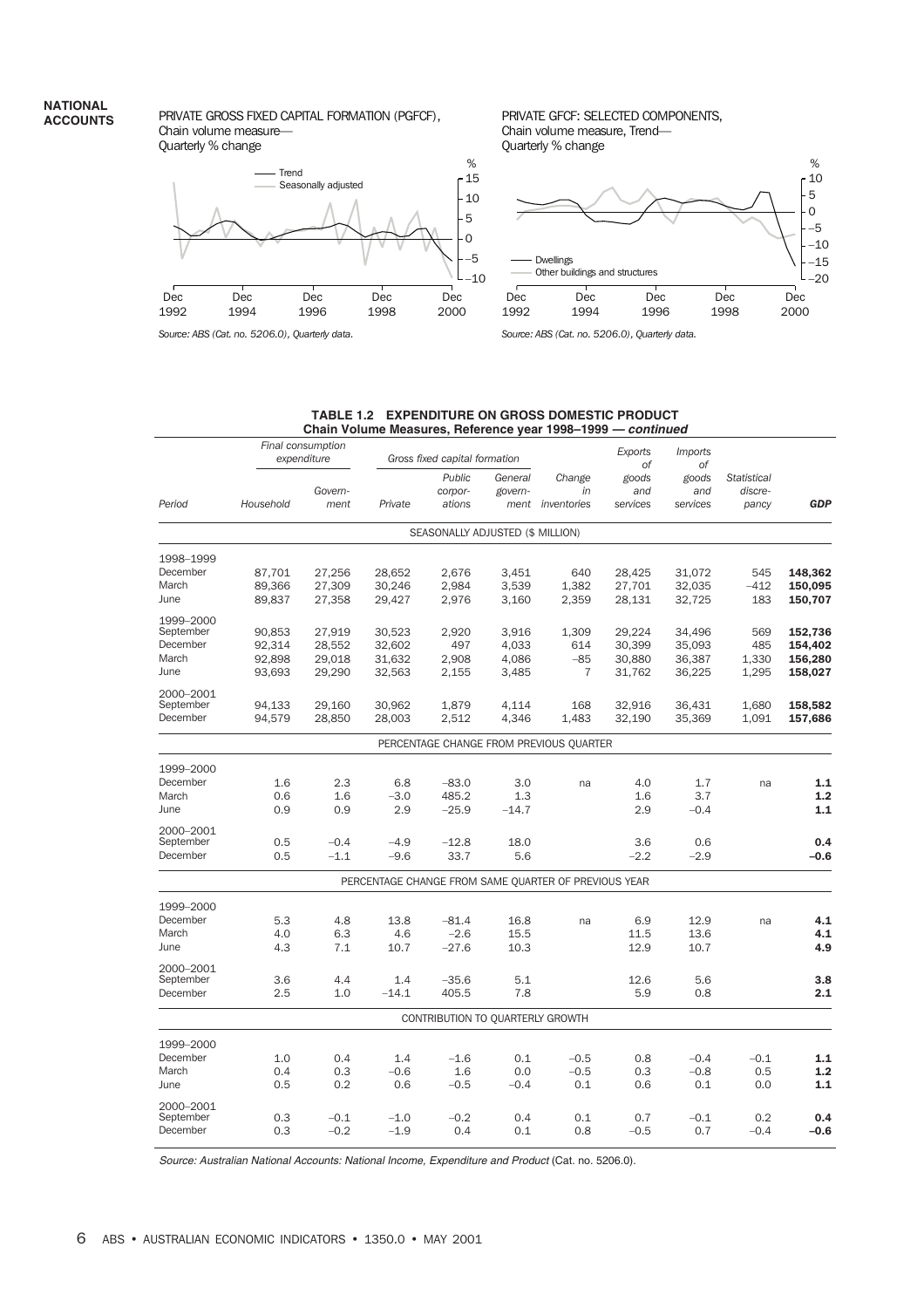**NATIONAL ACCOUNTS**

#### **TABLE 1.3 GROSS VALUE ADDED BY INDUSTRY AT BASIC PRICES(a) Chain Volume Measures, Reference year 1998–1999**

| ANNUAL (\$ MILLION)<br>1991-1992<br>14,014<br>19,595<br>61,164<br>21,771<br>24,269<br>9,023<br>25,145<br>9,602<br>21,792<br>1992-1993<br>15,213<br>19,712<br>62,471<br>9,779<br>23,135<br>21,946<br>24,546<br>8,930<br>25,322<br>1993-1994<br>15,746<br>20,061<br>65,258<br>10,123<br>24,726<br>23,640<br>25,321<br>9,533<br>26,713<br>1994-1995<br>26,565<br>12,582<br>21,442<br>66,644<br>10,399<br>26,077<br>26,229<br>10,348<br>28,382<br>1995-1996<br>15,593<br>23,083<br>68,022<br>26,738<br>27,740<br>28,421<br>30,474<br>10,396<br>10,135<br>1996-1997<br>69,489<br>10,374<br>27,866<br>28,582<br>29,522<br>10,618<br>31,743<br>16,785<br>23,467<br>1997-1998<br>16,716<br>24,537<br>71,671<br>10,798<br>29,871<br>30,388<br>30,808<br>10,959<br>32,517<br>15,540<br>1998-1999<br>18,052<br>23,843<br>74,460<br>11,000<br>33,738<br>32,116<br>31,840<br>33,374<br>17,141<br>11,853<br>1999-2000<br>18,754<br>26,184<br>75,594<br>11,322<br>34,670<br>33,915<br>32,733<br>12,613<br>34,496<br>19,348<br>PERCENTAGE CHANGE FROM PREVIOUS YEAR<br>1991-1992<br>$-3.5$<br>4.9<br>1.2<br>2.4<br>$-3.0$<br>$-8.1$<br>$-1.3$<br>3.6<br>0.6<br>1992-1993<br>8.6<br>0.6<br>2.1<br>1.8<br>6.2<br>0.8<br>1.1<br>$-1.0$<br>0.7<br>1993-1994<br>3.5<br>1.8<br>4.5<br>3.5<br>6.9<br>7.7<br>3.2<br>6.8<br>5.5<br>1994-1995<br>2.7<br>11.8<br>$-20.1$<br>6.9<br>2.1<br>5.5<br>11.0<br>4.9<br>8.5<br>6.2<br>1995-1996<br>23.9<br>2.1<br>8.9<br>7.7<br>0.0<br>2.5<br>5.8<br>7.0<br>$-2.1$<br>7.4<br>1996-1997<br>7.6<br>2.2<br>4.8<br>4.2<br>11.5<br>1.7<br>$-0.2$<br>4.2<br>3.0<br>3.9<br>1997-1998<br>4.6<br>3.1<br>7.2<br>4.4<br>3.2<br>2.4<br>10.7<br>$-0.4$<br>4.1<br>6.3<br>1998-1999<br>8.0<br>$-2.8$<br>3.9<br>1.9<br>12.9<br>5.7<br>3.3<br>8.2<br>2.6<br>10.3<br>1999-2000<br>3.9<br>9.8<br>1.5<br>2.9<br>2.8<br>5.6<br>2.8<br>3.4<br>6.4<br>SEASONALLY ADJUSTED (\$ MILLION)<br>1998-1999<br>December<br>4,672<br>5,812<br>18,625<br>2,737<br>8,528<br>8,026<br>7,919<br>2,905<br>8,351<br>4,181<br>March<br>4,506<br>6,052<br>18,970<br>2,780<br>8,496<br>8,126<br>2,999<br>8,287<br>4,389<br>8,105<br>6,030<br>8,023<br>4,529<br>June<br>4,712<br>18,583<br>2,762<br>8,573<br>8,107<br>3,105<br>8,462<br>1999-2000<br>September<br>4,806<br>6,262<br>18,663<br>2,762<br>8,592<br>8,283<br>8,096<br>3,127<br>8,607<br>4,623<br>December<br>4,626<br>6,498<br>18,499<br>2,797<br>8,587<br>8,465<br>8,315<br>3,165<br>8,498<br>4,763<br>2,876<br>3,176<br>4,908<br>March<br>4,755<br>6,639<br>19,227<br>8,674<br>8,604<br>8,132<br>8,633<br>4,568<br>6,784<br>19,204<br>2,887<br>8,818<br>8,562<br>8,190<br>8,758<br>June<br>3,146<br>2000-2001<br>September<br>4,542<br>6,828<br>18,888<br>2,930<br>7,329<br>8,599<br>8,141<br>3,154<br>8,788<br>December<br>4,416<br>7,142<br>2,905<br>6,512<br>8,341<br>8,292<br>3,156<br>18,624<br>8,676<br>PERCENTAGE CHANGE FROM PREVIOUS OUARTER<br>1999-2000<br>December<br>$-3.8$<br>3.8<br>$-0.9$<br>1.3<br>$-0.1$<br>2.2<br>2.7<br>1.2<br>$-1.3$<br>March<br>2.8<br>2.2<br>3.9<br>2.8<br>1.0<br>$-2.2$<br>0.3<br>1.6<br>1.6<br>$-3.9$<br>June<br>2.2<br>$-0.1$<br>0.4<br>1.7<br>$-0.5$<br>0.7<br>$-0.9$<br>1.5<br>2000-2001<br>September<br>$-0.6$<br>0.6<br>$-1.6$<br>1.5<br>$-16.9$<br>0.4<br>$-0.6$<br>0.3<br>0.3<br>4.6<br>$-2.8$<br>$-1.4$<br>$-0.9$<br>$-11.1$<br>$-3.0$<br>1.9<br>0.1<br>$-1.3$<br>December | Period | Agriculture,<br>forestry<br>and<br>fishing | Mining | Manufac-<br>turing | Electricity,<br>gas<br>and<br>water<br>supply | Construc-<br>tion | Wholesale<br>trade | Retail<br>Trade | Accom-<br>modation,<br>cafes and<br>restau-<br>rants | Transport<br>and<br>storage | Commun-<br>ication<br>services |
|--------------------------------------------------------------------------------------------------------------------------------------------------------------------------------------------------------------------------------------------------------------------------------------------------------------------------------------------------------------------------------------------------------------------------------------------------------------------------------------------------------------------------------------------------------------------------------------------------------------------------------------------------------------------------------------------------------------------------------------------------------------------------------------------------------------------------------------------------------------------------------------------------------------------------------------------------------------------------------------------------------------------------------------------------------------------------------------------------------------------------------------------------------------------------------------------------------------------------------------------------------------------------------------------------------------------------------------------------------------------------------------------------------------------------------------------------------------------------------------------------------------------------------------------------------------------------------------------------------------------------------------------------------------------------------------------------------------------------------------------------------------------------------------------------------------------------------------------------------------------------------------------------------------------------------------------------------------------------------------------------------------------------------------------------------------------------------------------------------------------------------------------------------------------------------------------------------------------------------------------------------------------------------------------------------------------------------------------------------------------------------------------------------------------------------------------------------------------------------------------------------------------------------------------------------------------------------------------------------------------------------------------------------------------------------------------------------------------------------------------------------------------------------------------------------------------------------------------------------------------------------------------------------------------------------------------------------------------------------------------------------------------------------------------------------------------------------------------------------------------------------------------------------------------------------------------------------------------------------------------------------------------------------------------------------------------------------------------------------------|--------|--------------------------------------------|--------|--------------------|-----------------------------------------------|-------------------|--------------------|-----------------|------------------------------------------------------|-----------------------------|--------------------------------|
|                                                                                                                                                                                                                                                                                                                                                                                                                                                                                                                                                                                                                                                                                                                                                                                                                                                                                                                                                                                                                                                                                                                                                                                                                                                                                                                                                                                                                                                                                                                                                                                                                                                                                                                                                                                                                                                                                                                                                                                                                                                                                                                                                                                                                                                                                                                                                                                                                                                                                                                                                                                                                                                                                                                                                                                                                                                                                                                                                                                                                                                                                                                                                                                                                                                                                                                                                              |        |                                            |        |                    |                                               |                   |                    |                 |                                                      |                             |                                |
|                                                                                                                                                                                                                                                                                                                                                                                                                                                                                                                                                                                                                                                                                                                                                                                                                                                                                                                                                                                                                                                                                                                                                                                                                                                                                                                                                                                                                                                                                                                                                                                                                                                                                                                                                                                                                                                                                                                                                                                                                                                                                                                                                                                                                                                                                                                                                                                                                                                                                                                                                                                                                                                                                                                                                                                                                                                                                                                                                                                                                                                                                                                                                                                                                                                                                                                                                              |        |                                            |        |                    |                                               |                   |                    |                 |                                                      |                             | 8,473                          |
|                                                                                                                                                                                                                                                                                                                                                                                                                                                                                                                                                                                                                                                                                                                                                                                                                                                                                                                                                                                                                                                                                                                                                                                                                                                                                                                                                                                                                                                                                                                                                                                                                                                                                                                                                                                                                                                                                                                                                                                                                                                                                                                                                                                                                                                                                                                                                                                                                                                                                                                                                                                                                                                                                                                                                                                                                                                                                                                                                                                                                                                                                                                                                                                                                                                                                                                                                              |        |                                            |        |                    |                                               |                   |                    |                 |                                                      |                             | 9,464                          |
|                                                                                                                                                                                                                                                                                                                                                                                                                                                                                                                                                                                                                                                                                                                                                                                                                                                                                                                                                                                                                                                                                                                                                                                                                                                                                                                                                                                                                                                                                                                                                                                                                                                                                                                                                                                                                                                                                                                                                                                                                                                                                                                                                                                                                                                                                                                                                                                                                                                                                                                                                                                                                                                                                                                                                                                                                                                                                                                                                                                                                                                                                                                                                                                                                                                                                                                                                              |        |                                            |        |                    |                                               |                   |                    |                 |                                                      |                             | 10,337                         |
|                                                                                                                                                                                                                                                                                                                                                                                                                                                                                                                                                                                                                                                                                                                                                                                                                                                                                                                                                                                                                                                                                                                                                                                                                                                                                                                                                                                                                                                                                                                                                                                                                                                                                                                                                                                                                                                                                                                                                                                                                                                                                                                                                                                                                                                                                                                                                                                                                                                                                                                                                                                                                                                                                                                                                                                                                                                                                                                                                                                                                                                                                                                                                                                                                                                                                                                                                              |        |                                            |        |                    |                                               |                   |                    |                 |                                                      |                             | 11,560                         |
|                                                                                                                                                                                                                                                                                                                                                                                                                                                                                                                                                                                                                                                                                                                                                                                                                                                                                                                                                                                                                                                                                                                                                                                                                                                                                                                                                                                                                                                                                                                                                                                                                                                                                                                                                                                                                                                                                                                                                                                                                                                                                                                                                                                                                                                                                                                                                                                                                                                                                                                                                                                                                                                                                                                                                                                                                                                                                                                                                                                                                                                                                                                                                                                                                                                                                                                                                              |        |                                            |        |                    |                                               |                   |                    |                 |                                                      |                             | 12,594                         |
|                                                                                                                                                                                                                                                                                                                                                                                                                                                                                                                                                                                                                                                                                                                                                                                                                                                                                                                                                                                                                                                                                                                                                                                                                                                                                                                                                                                                                                                                                                                                                                                                                                                                                                                                                                                                                                                                                                                                                                                                                                                                                                                                                                                                                                                                                                                                                                                                                                                                                                                                                                                                                                                                                                                                                                                                                                                                                                                                                                                                                                                                                                                                                                                                                                                                                                                                                              |        |                                            |        |                    |                                               |                   |                    |                 |                                                      |                             | 14,038                         |
|                                                                                                                                                                                                                                                                                                                                                                                                                                                                                                                                                                                                                                                                                                                                                                                                                                                                                                                                                                                                                                                                                                                                                                                                                                                                                                                                                                                                                                                                                                                                                                                                                                                                                                                                                                                                                                                                                                                                                                                                                                                                                                                                                                                                                                                                                                                                                                                                                                                                                                                                                                                                                                                                                                                                                                                                                                                                                                                                                                                                                                                                                                                                                                                                                                                                                                                                                              |        |                                            |        |                    |                                               |                   |                    |                 |                                                      |                             |                                |
|                                                                                                                                                                                                                                                                                                                                                                                                                                                                                                                                                                                                                                                                                                                                                                                                                                                                                                                                                                                                                                                                                                                                                                                                                                                                                                                                                                                                                                                                                                                                                                                                                                                                                                                                                                                                                                                                                                                                                                                                                                                                                                                                                                                                                                                                                                                                                                                                                                                                                                                                                                                                                                                                                                                                                                                                                                                                                                                                                                                                                                                                                                                                                                                                                                                                                                                                                              |        |                                            |        |                    |                                               |                   |                    |                 |                                                      |                             |                                |
|                                                                                                                                                                                                                                                                                                                                                                                                                                                                                                                                                                                                                                                                                                                                                                                                                                                                                                                                                                                                                                                                                                                                                                                                                                                                                                                                                                                                                                                                                                                                                                                                                                                                                                                                                                                                                                                                                                                                                                                                                                                                                                                                                                                                                                                                                                                                                                                                                                                                                                                                                                                                                                                                                                                                                                                                                                                                                                                                                                                                                                                                                                                                                                                                                                                                                                                                                              |        |                                            |        |                    |                                               |                   |                    |                 |                                                      |                             |                                |
|                                                                                                                                                                                                                                                                                                                                                                                                                                                                                                                                                                                                                                                                                                                                                                                                                                                                                                                                                                                                                                                                                                                                                                                                                                                                                                                                                                                                                                                                                                                                                                                                                                                                                                                                                                                                                                                                                                                                                                                                                                                                                                                                                                                                                                                                                                                                                                                                                                                                                                                                                                                                                                                                                                                                                                                                                                                                                                                                                                                                                                                                                                                                                                                                                                                                                                                                                              |        |                                            |        |                    |                                               |                   |                    |                 |                                                      |                             |                                |
|                                                                                                                                                                                                                                                                                                                                                                                                                                                                                                                                                                                                                                                                                                                                                                                                                                                                                                                                                                                                                                                                                                                                                                                                                                                                                                                                                                                                                                                                                                                                                                                                                                                                                                                                                                                                                                                                                                                                                                                                                                                                                                                                                                                                                                                                                                                                                                                                                                                                                                                                                                                                                                                                                                                                                                                                                                                                                                                                                                                                                                                                                                                                                                                                                                                                                                                                                              |        |                                            |        |                    |                                               |                   |                    |                 |                                                      |                             | 7.2                            |
|                                                                                                                                                                                                                                                                                                                                                                                                                                                                                                                                                                                                                                                                                                                                                                                                                                                                                                                                                                                                                                                                                                                                                                                                                                                                                                                                                                                                                                                                                                                                                                                                                                                                                                                                                                                                                                                                                                                                                                                                                                                                                                                                                                                                                                                                                                                                                                                                                                                                                                                                                                                                                                                                                                                                                                                                                                                                                                                                                                                                                                                                                                                                                                                                                                                                                                                                                              |        |                                            |        |                    |                                               |                   |                    |                 |                                                      |                             | 11.7                           |
|                                                                                                                                                                                                                                                                                                                                                                                                                                                                                                                                                                                                                                                                                                                                                                                                                                                                                                                                                                                                                                                                                                                                                                                                                                                                                                                                                                                                                                                                                                                                                                                                                                                                                                                                                                                                                                                                                                                                                                                                                                                                                                                                                                                                                                                                                                                                                                                                                                                                                                                                                                                                                                                                                                                                                                                                                                                                                                                                                                                                                                                                                                                                                                                                                                                                                                                                                              |        |                                            |        |                    |                                               |                   |                    |                 |                                                      |                             | 9.2                            |
|                                                                                                                                                                                                                                                                                                                                                                                                                                                                                                                                                                                                                                                                                                                                                                                                                                                                                                                                                                                                                                                                                                                                                                                                                                                                                                                                                                                                                                                                                                                                                                                                                                                                                                                                                                                                                                                                                                                                                                                                                                                                                                                                                                                                                                                                                                                                                                                                                                                                                                                                                                                                                                                                                                                                                                                                                                                                                                                                                                                                                                                                                                                                                                                                                                                                                                                                                              |        |                                            |        |                    |                                               |                   |                    |                 |                                                      |                             |                                |
|                                                                                                                                                                                                                                                                                                                                                                                                                                                                                                                                                                                                                                                                                                                                                                                                                                                                                                                                                                                                                                                                                                                                                                                                                                                                                                                                                                                                                                                                                                                                                                                                                                                                                                                                                                                                                                                                                                                                                                                                                                                                                                                                                                                                                                                                                                                                                                                                                                                                                                                                                                                                                                                                                                                                                                                                                                                                                                                                                                                                                                                                                                                                                                                                                                                                                                                                                              |        |                                            |        |                    |                                               |                   |                    |                 |                                                      |                             |                                |
|                                                                                                                                                                                                                                                                                                                                                                                                                                                                                                                                                                                                                                                                                                                                                                                                                                                                                                                                                                                                                                                                                                                                                                                                                                                                                                                                                                                                                                                                                                                                                                                                                                                                                                                                                                                                                                                                                                                                                                                                                                                                                                                                                                                                                                                                                                                                                                                                                                                                                                                                                                                                                                                                                                                                                                                                                                                                                                                                                                                                                                                                                                                                                                                                                                                                                                                                                              |        |                                            |        |                    |                                               |                   |                    |                 |                                                      |                             |                                |
|                                                                                                                                                                                                                                                                                                                                                                                                                                                                                                                                                                                                                                                                                                                                                                                                                                                                                                                                                                                                                                                                                                                                                                                                                                                                                                                                                                                                                                                                                                                                                                                                                                                                                                                                                                                                                                                                                                                                                                                                                                                                                                                                                                                                                                                                                                                                                                                                                                                                                                                                                                                                                                                                                                                                                                                                                                                                                                                                                                                                                                                                                                                                                                                                                                                                                                                                                              |        |                                            |        |                    |                                               |                   |                    |                 |                                                      |                             |                                |
|                                                                                                                                                                                                                                                                                                                                                                                                                                                                                                                                                                                                                                                                                                                                                                                                                                                                                                                                                                                                                                                                                                                                                                                                                                                                                                                                                                                                                                                                                                                                                                                                                                                                                                                                                                                                                                                                                                                                                                                                                                                                                                                                                                                                                                                                                                                                                                                                                                                                                                                                                                                                                                                                                                                                                                                                                                                                                                                                                                                                                                                                                                                                                                                                                                                                                                                                                              |        |                                            |        |                    |                                               |                   |                    |                 |                                                      |                             | 12.9                           |
|                                                                                                                                                                                                                                                                                                                                                                                                                                                                                                                                                                                                                                                                                                                                                                                                                                                                                                                                                                                                                                                                                                                                                                                                                                                                                                                                                                                                                                                                                                                                                                                                                                                                                                                                                                                                                                                                                                                                                                                                                                                                                                                                                                                                                                                                                                                                                                                                                                                                                                                                                                                                                                                                                                                                                                                                                                                                                                                                                                                                                                                                                                                                                                                                                                                                                                                                                              |        |                                            |        |                    |                                               |                   |                    |                 |                                                      |                             |                                |
|                                                                                                                                                                                                                                                                                                                                                                                                                                                                                                                                                                                                                                                                                                                                                                                                                                                                                                                                                                                                                                                                                                                                                                                                                                                                                                                                                                                                                                                                                                                                                                                                                                                                                                                                                                                                                                                                                                                                                                                                                                                                                                                                                                                                                                                                                                                                                                                                                                                                                                                                                                                                                                                                                                                                                                                                                                                                                                                                                                                                                                                                                                                                                                                                                                                                                                                                                              |        |                                            |        |                    |                                               |                   |                    |                 |                                                      |                             |                                |
|                                                                                                                                                                                                                                                                                                                                                                                                                                                                                                                                                                                                                                                                                                                                                                                                                                                                                                                                                                                                                                                                                                                                                                                                                                                                                                                                                                                                                                                                                                                                                                                                                                                                                                                                                                                                                                                                                                                                                                                                                                                                                                                                                                                                                                                                                                                                                                                                                                                                                                                                                                                                                                                                                                                                                                                                                                                                                                                                                                                                                                                                                                                                                                                                                                                                                                                                                              |        |                                            |        |                    |                                               |                   |                    |                 |                                                      |                             |                                |
|                                                                                                                                                                                                                                                                                                                                                                                                                                                                                                                                                                                                                                                                                                                                                                                                                                                                                                                                                                                                                                                                                                                                                                                                                                                                                                                                                                                                                                                                                                                                                                                                                                                                                                                                                                                                                                                                                                                                                                                                                                                                                                                                                                                                                                                                                                                                                                                                                                                                                                                                                                                                                                                                                                                                                                                                                                                                                                                                                                                                                                                                                                                                                                                                                                                                                                                                                              |        |                                            |        |                    |                                               |                   |                    |                 |                                                      |                             |                                |
|                                                                                                                                                                                                                                                                                                                                                                                                                                                                                                                                                                                                                                                                                                                                                                                                                                                                                                                                                                                                                                                                                                                                                                                                                                                                                                                                                                                                                                                                                                                                                                                                                                                                                                                                                                                                                                                                                                                                                                                                                                                                                                                                                                                                                                                                                                                                                                                                                                                                                                                                                                                                                                                                                                                                                                                                                                                                                                                                                                                                                                                                                                                                                                                                                                                                                                                                                              |        |                                            |        |                    |                                               |                   |                    |                 |                                                      |                             |                                |
|                                                                                                                                                                                                                                                                                                                                                                                                                                                                                                                                                                                                                                                                                                                                                                                                                                                                                                                                                                                                                                                                                                                                                                                                                                                                                                                                                                                                                                                                                                                                                                                                                                                                                                                                                                                                                                                                                                                                                                                                                                                                                                                                                                                                                                                                                                                                                                                                                                                                                                                                                                                                                                                                                                                                                                                                                                                                                                                                                                                                                                                                                                                                                                                                                                                                                                                                                              |        |                                            |        |                    |                                               |                   |                    |                 |                                                      |                             |                                |
|                                                                                                                                                                                                                                                                                                                                                                                                                                                                                                                                                                                                                                                                                                                                                                                                                                                                                                                                                                                                                                                                                                                                                                                                                                                                                                                                                                                                                                                                                                                                                                                                                                                                                                                                                                                                                                                                                                                                                                                                                                                                                                                                                                                                                                                                                                                                                                                                                                                                                                                                                                                                                                                                                                                                                                                                                                                                                                                                                                                                                                                                                                                                                                                                                                                                                                                                                              |        |                                            |        |                    |                                               |                   |                    |                 |                                                      |                             |                                |
|                                                                                                                                                                                                                                                                                                                                                                                                                                                                                                                                                                                                                                                                                                                                                                                                                                                                                                                                                                                                                                                                                                                                                                                                                                                                                                                                                                                                                                                                                                                                                                                                                                                                                                                                                                                                                                                                                                                                                                                                                                                                                                                                                                                                                                                                                                                                                                                                                                                                                                                                                                                                                                                                                                                                                                                                                                                                                                                                                                                                                                                                                                                                                                                                                                                                                                                                                              |        |                                            |        |                    |                                               |                   |                    |                 |                                                      |                             |                                |
|                                                                                                                                                                                                                                                                                                                                                                                                                                                                                                                                                                                                                                                                                                                                                                                                                                                                                                                                                                                                                                                                                                                                                                                                                                                                                                                                                                                                                                                                                                                                                                                                                                                                                                                                                                                                                                                                                                                                                                                                                                                                                                                                                                                                                                                                                                                                                                                                                                                                                                                                                                                                                                                                                                                                                                                                                                                                                                                                                                                                                                                                                                                                                                                                                                                                                                                                                              |        |                                            |        |                    |                                               |                   |                    |                 |                                                      |                             |                                |
|                                                                                                                                                                                                                                                                                                                                                                                                                                                                                                                                                                                                                                                                                                                                                                                                                                                                                                                                                                                                                                                                                                                                                                                                                                                                                                                                                                                                                                                                                                                                                                                                                                                                                                                                                                                                                                                                                                                                                                                                                                                                                                                                                                                                                                                                                                                                                                                                                                                                                                                                                                                                                                                                                                                                                                                                                                                                                                                                                                                                                                                                                                                                                                                                                                                                                                                                                              |        |                                            |        |                    |                                               |                   |                    |                 |                                                      |                             | 5,053                          |
|                                                                                                                                                                                                                                                                                                                                                                                                                                                                                                                                                                                                                                                                                                                                                                                                                                                                                                                                                                                                                                                                                                                                                                                                                                                                                                                                                                                                                                                                                                                                                                                                                                                                                                                                                                                                                                                                                                                                                                                                                                                                                                                                                                                                                                                                                                                                                                                                                                                                                                                                                                                                                                                                                                                                                                                                                                                                                                                                                                                                                                                                                                                                                                                                                                                                                                                                                              |        |                                            |        |                    |                                               |                   |                    |                 |                                                      |                             |                                |
|                                                                                                                                                                                                                                                                                                                                                                                                                                                                                                                                                                                                                                                                                                                                                                                                                                                                                                                                                                                                                                                                                                                                                                                                                                                                                                                                                                                                                                                                                                                                                                                                                                                                                                                                                                                                                                                                                                                                                                                                                                                                                                                                                                                                                                                                                                                                                                                                                                                                                                                                                                                                                                                                                                                                                                                                                                                                                                                                                                                                                                                                                                                                                                                                                                                                                                                                                              |        |                                            |        |                    |                                               |                   |                    |                 |                                                      |                             | 5,125                          |
|                                                                                                                                                                                                                                                                                                                                                                                                                                                                                                                                                                                                                                                                                                                                                                                                                                                                                                                                                                                                                                                                                                                                                                                                                                                                                                                                                                                                                                                                                                                                                                                                                                                                                                                                                                                                                                                                                                                                                                                                                                                                                                                                                                                                                                                                                                                                                                                                                                                                                                                                                                                                                                                                                                                                                                                                                                                                                                                                                                                                                                                                                                                                                                                                                                                                                                                                                              |        |                                            |        |                    |                                               |                   |                    |                 |                                                      |                             | 5,156                          |
|                                                                                                                                                                                                                                                                                                                                                                                                                                                                                                                                                                                                                                                                                                                                                                                                                                                                                                                                                                                                                                                                                                                                                                                                                                                                                                                                                                                                                                                                                                                                                                                                                                                                                                                                                                                                                                                                                                                                                                                                                                                                                                                                                                                                                                                                                                                                                                                                                                                                                                                                                                                                                                                                                                                                                                                                                                                                                                                                                                                                                                                                                                                                                                                                                                                                                                                                                              |        |                                            |        |                    |                                               |                   |                    |                 |                                                      |                             |                                |
|                                                                                                                                                                                                                                                                                                                                                                                                                                                                                                                                                                                                                                                                                                                                                                                                                                                                                                                                                                                                                                                                                                                                                                                                                                                                                                                                                                                                                                                                                                                                                                                                                                                                                                                                                                                                                                                                                                                                                                                                                                                                                                                                                                                                                                                                                                                                                                                                                                                                                                                                                                                                                                                                                                                                                                                                                                                                                                                                                                                                                                                                                                                                                                                                                                                                                                                                                              |        |                                            |        |                    |                                               |                   |                    |                 |                                                      |                             |                                |
|                                                                                                                                                                                                                                                                                                                                                                                                                                                                                                                                                                                                                                                                                                                                                                                                                                                                                                                                                                                                                                                                                                                                                                                                                                                                                                                                                                                                                                                                                                                                                                                                                                                                                                                                                                                                                                                                                                                                                                                                                                                                                                                                                                                                                                                                                                                                                                                                                                                                                                                                                                                                                                                                                                                                                                                                                                                                                                                                                                                                                                                                                                                                                                                                                                                                                                                                                              |        |                                            |        |                    |                                               |                   |                    |                 |                                                      |                             | 3.0                            |
|                                                                                                                                                                                                                                                                                                                                                                                                                                                                                                                                                                                                                                                                                                                                                                                                                                                                                                                                                                                                                                                                                                                                                                                                                                                                                                                                                                                                                                                                                                                                                                                                                                                                                                                                                                                                                                                                                                                                                                                                                                                                                                                                                                                                                                                                                                                                                                                                                                                                                                                                                                                                                                                                                                                                                                                                                                                                                                                                                                                                                                                                                                                                                                                                                                                                                                                                                              |        |                                            |        |                    |                                               |                   |                    |                 |                                                      |                             | 3.0                            |
|                                                                                                                                                                                                                                                                                                                                                                                                                                                                                                                                                                                                                                                                                                                                                                                                                                                                                                                                                                                                                                                                                                                                                                                                                                                                                                                                                                                                                                                                                                                                                                                                                                                                                                                                                                                                                                                                                                                                                                                                                                                                                                                                                                                                                                                                                                                                                                                                                                                                                                                                                                                                                                                                                                                                                                                                                                                                                                                                                                                                                                                                                                                                                                                                                                                                                                                                                              |        |                                            |        |                    |                                               |                   |                    |                 |                                                      |                             | 3.0                            |
|                                                                                                                                                                                                                                                                                                                                                                                                                                                                                                                                                                                                                                                                                                                                                                                                                                                                                                                                                                                                                                                                                                                                                                                                                                                                                                                                                                                                                                                                                                                                                                                                                                                                                                                                                                                                                                                                                                                                                                                                                                                                                                                                                                                                                                                                                                                                                                                                                                                                                                                                                                                                                                                                                                                                                                                                                                                                                                                                                                                                                                                                                                                                                                                                                                                                                                                                                              |        |                                            |        |                    |                                               |                   |                    |                 |                                                      |                             |                                |
|                                                                                                                                                                                                                                                                                                                                                                                                                                                                                                                                                                                                                                                                                                                                                                                                                                                                                                                                                                                                                                                                                                                                                                                                                                                                                                                                                                                                                                                                                                                                                                                                                                                                                                                                                                                                                                                                                                                                                                                                                                                                                                                                                                                                                                                                                                                                                                                                                                                                                                                                                                                                                                                                                                                                                                                                                                                                                                                                                                                                                                                                                                                                                                                                                                                                                                                                                              |        |                                            |        |                    |                                               |                   |                    |                 |                                                      |                             | 1.4                            |
|                                                                                                                                                                                                                                                                                                                                                                                                                                                                                                                                                                                                                                                                                                                                                                                                                                                                                                                                                                                                                                                                                                                                                                                                                                                                                                                                                                                                                                                                                                                                                                                                                                                                                                                                                                                                                                                                                                                                                                                                                                                                                                                                                                                                                                                                                                                                                                                                                                                                                                                                                                                                                                                                                                                                                                                                                                                                                                                                                                                                                                                                                                                                                                                                                                                                                                                                                              |        |                                            |        |                    |                                               |                   |                    |                 |                                                      |                             | 0.6                            |

(a) Basic prices are the amounts received by producers, including the value of any subsidies or products, but before any taxes on products.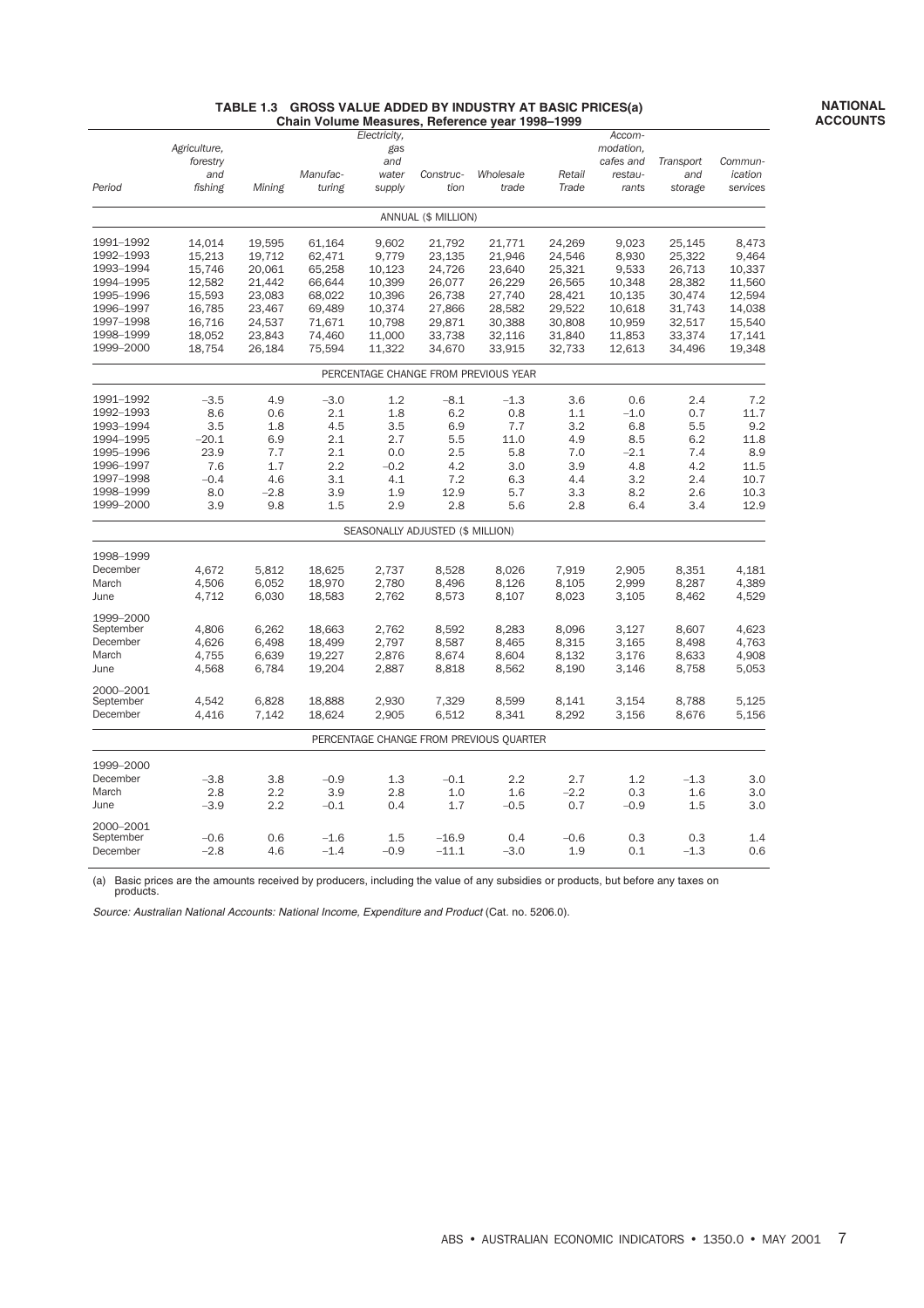#### **TABLE 1.3 GROSS VALUE ADDED BY INDUSTRY AT BASIC PRICES(a) Chain Volume Measures, Reference year 1998–1999 — continued**

|           |           | uuu      |          |                      |                 | volume incasures, ricicience y          | car roop |           | 0011.111.11    |           |             |                  |
|-----------|-----------|----------|----------|----------------------|-----------------|-----------------------------------------|----------|-----------|----------------|-----------|-------------|------------------|
|           |           |          | Govern-  |                      |                 |                                         |          |           | Gross          |           |             |                  |
|           |           |          | ment     |                      | Health          | Cultural                                |          |           | value          | Taxes     |             |                  |
|           |           | Property | adminis- |                      | and             | and                                     | Personal | Owner-    | added          | less      |             |                  |
|           | Finance   | and      | tration  |                      | comm-           | recre-                                  | and      | ship      | at             | subsidies | Statistical |                  |
|           | and       | business | and      | Edu-                 | unity           | ational                                 | other    | оf        | basic          | on        | discre-     |                  |
| Period    | insurance | services | defence  |                      | cation services | services                                | services | dwellings | prices         | products  | pancy       | GDP(b)           |
|           |           |          |          |                      |                 | ANNUAL (\$ MILLION)                     |          |           |                |           |             |                  |
| 1991-1992 | 25,131    | 43,549   |          | 20,811 21,470 28,504 |                 | 8,208                                   | 10,658   |           | 41,127 413,150 | 31,320    |             | $-2,449$ 442,023 |
| 1992-1993 | 25,693    | 47,382   |          | 21,316 23,040        | 29,089          | 8,326                                   | 10,619   | 42,495    | 428,552        | 32,420    |             | $-2,990$ 457,985 |
| 1993-1994 | 26,076    | 48,672   |          | 22,204 24,055        | 29,800          | 8,511                                   | 10,603   |           | 44,060 446,134 | 34,010    |             | $-3,145$ 476,989 |
| 1994-1995 | 27,637    | 51,819   |          | 23,130 24,671 30,508 |                 | 9,024                                   | 11,288   |           | 45,797 463,670 | 37,065    |             | 1 498,550        |
| 1995-1996 | 29,424    | 53,872   |          | 23,029 24,302        | 31,536          | 9,021                                   | 11,823   |           | 47,407 483,777 | 37,963    |             | 0, 520, 261      |
| 1996-1997 | 30,896    | 56,505   |          | 23,451 25,192        | 32,389          | 9,213                                   | 12,182   |           | 49,703 502,353 | 38,403    | 0           | 539,088          |
| 1997-1998 |           |          |          |                      |                 |                                         |          |           |                |           |             |                  |
|           | 33,247    | 61,901   |          | 23,281 25,938        | 32,666          | 9,740                                   | 12,756   | 51,549    | 525,381        | 41,351    | 0           | 565,126          |
| 1998-1999 | 37,777    | 67,574   |          | 22,759 26,551        | 33,169          | 9,974                                   | 13,031   |           | 53,381 551,633 | 43,785    | 0           | 595,417          |
| 1999-2000 | 41,296    | 73,096   |          | 22,796 26,346 32,875 |                 | 10,066                                  | 13,888   |           | 55,612 575,603 | 48,412    | $-2,829$    | 621,186          |
|           |           |          |          |                      |                 | PERCENTAGE CHANGE FROM PREVIOUS YEAR    |          |           |                |           |             |                  |
| 1991-1992 | $-3.8$    | $-1.9$   | 4.3      | 1.6                  | 2.0             | 2.7                                     | $-1.1$   | 2.9       | $-0.3$         | $-0.2$    | na          | 0.4              |
| 1992-1993 | 2.2       | 8.8      | 2.4      | 7.3                  | 2.1             | 1.4                                     | $-0.4$   | 3.3       | 3.7            | 3.5       |             | 3.6              |
| 1993-1994 | 1.5       | 2.7      | 4.2      | 4.4                  | 2.4             | 2.2                                     | $-0.2$   | 3.7       | 4.1            | 4.9       |             | 4.1              |
| 1994-1995 | 6.0       | 6.5      | 4.2      | 2.6                  | 2.4             | 6.0                                     | 6.5      | 3.9       | 3.9            | 9.0       |             | 4.5              |
| 1995-1996 | 6.5       | 4.0      | $-0.4$   | $-1.5$               | 3.4             | 0.0                                     | 4.7      | 3.5       | 4.3            | 2.4       |             | 4.4              |
| 1996-1997 | 5.0       | 4.9      | 1.8      | 3.7                  | 2.7             | 2.1                                     | 3.0      | 4.8       | 3.8            | 1.2       |             | 3.6              |
| 1997-1998 | 7.6       | 9.5      | $-0.7$   | 3.0                  | 0.9             | 5.7                                     | 4.7      | 3.7       | 4.6            | 7.7       |             | 4.8              |
| 1998-1999 | 13.6      | 9.2      | $-2.2$   | 2.4                  | 1.5             | 2.4                                     | 2.2      | 3.6       | 5.0            | 5.9       |             | 5.4              |
| 1999-2000 | 9.3       | 8.2      | 0.2      | $-0.8$               | $-0.9$          | 0.9                                     | 6.6      | 4.2       | 4.3            | 10.6      |             | 4.3              |
|           |           |          |          |                      |                 |                                         |          |           |                |           |             |                  |
|           |           |          |          |                      |                 | SEASONALLY ADJUSTED (\$ MILLION)        |          |           |                |           |             |                  |
| 1998-1999 |           |          |          |                      |                 |                                         |          |           |                |           |             |                  |
| December  | 9,300     | 16,835   | 5,739    | 6,599                | 8,368           | 2,501                                   | 3,237    |           | 13,344 137,662 | 10,688    |             | 9 148,362        |
| March     | 9,586     | 17,025   | 5,640    | 6,619                | 8,338           | 2,498                                   | 3,274    |           | 13,456 139,118 | 11,177    |             | $-196$ 150,095   |
| June      | 9,858     | 17,550   | 5,638    | 6,674                | 8,240           | 2,524                                   | 3,299    |           | 13,372 140,039 | 11,293    |             | $-622$ 150,707   |
| 1999-2000 |           |          |          |                      |                 |                                         |          |           |                |           |             |                  |
| September | 10,011    | 17,708   | 5,646    | 6,655                | 8,366           | 2,469                                   | 3,389    |           | 13,696 141,762 | 11,773    | $-800$      | 152,736          |
| December  | 10,266    | 18,317   | 5,680    | 6,596                | 8,167           | 2,508                                   | 3,468    |           | 13,830 143,046 | 12,115    | -759        | 154,402          |
| March     | 10,397    | 18,238   | 5,697    | 6,543                | 8,083           | 2,535                                   | 3,512    |           | 13,962 144,589 | 12,304    |             | $-612$ 156,280   |
| June      | 10,622    | 18,834   | 5,773    | 6,551                | 8,258           | 2,554                                   | 3,519    |           | 14,123 146,205 | 12,220    |             | $-398$ 158,027   |
| 2000-2001 |           |          |          |                      |                 |                                         |          |           |                |           |             |                  |
| September | 10,662    | 19,582   | 5,835    | 6,718                | 8,517           | 3,130                                   | 3,616    |           | 14,249 146,632 | 12,109    |             | $-160$ 158,582   |
| December  | 10,781    | 19,963   | 5,836    | 6,694                | 8,812           | 2,482                                   | 3,682    |           | 14,355 145,826 | 11,917    |             | $-57$ 157,686    |
|           |           |          |          |                      |                 | PERCENTAGE CHANGE FROM PREVIOUS QUARTER |          |           |                |           |             |                  |
| 1999-2000 |           |          |          |                      |                 |                                         |          |           |                |           |             |                  |
| December  | 2.6       | 3.4      | 0.6      | $-0.9$               | $-2.4$          | 1.6                                     | 2.3      | 1.0       | 0.9            | 2.9       | na          | 1.1              |
| March     | 1.3       |          | 0.3      | $-0.8$               | $-1.0$          |                                         |          |           |                |           |             | 1.2              |
|           |           | $-0.4$   |          |                      |                 | 1.1                                     | 1.3      | 1.0       | 1.1            | 1.6       |             |                  |
| June      | 2.2       | 3.3      | 1.3      | 0.1                  | 2.2             | 0.7                                     | 0.2      | 1.2       | 1.1            | $-0.7$    |             | 1.1              |
| 2000-2001 |           |          |          |                      |                 |                                         |          |           |                |           |             |                  |
| September | 0.4       | 4.0      | 1.1      | 2.5                  | 3.1             | 22.5                                    | 2.8      | 0.9       | 0.3            | $-0.9$    |             | 0.4              |
| December  | 1.1       | 1.9      | 0.0      | $-0.4$               | 3.5             | $-20.7$                                 | 1.8      | 0.7       | $-0.5$         | $-1.6$    |             | $-0.6$           |
|           |           |          |          |                      |                 |                                         |          |           |                |           |             |                  |

(a) Basic prices are the amounts received by producers, including the value of any subsidies or products, but before any taxes on products. (b) GDP at purchaser's prices.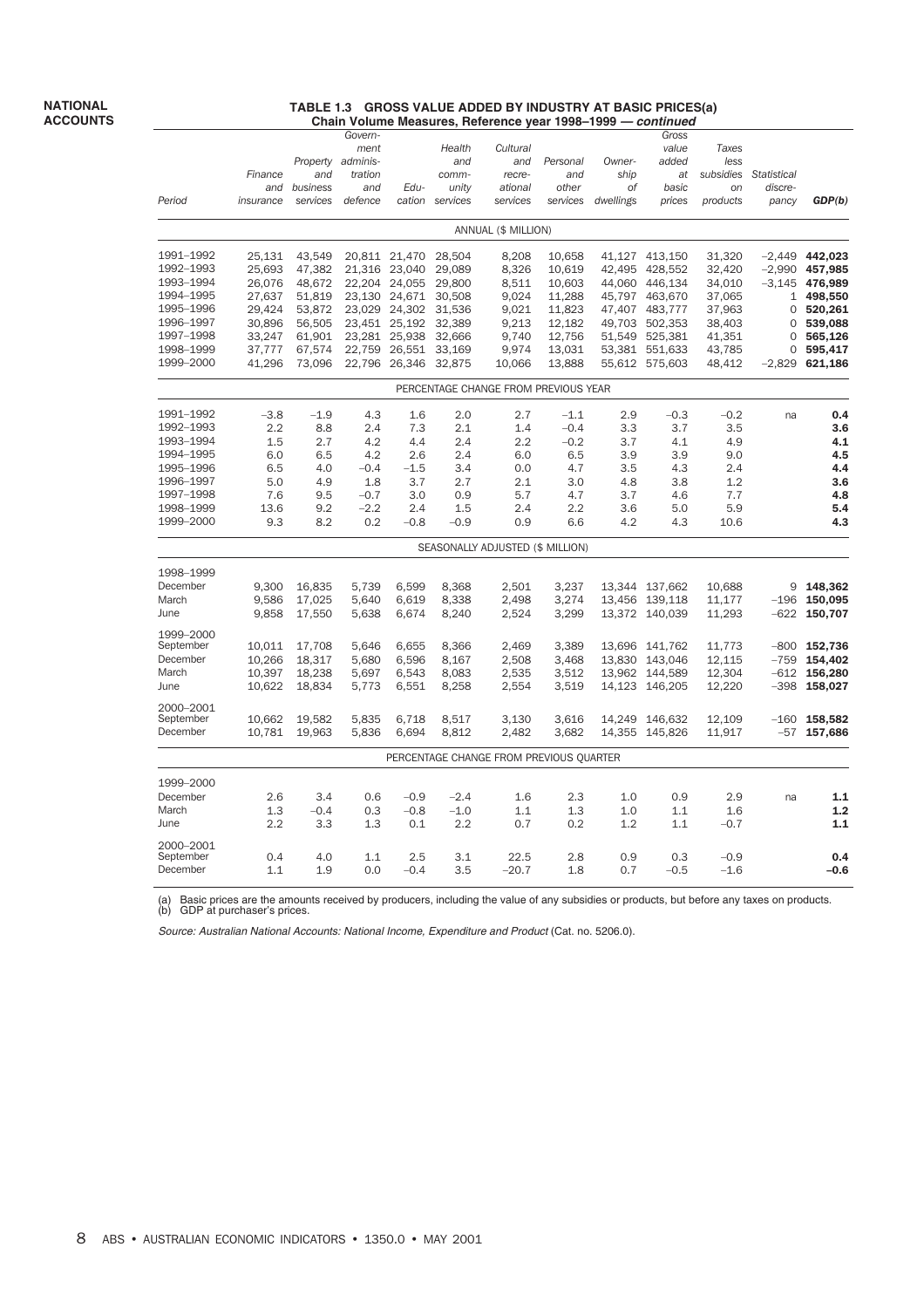#### *Compensation of employees* Period *Private Public Gross operating surplus and mixed income GDP at factor cost Taxes less subsidies on production and imports Statistical discre– pancy Non-financial corporations General government corporations GDP Financial* ANNUAL (\$ MILLION) 1991–1992 194,718 54,558 18,774 8,679 8,617 359,736 42,751 3,474 405,961 1992–1993 201,085 59,334 19,447 9,046 10,946 378,124 44,181 4,441 426,746 1993–1994 210,744 64,720 20,226 9,441 11,505 396,787 49,427 3,202 449,416 1994–1995 225,462 69,628 21,288 9,796 9,468 418,632 54,749 0 473,381 1995–1996 240,835 78,851 19,327 10,209 9,371 448,224 58,751 0 506,975 1996–1997 257,193 80,916 19,160 10,352 9,871 470,727 61,443 0 532,170 1997–1998 268,646 86,435 20,525 10,689 13,307 499,753 64,900 0 564,653 1998–1999 286,761 91,746 17,112 11,135 13,502 525,061 70,356 0 595,417 1999–2000 303,146 100,886 19,136 11,667 15,719 560,801 72,268 –653 632,416 PERCENTAGE CHANGE FROM PREVIOUS YEAR 1991–1992 1.7 3.7 7.8 4.2 11.4 2.4 –1.4 na 2.3 1992–1993 3.3 8.8 3.6 4.2 27.0 5.1 3.3 5**.1** 1993–1994 4.8 9.1 4.0 4.4 5.1 4.9 11.9 5.3 1994–1995 7.0 7.6 5.3 3.8 –17.7 5.5 10.8 5.3 1995–1996 6.8 13.2 –9.2 4.2 –1.0 7.1 7.3 **7.1** 1996–1997 6.8 2.6 –0.9 1.4 5.3 5.0 4.6 5.**0** 1997–1998 4.5 6.8 7.1 3.3 34.8 6.2 5.6 **6.1** 1998–1999 6.7 6.1 –16.6 4.2 1.5 5.1 8.4 5.4 1999–2000 5.7 10.0 11.8 4.8 16.4 6.8 2.7 6**.2** SEASONALLY ADJUSTED (\$ MILLION) 1998–1999 December 71,195 23,173 4,347 2,767 3,306 130,923 17,612 –550 147,986 March 72,295 23,385 4,196 2,798 3,382 132,332 17,887 613 **150,832** June 72,841 22,741 4,317 2,831 3,520 132,775 17,970 442 **151,188** 1999–2000 September 73,540 24,078 4,701 2,867 3,751 135,741 17,958 232 153,931 December 75,075 23,896 4,954 2,900 3,890 137,986 17,787 277 **156,051** March 76,730 26,201 4,976 2,933 3,999 142,751 17,979 –735 **159,995** June 77,839 27,035 4,504 2,966 4,079 144,807 18,533 –922 162,418 2000–2001 September 79,881 28,211 4,473 2,999 4,092 147,710 20,840 –1,601 166,950 December 79,518 25,590 5,429 3,032 4,172 145,659 21,670 –1,090 166,239 PERCENTAGE CHANGE FROM PREVIOUS QUARTER 1999–2000 December 2.1 –0.8 5.4 1.2 3.7 1.7 –0.9 na **1.4** March 2.2 9.6 0.4 1.1 2.8 3.5 1.1 2.5 June 1.4 3.2 –9.5 1.1 2.0 1.4 3.1 1.5 2000–2001 September 2.6 4.4 –0.7 1.1 0.3 2.0 12.5 2.8

December –0.5 –9.3 21.4 1.1 2.0 –1.4 4.0 –0.4

#### **TABLE 1.4 INCOME COMPONENT OF GROSS DOMESTIC PRODUCT ACCOUNT**

Source: Australian National Accounts: National Income, Expenditure and Product (Cat. no. 5206.0).

**NATIONAL ACCOUNTS**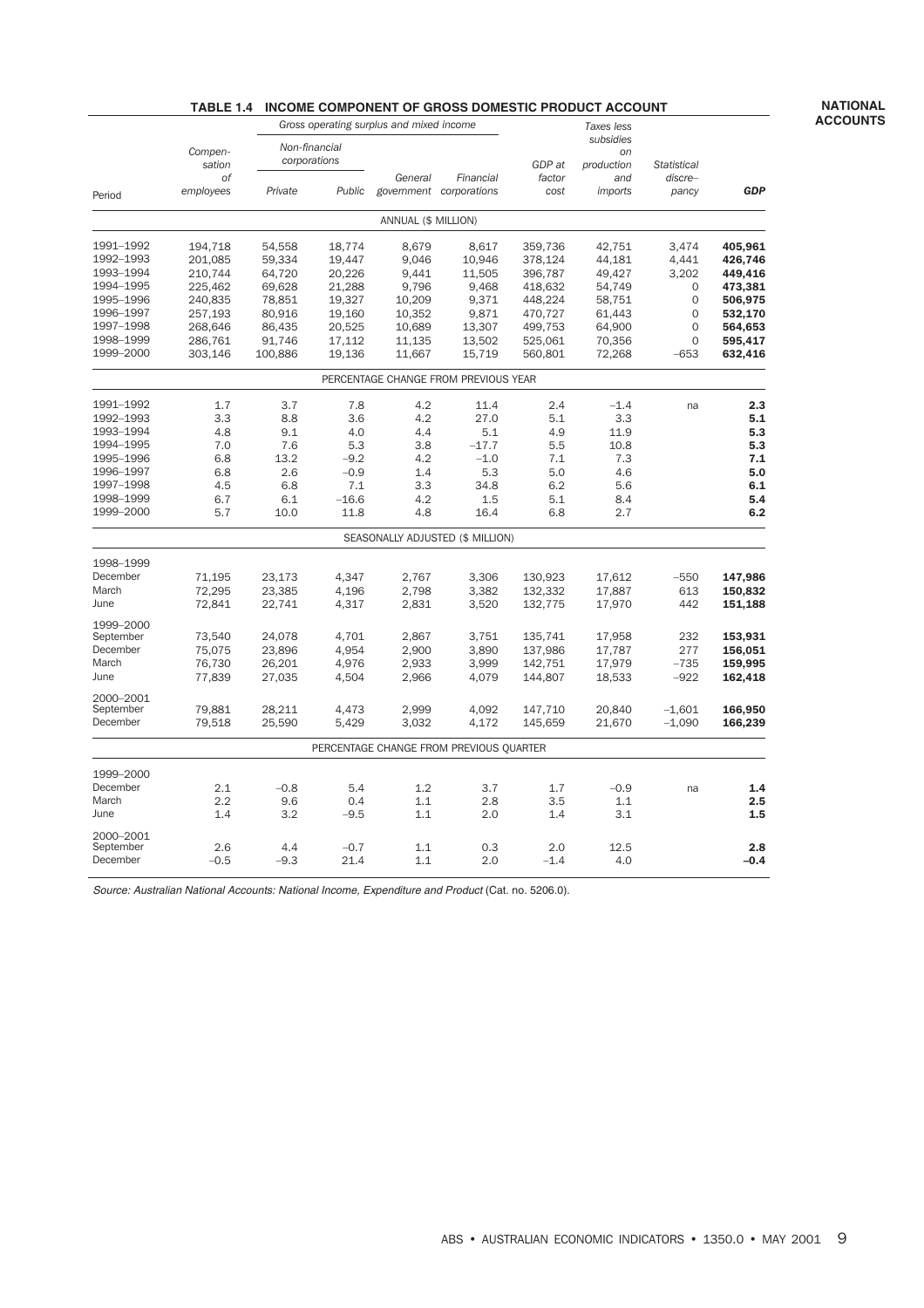#### **TABLE 1.5 NATIONAL INCOME ACCOUNT**

|                       |           |           | Taxes      | Net                              | Net        |            |          |          |        |
|-----------------------|-----------|-----------|------------|----------------------------------|------------|------------|----------|----------|--------|
|                       |           | Gross     | less       | primary                          | secondary  |            |          |          |        |
|                       |           | operating | subsidies  | income                           | income     |            | Final    |          |        |
|                       | Compen-   | surplus   | on         | receivable                       | receivable |            | consump- | Consump- |        |
|                       | sation    | and       | production | from                             | from       | Gross      | tion     | tion     | Net    |
|                       | 0f        | mixed     | and        | $non-$                           | $non-$     | disposable | expend-  | of fixed | saving |
| Period                | employees | income    | imports    | residents                        | residents  | income     | iture    | capital  | (a)    |
|                       |           |           |            | ANNUAL (\$ MILLION)              |            |            |          |          |        |
| 1991-1992             | 194,718   | 165,018   | 42,751     | $-14,054$                        | $-134$     | 388,299    | 323,941  | 64,656   | $-298$ |
| 1992-1993             | 201,085   | 177,039   | 44,181     | $-12,683$                        | $-350$     | 409,272    | 338,208  | 68,314   | 2,750  |
| 1993-1994             | 210,744   | 186.043   | 49,427     | $-13.534$                        | $-339$     | 432.341    | 351,290  | 72.333   | 8,718  |
| 1994-1995             | 225,462   | 193,170   | 54,749     | $-18,117$                        | $-528$     | 454,736    | 370,822  | 74,880   | 9,034  |
| 1995-1996             | 240,835   | 207,389   | 58.751     | $-19,533$                        | $-171$     | 487.271    | 395,139  | 78,495   | 13,637 |
| 1996-1997             | 257,193   | 213,534   | 61.443     | $-19.151$                        | $-177$     | 512.842    | 411.461  | 80,268   | 21,113 |
| 1997-1998             | 268,646   | 231,107   | 64,900     | $-18,091$                        | $-75$      | 546,487    | 436,340  | 85,866   | 24,281 |
| 1998-1999             | 286,761   | 238,300   | 70,356     | $-18,189$                        | $-778$     | 576,450    | 462,490  | 91,509   | 22,452 |
| 1999-2000             | 303,146   | 257,655   | 72,268     | $-19,346$                        | 58         | 613,781    | 490,579  | 97,531   | 25,671 |
|                       |           |           |            | SEASONALLY ADJUSTED (\$ MILLION) |            |            |          |          |        |
| 1998-1999             |           |           |            |                                  |            |            |          |          |        |
| December              | 71,195    | 59,728    | 17,612     | $-4,362$                         | $-156$     | 144,018    | 114,817  | 22,689   | 6,512  |
| March                 | 72,295    | 60,037    | 17,887     | $-4,659$                         | $-54$      | 145,506    | 116,959  | 23,054   | 5,493  |
| June                  | 72,841    | 59,934    | 17,970     | $-4,675$                         | $-174$     | 145,896    | 117,575  | 23,430   | 4,891  |
| 1999-2000             |           |           |            |                                  |            |            |          |          |        |
| September<br>December | 73.540    | 62.201    | 17.958     | $-4.855$                         | 123        | 148.966    | 119.598  | 23.804   | 5,565  |
| March                 | 75,075    | 62,911    | 17,787     | $-4,702$                         | 67         | 151,139    | 121,945  | 24,180   | 5,013  |
|                       | 76,730    | 66,021    | 17,979     | $-4,682$                         | $-64$      | 155,984    | 123,553  | 24,571   | 7,860  |
| June                  | 77.839    | 66,969    | 18,533     | $-4,919$                         | $-67$      | 158,353    | 125,261  | 24,976   | 8,116  |
| 2000-2001             |           |           |            |                                  |            |            |          |          |        |
| September             | 79,881    | 67,830    | 20,840     | $-4,459$                         | 31         | 164,122    | 128,319  | 25,383   | 10,420 |
| December              | 79,518    | 66,142    | 21,670     | $-4,832$                         | $-5$       | 162,492    | 129,013  | 25,788   | 7,691  |

(a) Saving derived as a balancing item.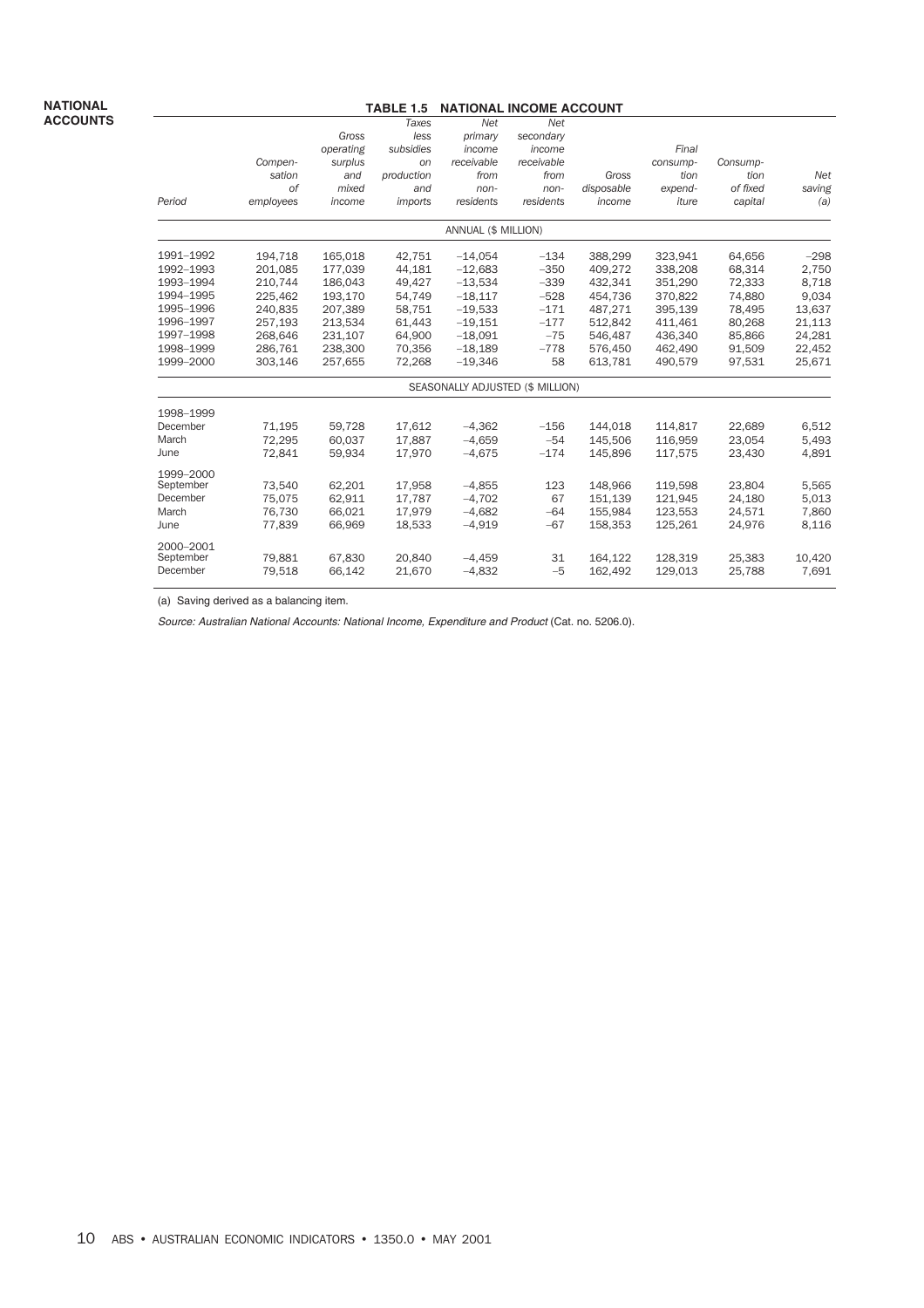#### LABOUR PRODUCTIVITY (PROXY) TREND, GDP Market sector, Chain volume measure— Quarterly % change



*Source: ABS (Cat. no. 5206.0), Quarterly data.*

|                        |                                                              |                                                |                               | Ratios<br>(per cent)                                          |                                                      |                                                                    |                           | Indexes of gross product per hour<br>worked and GDP data per capita<br>$(1998-99) = 100.0$ (a) |                      |
|------------------------|--------------------------------------------------------------|------------------------------------------------|-------------------------------|---------------------------------------------------------------|------------------------------------------------------|--------------------------------------------------------------------|---------------------------|------------------------------------------------------------------------------------------------|----------------------|
| Period                 | Private<br>final<br>demand<br>to total<br>domestic<br>demand | Private<br>non-farm<br>inventories<br>to sales | Household<br>savings<br>ratio | Corporate<br>gross<br>operating<br>surplus<br>to GDPfc<br>(c) | Compen-<br>sation of<br>employees<br>to GDPfc<br>(c) | Interest<br>payable to<br>household<br>disposable<br>income<br>(d) | GDP<br>per hour<br>worked | Market<br>sector<br>gross<br>product<br>per hour<br>worked (e)                                 | GDP<br>per<br>capita |
|                        |                                                              |                                                |                               | <b>ANNUAL</b>                                                 |                                                      |                                                                    |                           |                                                                                                |                      |
| 1991-1992              | 74.9                                                         | 1.1                                            | 5.5                           | 22.8                                                          | 54.1                                                 | 8.3                                                                | 84.5                      | 80.6                                                                                           | 83.7                 |
| 1992-1993              | 75.6                                                         | 1.0                                            | 4.4                           | 23.7                                                          | 53.2                                                 | 6.8                                                                | 87.0                      | 82.6                                                                                           | 85.8                 |
| 1993-1994              | 76.4                                                         | 1.0                                            | 3.9                           | 24.3                                                          | 53.1                                                 | 5.9                                                                | 88.6                      | 84.9                                                                                           | 88.5                 |
| 1994-1995              | 76.8                                                         | 1.0                                            | 4.4                           | 24.0                                                          | 53.9                                                 | 6.7                                                                | 88.8                      | 85.2                                                                                           | 91.5                 |
| 1995-1996              | 77.1                                                         | 1.0                                            | 3.7                           | 24.0                                                          | 53.7                                                 | 7.2                                                                | 90.5                      | 88.9                                                                                           | 94.2                 |
| 1996-1997              | 77.7                                                         | 0.9                                            | 4.2                           | 23.4                                                          | 54.6                                                 | 6.3                                                                | 93.3                      | 91.5                                                                                           | 96.4                 |
| 1997-1998              | 78.5                                                         | 0.9                                            | 1.9                           | 24.1                                                          | 53.8                                                 | 6.3                                                                | 96.7                      | 95.9                                                                                           | 100.0                |
| 1998-1999              | 77.9                                                         | 0.9                                            | 2.1                           | 23.3                                                          | 54.6                                                 | 6.2                                                                | 100.0                     | 100.0                                                                                          | 104.2                |
| 1999-2000              | 78.1                                                         | 0.9                                            | 2.2                           | 24.2                                                          | 54.1                                                 | 6.9                                                                | 101.4                     | 101.8                                                                                          | 107.5                |
|                        |                                                              |                                                |                               |                                                               | SEASONALLY ADJUSTED (UNLESS FOOTNOTED)               |                                                                    |                           |                                                                                                |                      |
| 1998-1999              |                                                              |                                                |                               |                                                               |                                                      |                                                                    |                           |                                                                                                |                      |
| December               | 77.8                                                         | 0.9                                            | 2.3                           | 23.5                                                          | 54.4                                                 | 6.3                                                                | 99.9                      | 99.8                                                                                           | 103.8                |
| March                  | 78.0                                                         | 0.9                                            | 2.1                           | 23.4                                                          | 54.6                                                 | 6.2                                                                | 100.5                     | 100.8                                                                                          | 104.7                |
| June                   | 78.1                                                         | 0.9                                            | 2.1                           | 23.0                                                          | 54.9                                                 | 6.2                                                                | 100.6                     | 100.9                                                                                          | 105.3                |
| 1999-2000              |                                                              |                                                |                               |                                                               |                                                      |                                                                    |                           |                                                                                                |                      |
| September              | 77.6                                                         | 0.9                                            | 2.9                           | 24.0                                                          | 54.2                                                 | 6.4                                                                | 100.8                     | 101.1                                                                                          | 106.0                |
| December               | 79.0                                                         | 0.9                                            | 2.0                           | 23.7                                                          | 54.4                                                 | 6.6                                                                | 101.4                     | 101.7                                                                                          | 107.0                |
| March                  | 77.4                                                         | 0.9                                            | 2.3                           | 24.6                                                          | 53.8                                                 | 7.2                                                                | 101.9                     | 102.3                                                                                          | 108.1                |
| June                   | 78.1                                                         | 0.8                                            | 3.1                           | 24.6                                                          | 53.8                                                 | 7.4                                                                | 101.8                     | 102.0                                                                                          | 108.6                |
| 2000-2001<br>September | 78.4                                                         | 0.8                                            | 4.6                           | 24.9                                                          | 54.1                                                 | 7.8                                                                | 101.6                     | 101.2                                                                                          | 108.7                |
| December               | 77.5                                                         | 0.9                                            | 2.6                           | 24.2                                                          | 54.6                                                 | 8.2                                                                | 101.4                     | 100.2                                                                                          | 108.4                |
|                        |                                                              |                                                |                               |                                                               |                                                      |                                                                    |                           |                                                                                                |                      |

**TABLE 1.6 NATIONAL ACCOUNTS RATIOS AND INDEXES**

(a) Trend data used instead of seasonally adjusted.<br>
(b) Sales is defined as gross non-farm inventories.<br>
(b) Sales is defined as gross non-farm product plus imports of goods and services less changes in private non-farm i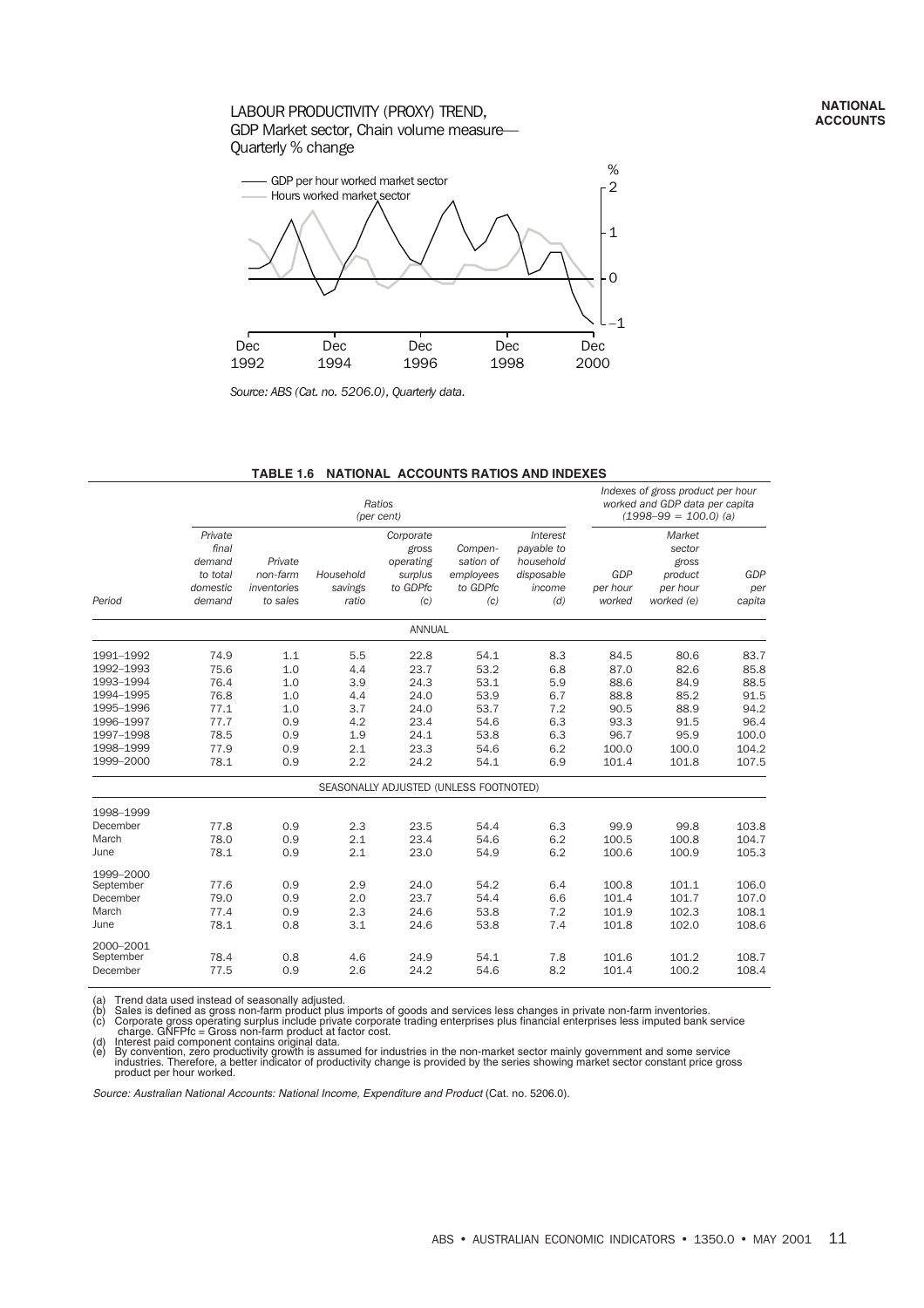

**NATIONAL ACCOUNTS**

> Until recently, government finance statistics (GFS) comprised only cash-based statistics for general government (GG). Accrual-based data was previously only collected for public corporations. The first final annual accrual-based government finance statistics are available for 1998–99 and were published in the 1998–99 issue of Government Finance Statistics, Australia (ABS Catalogue No. 5512.0) released on 12 July 2000.

A paper outlining the conceptual changes reflected in the new statistical measures and changes in table formats, *Information Paper: Accrual-Based Government Finance Statistics* (ABS Catalogue No. 5517.0), was released on 13 March 2000.

GFS are now presented in the form of Operating Statements, Cash Flow Statements, Balance Sheets and Statements of Stocks and Flows and the focus is on the new analytical measures described below:

*Net Operating Balance(NOB) —* the difference between GFS revenues and expenses. This measure reflects the sustainability of government operations;

*Net Lending/Borrowing(NLB)* — NOB minus the total net acquisition of non-financial assets. It represents the government's call on the financial sector and reflects the economic impact of government operations. A positive result reflects a net lending position and a negative result a net borrowing position.

*Net Worth(NW)* — the economic measure of 'wealth' is calculated as assets less liabilities for the GG sector and assets less liabilities TOTAL PUBLIC SECTOR, SURPLUS/DEFICIT AS A PERCENTAGE OF GDP



A negative percentage of GDP represents a general government deficit. A positive percentage of GDP represents a general government surplus *Source: ABS (Cat. no. 5512.0), Annual data.*

and shares and other contributed capital for public corporations (financial and non-financial). Net worth of unlisted corporations will always be zero because owners' equity is the difference between assets and liabilities. For listed corporations net worth will be positive or negative depending upon the difference between the value of shares on the balance sheet and the value of traded shares. As the equity of public corporations held by the GG sector consolidate out at the total public sector level, only equity held external to the public sector will appear.

*Change in Net Worth(CNW)* — this is the change in NW over two adjacent periods. CNW (due to transactions) is also equivalent to the NOB and excludes the impact of revaluations and other changes in volume of assets and liabilities.

*Surplus(+)/Deficit(-)* — is a cash-based measure and is calculated as:

Net cash flows from operating activities

- plus Net cash flows from investments in non-financial assets
- less Distributions paid (public corporations sector only)
- less Acquisitions of assets under finance leases and similar arrangements

The new Surplus(+)/Deficit(-) measure, while conceptually comparable to the old Deficit(+)/Surplus(-) measure has undergone a sign change—a surplus is now shown as positive and in practice has been compiled on a different methodological basis to that of previous years, hence resulting in a break in series. The Surplus/Deficit is the cash-based equivalent of Net Lending/Borrowing described above.

#### **TABLE 1.7 ALL AUSTRALIAN GOVERNMENTS**

|                       |                                         |                                     |                                  | GFS Net lending $(+)$ /borrowing $(-)$ |                          |                     |                        |  |
|-----------------------|-----------------------------------------|-------------------------------------|----------------------------------|----------------------------------------|--------------------------|---------------------|------------------------|--|
| General<br>Government | Public<br>non-financial<br>corporations | Public<br>financial<br>corporations | Total public<br>sector           | General<br>Government                  | Public non-<br>financial | Public<br>financial | Total public<br>sector |  |
|                       |                                         |                                     |                                  |                                        |                          |                     |                        |  |
| 9.711                 | 272                                     | $-1.001$                            | 8.687                            | 5.270                                  | -4.301                   | $-1.005$            | $-324$                 |  |
|                       |                                         |                                     | <b>GFS Net Operating Balance</b> |                                        | ANNUAL (\$ MILLION)      |                     |                        |  |

Source: Government Finance Statistics, Australia (Cat. no. 5512.0) and Public Finance Section.

#### **TABLE 1.8 ALL AUSTRALIAN GOVERNMENTS: GFS BALANCE SHEET as at 30 June 1999**

|                                      | General      | Public<br>non-financial | Public<br>financial | Total<br>public |
|--------------------------------------|--------------|-------------------------|---------------------|-----------------|
|                                      | Government   | corporations            | corporations        | sector          |
|                                      | (\$ MILLION) |                         |                     |                 |
| Total assets                         | 676.103      | 206.308                 | 177.648             | 764.966         |
| <b>Total liabilities</b>             | 298,878      | 78.058                  | 168.287             | 450.635         |
| Shares and other contributed capital | 0            | 229.291                 | 9.362               | 38.130          |
| <b>GFS Net worth</b>                 | 377.225      | $-101.041$              | 0                   | 276.201         |
| Net debt                             | 80.562       | 34.633                  | $-25.308$           | 89.873          |

Source: Government Finance Statistics, Australia (Cat. no. 5512.0) and Public Finance Section.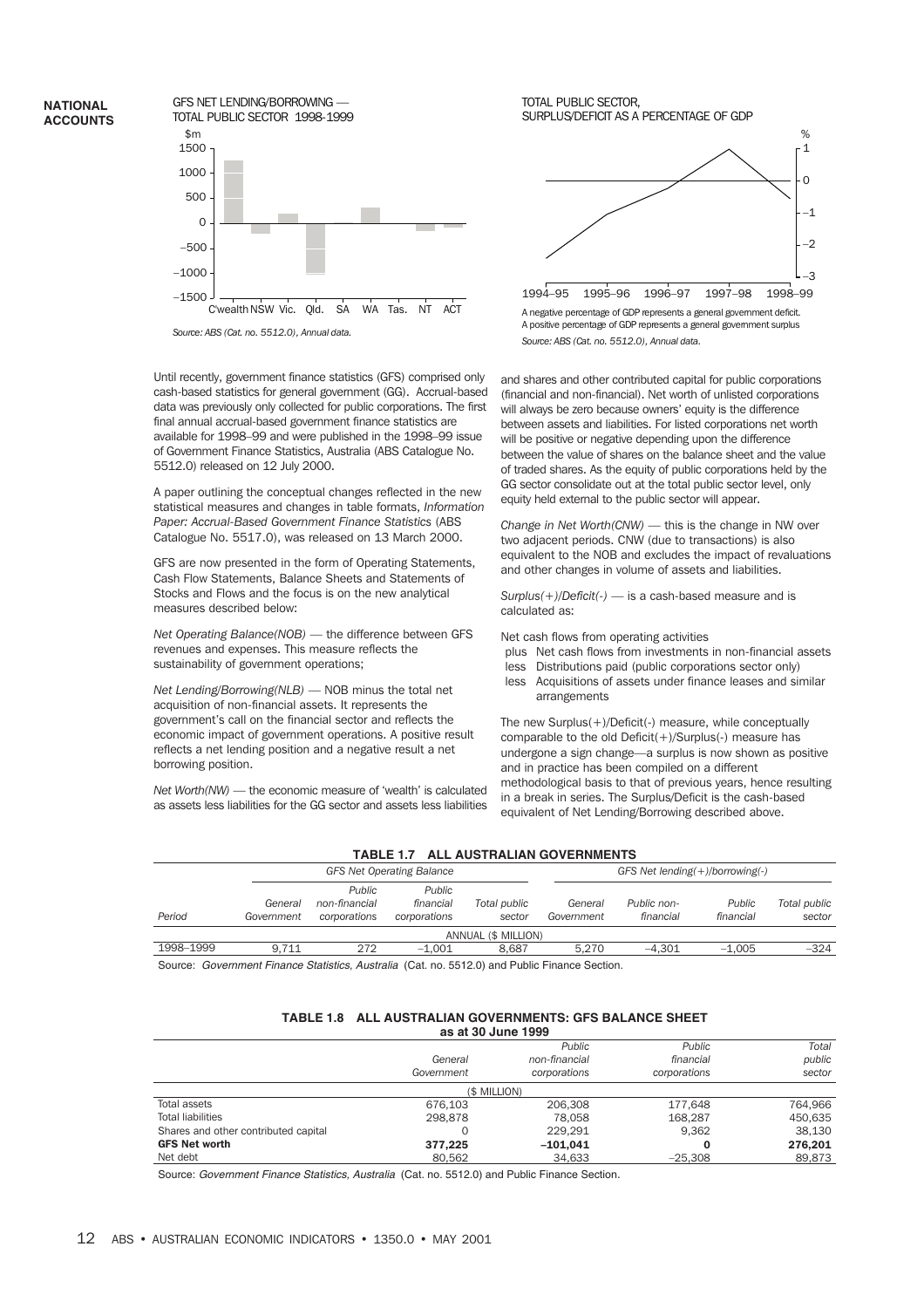#### *TABLES*

| Balance of payments, capital and financial account, net errors and omissions 15                                   |
|-------------------------------------------------------------------------------------------------------------------|
| International trade in goods and services, chain volume measures 16                                               |
|                                                                                                                   |
|                                                                                                                   |
| Goods debits by commodity group $\ldots \ldots \ldots \ldots \ldots \ldots \ldots \ldots \ldots \ldots \ldots 19$ |
|                                                                                                                   |
|                                                                                                                   |
|                                                                                                                   |
| International investment position by type of investment 22                                                        |
| Balance of payments and international investment position ratios. 23                                              |
| Merchandise trade by selected countries and country groups 24                                                     |
| Merchandise trade shares by selected countries and country groups 25                                              |
| Merchandise trade by selected countries of the                                                                    |
| Merchandise trade shares by selected countries of the                                                             |
| Merchandise trade by selected member countries of the European Union 28                                           |
| Merchandise trade shares by selected member countries of the European Union 29                                    |
|                                                                                                                   |

#### *RELATED PUBLICATIONS*

*Australian National Accounts: National Income, Expenditure and Product* (Cat. no. 5206.0)

*Balance of Payments and International Investment Position, Australia* (Cat. no. 5302.0)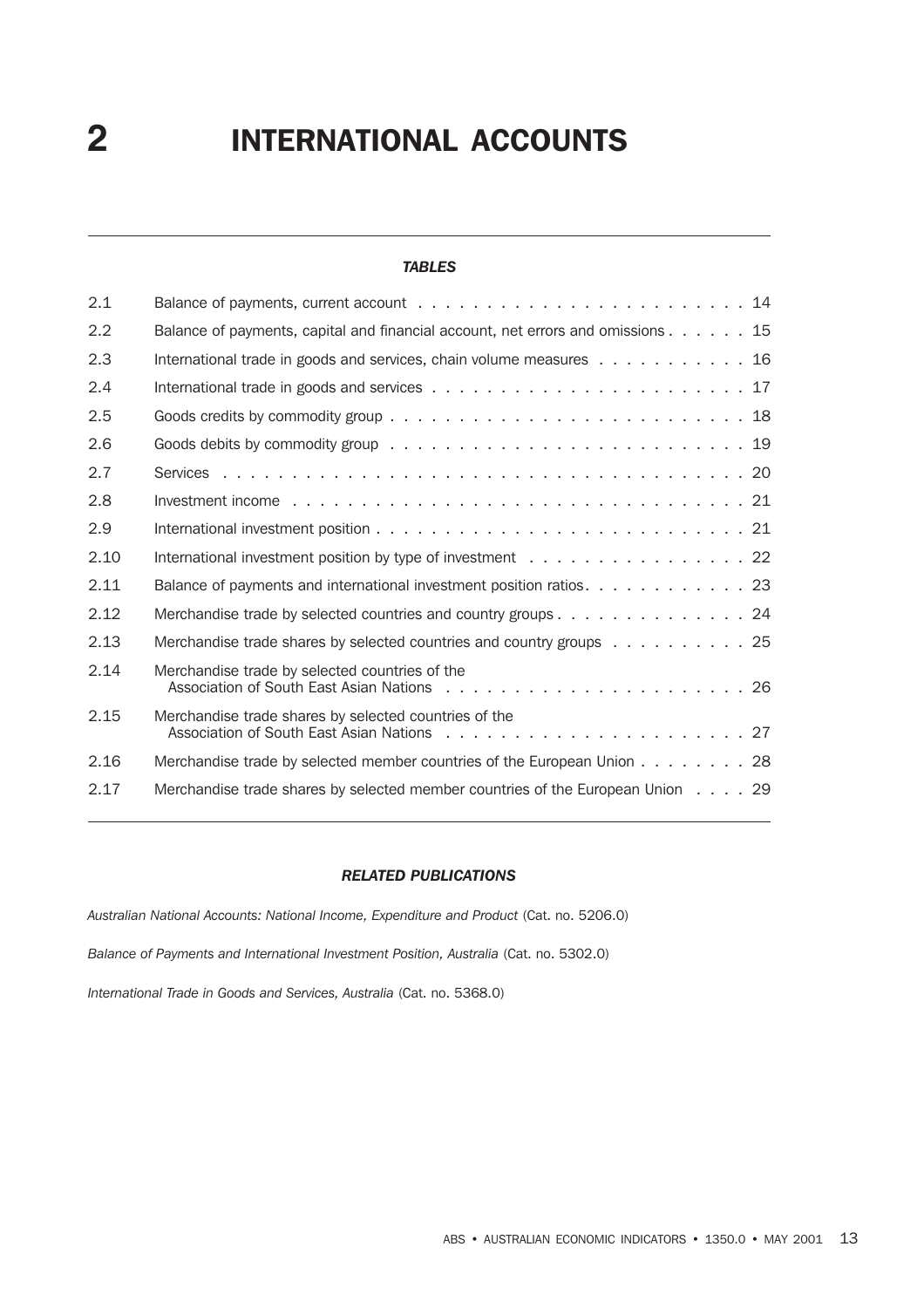BALANCE ON CURRENT ACCOUNT



*Source: ABS (Cat. no. 5302.0), Quarterly data.*



*Source: ABS (Cat. no. 5302.0), Quarterly data.*

#### **TABLE 2.1 BALANCE OF PAYMENTS, CURRENT ACCOUNT**

| Period                                                                                                            | <b>Balance on</b><br>current<br>account                                                                           | Balance on<br>goods and<br>services                                                                 | Goods                                                                                         | Goods<br>credits                                                                       | Goods<br>debits                                                                                                    | Services                                                                                         | Income                                                                                                            | Current<br>transfers                                                              |
|-------------------------------------------------------------------------------------------------------------------|-------------------------------------------------------------------------------------------------------------------|-----------------------------------------------------------------------------------------------------|-----------------------------------------------------------------------------------------------|----------------------------------------------------------------------------------------|--------------------------------------------------------------------------------------------------------------------|--------------------------------------------------------------------------------------------------|-------------------------------------------------------------------------------------------------------------------|-----------------------------------------------------------------------------------|
|                                                                                                                   |                                                                                                                   |                                                                                                     |                                                                                               | ANNUAL (\$ MILLION)(a)                                                                 |                                                                                                                    |                                                                                                  |                                                                                                                   |                                                                                   |
| 1991-1992<br>1992-1993<br>1993-1994<br>1994-1995<br>1995-1996<br>1996-1997<br>1997-1998<br>1998-1999<br>1999-2000 | $-13.377$<br>$-15,211$<br>$-16,254$<br>$-28,645$<br>$-21.687$<br>$-17.758$<br>$-22,904$<br>$-33.481$<br>$-33.737$ | 811<br>$-2,178$<br>$-2,381$<br>$-10,000$<br>$-1.983$<br>1.570<br>$-4.738$<br>$-14.514$<br>$-14.449$ | 3.958<br>700<br>$-444$<br>$-8,216$<br>$-1.583$<br>1.496<br>$-3.546$<br>$-12.644$<br>$-12.955$ | 55.427<br>60.634<br>64,419<br>67.101<br>76.146<br>80.934<br>88,538<br>85.783<br>97.655 | $-51.469$<br>$-59.934$<br>$-64,863$<br>$-75,317$<br>$-77.729$<br>$-79.438$<br>$-92.084$<br>$-98.427$<br>$-110.610$ | $-3.147$<br>$-2,878$<br>$-1,937$<br>$-1.784$<br>$-400$<br>74<br>$-1.192$<br>$-1.870$<br>$-1.494$ | $-14.054$<br>$-12,683$<br>$-13,534$<br>$-18.117$<br>$-19.533$<br>$-19.151$<br>$-18.091$<br>$-18.189$<br>$-19.346$ | $-134$<br>$-350$<br>$-339$<br>$-528$<br>$-171$<br>$-177$<br>$-75$<br>$-778$<br>58 |
|                                                                                                                   |                                                                                                                   |                                                                                                     | SEASONALLY ADJUSTED (\$ MILLION)(b)                                                           |                                                                                        |                                                                                                                    |                                                                                                  |                                                                                                                   |                                                                                   |
| 1998-1999<br>December<br>March<br>June                                                                            | $-7.639$<br>$-8.856$<br>$-9,168$                                                                                  | $-3.121$<br>$-4.143$<br>$-4,319$                                                                    | $-2.506$<br>$-3.633$<br>$-4.050$                                                              | 22,096<br>20.816<br>20,306                                                             | $-24.602$<br>$-24.449$<br>$-24.356$                                                                                | $-615$<br>$-510$<br>$-269$                                                                       | $-4.362$<br>$-4.659$<br>$-4.675$                                                                                  | $-156$<br>$-54$<br>$-174$                                                         |
| 1999-2000<br>September<br>December<br>March<br>June                                                               | $-9,355$<br>$-8,211$<br>$-8.227$<br>$-7,614$                                                                      | $-4.623$<br>$-3,576$<br>$-3.481$<br>$-2,628$                                                        | $-4.219$<br>$-3,263$<br>$-3.035$<br>$-2,380$                                                  | 21.753<br>23,830<br>24.982<br>27,309                                                   | $-25.972$<br>$-27,093$<br>$-28.017$<br>$-29,689$                                                                   | $-404$<br>$-313$<br>$-446$<br>$-248$                                                             | $-4,855$<br>$-4,702$<br>$-4.682$<br>$-4,919$                                                                      | 123<br>67<br>$-64$<br>$-67$                                                       |
| 2000-2001<br>September<br>December                                                                                | $-5,174$<br>$-5,307$                                                                                              | $-746$<br>$-470$                                                                                    | $-1.946$<br>$-564$                                                                            | 28.066<br>30,251                                                                       | $-30,012$<br>$-30,815$                                                                                             | 1,200<br>94                                                                                      | $-4,459$<br>$-4,832$                                                                                              | 31<br>$-5$                                                                        |

(a) The estimates for goods and services are not necessarily consistent with the corresponding monthly estimates, shown in Tables 2.4 to 2.7 obtained from *International Trade in Goods and Services*, *Australia* (Cat. no.

monthly and quarterly data.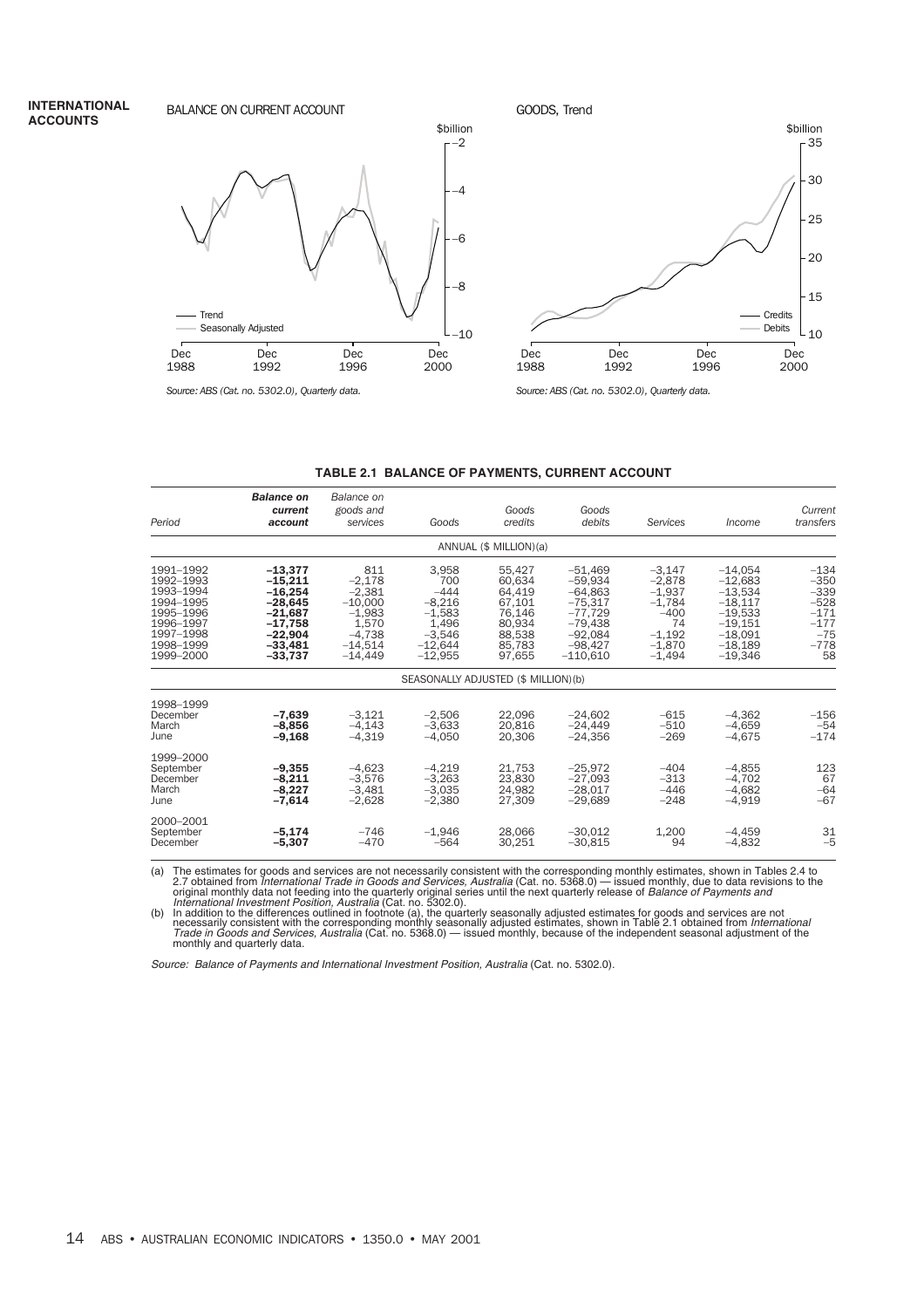



*Source: ABS (Cat. no. 5302.0), Quarterly data.*

**TABLE 2.2 BALANCE OF PAYMENTS, CAPITAL AND FINANCIAL ACCOUNT, NET ERRORS AND OMISSIONS**

| Period                                                                                                            | Capital<br>and<br>financial<br>account                                                 | Capital<br>account                                                      | Financial<br>account                                                                   | Direct<br>investment<br>net                                                    | Direct<br>investment<br>abroad                                                                           | Direct<br>investment<br>in<br>Australia                                            | Portfolio<br>investment                                                           | Financial<br>derivatives                                 | Other<br>investment                                                                 | Reserve<br>assets                                                                      | Net errors<br>and<br>omissions                                                      |
|-------------------------------------------------------------------------------------------------------------------|----------------------------------------------------------------------------------------|-------------------------------------------------------------------------|----------------------------------------------------------------------------------------|--------------------------------------------------------------------------------|----------------------------------------------------------------------------------------------------------|------------------------------------------------------------------------------------|-----------------------------------------------------------------------------------|----------------------------------------------------------|-------------------------------------------------------------------------------------|----------------------------------------------------------------------------------------|-------------------------------------------------------------------------------------|
|                                                                                                                   |                                                                                        |                                                                         |                                                                                        |                                                                                | ANNUAL (\$ MILLION)                                                                                      |                                                                                    |                                                                                   |                                                          |                                                                                     |                                                                                        |                                                                                     |
| 1991-1992<br>1992-1993<br>1993-1994<br>1994-1995<br>1995-1996<br>1996-1997<br>1997-1998<br>1998-1999<br>1999-2000 | 14,212<br>14,467<br>17,081<br>28,993<br>18,889<br>18,738<br>24,760<br>29.751<br>34,130 | 2,079<br>571<br>317<br>572<br>1.074<br>1,185<br>1,255<br>1,293<br>1,053 | 12,133<br>13,896<br>16,764<br>28,421<br>17,815<br>17,553<br>23,505<br>28.458<br>33,077 | 3,193<br>3,315<br>2,176<br>3,783<br>4,150<br>4,895<br>2,858<br>9,000<br>10.994 | $-4,409$<br>$-5,842$<br>$-3,546$<br>$-3,105$<br>$-8,340$<br>$-6,437$<br>$-7.438$<br>$-2,412$<br>$-1,470$ | 7,602<br>9,157<br>5,722<br>6,888<br>12,490<br>11,332<br>10,296<br>11.412<br>12,464 | 420<br>6,807<br>17,889<br>20,984<br>21,622<br>15,192<br>19.905<br>7.143<br>11,808 | na<br>500<br>$-213$<br>2,089<br>$-2.828$<br>2,748<br>411 | 4,591<br>$-159$<br>$-2,264$<br>1,183<br>$-6,927$<br>580<br>3,112<br>9,961<br>12,486 | 3,929<br>3,933<br>$-1,037$<br>1,971<br>$-817$<br>$-5,203$<br>458<br>$-394$<br>$-2,622$ | $-835$<br>744<br>$-827$<br>$-348$<br>2,798<br>$-980$<br>$-1,856$<br>3,730<br>$-393$ |
|                                                                                                                   |                                                                                        |                                                                         |                                                                                        |                                                                                |                                                                                                          | <b>OUARTERLY ORIGINAL (\$ MILLION)</b>                                             |                                                                                   |                                                          |                                                                                     |                                                                                        |                                                                                     |
| 1998-1999<br>December<br>March<br>June                                                                            | 6,425<br>6.696<br>8,226                                                                | 314<br>361<br>253                                                       | 6,111<br>6,335<br>7,973                                                                | $-924$<br>2,535<br>5,645                                                       | $-2,195$<br>605<br>1,508                                                                                 | 1,271<br>1,930<br>4,137                                                            | 540<br>9,559<br>$-4,132$                                                          | 1,048<br>302<br>747                                      | 7,342<br>$-6,590$<br>7,031                                                          | $-1.149$<br>84<br>$-1,222$                                                             | 1,013<br>831<br>869                                                                 |
| 1999-2000<br>September<br>December<br>March<br>June                                                               | 10.934<br>7.201<br>7,032<br>8,963                                                      | 374<br>275<br>255<br>149                                                | 10.560<br>6,926<br>6.777<br>8,814                                                      | $-627$<br>6,795<br>$-1.420$<br>6,246                                           | $-1,339$<br>3,728<br>$-2,665$<br>$-1,194$                                                                | 712<br>3.067<br>1,245<br>7,440                                                     | 3.637<br>5,551<br>$-157$<br>2,777                                                 | 651<br>189<br>467<br>$-124$                              | 5,599<br>5,160<br>488<br>1,239                                                      | 1.762<br>$-11,047$<br>7,990<br>$-1,327$                                                | 131<br>818<br>$-25$<br>$-1,317$                                                     |
| 2000-2001<br>September<br>December                                                                                | 7,470<br>4.882                                                                         | 338<br>302                                                              | 7,132<br>4.580                                                                         | $-379$<br>$-2.345$                                                             | $-1.154$<br>$-3,338$                                                                                     | 775<br>993                                                                         | 8.651<br>2.197                                                                    | $-247$<br>$-266$                                         | $-1,627$<br>11,239                                                                  | 734<br>$-6,245$                                                                        | $-750$<br>$-91$                                                                     |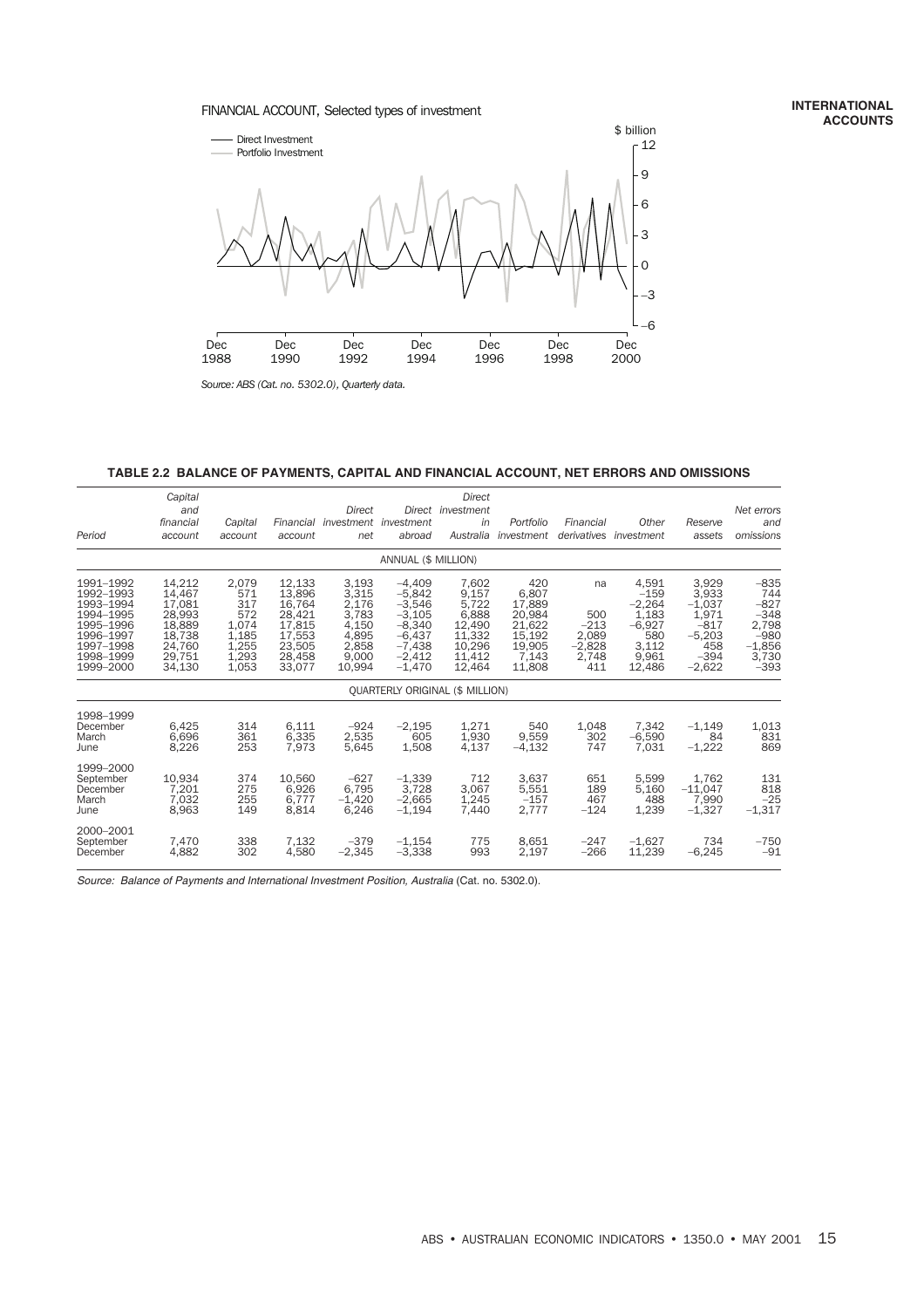COMPONENTS OF GOODS CREDITS, Chain volume measures (reference year 1998-1999)— Seasonally adjusted



*Source: ABS (Cat. no. 5302.0), Quarterly data.*

COMPONENTS OF GOODS DEBITS, Chain volume measures (reference year 1998-1999)— Seasonally adjusted



*Source: ABS (Cat. no. 5302.0), Quarterly data.*

#### **TABLE 2.3 INTERNATIONAL TRADE IN GOODS AND SERVICES Chain Volume Measures, Reference year 1998–1999**

|                                                                                                                   |                                                                                                        |                                                                                            | Credits                                                                                |                                                                                                |                                                                                        |                                                                |                                                                                                                                                          | Debits                                                                                               |                                                                                                                   |                                                                                                                  |                                                                                                                   |                                                                                                                   |
|-------------------------------------------------------------------------------------------------------------------|--------------------------------------------------------------------------------------------------------|--------------------------------------------------------------------------------------------|----------------------------------------------------------------------------------------|------------------------------------------------------------------------------------------------|----------------------------------------------------------------------------------------|----------------------------------------------------------------|----------------------------------------------------------------------------------------------------------------------------------------------------------|------------------------------------------------------------------------------------------------------|-------------------------------------------------------------------------------------------------------------------|------------------------------------------------------------------------------------------------------------------|-------------------------------------------------------------------------------------------------------------------|-------------------------------------------------------------------------------------------------------------------|
| Period                                                                                                            | <b>Balance</b><br>on goods<br>and<br>services                                                          | Total<br>goods<br>and<br>services                                                          | Total<br>goods                                                                         | Rural<br>goods                                                                                 | Non-<br>rural<br>and<br>other<br>goods                                                 | Services                                                       | Total<br>goods<br>and<br>services                                                                                                                        | Total<br>goods                                                                                       | Consu-<br>mption<br>goods                                                                                         | Capital<br>goods                                                                                                 | Interme-<br>diate<br>and<br>other<br>goods                                                                        | Services                                                                                                          |
|                                                                                                                   |                                                                                                        |                                                                                            |                                                                                        |                                                                                                |                                                                                        | ANNUAL (\$ MILLION)                                            |                                                                                                                                                          |                                                                                                      |                                                                                                                   |                                                                                                                  |                                                                                                                   |                                                                                                                   |
| 1991-1992<br>1992-1993<br>1993-1994<br>1994-1995<br>1995-1996<br>1996-1997<br>1997-1998<br>1998-1999<br>1999-2000 | $-2,036$<br>$-1,885$<br>265<br>$-9,368$<br>$-4,251$<br>$-4,064$<br>$-10,776$<br>$-14,514$<br>$-19,936$ | 70,786<br>75,518<br>82,848<br>86,881<br>95,840<br>105,854<br>109,752<br>111,938<br>122,265 | 55,218<br>58,392<br>63,527<br>65,206<br>72,116<br>81,022<br>84,319<br>85,783<br>94,879 | 15,509<br>16,177<br>17,440<br>16,197<br>17,511<br>20,684<br>20,423<br>21,862<br>24,083         | 39,839<br>42,340<br>46,212<br>49,069<br>54,694<br>60,357<br>63,941<br>63,921<br>70,796 | 15,528<br>17,117<br>19,361<br>21,796                           | $-72,822$<br>$-77,403$<br>$-82,582$<br>$-96,249$<br>23,840 -100,090<br>24,826 -109,917<br>25,420 -120,528<br>26,156 -126,452<br>27,386 -142,201 -112,204 | $-51,882$<br>$-56,207$<br>$-60,085$<br>$-71,473$<br>$-74,522$<br>$-82,636$<br>$-92,762$<br>$-98,427$ | $-15,975$<br>$-17,088$<br>$-17,819$<br>$-20,443$<br>$-20,789$<br>$-23,322$<br>$-27,113$<br>$-28,041$<br>$-31,569$ | $-9,907$<br>$-10,394$<br>$-11,143$<br>$-14,827$<br>$-16,408$<br>$-18,700$<br>$-20,585$<br>$-23,055$<br>$-28,426$ | $-26,562$<br>$-29,386$<br>$-31,780$<br>$-36,477$<br>$-37,359$<br>$-40,608$<br>$-45,128$<br>$-47,331$<br>$-52,209$ | $-21,662$<br>$-21,744$<br>$-23,057$<br>$-25,121$<br>$-25,894$<br>$-27,511$<br>$-27,815$<br>$-28,027$<br>$-29,998$ |
|                                                                                                                   |                                                                                                        |                                                                                            |                                                                                        |                                                                                                | PERCENTAGE CHANGE FROM PREVIOUS YEAR                                                   |                                                                |                                                                                                                                                          |                                                                                                      |                                                                                                                   |                                                                                                                  |                                                                                                                   |                                                                                                                   |
| 1991–1992<br>1992-1993<br>1993-1994<br>1994-1995<br>1995-1996<br>1996-1997<br>1997-1998<br>1998-1999<br>1999-2000 | na                                                                                                     | 9.0<br>6.7<br>9.7<br>$^{4.9}_{10.3}$<br>10.4<br>3.7<br>2.0<br>9.2                          | 10.0<br>5.7<br>8.8<br>2.6<br>10.6<br>12.3<br>4.1<br>1.7<br>10.6                        | 12.3<br>$\overline{4.3}$<br>7.8<br>$-7.1$<br>8.1<br>18.1<br>$-1.3$<br>$\overline{7}.0$<br>10.2 | 9.3<br>6.3<br>9.1<br>$6.2$<br>11.5<br>10.4<br>5.9<br>0.0<br>10.8                       | 5.1<br>10.2<br>13.1<br>12.6<br>9.4<br>4.1<br>2.4<br>2.9<br>4.7 | 3.6<br>6.3<br>6.7<br>16.5<br>4.0<br>9.8<br>9.7<br>4.9<br>12.5                                                                                            | 4.4<br>8.3<br>6.9<br>19.0<br>$-4.3$<br>10.9<br>12.3<br>6.1<br>14.0                                   | 6.8<br>7.0<br>4.3<br>14.7<br>1.7<br>12.2<br>16.3<br>3.4<br>12.6                                                   | $-3.9$<br>4.9<br>7.2<br>33.1<br>10.7<br>14.0<br>10.1<br>12.0<br>23.3                                             | 7.2<br>10.6<br>8.1<br>14.8<br>2.4<br>8.7<br>11.1<br>4.9<br>10.3                                                   | 1.6<br>0.4<br>6.0<br>9.0<br>$\overline{3.1}$<br>6.2<br>1.1<br>0.8<br>7.0                                          |
|                                                                                                                   |                                                                                                        |                                                                                            |                                                                                        |                                                                                                | SEASONALLY ADJUSTED (\$ MILLION)                                                       |                                                                |                                                                                                                                                          |                                                                                                      |                                                                                                                   |                                                                                                                  |                                                                                                                   |                                                                                                                   |
| 1998-1999<br>December<br>March<br>June                                                                            | $-2,647$<br>$-4,333$<br>$-4,594$                                                                       | 28,425<br>27,701<br>28,131                                                                 | 21,899<br>21,177<br>21,531                                                             | 5,514<br>5,435<br>5,616                                                                        | 16,386<br>15,741<br>15,912                                                             | 6,520<br>6,526<br>6,599                                        | $-31,072$<br>$-32,035$<br>$-32,725$                                                                                                                      | $-24,136$<br>$-24,941$<br>$-25,475$                                                                  | $-6,859$<br>$-7,164$<br>$-7,308$                                                                                  | $-5,376$<br>$-6,002$<br>$-6,157$                                                                                 | $-11,908$<br>$-11,773$<br>$-12,006$                                                                               | $-6,939$<br>$-7,099$<br>$-7,275$                                                                                  |
| 1999-2000<br>September<br>December<br>March<br>June                                                               | $-5,272$<br>$-4.694$<br>$-5,508$<br>-4,462                                                             | 29.224<br>30,399<br>30,880<br>31,762                                                       | 22,645<br>23,687<br>23,992<br>24,554                                                   | 5.907<br>6,017<br>6,099<br>6,060                                                               | 16,738<br>17,670<br>17,893<br>18,494                                                   | 6,579<br>6,712<br>6,887<br>7,208                               | $-34.496$<br>$-35.093$<br>$-36,387$<br>$-36,225$                                                                                                         | $-27,105$<br>$-27,757$<br>$-28,694$<br>$-28,647$                                                     | $-7,653$<br>$-7,668$<br>$-8,060$<br>$-8,188$                                                                      | $-7,052$<br>$-6.866$<br>$-7,391$<br>$-7,115$                                                                     | $-12,400$<br>$-13,223$<br>$-13,242$<br>$-13,345$                                                                  | $-7,391$<br>$-7,336$<br>$-7,694$<br>$-7,577$                                                                      |
| 2000-2001<br>September<br>December                                                                                | $-3,515$<br>$-3,178$                                                                                   | 32,916<br>32,190                                                                           | 24,523<br>24,689                                                                       | 6,327<br>6,081                                                                                 | 18,196<br>18,608                                                                       | 8,393<br>7,502                                                 | -36,431<br>$-35,369$                                                                                                                                     | $-28,919$<br>$-28,126$                                                                               | $-8,687$<br>$-8,774$                                                                                              | -7,192<br>$-6,657$                                                                                               | $-13,040$<br>$-12,695$                                                                                            | $-7,512$<br>$-7,242$                                                                                              |
|                                                                                                                   |                                                                                                        |                                                                                            |                                                                                        |                                                                                                | PERCENTAGE CHANGE FROM PREVIOUS QUARTER                                                |                                                                |                                                                                                                                                          |                                                                                                      |                                                                                                                   |                                                                                                                  |                                                                                                                   |                                                                                                                   |
| 1999-2000<br>December<br>March<br>June                                                                            | na                                                                                                     | 4.0<br>1.6<br>2.9                                                                          | 4.6<br>1.3<br>2.3                                                                      | 1.9<br>1.4<br>$-0.6$                                                                           | 5.6<br>1.3<br>3.4                                                                      | 2.0<br>2.6<br>4.7                                              | 1.7<br>3.7<br>$-0.4$                                                                                                                                     | $^{2.4}_{3.4}$<br>$-0.2$                                                                             | 0.2<br>5.1<br>1.6                                                                                                 | $-2.6$<br>7.6<br>$-3.7$                                                                                          | 6.6<br>0.1<br>0.8                                                                                                 | $-0.7$<br>4.9<br>$-1.5$                                                                                           |
| 2000-2001<br>September<br>December                                                                                |                                                                                                        | 3.6<br>$-2.2$                                                                              | $-0.1$<br>0.7                                                                          | 4.4<br>$-3.9$                                                                                  | $-1.6$<br>2.3                                                                          | 16.4<br>$-10.6$                                                | 0.6<br>$-2.9$                                                                                                                                            | 0.9<br>$-2.7$                                                                                        | 6.1<br>1.0                                                                                                        | 1.1<br>$-7.4$                                                                                                    | $-2.3$<br>$-2.6$                                                                                                  | $-0.9$<br>$-3.6$                                                                                                  |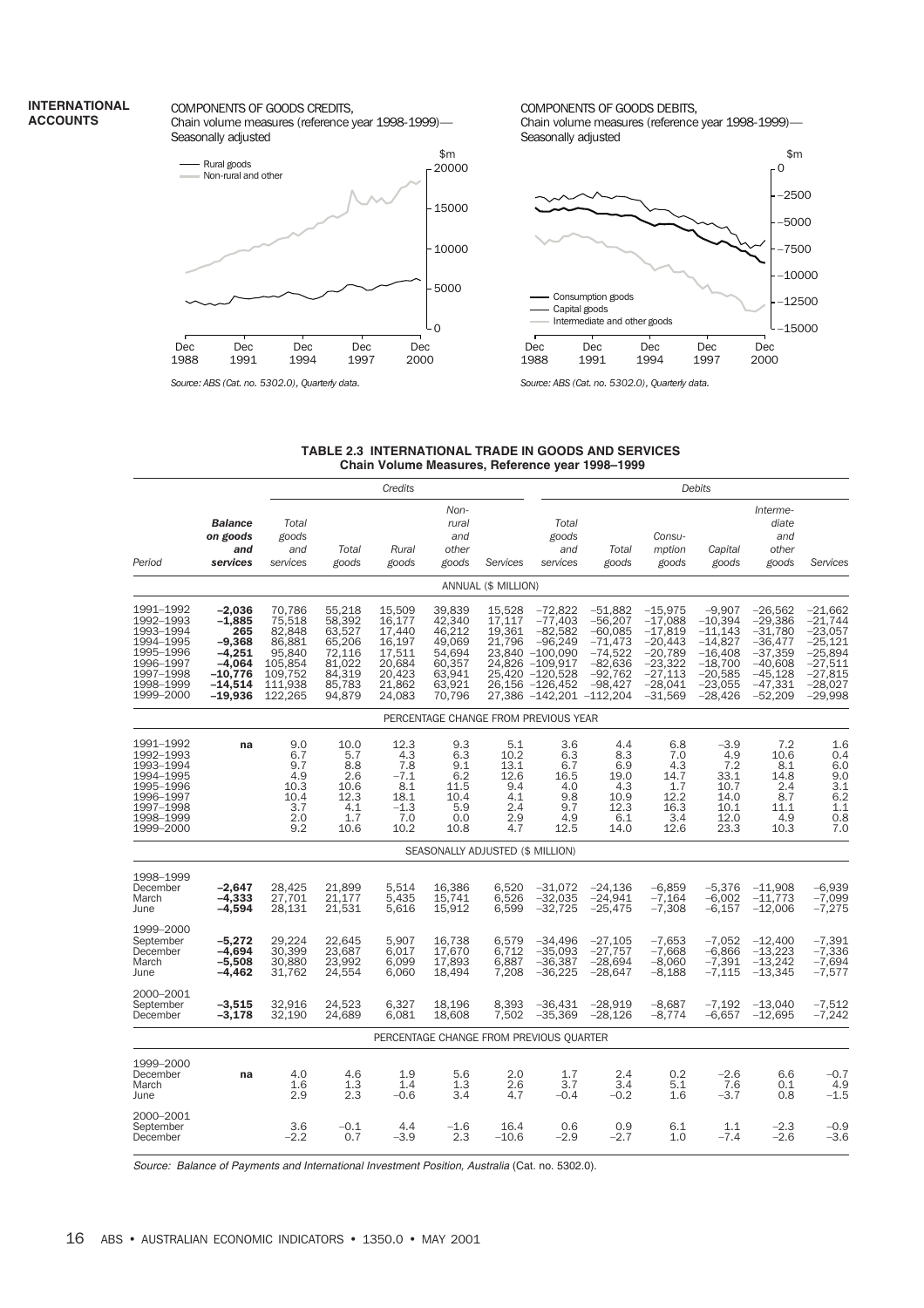#### **TABLE 2.4 INTERNATIONAL TRADE IN GOODS AND SERVICES**

|                                                                                                                   |                                                                                                   |                                                                                            | Credits                                                                                |                                                                                        |                                                                                        |                                                                       |                                                                                                                                                          | Debits                                                                                               |                                                                                                                             |                                                                                                      |                                                                                                               |                                                                                                                   |
|-------------------------------------------------------------------------------------------------------------------|---------------------------------------------------------------------------------------------------|--------------------------------------------------------------------------------------------|----------------------------------------------------------------------------------------|----------------------------------------------------------------------------------------|----------------------------------------------------------------------------------------|-----------------------------------------------------------------------|----------------------------------------------------------------------------------------------------------------------------------------------------------|------------------------------------------------------------------------------------------------------|-----------------------------------------------------------------------------------------------------------------------------|------------------------------------------------------------------------------------------------------|---------------------------------------------------------------------------------------------------------------|-------------------------------------------------------------------------------------------------------------------|
| Period                                                                                                            | <b>Balance</b><br>on<br>goods<br>and<br>services                                                  | Total<br>goods<br>and<br>services                                                          | Total<br>goods                                                                         | Rural<br>goods(a)                                                                      | Non-rural<br>and<br>other<br>$\text{goods}(a)$                                         | Services                                                              | Total<br>goods<br>and<br>services                                                                                                                        | Total<br>goods                                                                                       | Consump-<br>tion<br>goods                                                                                                   | Capital<br>goods                                                                                     | Inter-<br>mediate<br>and<br>other<br>goods                                                                    | Services                                                                                                          |
|                                                                                                                   |                                                                                                   |                                                                                            |                                                                                        |                                                                                        |                                                                                        | ANNUAL (\$ MILLION)(b)                                                |                                                                                                                                                          |                                                                                                      |                                                                                                                             |                                                                                                      |                                                                                                               |                                                                                                                   |
| 1991-1992<br>1992-1993<br>1993-1994<br>1994-1995<br>1995-1996<br>1996-1997<br>1997-1998<br>1998-1999<br>1999-2000 | 811<br>$-2,178$<br>$-2,381$<br>$-10,000$<br>$-1,983$<br>1,570<br>$-4,738$<br>$-14.514$<br>-14,452 | 70,080<br>76,899<br>83,015<br>87,654<br>99,095<br>105,160<br>113,744<br>111,939<br>125,871 | 55,427<br>60,634<br>64,419<br>67,101<br>76,146<br>80,934<br>88,538<br>85,783<br>97,655 | 14,856<br>16,008<br>17,130<br>17,315<br>19,588<br>21,045<br>22,130<br>21,862<br>23,617 | 40,571<br>44,626<br>47,289<br>49,786<br>56,558<br>59,889<br>66,408<br>63,921<br>74,038 | 14,653<br>16,265<br>18,596<br>20,553                                  | $-69,269$<br>$-79,077$<br>$-85,396$<br>$-97,654$<br>22,949 -101,078<br>24,226 -103,590<br>25,206 -118,482<br>26,156 -126,453<br>28,216 -140,323 -110,610 | $-51,469$<br>$-59,934$<br>$-64,863$<br>$-75,317$<br>$-77,729$<br>$-79,438$<br>$-92,084$<br>$-98,427$ | $-13,669$<br>$-15,926$<br>$-17,233$<br>$-19,418$<br>$-19,860$<br>$-21,293$<br>$-25,899$<br>$-28,041$<br>$-30,781$ $-26,695$ | $-11,897$<br>$-13,655$<br>$-14,843$<br>$-18,541$<br>$-19,183$<br>$-18,884$<br>$-21,168$<br>$-23,055$ | $-25,903$<br>$-30,353$<br>–32,787<br>–37,358<br>$-38,686$<br>$-39,261$<br>$-45,017$<br>$-47,331$<br>$-53,134$ | $-17,800$<br>$-19.143$<br>$-20,533$<br>$-22,337$<br>$-23,349$<br>$-24.152$<br>$-26,398$<br>$-28.026$<br>$-29,713$ |
|                                                                                                                   |                                                                                                   |                                                                                            |                                                                                        |                                                                                        | PERCENTAGE CHANGE FROM PREVIOUS YEAR                                                   |                                                                       |                                                                                                                                                          |                                                                                                      |                                                                                                                             |                                                                                                      |                                                                                                               |                                                                                                                   |
| 1991-1992<br>1992-1993<br>1993-1994<br>1994-1995<br>1995-1996<br>1996-1997<br>1997-1998<br>1998-1999<br>1999-2000 | na                                                                                                | 5.8<br>9.7<br>8.0<br>5.6<br>13.1<br>6.1<br>8.2<br>$-1.6$<br>12.4                           | 5.4<br>9.4<br>6.2<br>4.2<br>13.5<br>6.3<br>9.4<br>$-3.1$<br>13.8                       | 13.6<br>7.8<br>7.0<br>1.1<br>13.1<br>7.4<br>5.2<br>$-1.2$<br>8.0                       | 2.7<br>10.0<br>6.0<br>5.3<br>13.6<br>5.9<br>10.9<br>$-3.7$<br>15.8                     | 7.0<br>11.0<br>14.3<br>10.5<br>11.7<br>5.6<br>4.0<br>3.8<br>7.9       | 3.5<br>14.2<br>8.0<br>14.4<br>3.5<br>2.5<br>14.4<br>6.7<br>11.0                                                                                          | 3.6<br>16.4<br>8.2<br>16.1<br>3.2<br>2.2<br>15.9<br>6.9<br>12.4                                      | 11.1<br>16.5<br>8.2<br>12.7<br>2.3<br>7.2<br>21.6<br>8.3<br>9.8                                                             | $-3.4$<br>14.8<br>8.7<br>24.9<br>3.5<br>$-1.6$<br>12.1<br>8.9<br>15.8                                | 3.4<br>17.2<br>8.0<br>13.9<br>3.6<br>1.5<br>14.7<br>5.1<br>12.3                                               | 3.1<br>$7.5$<br>$7.3$<br>8.8<br>4.5<br>3.4<br>$\begin{array}{c} 9.3 \\ 6.2 \end{array}$<br>6.0                    |
|                                                                                                                   |                                                                                                   |                                                                                            |                                                                                        |                                                                                        | SEASONALLY ADJUSTED (\$ MILLION)(c)                                                    |                                                                       |                                                                                                                                                          |                                                                                                      |                                                                                                                             |                                                                                                      |                                                                                                               |                                                                                                                   |
| 1999-2000<br>December<br>January<br>February<br>March<br>April<br>May<br>June                                     | $-1,155$<br>$-1,398$<br>$-994$<br>$-835$<br>$-812$<br>$-1,352$<br>$-1,168$                        | 10,193<br>10,162<br>10,784<br>11,024<br>11,010<br>11,533<br>11,762                         | 7,920<br>7,887<br>8,441<br>8,619<br>8,566<br>8,992<br>9,191                            | 1,927<br>1,784<br>2,025<br>2,043<br>2,045<br>2,056<br>2,055                            | 5,993<br>6,103<br>6,416<br>6,576<br>6,521<br>6,936<br>7,136                            | 2,273<br>2,275<br>2,343<br>2,405<br>2,444<br>2,541<br>2,571           | $-11,348$<br>$-11,560$<br>$-11,778$<br>$-11,859$<br>$-11,822$<br>$-12,885$<br>$-12,930$                                                                  | $-8,976$<br>$-9,088$<br>$-9,286$<br>$-9,325$<br>$-9,285$<br>$-10,283$<br>$-10,299$                   | $-2,442$<br>$-2,513$<br>$-2,551$<br>$-2,645$<br>$-2,705$<br>$-2,791$<br>$-2,795$                                            | $-2,078$<br>$-2,330$<br>$-2,255$<br>$-2,247$<br>$-2,130$<br>$-2,313$<br>$-2,401$                     | $-4,456$<br>$-4,245$<br>$-4,480$<br>$-4,433$<br>$-4,450$<br>$-5,179$<br>$-5,103$                              | $-2,372$<br>$-2,472$<br>$-2,492$<br>$-2,534$<br>$-2,537$<br>$-2,602$<br>$-2,631$                                  |
| 2000-2001<br>July<br>August<br>September<br>October<br>November<br>December<br>January<br>February                | $-337$<br>$-1,225$<br>760<br>91<br>$-129$<br>-590<br>-89<br>389                                   | 11,979<br>11,480<br>13,596<br>13,141<br>12,957<br>12,356<br>12,236<br>12,616               | 9,404<br>8,987<br>9,709<br>10,391<br>10,354<br>9,707<br>9,590<br>9,988                 | 2,328<br>2,237<br>2,396<br>2,542<br>2,470<br>2,122<br>1,987<br>2,289                   | 7,076<br>6,750<br>7,313<br>7,849<br>7,884<br>7,585<br>7,603<br>7,699                   | 2,575<br>2.493<br>3,887<br>2,750<br>2,603<br>2,649<br>2,646<br>2,628  | $-12,316$<br>$-12,705$<br>$-12,836$<br>$-13,050$<br>$-13,086$<br>$-12,946$<br>$-12,325$<br>$-12,227$                                                     | $-9,811$<br>$-10,102$<br>$-10,160$<br>$-10,313$<br>$-10,444$<br>$-10,253$<br>$-9,516$<br>$-9,462$    | $-2,992$<br>$-2,919$<br>$-2,927$<br>$-2,920$<br>$-3,184$<br>$-3,084$<br>$-2,886$<br>$-2,784$                                | $-2,265$<br>$-2,328$<br>$-2,148$<br>$-2,269$<br>$-2,283$<br>$-2,132$<br>$-1,972$<br>$-2,047$         | $-4,554$<br>$-4,855$<br>$-5,085$<br>$-5,124$<br>$-4,977$<br>$-5,037$<br>$-4,658$<br>$-4,631$                  | $-2,505$<br>$-2.603$<br>$-2,676$<br>$-2,737$<br>$-2,642$<br>$-2,693$<br>$-2,809$<br>$-2,765$                      |
|                                                                                                                   |                                                                                                   |                                                                                            |                                                                                        |                                                                                        | PERCENTAGE CHANGE FROM PREVIOUS MONTH                                                  |                                                                       |                                                                                                                                                          |                                                                                                      |                                                                                                                             |                                                                                                      |                                                                                                               |                                                                                                                   |
| 2000-2001<br>July<br>August<br>September<br>October<br>November<br>December<br>January<br>February                | na                                                                                                | 1.8<br>$-4.2$<br>18.4<br>$-3.3$<br>$-1.4$<br>$-4.6$<br>-1.0<br>3.1                         | 2.3<br>$-4.4$<br>8.0<br>7.0<br>-0.4<br>-6.2<br>$-1.2$<br>4.2                           | 13.3<br>$-3.9$<br>7.1<br>6.1<br>$-2.8$<br>$-14.1$<br>$-6.4$<br>15.2                    | $-0.8$<br>$-4.6$<br>8.3<br>7.3<br>0.4<br>$-3.8$<br>0.2<br>1.3                          | 0.2<br>$-3.2$<br>55.9<br>$-29.3$<br>$-5.3$<br>1.8<br>$-0.1$<br>$-0.7$ | -4.7<br>3.2<br>1.0<br>1.7<br>0.3<br>$^{-1.1}$<br>$-4.8$<br>$-0.8$                                                                                        | $-4.7$<br>3.0<br>0.6<br>1.5<br>1.3<br>$-1.8$<br>$-7.2$<br>$-0.6$                                     | 7.0<br>$-2.4$<br>0.3<br>$-0.2$<br>9.0<br>$-3.1$<br>$-6.4$<br>$-3.5$                                                         | $-5.7$<br>2.8<br>$-7.7$<br>5.6<br>0.6<br>$-6.6$<br>$-7.5$<br>3.8                                     | $-10.8$<br>6.6<br>4.7<br>0.8<br>$-2.9$<br>1.2<br>$-7.5$<br>$-0.6$                                             | -4.8<br>3.9<br>2.8<br>2.3<br>$-3.\overline{5}$<br>1.9<br>4.3<br>$-1.6$                                            |

(a) For all time periods, estimates for *Sugar, sugar preparations and honey* are included in *Other non-rural.*<br>
(b) The estimates for goods and services are not necessarily consistant with the corresponding quarterly es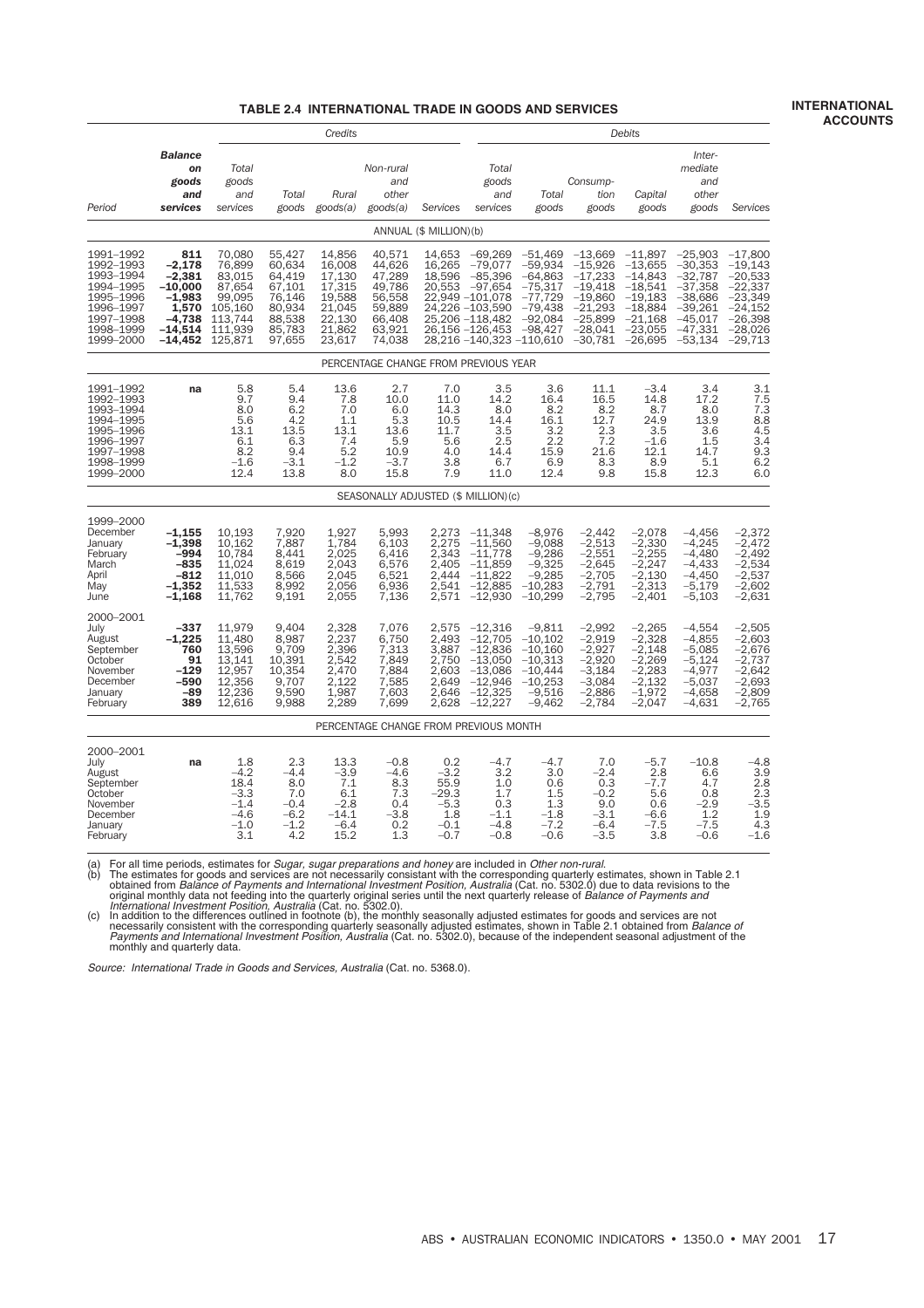#### **TABLE 2.5 GOODS CREDITS BY COMMODITY GROUP**

|                                                                                                                   |                                                                                        |                                                                                        |                                                                               | Rural                                                                         | Manufacturing                                           |                                                                               |                                                                                 |                                                                                        |                                                                               |                                                                               |                                                                                 |
|-------------------------------------------------------------------------------------------------------------------|----------------------------------------------------------------------------------------|----------------------------------------------------------------------------------------|-------------------------------------------------------------------------------|-------------------------------------------------------------------------------|---------------------------------------------------------|-------------------------------------------------------------------------------|---------------------------------------------------------------------------------|----------------------------------------------------------------------------------------|-------------------------------------------------------------------------------|-------------------------------------------------------------------------------|---------------------------------------------------------------------------------|
| Period                                                                                                            | <b>Total</b><br>goods                                                                  | Total<br>rural(a)                                                                      | Meat<br>and<br>meat<br>prepara-<br>tions                                      | Cereal<br>grains<br>and<br>cereal<br>prepara-<br>tions                        | Sugar,<br>sugar<br>prepara-<br>tions<br>and<br>honey(a) | Wool<br>and<br>sheep-<br>skins                                                | Other<br>rural                                                                  | Total<br>manufac-                                                                      |                                                                               | Transport<br>turing Machinery equipment                                       | Manufac-<br>tures<br>n.e.s.                                                     |
|                                                                                                                   |                                                                                        |                                                                                        |                                                                               |                                                                               | ORIGINAL (\$ MILLION)(b)                                |                                                                               |                                                                                 |                                                                                        |                                                                               |                                                                               |                                                                                 |
| 1991-1992<br>1992-1993<br>1993-1994<br>1994-1995<br>1995-1996<br>1996-1997<br>1997-1998<br>1998-1999<br>1999-2000 | 55,427<br>60,634<br>64,419<br>67,101<br>76,146<br>80,934<br>88,538<br>85,783<br>97,655 | 14,856<br>16,008<br>17,130<br>17,315<br>19,588<br>21,045<br>22,130<br>21,862<br>23,617 | 3,434<br>3,750<br>4,043<br>3,654<br>3,292<br>2,957<br>3,731<br>4,008<br>4,467 | 2,352<br>2,954<br>3,205<br>2,523<br>4,926<br>5,954<br>5,094<br>5,046<br>4,941 | na                                                      | 3,829<br>3,367<br>3,369<br>4.216<br>3,664<br>3,744<br>4,020<br>2,583<br>2,963 | 5,241<br>5,937<br>6,513<br>6,922<br>7,706<br>8,390<br>9,285<br>10,225<br>11,246 | 10,394<br>12,392<br>14,346<br>15,989<br>18,374<br>19,758<br>20,795<br>20,185<br>23,259 | 3,471<br>4,344<br>5,293<br>6,035<br>7,119<br>7,001<br>7,549<br>6,569<br>7,133 | 1,655<br>2,022<br>2,087<br>2,047<br>2,500<br>3,649<br>3,412<br>3,343<br>4,597 | 5,268<br>6,026<br>6,966<br>7,907<br>8,755<br>9,108<br>9,834<br>10,273<br>11,529 |
| 1999-2000<br>December<br>January<br>February<br>March<br>April<br>May<br>June                                     | 8.400<br>6,820<br>8,175<br>8,816<br>8,372<br>9,264<br>9.270                            | 2,113<br>1,633<br>2,075<br>2,179<br>2,045<br>2,200<br>2,065                            | 394<br>217<br>359<br>411<br>384<br>436<br>424                                 | 475<br>374<br>530<br>492<br>427<br>432<br>374                                 | na                                                      | 287<br>196<br>284<br>282<br>251<br>278<br>289                                 | 957<br>846<br>902<br>994<br>983<br>1,054<br>978                                 | 2,070<br>1,363<br>1.785<br>2,064<br>1,853<br>2,095<br>2,078                            | 624<br>420<br>550<br>629<br>547<br>606<br>737                                 | 463<br>211<br>315<br>361<br>372<br>416<br>326                                 | 983<br>732<br>920<br>1,074<br>934<br>1,073<br>1,015                             |
| 2000-2001<br>July<br>August<br>September<br>October<br>November<br>December<br>January<br>February                | 9,386<br>9,390<br>9,813<br>10,616<br>10,472<br>10,351<br>8,337<br>9,231                | 2,175<br>2,205<br>2,284<br>2,486<br>2,451<br>2,337<br>1,862<br>2,212                   | 444<br>423<br>441<br>534<br>495<br>466<br>296<br>444                          | 400<br>447<br>463<br>457<br>425<br>377<br>334<br>410                          |                                                         | 274<br>240<br>304<br>390<br>402<br>323<br>235<br>315                          | 1,057<br>1,095<br>1,076<br>1.105<br>1,129<br>1,171<br>997<br>1,043              | 2,197<br>2,083<br>2,376<br>2,290<br>2,407<br>2,438<br>1,560<br>2,098                   | 694<br>663<br>815<br>760<br>744<br>755<br>484<br>595                          | 443<br>372<br>384<br>368<br>479<br>515<br>219<br>425                          | 1,060<br>1,048<br>1,177<br>1,162<br>1,184<br>1,168<br>857<br>1,078              |

| Period                                                                                                            | Total<br>minerals<br>and<br>metals                                                     | Metal<br>ores<br>and<br>minerals                                                 | Coal,<br>coke<br>and<br>briquettes                                            | Other<br>mineral<br>fuels                                                     | Other<br>metals                                                               | Other<br>non-<br>rural(a)                                                     | Other<br>goods(d)                                                             |
|-------------------------------------------------------------------------------------------------------------------|----------------------------------------------------------------------------------------|----------------------------------------------------------------------------------|-------------------------------------------------------------------------------|-------------------------------------------------------------------------------|-------------------------------------------------------------------------------|-------------------------------------------------------------------------------|-------------------------------------------------------------------------------|
|                                                                                                                   |                                                                                        |                                                                                  | ORIGINAL (\$ MILLION)(b)                                                      |                                                                               |                                                                               |                                                                               |                                                                               |
| 1991-1992<br>1992-1993<br>1993-1994<br>1994-1995<br>1995-1996<br>1996-1997<br>1997-1998<br>1998-1999<br>1999-2000 | 22,991<br>24,686<br>23,671<br>24.795<br>27,895<br>28,620<br>32,915<br>31,770<br>37,988 | 7,938<br>7,943<br>7,671<br>7,968<br>9,088<br>9,407<br>10,835<br>11,037<br>11,760 | 6,949<br>7,620<br>7,253<br>6,936<br>7,843<br>8,005<br>9,586<br>9,288<br>8,336 | 3,402<br>3,913<br>3,351<br>3,794<br>4,165<br>5,154<br>5,309<br>4,461<br>9,082 | 4,702<br>5,210<br>5,396<br>6.097<br>6,799<br>6,054<br>7,185<br>6,984<br>8,810 | 2,028<br>2.356<br>3,154<br>3,440<br>3,752<br>3,956<br>4,731<br>4,506<br>5,236 | 5,158<br>5,192<br>6,118<br>5,562<br>6,537<br>7,555<br>7,967<br>7,460<br>7,555 |
| 1999-2000<br>December<br>January<br>February<br>March<br>April<br>May<br>June                                     | 3,297<br>2,948<br>3,323<br>3,438<br>3,528<br>3,752<br>3,971                            | 1,020<br>820<br>971<br>957<br>1,084<br>1,193<br>1,241                            | 653<br>667<br>595<br>726<br>714<br>749<br>788                                 | 861<br>853<br>959<br>860<br>886<br>950<br>1,074                               | 763<br>608<br>798<br>895<br>844<br>860<br>868                                 | 397<br>304<br>425<br>453<br>416<br>475<br>477                                 | 523<br>572<br>567<br>682<br>530<br>742<br>679                                 |
| 2000-2001<br>July<br>August<br>September<br>October<br>November<br>December<br>January<br>February                | 3,925<br>3,916<br>3,980<br>4,411<br>4,352<br>4,447<br>3,823<br>3,716                   | 1,105<br>1,293<br>1,214<br>1,313<br>1,320<br>1,344<br>1,169<br>1,145             | 868<br>805<br>847<br>907<br>789<br>897<br>872<br>821                          | 1.168<br>1.000<br>1,182<br>1,275<br>1,296<br>1,386<br>1,063<br>965            | 784<br>818<br>737<br>916<br>947<br>820<br>719<br>785                          | 509<br>659<br>640<br>773<br>701<br>630<br>537<br>577                          | 580<br>527<br>533<br>656<br>561<br>499<br>555<br>628                          |

(a) For all time periods, estimates for *Sugar, sugar preparations and honey* are included in *Other non-rural*.<br>
(b) The estimates for goods are not necessarily consistent with the corresponding quarterly estimates, shown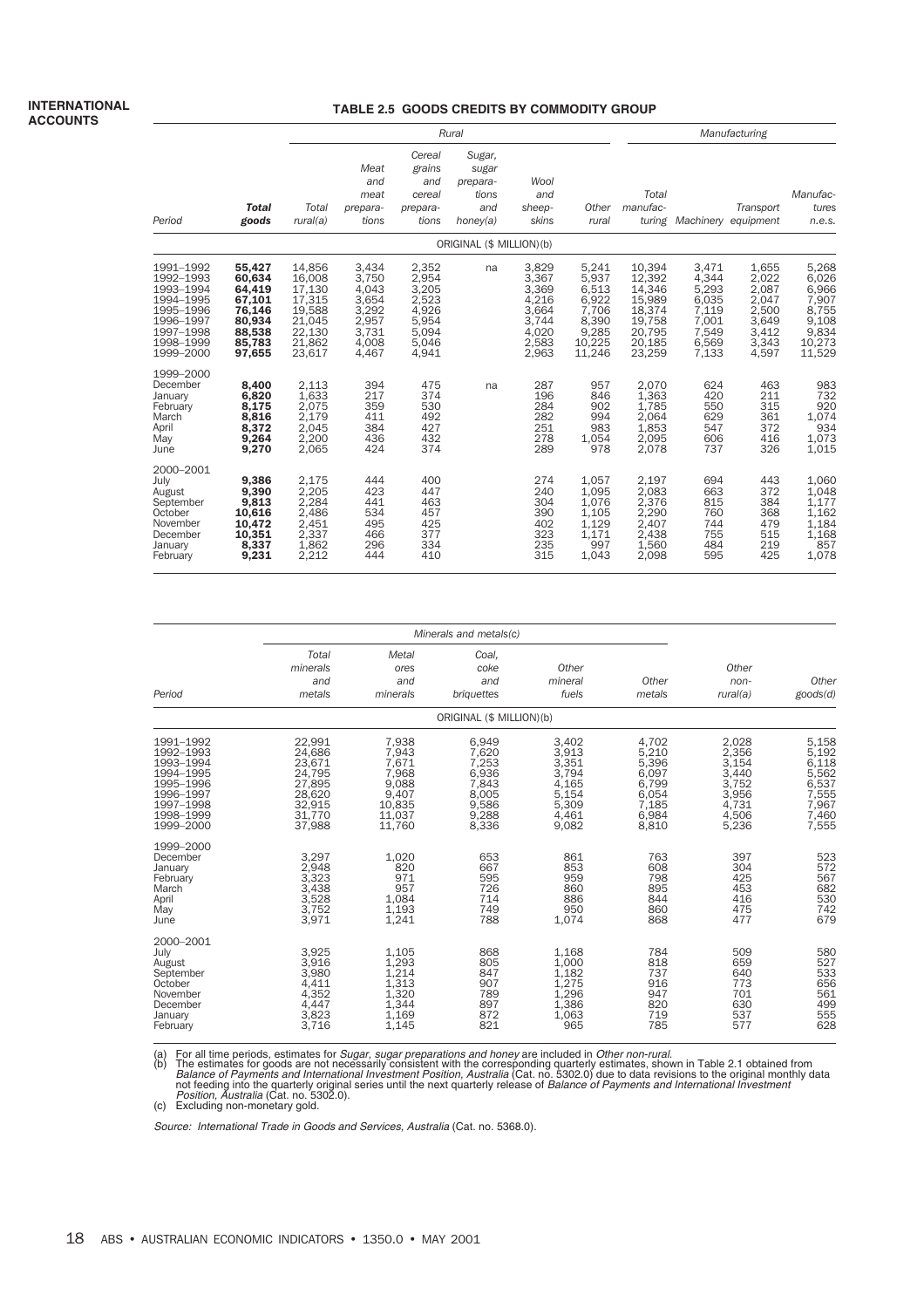#### **TABLE 2.6 GOODS DEBITS BY COMMODITY GROUP**

|                                                                                                                   |                                                                                                                    |                                                                                                                   |                                                                                                          |                                                                                                          | Consumption goods                                                                                        | Capital goods                                                                                            |                                                                                                            |                                                                                                                   |                                                                                                          |                                                                                                          |                                                                                                          |                                                                                                          |
|-------------------------------------------------------------------------------------------------------------------|--------------------------------------------------------------------------------------------------------------------|-------------------------------------------------------------------------------------------------------------------|----------------------------------------------------------------------------------------------------------|----------------------------------------------------------------------------------------------------------|----------------------------------------------------------------------------------------------------------|----------------------------------------------------------------------------------------------------------|------------------------------------------------------------------------------------------------------------|-------------------------------------------------------------------------------------------------------------------|----------------------------------------------------------------------------------------------------------|----------------------------------------------------------------------------------------------------------|----------------------------------------------------------------------------------------------------------|----------------------------------------------------------------------------------------------------------|
| Period                                                                                                            | <b>Total</b><br>goods                                                                                              | goods                                                                                                             | Food and<br>Total beverages<br>consump- mainly for<br>tion consump-<br>tion                              | Non-<br>industrial<br>transport<br>equip-<br>ment                                                        | Textiles.<br>clothing<br>and<br>footwear                                                                 | Toys.<br>books<br>and<br>leisure<br>goods                                                                | Other<br>consump-<br>tion<br>$\text{goods}(a)$                                                             | Total<br>capital<br>goods                                                                                         | Machinery<br>and<br>industrial<br>equip-<br>ment                                                         | <b>ADP</b><br>equip-<br>ment                                                                             | Industrial<br>transport<br>equip-<br>ment<br>n.e.s.                                                      | Other<br>capital<br>goods(b)                                                                             |
|                                                                                                                   |                                                                                                                    |                                                                                                                   |                                                                                                          |                                                                                                          |                                                                                                          | ORIGINAL (\$ MILLION)(c)                                                                                 |                                                                                                            |                                                                                                                   |                                                                                                          |                                                                                                          |                                                                                                          |                                                                                                          |
| 1991-1992<br>1992-1993<br>1993-1994<br>1994-1995<br>1995-1996<br>1996-1997<br>1997-1998<br>1998-1999<br>1999-2000 | $-51,469$<br>$-59.934$<br>$-64,863$<br>$-75,317$<br>$-77,729$<br>$-79.438$<br>$-92,084$<br>$-98,427$<br>$-110.610$ | $-13,669$<br>$-15.926$<br>$-17,233$<br>$-19,418$<br>$-19,860$<br>$-21.293$<br>$-25,899$<br>$-28.041$<br>$-30.781$ | $-2.028$<br>$-2.261$<br>$-2,430$<br>$-2,592$<br>$-2.760$<br>$-2.879$<br>$-3,282$<br>$-3.606$<br>$-3,943$ | $-2,777$<br>$-3.478$<br>$-3,800$<br>$-4,758$<br>$-4,436$<br>$-5.143$<br>$-7,102$<br>$-7.231$<br>$-7,735$ | $-1,799$<br>$-2.178$<br>$-2.320$<br>$-2,566$<br>$-2.726$<br>$-2.880$<br>$-3,456$<br>$-3.739$<br>$-4,232$ | $-2,015$<br>$-2.238$<br>$-2,496$<br>$-2,545$<br>$-2,534$<br>$-2.567$<br>$-2,956$<br>$-3.184$<br>$-3,238$ | $-5,050$<br>$-5.771$<br>$-6.187$<br>$-6,957$<br>$-7,404$<br>$-7.824$<br>$-9,103$<br>$-10.281$<br>$-11,633$ | $-11,897$<br>$-13.655$<br>$-14.843$<br>$-18,541$<br>$-19.183$<br>$-18.884$<br>$-21.168$<br>$-23.055$<br>$-26.695$ | $-4,320$<br>$-5.446$<br>$-6.414$<br>$-7,897$<br>$-8,326$<br>$-8.020$<br>$-8,862$<br>$-9,226$<br>$-8,912$ | $-1,915$<br>$-2.319$<br>$-2,629$<br>$-3,232$<br>$-3,593$<br>$-3.719$<br>$-4,345$<br>$-4.496$<br>$-4,912$ | $-1.240$<br>$-1.838$<br>$-2,084$<br>$-2,714$<br>$-2.214$<br>$-2.178$<br>$-2,560$<br>$-2.860$<br>$-3,981$ | $-4,422$<br>$-4.052$<br>$-3,716$<br>$-4,698$<br>$-5,050$<br>$-4.967$<br>$-5,401$<br>$-6.473$<br>$-8,890$ |
| 1999-2000<br>December<br>January<br>February<br>March<br>April<br>May<br>June                                     | $-8,860$<br>$-8,188$<br>$-8,756$<br>$-9,810$<br>$-8,137$<br>$-10,560$<br>$-10,339$                                 | $-2,419$<br>$-2.133$<br>$-2.461$<br>$-2.703$<br>$-2,283$<br>$-2,671$<br>$-2,650$                                  | $-361$<br>$-308$<br>$-326$<br>$-342$<br>$-289$<br>$-335$<br>$-291$                                       | $-557$<br>$-473$<br>$-551$<br>$-710$<br>$-578$<br>$-692$<br>$-796$                                       | $-294$<br>$-335$<br>$-454$<br>$-386$<br>$-312$<br>$-330$<br>$-291$                                       | $-269$<br>$-201$<br>$-242$<br>$-269$<br>$-216$<br>$-268$<br>$-286$                                       | $-938$<br>$-816$<br>$-888$<br>$-996$<br>$-888$<br>$-1,046$<br>$-986$                                       | $-2,103$<br>$-2.114$<br>$-1.888$<br>$-2.389$<br>$-1.912$<br>$-2,541$<br>$-2,626$                                  | $-726$<br>$-720$<br>$-652$<br>$-731$<br>$-602$<br>$-809$<br>$-809$                                       | $-415$<br>$-305$<br>$-352$<br>$-489$<br>$-382$<br>$-506$<br>$-589$                                       | $-317$<br>$-248$<br>$-252$<br>$-411$<br>$-332$<br>$-335$<br>$-332$                                       | $-645$<br>$-841$<br>$-632$<br>$-758$<br>$-596$<br>$-891$<br>$-896$                                       |
| 2000-2001<br>July<br>August<br>September<br>October<br>November<br>December<br>January<br>February                | $-10,054$<br>$-10.824$<br>$-10,181$<br>$-11,275$<br>$-11,112$<br>$-9,353$<br>$-9,291$<br>$-8,533$                  | $-3,107$<br>$-3.296$<br>$-3,069$<br>$-3,409$<br>$-3,469$<br>$-2,833$<br>$-2,639$<br>$-2,543$                      | $-365$<br>$-392$<br>$-353$<br>$-399$<br>$-408$<br>$-409$<br>$-355$<br>$-342$                             | $-844$<br>$-766$<br>$-804$<br>$-891$<br>$-926$<br>$-809$<br>$-641$<br>$-659$                             | $-432$<br>$-513$<br>$-425$<br>$-437$<br>$-416$<br>$-308$<br>$-451$<br>$-422$                             | $-282$<br>$-347$<br>$-328$<br>$-384$<br>$-344$<br>$-243$<br>$-227$<br>$-207$                             | $-1,184$<br>$-1.278$<br>$-1,159$<br>$-1,298$<br>$-1.375$<br>$-1.064$<br>$-965$<br>$-913$                   | $-2,227$<br>$-2.464$<br>$-2,168$<br>$-2,347$<br>$-2.433$<br>$-1.948$<br>$-1.965$<br>$-1.700$                      | $-744$<br>$-791$<br>$-730$<br>$-791$<br>$-858$<br>$-718$<br>$-752$<br>$-665$                             | $-502$<br>$-548$<br>$-470$<br>$-471$<br>$-479$<br>$-427$<br>$-330$<br>$-307$                             | $-323$<br>$-298$<br>$-263$<br>$-244$<br>$-250$<br>$-187$<br>$-142$<br>$-157$                             | $-658$<br>$-827$<br>$-705$<br>$-841$<br>$-846$<br>$-616$<br>$-741$<br>$-571$                             |

|                                                                                                                   |                                                                                                                   | Intermediate and other merchandise goods                                                                 |                                                                                                          |                                                                                                          |                                                                                                          |                                                                                                          |                                                                                                          |                                                                                                          |                                                                                                            |                                                                                                          |                                                                                                          |  |  |  |  |
|-------------------------------------------------------------------------------------------------------------------|-------------------------------------------------------------------------------------------------------------------|----------------------------------------------------------------------------------------------------------|----------------------------------------------------------------------------------------------------------|----------------------------------------------------------------------------------------------------------|----------------------------------------------------------------------------------------------------------|----------------------------------------------------------------------------------------------------------|----------------------------------------------------------------------------------------------------------|----------------------------------------------------------------------------------------------------------|------------------------------------------------------------------------------------------------------------|----------------------------------------------------------------------------------------------------------|----------------------------------------------------------------------------------------------------------|--|--|--|--|
| Period                                                                                                            | Total inter-<br>mediate<br>and other<br>merchan-<br>dise goods                                                    | Fuels and                                                                                                | Parts for<br>transport<br>lubricants equipment equipment                                                 | Parts for<br><b>ADP</b>                                                                                  | Other<br>parts<br>for<br>capital<br>goods                                                                | Organic<br>and<br>inorganic<br>chemicals                                                                 | Textile<br>yam<br>and<br>fabrics                                                                         | Plastics                                                                                                 | Processed<br>industrial<br>supplies<br>n.e.s.                                                              | Other(d)                                                                                                 | Other<br>goods(e)                                                                                        |  |  |  |  |
|                                                                                                                   |                                                                                                                   |                                                                                                          |                                                                                                          |                                                                                                          | ORIGINAL (\$ MILLION)(c)                                                                                 |                                                                                                          |                                                                                                          |                                                                                                          |                                                                                                            |                                                                                                          |                                                                                                          |  |  |  |  |
| 1991-1992<br>1992-1993<br>1993-1994<br>1994-1995<br>1995-1996<br>1996-1997<br>1997-1998<br>1998-1999<br>1999-2000 | $-24,308$<br>$-28,667$<br>$-31,160$<br>$-35,661$<br>$-36,964$<br>$-37,028$<br>$-40.454$<br>$-43,293$<br>$-49,073$ | $-2,715$<br>$-3,623$<br>$-3,317$<br>$-3,566$<br>$-4,163$<br>$-5,004$<br>$-4.276$<br>$-4,428$<br>$-7,450$ | $-2,941$<br>$-3,675$<br>$-4,183$<br>$-4,714$<br>$-4,600$<br>$-4,609$<br>$-5.346$<br>$-6,085$<br>$-6,874$ | $-1,278$<br>$-1,423$<br>$-1,681$<br>$-1,858$<br>$-1,857$<br>$-1,759$<br>$-1.993$<br>$-1,944$<br>$-1,936$ | $-3,580$<br>$-4,236$<br>$-5,047$<br>$-5,975$<br>$-6,393$<br>$-6,507$<br>$-7.193$<br>$-7,692$<br>$-8,008$ | $-1,804$<br>$-2,056$<br>$-2,102$<br>$-2,431$<br>$-2,754$<br>$-2,743$<br>$-2,814$<br>$-3,139$<br>$-3,572$ | $-1,680$<br>$-1,763$<br>$-1,869$<br>$-2,036$<br>$-1,922$<br>$-1,817$<br>$-2.005$<br>$-2,006$<br>$-1,987$ | $-1,086$<br>$-1,272$<br>$-1,375$<br>$-1.646$<br>$-1,685$<br>$-1,577$<br>$-1.814$<br>$-1,889$<br>$-2,037$ | $-5,890$<br>$-6,971$<br>$-7,586$<br>$-8,290$<br>$-8,398$<br>$-8,212$<br>$-9,431$<br>$-10,140$<br>$-10,772$ | $-3,334$<br>$-3,648$<br>$-4,000$<br>$-5,145$<br>$-5,192$<br>$-4,800$<br>$-5.582$<br>$-5,970$<br>$-6,437$ | $-1,595$<br>$-1,686$<br>$-1,627$<br>$-1,697$<br>$-1,722$<br>$-2,233$<br>$-4,563$<br>$-4,038$<br>$-4,061$ |  |  |  |  |
| 1999-2000<br>December<br>January<br>February<br>March<br>April<br>May<br>June                                     | $-4.021$<br>$-3.673$<br>$-4,020$<br>$-4.449$<br>$-3,689$<br>$-4,949$<br>$-4,760$                                  | $-627$<br>$-460$<br>$-601$<br>$-552$<br>$-468$<br>$-938$<br>$-967$                                       | $-537$<br>$-487$<br>$-588$<br>$-667$<br>$-533$<br>$-726$<br>$-651$                                       | $-158$<br>$-136$<br>$-148$<br>$-195$<br>$-160$<br>$-191$<br>$-215$                                       | $-630$<br>$-613$<br>$-628$<br>$-720$<br>$-635$<br>$-795$<br>$-772$                                       | $-351$<br>$-295$<br>$-321$<br>$-378$<br>$-261$<br>$-316$<br>$-337$                                       | $-151$<br>$-153$<br>$-155$<br>$-163$<br>$-134$<br>$-178$<br>$-177$                                       | $-181$<br>$-159$<br>$-162$<br>$-176$<br>$-148$<br>$-184$<br>$-173$                                       | $-856$<br>$-829$<br>$-878$<br>$-1,006$<br>$-850$<br>$-1,066$<br>$-950$                                     | $-530$<br>$-541$<br>$-539$<br>$-592$<br>$-500$<br>$-555$<br>$-518$                                       | $-317$<br>$-268$<br>$-387$<br>$-269$<br>$-253$<br>$-399$<br>$-303$                                       |  |  |  |  |
| 2000-2001<br>July<br>August<br>September<br>October<br>November<br>December<br>January<br>February                | $-4.444$<br>$-4,824$<br>$-4,662$<br>$-5,220$<br>$-4,940$<br>$-4.267$<br>$-4,339$<br>$-3,942$                      | $-738$<br>$-951$<br>$-805$<br>$-1,021$<br>$-938$<br>$-853$<br>$-893$<br>$-646$                           | $-610$<br>$-610$<br>$-599$<br>$-652$<br>$-703$<br>$-556$<br>$-508$<br>$-511$                             | $-202$<br>$-193$<br>$-186$<br>$-187$<br>$-183$<br>$-197$<br>$-168$<br>$-158$                             | $-825$<br>$-824$<br>$-786$<br>$-874$<br>$-785$<br>$-683$<br>$-690$<br>$-670$                             | $-248$<br>$-250$<br>$-440$<br>$-269$<br>$-276$<br>$-275$<br>$-315$<br>$-290$                             | $-171$<br>$-188$<br>$-163$<br>$-176$<br>$-163$<br>$-124$<br>$-150$<br>$-137$                             | $-174$<br>$-191$<br>$-183$<br>$-200$<br>$-200$<br>$-176$<br>$-192$<br>$-162$                             | $-945$<br>$-1,071$<br>$-934$<br>$-1,039$<br>$-1,030$<br>$-830$<br>$-879$<br>$-830$                         | $-531$<br>$-546$<br>$-566$<br>$-802$<br>$-662$<br>$-573$<br>$-544$<br>$-538$                             | $-276$<br>$-240$<br>$-282$<br>$-299$<br>$-270$<br>$-305$<br>$-348$<br>$-348$                             |  |  |  |  |

(a) Includes Consumption goods n.e.s and Household electrical items.<br>
(b) Includes Consumption goods n.e.s; Telecommunications equipment and Civil aircraft.<br>
(c) The estimates for goods n.e.s; Telecommunications equipment

and Iron and steel. (e) Includes Goods for processing; Repairs on goods; Goods procured in ports by carriers; and Non-monetary gold.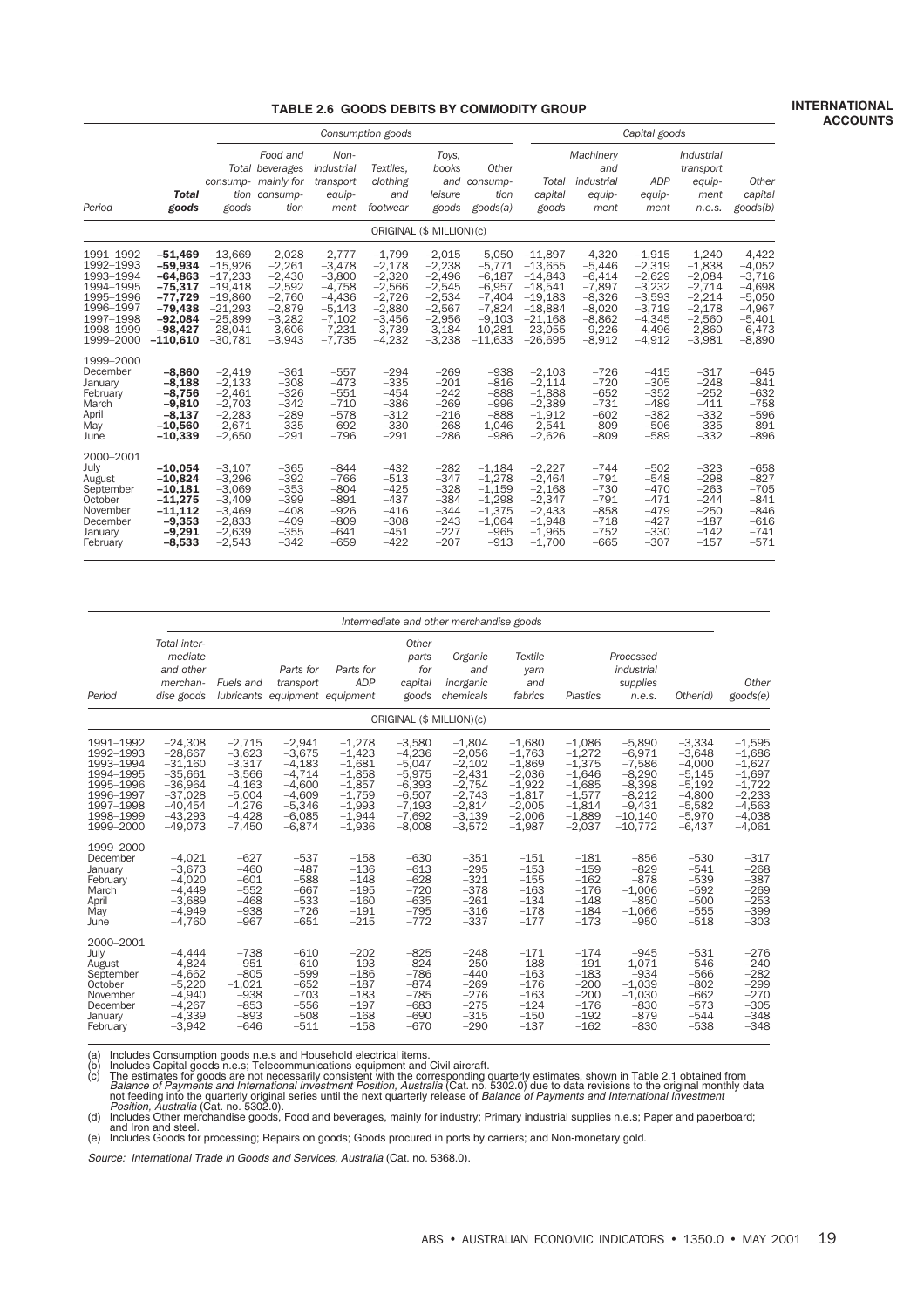#### SERVICES, Trend



*Source: ABS (Cat. no. 5368.0), Monthly data.*

#### **TABLE 2.7 SERVICES**

|                                                                                                                   |                                                                                                  |                                                                                        |                                                                         | Credits                                                                       |                                                                                    |                                                                               | Debits                                                                                                            |                                                                                                          |                                                                                                          |                                                                                                          |                                                                                                          |
|-------------------------------------------------------------------------------------------------------------------|--------------------------------------------------------------------------------------------------|----------------------------------------------------------------------------------------|-------------------------------------------------------------------------|-------------------------------------------------------------------------------|------------------------------------------------------------------------------------|-------------------------------------------------------------------------------|-------------------------------------------------------------------------------------------------------------------|----------------------------------------------------------------------------------------------------------|----------------------------------------------------------------------------------------------------------|----------------------------------------------------------------------------------------------------------|----------------------------------------------------------------------------------------------------------|
| Period                                                                                                            | <b>Net</b><br>services                                                                           | Total<br>services                                                                      | Freight                                                                 | Other<br>trans-<br>portation                                                  | Travel                                                                             | Other<br>services                                                             | Total<br>services                                                                                                 | Freight                                                                                                  | Other<br>trans-<br>portation                                                                             | Travel                                                                                                   | Other<br>services                                                                                        |
|                                                                                                                   |                                                                                                  |                                                                                        |                                                                         |                                                                               | ORIGINAL (\$ MILLION)(a)                                                           |                                                                               |                                                                                                                   |                                                                                                          |                                                                                                          |                                                                                                          |                                                                                                          |
| 1991-1992<br>1992-1993<br>1993-1994<br>1994-1995<br>1995-1996<br>1996-1997<br>1997-1998<br>1998-1999<br>1999-2000 | $-3,147$<br>$-2,878$<br>$-1,937$<br>$-1,784$<br>$-400$<br>74<br>$-1,192$<br>$-1,870$<br>$-1,497$ | 14,653<br>16,265<br>18,596<br>20,553<br>22,949<br>24,226<br>25,206<br>26,156<br>28,216 | 557<br>602<br>1,089<br>1,127<br>1,221<br>951<br>1,061<br>1,199<br>1,017 | 4,181<br>4,688<br>4,885<br>4,858<br>5,305<br>5,697<br>5,550<br>5.604<br>5.848 | 6,197<br>7,019<br>8,274<br>9,956<br>11,252<br>11,756<br>11,540<br>11.944<br>13,139 | 3.718<br>3,956<br>4,348<br>4,612<br>5,171<br>5,822<br>7,055<br>7,409<br>8,212 | $-17,800$<br>$-19,143$<br>$-20,533$<br>$-22,337$<br>$-23.349$<br>$-24,152$<br>$-26,398$<br>$-28,026$<br>$-29.713$ | $-3,233$<br>$-3,748$<br>$-3,830$<br>$-4,360$<br>$-4.405$<br>$-4,373$<br>$-5,013$<br>$-5,009$<br>$-5,257$ | $-2,627$<br>$-2,593$<br>$-3,095$<br>$-3,899$<br>$-4,083$<br>$-4,066$<br>$-4,097$<br>$-4,358$<br>$-4,761$ | $-5,034$<br>$-5,430$<br>$-5,615$<br>$-6,272$<br>$-6,988$<br>$-7,769$<br>$-8,372$<br>$-9,044$<br>$-9,836$ | $-6,906$<br>$-7,372$<br>$-7,993$<br>$-7,806$<br>$-7,873$<br>$-7,944$<br>$-8,916$<br>$-9,615$<br>$-9,859$ |
| 1999-2000<br>December<br>January<br>February<br>March<br>April<br>May<br>June                                     | -94<br>79<br>668<br>$-62$<br>$-42$<br>$-321$<br>$-407$                                           | 2.265<br>2,576<br>2,910<br>2,343<br>2,376<br>2,234<br>2.302                            | 80<br>84<br>84<br>84<br>86<br>86<br>87                                  | 498<br>509<br>509<br>506<br>482<br>482<br>484                                 | 995<br>1,336<br>1,650<br>1,069<br>1,068<br>922<br>973                              | 692<br>647<br>667<br>684<br>740<br>744<br>758                                 | $-2,359$<br>$-2,497$<br>$-2,242$<br>$-2,405$<br>$-2,418$<br>$-2,555$<br>$-2,709$                                  | $-404$<br>$-367$<br>$-414$<br>$-480$<br>$-400$<br>$-526$<br>$-512$                                       | $-416$<br>$-410$<br>$-340$<br>$-357$<br>$-387$<br>$-424$<br>$-458$                                       | $-714$<br>$-924$<br>$-699$<br>$-754$<br>$-861$<br>$-807$<br>$-822$                                       | $-825$<br>$-796$<br>$-789$<br>$-814$<br>$-770$<br>$-798$<br>$-917$                                       |
| 2000-2001<br>July<br>August<br>September<br>October<br>November<br>December<br>January<br>February                | 242<br>$-312$<br>771<br>$-233$<br>$-70$<br>6<br>167<br>755                                       | 2.897<br>2.345<br>3.646<br>2.704<br>2,530<br>2,652<br>2,991<br>3,154                   | 83<br>83<br>85<br>88<br>88<br>89<br>89<br>89                            | 525<br>530<br>577<br>602<br>542<br>540<br>552<br>552                          | 1,565<br>1,012<br>1.280<br>1.202<br>1,139<br>1,274<br>1,657<br>1,822               | 724<br>720<br>1.704<br>812<br>761<br>749<br>693<br>691                        | $-2.655$<br>$-2,657$<br>$-2.875$<br>$-2.937$<br>$-2.600$<br>$-2,646$<br>$-2,824$<br>$-2,399$                      | $-491$<br>$-536$<br>$-476$<br>$-566$<br>$-547$<br>$-465$<br>$-473$<br>$-438$                             | $-466$<br>$-431$<br>$-487$<br>$-456$<br>$-405$<br>$-457$<br>$-435$<br>$-360$                             | $-954$<br>$-898$<br>$-1.039$<br>$-999$<br>$-834$<br>$-799$<br>$-1,023$<br>$-772$                         | $-744$<br>$-792$<br>$-873$<br>$-916$<br>$-814$<br>$-925$<br>$-893$<br>$-829$                             |

(a) The estimates for goods and services are not necessarily consistent with the corresponding quarterly estimates, shown in Table 2.1<br>obtained from *Balance of Payments and International Investment Position, Australia* (C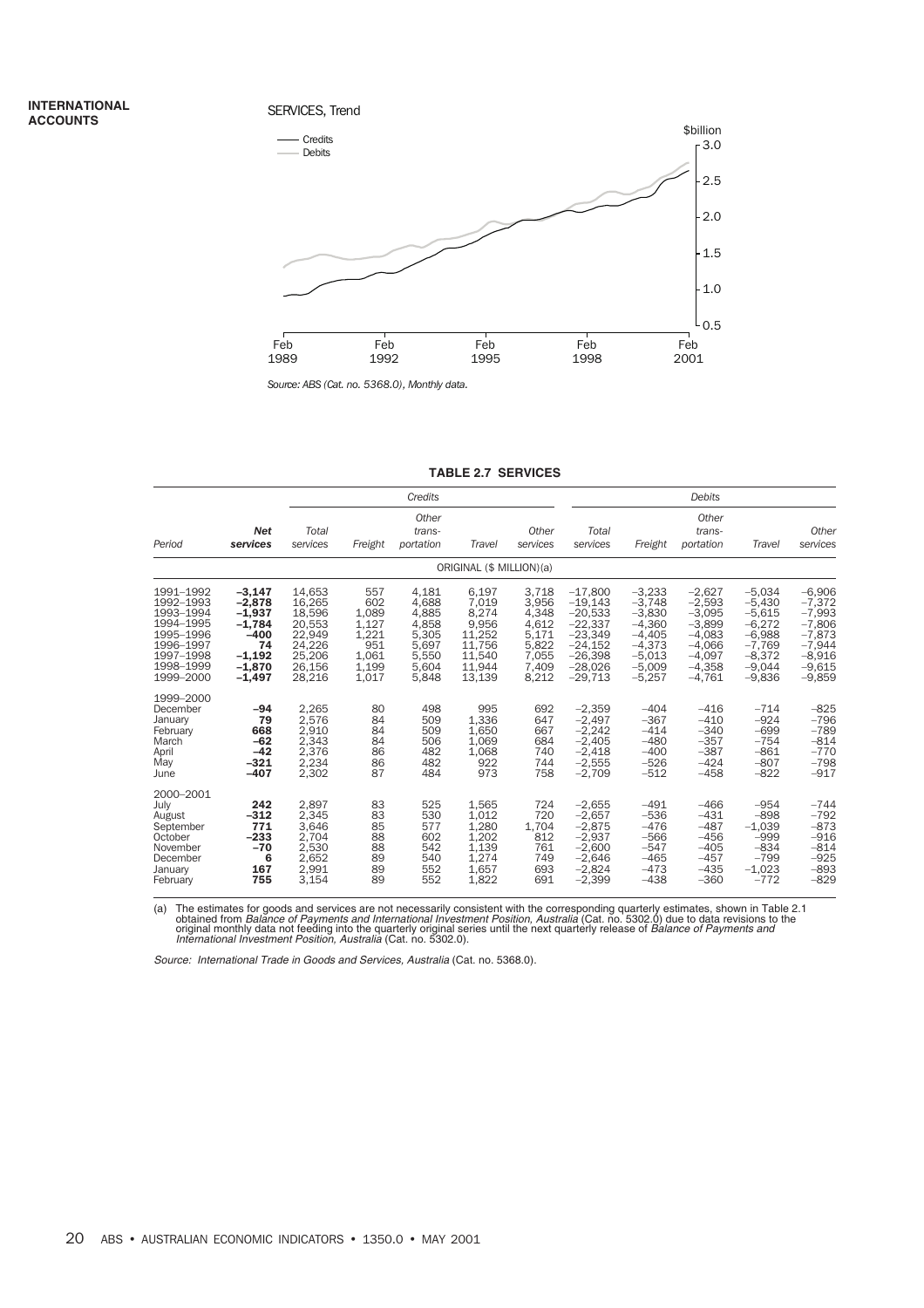#### **TABLE 2.8 INVESTMENT INCOME**

|                                                                                                                   | <b>Net</b>                                                                                                        |                                                                                | Credits                                                                     |                                                                               |                                                                     |                                                                                                                   | Debits                                                                                                         |                                                                                                                 |                                                                                                          |  |
|-------------------------------------------------------------------------------------------------------------------|-------------------------------------------------------------------------------------------------------------------|--------------------------------------------------------------------------------|-----------------------------------------------------------------------------|-------------------------------------------------------------------------------|---------------------------------------------------------------------|-------------------------------------------------------------------------------------------------------------------|----------------------------------------------------------------------------------------------------------------|-----------------------------------------------------------------------------------------------------------------|----------------------------------------------------------------------------------------------------------|--|
| Period                                                                                                            | investment<br>income                                                                                              | Total                                                                          | Direct                                                                      | Portfolio                                                                     | Other                                                               | Total                                                                                                             | Direct                                                                                                         | Portfolio                                                                                                       | Other                                                                                                    |  |
|                                                                                                                   |                                                                                                                   |                                                                                |                                                                             | ANNUAL (\$ MILLION)                                                           |                                                                     |                                                                                                                   |                                                                                                                |                                                                                                                 |                                                                                                          |  |
| 1991-1992<br>1992-1993<br>1993-1994<br>1994-1995<br>1995-1996<br>1996-1997<br>1997-1998<br>1998-1999<br>1999-2000 | $-14.183$<br>$-12,869$<br>$-13,762$<br>$-18,279$<br>$-19,685$<br>$-19,290$<br>$-18.046$<br>$-18.132$<br>$-19,209$ | 3.996<br>5,583<br>5,269<br>6,390<br>6,530<br>7,885<br>9.637<br>9.466<br>11,976 | 871<br>2,548<br>2,734<br>3,627<br>4.075<br>4,956<br>5.974<br>5.723<br>7,833 | 2.525<br>2,565<br>1,933<br>2,054<br>1,577<br>1.751<br>2.112<br>2,351<br>2,407 | 600<br>470<br>602<br>709<br>878<br>1,178<br>1.551<br>1,392<br>1,736 | $-18.179$<br>$-18,452$<br>$-19,031$<br>$-24,669$<br>$-26,215$<br>$-27,175$<br>$-27.683$<br>$-27.598$<br>$-31,185$ | $-4.782$<br>$-6.577$<br>$-7,546$<br>$-10.640$<br>$-11,206$<br>$-11.910$<br>$-11.894$<br>$-12.220$<br>$-12,617$ | $-10.500$<br>$-9.230$<br>$-9,275$<br>$-11,827$<br>$-12,753$<br>$-13.158$<br>$-13.560$<br>$-13.139$<br>$-15,246$ | $-2.897$<br>$-2,645$<br>$-2,210$<br>$-2,202$<br>$-2,256$<br>$-2,107$<br>$-2.229$<br>$-2.239$<br>$-3,322$ |  |
|                                                                                                                   |                                                                                                                   |                                                                                |                                                                             | <b>OUARTERLY ORIGINAL (\$ MILLION)</b>                                        |                                                                     |                                                                                                                   |                                                                                                                |                                                                                                                 |                                                                                                          |  |
| 1998-1999<br>December<br>March<br>June                                                                            | $-4,124$<br>$-4,534$<br>$-4.436$                                                                                  | 2,343<br>2,267<br>2.366                                                        | 1,433<br>1,398<br>1.469                                                     | 558<br>579<br>607                                                             | 352<br>290<br>290                                                   | $-6,467$<br>$-6,801$<br>$-6.802$                                                                                  | $-3,216$<br>$-2,688$<br>$-2.973$                                                                               | $-2,759$<br>$-3,535$<br>$-3,189$                                                                                | $-492$<br>$-578$<br>$-640$                                                                               |  |
| 1999-2000<br>September<br>December<br>March<br>June                                                               | $-5,404$<br>$-4,594$<br>$-4,568$<br>$-4,643$                                                                      | 2,490<br>2.779<br>3,229<br>3,478                                               | 1,607<br>1.765<br>2,121<br>2,340                                            | 550<br>586<br>649<br>622                                                      | 333<br>428<br>459<br>516                                            | $-7,894$<br>$-7,373$<br>$-7,797$<br>$-8,121$                                                                      | $-3,153$<br>$-3,141$<br>$-2,835$<br>$-3,488$                                                                   | $-3,961$<br>$-3,387$<br>$-4,130$<br>$-3,768$                                                                    | $-780$<br>$-845$<br>$-832$<br>$-865$                                                                     |  |
| 2000-2001<br>September<br>December                                                                                | $-4,976$<br>$-4,430$                                                                                              | 3,546<br>3,682                                                                 | 2,397<br>2,463                                                              | 630<br>690                                                                    | 519<br>529                                                          | $-8,522$<br>$-8,112$                                                                                              | $-3,510$<br>$-3,249$                                                                                           | $-4,191$<br>$-3,873$                                                                                            | $-821$<br>$-990$                                                                                         |  |

Source: Balance of Payments and International Investment Position, Australia (Cat. no. 5302.0).

#### **TABLE 2.9 INTERNATIONAL INVESTMENT POSITION**

|                                                                                                                   |                                                                                                 | Net international investment position                                                  |                                                                                                 |                                                                                                                            | Foreign assets                                                                                                          |                                                                                                                      | Foreign liabilities                                                                             |                                                                                                 |                                                                                                 |
|-------------------------------------------------------------------------------------------------------------------|-------------------------------------------------------------------------------------------------|----------------------------------------------------------------------------------------|-------------------------------------------------------------------------------------------------|----------------------------------------------------------------------------------------------------------------------------|-------------------------------------------------------------------------------------------------------------------------|----------------------------------------------------------------------------------------------------------------------|-------------------------------------------------------------------------------------------------|-------------------------------------------------------------------------------------------------|-------------------------------------------------------------------------------------------------|
| Period                                                                                                            | Total                                                                                           | Equity                                                                                 | Debt                                                                                            | Total                                                                                                                      | Equity                                                                                                                  | Debt                                                                                                                 | Total                                                                                           | Equity                                                                                          | Debt                                                                                            |
|                                                                                                                   |                                                                                                 |                                                                                        |                                                                                                 | ANNUAL (\$ MILLION)                                                                                                        |                                                                                                                         |                                                                                                                      |                                                                                                 |                                                                                                 |                                                                                                 |
| 1991-1992<br>1992-1993<br>1993-1994<br>1994-1995<br>1995-1996<br>1996-1997<br>1997-1998<br>1998-1999<br>1999-2000 | 206.179<br>221,127<br>236.098<br>255,509<br>275,311<br>290.156<br>298,311<br>324,823<br>341.068 | 43.714<br>43,674<br>64.785<br>64.719<br>81,439<br>81.528<br>68.099<br>99,531<br>70.670 | 162,466<br>177,453<br>171.313<br>190.790<br>193,872<br>208.628<br>230,212<br>225,292<br>270.398 | $-124,948$<br>$-145.011$<br>$-168.676$<br>$-184.783$<br>$-193,387$<br>$-229.768$<br>$-296.205$<br>$-310,916$<br>$-392.300$ | $-69,458$<br>$-83,923$<br>$-93.506$<br>$-107.326$<br>$-111.726$<br>$-135.550$<br>$-180.435$<br>$-187,376$<br>$-256.803$ | $-55.490$<br>$-61,088$<br>$-75.171$<br>$-77.457$<br>$-81,661$<br>$-94.218$<br>$-115.770$<br>$-123,539$<br>$-135.497$ | 331.128<br>366.138<br>404,774<br>440.293<br>468,698<br>519.924<br>594.516<br>635,739<br>733.368 | 113.172<br>127.596<br>158.290<br>172.045<br>193,165<br>217.078<br>248.535<br>286,908<br>327.474 | 217,955<br>238.542<br>246,484<br>268.247<br>275,533<br>302.846<br>345.981<br>348,831<br>405.895 |
|                                                                                                                   |                                                                                                 |                                                                                        |                                                                                                 | <b>OUARTERLY ORIGINAL (\$ MILLION)</b>                                                                                     |                                                                                                                         |                                                                                                                      |                                                                                                 |                                                                                                 |                                                                                                 |
| 1998-1999<br>December<br>March<br>June                                                                            | 320.544<br>321.224<br>324.823                                                                   | 85.036<br>89.025<br>99.531                                                             | 235.508<br>232.199<br>225.292                                                                   | $-303.107$<br>$-312.565$<br>$-310.916$                                                                                     | $-183.010$<br>$-189.338$<br>$-187.376$                                                                                  | $-120.097$<br>$-123.227$<br>$-123.539$                                                                               | 623.652<br>633.789<br>635.739                                                                   | 268.047<br>278.363<br>286.908                                                                   | 355,605<br>355.426<br>348,831                                                                   |
| 1999-2000<br>September<br>December<br>March<br>June                                                               | 336,544<br>338,317<br>329,857<br>341,068                                                        | 96.780<br>95,266<br>69,563<br>70.670                                                   | 239.764<br>243,050<br>260,294<br>270.398                                                        | $-308,748$<br>$-346,667$<br>$-388,470$<br>$-392.300$                                                                       | $-185,107$<br>$-211,306$<br>$-251,221$<br>$-256.803$                                                                    | $-123,641$<br>$-135,361$<br>$-137,250$<br>$-135.497$                                                                 | 645.292<br>684,984<br>718,328<br>733.368                                                        | 281,887<br>306,573<br>320,784<br>327.474                                                        | 363,405<br>378,411<br>397,543<br>405,895                                                        |
| 2000-2001<br>September<br>December                                                                                | 355,073<br>379,171                                                                              | 60.581<br>78.472                                                                       | 294.492<br>300.698                                                                              | $-418.127$<br>nya                                                                                                          | $-272.067$<br>nya                                                                                                       | $-146.060$<br>nya                                                                                                    | 773.200<br>nya                                                                                  | 332.649<br>nya                                                                                  | 440.552<br>nya                                                                                  |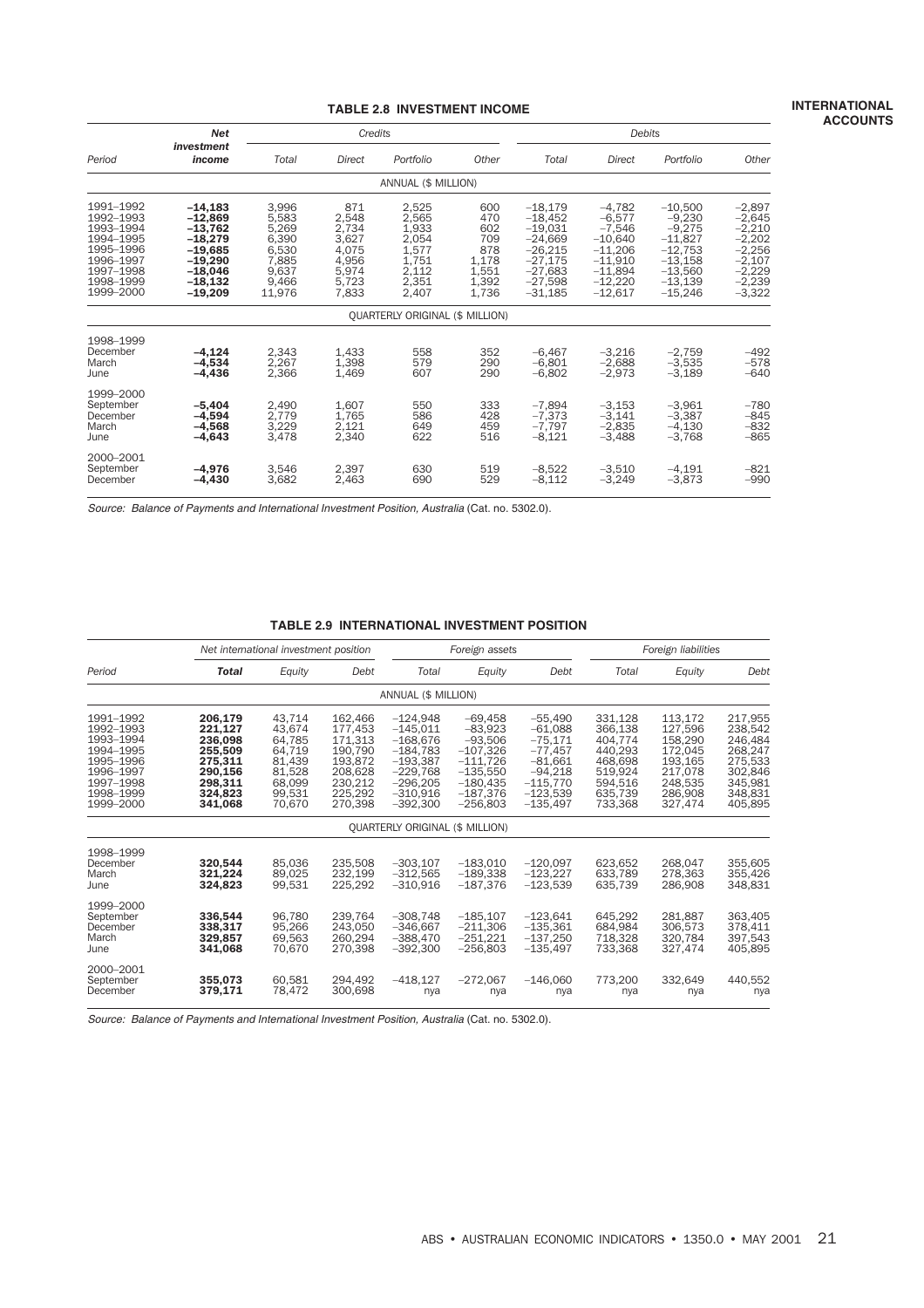#### **TABLE 2.10 INTERNATIONAL INVESTMENT POSITION BY TYPE OF INVESTMENT**

|                                                                                                                   |                                                                                                 |                                                                                                 | Foreign investment in Australia                                                                 |                                                                       |                                                                                         |
|-------------------------------------------------------------------------------------------------------------------|-------------------------------------------------------------------------------------------------|-------------------------------------------------------------------------------------------------|-------------------------------------------------------------------------------------------------|-----------------------------------------------------------------------|-----------------------------------------------------------------------------------------|
| Period                                                                                                            | <b>Total</b>                                                                                    | Direct<br>investment                                                                            | Portfolio<br>investment                                                                         | Financial<br>derivatives                                              | Other<br>investment                                                                     |
|                                                                                                                   |                                                                                                 | ANNUAL (\$ MILLION)                                                                             |                                                                                                 |                                                                       |                                                                                         |
| 1991-1992<br>1992-1993<br>1993-1994<br>1994-1995<br>1995-1996<br>1996-1997<br>1997-1998<br>1998-1999<br>1999-2000 | 325,980<br>359.948<br>397,195<br>430.790<br>461.302<br>511,700<br>585,281<br>623,848<br>716,959 | 104,634<br>116,560<br>121,305<br>128.695<br>140.001<br>150,827<br>162,046<br>177,328<br>200,511 | 161,417<br>180.581<br>202,576<br>231.795<br>255.191<br>289,182<br>330,544<br>342,624<br>391,001 | na<br>9,607<br>9,519<br>9,551<br>10,221<br>15,040<br>17,826<br>21,446 | 59,929<br>62,806<br>63,707<br>60,781<br>56,559<br>61,470<br>77,651<br>86.070<br>104,001 |
|                                                                                                                   |                                                                                                 | <b>QUARTERLY ORIGINAL (\$ MILLION)</b>                                                          |                                                                                                 |                                                                       |                                                                                         |
| 1998-1999<br>December<br>March<br>June                                                                            | 611,355<br>621,753<br>623.848                                                                   | 171.855<br>173,424<br>177,328                                                                   | 337.329<br>349,340<br>342,624                                                                   | 16064<br>16636<br>17826                                               | 86,107<br>82,353<br>86.070                                                              |
| 1999-2000<br>September<br>December<br>March<br>June                                                               | 633.050<br>670.412<br>702.095<br>716,959                                                        | 176.245<br>188.275<br>195.269<br>200,511                                                        | 347.055<br>364.624<br>380.868<br>391,001                                                        | 18608<br>19013<br>20707<br>21446                                      | 91.142<br>98.500<br>105,250<br>104,001                                                  |
| 2000-2001<br>September<br>December                                                                                | 754,728<br>nya                                                                                  | 202,898<br>nya                                                                                  | 421,142<br>nya                                                                                  | 23483<br>nya                                                          | 107,205<br>nya                                                                          |

Source: Balance of Payments and International Investment Position, Australia (Cat. no. 5302.0).

|                                                                                                                   |                                                                                                                            |                                                                                                                      | Australian investment abroad                                                                                      |                                                                                              |                                                                                                                   |                                                                                                                   |
|-------------------------------------------------------------------------------------------------------------------|----------------------------------------------------------------------------------------------------------------------------|----------------------------------------------------------------------------------------------------------------------|-------------------------------------------------------------------------------------------------------------------|----------------------------------------------------------------------------------------------|-------------------------------------------------------------------------------------------------------------------|-------------------------------------------------------------------------------------------------------------------|
| Period                                                                                                            | <b>Total</b>                                                                                                               | Direct<br>investment                                                                                                 | Portfolio<br>investment                                                                                           | Financial<br>derivatives                                                                     | Other<br>investment                                                                                               | Reserve<br>assets                                                                                                 |
|                                                                                                                   |                                                                                                                            |                                                                                                                      | ANNUAL (\$ MILLION)                                                                                               |                                                                                              |                                                                                                                   |                                                                                                                   |
| 1991-1992<br>1992-1993<br>1993-1994<br>1994-1995<br>1995-1996<br>1996-1997<br>1997-1998<br>1998-1999<br>1999-2000 | $-119,801$<br>$-138.821$<br>$-161,097$<br>$-175,280$<br>$-185,991$<br>$-221,545$<br>$-286,970$<br>$-299,025$<br>$-375,891$ | $-44,770$<br>$-56.297$<br>$-60,222$<br>$-70,829$<br>$-74.156$<br>$-88,999$<br>$-125,580$<br>$-126,053$<br>$-174,046$ | $-31,762$<br>$-37.937$<br>$-41,352$<br>$-44.733$<br>$-49.560$<br>$-61,164$<br>$-72,058$<br>$-80,150$<br>$-99,404$ | na<br>$-10,682$<br>$-11,619$<br>$-10.179$<br>$-9,265$<br>$-14,357$<br>$-15,529$<br>$-18,833$ | $-21,029$<br>$-23.764$<br>$-28,182$<br>$-27,916$<br>$-33,036$<br>$-39,326$<br>$-50,715$<br>$-53,340$<br>$-55,660$ | $-22,240$<br>$-20,823$<br>$-20,660$<br>$-20,184$<br>$-19,060$<br>$-22,791$<br>$-24,260$<br>$-23,954$<br>$-27,948$ |
|                                                                                                                   |                                                                                                                            |                                                                                                                      | <b>QUARTERLY ORIGINAL (\$ MILLION)</b>                                                                            |                                                                                              |                                                                                                                   |                                                                                                                   |
| 1998-1999<br>December<br>March<br>June                                                                            | $-290.811$<br>$-300.529$<br>$-299.025$                                                                                     | $-125.468$<br>$-128.009$<br>$-126,053$                                                                               | $-75.064$<br>$-79.416$<br>$-80,150$                                                                               | $-15,119$<br>$-14.759$<br>$-15,529$                                                          | $-50.115$<br>$-54.734$<br>$-53,340$                                                                               | $-25,044$<br>$-23,612$<br>$-23,954$                                                                               |
| 1999-2000<br>September<br>December<br>March<br>June                                                               | $-296,506$<br>$-332,095$<br>$-372,238$<br>$-375,891$                                                                       | $-122,452$<br>$-133,878$<br>$-164.570$<br>$-174,046$                                                                 | $-81.868$<br>$-94,208$<br>$-103.528$<br>$-99,404$                                                                 | $-16.465$<br>$-16,667$<br>$-18.121$<br>$-18,833$                                             | $-52,575$<br>$-53,766$<br>$-58.746$<br>$-55,660$                                                                  | $-23,146$<br>$-33,576$<br>$-27,272$<br>$-27,948$                                                                  |
| 2000-2001<br>September<br>December                                                                                | $-399,655$<br>nya                                                                                                          | $-184,454$<br>nya                                                                                                    | $-106,885$<br>nya                                                                                                 | $-20,780$<br>nya                                                                             | $-58,361$<br>nya                                                                                                  | $-29,176$<br>$-33,962$                                                                                            |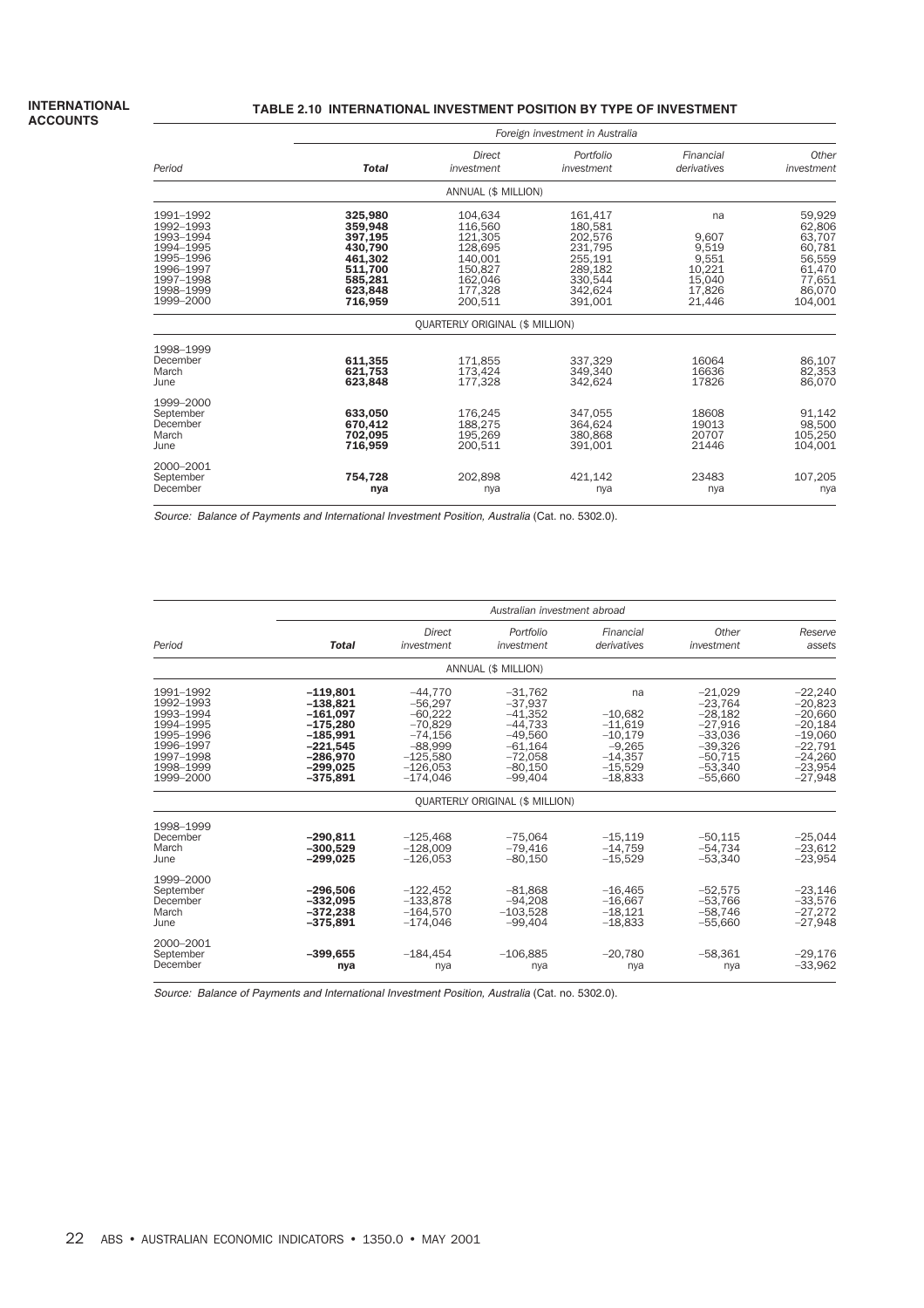

#### NET FOREIGN DEBT TO GDP



*Source: ABS (Cat. no. 5206.0 and 5302.0), Quarterly data.*



*Source: ABS (Cat. no. 5206.0 and 5302.0), Quarterly data.*

|                                                                                                                   |                                                                                        |                                                                      |                                                                                                 | Ratios to goods<br>and services credits                                                |                                                                      |                                                                      |                                                                                        |                                                                                               |
|-------------------------------------------------------------------------------------------------------------------|----------------------------------------------------------------------------------------|----------------------------------------------------------------------|-------------------------------------------------------------------------------------------------|----------------------------------------------------------------------------------------|----------------------------------------------------------------------|----------------------------------------------------------------------|----------------------------------------------------------------------------------------|-----------------------------------------------------------------------------------------------|
|                                                                                                                   |                                                                                        | Goods and services                                                   |                                                                                                 |                                                                                        | Net international<br>investment position                             |                                                                      | Net investment income                                                                  |                                                                                               |
| Period                                                                                                            | <b>Current</b><br>account                                                              | Credits                                                              | Debits                                                                                          | Income                                                                                 | Net<br>foreign<br>equity                                             | Net<br>foreign<br>debt                                               | Net<br>foreign<br>equity                                                               | Net<br>foreign<br>debt                                                                        |
|                                                                                                                   |                                                                                        |                                                                      |                                                                                                 | ANNUAL (PER CENT)                                                                      |                                                                      |                                                                      |                                                                                        |                                                                                               |
| 1991-1992<br>1992-1993<br>1993-1994<br>1994-1995<br>1995-1996<br>1996-1997<br>1997-1998<br>1998-1999<br>1999-2000 | $-3.3$<br>$-3.6$<br>$-3.6$<br>$-6.1$<br>$-4.3$<br>$-3.3$<br>$-4.1$<br>$-5.6$<br>$-5.3$ | 17.3<br>18.0<br>18.5<br>18.5<br>19.5<br>19.8<br>20.1<br>18.8<br>19.9 | $-17.1$<br>$-18.5$<br>$-19.0$<br>$-20.6$<br>$-19.9$<br>$-19.5$<br>$-21.0$<br>$-21.2$<br>$-22.2$ | $-3.5$<br>$-3.0$<br>$-3.0$<br>$-3.8$<br>$-3.9$<br>$-3.6$<br>$-3.2$<br>$-3.1$<br>$-3.1$ | 10.8<br>10.2<br>14.4<br>13.7<br>16.1<br>15.3<br>12.1<br>16.7<br>11.2 | 40.0<br>41.6<br>38.1<br>40.3<br>38.2<br>39.2<br>40.8<br>37.8<br>42.8 | $-4.9$<br>$-4.6$<br>$-5.8$<br>$-8.6$<br>$-8.4$<br>$-7.1$<br>$-6.2$<br>$-7.0$<br>$-5.1$ | $-15.3$<br>$-12.2$<br>$-10.8$<br>$-12.3$<br>$-11.5$<br>$-11.2$<br>$-9.7$<br>$-9.2$<br>$-10.2$ |
|                                                                                                                   |                                                                                        |                                                                      |                                                                                                 | <b>OUARTERLY (PER CENT)</b>                                                            |                                                                      |                                                                      |                                                                                        |                                                                                               |
| 1998-1999<br>December<br>March<br>June                                                                            | $-5.0$<br>$-5.2$<br>$-5.6$                                                             | 19.8<br>19.4<br>18.8                                                 | $-21.6$<br>$-21.5$<br>$-21.2$                                                                   | $-3.1$<br>$-3.0$<br>$-3.1$                                                             | 14.7<br>15.1<br>16.7                                                 | 40.7<br>39.5<br>37.8                                                 | $-6.6$<br>$-6.6$<br>$-7.0$                                                             | $-9.0$<br>$-8.9$<br>$-9.2$                                                                    |
| 1999-2000<br>September<br>December<br>March<br>June                                                               | $-5.8$<br>$-5.8$<br>$-5.7$<br>$-5.3$                                                   | 18.4<br>18.6<br>19.0<br>19.9                                         | $-21.1$<br>$-21.3$<br>$-21.6$<br>$-22.2$                                                        | $-3.1$<br>$-3.1$<br>$-3.1$<br>$-3.1$                                                   | 16.0<br>15.6<br>11.2<br>11.2                                         | 39.7<br>39.7<br>41.9<br>42.8                                         | $-7.0$<br>$-6.6$<br>$-5.7$<br>$-5.1$                                                   | $-9.6$<br>$-10.1$<br>$-10.4$<br>$-10.2$                                                       |
| 2000-2001<br>September<br>December                                                                                | $-4.6$<br>$-4.1$                                                                       | 20.9<br>22.1                                                         | $-22.5$<br>$-23.2$                                                                              | $-2.9$<br>$-2.9$                                                                       | 9.4<br>12.2                                                          | 45.6<br>46.6                                                         | $-4.0$<br>$-3.5$                                                                       | $-9.9$<br>$-9.6$                                                                              |

#### **TABLE 2.11 BALANCE OF PAYMENTS AND INTERNATIONAL INVESTMENT POSITION RATIOS**

a) Derived from current price original data. The net international investment position ratios are derived from the net foreign liabilities at the<br>end of the period and GDP for the year ended with that period . Other ratios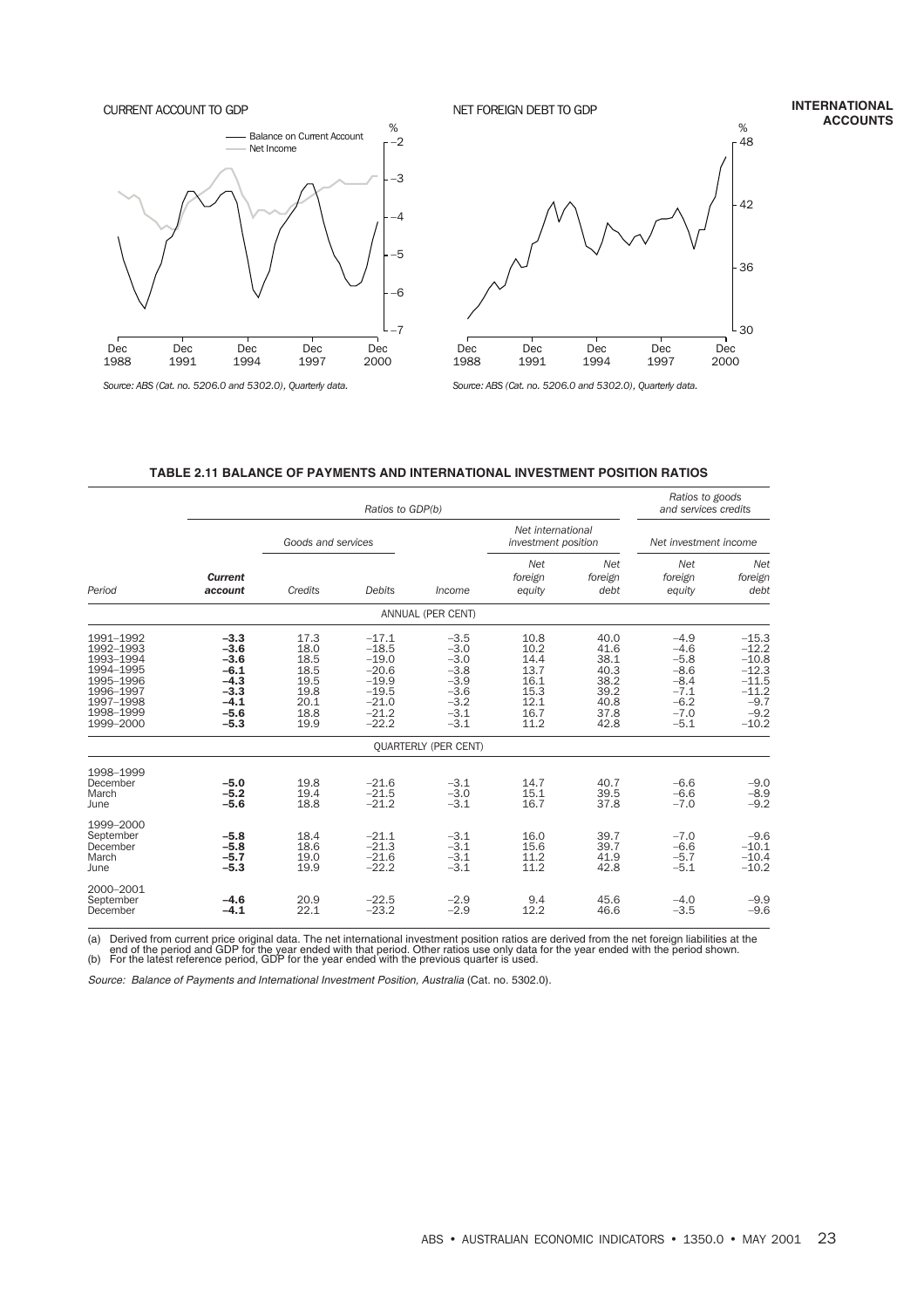#### EXPORT SHARES WITH SELECTED COUNTRIES AND COUNTRY GROUPS



*Source: ABS, International Trade Section, Quarterly data.*

| TABLE 2.12  MERCHANDISE TRADE BY SELECTED COUNTRIES AND COUNTRY GROUPS(a) |  |  |  |  |  |  |  |
|---------------------------------------------------------------------------|--|--|--|--|--|--|--|
|---------------------------------------------------------------------------|--|--|--|--|--|--|--|

| Period                                                                                                            | Association<br>of South<br>East Asian<br>Nations(b)                                 | China                                                                                        | European<br>Union(c)                                                                                           | Hong<br>Kong                                                                  | Japan                                                                                  | New<br>Zealand                                                                | Republic<br>οf<br>Korea                                                       | Taiwan                                                                        | United<br>States of<br>America                                                                                 | <b>Total</b>                                                                                |
|-------------------------------------------------------------------------------------------------------------------|-------------------------------------------------------------------------------------|----------------------------------------------------------------------------------------------|----------------------------------------------------------------------------------------------------------------|-------------------------------------------------------------------------------|----------------------------------------------------------------------------------------|-------------------------------------------------------------------------------|-------------------------------------------------------------------------------|-------------------------------------------------------------------------------|----------------------------------------------------------------------------------------------------------------|---------------------------------------------------------------------------------------------|
|                                                                                                                   |                                                                                     |                                                                                              |                                                                                                                |                                                                               | EXPORTS (\$ MILLION)                                                                   |                                                                               |                                                                               |                                                                               |                                                                                                                |                                                                                             |
| 1991-1992<br>1992-1993<br>1993-1994<br>1994-1995<br>1995-1996<br>1996-1997<br>1997-1998<br>1998-1999<br>1999-2000 | 7,384<br>8,826<br>9,047<br>10.459<br>11,739<br>12,273<br>11,514<br>10,416<br>12,867 | 1,458<br>2,268<br>2,590<br>2,964<br>3,781<br>3,584<br>3,872<br>3,948<br>4,966                | 7,148<br>7,341<br>7,605<br>7.498<br>8.464<br>8,171<br>10,236<br>11,629<br>12,039                               | 2,106<br>2,597<br>2,797<br>2.632<br>3,052<br>3,105<br>4,138<br>3,071<br>3,211 | 14,574<br>15,206<br>15,924<br>16,282<br>16,429<br>15,377<br>17,580<br>16,566<br>18,822 | 2,830<br>3,365<br>4,009<br>4.791<br>5,609<br>6,214<br>5,662<br>5,838<br>6,739 | 3,365<br>3,970<br>4,706<br>5.250<br>6,615<br>7,134<br>6,397<br>6,320<br>7,615 | 2,519<br>2,680<br>2,757<br>3.102<br>3,452<br>3,620<br>4,180<br>4,203<br>4,696 | 5,220<br>4,940<br>5,075<br>4.643<br>4,619<br>5,526<br>7,794<br>7,984<br>9,602                                  | 55,027<br>60,702<br>64,548<br>67,052<br>76,005<br>78,932<br>87,768<br>85,991<br>97,286      |
|                                                                                                                   |                                                                                     |                                                                                              |                                                                                                                |                                                                               | <b>IMPORTS (\$ MILLION)</b>                                                            |                                                                               |                                                                               |                                                                               |                                                                                                                |                                                                                             |
| 1991-1992<br>1992-1993<br>1993-1994<br>1994-1995<br>1995-1996<br>1996-1997<br>1997-1998<br>1998-1999<br>1999-2000 | 4,119<br>5,019<br>5.303<br>6,419<br>7,373<br>8,302<br>10,496<br>12,368<br>15,660    | 1,976<br>2,557<br>3,120<br>3,649<br>4,010<br>4,203<br>5,303<br>6,106<br>7,515                | 11,685<br>13,258<br>14,582<br>18,218<br>19,388<br>19,666<br>21,824<br>23,327<br>24,340                         | 792<br>796<br>801<br>923<br>970<br>900<br>1,031<br>1,228<br>1,280             | 9,290<br>11,139<br>11,700<br>12,777<br>10,816<br>10,241<br>12,660<br>13,587<br>14,110  | 2,399<br>2,785<br>3,201<br>3,554<br>3,591<br>3,685<br>3,723<br>3,950<br>4,372 | 1,213<br>1,696<br>1,882<br>2,028<br>2,293<br>2,550<br>3,767<br>3,894<br>4,311 | 1,979<br>2,213<br>2,362<br>2,570<br>2,585<br>2,522<br>2,809<br>2.978<br>3,244 | 11,743<br>13,004<br>14.017<br>16.044<br>17,545<br>17,642<br>19,834<br>20,893<br>23,135                         | 50,984<br>59,575<br>64,470<br>74,619<br>77,792<br>78,998<br>90,684<br>97,611<br>110,078     |
|                                                                                                                   |                                                                                     |                                                                                              |                                                                                                                |                                                                               |                                                                                        | EXCESS OF EXPORTS $(+)$ OR IMPORTS $(-)$ (\$ MILLION)                         |                                                                               |                                                                               |                                                                                                                |                                                                                             |
| 1991-1992<br>1992-1993<br>1993-1994<br>1994-1995<br>1995-1996<br>1996-1997<br>1997-1998<br>1998-1999<br>1999-2000 | 3,265<br>3,807<br>3,744<br>4.040<br>4,366<br>3,971<br>1,017<br>$-1,951$<br>$-2,793$ | $-518$<br>$-289$<br>$-529$<br>$-685$<br>$-229$<br>$-619$<br>$-1,431$<br>$-2,158$<br>$-2,549$ | $-4,537$<br>$-5,917$<br>$-6,977$<br>$-10.720$<br>$-10,924$<br>$-11,495$<br>$-11,588$<br>$-11,697$<br>$-12,301$ | 1,314<br>1,801<br>1,996<br>1,709<br>2,082<br>2,205<br>3,107<br>1,843<br>1,932 | 5,284<br>4,067<br>4,224<br>3,505<br>5,613<br>5,136<br>4,920<br>2,979<br>4.712          | 431<br>580<br>808<br>1,237<br>2,017<br>2,528<br>1,939<br>1,888<br>2,367       | 2,153<br>2,274<br>2,824<br>3.221<br>4,322<br>4,584<br>2,631<br>2,426<br>3,305 | 540<br>467<br>395<br>533<br>867<br>1,098<br>1,371<br>1,224<br>1,452           | $-6,523$<br>$-8,064$<br>$-8,942$<br>$-11,401$<br>$-12,926$<br>$-12,116$<br>$-12,040$<br>$-12,910$<br>$-13,532$ | 4,043<br>1,127<br>79<br>$-7,567$<br>$-1,787$<br>$-66$<br>$-2,917$<br>$-11,620$<br>$-12,792$ |
| 1998-1999<br>December<br>March<br>June                                                                            | $-367$<br>$-556$<br>$-311$                                                          | $-508$<br>-478<br>$-392$                                                                     | $-2,712$<br>$-3,266$<br>$-3,074$                                                                               | 353<br>586<br>402                                                             | 934<br>600<br>446                                                                      | 444<br>458<br>507                                                             | 696<br>632<br>633                                                             | 318<br>316<br>308                                                             | $-3,675$<br>$-2,901$<br>$-2,980$                                                                               | $-2,361$<br>$-3,169$<br>$-3,326$                                                            |
| 1999-2000<br>September<br>December<br>March<br>June                                                               | $-332$<br>$-1,819$<br>$-423$<br>$-218$                                              | $-861$<br>$-790$<br>$-507$<br>$-390$                                                         | $-3,405$<br>$-2,533$<br>$-3,324$<br>$-3,038$                                                                   | 410<br>407<br>620<br>494                                                      | 829<br>1,196<br>1,362<br>1,325                                                         | 540<br>1,061<br>437<br>329                                                    | 537<br>573<br>1,059<br>1,135                                                  | 249<br>302<br>450<br>452                                                      | $-3,226$<br>$-3,622$<br>$-3,474$<br>$-3,210$                                                                   | $-4,122$<br>$-4,007$<br>$-2,534$<br>$-2,128$                                                |
| 2000-2001<br>September<br>December                                                                                | $-589$<br>$-59$                                                                     | $-1,163$<br>$-997$                                                                           | $-3,096$<br>$-3,405$                                                                                           | 540<br>636                                                                    | 1,693<br>2,152                                                                         | 573<br>733                                                                    | 1,086<br>891                                                                  | 490<br>633                                                                    | $-2,889$<br>$-2,590$                                                                                           | $-1,787$<br>$-7$                                                                            |

(a) The exports and imports data presented in this table differ from those in Tables 2.1 to 2.5 because they are recorded on an international<br>trade basis rather than a balance of payments basis and are compiled from a diff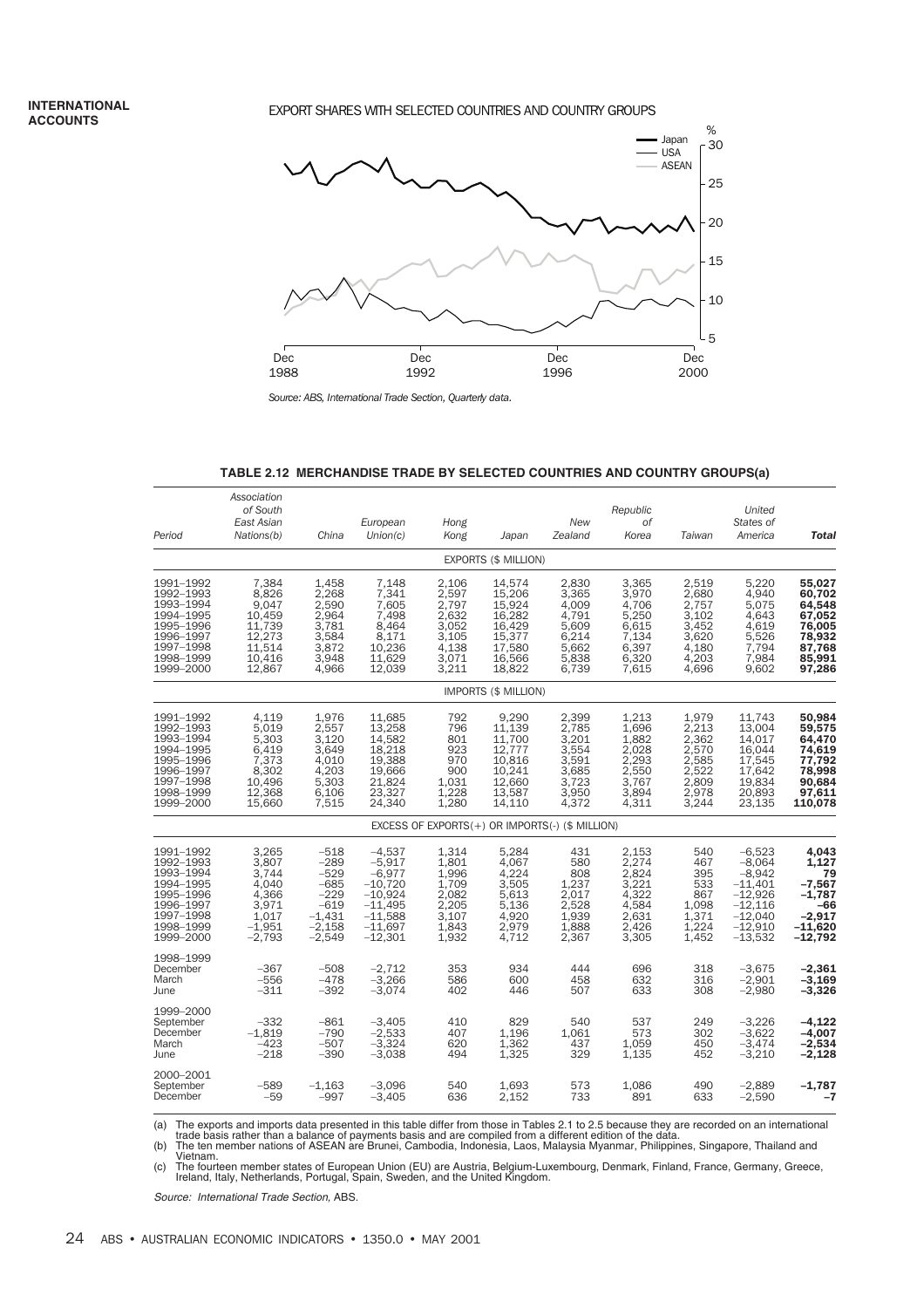#### **TABLE 2.13 MERCHANDISE TRADE SHARES BY SELECTED COUNTRIES AND COUNTRY GROUPS(a)**

**INTERNATIONAL ACCOUNTS**

|                                                                                                                   | of South<br>East Asian                                                       |                                                                          | European                                                                            | Hong                                                                           |                                                                             | New                                                         | Republic<br>оf                                                                |                                                                                                | United<br>States of                                                  |
|-------------------------------------------------------------------------------------------------------------------|------------------------------------------------------------------------------|--------------------------------------------------------------------------|-------------------------------------------------------------------------------------|--------------------------------------------------------------------------------|-----------------------------------------------------------------------------|-------------------------------------------------------------|-------------------------------------------------------------------------------|------------------------------------------------------------------------------------------------|----------------------------------------------------------------------|
| Period                                                                                                            | Nations(b)                                                                   | China                                                                    | Union(c)                                                                            | Kong                                                                           | Japan                                                                       | Zealand                                                     | Korea                                                                         | Taiwan                                                                                         | America                                                              |
|                                                                                                                   |                                                                              |                                                                          |                                                                                     | ANNUAL EXPORTS (PER CENT)                                                      |                                                                             |                                                             |                                                                               |                                                                                                |                                                                      |
| 1991-1992<br>1992-1993<br>1993-1994<br>1994-1995<br>1995-1996<br>1996-1997<br>1997-1998<br>1998-1999<br>1999-2000 | 13.4<br>$14.5$<br>$14.0$<br>15.6<br>$15.4$<br>$15.5$<br>13.1<br>12.1<br>13.2 | 2.7<br>3.7<br>4.0<br>4.4<br>5.0<br>4.5<br>4.4<br>4.6<br>5.1              | 13.0<br>12.1<br>$\frac{12.1}{11.8}$<br>11.2<br>11.1<br>10.4<br>11.7<br>13.5<br>12.4 | 3.8<br>$4.3$<br>$4.3$<br>$3.9$<br>4.0<br>3.9<br>4.7<br>3.6<br>3.3              | 26.5<br>25.1<br>24.7<br>24.3<br>21.6<br>19.5<br>20.0<br>$\frac{19.3}{19.3}$ | 5.1<br>5.5<br>6.2<br>7.1<br>7.4<br>7.9<br>6.5<br>6.8<br>6.9 | 6.1<br>$6.5$<br>$7.3$<br>7.8<br>8.7<br>9.0<br>7.3<br>7.4<br>7.8               | 4.6<br>4.4<br>$4.3$<br>$4.6$<br>$\frac{4.5}{4.6}$<br>4.8<br>4.9<br>4.8                         |                                                                      |
|                                                                                                                   |                                                                              |                                                                          |                                                                                     | <b>QUARTERLY EXPORTS (PER CENT)</b>                                            |                                                                             |                                                             |                                                                               |                                                                                                |                                                                      |
| 1998-1999<br>December<br>March<br>June                                                                            | $12.0$<br>$11.6$<br>14.0                                                     | 4.7<br>4.9<br>4.6                                                        | 14.2<br>12.5<br>12.0                                                                | $3.2$<br>$4.2$<br>3.2                                                          | $19.3$<br>$19.5$<br>18.7                                                    | 6.5<br>6.9<br>7.4                                           | $7.1$<br>$7.7$<br>7.6                                                         | 4.8<br>5.1<br>5.0                                                                              | 9.0<br>8.9<br>10.0                                                   |
| 1999-2000<br>September<br>December<br>March<br>June                                                               | 14.0<br>12.1<br>12.8<br>14.0                                                 | 4.8<br>4.6<br>5.4<br>5.6                                                 | 11.2<br>13.9<br>11.9<br>12.4                                                        | 3.3<br>$\frac{3.3}{3.7}$<br>3.0                                                | 19.9<br>18.9<br>19.7<br>19.1                                                | 7.4<br>8.9<br>6.0<br>5.6                                    | 6.4<br>7.2<br>8.6<br>8.9                                                      | 4.6<br>$\frac{4.5}{5.2}$<br>5.0                                                                | 10.3<br>9.5<br>$\frac{9.3}{10.3}$                                    |
| 2000-2001<br>September<br>December                                                                                | 13.6<br>14.4                                                                 | 5.0<br>5.7                                                               | 10.9<br>10.5                                                                        | 3.1<br>3.2                                                                     | 20.8<br>19.5                                                                | 6.1<br>6.0                                                  | 7.8<br>7.5                                                                    | 5.0<br>5.0                                                                                     | 10.0<br>10.0                                                         |
|                                                                                                                   |                                                                              |                                                                          |                                                                                     | ANNUAL IMPORTS (PER CENT)                                                      |                                                                             |                                                             |                                                                               |                                                                                                |                                                                      |
| 1991-1992<br>1992-1993<br>1993-1994<br>1994-1995<br>1995-1996<br>1996-1997<br>1997-1998<br>1998-1999<br>1999-2000 | 8.1<br>8.4<br>$\frac{8.2}{8.6}$<br>9.5<br>10.5<br>11.6<br>12.7<br>14.2       | 3.9<br>4.3<br>4.8<br>5.2<br>5.3<br>5.5<br>5.8<br>$6.\overline{3}$<br>6.8 | 22.9<br>22.3<br>$\frac{22.6}{24.4}$<br>24.9<br>24.9<br>24.1<br>23.9<br>22.1         | 1.6<br>$1.\overline{3}$<br>$1.2$<br>$1.2$<br>$1.2$<br>1.1<br>1.1<br>1.3<br>1.2 | 18.2<br>18.7<br>$\frac{18.1}{17.1}$<br>13.9<br>13.0<br>14.0<br>13.9<br>12.8 | 4.7<br>4.7<br>5.0<br>4.8<br>4.6<br>4.7<br>4.1<br>4.0<br>4.0 | $^{2.4}_{2.8}$<br>$\frac{2.9}{2.7}$<br>$\frac{2.9}{3.2}$<br>4.2<br>4.0<br>3.9 | 3.9<br>$3.\bar{7}$<br>$\frac{3.7}{3.4}$<br>$\frac{3.3}{3.2}$<br>$3.\overline{1}$<br>3.1<br>2.9 | 23.0<br>21.8<br>21.7<br>21.5<br>22.6<br>22.3<br>21.9<br>21.4<br>21.0 |
|                                                                                                                   |                                                                              |                                                                          |                                                                                     | <b>QUARTERLY IMPORTS (PER CENT)</b>                                            |                                                                             |                                                             |                                                                               |                                                                                                |                                                                      |
| 1998-1999<br>December<br>March<br>June                                                                            | $12.4$<br>$12.4$<br>13.4                                                     | $6.3$<br>$6.3$<br>5.6                                                    | 23.6<br>25.0<br>23.4                                                                | $1.5$<br>$1.1$<br>1.1                                                          | 13.8<br>14.2<br>14.2                                                        | 4.1<br>3.9<br>4.2                                           | 3.7<br>3.9<br>3.9                                                             | $\frac{3.1}{3.0}$<br>3.0                                                                       | 22.6<br>20.3<br>21.2                                                 |
| 1999-2000<br>September<br>December<br>March<br>June                                                               | 13.1<br>16.8<br>13.1<br>13.7                                                 | $7.3$<br>6.7<br>6.8<br>6.5                                               | 22.5<br>20.8<br>23.3<br>22.0                                                        | 1.2<br>1.4<br>1.0<br>1.0                                                       | $13.5$<br>$12.1$<br>12.6<br>13.1                                            | 4.1<br>3.9<br>3.8<br>4.0                                    | 3.4<br>4.2<br>3.7<br>4.3                                                      | $^{2.9}_{2.8}$<br>3.0<br>3.0                                                                   | 21.1<br>20.8<br>$\frac{21.6}{20.7}$                                  |
| 2000-2001<br>September<br>December                                                                                | 14.7<br>14.6                                                                 | 8.6<br>8.9                                                               | 20.5<br>21.3                                                                        | 1.2<br>1.1                                                                     | 14.0<br>12.6                                                                | 3.9<br>3.6                                                  | 3.7<br>4.6                                                                    | 3.1<br>3.0                                                                                     | 19.0<br>18.2                                                         |

(a) The merchandise trade shares relates to data in Table 2.12.<br>(b) The ten member nations of ASEAN are Brunei, Cambodia, Indonesia, Laos, Malaysia Myanmar, Philippines, Singapore, Thailand and<br>Vietnam.<br>(c) The fourteen me

Source: International Trade Section, ABS.

*Association*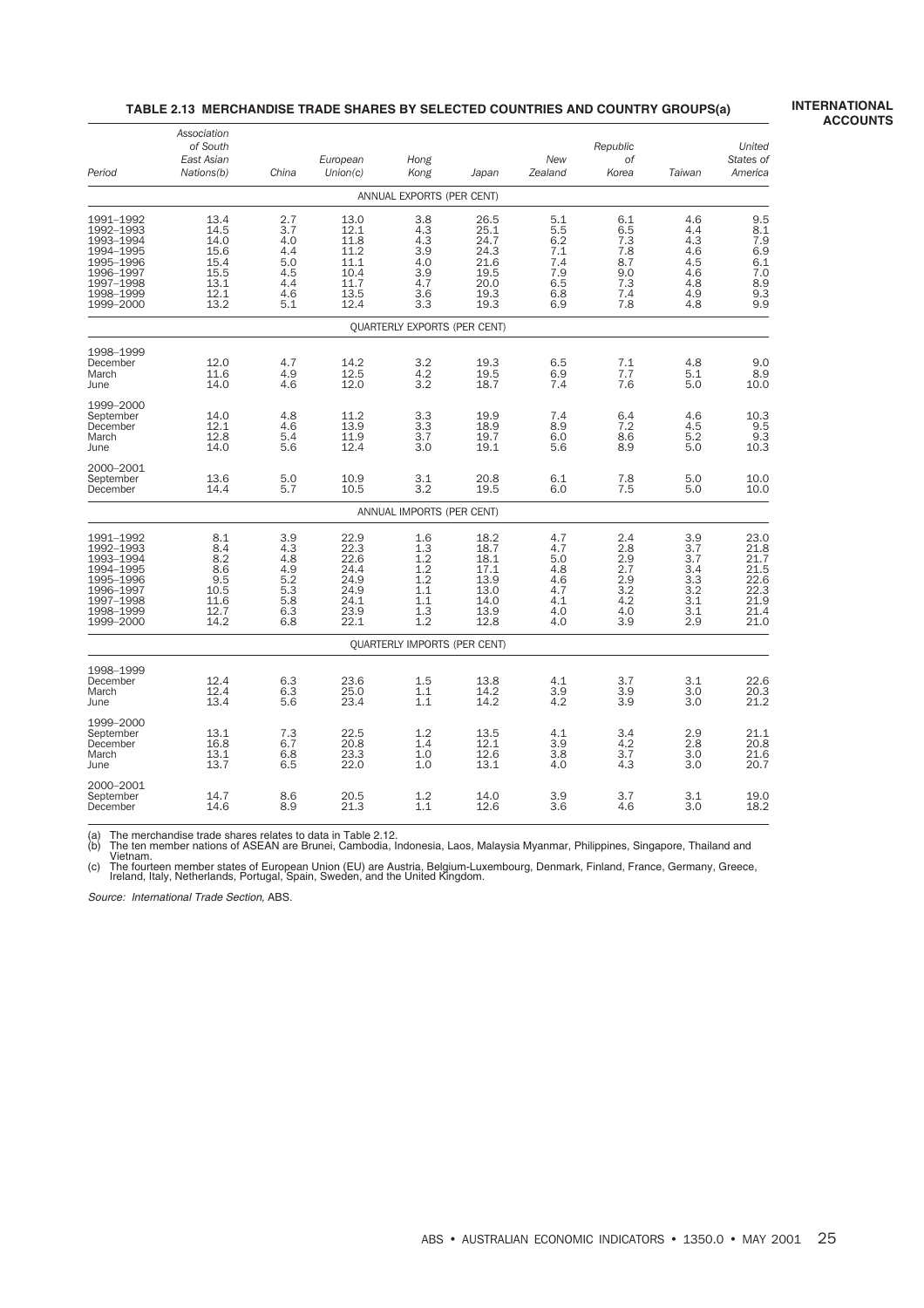#### EXPORT SHARES WITH SELECTED ASEAN COUNTRIES



*Source: ABS, International Trade Section, Quarterly data.*

#### **TABLE 2.14 MERCHANDISE TRADE BY SELECTED COUNTRIES OF THE ASSOCIATION OF SOUTH EAST ASIAN NATIONS(a)(b)**

| Period                                                                                                            | Indonesia                                                                     | Malaysia                                                                      | Philippines                                                           | Singapore                                                                     | Thailand                                                                    | Vietnam                                                                                 | <b>Total ASEAN</b>                                                                  |
|-------------------------------------------------------------------------------------------------------------------|-------------------------------------------------------------------------------|-------------------------------------------------------------------------------|-----------------------------------------------------------------------|-------------------------------------------------------------------------------|-----------------------------------------------------------------------------|-----------------------------------------------------------------------------------------|-------------------------------------------------------------------------------------|
|                                                                                                                   |                                                                               |                                                                               | EXPORTS (\$ MILLION)                                                  |                                                                               |                                                                             |                                                                                         |                                                                                     |
| 1991-1992<br>1992-1993<br>1993-1994<br>1994-1995<br>1995-1996<br>1996-1997<br>1997-1998<br>1998-1999<br>1999-2000 | 1,627<br>1,715<br>1,906<br>2,113<br>2,716<br>3,305<br>2,751<br>2,199<br>2,408 | 1,103<br>1,311<br>1,759<br>2,033<br>2,289<br>2,332<br>2,097<br>1,859<br>2,141 | 513<br>598<br>699<br>839<br>1,075<br>1,226<br>1,163<br>1.207<br>1,304 | 3,189<br>3,787<br>3,197<br>3,643<br>3,556<br>3,410<br>3,697<br>3.417<br>4,855 | 816<br>1,205<br>1,278<br>1,560<br>1,779<br>1,693<br>1,390<br>1,306<br>1,703 | 50<br>76<br>111<br>150<br>198<br>211<br>325<br>349<br>385                               | 7.384<br>8.826<br>9,047<br>10,459<br>11,739<br>12,273<br>11,514<br>10,416<br>12,867 |
|                                                                                                                   |                                                                               |                                                                               | IMPORTS (\$ MILLION)                                                  |                                                                               |                                                                             |                                                                                         |                                                                                     |
| 1991-1992<br>1992-1993<br>1993-1994<br>1994-1995<br>1995-1996<br>1996-1997<br>1997-1998<br>1998-1999<br>1999-2000 | 995<br>1,305<br>1.105<br>1,198<br>1,522<br>1,864<br>2,868<br>3,275<br>2,701   | 867<br>974<br>1.103<br>1,421<br>1,636<br>1,891<br>2,404<br>2,845<br>3,765     | 143<br>177<br>188<br>259<br>260<br>282<br>418<br>405<br>457           | 1,301<br>1,509<br>1.792<br>2,246<br>2.613<br>2,620<br>2.643<br>2,944<br>4,359 | 647<br>756<br>794<br>970<br>1,005<br>1,201<br>1,480<br>1,902<br>2,422       | 79<br>237<br>291<br>295<br>329<br>433<br>664<br>972<br>1,726                            | 4,119<br>5,019<br>5,303<br>6,419<br>7,373<br>8,302<br>10,496<br>12,368<br>15,660    |
|                                                                                                                   |                                                                               |                                                                               |                                                                       | EXCESS OF EXPORTS(+) OR IMPORTS(-) (\$ MILLION)                               |                                                                             |                                                                                         |                                                                                     |
| 1991-1992<br>1992-1993<br>1993-1994<br>1994-1995<br>1995-1996<br>1996-1997<br>1997-1998<br>1998-1999<br>1999-2000 | 632<br>410<br>800<br>915<br>1,193<br>1,441<br>$-118$<br>$-1,076$<br>$-292$    | 236<br>337<br>656<br>612<br>653<br>441<br>$-308$<br>$-986$<br>$-1,625$        | 370<br>421<br>510<br>580<br>815<br>943<br>745<br>802<br>847           | 1,889<br>2,278<br>1,404<br>1.398<br>943<br>790<br>1,054<br>472<br>496         | 169<br>450<br>483<br>590<br>774<br>492<br>$-89$<br>$-596$<br>$-719$         | $-29$<br>$-161$<br>$-180$<br>$-145$<br>$-131$<br>$-222$<br>$-338$<br>$-623$<br>$-1,340$ | 3,265<br>3,807<br>3,744<br>4,040<br>4,366<br>3,971<br>1,017<br>$-1.951$<br>$-2,793$ |
| 1998-1999<br>December<br>March<br>June                                                                            | $-279$<br>$-203$<br>$-67$                                                     | $-265$<br>$-238$<br>$-299$                                                    | 194<br>189<br>206                                                     | 260<br>47<br>197                                                              | $-130$<br>$-202$<br>$-164$                                                  | $-159$<br>$-158$<br>$-197$                                                              | -367<br>-556<br>$-311$                                                              |
| 1999-2000<br>September<br>December<br>March<br>June                                                               | $-88$<br>$-280$<br>$-21$<br>96                                                | $-318$<br>$-444$<br>$-389$<br>-473                                            | 220<br>179<br>213<br>235                                              | 424<br>$-745$<br>390<br>427                                                   | $-218$<br>$-174$<br>$-207$<br>$-120$                                        | $-332$<br>$-315$<br>$-341$<br>$-352$                                                    | $-332$<br>$-1,819$<br>$-423$<br>$-218$                                              |
| 2000-2001<br>September<br>December                                                                                | $-3$<br>114                                                                   | $-603$<br>$-441$                                                              | 216<br>322                                                            | 529<br>841                                                                    | $-253$<br>$-274$                                                            | $-459$<br>$-529$                                                                        | -589<br>$-59$                                                                       |

(a) The exports and imports data presented in this table differ from those in Tables 2.1 to 2.5 because they are recorded by a foreign trade<br>basis rather than a balance of payments basis and are compiled from a different

Vietnam.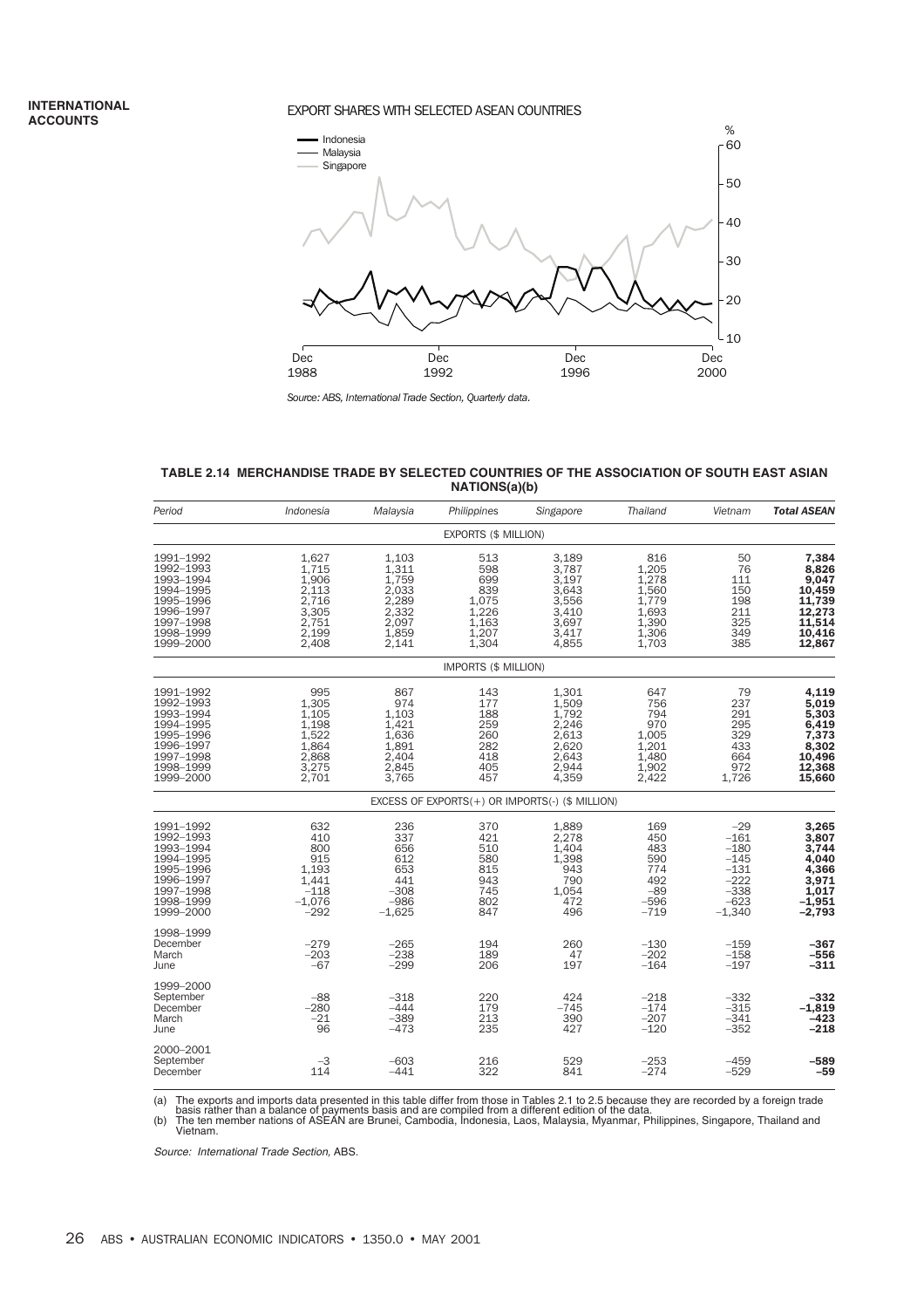| Period                                                                                                            | Indonesia                                                            | Malaysia                                                             | Philippines                                                     | Singapore                                                            | Thailand                                                             | Vietnam                                                                |
|-------------------------------------------------------------------------------------------------------------------|----------------------------------------------------------------------|----------------------------------------------------------------------|-----------------------------------------------------------------|----------------------------------------------------------------------|----------------------------------------------------------------------|------------------------------------------------------------------------|
|                                                                                                                   |                                                                      |                                                                      | ANNUAL EXPORTS (PER CENT)                                       |                                                                      |                                                                      |                                                                        |
| 1991-1992<br>1992-1993<br>1993-1994<br>1994-1995<br>1995-1996<br>1996-1997<br>1997-1998<br>1998-1999<br>1999-2000 | 22.0<br>19.4<br>21.1<br>20.2<br>23.1<br>26.9<br>23.9<br>21.1<br>18.7 | 14.9<br>14.9<br>19.4<br>19.4<br>19.5<br>19.0<br>18.2<br>17.8<br>16.6 | 6.9<br>6.8<br>7.7<br>8.0<br>9.2<br>10.0<br>10.1<br>11.6<br>10.1 | 43.2<br>42.9<br>35.3<br>34.8<br>30.3<br>27.8<br>32.1<br>32.8<br>37.7 | 11.1<br>13.7<br>14.1<br>14.9<br>15.2<br>13.8<br>12.1<br>12.5<br>13.2 | 0.7<br>$0.9$<br>$1.2$<br>1.4<br>1.7<br>1.7<br>$\frac{2.8}{3.3}$<br>3.0 |
|                                                                                                                   |                                                                      |                                                                      | <b>QUARTERLY EXPORTS (PER CENT)</b>                             |                                                                      |                                                                      |                                                                        |
| 1998-1999<br>December<br>March<br>June                                                                            | 20.2<br>18.4<br>20.6                                                 | 18.0<br>17.9<br>16.4                                                 | 10.8<br>12.3<br>10.7                                            | 33.8<br>34.4<br>37.2                                                 | 12.9<br>12.8<br>11.8                                                 | 3.7<br>$\frac{3.5}{2.6}$                                               |
| 1999-2000<br>September<br>December<br>March<br>June                                                               | 17.5<br>20.0<br>17.4<br>19.8                                         | 17.4<br>17.6<br>16.7<br>15.2                                         | 10.4<br>10.1<br>10.7<br>9.5                                     | 39.6<br>33.8<br>39.2<br>38.2                                         | 12.3<br>14.5<br>12.1<br>13.9                                         | $\frac{2.3}{3.5}$<br>$\frac{3.4}{2.9}$                                 |
| 2000-2001<br>September<br>December                                                                                | 19.0<br>19.5                                                         | 15.8<br>14.9                                                         | 9.7<br>10.3                                                     | 38.7<br>39.5                                                         | 13.7<br>12.0                                                         | 2.7<br>3.2                                                             |
|                                                                                                                   |                                                                      |                                                                      | ANNUAL IMPORTS (PER CENT)                                       |                                                                      |                                                                      |                                                                        |
| 1991–1992<br>1992-1993<br>1993–1994<br>1994-1995<br>1995–1996<br>1996-1997<br>1997-1998<br>1998-1999<br>1999-2000 | 24.2<br>26.0<br>20.8<br>18.7<br>20.6<br>22.5<br>27.3<br>26.5<br>17.2 | 21.1<br>19.4<br>20.8<br>22.1<br>22.2<br>22.8<br>22.9<br>23.0<br>24.0 | 3.5<br>3.5<br>3.5<br>4.0<br>3.5<br>3.4<br>4.0<br>3.3<br>2.9     | 31.6<br>30.1<br>33.8<br>35.0<br>35.4<br>31.6<br>25.2<br>23.8<br>27.8 | 15.7<br>15.1<br>15.0<br>15.1<br>13.6<br>14.5<br>14.1<br>15.4<br>15.5 | $\frac{1.9}{4.7}$<br>$5.54.6$<br>$4.52.3$<br>$6.3.3$<br>7.9<br>11.0    |
|                                                                                                                   |                                                                      |                                                                      | <b>QUARTERLY IMPORTS (PER CENT)</b>                             |                                                                      |                                                                      |                                                                        |
| 1998-1999<br>December<br>March<br>June                                                                            | 26.7<br>22.0<br>20.7                                                 | 24.4<br>22.7<br>24.2                                                 | 3.4<br>3.2<br>3.1                                               | 21.5<br>26.1<br>27.3                                                 | 15.6<br>17.4<br>15.8                                                 | 8.3<br>8.4<br>8.6                                                      |
| 1999-2000<br>September<br>December<br>March<br>June                                                               | 18.3<br>18.2<br>15.9<br>16.3                                         | 25.1<br>20.2<br>25.8<br>26.3                                         | 2.9<br>2.6<br>3.2<br>3.1                                        | 23.2<br>36.5<br>23.1<br>25.3                                         | 17.5<br>12.6<br>16.6<br>16.2                                         | 11.8<br>8.7<br>12.8<br>11.6                                            |
| 2000-2001<br>September<br>December                                                                                | 16.6<br>16.8                                                         | 27.2<br>24.4                                                         | 3.5<br>3.1                                                      | 21.7<br>20.6                                                         | 17.5<br>17.9                                                         | 12.6<br>14.7                                                           |

#### **TABLE 2.15 MERCHANDISE TRADE SHARES BY SELECTED COUNTRIES OF THE ASSOCIATION OF SOUTH EAST ASIAN NATIONS (a)(b)**

**INTERNATIONAL ACCOUNTS**

(a) The merchandise trade share relate to data in Table 2.14.<br>(b) The ten member nations of ASEAN are Brunei, Cambodia, Indonesia, Laos, Malaysia, Myanmar, Philippines, Singapore, Thailand and<br> Vietnam.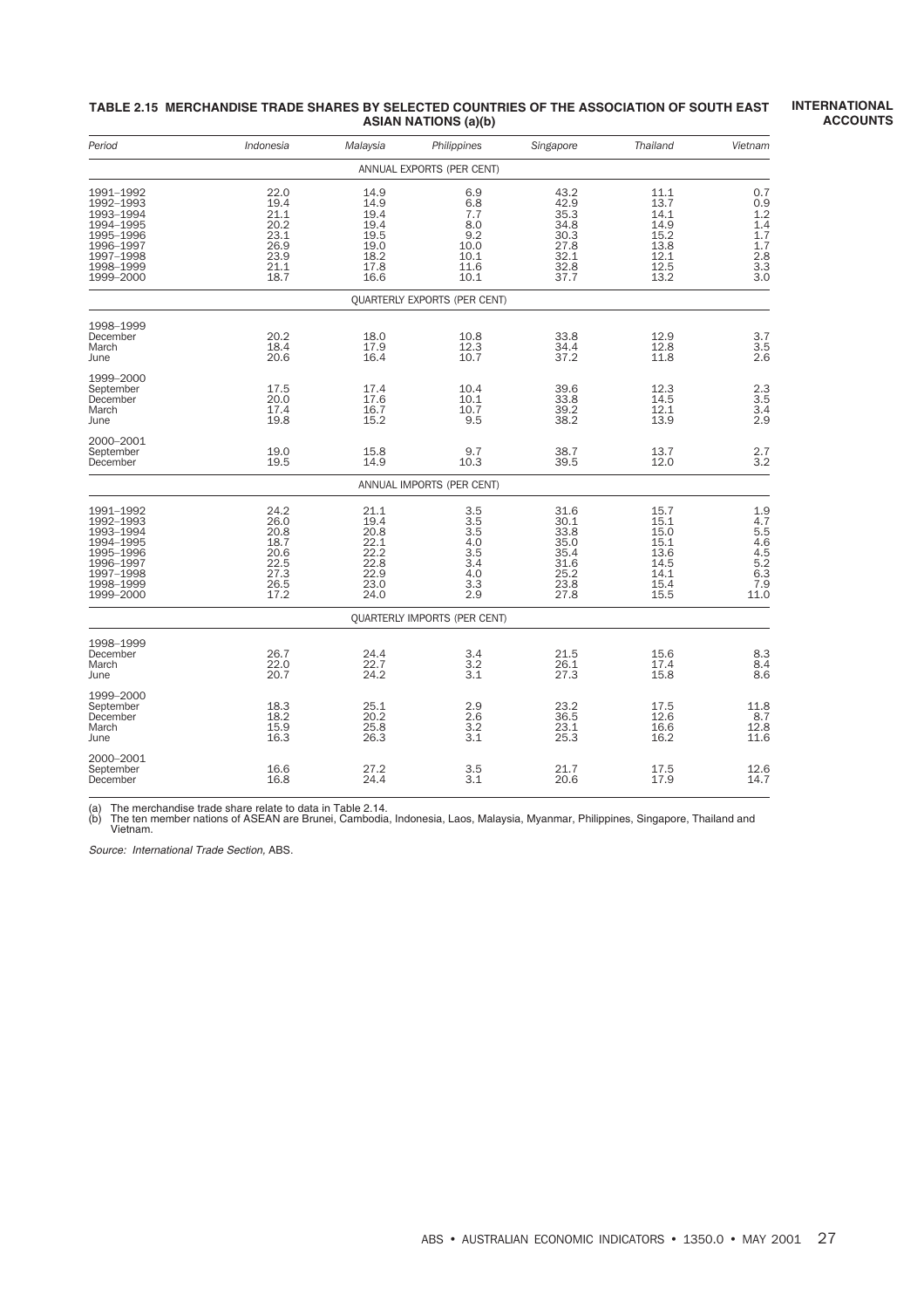#### EXPORT SHARES WITH SELECTED EUROPEAN UNION COUNTRIES



*Source: ABS, International Trade Section, Quarterly data.*

#### **TABLE 2.16 MERCHANDISE TRADE BY SELECTED MEMBER COUNTRIES OF THE EUROPEAN UNION (a)(b)**

| Period                                                                                                            | Belgium-<br>Luxembourg                                             | France                                                                                                      | Germany                                                                                                  | Italv                                                                                      | Netherlands                                                         | Sweden                                                                                             | United<br>Kingdom                                                                                      | Total<br><b>European</b><br>Union                                                                            |
|-------------------------------------------------------------------------------------------------------------------|--------------------------------------------------------------------|-------------------------------------------------------------------------------------------------------------|----------------------------------------------------------------------------------------------------------|--------------------------------------------------------------------------------------------|---------------------------------------------------------------------|----------------------------------------------------------------------------------------------------|--------------------------------------------------------------------------------------------------------|--------------------------------------------------------------------------------------------------------------|
|                                                                                                                   |                                                                    |                                                                                                             |                                                                                                          | EXPORTS (\$ MILLION)                                                                       |                                                                     |                                                                                                    |                                                                                                        |                                                                                                              |
| 1991-1992<br>1992-1993<br>1993-1994<br>1994-1995<br>1995-1996<br>1996-1997<br>1997-1998<br>1998-1999<br>1999-2000 | 594<br>618<br>458<br>466<br>668<br>923<br>1,154<br>1,085<br>1,089  | 939<br>850<br>792<br>794<br>727<br>799<br>856<br>914<br>871                                                 | 1,092<br>991<br>1.006<br>1,083<br>1,152<br>1,058<br>1,243<br>1,409<br>1,245                              | 979<br>872<br>1,052<br>1,250<br>1,282<br>1,354<br>1,752<br>1,564<br>1,575                  | 856<br>876<br>703<br>707<br>695<br>584<br>829<br>866<br>1,378       | 145<br>136<br>139<br>155<br>200<br>220<br>157<br>160<br>169                                        | 1,930<br>2,394<br>2,901<br>2,275<br>2,829<br>2,357<br>3,040<br>4,473<br>4,158                          | 7,148<br>7,341<br>7,605<br>7,498<br>8,464<br>8,171<br>10,236<br>11,629<br>12,039                             |
|                                                                                                                   |                                                                    |                                                                                                             |                                                                                                          | IMPORTS (\$ MILLION)                                                                       |                                                                     |                                                                                                    |                                                                                                        |                                                                                                              |
| 1991-1992<br>1992-1993<br>1993-1994<br>1994-1995<br>1995-1996<br>1996-1997<br>1997-1998<br>1998-1999<br>1999-2000 | 387<br>512<br>541<br>686<br>755<br>760<br>739<br>662<br>737        | 1,336<br>1,481<br>1,542<br>1,754<br>1,867<br>1,980<br>2,029<br>2,202<br>2,228                               | 3,007<br>3,383<br>3,759<br>4,861<br>4,862<br>4,558<br>5,207<br>6,082<br>5,791                            | 1,229<br>1.349<br>1,617<br>2,026<br>2,231<br>2,304<br>2.614<br>2,916<br>3,043              | 588<br>624<br>664<br>712<br>702<br>817<br>847<br>917<br>990         | 793<br>1.013<br>1,072<br>1,426<br>1,617<br>1,497<br>1,557<br>1,575<br>1,646                        | 3,102<br>3,395<br>3,698<br>4,439<br>4,882<br>5,182<br>5,593<br>5,545<br>6,350                          | 11,685<br>13.258<br>14,582<br>18,218<br>19,388<br>19,666<br>21,824<br>23,327<br>24,340                       |
|                                                                                                                   |                                                                    |                                                                                                             | EXCESS OF EXPORTS(+) OR IMPORTS(-) (\$ MILLION)                                                          |                                                                                            |                                                                     |                                                                                                    |                                                                                                        |                                                                                                              |
| 1991-1992<br>1992-1993<br>1993-1994<br>1994-1995<br>1995-1996<br>1996-1997<br>1997-1998<br>1998-1999<br>1999-2000 | 207<br>106<br>$-83$<br>$-220$<br>$-86$<br>164<br>415<br>423<br>352 | $-396$<br>$-630$<br>$-750$<br>$-960$<br>$-1,140$<br>$-1,181$<br>$-\overline{1,174}$<br>$-1,288$<br>$-1,357$ | $-1,915$<br>$-2,392$<br>$-2,753$<br>$-3,778$<br>$-3,710$<br>$-3,500$<br>$-3,964$<br>$-4,672$<br>$-4,545$ | $-250$<br>$-477$<br>$-565$<br>$-776$<br>$-949$<br>$-950$<br>$-862$<br>$-1,351$<br>$-1,468$ | 267<br>252<br>39<br>$-5$<br>$-7$<br>$-233$<br>$-18$<br>$-51$<br>388 | $-648$<br>$-876$<br>$-933$<br>$-1,270$<br>$-1,418$<br>$-1.277$<br>$-1,401$<br>$-1,415$<br>$-1,477$ | $-1,171$<br>$-1,001$<br>$-798$<br>$-2,164$<br>$-2,053$<br>$-2,825$<br>$-2,553$<br>$-1,072$<br>$-2,193$ | $-4,537$<br>$-5,917$<br>$-6,977$<br>$-10,720$<br>-10,924<br>$-11.495$<br>$-11,588$<br>$-11,697$<br>$-12,301$ |
| 1998-1999<br>December<br>March<br>June                                                                            | 89<br>122<br>105                                                   | $-297$<br>$-330$<br>$-313$                                                                                  | $-1,201$<br>$-1,179$<br>$-1,105$                                                                         | $-289$<br>$-383$<br>$-364$                                                                 | $-71$<br>46<br>$-28$                                                | $-387$<br>$-374$<br>$-367$                                                                         | 72<br>$-623$<br>$-547$                                                                                 | $-2,712$<br>$-3,266$<br>$-3,074$                                                                             |
| 1999-2000<br>September<br>December<br>March<br>June                                                               | 109<br>99<br>44<br>101                                             | $-332$<br>$-347$<br>$-378$<br>$-300$                                                                        | $-1,084$<br>$-1,184$<br>$-1,118$<br>$-1,160$                                                             | $-413$<br>$-343$<br>$-375$<br>$-337$                                                       | $-43$<br>57<br>123<br>252                                           | $-374$<br>$-408$<br>$-370$<br>$-324$                                                               | $-609$<br>110<br>$-798$<br>$-896$                                                                      | $-3,405$<br>$-2,533$<br>$-3,324$<br>$-3,038$                                                                 |
| 2000-2001<br>September<br>December                                                                                | 22<br>55                                                           | $-409$<br>$-337$                                                                                            | $-1,164$<br>$-1,129$                                                                                     | $-360$<br>$-220$                                                                           | 213<br>232                                                          | $-327$<br>$-436$                                                                                   | $-538$<br>$-916$                                                                                       | $-3,096$<br>$-3,405$                                                                                         |

a) The exports and imports data presented in this table differ from those in Tables 2.1 to 2.5 because they are recorded by a foreign trade<br>basis rather than a balance of payments basis and are compiled from a different ed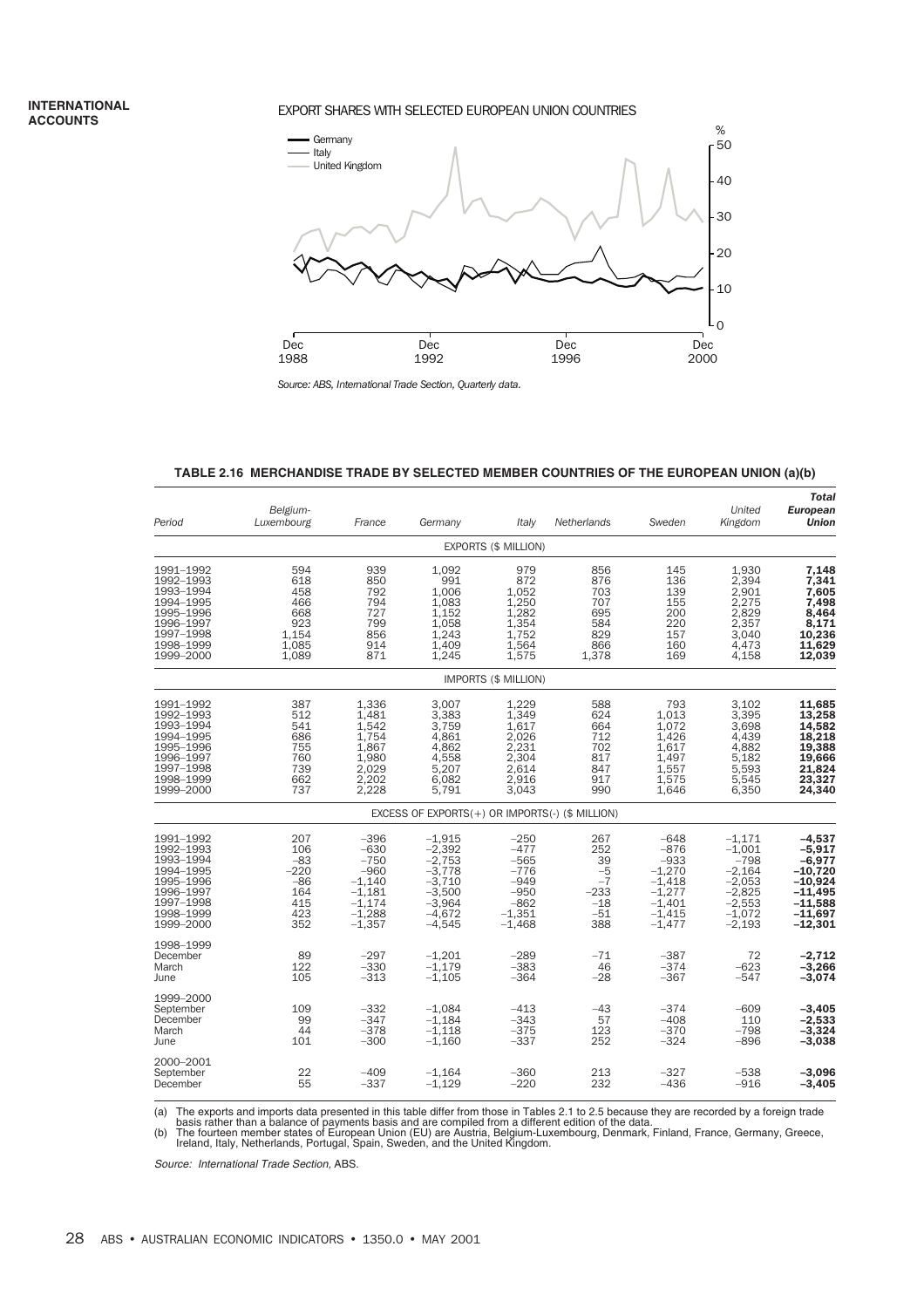#### **TABLE 2.17 MERCHANDISE TRADE SHARES BY SELECTED MEMBER COUNTRIES OF THE EUROPEAN UNION (a)(b)**

**INTERNATIONAL ACCOUNTS**

| Period                                                                                                            | Belgium-<br>Luxembourg                                               | France                                                          | Germany                                                                      | Italy                                                                | Netherlands                                                    | Sweden                                                                   | United<br>Kingdom                                                                  |
|-------------------------------------------------------------------------------------------------------------------|----------------------------------------------------------------------|-----------------------------------------------------------------|------------------------------------------------------------------------------|----------------------------------------------------------------------|----------------------------------------------------------------|--------------------------------------------------------------------------|------------------------------------------------------------------------------------|
|                                                                                                                   |                                                                      |                                                                 | ANNUAL EXPORTS (PER CENT)                                                    |                                                                      |                                                                |                                                                          |                                                                                    |
| 1991-1992<br>1992-1993<br>1993-1994<br>1994-1995<br>1995-1996<br>1996-1997<br>1997-1998<br>1998-1999<br>1999-2000 | 8.3<br>8.4<br>6.0<br>6.2<br>$\frac{7.9}{11.3}$<br>11.3<br>9.3<br>9.0 | 13.1<br>11.6<br>10.4<br>10.6<br>8.6<br>9.8<br>8.4<br>7.9<br>7.2 | $15.3$<br>$13.5$<br>$13.2$<br>$14.4$<br>13.6<br>12.9<br>12.1<br>12.1<br>10.3 | 13.7<br>11.9<br>13.8<br>16.7<br>15.1<br>16.6<br>17.1<br>13.5<br>13.1 | 12.0<br>11.9<br>9.2<br>9.4<br>8.2<br>7.2<br>8.1<br>7.4<br>11.4 | 2.0<br>1.9<br>1.8<br>2.1<br>2.4<br>2.7<br>1.5<br>1.4<br>1.4              | 27.0<br>32.6<br>38.1<br>30.3<br>33.4<br>$\frac{28.8}{29.7}$<br>$\frac{38.5}{34.5}$ |
|                                                                                                                   |                                                                      |                                                                 | QUARTERLY EXPORTS (PER CENT)                                                 |                                                                      |                                                                |                                                                          |                                                                                    |
| 1998-1999<br>December<br>March<br>June                                                                            | 7.9<br>11.3<br>11.4                                                  | 7.5<br>9.6<br>8.2                                               | 11.2<br>14.0<br>13.1                                                         | 13.6<br>14.7<br>12.4                                                 | 6.0<br>10.2<br>7.8                                             | 1.1<br>1.0<br>1.9                                                        | 44.9<br>27.9<br>29.7                                                               |
| 1999-2000<br>September<br>December<br>March<br>June                                                               | 11.6<br>8.4<br>$8.2$<br>$8.6$                                        | 8.9<br>6.4<br>7.6<br>6.6                                        | 11.8<br>9.2<br>10.4<br>10.5                                                  | 12.7<br>12.2<br>13.9<br>13.6                                         | 8.0<br>8.8<br>13.6<br>14.9                                     | 2.5<br>1.0<br>1.0<br>1.4                                                 | 32.9<br>43.8<br>30.8<br>29.3                                                       |
| 2000-2001<br>September<br>December                                                                                | 7.0<br>8.5                                                           | 7.4<br>7.6                                                      | 10.0<br>11.0                                                                 | 13.6<br>17.6                                                         | 13.5<br>14.6                                                   | 1.9<br>1.0                                                               | 32.2<br>27.7                                                                       |
|                                                                                                                   |                                                                      |                                                                 | ANNUAL IMPORTS (PER CENT)                                                    |                                                                      |                                                                |                                                                          |                                                                                    |
| 1991-1992<br>1992-1993<br>1993-1994<br>1994-1995<br>1995-1996<br>1996-1997<br>1997-1998<br>1998-1999<br>1999-2000 | 3.3<br>3.3<br>3.3<br>3.3<br>3.3<br>3.4<br>2.8<br>3.0                 | 11.4<br>11.2<br>10.6<br>9.6<br>9.6<br>10.1<br>9.3<br>9.4<br>9.2 | 25.7<br>25.5<br>25.8<br>26.7<br>25.1<br>$\frac{23.2}{23.9}$<br>26.1<br>23.8  | 10.5<br>10.2<br>11.1<br>11.1<br>11.5<br>11.7<br>12.0<br>12.5<br>12.5 | 5.0<br>4.7<br>4.6<br>3.9<br>3.6<br>4.2<br>3.9<br>3.9<br>4.1    | 6.8<br>7.6<br>7.4<br>7.8<br>$8.\overline{3}$<br>7.6<br>7.1<br>6.7<br>6.8 | 26.5<br>25.6<br>25.4<br>25.4<br>25.2<br>25.2<br>26.3<br>25.6<br>23.8<br>26.1       |
|                                                                                                                   |                                                                      |                                                                 | <b>QUARTERLY IMPORTS (PER CENT)</b>                                          |                                                                      |                                                                |                                                                          |                                                                                    |
| 1998-1999<br>December<br>March<br>June                                                                            | 2.8<br>2.8<br>3.1                                                    | 9.1<br>9.9<br>9.3                                               | 26.2<br>26.5<br>25.8                                                         | 12.3<br>13.0<br>12.1                                                 | 4.5<br>3.6<br>4.0                                              | 7.1<br>6.9<br>7.5                                                        | 23.4<br>22.9<br>23.0                                                               |
| 1999-2000<br>September<br>December<br>March<br>June                                                               | $\frac{3.0}{3.2}$<br>3.0<br>2.9                                      | 9.4<br>9.5<br>9.6<br>8.2                                        | 23.4<br>25.1<br>22.9<br>23.8                                                 | 12.4<br>12.8<br>12.5<br>12.4                                         | 4.1<br>4.1<br>4.3<br>3.8                                       | 7.4<br>7.4<br>6.5<br>5.9                                                 | 24.2<br>23.4<br>27.1<br>29.4                                                       |
| 2000-2001<br>September<br>December                                                                                | 3.1<br>$\overline{3.3}$                                              | 10.3<br>8.8                                                     | 23.7<br>22.3                                                                 | 12.6<br>11.9                                                         | 3.4<br>3.7                                                     | 6.2<br>7.0                                                               | 24.8<br>27.3                                                                       |

(a) The merchandise trade share relate to data in Table 2.16.<br>(b) The fourteen member states of European Union (EU) are Austria, Belgium-Luxembourg, Denmark, Finland, France, Germany, Greece,<br> Ireland, Italy, Netherlands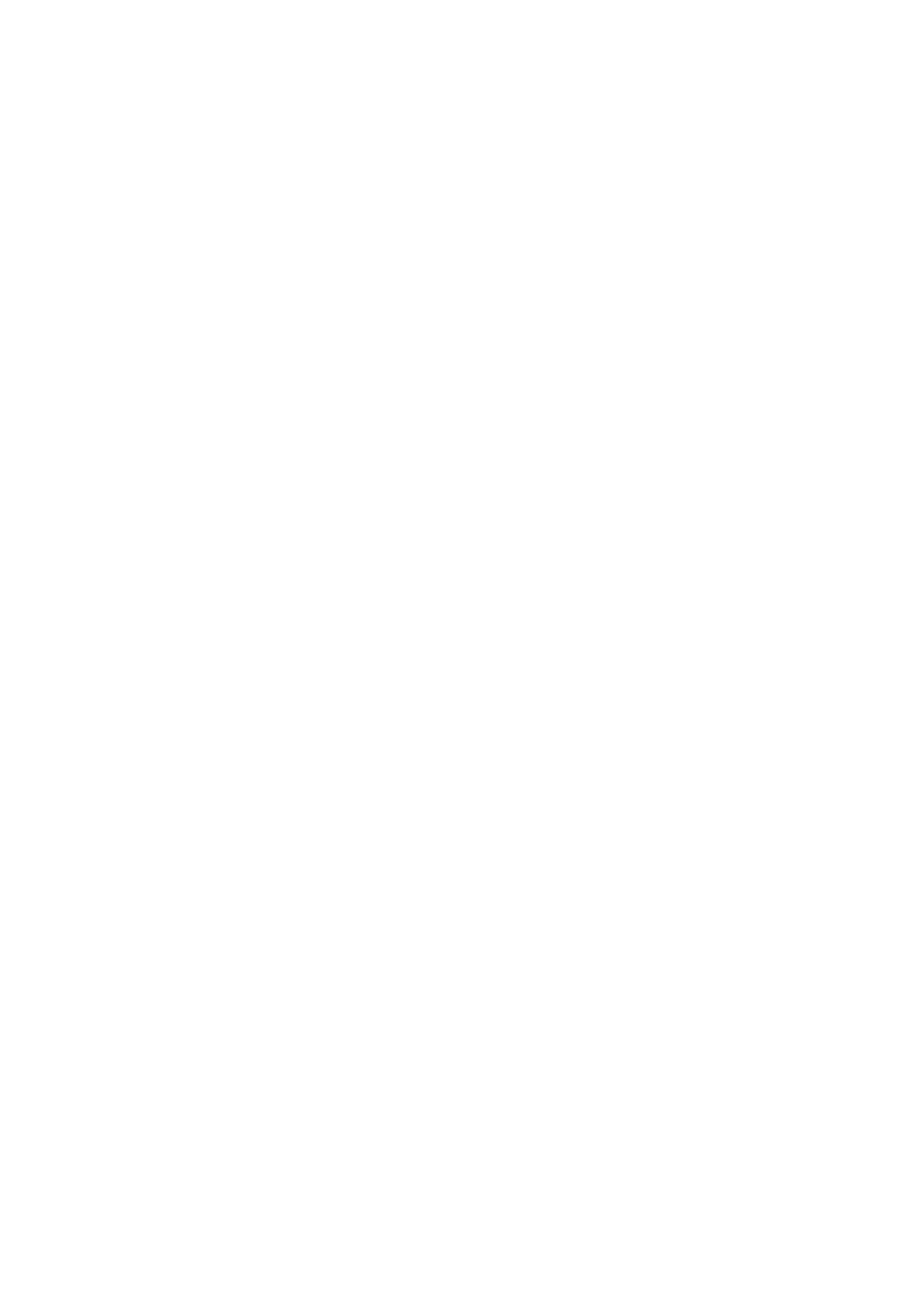#### *TABLES*

| 3.1 | Household final consumption expenditure, chain volume measures 32                              |
|-----|------------------------------------------------------------------------------------------------|
| 3.2 | Retail turnover by industry group, chain volume measures 34                                    |
| 3.3 |                                                                                                |
| 3.4 | Private gross fixed capital formation and inventories, chain volume measures $\dots$ 36        |
| 3.5 | Actual private new capital expenditure by type of asset and selected industry $\dots \dots$ 37 |
| 3.6 | Expected and actual private new capital expenditure by selected industry                       |
| 3.7 |                                                                                                |
| 3.8 |                                                                                                |

#### *RELATED PUBLICATIONS*

*Australian National Accounts: National Income, Expenditure and Product* (Cat. no. 5206.0)

*Private New Capital Expenditure and Expected Expenditure, Australia* (Cat. no. 5625.0)

*Inventories and Sales, Selected Industries, Australia* (Cat. no. 5629.0)

*Retail Trade, Australia* (Cat. no. 8501.0)

*New Motor Vehicle Registrations, Australia* (Cat. no. 9303.0.55.001)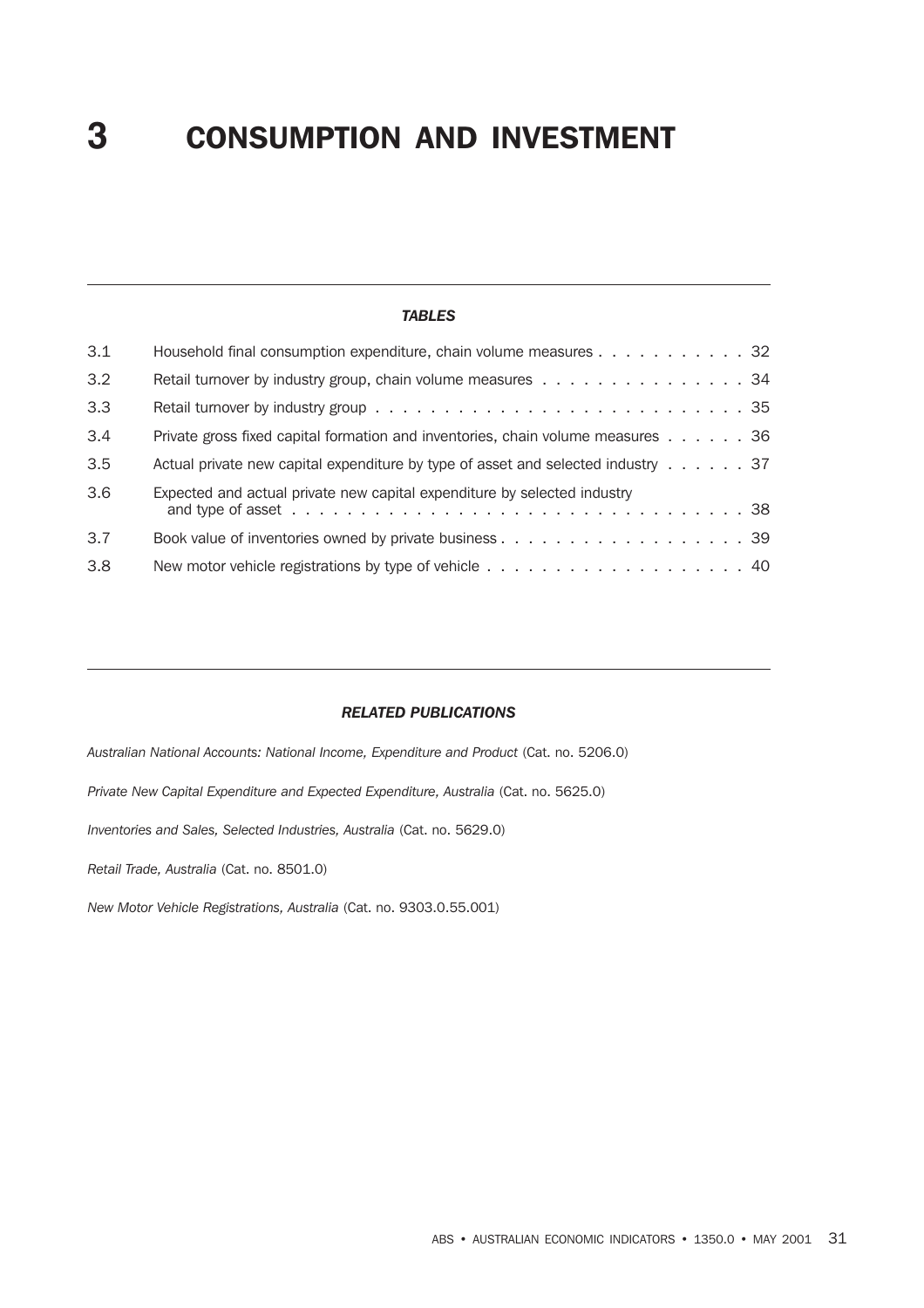#### HOUSEHOLD FINAL CONSUMPTION EXPENDITURE, Seasonally adjusted, Chain volume measures— Quarterly % change



*Source: ABS (Cat. no. 5206.0), Quarterly data.*

| <b>TABLE 3.1 HOUSEHOLD FINAL CONSUMPTION EXPENDITURE</b> |
|----------------------------------------------------------|
| Chain volume measures, Reference year 1998-1999          |

| Period                                                                                                            | Food                                                                                   | Cigarettes<br>and<br>tobacco                                                        | Alcoholic<br>beverages                                                        | Clothing<br>and<br>footwear                                                            | Rent<br>and other<br>dwelling<br>services                                              | Electricity,<br>gas and<br>other fuel                                         | Furnishings<br>and<br>household<br>equipment                                           | Health                                                                                 | Purchase<br>οf<br>vehicles                                                          |
|-------------------------------------------------------------------------------------------------------------------|----------------------------------------------------------------------------------------|-------------------------------------------------------------------------------------|-------------------------------------------------------------------------------|----------------------------------------------------------------------------------------|----------------------------------------------------------------------------------------|-------------------------------------------------------------------------------|----------------------------------------------------------------------------------------|----------------------------------------------------------------------------------------|-------------------------------------------------------------------------------------|
|                                                                                                                   |                                                                                        |                                                                                     |                                                                               | ANNUAL (\$ MILLION)                                                                    |                                                                                        |                                                                               |                                                                                        |                                                                                        |                                                                                     |
| 1991-1992<br>1992-1993<br>1993-1994<br>1994-1995<br>1995-1996<br>1996-1997<br>1997-1998<br>1998-1999<br>1999-2000 | 33,816<br>34,701<br>35,846<br>37,989<br>40,287<br>40,466<br>41,725<br>42,789<br>43,948 | 8,631<br>8,038<br>7,420<br>6,973<br>6,644<br>6,903<br>6,709<br>6,419<br>6,182       | 6,257<br>6,168<br>6,412<br>6,706<br>6,720<br>6,475<br>6,719<br>7,229<br>7,617 | 11,837<br>11,849<br>12,049<br>12,503<br>12,906<br>12,561<br>12,969<br>14,043<br>15,116 | 51,658<br>53,169<br>55,046<br>57,067<br>58,901<br>60,759<br>62,797<br>64,941<br>67,416 | 5,498<br>5,723<br>5,687<br>5,982<br>6,142<br>6,274<br>6,644<br>6,945<br>7,227 | 15,969<br>16,459<br>16,996<br>17,826<br>18,291<br>18,369<br>19,140<br>19,853<br>21,772 | 12,751<br>12,949<br>13,302<br>13,298<br>13,372<br>12,815<br>11,950<br>12,309<br>12,891 | 8,539<br>9,146<br>9,154<br>10,341<br>10,366<br>11,378<br>13,708<br>14,513<br>13,444 |
|                                                                                                                   |                                                                                        |                                                                                     |                                                                               |                                                                                        | PERCENTAGE CHANGE FROM PREVIOUS YEAR                                                   |                                                                               |                                                                                        |                                                                                        |                                                                                     |
| 1991-1992<br>1992-1993<br>1993-1994<br>1994-1995<br>1995-1996<br>1996-1997<br>1997-1998<br>1998-1999<br>1999-2000 | 2.3<br>2.6<br>$3.\overline{3}$<br>6.0<br>6.0<br>0.4<br>3.1<br>2.6<br>2.7               | $-6.6$<br>$-6.9$<br>$-7.7$<br>$-6.0$<br>$-4.7$<br>3.9<br>$-2.8$<br>$-4.3$<br>$-3.7$ | $-1.6$<br>$-1.4$<br>4.0<br>4.6<br>0.2<br>$-3.6$<br>3.8<br>7.6<br>5.4          | 3.4<br>0.1<br>1.7<br>3.8<br>3.2<br>$-2.7$<br>3.2<br>8.3<br>7.6                         | 3.1<br>2.9<br>3.5<br>3.7<br>3.2<br>3.2<br>3.4<br>3.4<br>3.8                            | 1.0<br>4.1<br>$-0.6$<br>5.2<br>2.7<br>2.1<br>5.9<br>4.5<br>4.1                | 5.6<br>3.1<br>3.3<br>4.9<br>2.6<br>0.4<br>4.2<br>3.7<br>9.7                            | 5.0<br>1.6<br>2.7<br>0.0<br>0.6<br>$-4.2$<br>$-6.7$<br>3.0<br>4.7                      | $-6.1$<br>7.1<br>0.1<br>13.0<br>0.2<br>$\frac{9.8}{20.5}$<br>5.9<br>$-7.4$          |
|                                                                                                                   |                                                                                        |                                                                                     |                                                                               |                                                                                        | SEASONALLY ADJUSTED (\$ MILLION)                                                       |                                                                               |                                                                                        |                                                                                        |                                                                                     |
| 1998-1999<br>December<br>March<br>June                                                                            | 10,614<br>10,789<br>10,834                                                             | 1,611<br>1,608<br>1,585                                                             | 1,784<br>1,855<br>1,843                                                       | 3,468<br>3,559<br>3.591                                                                | 16,180<br>16,299<br>16,430                                                             | 1,688<br>1,765<br>1,826                                                       | 4,859<br>5.070<br>5,065                                                                | 3,025<br>3,138<br>3,130                                                                | 3.615<br>3,564<br>3,609                                                             |
| 1999-2000<br>September<br>December<br>March<br>June                                                               | 10,950<br>11,069<br>11,008<br>10,921                                                   | 1,561<br>1,562<br>1,546<br>1,514                                                    | 1,923<br>1,928<br>1,914<br>1,852                                              | 3,678<br>3,807<br>3,694<br>3,936                                                       | 16,607<br>16,763<br>16,929<br>17,117                                                   | 1,705<br>1,752<br>1,798<br>1,972                                              | 5,251<br>5,382<br>5,410<br>5,729                                                       | 3,123<br>3,275<br>3,197<br>3,296                                                       | 3,390<br>3,549<br>3,517<br>2,987                                                    |
| 2000-2001<br>September<br>December                                                                                | 11,030<br>11,031                                                                       | 1,488<br>1,478                                                                      | 1,869<br>1,865                                                                | 3,275<br>3,513                                                                         | 17,263<br>17,392                                                                       | 1,800<br>1,925                                                                | 5,215<br>5,543                                                                         | 3,394<br>3,566                                                                         | 4,153<br>3,928                                                                      |
|                                                                                                                   |                                                                                        |                                                                                     | PERCENTAGE CHANGE FROM PREVIOUS QUARTER                                       |                                                                                        |                                                                                        |                                                                               |                                                                                        |                                                                                        |                                                                                     |
| 1999-2000<br>December<br>March<br>June                                                                            | 1.1<br>$-0.6$<br>$-0.8$                                                                | 0.1<br>$-1.0$<br>$-2.1$                                                             | 0.3<br>$-0.7$<br>$-3.2$                                                       | $3.5\,$<br>$-3.0$<br>6.6                                                               | 0.9<br>1.0<br>1.1                                                                      | 2.8<br>2.6<br>9.7                                                             | 2.5<br>0.5<br>5.9                                                                      | 4.9<br>$-2.4$<br>3.1                                                                   | 4.7<br>$-0.9$<br>$-15.1$                                                            |
| 2000-2001<br>September<br>December                                                                                | 1.0<br>0.0                                                                             | $-1.7$<br>$-0.7$                                                                    | 0.9<br>$-0.2$                                                                 | $-16.8$<br>7.3                                                                         | 0.9<br>0.7                                                                             | $-8.7$<br>6.9                                                                 | $-9.0$<br>6.3                                                                          | 3.0<br>5.1                                                                             | 39.0<br>$-5.4$                                                                      |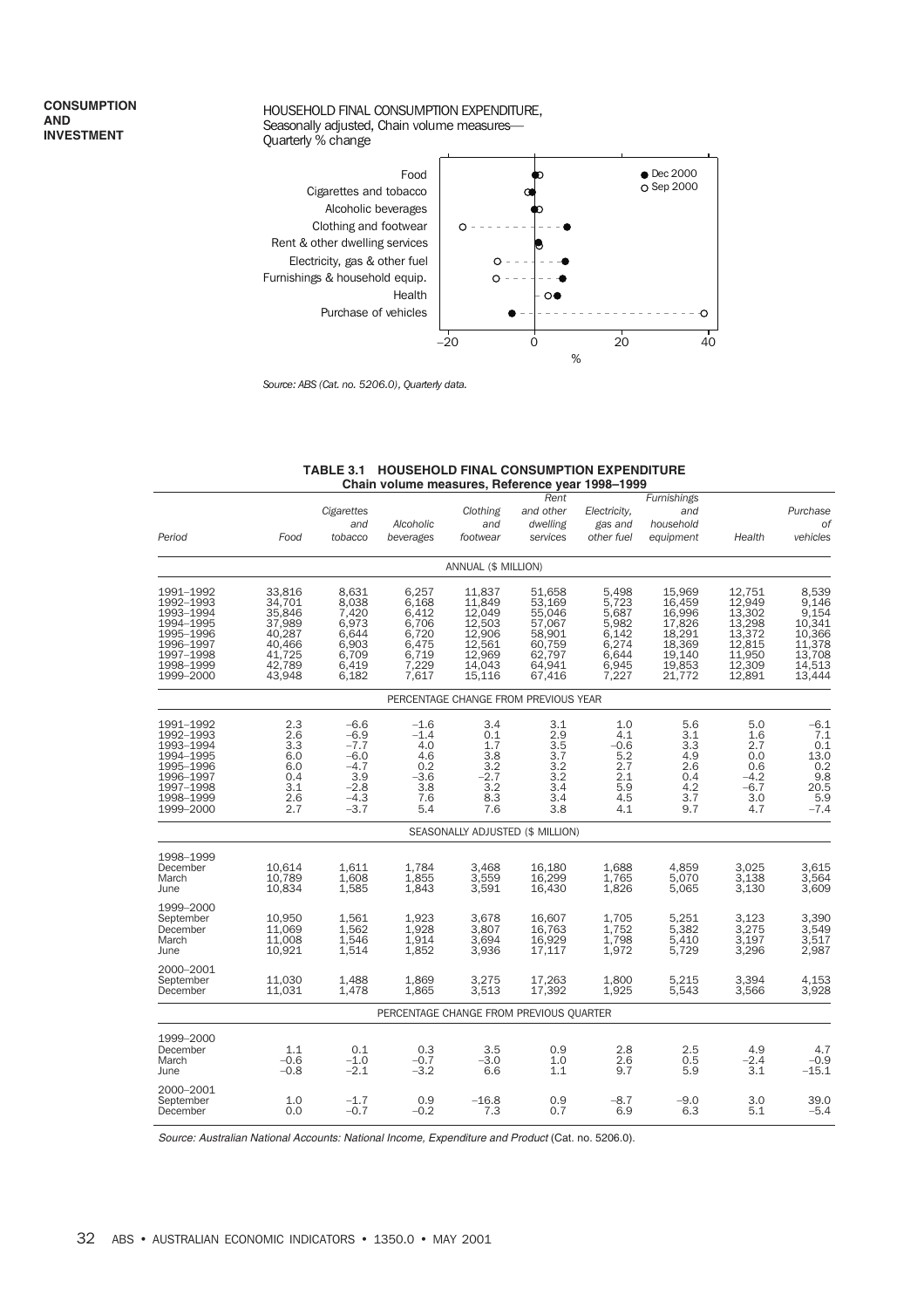HOUSEHOLD FINAL CONSUMPTION EXPENDITURE, Seasonally adjusted, Chain volume measure— Quarterly % change



*Source: ABS (Cat. no. 5206.0), Quarterly data.*

|                                                                                                                   |                                                                                        |                                                                               |                                                                               | Chain volume measures, Reference year 1998-1999 - continued                            |                                                                               |                                                                                        |                                                                                        |                                                                                        |                                                                                                 |
|-------------------------------------------------------------------------------------------------------------------|----------------------------------------------------------------------------------------|-------------------------------------------------------------------------------|-------------------------------------------------------------------------------|----------------------------------------------------------------------------------------|-------------------------------------------------------------------------------|----------------------------------------------------------------------------------------|----------------------------------------------------------------------------------------|----------------------------------------------------------------------------------------|-------------------------------------------------------------------------------------------------|
| Period                                                                                                            | Operation<br><b>of</b><br>vehicles                                                     | Transport<br>services                                                         | Commun-<br>ications                                                           | Recreation<br>and<br>culture                                                           | Education<br>services                                                         | Hotels,<br>cafes<br>and<br>restaurants                                                 | Insurance<br>and other<br>financial<br>services                                        | Other<br>goods<br>and<br>services                                                      | Total                                                                                           |
|                                                                                                                   |                                                                                        |                                                                               |                                                                               | ANNUAL (\$ MILLION)                                                                    |                                                                               |                                                                                        |                                                                                        |                                                                                        |                                                                                                 |
| 1991-1992<br>1992-1993<br>1993-1994<br>1994-1995<br>1995-1996<br>1996-1997<br>1997-1998<br>1998-1999<br>1999-2000 | 16,870<br>17,414<br>18,014<br>18,473<br>18,539<br>18,718<br>19,010<br>19,639<br>20,699 | 6,357<br>6,533<br>6,406<br>6,720<br>7,292<br>7,815<br>8,061<br>8,755<br>9,154 | 3,820<br>4,314<br>4,791<br>5,226<br>5,936<br>6,543<br>7,106<br>7,930<br>8,921 | 27,934<br>28,776<br>30,257<br>32,802<br>35,224<br>36,645<br>39,056<br>40,932<br>43,398 | 6,562<br>6,544<br>6,718<br>6,874<br>7,304<br>7,694<br>8,059<br>8,272<br>8,388 | 20,711<br>20,890<br>21,644<br>23,311<br>24,072<br>24,123<br>25,084<br>26,844<br>27,967 | 16,486<br>15,695<br>14,590<br>15,439<br>16,338<br>17,626<br>19,454<br>22,709<br>25,504 | 20,682<br>21,608<br>22,536<br>23,710<br>25,412<br>26,889<br>28,948<br>29,633<br>30,113 | 273,059<br>278,872<br>285,548<br>300,309<br>312,909<br>321,383<br>336,882<br>353,757<br>369,758 |
|                                                                                                                   |                                                                                        |                                                                               |                                                                               | PERCENTAGE CHANGE FROM PREVIOUS YEAR                                                   |                                                                               |                                                                                        |                                                                                        |                                                                                        |                                                                                                 |
| 1991-1992<br>1992-1993<br>1993-1994<br>1994-1995<br>1995-1996<br>1996-1997<br>1997-1998<br>1998-1999<br>1999-2000 | 3.2<br>3.2<br>3.4<br>2.5<br>0.4<br>1.0<br>1.6<br>3.3<br>5.4                            | 10.9<br>2.8<br>$-1.9$<br>4.9<br>8.5<br>7.2<br>3.1<br>8.6<br>4.6               | 9.8<br>12.9<br>11.1<br>9.1<br>13.6<br>10.2<br>8.6<br>11.6<br>12.5             | 3.8<br>3.0<br>5.1<br>8.4<br>7.4<br>4.0<br>6.6<br>4.8<br>6.0                            | 0.9<br>$-0.3$<br>2.7<br>2.3<br>6.3<br>5.3<br>4.7<br>2.6<br>1.4                | 0.8<br>0.9<br>3.6<br>7.7<br>3.3<br>0.2<br>4.0<br>7.0<br>4.2                            | $-8.3$<br>$-4.8$<br>$-7.0$<br>5.8<br>5.8<br>7.9<br>10.4<br>16.7<br>12.3                | 5.9<br>4.5<br>4.3<br>5.2<br>7.2<br>5.8<br>7.7<br>2.4<br>1.6                            | 2.0<br>2.1<br>2.4<br>5.2<br>4.2<br>2.7<br>4.8<br>5.0<br>4.5                                     |
|                                                                                                                   |                                                                                        |                                                                               |                                                                               | SEASONALLY ADJUSTED (\$ MILLION)                                                       |                                                                               |                                                                                        |                                                                                        |                                                                                        |                                                                                                 |
| 1998-1999<br>December<br>March<br>June                                                                            | 4,913<br>4,926<br>4.977                                                                | 2,172<br>2,235<br>2.183                                                       | 1,935<br>2,032<br>2.083                                                       | 10,135<br>10,463<br>10.358                                                             | 2.077<br>2,087<br>2.061                                                       | 6,652<br>6,797<br>6.895                                                                | 5,611<br>5,768<br>5.913                                                                | 7,382<br>7,420<br>7.430                                                                | 87,701<br>89,366<br>89.837                                                                      |
| 1999-2000<br>September<br>December<br>March<br>June                                                               | 5,047<br>5,205<br>5,188<br>5,258                                                       | 2,213<br>2,225<br>2,335<br>2,381                                              | 2,168<br>2,199<br>2,278<br>2,276                                              | 10,653<br>10,791<br>10,903<br>11,051                                                   | 2,094<br>2.100<br>2,127<br>2,068                                              | 6,985<br>7,009<br>7.048<br>6,926                                                       | 6,014<br>6.193<br>6,483<br>6,812                                                       | 7,489<br>7,503<br>7,523<br>7,597                                                       | 90,853<br>92.314<br>92,898<br>93,693                                                            |
| 2000-2001<br>September<br>December                                                                                | 5,200<br>5,009                                                                         | 2,351<br>2,350                                                                | 2,286<br>2,340                                                                | 11,393<br>10,982                                                                       | 2,031<br>2,043                                                                | 7,020<br>6,924                                                                         | 6,927<br>7,221                                                                         | 7,438<br>7,467                                                                         | 94,133<br>94,579                                                                                |
|                                                                                                                   |                                                                                        |                                                                               |                                                                               | PERCENTAGE CHANGE FROM PREVIOUS QUARTER                                                |                                                                               |                                                                                        |                                                                                        |                                                                                        |                                                                                                 |
| 1999-2000<br>December<br>March<br>June                                                                            | 3.1<br>$-0.3$<br>1.3                                                                   | 0.5<br>4.9<br>2.0                                                             | 1.4<br>3.6<br>$-0.1$                                                          | 1.3<br>1.0<br>1.4                                                                      | 0.3<br>$1.\overline{3}$<br>$-2.8$                                             | 0.3<br>0.6<br>$-1.7$                                                                   | 3.0<br>4.7<br>5.1                                                                      | 0.2<br>0.3<br>1.0                                                                      | 1.6<br>0.6<br>0.9                                                                               |
| 2000-2001<br>September<br>December                                                                                | $-1.1$<br>$-3.7$                                                                       | $^{-1.3}$<br>0.0                                                              | 0.4<br>2.4                                                                    | 3.1<br>$-3.6$                                                                          | $-1.8$<br>0.6                                                                 | 1.4<br>$-1.4$                                                                          | 1.7<br>4.2                                                                             | $-2.1$<br>0.4                                                                          | 0.5<br>0.5                                                                                      |

### **TABLE 3.1 HOUSEHOLD FINAL CONSUMPTION EXPENDITURE**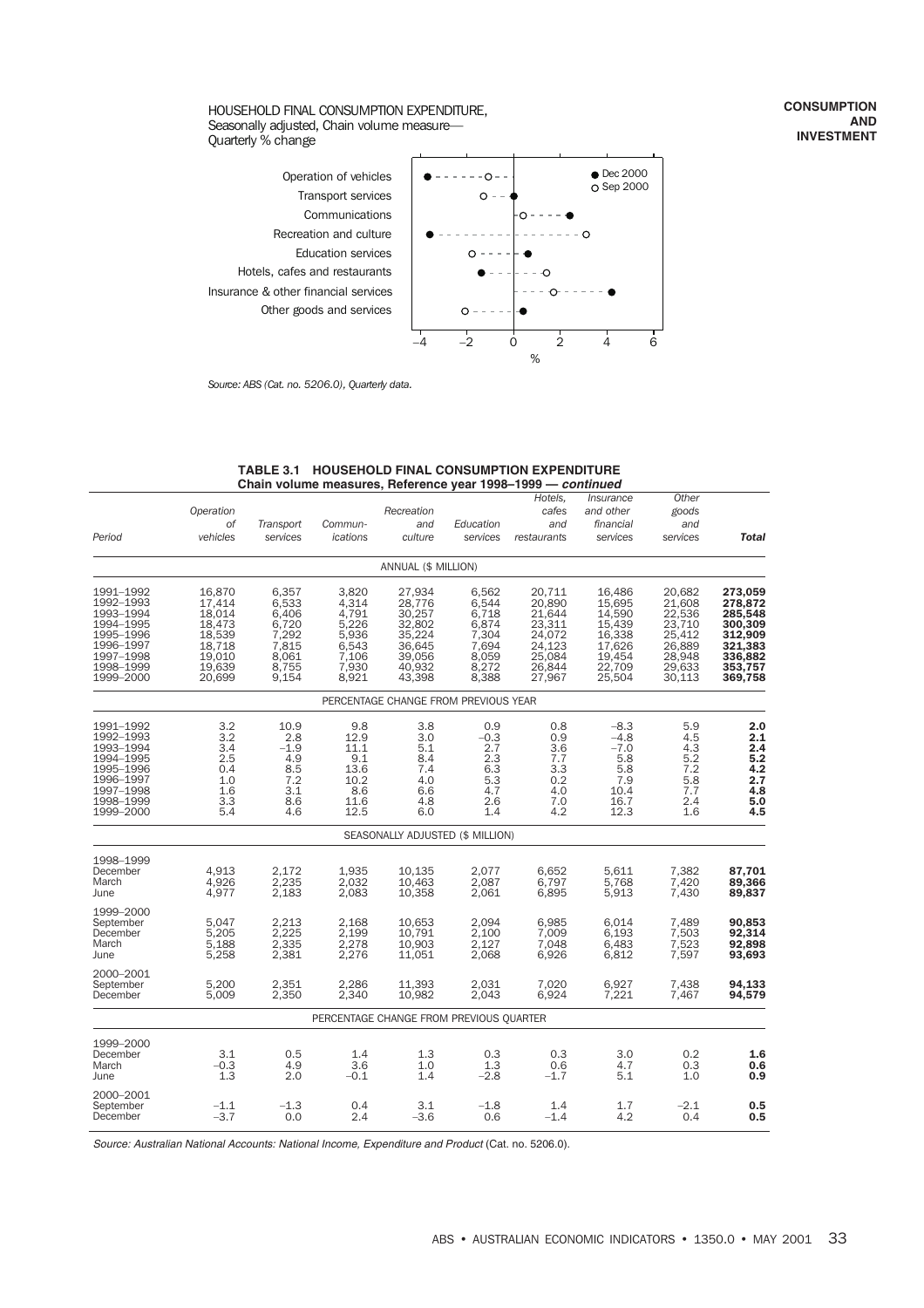#### RETAIL TURNOVER, Chain volume measures (reference year 1998-1999)— Percent change from previous quarter



*Source: ABS (Cat. no. 8501.0), Quarterly data.*

#### **TABLE 3.2 RETAIL TURNOVER BY INDUSTRY GROUP Chain Volume Measures, Reference year 1998–1999**

| Period                                                                                                            | Food<br>retailing                                                                                        | Department<br>stores                                                                                     | Clothing and<br>soft good<br>retailing                                                           | Household<br>good<br>retailing                                                                           | Recreational<br>good<br>retailing                                                               | Other<br>retailing                                                                                      | Hospitality<br>and<br>services                                                                           | Total                                                                                                             |
|-------------------------------------------------------------------------------------------------------------------|----------------------------------------------------------------------------------------------------------|----------------------------------------------------------------------------------------------------------|--------------------------------------------------------------------------------------------------|----------------------------------------------------------------------------------------------------------|-------------------------------------------------------------------------------------------------|---------------------------------------------------------------------------------------------------------|----------------------------------------------------------------------------------------------------------|-------------------------------------------------------------------------------------------------------------------|
|                                                                                                                   |                                                                                                          |                                                                                                          |                                                                                                  | ANNUAL (\$ MILLION)                                                                                      |                                                                                                 |                                                                                                         |                                                                                                          |                                                                                                                   |
| 1991-1992<br>1992-1993<br>1993-1994<br>1994-1995<br>1995-1996<br>1996-1997<br>1997-1998<br>1998-1999<br>1999-2000 | 47,789.3<br>48,018.3<br>48,526.7<br>51,106.1<br>53,520.6<br>53,898.9<br>55,788.2<br>56,725.9<br>57,309.0 | 10,857.2<br>11,018.2<br>11,099.8<br>11,448.5<br>11,758.9<br>11.688.4<br>12,023.8<br>12,432.0<br>13,257.6 | 8,325.2<br>8,037.3<br>8,057.7<br>8,275.2<br>8,445.6<br>8.326.9<br>8,547.0<br>9,589.1<br>10,288.0 | 11,460.5<br>12,167.4<br>13,004.3<br>13,741.6<br>14,361.6<br>15,115.9<br>15,262.9<br>15,309.0<br>17,631.5 | 6,434.3<br>6,201.3<br>6,439.9<br>6,818.2<br>7,189.7<br>6.839.4<br>6,971.6<br>7,065.5<br>7,200.3 | 9,943.0<br>10,092.8<br>11,014.4<br>11,657.9<br>12,198.6<br>12,630.0<br>13.713.3<br>14,471.8<br>15,633.7 | 20,182.4<br>19,596.7<br>20,417.6<br>22,086.3<br>22,472.0<br>21.215.2<br>21,540.5<br>23,336.5<br>24,499.1 | 114,744.2<br>115,007.9<br>118,532.2<br>125,056.2<br>129.846.9<br>129.685.0<br>133,817.4<br>138,929.8<br>145,819.1 |
|                                                                                                                   |                                                                                                          |                                                                                                          | PERCENTAGE CHANGE FROM PREVIOUS YEAR                                                             |                                                                                                          |                                                                                                 |                                                                                                         |                                                                                                          |                                                                                                                   |
| 1991-1992<br>1992-1993<br>1993-1994<br>1994-1995<br>1995-1996<br>1996-1997<br>1997-1998<br>1998-1999<br>1999-2000 | 4.0<br>0.5<br>1.1<br>5.3<br>4.7<br>0.7<br>3.5<br>1.7<br>1.0                                              | 3.6<br>1.5<br>0.7<br>3.1<br>2.7<br>$-0.6$<br>2.9<br>3.4<br>6.6                                           | 4.0<br>$-3.5$<br>0.3<br>2.7<br>2.1<br>$-1.4$<br>2.6<br>12.2<br>7.3                               | 3.0<br>6.2<br>6.9<br>5.7<br>4.5<br>5.3<br>1.0<br>0.3<br>15.2                                             | 1.1<br>$-3.6$<br>3.8<br>5.9<br>5.4<br>$-4.9$<br>1.9<br>1.3<br>1.9                               | 5.3<br>1.5<br>9.1<br>5.8<br>4.6<br>3.5<br>8.6<br>5.5<br>8.0                                             | $-4.1$<br>$-2.9$<br>4.2<br>8.2<br>1.7<br>$-5.6$<br>$1.5\,$<br>8.3<br>5.0                                 | 2.3<br>0.2<br>3.1<br>5.5<br>3.8<br>-0.1<br>3.2<br>3.8<br>5.0                                                      |
|                                                                                                                   |                                                                                                          |                                                                                                          |                                                                                                  | SEASONALLY ADJUSTED (\$ MILLION)                                                                         |                                                                                                 |                                                                                                         |                                                                                                          |                                                                                                                   |
| 1998-1999<br>December<br>March<br>June                                                                            | 14,063.0<br>14.390.3<br>14.230.9                                                                         | 3,072.7<br>3.188.8<br>3.070.7                                                                            | 2,349.9<br>2.439.8<br>2.491.2                                                                    | 3,697.3<br>3.915.4<br>4.002.1                                                                            | 1,754.1<br>1.781.8<br>1.784.6                                                                   | 3,518.6<br>3.713.7<br>3,751.8                                                                           | 5,675.2<br>5,957.6<br>6.083.1                                                                            | 34,130.8<br>35,387.3<br>35,414.3                                                                                  |
| 1999-2000<br>September<br>December<br>March<br>June                                                               | 14,430.8<br>14,461.2<br>14,189.4<br>14,227.7                                                             | 3,202.5<br>3,278.4<br>3,240.0<br>3,536.6                                                                 | 2,509.2<br>2,588.5<br>2,501.0<br>2,689.2                                                         | 4,180.3<br>4,306.5<br>4,370.1<br>4,774.5                                                                 | 1,800.0<br>1,800.3<br>1,798.0<br>1,802.0                                                        | 3,868.5<br>3,898.8<br>3,824.7<br>4,041.7                                                                | 6,141.7<br>6,169.2<br>6,174.3<br>6,013.9                                                                 | 36,133.1<br>36.502.9<br>36,097.5<br>37,085.6                                                                      |
| 2000-2001<br>September<br>December                                                                                | 14,344.8<br>14,344.3                                                                                     | 2,997.7<br>3,222.0                                                                                       | 2,270.7<br>2,448.8                                                                               | 4,416.5<br>4,519.7                                                                                       | 1,733.1<br>1,705.8                                                                              | 3,964.8<br>4,191.5                                                                                      | 6,115.6<br>6,039.7                                                                                       | 35,843.3<br>36,471.8                                                                                              |
|                                                                                                                   |                                                                                                          |                                                                                                          | PERCENTAGE CHANGE FROM PREVIOUS QUARTER                                                          |                                                                                                          |                                                                                                 |                                                                                                         |                                                                                                          |                                                                                                                   |
| 1999-2000<br>December<br>March<br>June                                                                            | 0.2<br>$-1.9$<br>0.3                                                                                     | 2.4<br>$-1.2$<br>9.2                                                                                     | 3.2<br>$-3.4$<br>7.5                                                                             | 3.0<br>1.5<br>9.3                                                                                        | 0.0<br>$-0.1$<br>0.2                                                                            | 0.8<br>$-1.9$<br>5.7                                                                                    | 0.4<br>0.1<br>$-2.6$                                                                                     | 1.0<br>$-1.1$<br>2.7                                                                                              |
| 2000–2001<br>September<br>December                                                                                | 0.8<br>0.0                                                                                               | $-15.2$<br>7.5                                                                                           | $-15.6$<br>7.8                                                                                   | $-7.5$<br>2.3                                                                                            | $-3.8$<br>$-1.6$                                                                                | $-1.9$<br>5.7                                                                                           | 1.7<br>$-1.2$                                                                                            | -3.3<br>1.8                                                                                                       |

Source: Retail Trade, Australia (Cat. no. 8501.0).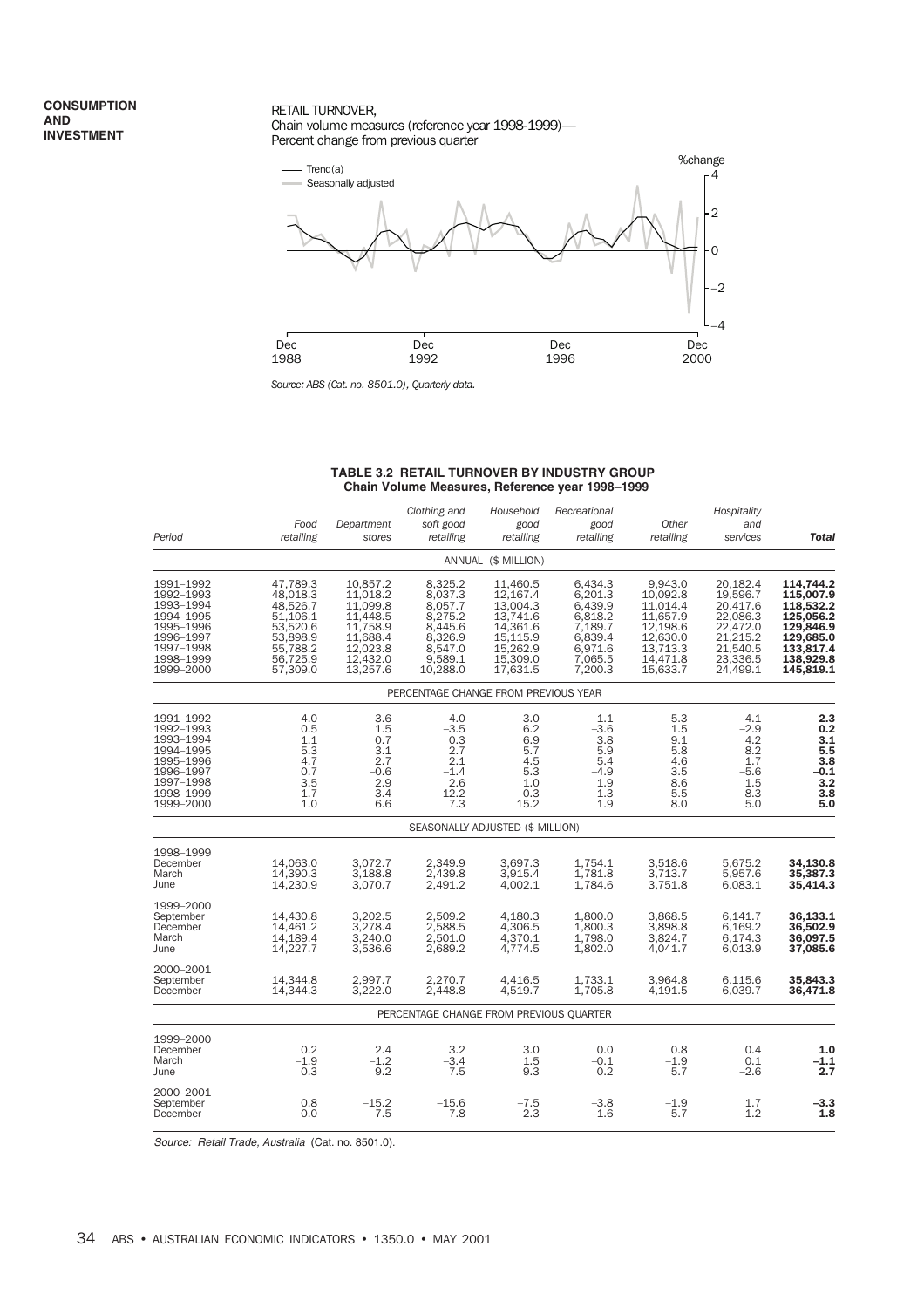#### RETAIL TURNOVER, Percentage change from previous month



*Source: ABS (Cat. no. 8501.0), Monthly data.*

#### **TABLE 3.3 RETAIL TURNOVER BY INDUSTRY GROUP**

|                                                                                                                   |                                                                                                          |                                                                                                          | Clothing and                                                                                     | Household                                                                                                | Recreational                                                                                    |                                                                                                        | Hospitality                                                                                              |                                                                                                                  |
|-------------------------------------------------------------------------------------------------------------------|----------------------------------------------------------------------------------------------------------|----------------------------------------------------------------------------------------------------------|--------------------------------------------------------------------------------------------------|----------------------------------------------------------------------------------------------------------|-------------------------------------------------------------------------------------------------|--------------------------------------------------------------------------------------------------------|----------------------------------------------------------------------------------------------------------|------------------------------------------------------------------------------------------------------------------|
| Period                                                                                                            | Food<br>retailing                                                                                        | Department<br>stores                                                                                     | soft good<br>retailing                                                                           | good<br>retailing                                                                                        | good<br>retailing                                                                               | Other<br>retailing                                                                                     | and<br>services                                                                                          | <b>Total</b>                                                                                                     |
|                                                                                                                   |                                                                                                          |                                                                                                          |                                                                                                  | ANNUAL (\$ MILLION)                                                                                      |                                                                                                 |                                                                                                        |                                                                                                          |                                                                                                                  |
| 1991-1992<br>1992-1993<br>1993-1994<br>1994-1995<br>1995-1996<br>1996-1997<br>1997-1998<br>1998-1999<br>1999-2000 | 38,337.1<br>39,614.1<br>41,254.1<br>44.701.6<br>49.114.4<br>51,009.3<br>53,769.3<br>56,726.7<br>58,953.6 | 10,354.7<br>10,648.5<br>10,797.9<br>11,209.0<br>11,607.3<br>11,585.9<br>11,961.9<br>12,431.3<br>13,147.1 | 8,180.5<br>7,965.3<br>7,939.0<br>8,163.8<br>8,386.0<br>8,327.4<br>8,589.1<br>9,588.9<br>10,166.7 | 11,618.5<br>12,306.3<br>13,297.7<br>14,154.3<br>14,698.8<br>15,270.6<br>15,285.7<br>15,309.0<br>17,313.6 | 5,183.4<br>5,282.3<br>5,674.9<br>6,157.3<br>6,640.8<br>6,480.3<br>6,775.4<br>7,065.4<br>7,260.6 | 8.901.9<br>9,340.6<br>10,352.6<br>11,189.6<br>11,983.1<br>12,565.4<br>13,645.7<br>14,471.7<br>15,588.7 | 16,849.4<br>16,754.6<br>17,895.5<br>19,945.1<br>21,205.4<br>20,499.9<br>21,125.6<br>23,336.8<br>25,150.2 | 99.425.7<br>101,911.7<br>107,211.7<br>115,520.7<br>123,635.8<br>125,738.7<br>131,152.7<br>138,929.8<br>147,580.5 |
|                                                                                                                   |                                                                                                          |                                                                                                          | PERCENTAGE CHANGE FROM PREVIOUS YEAR                                                             |                                                                                                          |                                                                                                 |                                                                                                        |                                                                                                          |                                                                                                                  |
| 1991-1992<br>1992-1993<br>1993-1994<br>1994-1995<br>1995-1996<br>1996-1997<br>1997-1998<br>1998-1999<br>1999-2000 | 7.1<br>3.3<br>4.1<br>8.4<br>9.9<br>3.9<br>5.4<br>5.5<br>3.9                                              | 5.3<br>2.8<br>1.4<br>3.8<br>3.6<br>$-0.2$<br>3.2<br>3.9<br>5.8                                           | 5.8<br>$-2.6$<br>$-0.3$<br>2.8<br>2.7<br>$-0.7$<br>3.1<br>11.6<br>6.0                            | 3.4<br>5.9<br>8.1<br>6.4<br>3.8<br>3.9<br>0.1<br>0.2<br>13.1                                             | 5.4<br>1.9<br>7.4<br>8.5<br>7.9<br>$-2.4$<br>4.6<br>4.3<br>2.8                                  | 8.6<br>4.9<br>10.8<br>8.1<br>7.1<br>4.9<br>8.6<br>6.1<br>7.7                                           | $-1.0$<br>$-0.6$<br>6.8<br>11.5<br>6.3<br>$-3.3$<br>3.1<br>10.5<br>7.8                                   | 5.0<br>$\frac{2.5}{5.2}$<br>7.8<br>$7.0$<br>1.7<br>4.3<br>5.9<br>6.2                                             |
|                                                                                                                   |                                                                                                          |                                                                                                          |                                                                                                  | TREND (\$ MILLION)                                                                                       |                                                                                                 |                                                                                                        |                                                                                                          |                                                                                                                  |
| 1999-2000<br>December<br>January<br>February<br>March<br>April<br>May<br>June                                     | 4,903.0<br>4,889.5<br>4,879.4<br>4,876.1<br>4,879.7<br>4,888.9<br>4.898.2                                | 1,073.6<br>1,073.1<br>1,074.7<br>1,078.8<br>1,084.8<br>1,091.5<br>1,095.3                                | 843.7<br>837.4<br>829.4<br>822.1<br>816.9<br>815.0<br>816.1                                      | 1,413.8<br>1,413.6<br>1,413.1<br>1,415.2<br>1,420.4<br>1,427.9<br>1,436.7                                | 602.9<br>602.7<br>603.1<br>604.2<br>605.8<br>607.4<br>608.4                                     | 1,277.6<br>1,274.1<br>1,275.8<br>1,283.7<br>1,295.6<br>1,310.1<br>1,326.4                              | 2,103.9<br>2,104.2<br>2,100.9<br>2,096.3<br>2,092.3<br>2,089.6<br>2.090.4                                | 12,211.4<br>12.184.1<br>12,164.1<br>12,165.8<br>12,190.3<br>12,233.2<br>12,282.6                                 |
| 2000-2001<br>July<br>August<br>September<br>October<br>November<br>December<br>January<br>February                | 5,034.0<br>5,034.7<br>5,040.3<br>5,056.1<br>5,081.2<br>5.112.9<br>5,148.9<br>5,185.7                     | 1,106.9<br>1.103.7<br>1,100.1<br>1,098.2<br>1,098.5<br>1,101.0<br>1,104.8<br>1,109.0                     | 804.6<br>812.5<br>822.7<br>833.4<br>843.7<br>852.7<br>859.6<br>865.4                             | 1,468.3<br>1.477.4<br>1,483.1<br>1,484.6<br>1,484.4<br>1,484.7<br>1,485.2<br>1,487.1                     | 600.1<br>597.8<br>595.9<br>595.8<br>598.5<br>603.7<br>610.6<br>618.6                            | 1,314.4<br>1,331.7<br>1,351.2<br>1,372.7<br>1,394.7<br>1,415.9<br>1,435.9<br>1,456.0                   | 2,230.6<br>2,234.3<br>2,239.4<br>2,244.5<br>2,251.9<br>2.263.0<br>2,276.5<br>2,291.4                     | 12,564.8<br>12.600.5<br>12,639.9<br>12,690.3<br>12,755.0<br>12,834.2<br>12,920.8<br>13,012.4                     |
|                                                                                                                   |                                                                                                          |                                                                                                          | PERCENTAGE CHANGE FROM PREVIOUS MONTH                                                            |                                                                                                          |                                                                                                 |                                                                                                        |                                                                                                          |                                                                                                                  |
| 2000-2001<br>August<br>September<br>October<br>November<br>December<br>January<br>February                        | 0.0<br>0.1<br>0.3<br>0.5<br>0.6<br>0.7<br>0.7                                                            | $-0.3$<br>$-0.3$<br>$-0.2$<br>0.0<br>0.2<br>0.3<br>0.4                                                   | 1.0<br>$\frac{1.3}{1.3}$<br>1.2<br>1.1<br>0.8<br>0.7                                             | 0.6<br>0.4<br>0.1<br>0.0<br>0.0<br>0.0<br>0.1                                                            | $-0.4$<br>$-0.3$<br>0.0<br>0.5<br>0.9<br>1.1<br>1.3                                             | 1.3<br>1.5<br>1.6<br>1.6<br>1.5<br>1.4<br>1.4                                                          | 0.2<br>0.2<br>0.2<br>0.3<br>0.5<br>0.6<br>0.7                                                            | $\!\!\!\begin{array}{c} 0.3 \\ 0.3 \end{array}\!\!\!\!$<br>0.4<br>0.5<br>0.6<br>0.7<br>0.7                       |

Source: Retail Trade, Australia (Cat. no. 8501.0).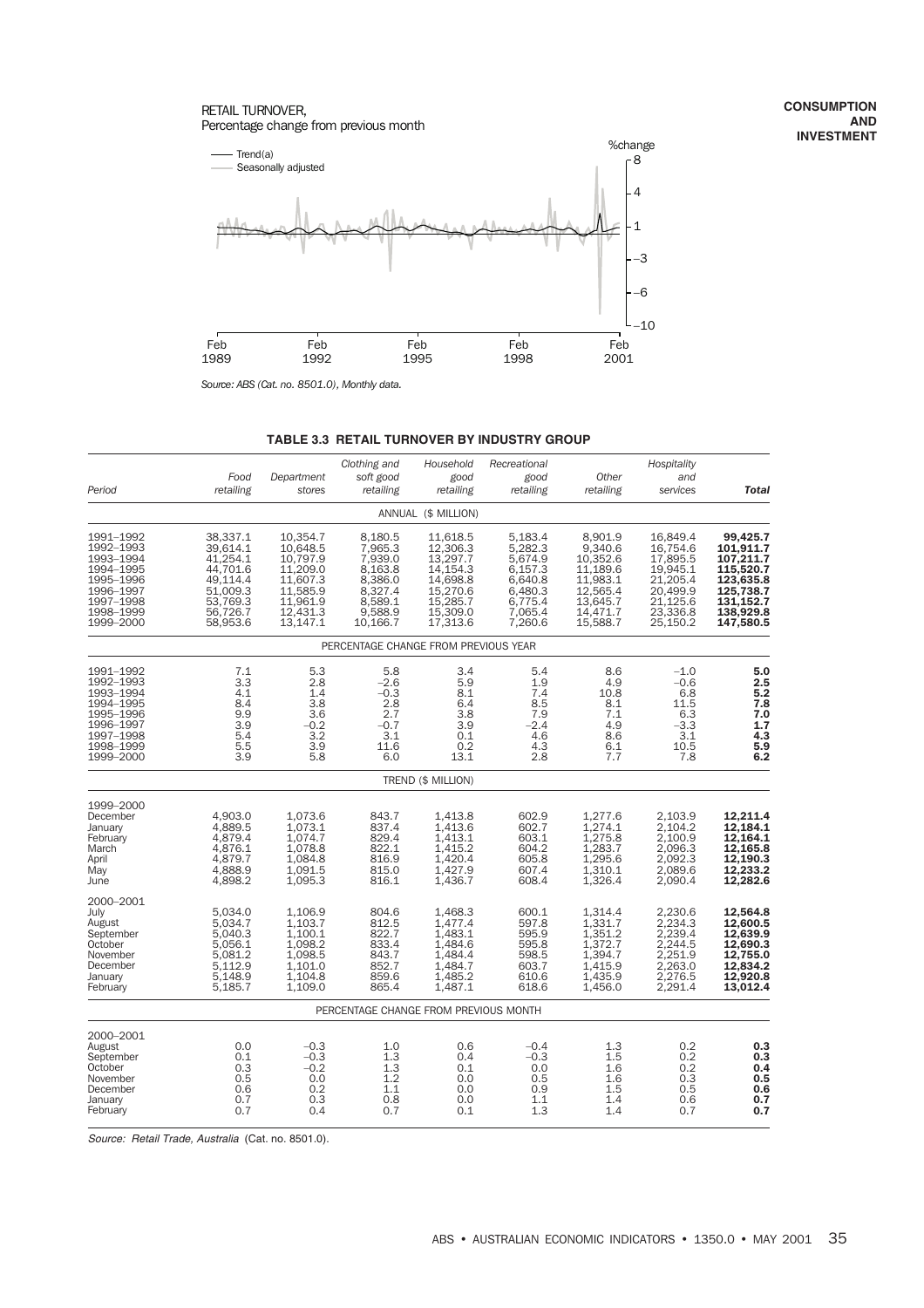#### PRIVATE GROSS FIXED CAPITAL FORMATION, Seasonally adjusted, Chain volume measures



*Source: ABS (Cat. no. 5206.0), Quarterly data.*

#### **TABLE 3.4 PRIVATE GROSS FIXED CAPITAL FORMATION AND INVENTORIES Chain volume measures, Reference year 1998–1999**

|                                                                                                                   |                                                                                        | Change in inventories                                                                  |                                                                                        |                                                                                 |                                                                                |                                                                               |                                                                                           |                                                                                 |                                                                                 |
|-------------------------------------------------------------------------------------------------------------------|----------------------------------------------------------------------------------------|----------------------------------------------------------------------------------------|----------------------------------------------------------------------------------------|---------------------------------------------------------------------------------|--------------------------------------------------------------------------------|-------------------------------------------------------------------------------|-------------------------------------------------------------------------------------------|---------------------------------------------------------------------------------|---------------------------------------------------------------------------------|
| Period                                                                                                            | Dwellings                                                                              | Other<br>buildings<br>and<br>structures                                                | Machinery<br>and<br>equipment                                                          | Livestock                                                                       | Intangible<br>fixed<br>assets                                                  | Ownership<br>transfer<br>costs                                                | <b>Total</b>                                                                              | Private<br>non-<br>farm                                                         | Farm<br>and<br>public<br>authority                                              |
|                                                                                                                   |                                                                                        |                                                                                        |                                                                                        | ANNUAL (\$ MILLION)                                                             |                                                                                |                                                                               |                                                                                           |                                                                                 |                                                                                 |
| 1991-1992<br>1992-1993<br>1993-1994<br>1994-1995<br>1995-1996<br>1996-1997<br>1997-1998<br>1998-1999<br>1999-2000 | 19,927<br>23,152<br>26,073<br>27,276<br>24,658<br>25,198<br>28,864<br>32,047<br>36,029 | 13,993<br>12,801<br>13,192<br>14,019<br>17,165<br>20,170<br>23,549<br>24,000<br>23,929 | 21,667<br>24,277<br>26,252<br>32,584<br>34,677<br>39,319<br>44,061<br>43,474<br>46,998 | 659<br>1,553<br>1,756<br>1,126<br>1,297<br>1,264<br>1,395<br>1,661<br>1,606     | 3,088<br>3,879<br>4,292<br>4,726<br>4,991<br>6,298<br>7,407<br>8,839<br>10,415 | 6,590<br>6,669<br>7,406<br>7,128<br>6,447<br>6,748<br>7,587<br>7,513<br>8,343 | 64,512<br>70,770<br>77,213<br>86,388<br>88,984<br>98,977<br>112,814<br>117,534<br>127,321 | $-2,415$<br>1,349<br>1,277<br>2,501<br>981<br>2,081<br>$-174$<br>5,244<br>1,910 | $-239$<br>$-602$<br>187<br>505<br>$-614$<br>$-2,854$<br>849<br>$-130$<br>$-100$ |
|                                                                                                                   |                                                                                        |                                                                                        |                                                                                        | PERCENTAGE CHANGE FROM PREVIOUS YEAR                                            |                                                                                |                                                                               |                                                                                           |                                                                                 |                                                                                 |
| 1991-1992<br>1992-1993<br>1993-1994<br>1994-1995<br>1995-1996<br>1996-1997<br>1997-1998<br>1998-1999<br>1999-2000 | 2.5<br>16.2<br>12.6<br>4.6<br>$-9.6$<br>2.2<br>14.5<br>11.0<br>12.4                    | $-18.0$<br>$-8.5$<br>3.1<br>6.3<br>22.4<br>17.5<br>16.8<br>1.9<br>$-0.3$               | $-4.9$<br>12.0<br>8.1<br>24.1<br>6.4<br>13.4<br>12.1<br>$-1.3$<br>8.1                  | $-30.3$<br>135.7<br>13.1<br>$-35.9$<br>15.2<br>$-2.5$<br>10.4<br>19.1<br>$-3.3$ | 3.5<br>25.6<br>10.6<br>10.1<br>5.6<br>26.2<br>17.6<br>19.3<br>17.8             | 10.3<br>1.2<br>11.1<br>$-3.8$<br>$-9.6$<br>4.7<br>12.4<br>$-1.0$<br>11.0      | $-4.6$<br>9.7<br>9.1<br>11.9<br>3.0<br>11.2<br>14.0<br>4.2<br>8.3                         | na                                                                              | na                                                                              |
|                                                                                                                   |                                                                                        |                                                                                        |                                                                                        | SEASONALLY ADJUSTED (\$ MILLION)                                                |                                                                                |                                                                               |                                                                                           |                                                                                 |                                                                                 |
| 1998-1999<br>December<br>March<br>June                                                                            | 7,979<br>8,097<br>8,119                                                                | 6,156<br>5,596<br>6.123                                                                | 10,068<br>11,964<br>10.507                                                             | 415<br>415<br>415                                                               | 2,195<br>2,282<br>2,307                                                        | 1,845<br>1,862<br>1,985                                                       | 28,652<br>30,246<br>29,427                                                                | 1,085<br>1,588<br>2,207                                                         | $-429$<br>$-195$<br>153                                                         |
| 1999-2000<br>September<br>December<br>March<br>June                                                               | 8,329<br>8,494<br>9,182<br>10,023                                                      | 5,818<br>7,964<br>5,078<br>5,069                                                       | 11,511<br>11,081<br>12,164<br>12,242                                                   | 402<br>402<br>402<br>402                                                        | 2,513<br>2,616<br>2,611<br>2,675                                               | 1,950<br>2,045<br>2,195<br>2,153                                              | 30,523<br>32,602<br>31,632<br>32,563                                                      | 1,238<br>679<br>$-115$<br>49                                                    | 71<br>$-65$<br>29<br>$-42$                                                      |
| 2000-2001<br>September<br>December                                                                                | 7,688<br>6,502                                                                         | 5,391<br>4,139                                                                         | 12,783<br>12,104                                                                       | 472<br>472                                                                      | 2,806<br>2,954                                                                 | 1,821<br>1,831                                                                | 30,962<br>28,003                                                                          | 1,028<br>1,022                                                                  | -860<br>460                                                                     |
|                                                                                                                   |                                                                                        |                                                                                        | PERCENTAGE CHANGE FROM PREVIOUS QUARTER                                                |                                                                                 |                                                                                |                                                                               |                                                                                           |                                                                                 |                                                                                 |
| 1999-2000<br>December<br>March<br>June                                                                            | 2.0<br>8.1<br>9.2                                                                      | 36.9<br>$-36.2$<br>$-0.2$                                                              | $-3.7$<br>9.8<br>0.6                                                                   | 0.0<br>0.0<br>0.0                                                               | 4.1<br>$-0.2$<br>2.5                                                           | 4.9<br>7.3<br>$-1.9$                                                          | 6.8<br>-3.0<br>2.9                                                                        | na                                                                              | na                                                                              |
| 2000-2001<br>September<br>December                                                                                | $-23.3$<br>$-15.4$                                                                     | 6.4<br>$-23.2$                                                                         | 4.4<br>$-5.3$                                                                          | 17.6<br>0.0                                                                     | 4.9<br>5.3                                                                     | $-15.4$<br>0.5                                                                | $-4.9$<br>-9.6                                                                            |                                                                                 |                                                                                 |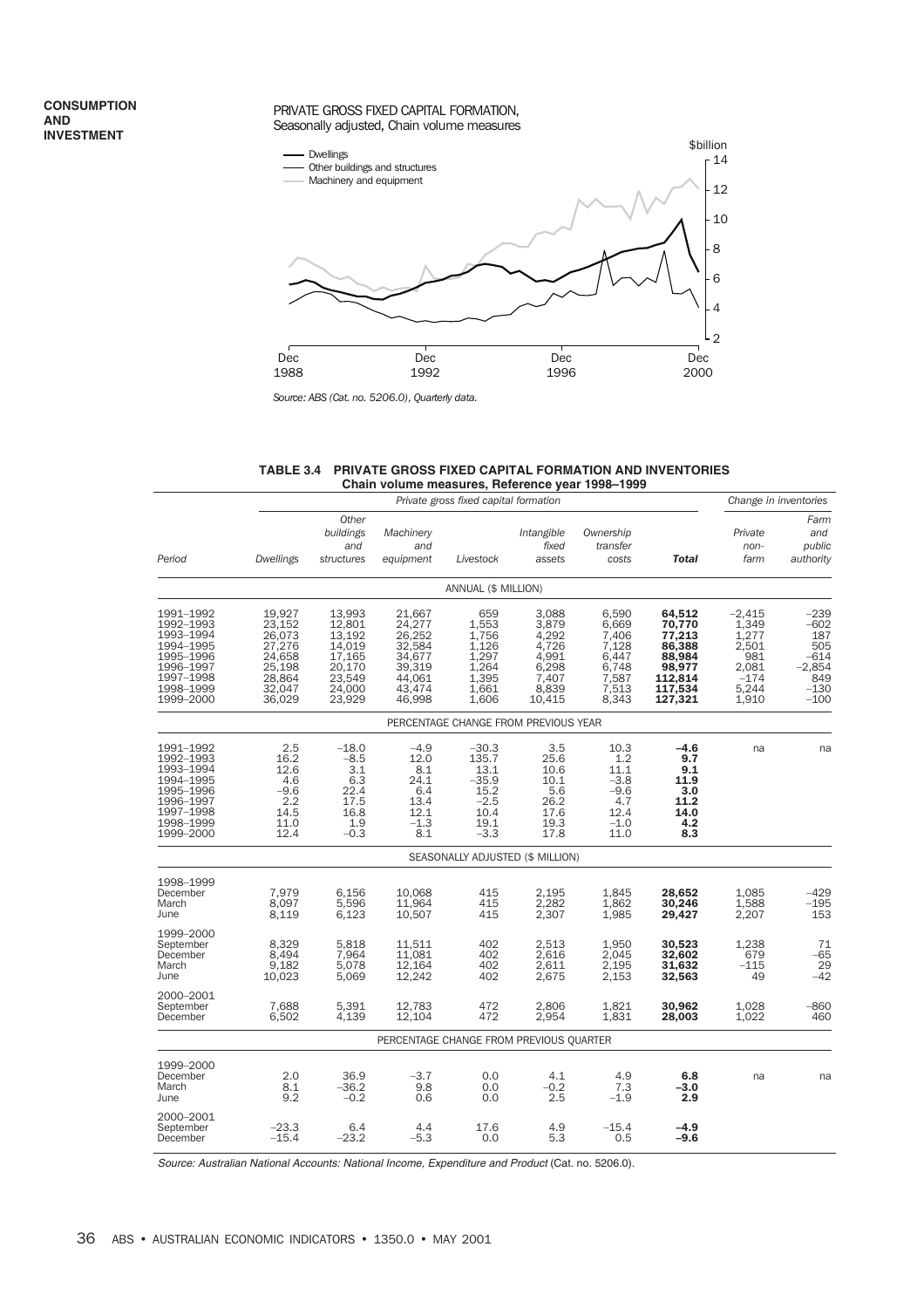# **TABLE 3.5 ACTUAL PRIVATE NEW CAPITAL EXPENDITURE BY TYPE OF ASSET AND SELECTED INDUSTRY (a)**

**CONSUMPTION AND INVESTMENT**

|                                                                                                                   |                                                                                    |                                                                                        |                                                                                | Current prices                                                                    |                                                                                        | Chain volume measures (reference year 1998-1999)                                       |                                                                                    |                                                                                        |                                                                                |                                                                                   |                                                                                        |                                                                                        |
|-------------------------------------------------------------------------------------------------------------------|------------------------------------------------------------------------------------|----------------------------------------------------------------------------------------|--------------------------------------------------------------------------------|-----------------------------------------------------------------------------------|----------------------------------------------------------------------------------------|----------------------------------------------------------------------------------------|------------------------------------------------------------------------------------|----------------------------------------------------------------------------------------|--------------------------------------------------------------------------------|-----------------------------------------------------------------------------------|----------------------------------------------------------------------------------------|----------------------------------------------------------------------------------------|
|                                                                                                                   |                                                                                    | Asset                                                                                  |                                                                                | Industry                                                                          |                                                                                        |                                                                                        |                                                                                    | Asset                                                                                  |                                                                                | Industry                                                                          |                                                                                        |                                                                                        |
| Period                                                                                                            | Buildings plant and<br>and<br>structures                                           | Equip-<br>ment,<br>mach-<br>inery                                                      | Mining                                                                         | Manufac-<br>turing                                                                | Other<br>selected<br>indus-<br>tries                                                   |                                                                                        | Buildings plant and<br>and<br><b>Total</b> structures                              | Equip-<br>ment,<br>mach-<br>inery                                                      | Mining                                                                         | Manufac-<br>turing                                                                | Other<br>selected<br>indus-<br>tries                                                   | Total                                                                                  |
|                                                                                                                   |                                                                                    |                                                                                        |                                                                                |                                                                                   | ANNUAL (\$ MILLION)                                                                    |                                                                                        |                                                                                    |                                                                                        |                                                                                |                                                                                   |                                                                                        |                                                                                        |
| 1991–1992<br>1992–1993<br>1993-1994<br>1994–1995<br>1995-1996<br>1996-1997<br>1997–1998<br>1998-1999<br>1999-2000 | 8,319<br>8,100<br>8,294<br>9,093<br>12,348<br>14,330<br>13,150<br>13,709<br>12,003 | 16,814<br>19,137<br>21,696<br>26,467<br>28,124<br>29,507<br>33,060<br>30,973<br>30,444 | 4,216<br>5,483<br>5,585<br>6,351<br>7,525<br>8,781<br>11,029<br>8,725<br>5,288 | 7,324<br>7,537<br>8,350<br>10,352<br>10,457<br>10,198<br>10,996<br>9,435<br>9,685 | 13,593<br>14,218<br>16,055<br>18,857<br>22,491<br>24,859<br>24.185<br>26,522<br>27,475 | 25,133<br>27,237<br>29,990<br>35,561<br>40,473<br>43,837<br>46,210<br>44,682<br>42,447 | 9,159<br>9,035<br>9,248<br>9,968<br>13,264<br>15,179<br>13,553<br>13,709<br>11,639 | 15,908<br>17,320<br>19,389<br>24,406<br>26,180<br>29,484<br>33,312<br>30,973<br>32,256 | 4,754<br>6,072<br>6,123<br>6,930<br>8,061<br>9,419<br>11,492<br>8,725<br>5,253 | 7,590<br>7,540<br>8,254<br>10,422<br>10,527<br>10,620<br>11,337<br>9,435<br>9,967 | 12,549<br>12,790<br>14,333<br>17,307<br>20,786<br>24,512<br>24,191<br>26,522<br>28,675 | 24,852<br>26,217<br>28,601<br>34,571<br>39,364<br>44,551<br>46,884<br>44,682<br>43,895 |
|                                                                                                                   |                                                                                    |                                                                                        |                                                                                |                                                                                   |                                                                                        |                                                                                        | PERCENTAGE CHANGE FROM PREVIOUS YEAR                                               |                                                                                        |                                                                                |                                                                                   |                                                                                        |                                                                                        |
| 1991–1992<br>1992–1993<br>1993-1994<br>1994-1995<br>1995–1996<br>1996-1997<br>1997-1998<br>1998-1999<br>1999-2000 | $-25.9$<br>$-2.6$<br>2.4<br>9.6<br>35.8<br>16.1<br>$-8.2$<br>4.2<br>$-12.4$        | $-8.5$<br>13.8<br>13.4<br>22.0<br>6.3<br>4.9<br>12.0<br>$-6.3$<br>$-1.7$               | $-7.7$<br>30.0<br>1.9<br>13.7<br>18.5<br>16.7<br>25.6<br>$-20.9$<br>$-39.4$    | $-4.4$<br>2.9<br>10.8<br>24.0<br>1.0<br>$-2.5$<br>7.8<br>$-14.2$<br>2.6           | $-21.7$<br>4.6<br>12.9<br>17.5<br>19.3<br>10.5<br>$-2.7$<br>9.7<br>3.6                 | $-15.1$<br>8.4<br>10.1<br>18.6<br>13.8<br>8.3<br>5.4<br>-3.3<br>-5.0                   | $-24.0$<br>$-1.3$<br>2.4<br>7.8<br>33.1<br>14.4<br>$-10.7$<br>1.1<br>$-15.1$       | $-9.7$<br>8.9<br>11.9<br>25.9<br>7.3<br>12.6<br>13.0<br>$-7.0$<br>4.1                  | $-7.5$<br>27.7<br>0.8<br>13.2<br>16.3<br>16.8<br>22.0<br>$-24.1$<br>$-39.8$    | $-5.2$<br>$-0.7$<br>9.5<br>26.3<br>1.0<br>0.9<br>6.8<br>$-16.8$<br>5.6            | $-21.5$<br>1.9<br>12.1<br>20.7<br>20.1<br>17.9<br>$-1.3$<br>9.6<br>8.1                 | $-15.1$<br>5.5<br>9.1<br>20.9<br>13.9<br>13.2<br>5.2<br>-4.7<br>$-1.8$                 |
|                                                                                                                   |                                                                                    |                                                                                        |                                                                                |                                                                                   | SEASONALLY ADJUSTED (\$ MILLION)                                                       |                                                                                        |                                                                                    |                                                                                        |                                                                                |                                                                                   |                                                                                        |                                                                                        |
| 1998-1999<br>December<br>March<br>June                                                                            | 3,676<br>3,340<br>2,819                                                            | 7,536<br>8,199<br>7,183                                                                | 2,214<br>2,097<br>1,793                                                        | 2,422<br>2,558<br>2,109                                                           | 6,576<br>6,884<br>6,100                                                                | 11,212<br>11,539<br>10,002                                                             | 3,645<br>3,354<br>2,754                                                            | 7,407<br>8,175<br>7,396                                                                | 2,213<br>2,082<br>1,786                                                        | 2,356<br>2,563<br>2,092                                                           | 6,478<br>6,888<br>6,274                                                                | 11,046<br>11,536<br>10,158                                                             |
| 1999-2000<br>September<br>December<br>March<br>June                                                               | 3,221<br>2,544<br>3,001<br>3,279                                                   | 7,762<br>7,537<br>7,712<br>7,460                                                       | 1,866<br>1,169<br>1,062<br>1,205                                               | 2,445<br>2,480<br>2,484<br>2,320                                                  | 6,672<br>6,432<br>7,167<br>7,214                                                       | 10,983<br>10,081<br>10,713<br>10,739                                                   | 3,235<br>2,438<br>2,930<br>3,036                                                   | 8,099<br>7,988<br>8,250<br>7,919                                                       | 1,857<br>1,165<br>1,053<br>1,178                                               | 2,571<br>2,541<br>2,598<br>2,257                                                  | 6,907<br>6,719<br>7,528<br>7,521                                                       | 11,339<br>10,426<br>11,178<br>10,953                                                   |
| 2000–2001<br>September<br>December                                                                                | 2,711<br>2,513                                                                     | 7,543<br>7,448                                                                         | 1,012<br>1,221                                                                 | 2,317<br>2,161                                                                    | 6,925<br>6,579                                                                         | 10,254<br>9,961                                                                        | 2,623<br>2,347                                                                     | 8,342<br>8,045                                                                         | 981<br>1,173                                                                   | 2,395<br>2,156                                                                    | 7,590<br>7,065                                                                         | 10,974<br>10,402                                                                       |
|                                                                                                                   |                                                                                    |                                                                                        |                                                                                |                                                                                   |                                                                                        |                                                                                        | PERCENTAGE CHANGE FROM PREVIOUS QUARTER - SEASONALLY ADJUSTED                      |                                                                                        |                                                                                |                                                                                   |                                                                                        |                                                                                        |
| 1999-2000<br>December<br>March<br>June                                                                            | $-21.0$<br>18.0<br>9.3                                                             | $-2.9$<br>2.3<br>$-3.3$                                                                | $-37.4$<br>$-9.2$<br>13.5                                                      | 1.4<br>0.2<br>$-6.6$                                                              | $-3.6$<br>11.4<br>0.7                                                                  | -8.2<br>6.3<br>0.2                                                                     | $-24.6$<br>20.2<br>3.6                                                             | $-1.4$<br>3.3<br>$-4.0$                                                                | $-37.2$<br>$-9.6$<br>11.8                                                      | $-1.2$<br>2.3<br>$-13.1$                                                          | $-2.7$<br>12.0<br>$-0.1$                                                               | -8.1<br>7.2<br>$-2.0$                                                                  |
| 2000-2001<br>September<br>December                                                                                | $-17.3$<br>$-7.3$                                                                  | 1.1<br>$-1.3$                                                                          | $-16.0$<br>20.7                                                                | $-0.1$<br>$-6.7$                                                                  | $-4.0$<br>$-5.0$                                                                       | -4.5<br>-2.9                                                                           | $-13.6$<br>$-10.5$                                                                 | 5.3<br>$-3.5$                                                                          | $-16.7$<br>19.6                                                                | 6.1<br>$-10.0$                                                                    | 0.9<br>$-6.9$                                                                          | 0.2<br>$-5.2$                                                                          |
|                                                                                                                   |                                                                                    |                                                                                        |                                                                                |                                                                                   | TREND (\$ MILLION)                                                                     |                                                                                        |                                                                                    |                                                                                        |                                                                                |                                                                                   |                                                                                        |                                                                                        |
| 1998–1999<br>December<br>March<br>June                                                                            | 3,697<br>3,400<br>3,124                                                            | 7,858<br>7,721<br>7,604                                                                | 2,295<br>2,069<br>1,885                                                        | 2,477<br>2,370<br>2,319                                                           | 6,783<br>6,682<br>6,524                                                                | 11,555<br>11,121<br>10,728                                                             | 3,644<br>3,326<br>3,024                                                            | 7,748<br>7,722<br>7,781                                                                | 2,298<br>2,057<br>1,875                                                        | 2,404<br>2,352<br>2,364                                                           | 6,687<br>6,639<br>6,569                                                                | 11,388<br>11,053<br>10,813                                                             |
| 1999-2000<br>September<br>December<br>March<br>June                                                               | 2,866<br>2,761<br>2,827<br>2,894                                                   | 7,580<br>7,590<br>7,627<br>7,547                                                       | 1,625<br>1,336<br>1,128<br>1,082                                               | 2.324<br>2,367<br>2,392<br>2,330                                                  | 6,497<br>6,648<br>6,934<br>7,029                                                       | 10,446<br>10,351<br>10,454<br>10,441                                                   | 2,836<br>2,806<br>2,861<br>2,830                                                   | 7,924<br>8,027<br>8,134<br>8,128                                                       | 1,618<br>1,330<br>1,116<br>1,060                                               | 2,454<br>2,531<br>2,523<br>2,394                                                  | 6,690<br>6,972<br>7,356<br>7,505                                                       | 10,766<br>10,833<br>10,994<br>10,961                                                   |
| 2000–2001<br>September<br>December                                                                                | 2,829<br>2,625                                                                     | 7,503<br>7,464                                                                         | 1,124<br>1,157                                                                 | 2,268<br>2,211                                                                    | 6,940<br>6,721                                                                         | 10,332<br>10,089                                                                       | 2,694<br>2,471                                                                     | 8,145<br>8.131                                                                         | 1,089<br>1,110                                                                 | 2,292<br>2,221                                                                    | 7,460<br>7,262                                                                         | 10,845<br>10,569                                                                       |
|                                                                                                                   |                                                                                    |                                                                                        |                                                                                |                                                                                   |                                                                                        |                                                                                        | PERCENTAGE CHANGE FROM PREVIOUS QUARTER - TREND                                    |                                                                                        |                                                                                |                                                                                   |                                                                                        |                                                                                        |
| 1999–2000<br>December<br>March<br>June                                                                            | $-3.7$<br>2.4<br>2.4                                                               | 0.1<br>0.5<br>$-1.0$                                                                   | $-17.8$<br>$-15.6$<br>$-4.1$                                                   | 1.9<br>1.1<br>$-2.6$                                                              | 2.3<br>4.3<br>1.4                                                                      | $-0.9$<br>1.0<br>$-0.1$                                                                | $-1.1$<br>2.0<br>$-1.1$                                                            | 1.3<br>1.3<br>$-0.1$                                                                   | $-17.8$<br>$-16.1$<br>$-5.0$                                                   | 3.1<br>$-0.3$<br>$-5.1$                                                           | 4.2<br>5.5<br>2.0                                                                      | 0.6<br>1.5<br>$-0.3$                                                                   |
| 2000–2001<br>September<br>December                                                                                | $-2.2$<br>$-7.2$                                                                   | $-0.6$<br>$-0.5$                                                                       | 3.9<br>2.9                                                                     | $-2.7$<br>$-2.5$                                                                  | $-1.3$<br>$-3.2$                                                                       | $-1.0$<br>$-2.4$                                                                       | $-4.8$<br>$-8.3$                                                                   | 0.2<br>$-0.2$                                                                          | 2.8<br>1.9                                                                     | $-4.3$<br>$-3.1$                                                                  | $-0.6$<br>$-2.7$                                                                       | $-1.1$<br>$-2.5$                                                                       |

(a) Excludes public sector and all businesses classified to agriculture, forestry, fishing, hunting and community services.

Source: State Estimates of Private New Capital Expenditure, (Cat. no. 5646.0).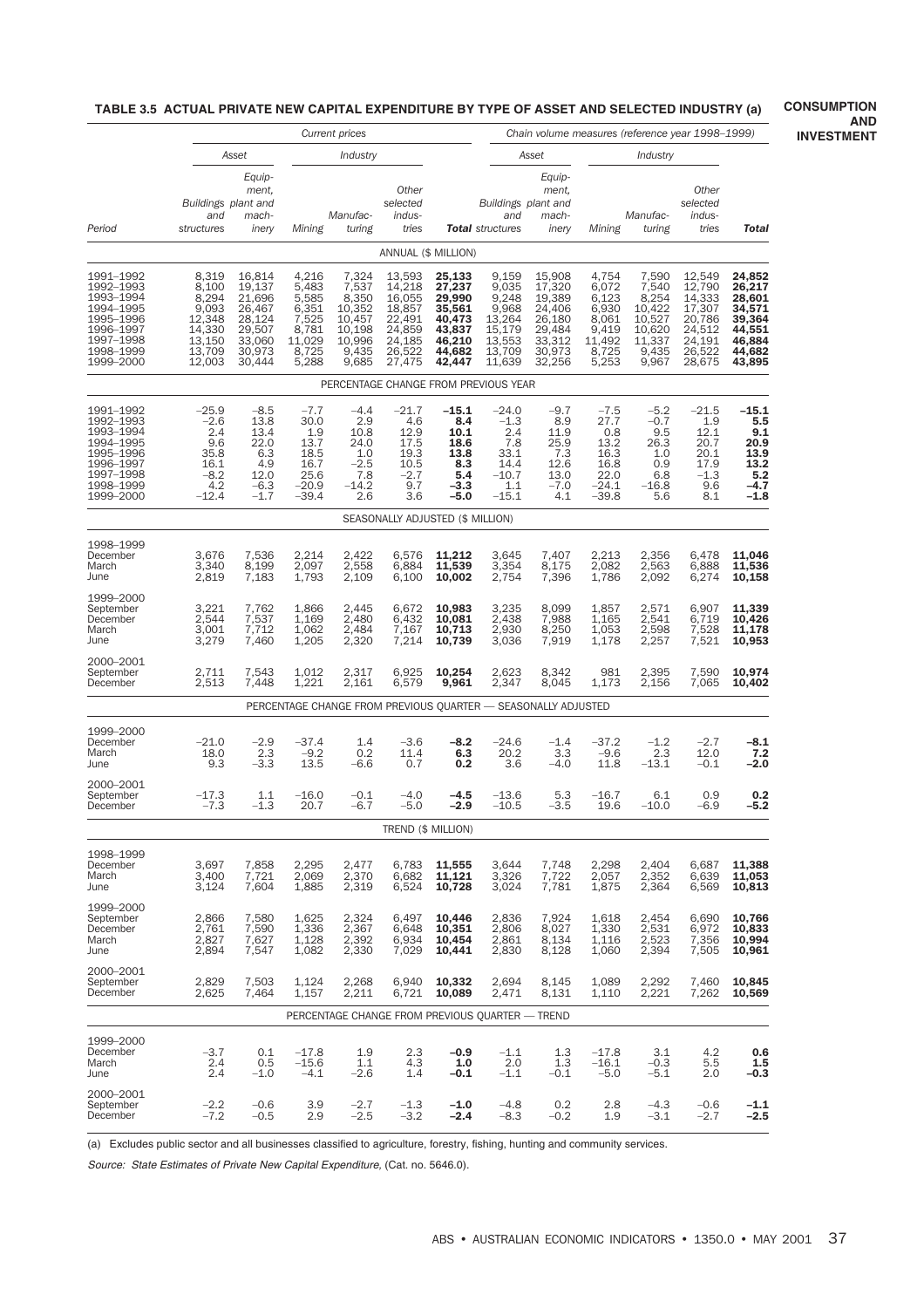#### **CONSUMPTION AND INVESTMENT TABLE 3.6 EXPECTED AND ACTUAL PRIVATE NEW CAPITAL EXPENDITURE BY SELECTED INDUSTRY (a) AND TYPE OF ASSET**

|                                                                                         | Estimate 1                                                               | Estimate 2                                                               | Estimate 3                                                       | Estimate 4                                                                                                        | Estimate 5                                                                                                       | Estimate 6                                                                                                        | Estimate 7                                            |
|-----------------------------------------------------------------------------------------|--------------------------------------------------------------------------|--------------------------------------------------------------------------|------------------------------------------------------------------|-------------------------------------------------------------------------------------------------------------------|------------------------------------------------------------------------------------------------------------------|-------------------------------------------------------------------------------------------------------------------|-------------------------------------------------------|
| Period                                                                                  | Expected<br>expenditure<br>reported 5-6<br>months before<br>period began | Expected<br>expenditure<br>reported 2-3<br>months before<br>period began | Expected<br>expenditure<br>reported at<br>beginning of<br>period | Expected<br>expenditure<br>reported 3-4<br>months into<br>period<br>(includes 3)<br>months actual<br>expenditure) | Expected<br>expenditure<br>reported 6-7<br>months into<br>period<br>(includes 6<br>months actual<br>expenditure) | Expected<br>expenditure<br>reported 9-10<br>months into<br>period<br>(includes 9<br>months actual<br>expenditure) | 12 months<br>actual<br>expenditure                    |
|                                                                                         |                                                                          |                                                                          | <b>NEW CAPITAL EXPENDITURE</b><br>TOTAL (\$ MILLION)             |                                                                                                                   |                                                                                                                  |                                                                                                                   |                                                       |
| 1995-1996<br>1996-1997<br>1997-1998<br>1998-1999<br>1999-2000<br>2000-2001<br>2001-2002 | 27,769<br>32,400<br>32,321<br>37,916<br>32,045<br>32,923<br>33,490       | 32,161<br>36,817<br>37,479<br>41,492<br>32,568<br>34,638<br>nya          | 35,084<br>40,401<br>40,861<br>44,737<br>36,264<br>37,291<br>nya  | 37,315<br>42,484<br>44,988<br>45,253<br>40,375<br>40,061<br>nya                                                   | 39,603<br>43,629<br>46,229<br>45,178<br>41,934<br>40,070<br>nya                                                  | 40,450<br>44,614<br>46,892<br>45,467<br>43,216<br>nya                                                             | 40,473<br>43,837<br>46,210<br>44,682<br>42,447<br>nya |
|                                                                                         |                                                                          |                                                                          | MINING (\$ MILLION)                                              | <b>NEW CAPITAL EXPENDITURE BY INDUSTRY</b>                                                                        |                                                                                                                  |                                                                                                                   |                                                       |
| 1995-1996<br>1996-1997<br>1997-1998<br>1998-1999<br>1999-2000<br>2000-2001<br>2001-2002 | 5,541<br>7,789<br>8,592<br>9,404<br>6,510<br>5,183<br>5,745              | 6,720<br>9,913<br>9,588<br>10,088<br>5,524<br>5,378<br>nya               | 7,472<br>10,113<br>11,027<br>9,245<br>5,991<br>5,567<br>nya      | 7,627<br>9,932<br>11,908<br>9,633<br>6,334<br>5,988<br>nya                                                        | 7,764<br>9,452<br>12,090<br>9,354<br>5,598<br>5,557<br>nya                                                       | 7,788<br>9,354<br>11,551<br>9,049<br>5,556<br>nya                                                                 | 7,525<br>8,781<br>11,029<br>8,725<br>5,288<br>nya     |
|                                                                                         |                                                                          |                                                                          | MANUFACTURING (\$ MILLION)                                       |                                                                                                                   |                                                                                                                  |                                                                                                                   |                                                       |
| 1995–1996<br>1996-1997<br>1997-1998<br>1998-1999<br>1999-2000<br>2000-2001<br>2001-2002 | 8,975<br>9,711<br>7,727<br>8,679<br>8,735<br>8,909<br>8,464              | 9,964<br>10,037<br>8,826<br>10,412<br>8,587<br>9,528<br>nya              | 10,721<br>10,652<br>10,108<br>11,257<br>9,015<br>9,923<br>nya    | 11,185<br>11.081<br>10,936<br>10,456<br>9,594<br>9,383<br>nya                                                     | 11,160<br>10,350<br>11,066<br>10,371<br>9,837<br>9,513<br>nya                                                    | 10,978<br>10,359<br>11,451<br>9,963<br>9,987<br>nya                                                               | 10,457<br>10,198<br>10,996<br>9,435<br>9,685<br>nya   |
|                                                                                         |                                                                          |                                                                          |                                                                  | OTHER SELECTED INDUSTRIES (\$ MILLION)                                                                            |                                                                                                                  |                                                                                                                   |                                                       |
| 1995–1996<br>1996-1997<br>1997-1998<br>1998-1999<br>1999-2000<br>2000-2001<br>2001-2002 | 13,253<br>14,900<br>16,002<br>19,833<br>16,800<br>18,830<br>19,280       | 15,478<br>16,867<br>19,065<br>20,992<br>18,457<br>19,732<br>nya          | 16,890<br>19,636<br>19,726<br>24,235<br>21,259<br>21,801<br>nya  | 18,503<br>21,470<br>22,144<br>25,165<br>24,447<br>24,690<br>nya                                                   | 20,679<br>23,827<br>23,074<br>25,453<br>26,499<br>25,000<br>nya                                                  | 21,683<br>24,901<br>23,889<br>26,455<br>27,673<br>nya                                                             | 22,491<br>24,859<br>24,185<br>26,522<br>27,475<br>nya |
|                                                                                         |                                                                          |                                                                          |                                                                  | <b>NEW CAPITAL EXPENDITURE BY ASSET</b><br><b>BUILDINGS AND STRUCTURES (\$ MILLION)</b>                           |                                                                                                                  |                                                                                                                   |                                                       |
| 1995-1996<br>1996-1997<br>1997-1998<br>1998-1999<br>1999-2000<br>2000–2001<br>2001-2002 | 8,700<br>9,559<br>12,085<br>11,812<br>9,258<br>8,877<br>7,816            | 9,528<br>11,643<br>14,505<br>13,587<br>8,655<br>9,198<br>nya             | 10,479<br>14,017<br>13,668<br>14,789<br>10,287<br>10,295<br>nya  | 11,878<br>15,056<br>14,014<br>15,978<br>11,663<br>10,539<br>nya                                                   | 12,861<br>15,633<br>13,593<br>14,711<br>12,731<br>10,568<br>nya                                                  | 12,373<br>15,769<br>13,740<br>14,081<br>12,488<br>nya                                                             | 12,348<br>14,330<br>13,150<br>13,709<br>12,003<br>nya |
|                                                                                         |                                                                          |                                                                          |                                                                  | EQUIPMENT, PLANT AND MACHINERY (\$ MILLION)                                                                       |                                                                                                                  |                                                                                                                   |                                                       |
| 1995-1996<br>1996-1997<br>1997-1998<br>1998-1999<br>1999-2000<br>2000-2001<br>2001–2002 | 19,069<br>22,841<br>20,229<br>26,104<br>22,787<br>24,046<br>25,674       | 22,634<br>25,174<br>22,974<br>27,905<br>23,912<br>25,439<br>nya          | 24,605<br>26,384<br>27,193<br>29,948<br>25,977<br>26,996<br>nya  | 25,437<br>27,428<br>30,974<br>29,276<br>28,713<br>29,522<br>nya                                                   | 26,742<br>27,996<br>32,637<br>30,467<br>29,203<br>29,501<br>nya                                                  | 28,077<br>28,845<br>33,151<br>31,386<br>30,728<br>nya                                                             | 28,124<br>29,507<br>33,060<br>30,973<br>30,444<br>nya |

(a) Excludes public sector and all businesses classified to agriculture, forestry, fishing, hunting and community services.

Source: Private New Capital Expenditure and Expected Expenditure, Australia (Cat. no. 5625.0) and State Estimates of Private New Capital Expenditure (Cat. no. 5646.0).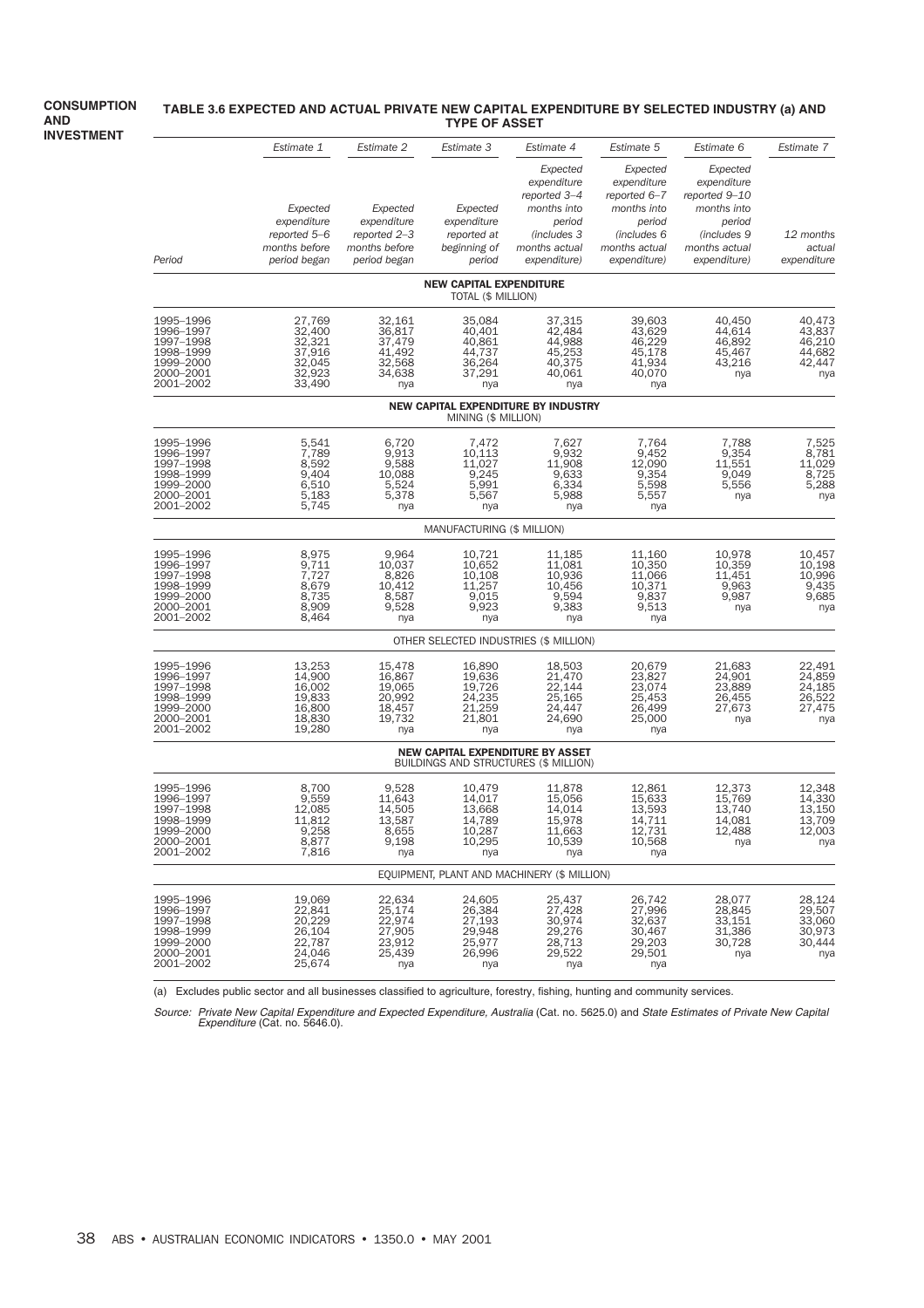# **TABLE 3.7 BOOK VALUE OF INVENTORIES OWNED BY PRIVATE BUSINESS (a)**

**CONSUMPTION AND INVESTMENT**

|                                                                                                                   |                                                                               | Current prices                                                                         |                                                                                        |                                                                                        |                                                                           |                                                                                        |                                                                                   | Chain volume measures (reference year 1998–1999)                                       |                                                                                        |                                                                                        |                                                                            |                                                                                        |  |
|-------------------------------------------------------------------------------------------------------------------|-------------------------------------------------------------------------------|----------------------------------------------------------------------------------------|----------------------------------------------------------------------------------------|----------------------------------------------------------------------------------------|---------------------------------------------------------------------------|----------------------------------------------------------------------------------------|-----------------------------------------------------------------------------------|----------------------------------------------------------------------------------------|----------------------------------------------------------------------------------------|----------------------------------------------------------------------------------------|----------------------------------------------------------------------------|----------------------------------------------------------------------------------------|--|
|                                                                                                                   |                                                                               | Manufac-                                                                               | Whole-<br>sale                                                                         | Retail                                                                                 | Other<br>selected<br>indus-                                               |                                                                                        |                                                                                   | Manufac-                                                                               | Whole-<br>sale                                                                         | Retail                                                                                 | Other<br>selected<br>indus-                                                |                                                                                        |  |
| Period                                                                                                            | Mining                                                                        | turing                                                                                 | trade                                                                                  | trade                                                                                  | tries<br>ANNUAL (\$ MILLION)                                              | Total                                                                                  | Mining                                                                            | turing                                                                                 | trade                                                                                  | trade                                                                                  | tries                                                                      | Total                                                                                  |  |
| 1991-1992<br>1992-1993<br>1993-1994<br>1994-1995<br>1995-1996<br>1996-1997<br>1997-1998<br>1998-1999<br>1999-2000 | 3,598<br>4,048<br>3,754<br>3,455<br>4,004<br>4,499<br>4,508<br>3,857<br>4,188 | 23,448<br>24,628<br>24,285<br>26,668<br>28,431<br>27,893<br>29,405<br>31,185<br>33,914 | 16,648<br>16,135<br>19,284<br>21,271<br>21,293<br>21,173<br>23,457<br>24,966<br>29,572 | 13,721<br>14,963<br>14,256<br>15,992<br>16,146<br>17,076<br>16,418<br>18,197<br>18,663 | 664<br>505<br>446<br>539<br>495<br>701<br>757<br>937<br>1,024             | 58,080<br>60,279<br>62,026<br>67,926<br>70,369<br>71.342<br>74,546<br>79,141<br>87,361 | 3,825<br>4,181<br>3,950<br>3,497<br>4,060<br>4,486<br>4,450<br>3,881<br>3,707     | 25,385<br>26,124<br>25,609<br>26,506<br>28,664<br>28,056<br>29,243<br>31,690<br>31,886 | 17,108<br>16,074<br>18,940<br>20,742<br>21,242<br>21,708<br>23,456<br>25,243<br>29,452 | 15,685<br>16,543<br>15,413<br>16,842<br>16,636<br>17,436<br>16,512<br>18,075<br>18,223 | 789<br>585<br>503<br>587<br>520<br>722<br>777<br>925<br>960                | 62,634<br>63,276<br>64,407<br>68,189<br>71,161<br>72,411<br>74,456<br>79,814<br>84,228 |  |
|                                                                                                                   |                                                                               |                                                                                        |                                                                                        |                                                                                        |                                                                           | PERCENTAGE CHANGE FROM PREVIOUS YEAR                                                   |                                                                                   |                                                                                        |                                                                                        |                                                                                        |                                                                            |                                                                                        |  |
| 1991-1992<br>1992-1993<br>1993-1994<br>1994-1995<br>1995-1996<br>1996-1997<br>1997-1998<br>1998-1999<br>1999-2000 | $-6.8$<br>12.5<br>$-7.3$<br>$-8.0$<br>15.9<br>12.4<br>0.2<br>$-14.5$<br>8.6   | $-2.8$<br>5.0<br>$-1.4$<br>9.8<br>6.6<br>$-1.9$<br>5.4<br>6.1<br>8.8                   | $-1.8$<br>$-3.1$<br>19.5<br>10.3<br>0.1<br>$-0.6$<br>10.8<br>6.4<br>18.4               | 0.4<br>9.1<br>$-4.7$<br>12.2<br>1.0<br>5.8<br>$-3.9$<br>10.8<br>2.6                    | 2.6<br>$-23.9$<br>$-11.7$<br>20.9<br>$-8.2$<br>41.6<br>8.0<br>23.8<br>9.3 | $-2.0$<br>3.8<br>2.9<br>9.5<br>3.6<br>1.4<br>4.5<br>6.2<br>10.4                        | $-5.9$<br>9.3<br>$-5.5$<br>$-11.5$<br>16.1<br>10.5<br>$-0.8$<br>$-12.8$<br>$-4.5$ | $-3.2$<br>2.9<br>$-2.0$<br>3.5<br>8.1<br>$-2.1$<br>4.2<br>8.4<br>0.6                   | $-3.2$<br>$-6.0$<br>17.8<br>9.5<br>2.4<br>2.2<br>8.1<br>7.6<br>16.7                    | $-1.9$<br>5.5<br>$-6.8$<br>9.3<br>$-1.2$<br>4.8<br>$-5.3$<br>9.5<br>0.8                | 0.1<br>$-25.8$<br>$-14.0$<br>16.6<br>$-11.3$<br>38.7<br>7.8<br>19.0<br>3.8 | $-3.1$<br>1.0<br>1.8<br>5.9<br>4.4<br>1.8<br>2.8<br>7.2<br>5.5                         |  |
|                                                                                                                   |                                                                               |                                                                                        |                                                                                        |                                                                                        |                                                                           | SEASONALLY ADJUSTED (\$ MILLION)                                                       |                                                                                   |                                                                                        |                                                                                        |                                                                                        |                                                                            |                                                                                        |  |
| 1998-1999<br>December<br>March<br>June                                                                            | 4,111<br>3,952<br>3,873                                                       | 30,741<br>30,608<br>31,110                                                             | 24,339<br>24,811<br>25,554                                                             | 17,448<br>18,200<br>18,595                                                             | 879<br>954<br>980                                                         | 77,518<br>78,525<br>80,112                                                             | 4,116<br>4,009<br>3,898                                                           | 30,573<br>30,801<br>31,608                                                             | 24,028<br>24,650<br>25,628                                                             | 17,476<br>18,134<br>18,470                                                             | 874<br>943<br>968                                                          | 77,083<br>78,542<br>80,572                                                             |  |
| 1999-2000<br>September<br>December<br>March<br>June                                                               | 4,026<br>4,113<br>4,196<br>4,204                                              | 31,542<br>31,849<br>32,703<br>33,844                                                   | 28,029<br>29,579<br>29,360<br>30,551                                                   | 18,946<br>19,342<br>19,539<br>19,068                                                   | 1,006<br>1,049<br>1,022<br>1,071                                          | 83,549<br>85,932<br>86,820<br>88,738                                                   | 3,926<br>3,848<br>3,791<br>3,721                                                  | 31,695<br>31,421<br>31,400<br>31,804                                                   | 28,958<br>29,661<br>29,547<br>29,797                                                   | 18,760<br>19,088<br>19,207<br>18,619                                                   | 984<br>1,010<br>968<br>1,005                                               | 84,322<br>85,029<br>84,913<br>84,945                                                   |  |
| 2000-2001<br>September<br>December                                                                                | 4,152<br>3,973                                                                | 34,535<br>34,979                                                                       | 31,041<br>32,263                                                                       | 19,463<br>20,602                                                                       | 985<br>990                                                                | 90,176<br>92,807                                                                       | 3,548<br>3,312                                                                    | 31,922<br>32,062                                                                       | 30,041<br>30,177                                                                       | 19,511<br>20,520                                                                       | 960<br>958                                                                 | 85,982<br>87,029                                                                       |  |
|                                                                                                                   |                                                                               |                                                                                        |                                                                                        |                                                                                        |                                                                           | PERCENTAGE CHANGE FROM PREVIOUS QUARTER - SEASONALLY ADJUSTED                          |                                                                                   |                                                                                        |                                                                                        |                                                                                        |                                                                            |                                                                                        |  |
| 1999-2000<br>December<br>March<br>June                                                                            | 2.2<br>2.0<br>0.2                                                             | 1.0<br>2.7<br>3.5                                                                      | 5.5<br>-0.7<br>4.1                                                                     | 2.1<br>1.0<br>$-2.4$                                                                   | 4.2<br>$-2.5$<br>4.8                                                      | 2.9<br>1.0<br>2.2                                                                      | $-2.0$<br>$-1.5$<br>$-1.9$                                                        | $-0.9$<br>$-0.1$<br>1.3                                                                | 2.4<br>$-0.4$<br>0.8                                                                   | 1.8<br>0.6<br>$-3.1$                                                                   | 2.7<br>-4.2<br>3.9                                                         | 0.8<br>-0.1<br>0.0                                                                     |  |
| 2000-2001<br>September<br>December                                                                                | $-1.2$<br>$-4.3$                                                              | 2.0<br>1.3                                                                             | 1.6<br>3.9                                                                             | 2.1<br>5.9                                                                             | $-8.1$<br>0.6                                                             | 1.6<br>2.9                                                                             | $-4.6$<br>$-6.6$                                                                  | 0.4<br>0.4                                                                             | 0.8<br>0.5                                                                             | 4.8<br>5.2                                                                             | -4.5<br>$-0.2$                                                             | 1.2<br>1.2                                                                             |  |
|                                                                                                                   |                                                                               |                                                                                        |                                                                                        |                                                                                        | TREND (\$ MILLION)                                                        |                                                                                        |                                                                                   |                                                                                        |                                                                                        |                                                                                        |                                                                            |                                                                                        |  |
| 1998-1999<br>December<br>March<br>June                                                                            | 4,116<br>3,957<br>3,925                                                       | 30,586<br>30,832<br>31,065                                                             | 24,446<br>24,865<br>25,559                                                             | 17,489<br>18,080<br>18,602                                                             | 884<br>939<br>984                                                         | 77,521<br>78,673<br>80,135                                                             | 4,133<br>4,000<br>3,933                                                           | 30,486<br>31,031<br>31,436                                                             | 24,173<br>24,716<br>25,277                                                             | 17,492<br>18,025<br>18,479                                                             | 884<br>930<br>970                                                          | 77,186<br>78,707<br>80,094                                                             |  |
| 1999-2000<br>September<br>December<br>March<br>June                                                               | 3,997<br>4,110<br>4,193<br>4,184                                              | 31,429<br>31,998<br>32,786<br>33,681                                                   | 28,371<br>29,084<br>29,710<br>30,334                                                   | 19,031<br>19,284<br>19,297<br>19,364                                                   | 1,013<br>1,035<br>1,046<br>1,033                                          | 83,841<br>85,511<br>87,032<br>88,596                                                   | 3,893<br>3,858<br>3,803<br>3,687                                                  | 31,579<br>31,536<br>31,522<br>31,703                                                   | 29,289<br>29,472<br>29,627<br>29,822                                                   | 18,844<br>18,994<br>18,957<br>19,095                                                   | 989<br>994<br>992<br>982                                                   | 84,593<br>84,854<br>84,900<br>85,290                                                   |  |
| 2000-2001<br>September<br>December                                                                                | 4,121<br>4,025                                                                | 34,469<br>35,095                                                                       | 31,271<br>32,049                                                                       | 19,679<br>20,186                                                                       | 1,011<br>989                                                              | 90,551<br>92,344                                                                       | 3,534<br>3,361                                                                    | 31,917<br>32,096                                                                       | 29,994<br>30,199                                                                       | 19,537<br>20,112                                                                       | 971<br>962                                                                 | 85,952<br>86,729                                                                       |  |
|                                                                                                                   |                                                                               |                                                                                        |                                                                                        |                                                                                        |                                                                           | PERCENTAGE CHANGE FROM PREVIOUS QUARTER - TREND                                        |                                                                                   |                                                                                        |                                                                                        |                                                                                        |                                                                            |                                                                                        |  |
| 1999-2000<br>December<br>March<br>June                                                                            | 2.8<br>2.0<br>$-0.2$                                                          | 1.8<br>2.5<br>2.7                                                                      | 2.5<br>$2.2\,$<br>2.1                                                                  | 1.3<br>0.1<br>0.3                                                                      | 2.2<br>1.0<br>$-1.2$                                                      | 2.0<br>1.8<br>1.8                                                                      | $-0.9$<br>$-1.4$<br>$-3.0$                                                        | $-0.1$<br>0.0<br>0.6                                                                   | 0.6<br>0.5<br>0.7                                                                      | 0.8<br>$-0.2$<br>0.7                                                                   | 0.5<br>$-0.2$<br>$-1.0$                                                    | 0.3<br>0.1<br>0.5                                                                      |  |
| 2000–2001<br>September<br>December                                                                                | $-1.5$<br>$-2.3$                                                              | 2.3<br>1.8                                                                             | 3.1<br>2.5                                                                             | 1.6<br>2.6                                                                             | $-2.2$<br>$-2.1$                                                          | 2.2<br>2.0                                                                             | $-4.2$<br>$-4.9$                                                                  | 0.7<br>0.6                                                                             | 0.6<br>0.7                                                                             | 2.3<br>2.9                                                                             | $-1.2$<br>$-0.9$                                                           | 0.8<br>0.9                                                                             |  |

(a) Excludes public sector and all businesses classified to agriculture, forestry, fishing, hunting, community services and construction. Data is as at the end of period.

Source: Inventories and Sales, Selected Industries, Australia (Cat. no. 5629.0).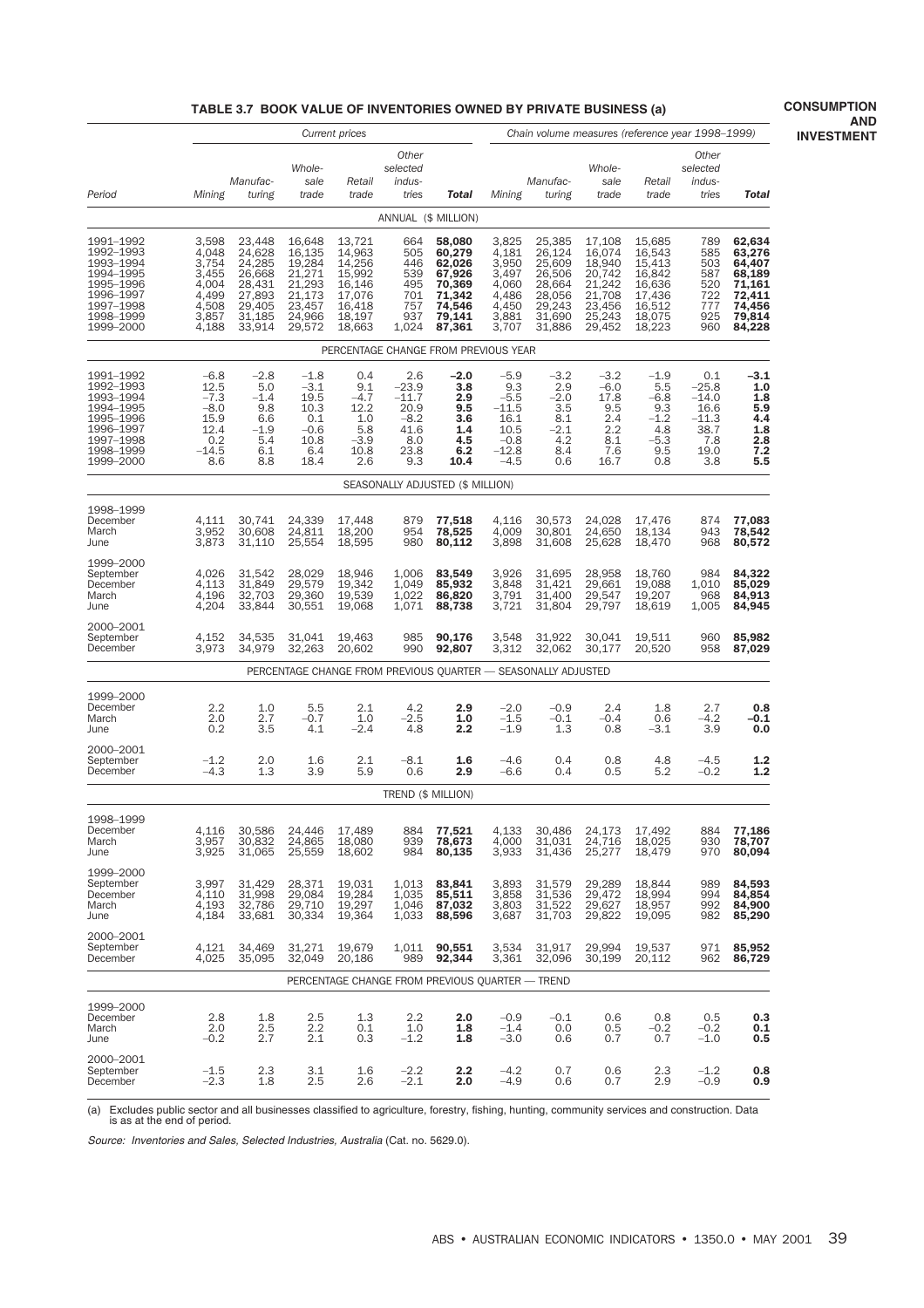#### **CONSUMPTION AND INVESTMENT**

#### REGISTRATIONS OF PASSENGER VEHICLES



*Source: ABS (Cat. no. 9303.0.40.003) Monthly data.*

#### **TABLE 3.8 NEW MOTOR VEHICLE REGISTRATIONS BY TYPE OF VEHICLE**

|                                                                                                                   |                                                                                                 | Original                                                                                     |                                                                                                 |                                                                              | Seasonally adjusted                                                        |                                                                              |                                                                              | Trend                                                                        |                                                                              |
|-------------------------------------------------------------------------------------------------------------------|-------------------------------------------------------------------------------------------------|----------------------------------------------------------------------------------------------|-------------------------------------------------------------------------------------------------|------------------------------------------------------------------------------|----------------------------------------------------------------------------|------------------------------------------------------------------------------|------------------------------------------------------------------------------|------------------------------------------------------------------------------|------------------------------------------------------------------------------|
|                                                                                                                   | Passenger<br>vehicles                                                                           | Other<br>vehicles                                                                            |                                                                                                 | Passenger<br>vehicles                                                        | Other<br>vehicles                                                          |                                                                              | Passenger<br>vehicles                                                        | Other<br>vehicles                                                            |                                                                              |
| Period                                                                                                            | (a)                                                                                             | (b)                                                                                          | <b>Total</b>                                                                                    | (a)                                                                          | (b)                                                                        | <b>Total</b>                                                                 | (a)                                                                          | (b)                                                                          | <b>Total</b>                                                                 |
|                                                                                                                   |                                                                                                 |                                                                                              |                                                                                                 | ANNUAL                                                                       |                                                                            |                                                                              |                                                                              |                                                                              |                                                                              |
| 1991-1992<br>1992-1993<br>1993-1994<br>1994-1995<br>1995-1996<br>1996-1997<br>1997-1998<br>1998-1999<br>1999-2000 | 437,024<br>449.777<br>475,973<br>528,499<br>531,778<br>557,963<br>654,697<br>671,513<br>596,357 | 84,161<br>91,728<br>98,288<br>110,408<br>104,751<br>105,889<br>117,148<br>125,553<br>132,068 | 521,185<br>541,505<br>574,261<br>638,907<br>636,529<br>663,852<br>771,845<br>797,066<br>728,425 | na                                                                           | na                                                                         | na                                                                           | na                                                                           | na                                                                           | na                                                                           |
|                                                                                                                   |                                                                                                 |                                                                                              |                                                                                                 | PERCENTAGE CHANGE FROM PREVIOUS YEAR                                         |                                                                            |                                                                              |                                                                              |                                                                              |                                                                              |
| 1991-1992<br>1992-1993<br>1993-1994<br>1994-1995<br>1995-1996<br>1996-1997<br>1997-1998<br>1998-1999<br>1999-2000 | $-0.8$<br>2.9<br>5.8<br>11.0<br>0.6<br>4.9<br>17.3<br>2.6<br>$-11.2$                            | $-17.1$<br>9.0<br>7.2<br>12.3<br>$-5.1$<br>1.1<br>10.6<br>7.2<br>5.2                         | $-3.9$<br>3.9<br>6.0<br>11.3<br>$-0.4$<br>4.3<br>16.3<br>3.3<br>$-8.6$                          | na                                                                           | na                                                                         | na                                                                           | na                                                                           | na                                                                           | na                                                                           |
|                                                                                                                   |                                                                                                 |                                                                                              |                                                                                                 | <b>MONTHLY</b>                                                               |                                                                            |                                                                              |                                                                              |                                                                              |                                                                              |
| 1999-2000<br>December<br>January<br>February<br>March<br>April<br>May<br>June                                     | 54,941<br>42,236<br>51,401<br>56,257<br>41,649<br>51,554<br>45,521                              | 11,705<br>8,021<br>10,809<br>11.457<br>8,664<br>12,585<br>15,358                             | 66,646<br>50,257<br>62,210<br>67,714<br>50,313<br>64,139<br>60,879                              | 51,449<br>54,233<br>51,921<br>50.435<br>50,074<br>48,821<br>37,610           | 11,723<br>11,405<br>10,991<br>10,403<br>10,417<br>10,873<br>10,985         | 63,172<br>65,638<br>62,912<br>60,838<br>60,491<br>59,694<br>48,595           | 50,779<br>51,035<br>50,964<br>50,581<br>50,065<br>49,572<br>49,123           | 11,128<br>11,026<br>10,884<br>10,732<br>10,610<br>10,528<br>10,449           | 61,907<br>62,061<br>61,848<br>61,313<br>60,675<br>60,100<br>59,572           |
| 2000-2001<br>July<br>August<br>September<br>October<br>November<br>December<br>January<br>February                | 69,632<br>65,811<br>54,759<br>56,529<br>61,282<br>62,717<br>46,985<br>49,281                    | 9,354<br>10,557<br>9,227<br>9,734<br>10,106<br>10,023<br>8,158<br>9,345                      | 78,986<br>76,368<br>63,986<br>66,263<br>71,388<br>72,740<br>55,143<br>58,626                    | 70,133<br>63,915<br>58,129<br>57,434<br>58,145<br>63,825<br>55,635<br>51.787 | 9,547<br>10,572<br>10,171<br>10,160<br>9,844<br>10,756<br>10,676<br>10.039 | 79,680<br>74,487<br>68,300<br>67,594<br>67,989<br>74,581<br>66,311<br>61,826 | 57,478<br>57,760<br>58,286<br>58,624<br>58,538<br>57,993<br>57,143<br>55,883 | 10,343<br>10,244<br>10,198<br>10,210<br>10,274<br>10,332<br>10,382<br>10,360 | 67,821<br>68,004<br>68,484<br>68,834<br>68,812<br>68,325<br>67,525<br>66,243 |
|                                                                                                                   |                                                                                                 |                                                                                              |                                                                                                 | PERCENTAGE CHANGE FROM PREVIOUS MONTH                                        |                                                                            |                                                                              |                                                                              |                                                                              |                                                                              |
| 2000–2001<br>August<br>September<br>October<br>November<br>December<br>January<br>February                        | $-5.5$<br>$-16.8$<br>3.2<br>8.4<br>2.3<br>$-25.1$<br>4.9                                        | 12.9<br>$-12.6$<br>5.5<br>3.8<br>$-0.8$<br>$-18.6$<br>14.6                                   | $-3.3$<br>$-16.2$<br>3.6<br>7.7<br>1.9<br>$-24.2$<br>6.3                                        | $-8.9$<br>$-9.1$<br>$-1.2$<br>1.2<br>9.8<br>$-12.8$<br>$-6.9$                | 10.7<br>$-3.8$<br>$-0.1$<br>$-3.1$<br>9.3<br>$-0.7$<br>$-6.0$              | $-6.5$<br>$-8.3$<br>$-1.0$<br>0.6<br>9.7<br>$-11.1$<br>$-6.8$                | 0.5<br>0.9<br>0.6<br>$-0.1$<br>$-0.9$<br>$-1.5$<br>$-2.2$                    | $-1.0$<br>$-0.4$<br>0.1<br>0.6<br>0.6<br>0.5<br>$-0.2$                       | 0.3<br>0.7<br>0.5<br>0.0<br>$-0.7$<br>$-1.2$<br>$-1.9$                       |

(a) Includes cars, station wagons, 4wd passenger vehicles and forward control passenger vehicles. (b) Excludes motor cycles, plant and equipment, caravans and trailers.

Source: New Motor Vehicle Registrations, Australia (Cat. no. 9303.0.40.003).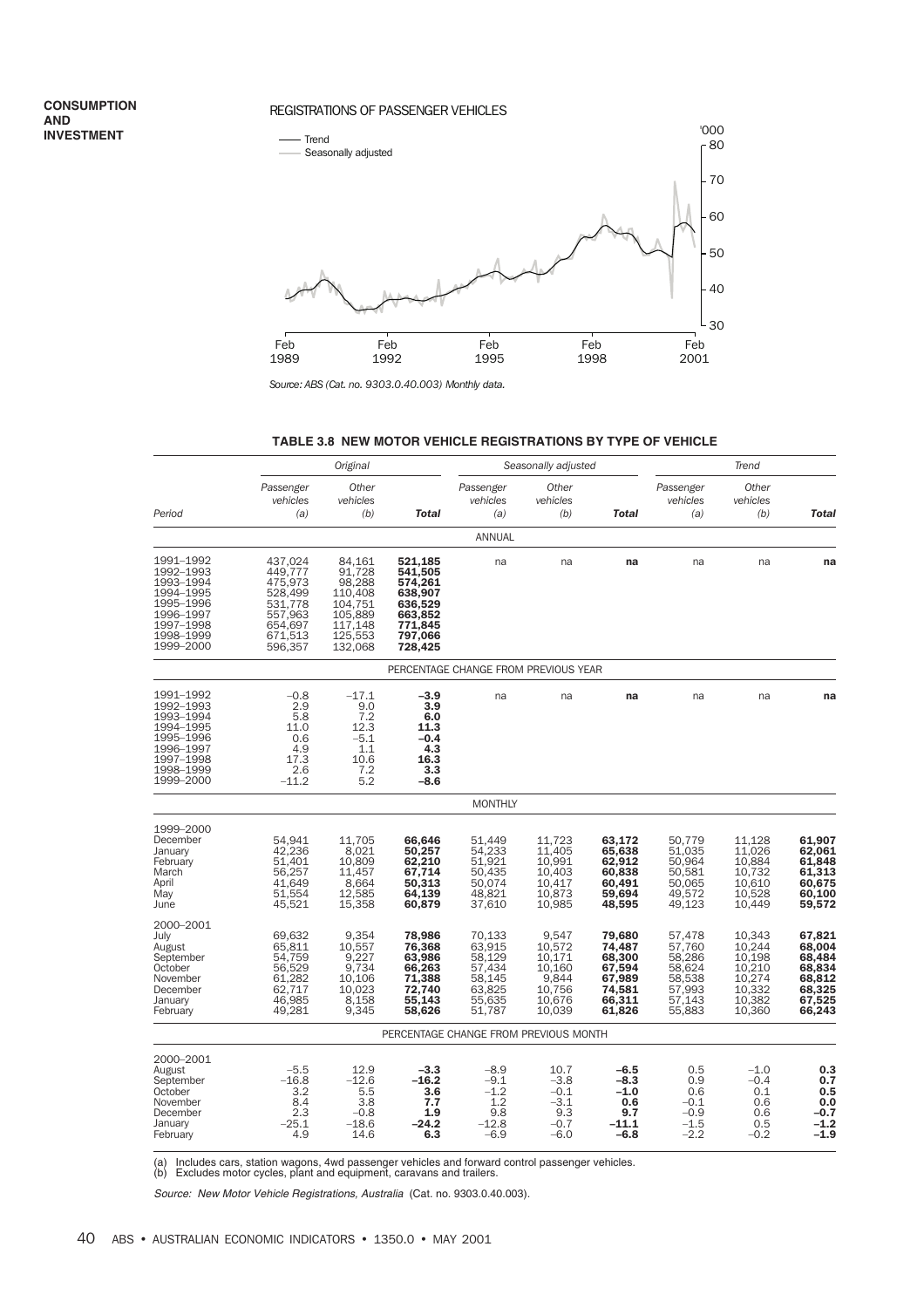# **4** PRODUCTION

#### *TABLES*

| 4.1  |                                                                                                  |
|------|--------------------------------------------------------------------------------------------------|
| 4.2  |                                                                                                  |
| 4.3  |                                                                                                  |
| 4.4  |                                                                                                  |
| 4.5  | Private mineral and petroleum exploration actual and expected 47                                 |
| 4.6  |                                                                                                  |
| 4.7  |                                                                                                  |
| 4.8  | Building commencements, number and value, chain volume measures 49                               |
| 4.9  | Value of building work done, chain volume measures 49                                            |
| 4.10 | Construction activity : value of work done, chain volume measures 50                             |
| 4.11 | Engineering construction activity : value of work done, chain volume measures $\dots$ $\dots$ 51 |
| 4.12 |                                                                                                  |

#### *RELATED PUBLICATIONS*

*Inventories and Sales, Selected Industries, Australia* (Cat. no. 5629.0)

*Livestock Products, Australia* (Cat. no. 7215.0)

*Manufacturing Production, Australia* (Cat. no. 8301.0)

*Actual and Expected Private Mineral Exploration*, *Australia* (Cat. no. 8412.0)

*Tourist Accommodation, Australia* (Cat. no. 8635.0)

*Building Approvals, Australia* (Cat. no. 8731.0)

*Building Activity, Australia: Dwelling Unit Commencements, Preliminary* (Cat. no. 8750.0)

*Building Activity, Australia* (Cat. no. 8752.0)

*Engineering Construction Activity, Australia* (Cat. no. 8762.0)

*Quarterly Mineral Statistics — Australian Bureau of Agricultural and Resource Economics* (ABARE)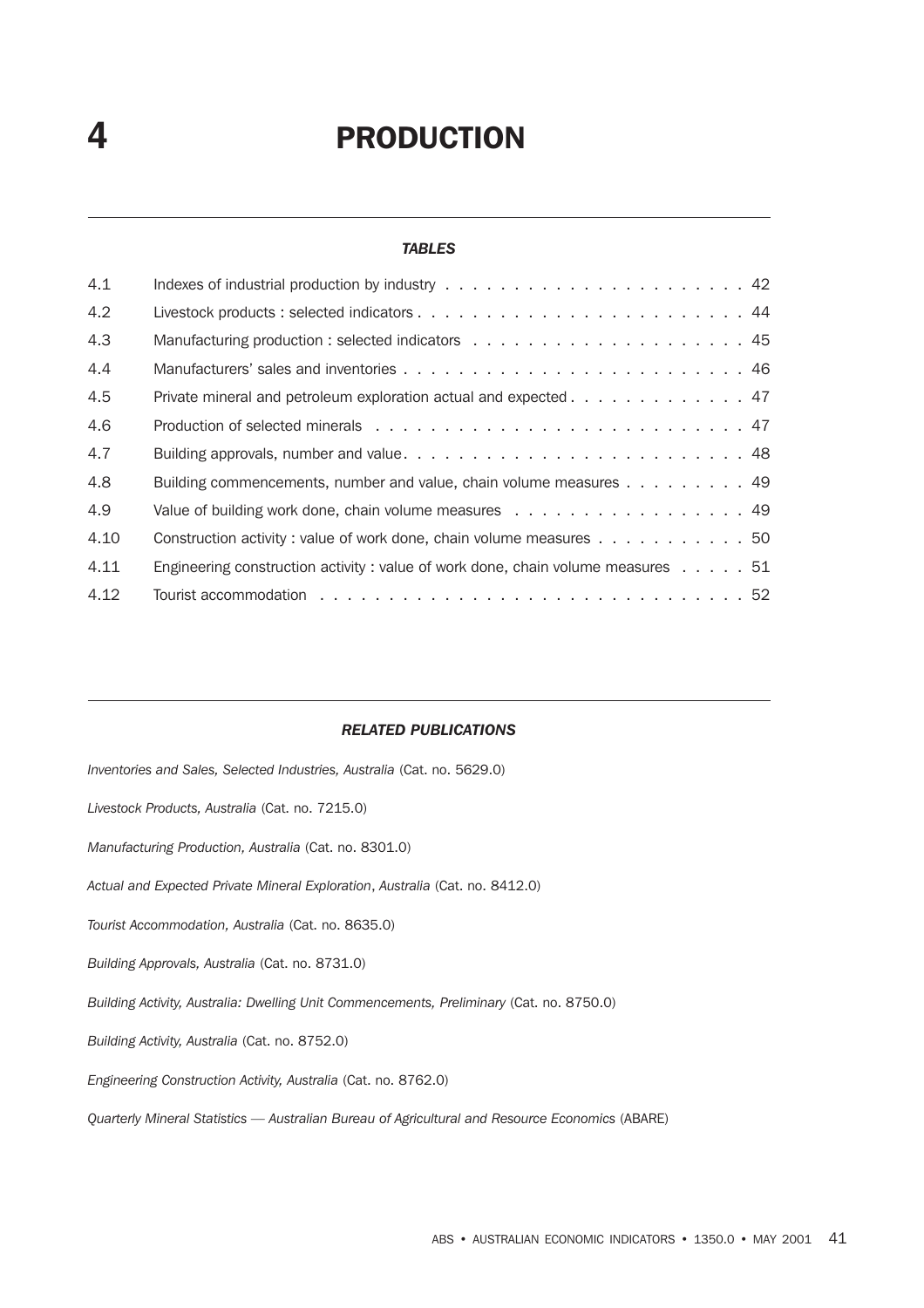# INDEX OF TOTAL INDUSTRIAL PRODUCTION, 1998-99=100



*Source: National Accounts Section, ABS Quarterly data.*

|                                                                                                                   |                                                                         |                                                                        |                                                                        |                                                                        |                                                                        | Selected manufacturing industries                                              |                                                                        |
|-------------------------------------------------------------------------------------------------------------------|-------------------------------------------------------------------------|------------------------------------------------------------------------|------------------------------------------------------------------------|------------------------------------------------------------------------|------------------------------------------------------------------------|--------------------------------------------------------------------------------|------------------------------------------------------------------------|
| Period                                                                                                            | Mining<br>(excluding<br>services<br>to mining)                          | Total<br>manu-<br>facturing                                            | Electricity,<br>gas and<br>water                                       | <b>Total</b><br>industrial(a)                                          | Food,<br>beverages<br>and<br>tobacco                                   | Textiles.<br>clothing.<br>footwear<br>and<br>leather                           | Wood<br>and<br>paper<br>products                                       |
|                                                                                                                   |                                                                         |                                                                        | ANNUAL $(1998-1999 = 100.0)$                                           |                                                                        |                                                                        |                                                                                |                                                                        |
| 1991–1992<br>1992–1993<br>1993-1994<br>1994–1995<br>1995–1996<br>1996-1997<br>1997-1998<br>1998-1999<br>1999-2000 | 82.6<br>82.8<br>84.2<br>89.8<br>96.6<br>97.8<br>102.2<br>100.0<br>111.5 | 82.1<br>83.9<br>87.6<br>89.5<br>91.4<br>93.3<br>96.3<br>100.0<br>101.5 | 87.3<br>88.9<br>92.0<br>94.5<br>94.5<br>94.3<br>98.2<br>100.0<br>102.9 | 83.0<br>84.3<br>87.5<br>90.2<br>92.8<br>94.4<br>97.7<br>100.0<br>103.8 | 82.2<br>83.0<br>86.0<br>86.9<br>89.3<br>90.8<br>95.3<br>100.0<br>105.0 | 108.9<br>104.6<br>106.0<br>103.5<br>97.8<br>97.2<br>98.6<br>100.0<br>86.8      | 82.9<br>88.0<br>89.7<br>92.4<br>93.3<br>95.5<br>96.6<br>100.0<br>109.9 |
|                                                                                                                   |                                                                         |                                                                        |                                                                        | PERCENTAGE CHANGE FROM PREVIOUS YEAR                                   |                                                                        |                                                                                |                                                                        |
| 1991–1992<br>1992-1993<br>1993-1994<br>1994–1995<br>1995-1996<br>1996-1997<br>1997-1998<br>1998-1999<br>1999-2000 | 5.2<br>0.2<br>$1.8\,$<br>6.6<br>7.6<br>1.3<br>4.5<br>$-2.2$<br>11.5     | $-3.0$<br>2.1<br>4.5<br>2.1<br>2.1<br>2.2<br>3.1<br>3.9<br>1.5         | 1.2<br>1.8<br>3.5<br>2.7<br>0.0<br>$-0.2$<br>4.1<br>1.9<br>2.9         | $-0.4$<br>1.7<br>3.7<br>3.1<br>2.9<br>1.7<br>3.5<br>2.3<br>3.8         | $-0.1$<br>1.0<br>3.6<br>1.1<br>2.8<br>1.7<br>5.0<br>4.9<br>5.0         | $-5.8$<br>$-3.9$<br>1.3<br>$-2.3$<br>$-5.5$<br>$-0.6$<br>1.4<br>1.4<br>$-13.2$ | $-1.6$<br>6.1<br>2.0<br>3.0<br>0.9<br>$2.5$<br>$1.1$<br>3.5<br>9.9     |
|                                                                                                                   |                                                                         |                                                                        |                                                                        | SEASONALLY ADJUSTED (1998-1999= 100.0)                                 |                                                                        |                                                                                |                                                                        |
| 1998-1999<br>December<br>March<br>June                                                                            | 97.1<br>101.4<br>101.9                                                  | 100.1<br>101.9<br>99.8                                                 | 99.5<br>101.1<br>100.4                                                 | 99.4<br>101.7<br>100.3                                                 | 100.3<br>99.1<br>101.8                                                 | 100.1<br>101.2<br>91.7                                                         | 96.2<br>104.4<br>97.7                                                  |
| 1999-2000<br>September<br>December<br>March<br>June                                                               | 105.7<br>110.8<br>113.4<br>115.9                                        | 100.3<br>99.4<br>103.3<br>103.2                                        | 100.4<br>101.7<br>104.6<br>105.0                                       | 101.4<br>102.0<br>105.5<br>106.0                                       | 97.7<br>101.4<br>109.1<br>111.6                                        | 92.3<br>89.3<br>87.4<br>78.2                                                   | 103.4<br>110.5<br>118.0<br>107.6                                       |
| 2000–2001<br>September<br>December                                                                                | 116.0<br>122.0                                                          | 101.5<br>100.0                                                         | 106.5<br>105.6                                                         | 105.0<br>105.2                                                         | 112.2<br>113.3                                                         | 76.7<br>74.4                                                                   | 96.2<br>86.2                                                           |
|                                                                                                                   |                                                                         |                                                                        |                                                                        | PERCENTAGE CHANGE FROM PREVIOUS QUARTER                                |                                                                        |                                                                                |                                                                        |
| 1999-2000<br>December<br>March<br>June                                                                            | 4.8<br>2.3<br>2.2                                                       | $-0.9$<br>3.9<br>$-0.1$                                                | 1.3<br>2.8<br>0.4                                                      | 0.6<br>3.4<br>0.5                                                      | 3.8<br>7.6<br>2.3                                                      | $-3.3$<br>$-2.1$<br>$-10.5$                                                    | 6.9<br>6.8<br>$-8.8$                                                   |
| 2000–2001<br>September<br>December                                                                                | 0.1<br>5.2                                                              | $-1.6$<br>$-1.4$                                                       | 1.5<br>$-0.9$                                                          | $-0.9$<br>0.2                                                          | 0.5<br>1.0                                                             | $-1.9$<br>$-3.0$                                                               | $-10.6$<br>$-10.4$                                                     |

#### **TABLE 4.1 INDEXES OF INDUSTRIAL PRODUCTION BY INDUSTRY**

(a) Total industrial production describes the sum of the three groups: Mining excluding services to mining, manufacturing and electricity, gas and water.

Source: Australian National Accounts unpublished data, ABS.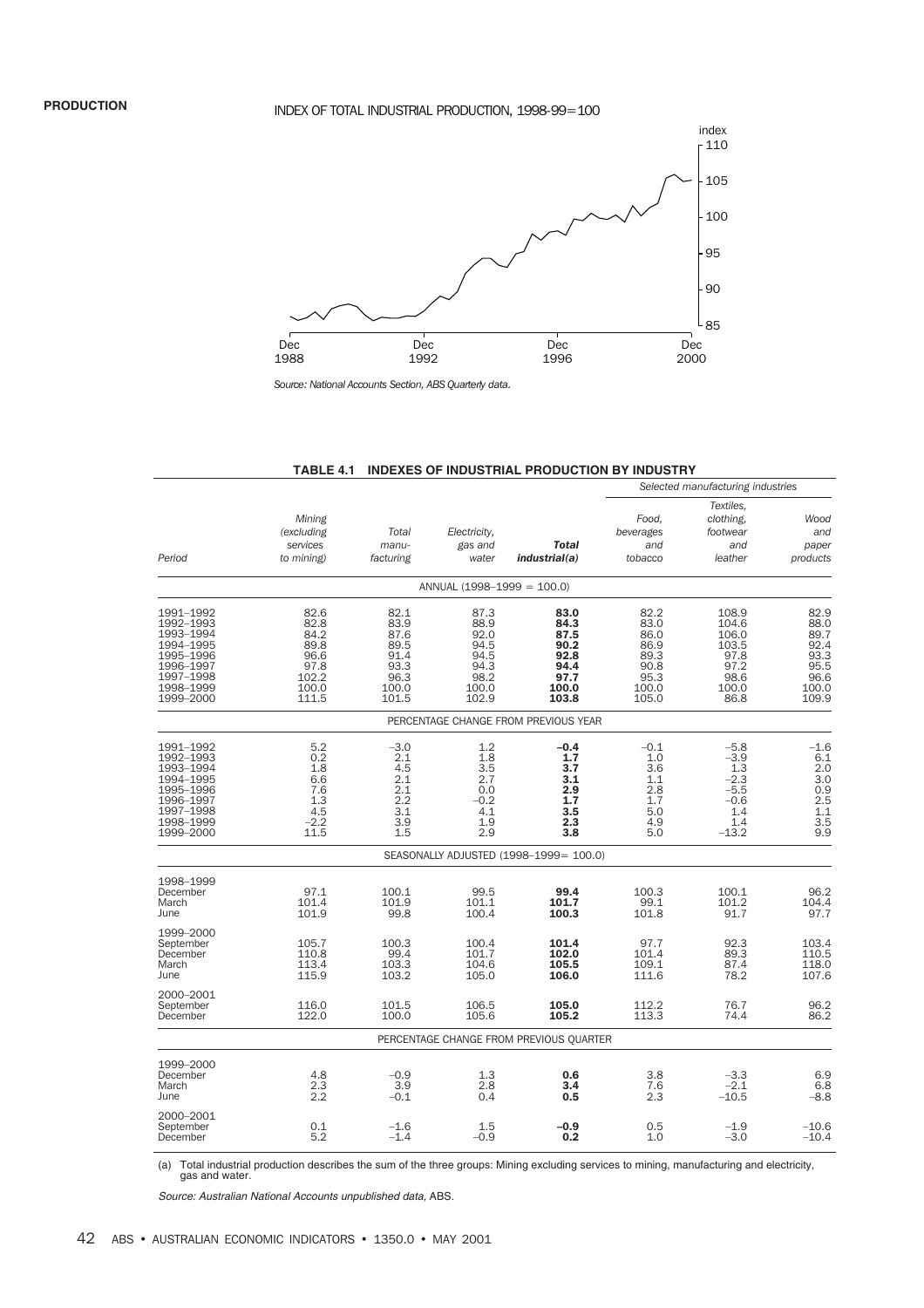#### INDEXES OF INDUSTRIAL PRODUCTION, Seasonally adjusted, 1998-99=100 Dec 1988 Dec 1992 Dec 1996 Dec 2000 index 60 70 80 90  $-100$ 110 120  $-130$ Electricity, gas and water **Manufacturing** Mining (excl. services to mining)

*Source: National Accounts Section, ABS Quarterly data.*

**TABLE 4.1 INDEXES OF INDUSTRIAL PRODUCTION BY INDUSTRY — continued**

|                                                                                                                   |                                                                        |                                                                       | Selected manufacturing industries - continued                         |                                                                                   |                                                                        |                                                                              |
|-------------------------------------------------------------------------------------------------------------------|------------------------------------------------------------------------|-----------------------------------------------------------------------|-----------------------------------------------------------------------|-----------------------------------------------------------------------------------|------------------------------------------------------------------------|------------------------------------------------------------------------------|
| Period                                                                                                            | Printing.<br>publishing<br>and<br>recorded<br>media                    | Petroleum,<br>coal.<br>chemical<br>and<br>associated<br>products      | Non-metallic<br>mineral<br>products                                   | Metal<br>products                                                                 | Machinery<br>and<br>equipment                                          | Other<br>manufacturing                                                       |
|                                                                                                                   |                                                                        |                                                                       | ANNUAL (1998-1999 = 100.0)                                            |                                                                                   |                                                                        |                                                                              |
| 1991-1992<br>1992-1993<br>1993-1994<br>1994-1995<br>1995-1996<br>1996-1997<br>1997-1998<br>1998-1999<br>1999-2000 | 78.7<br>83.8<br>85.5<br>90.0<br>91.4<br>92.8<br>95.4<br>100.0<br>111.4 | 79.9<br>81.1<br>85.1<br>87.7<br>92.7<br>94.7<br>96.1<br>100.0<br>95.5 | 88.2<br>95.4<br>97.5<br>97.5<br>90.3<br>90.4<br>91.8<br>100.0<br>92.1 | 83.1<br>84.6<br>88.3<br>86.9<br>89.1<br>92.1<br>95.8<br>100.0<br>97.0             | 76.0<br>76.7<br>83.1<br>88.3<br>92.2<br>94.6<br>97.4<br>100.0<br>106.6 | 84.5<br>86.2<br>91.6<br>92.6<br>91.6<br>95.0<br>99.6<br>100.0<br>89.4        |
|                                                                                                                   |                                                                        |                                                                       | PERCENTAGE CHANGE FROM PREVIOUS YEAR                                  |                                                                                   |                                                                        |                                                                              |
| 1991-1992<br>1992-1993<br>1993-1994<br>1994-1995<br>1995-1996<br>1996-1997<br>1997-1998<br>1998-1999<br>1999-2000 | $-6.6$<br>6.4<br>2.1<br>5.3<br>1.6<br>1.5<br>2.8<br>4.8<br>11.4        | $-3.4$<br>1.5<br>4.9<br>3.0<br>5.7<br>2.1<br>1.6<br>4.0<br>$-4.5$     | $-2.6$<br>8.1<br>2.2<br>0.0<br>$-7.4$<br>0.0<br>1.6<br>8.9<br>$-7.9$  | $-1.2$<br>1.8<br>4.4<br>$-1.5$<br>2.5<br>$\overline{3.3}$<br>4.0<br>4.4<br>$-3.0$ | $-5.2$<br>0.9<br>8.4<br>6.3<br>2.6<br>3.0<br>2.6<br>6.6                | $-3.9$<br>$\frac{2.0}{6.3}$<br>1.1<br>$-1.1$<br>3.7<br>4.9<br>0.4<br>$-10.6$ |
|                                                                                                                   |                                                                        |                                                                       | SEASONALLY ADJUSTED (1998-1999= 100.0)                                |                                                                                   |                                                                        |                                                                              |
| 1998-1999<br>December<br>March<br>June                                                                            | 96.7<br>104.2<br>105.0                                                 | 98.6<br>102.4<br>98.9                                                 | 102.2<br>98.5<br>105.8                                                | 100.3<br>100.8<br>100.0                                                           | 101.2<br>103.9<br>98.6                                                 | 110.4<br>104.1<br>92.5                                                       |
| 1999-2000<br>September<br>December<br>March<br>June                                                               | 113.0<br>111.8<br>108.8<br>112.2                                       | 97.5<br>96.7<br>93.1<br>94.9                                          | 83.7<br>85.1<br>96.6<br>102.7                                         | 97.8<br>94.9<br>101.4<br>93.7                                                     | 106.8<br>101.0<br>106.9<br>111.8                                       | 91.1<br>88.9<br>87.7<br>90.0                                                 |
| 2000-2001<br>September<br>December                                                                                | 106.0<br>105.6                                                         | 95.5<br>94.5                                                          | 112.2<br>105.1                                                        | 91.0<br>102.0                                                                     | 111.2<br>101.3                                                         | 82.5<br>73.2                                                                 |
|                                                                                                                   |                                                                        |                                                                       | PERCENTAGE CHANGE FROM PREVIOUS QUARTER                               |                                                                                   |                                                                        |                                                                              |
| 1999-2000<br>December<br>March<br>June                                                                            | $-1.0$<br>$-2.8$<br>3.1                                                | $-0.8$<br>$-3.\overline{7}$<br>2.0                                    | 1.7<br>13.5<br>6.3                                                    | $-2.9$<br>6.8<br>$-7.6$                                                           | $-5.4$<br>5.8<br>4.5                                                   | $-2.4$<br>$-1.3$<br>2.6                                                      |
| 2000-2001<br>September<br>December                                                                                | $-5.5$<br>$-0.4$                                                       | 0.6<br>$-1.0$                                                         | 9.2<br>$-6.3$                                                         | $-2.8$<br>12.1                                                                    | $-0.5$<br>$-8.9$                                                       | $-8.3$<br>$-11.2$                                                            |

Source: Australian National Accounts unpublished data, ABS.

#### **PRODUCTION**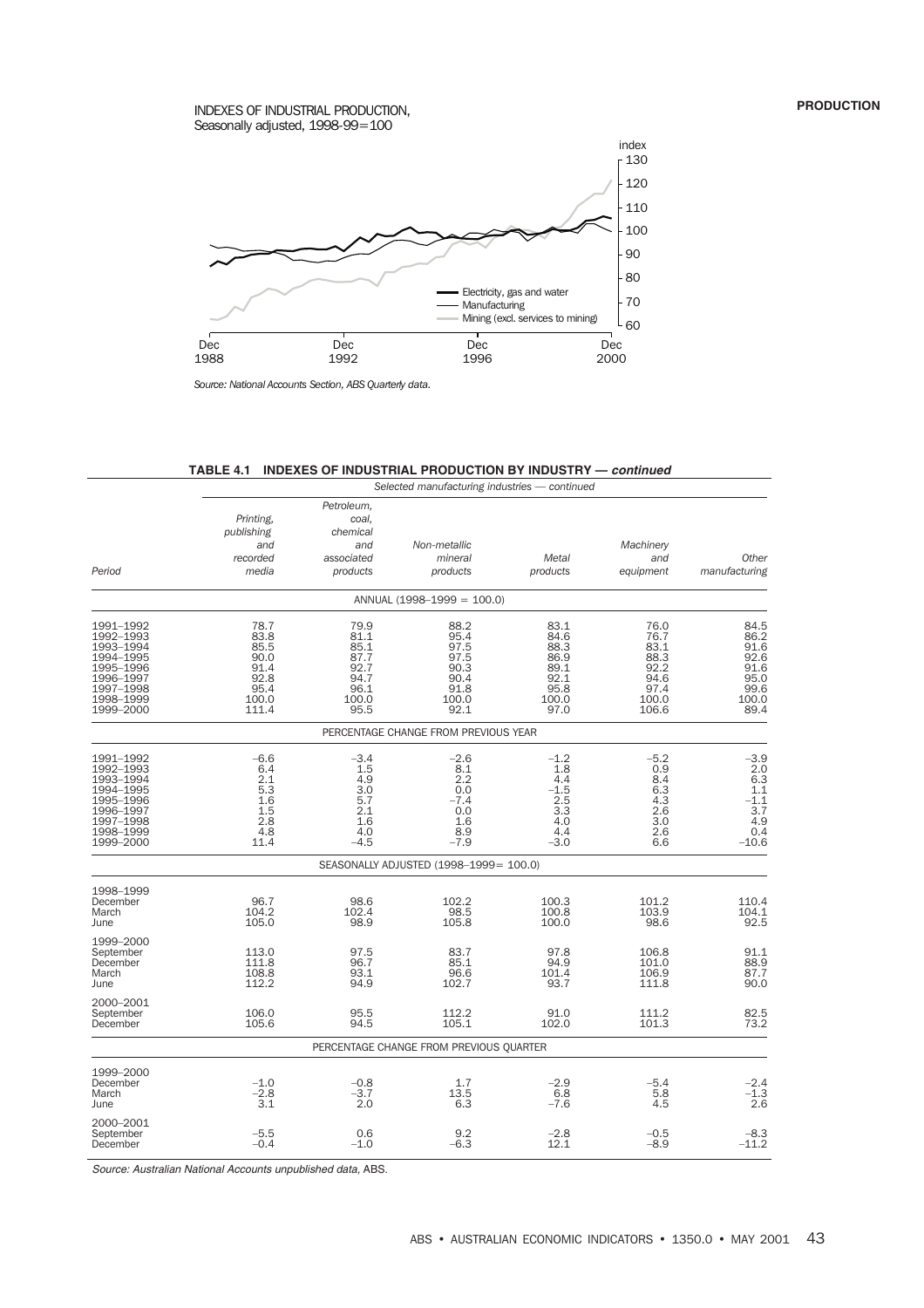# **TABLE 4.2 LIVESTOCK PRODUCTS: SELECTED INDICATORS**

|                                                                                                                   |                                                                                                 | $Meat - carcass weight$                                                                                           |                                                                                                 |                                                                                 |                                                                               |                                                                        | Exports of (c)                                                                                                |                                                                                    |
|-------------------------------------------------------------------------------------------------------------------|-------------------------------------------------------------------------------------------------|-------------------------------------------------------------------------------------------------------------------|-------------------------------------------------------------------------------------------------|---------------------------------------------------------------------------------|-------------------------------------------------------------------------------|------------------------------------------------------------------------|---------------------------------------------------------------------------------------------------------------|------------------------------------------------------------------------------------|
| Period                                                                                                            | Wool<br>receivals<br>(a)<br>(tonnes)                                                            | Red meat<br>(tonnes)                                                                                              | Chicken<br>meat<br>(b)<br>(tonnes)                                                              | Milk<br>intake by<br>factories<br>(M litres)                                    | Live<br>sheep<br>(7000)                                                       | Live<br>cattle<br>(7000)                                               | Fresh or<br>frozen meat<br>(tonnes)                                                                           | Bacon, ham<br>and canned<br>meat<br>(tonnes)                                       |
|                                                                                                                   |                                                                                                 |                                                                                                                   |                                                                                                 | ANNUAL                                                                          |                                                                               |                                                                        |                                                                                                               |                                                                                    |
| 1991-1992<br>1992-1993<br>1993-1994<br>1994-1995<br>1995-1996<br>1996-1997<br>1997-1998<br>1998-1999<br>1999-2000 | 836,600<br>844,077<br>784,218<br>679,436<br>646,073<br>685,017<br>640,717<br>638,763<br>642,309 | 2,793,545<br>2,809,224<br>2,829,153<br>2,789,842<br>2,666,105<br>2,712,328<br>2,929,932<br>3,008,753<br>3,031,292 | 415,569<br>434,716<br>468,723<br>466,551<br>480,543<br>487,929<br>543,805<br>564,271<br>592,704 | 6,731<br>7,329<br>8,076<br>8,206<br>8,716<br>9.025<br>9,439<br>10,176<br>10,847 | 4,396<br>5,097<br>5,433<br>5,697<br>5,880<br>5,237<br>4,961<br>4.959<br>4.859 | 107<br>149<br>235<br>386<br>616<br>864<br>694<br>713<br>846            | 1,026,487<br>1,045,069<br>1,044,821<br>1,013,523<br>965,356<br>957,779<br>1,100,386<br>1,168,916<br>1,186,413 | 6,112<br>5,870<br>7,996<br>6,966<br>9,446<br>12,048<br>13,049<br>13,224<br>13,955  |
|                                                                                                                   |                                                                                                 |                                                                                                                   |                                                                                                 | PERCENTAGE CHANGE FROM PREVIOUS YEAR                                            |                                                                               |                                                                        |                                                                                                               |                                                                                    |
| 1991-1992<br>1992-1993<br>1993-1994<br>1994-1995<br>1995-1996<br>1996-1997<br>1997-1998<br>1998-1999<br>1999-2000 | $-17.4$<br>0.9<br>$-7.1$<br>$-13.4$<br>$-4.9$<br>6.0<br>$-6.5$<br>$-0.3$<br>0.6                 | 1.9<br>0.6<br>0.7<br>$-1.4$<br>$-4.4$<br>1.7<br>8.0<br>2.7<br>0.7                                                 | 7.0<br>4.6<br>7.8<br>$-0.5$<br>3.0<br>1.5<br>11.5<br>3.8<br>5.0                                 | 5.1<br>8.9<br>10.2<br>1.6<br>6.2<br>3.5<br>4.6<br>7.8<br>6.6                    | 40.0<br>16.0<br>6.6<br>4.9<br>3.2<br>$-10.9$<br>$-5.3$<br>0.0<br>$-2.0$       | 12.8<br>38.3<br>58.1<br>64.3<br>59.6<br>40.3<br>$-19.7$<br>2.7<br>18.6 | 7.1<br>1.8<br>0.0<br>$-3.0$<br>$-4.8$<br>$-0.8$<br>14.9<br>6.2<br>1.5                                         | 2.2<br>$-4.0$<br>36.2<br>$-12.9$<br>35.6<br>27.5<br>8.3<br>1.3<br>$5.\overline{5}$ |
|                                                                                                                   |                                                                                                 |                                                                                                                   |                                                                                                 | SEASONALLY ADJUSTED UNLESS FOOTNOTED                                            |                                                                               |                                                                        |                                                                                                               |                                                                                    |
| 1998-1999<br>December<br>March<br>June                                                                            | 159,288<br>166,819<br>165,023                                                                   | 761,936<br>758,614<br>736,826                                                                                     | 138,709<br>140.923<br>140.492                                                                   | 2,471<br>2,583<br>2.754                                                         | 1,429<br>1,259<br>1,265                                                       | 197<br>197<br>188                                                      | 313,056<br>274,644<br>293,456                                                                                 | 3,144<br>3,344<br>2,888                                                            |
| 1999-2000<br>September<br>December<br>March<br>June                                                               | 156,664<br>149,499<br>158,137<br>189,826                                                        | 753,399<br>748,952<br>756,391<br>774,139                                                                          | 143,939<br>147,004<br>150,005<br>151,068                                                        | 2,725<br>2,634<br>2,746<br>2,843                                                | 1.075<br>1,362<br>1,345<br>1,077                                              | 224<br>225<br>205<br>191                                               | 290.181<br>313,586<br>271,144<br>311,502                                                                      | 3,129<br>3,485<br>3,254<br>4,087                                                   |
| 2000-2001<br>September<br>December                                                                                | 147,957<br>136,723                                                                              | 793,397<br>781,201                                                                                                | 154,868<br>157,681                                                                              | nya                                                                             | 1,241<br>1,660                                                                | 239<br>252                                                             | 326,133<br>357,828                                                                                            | 3,754<br>3,595                                                                     |
|                                                                                                                   |                                                                                                 |                                                                                                                   |                                                                                                 | PERCENTAGE CHANGE FROM PREVIOUS QUARTER                                         |                                                                               |                                                                        |                                                                                                               |                                                                                    |
| 1998-1999<br>June                                                                                                 | $-1.1$                                                                                          | $-2.9$                                                                                                            | $-0.3$                                                                                          | 6.6                                                                             | 0.4                                                                           | $-4.5$                                                                 | 6.8                                                                                                           | $-13.6$                                                                            |
| 1999-2000<br>September<br>December<br>March<br>June                                                               | $-5.1$<br>$-4.6$<br>5.8<br>20.0                                                                 | 2.2<br>$-0.6$<br>1.0<br>2.3                                                                                       | 2.5<br>2.1<br>2.0<br>0.7                                                                        | $-1.1$<br>$-3.3$<br>4.3<br>3.5                                                  | $-15.0$<br>26.7<br>$-1.2$<br>$-19.9$                                          | 19.5<br>0.2<br>$-8.8$<br>$-6.7$                                        | $-1.1$<br>8.1<br>$-13.5$<br>14.9                                                                              | 8.3<br>11.4<br>$-6.6$<br>25.6                                                      |
| 2000-2001<br>September<br>December                                                                                | $-22.1$<br>$-7.6$                                                                               | 2.5<br>$-1.5$                                                                                                     | 2.5<br>1.8                                                                                      | nya                                                                             | 15.2<br>33.7                                                                  | 24.8<br>5.3                                                            | 4.7<br>9.7                                                                                                    | $-8.1$<br>$-4.2$                                                                   |

(a) Brokers' and dealers' receivals of taxable wool.<br>(b) Excludes the Northern Territory, the Australian Capital Territory and Tasmania (after 1986–1987).<br>(c) Seasonally adjusted data not available. Original data provided.

Source: Livestock Products, Australia (Cat. no. 7215.0).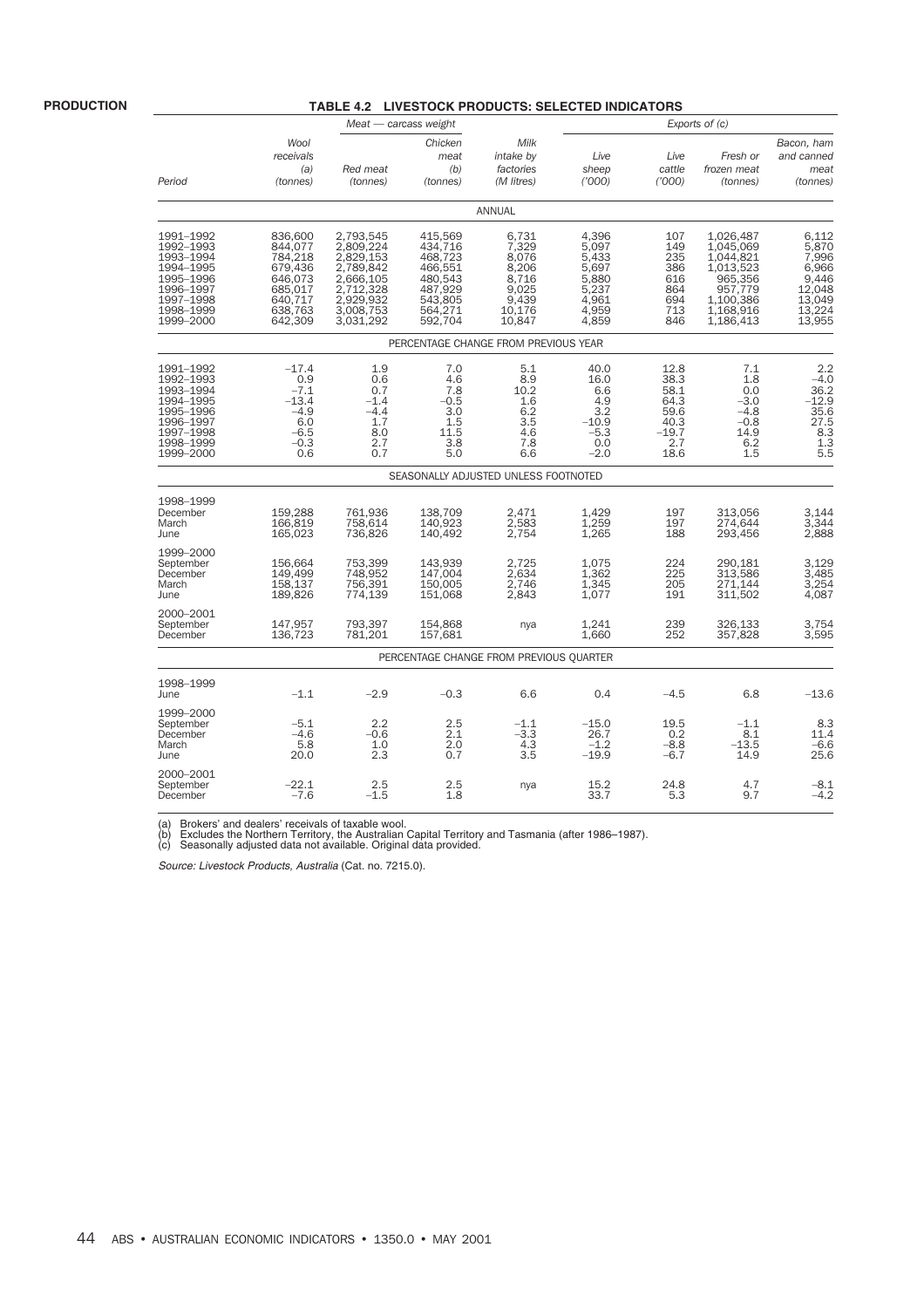PRODUCTION OF READY MIXED CONCRETE, Change from previous quarter



*Source: ABS (Cat. no. 8301.0), Quarterly data.*

PRODUCTION OF ELECTRICITY, Change from previous quarter



*Source: ABS (Cat. no. 8301.0), Quarterly data.*

#### **TABLE 4.3 MANUFACTURING PRODUCTION: SELECTED INDICATORS**

| Period                                                                                                            | Clay<br>bricks<br>(million)                                                   | Portland<br>cement<br>(7000)<br>tonnes)                                       | Ready<br>mixed<br>concrete<br>(7000)                                                   | Basic<br>iron<br>(7000)<br>tonnes)                                             | Electri-<br>city<br>(million<br>kWh)                                                            | Automotive<br>gasoline<br>$(mega-$<br>litres)                                          | Automotive<br>diesel oil<br>$(mega-$<br>litres)                                        | Gas<br>$(\text{peta-}$<br>joules)                              | Beer<br>$(mega-$<br>litres)                                                       |
|-------------------------------------------------------------------------------------------------------------------|-------------------------------------------------------------------------------|-------------------------------------------------------------------------------|----------------------------------------------------------------------------------------|--------------------------------------------------------------------------------|-------------------------------------------------------------------------------------------------|----------------------------------------------------------------------------------------|----------------------------------------------------------------------------------------|----------------------------------------------------------------|-----------------------------------------------------------------------------------|
|                                                                                                                   |                                                                               |                                                                               |                                                                                        | ANNUAL                                                                         |                                                                                                 |                                                                                        |                                                                                        |                                                                |                                                                                   |
| 1991-1992<br>1992-1993<br>1993-1994<br>1994-1995<br>1995-1996<br>1996-1997<br>1997-1998<br>1998-1999<br>1999-2000 | 1,632<br>1,722<br>1,814<br>1,860<br>1,455<br>1,468<br>1,532<br>1,594<br>1,735 | 5,731<br>6,225<br>6,734<br>7,124<br>6,397<br>6,701<br>7,236<br>7,704<br>7,937 | 13,359<br>14,547<br>15,267<br>15,892<br>14,556<br>15,555<br>17,429<br>18,601<br>20,597 | 6,394<br>6,445<br>7,209<br>7,449<br>7,553<br>7,346<br>7,928<br>7,453<br>6,489  | 156,414<br>159,872<br>161,812<br>165,065<br>167,544<br>168,415<br>176,212<br>179,630<br>184,790 | 17,192<br>17,730<br>17,727<br>17,912<br>18,358<br>18,084<br>18,592<br>18,705<br>18,652 | 10,279<br>10,603<br>11,063<br>11,366<br>12,203<br>12,969<br>13,183<br>12,968<br>12,737 | 553<br>569<br>587<br>629<br>621<br>636<br>649<br>675<br>726    | 1,863<br>1,806<br>1,752<br>1,788<br>1,743<br>1,735<br>1,757<br>1,729<br>1,744     |
|                                                                                                                   |                                                                               |                                                                               | PERCENTAGE CHANGE FROM PREVIOUS YEAR                                                   |                                                                                |                                                                                                 |                                                                                        |                                                                                        |                                                                |                                                                                   |
| 1991-1992<br>1992-1993<br>1993-1994<br>1994-1995<br>1995-1996<br>1996-1997<br>1997-1998<br>1998-1999<br>1999-2000 | $-7.4$<br>5.5<br>$\frac{5.3}{2.5}$<br>$-21.8$<br>0.9<br>4.4<br>4.0<br>8.8     | $-6.2$<br>8.6<br>8.2<br>5.8<br>$-10.2$<br>4.8<br>8.0<br>6.5<br>3.0            | $-6.5$<br>8.9<br>4.9<br>4.1<br>$-8.4$<br>6.9<br>12.0<br>6.7<br>10.7                    | 14.2<br>$\frac{0.8}{11.9}$<br>3.3<br>1.4<br>$-2.7$<br>7.9<br>$-6.0$<br>$-12.9$ | 1.7<br>2.2<br>1.2<br>2.0<br>1.5<br>0.5<br>4.6<br>1.9<br>2.9                                     | 4.5<br>3.1<br>0.0<br>1.0<br>2.5<br>$-1.5$<br>2.8<br>0.6<br>$-0$                        | $-0.1$<br>3.2<br>$^{4.3}_{2.7}$<br>7.4<br>6.3<br>1.7<br>$-1.6$<br>$-2$                 | 3.2<br>2.9<br>3.2<br>7.2<br>$-1.3$<br>2.4<br>2.0<br>4.0<br>7.6 | $-2.8$<br>$-3.1$<br>$-3.0$<br>$2.1$<br>$-2.5$<br>$-0.5$<br>$1.3$<br>$-1.6$<br>0.9 |
|                                                                                                                   |                                                                               |                                                                               |                                                                                        | SEASONALLY ADJUSTED                                                            |                                                                                                 |                                                                                        |                                                                                        |                                                                |                                                                                   |
| 1998-1999<br>December<br>March<br>June                                                                            | 392<br>420<br>401                                                             | 1,998<br>1,911<br>1,916                                                       | 4,729<br>4,574<br>4,655                                                                | 1,861<br>1,865<br>1,832                                                        | 44,400<br>46,054<br>45,043                                                                      | 4,570<br>4,742<br>4,808                                                                | 3,238<br>3,232<br>3,369                                                                | 169<br>169<br>171                                              | 437<br>439<br>416                                                                 |
| 1999-2000<br>September<br>December<br>March<br>June                                                               | 407<br>427<br>456<br>443                                                      | 1,931<br>1,941<br>1,996<br>2,041                                              | 4,923<br>5,081<br>5,237<br>5,379                                                       | 1,931<br>1,524<br>1,516<br>1,511                                               | 44,866<br>45,783<br>47,006<br>47,191                                                            | 4,916<br>4,774<br>4,491<br>4,480                                                       | 3,387<br>$3,249$<br>$3,037$<br>3,004                                                   | 172<br>178<br>192<br>187                                       | 462<br>437<br>415<br>428                                                          |
| 2000-2001<br>September<br>December                                                                                | 394<br>385                                                                    | 1,835<br>1,605                                                                | 4,427<br>4,064                                                                         | 1,531<br>nya                                                                   | 47,383<br>47,200                                                                                | 4,505<br>nya                                                                           | 3,161<br>nya                                                                           | 186<br>185                                                     | 448<br>424                                                                        |
|                                                                                                                   |                                                                               |                                                                               | PERCENTAGE CHANGE FROM PREVIOUS QUARTER                                                |                                                                                |                                                                                                 |                                                                                        |                                                                                        |                                                                |                                                                                   |
| 1999-2000<br>December<br>March<br>June                                                                            | 4.9<br>6.8<br>$-2.9$                                                          | 0.5<br>2.8<br>2.3                                                             | 3.2<br>3.1<br>2.7                                                                      | $-21.1$<br>$-0.5$<br>$-0.3$                                                    | 2.0<br>2.7<br>0.4                                                                               | $-3$<br>$-6$<br>$-0$                                                                   | $\frac{-4}{-7}$<br>$-1$                                                                | 3.5<br>7.9<br>$-2.6$                                           | $-5.4$<br>$-5.0$<br>3.1                                                           |
| 2000-2001<br>September<br>December                                                                                | $-11.1$<br>$-2.3$                                                             | $-10.1$<br>$-12.5$                                                            | $-17.7$<br>$-8.2$                                                                      | 1.3<br>nya                                                                     | 0.4<br>$-0.4$                                                                                   | $\mathbf 1$<br>nya                                                                     | 5<br>nya                                                                               | $-0.5$<br>$-0.5$                                               | 4.7<br>$-5.4$                                                                     |

Source: Manufacturing production, Australia (Cat. no. 8301.0).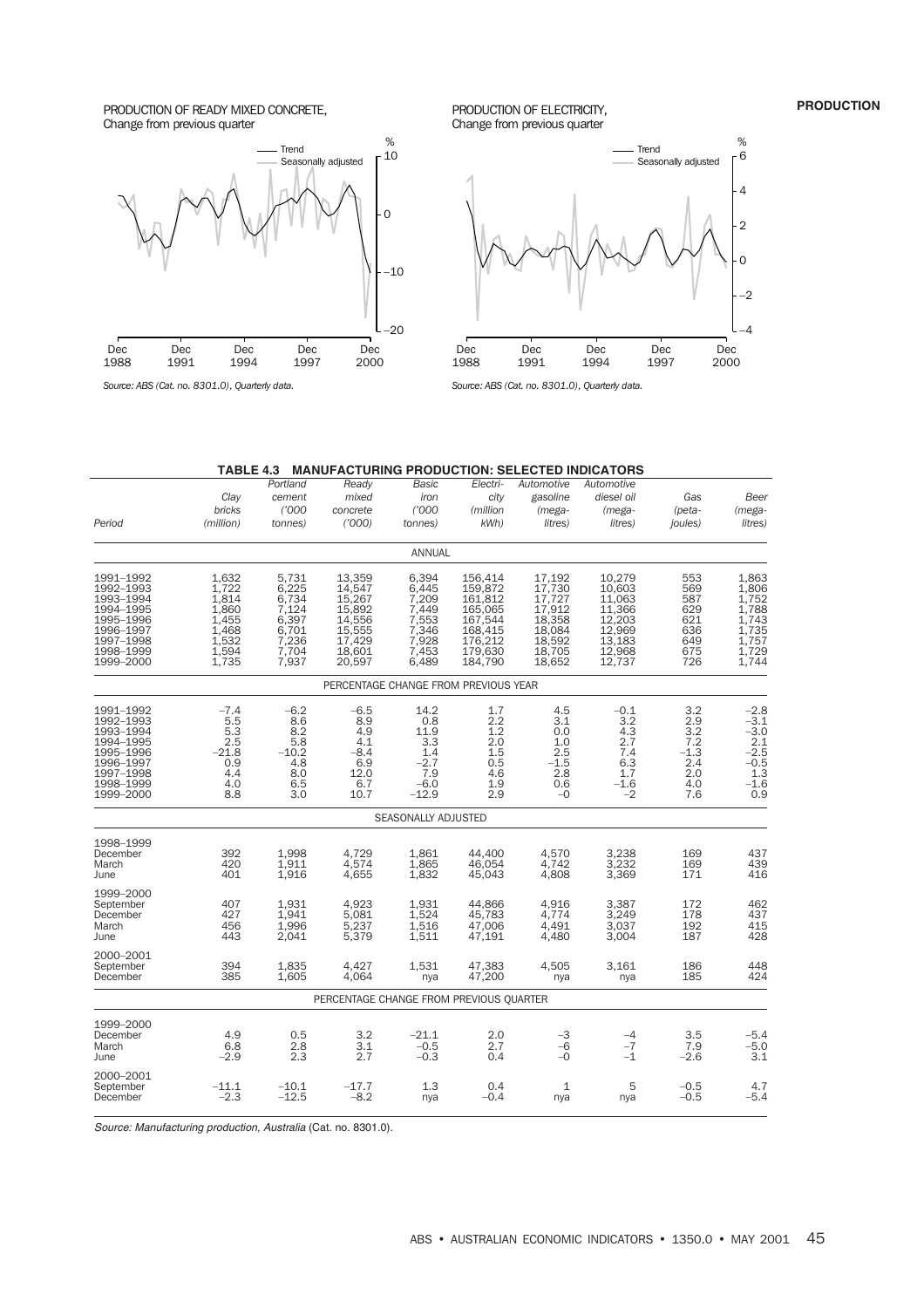#### **PRODUCTION**

MANUFACTURERS' SALES, Seasonally adjusted, Chain volume measure







*Source: ABS (Cat. no. 5629.0), Quarterly data.*

*Source: ABS (Cat. no. 5629.0), Quarterly data.*

MANUFACTURERS' INVENTORIES,

Seasonally adjusted, Chain volume measure

|                                                                                                                   |                                                                                                 | Sales                                                                                           |                                                                                        | Inventories(a)                                                                         | Inventories to                                                       |
|-------------------------------------------------------------------------------------------------------------------|-------------------------------------------------------------------------------------------------|-------------------------------------------------------------------------------------------------|----------------------------------------------------------------------------------------|----------------------------------------------------------------------------------------|----------------------------------------------------------------------|
| Period                                                                                                            | Current<br>prices                                                                               | Chain volume<br>measures (reference<br>year 1998-1999)                                          | Current<br>prices                                                                      | Chain volume<br>measures (reference<br>year 1998-1999)                                 | sales<br>ratio<br>(b)                                                |
|                                                                                                                   |                                                                                                 | ANNUAL (\$ MILLION)                                                                             |                                                                                        |                                                                                        |                                                                      |
| 1991-1992<br>1992–1993<br>1993–1994<br>1994–1995<br>1995–1996<br>1996–1997<br>1997–1998<br>1998–1999<br>1999–2000 | 147,730<br>157,781<br>171,834<br>186,282<br>193,309<br>197,244<br>201,612<br>208.796<br>213,025 | 162,634<br>169,876<br>182,533<br>192,899<br>195,370<br>199,105<br>201,304<br>208,750<br>209,098 | 23,451<br>24,603<br>24,222<br>26,599<br>28,356<br>27,815<br>29,332<br>31.110<br>33,844 | 25,377<br>26,086<br>25,536<br>26,430<br>28,581<br>27,974<br>29,166<br>31,608<br>31,804 | 0.63<br>0.60<br>0.54<br>0.57<br>0.59<br>0.56<br>0.57<br>0.60<br>0.61 |
|                                                                                                                   |                                                                                                 | SEASONALLY ADJUSTED (\$ MILLION)                                                                |                                                                                        |                                                                                        |                                                                      |
| 1998–1999<br>December<br>March<br>June                                                                            | 52,553<br>52,475<br>51,768                                                                      | 52,389<br>52,662<br>52,140                                                                      | 30,741<br>30,608<br>31,110                                                             | 30,573<br>30,801<br>31,608                                                             | 0.58<br>0.58<br>0.60                                                 |
| 1999–2000<br>September<br>December<br>March<br>June                                                               | 51.750<br>52,494<br>53,697<br>55,084                                                            | 51.614<br>51,893<br>52,462<br>53,129                                                            | 31,542<br>31,849<br>32,703<br>33,844                                                   | 31.695<br>31,421<br>31,400<br>31,804                                                   | 0.61<br>0.61<br>0.61<br>0.61                                         |
| 2000–2001<br>September<br>December                                                                                | 55.004<br>54,924                                                                                | 52,572<br>51,733                                                                                | 34,535<br>34,979                                                                       | 31.922<br>32,062                                                                       | 0.63<br>0.64                                                         |

#### **TABLE 4.4 MANUFACTURERS' SALES AND INVENTORIES**

(a) As at the end of period (b) Current price series. Annual stocks are as at end of period; annual sales are an average of the quarters in the period.

Source: Inventories and Sales, Selected Industries, Australia (Cat. no. 5629.0).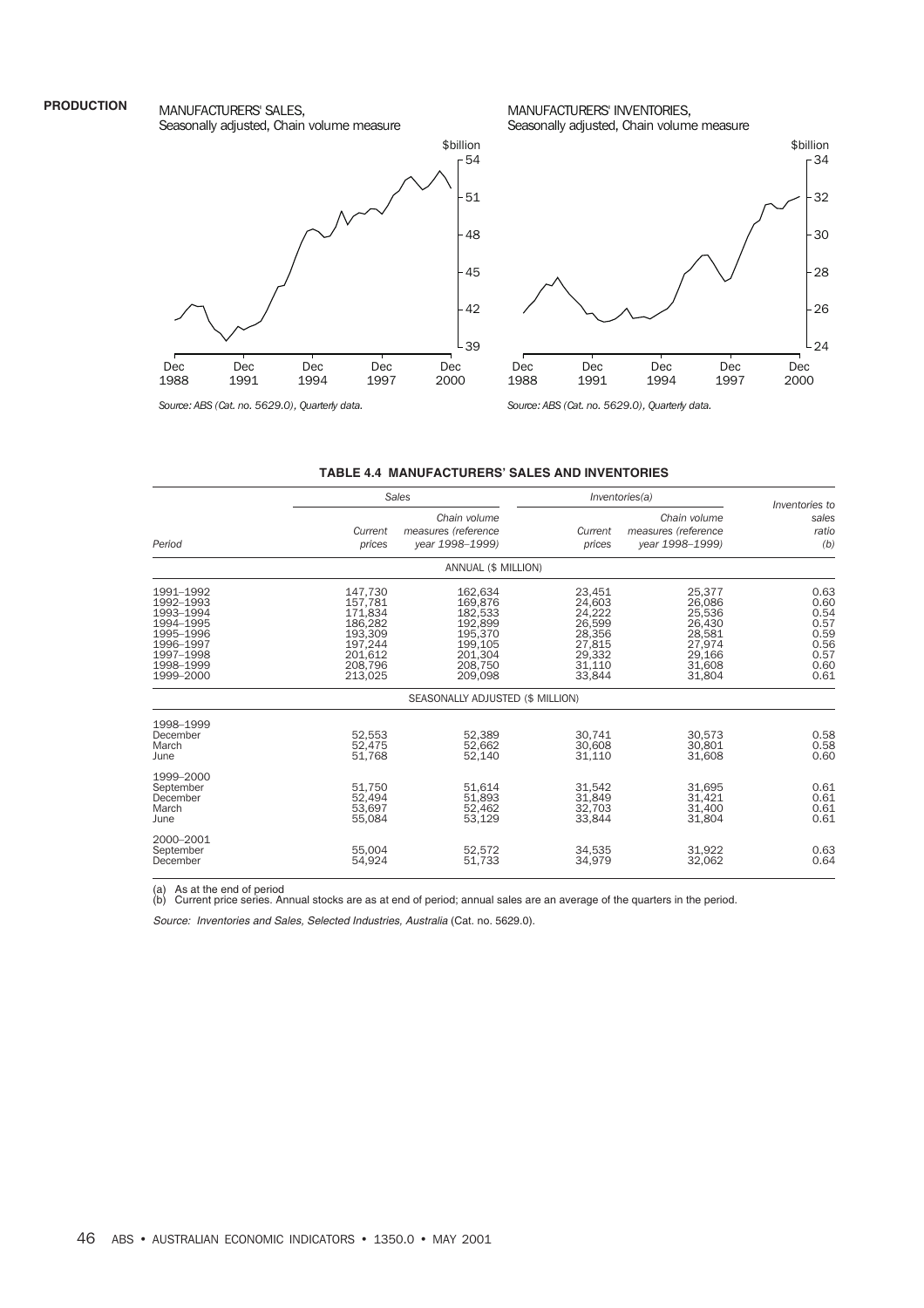#### **TABLE 4.5 PRIVATE MINERAL AND PETROLEUM EXPLORATION ACTUAL AND EXPECTED**

|                                                                                                                          |                                                                               |                                                                               | Minerals (other than petroleum)                                       |                                                                      |                                                                      |                                                                      |                                                                                   | Petroleum                                                                     |                                                                               |                                                                               |  |  |
|--------------------------------------------------------------------------------------------------------------------------|-------------------------------------------------------------------------------|-------------------------------------------------------------------------------|-----------------------------------------------------------------------|----------------------------------------------------------------------|----------------------------------------------------------------------|----------------------------------------------------------------------|-----------------------------------------------------------------------------------|-------------------------------------------------------------------------------|-------------------------------------------------------------------------------|-------------------------------------------------------------------------------|--|--|
| Period                                                                                                                   | Copper,<br>lead, zinc,<br>silver,<br>nickel and<br>cobalt                     | Gold                                                                          | Uranium                                                               | Coal                                                                 | Diamonds                                                             | Other                                                                | Total                                                                             | Onshore                                                                       | <b>Offshore</b>                                                               | Total                                                                         |  |  |
|                                                                                                                          |                                                                               |                                                                               |                                                                       |                                                                      | ANNUAL - ACTUAL ORIGINAL (\$ MILLION) (a)                            |                                                                      |                                                                                   |                                                                               |                                                                               |                                                                               |  |  |
| 1991-1992<br>1992-1993<br>1993-1994<br>1994-1995<br>1995-1996<br>1996-1997<br>1997-1998<br>1998-1999<br>1999-2000        | 144.9<br>183.4<br>191.5<br>201.0<br>251.8<br>206.8<br>227.1<br>176.9<br>156.8 | 304.7<br>320.1<br>453.9<br>554.5<br>547.1<br>728.3<br>648.4<br>486.1<br>374.8 | 12.8<br>8.8<br>7.6<br>7.8<br>7.4<br>13.0<br>22.2<br>15.4<br>11.7      | 27.5<br>24.2<br>27.6<br>38.0<br>52.7<br>70.5<br>64.8<br>39.9<br>35.4 | 35.7<br>38.1<br>58.7<br>48.5<br>52.9<br>59.3<br>42.8<br>40.9<br>29.8 | 78.4<br>57.3<br>53.2<br>44.8<br>48.6<br>70.6<br>57.7<br>78.6<br>67.8 | 603.9<br>631.8<br>792.6<br>893.2<br>960.3<br>1,148.6<br>1,066.8<br>837.8<br>676.3 | 135.3<br>115.2<br>144.5<br>170.6<br>174.8<br>251.9<br>232.3<br>182.3<br>110.1 | 338.8<br>496.7<br>362.1<br>511.7<br>550.3<br>601.0<br>748.9<br>685.4<br>613.2 | 473.9<br>611.9<br>506.6<br>682.4<br>725.1<br>853.0<br>981.2<br>867.7<br>723.3 |  |  |
|                                                                                                                          |                                                                               |                                                                               |                                                                       |                                                                      | ACTUAL ORIGINAL (\$ MILLION) (a)                                     |                                                                      |                                                                                   |                                                                               |                                                                               |                                                                               |  |  |
| 1998-1999<br>December<br>March<br>June                                                                                   | 46.4<br>36.5<br>42.0                                                          | 139.8<br>99.4<br>112.7                                                        | 3.6<br>1.4<br>3.1                                                     | 9.4<br>9.8<br>11.1                                                   | 15.3<br>3.6<br>9.0                                                   | 25.2<br>16.7<br>17.1                                                 | 239.6<br>167.3<br>195.0                                                           | 61.6<br>39.7<br>25.1                                                          | 193.3<br>188.9<br>165.9                                                       | 254.9<br>228.5<br>191.0                                                       |  |  |
| 1999-2000<br>September<br>December<br>March<br>June                                                                      | 33.7<br>45.0<br>38.2<br>40.0                                                  | 101.5<br>91.6<br>71.9<br>109.8                                                | 4.8<br>3.7<br>na                                                      | 9.5<br>9.2<br>7.9<br>8.7                                             | 12.2<br>9.2<br>3.5<br>4.9                                            | 18.4<br>18.2<br>13.4<br>19.3                                         | 180.1<br>176.9<br>136.7<br>182.7                                                  | 20.3<br>40.6<br>25.0<br>24.2                                                  | 186.1<br>150.5<br>135.8<br>140.8                                              | 206.5<br>191.1<br>160.7<br>165.0                                              |  |  |
| 2000-2001<br>September<br>December                                                                                       | 38.9<br>48.1                                                                  | 92.5<br>97.5                                                                  | 2.9                                                                   | 9.2<br>9.3                                                           | 11.3<br>9.7                                                          | 17.9<br>19.7                                                         | 169.8<br>187.2                                                                    | 33.1<br>47.6                                                                  | 186.6<br>206.0                                                                | 219.8<br>253.5                                                                |  |  |
|                                                                                                                          |                                                                               |                                                                               | EXPECTED EXPENDITURE REPORTED 6 MONTHS BEFORE PERIOD (\$ MILLION) (b) |                                                                      |                                                                      |                                                                      |                                                                                   |                                                                               |                                                                               |                                                                               |  |  |
| $6$ months to $-$<br>June 1998<br>December 1998<br>June 1999<br>December 1999<br>June 2000<br>December 2000<br>June 2001 | na                                                                            | na                                                                            | na                                                                    | na                                                                   | na                                                                   | na                                                                   | 387.6<br>299.5<br>358.4<br>365.8<br>334.7<br>358.8<br>319.1                       | 61.7<br>71.6<br>72.6<br>86.0<br>69.3<br>118.7<br>55.7                         | 427.9<br>246.5<br>293.6<br>241.8<br>395.2<br>374.4<br>560.2                   | 489.6<br>318.1<br>366.2<br>327.8<br>464.5<br>493.1<br>615.9                   |  |  |

(a) From July 2000 data no longer contains Wholesale Sales Tax. (b) Expectations available for total minerals only.

Source: Actual and Expected Private Mineral Exploration, Australia (Cat. no. 8412.0).

#### **TABLE 4.6 PRODUCTION OF SELECTED MINERALS**

|                                                                                                                   |                                                                                        |                                                                               |                                                                                        |                                                                               | Mang-                                                                         |                                                                                        | Crude                                                                                  |                                                                               |                                                             |                                                             |                                                             | Metallic content (d)                                    |                                                                                |                                                                             |
|-------------------------------------------------------------------------------------------------------------------|----------------------------------------------------------------------------------------|-------------------------------------------------------------------------------|----------------------------------------------------------------------------------------|-------------------------------------------------------------------------------|-------------------------------------------------------------------------------|----------------------------------------------------------------------------------------|----------------------------------------------------------------------------------------|-------------------------------------------------------------------------------|-------------------------------------------------------------|-------------------------------------------------------------|-------------------------------------------------------------|---------------------------------------------------------|--------------------------------------------------------------------------------|-----------------------------------------------------------------------------|
| Period                                                                                                            | Bauxite<br>(1000)<br>tonnes)                                                           | Black<br>coal<br>(Mt)(a)                                                      | Diam-<br>onds<br>(1000)<br>carats)                                                     | Iron<br>ore<br>(Mt)                                                           | anese<br>ore<br>(7000)<br>tonnes)                                             | Natural<br>gas<br>(Mm3)<br>(b)                                                         | oil<br>(Mega<br>litres)<br>(c)                                                         | Uran-<br>ium<br>(oxide<br>tonnes)                                             | Copper<br>(1000)<br>tonnes)                                 | Gold<br>(tonnes)                                            | Lead<br>(1000)<br>tonnes)                                   | Nickel<br>(1000)<br>tonnes)                             | Tin<br>(tonnes)                                                                | Zinc<br>(7000)<br>tonnes)                                                   |
|                                                                                                                   |                                                                                        |                                                                               |                                                                                        |                                                                               |                                                                               |                                                                                        | ANNUAL                                                                                 |                                                                               |                                                             |                                                             |                                                             |                                                         |                                                                                |                                                                             |
| 1991-1992<br>1992-1993<br>1993-1994<br>1994-1995<br>1995-1996<br>1996-1997<br>1997-1998<br>1998-1999<br>1999-2000 | 39.855<br>41,180<br>41,286<br>42,308<br>43,308<br>42,990<br>44,483<br>46,444<br>50.649 | 228.6<br>225.6<br>228.0<br>243.1<br>194.5<br>207.5<br>222.4<br>225.0<br>237.6 | 41.424<br>42.199<br>39,909<br>43.590<br>42.565<br>37,120<br>43.046<br>35,948<br>29,673 | 115.3<br>116.5<br>124.3<br>137.0<br>147.9<br>154.4<br>161.1<br>153.5<br>156.4 | 1.327<br>1.715<br>2,045<br>2,048<br>2,168<br>2,297<br>1.647<br>1,630<br>1,755 | 22.568<br>23,963<br>26,118<br>29.212<br>29.985<br>29.317<br>30.323<br>30.681<br>31,122 | 31.309<br>30.703<br>28.945<br>31.189<br>30.251<br>31.049<br>33.961<br>27.898<br>37.447 | 4.349<br>2,704<br>2,751<br>2,631<br>5,105<br>5,996<br>5,797<br>6,393<br>8,235 | 338<br>427<br>432<br>376<br>483<br>560<br>580<br>689<br>787 | 241<br>245<br>256<br>249<br>273<br>299<br>316<br>303<br>299 | 567<br>554<br>540<br>460<br>516<br>516<br>571<br>662<br>692 | 60<br>68<br>65<br>98<br>105<br>115<br>134<br>130<br>144 | 6.210<br>7.048<br>7.650<br>7.999<br>9,172<br>9.284<br>10.100<br>9,822<br>9,828 | 1,022<br>1,053<br>1,025<br>915<br>1,039<br>1,060<br>1,038<br>1,142<br>1,265 |
|                                                                                                                   |                                                                                        |                                                                               |                                                                                        |                                                                               |                                                                               |                                                                                        | ORIGINAL                                                                               |                                                                               |                                                             |                                                             |                                                             |                                                         |                                                                                |                                                                             |
| 1998-1999<br>December<br>March<br>June                                                                            | 11,838<br>11,977<br>11,470                                                             | 55.8<br>57.0<br>55.2                                                          | 9,056<br>7,109<br>7,264                                                                | 41.0<br>36.6<br>36.1                                                          | 325<br>460<br>345                                                             | 7,369<br>6,977<br>7,831                                                                | 5,800<br>6.719<br>6.676                                                                | 1,645<br>1,551<br>1,349                                                       | 158<br>150<br>190                                           | 80<br>74<br>74                                              | 153<br>161<br>173                                           | 37<br>20<br>29                                          | 2,623<br>2,465<br>2,355                                                        | 269<br>282<br>300                                                           |
| 1999-2000<br>September<br>December<br>March<br>June                                                               | 12,793<br>12,413<br>12,340<br>13,103                                                   | 62.4<br>58.3<br>56.6<br>60.3                                                  | 7,921<br>7,452<br>6,727<br>7,573                                                       | 39.8<br>37.4<br>37.3<br>41.9                                                  | 536<br>559<br>327<br>333                                                      | 8,500<br>7.447<br>7,219<br>7.955                                                       | 7,884<br>8.813<br>10,463<br>10,287                                                     | 2,026<br>2.146<br>2,134<br>1,929                                              | 195<br>186<br>194<br>212                                    | 76<br>76<br>70<br>77                                        | 174<br>173<br>173<br>171                                    | 35<br>35<br>35<br>38                                    | 2,540<br>2,651<br>2,245<br>2,393                                               | 285<br>296<br>317<br>367                                                    |
| 2000-2001<br>September<br>December                                                                                | 13,601<br>13,386                                                                       | 64.1<br>63.5                                                                  | 6,791<br>5,557                                                                         | 45.0<br>43.7                                                                  | 530<br>424                                                                    | 8,620<br>7,000                                                                         | 10,196<br>9,700                                                                        | 2,483<br>2,431                                                                | 209<br>214                                                  | 75<br>75                                                    | 182<br>173                                                  | 45<br>48                                                | 2,198<br>2,310                                                                 | 373<br>363                                                                  |

(a) Quarterly data for the Brown coal component no longer collected by ABARE, from September quarter 1994.<br>(b) Includes naturally occurring LPG.<br>(c) Stabilised (includes condensate).<br>(d) Total metallic content of miner

Source: Quarterly Mineral Statistics — Australian Bureau of Agricultural and Resource Economics (ABARE).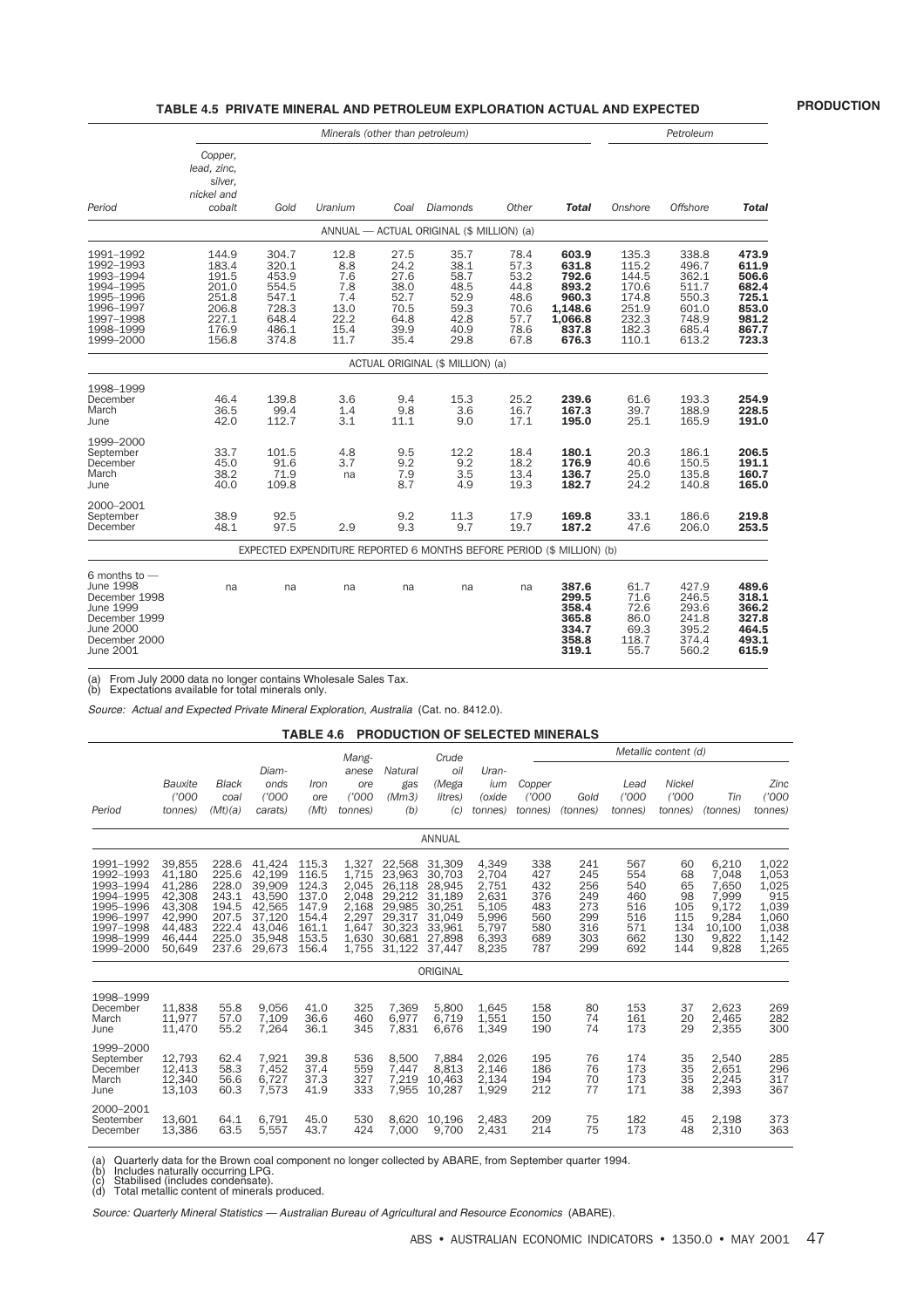#### **TABLE 4.7 BUILDING APPROVALS, NUMBER AND VALUE**

|                                                                                                                   |                                                                                               | Number of dwelling units                                                                      |                                                                                                 |                                                                                                 | Value (\$ million)                                                                     |                                                                               |                                                                                        |                                                                                    |                                                                                        |
|-------------------------------------------------------------------------------------------------------------------|-----------------------------------------------------------------------------------------------|-----------------------------------------------------------------------------------------------|-------------------------------------------------------------------------------------------------|-------------------------------------------------------------------------------------------------|----------------------------------------------------------------------------------------|-------------------------------------------------------------------------------|----------------------------------------------------------------------------------------|------------------------------------------------------------------------------------|----------------------------------------------------------------------------------------|
|                                                                                                                   | Houses                                                                                        |                                                                                               |                                                                                                 | Total                                                                                           |                                                                                        | Alterations<br>and                                                            |                                                                                        |                                                                                    |                                                                                        |
| Period                                                                                                            | Private<br>sector                                                                             | Total                                                                                         | Private<br>sector                                                                               | Total                                                                                           | New<br>residential<br>buildings                                                        | additions<br>to<br>residential<br>buildings                                   | Total<br>residential<br>buildings                                                      | Non-<br>residential<br>buildings                                                   | <b>Total</b><br>building                                                               |
|                                                                                                                   |                                                                                               |                                                                                               |                                                                                                 | ANNUAL                                                                                          |                                                                                        |                                                                               |                                                                                        |                                                                                    |                                                                                        |
| 1991-1992<br>1992-1993<br>1993-1994<br>1994-1995<br>1995-1996<br>1996-1997<br>1997-1998<br>1998-1999<br>1999-2000 | 107,234<br>119,884<br>127,345<br>112,555<br>85,843<br>90,879<br>104,568<br>104,609<br>120,953 | 110,927<br>123,624<br>130,529<br>115,106<br>87,600<br>92,648<br>107,098<br>107,335<br>122,709 | 139,544<br>161,870<br>180,572<br>163,613<br>118,952<br>131,258<br>150,974<br>151,139<br>170,890 | 151,542<br>172,270<br>188,844<br>171,083<br>124,712<br>136,625<br>156,542<br>156,889<br>175,271 | 12,006<br>14,121<br>15,685<br>15,470<br>12,119<br>13,678<br>16,571<br>17,592<br>21,549 | 1,974<br>2,089<br>2,289<br>2,433<br>2,284<br>2,561<br>3,023<br>2,920<br>3,517 | 13,980<br>16,210<br>17,974<br>17,904<br>14,403<br>16,239<br>19,594<br>20,512<br>25,066 | 7,209<br>7,677<br>8,786<br>9,615<br>10,729<br>12,730<br>14,462<br>12,580<br>12,072 | 21,188<br>23,886<br>26,760<br>27,518<br>25,132<br>28,969<br>34,056<br>33,092<br>37,138 |
|                                                                                                                   |                                                                                               |                                                                                               |                                                                                                 |                                                                                                 | PERCENTAGE CHANGE FROM PREVIOUS YEAR                                                   |                                                                               |                                                                                        |                                                                                    |                                                                                        |
| 1991-1992<br>1992-1993<br>1993-1994<br>1994-1995<br>1995-1996<br>1996-1997<br>1997-1998<br>1998-1999<br>1999-2000 | 17.8<br>11.8<br>$\overline{6.2}$<br>$-11.6$<br>$-23.7$<br>5.9<br>15.1<br>0.0<br>15.6          | 17.9<br>11.4<br>5.6<br>$-11.8$<br>$-23.9$<br>5.8<br>15.6<br>0.2<br>14.3                       | 17.7<br>16.0<br>11.6<br>$-9.4$<br>$-27.3$<br>10.3<br>15.0<br>0.1<br>13.1                        | 19.0<br>13.7<br>9.6<br>$-9.4$<br>$-27.1$<br>9.6<br>14.6<br>0.2<br>11.7                          | 17.1<br>17.6<br>11.1<br>$-1.4$<br>$-21.7$<br>12.9<br>21.2<br>6.2<br>22.5               | 4.2<br>5.8<br>9.6<br>6.3<br>$-6.1$<br>12.1<br>18.0<br>$-3.4$<br>20.4          | 15.1<br>16.0<br>10.9<br>$-0.4$<br>$-19.6$<br>12.7<br>20.7<br>4.7<br>22.2               | $-19.5$<br>6.5<br>14.4<br>9.4<br>11.6<br>18.6<br>13.6<br>$-13.0$<br>$-4.0$         | 0.4<br>12.7<br>12.0<br>2.8<br>$-8.7$<br>15.3<br>17.6<br>$-2.8$<br>12.2                 |
|                                                                                                                   |                                                                                               |                                                                                               |                                                                                                 | SEASONALLY ADJUSTED                                                                             |                                                                                        |                                                                               |                                                                                        |                                                                                    |                                                                                        |
| 1999-2000<br>December<br>January<br>February<br>March<br>April<br>May<br>June                                     | 12,130<br>11,250<br>11,505<br>10,782<br>9,386<br>8,306<br>6,964                               | 12,272<br>11,380<br>11,659<br>10,865<br>9,470<br>8,463<br>7,154                               | 15,582<br>16,407<br>15,475<br>14,625<br>13,454<br>12,733<br>10,201                              | 15,910<br>16,693<br>15,809<br>14,811<br>13,732<br>13,039<br>10,894                              | 2,017<br>2,170<br>1,992<br>1,883<br>1,698<br>1,643<br>1,356                            | 284<br>298<br>316<br>293<br>305<br>321<br>261                                 | 2,301<br>2,469<br>2,309<br>2,176<br>2,004<br>1,964<br>1,616                            | 977<br>909<br>1,002<br>1,031<br>1,551<br>948<br>999                                | 3,279<br>3,378<br>3,311<br>3,206<br>3,554<br>2,912<br>2,615                            |
| 2000-2001<br>July<br>August<br>September<br>October<br>November<br>December<br>January<br>February                | 5,734<br>5,843<br>5,709<br>5,817<br>6,652<br>6,178<br>6,311<br>6,631                          | 5,828<br>5,960<br>5,804<br>5,929<br>6,716<br>6,284<br>6,429<br>6,699                          | 8,834<br>8,708<br>8,751<br>9,426<br>9,778<br>10,152<br>9,677<br>8,670                           | 9,094<br>9,037<br>9,055<br>9,649<br>9,986<br>10,409<br>10,020<br>8,935                          | 1,148<br>1,177<br>1,169<br>1,234<br>1,322<br>1,457<br>1,366<br>1,250                   | 261<br>245<br>214<br>285<br>238<br>315<br>271<br>257                          | 1,409<br>1,421<br>1,383<br>1,519<br>1,560<br>1,772<br>1,637<br>1,508                   | 1,147<br>688<br>1,096<br>941<br>870<br>1,145<br>1,207<br>899                       | 2,557<br>2,109<br>2,479<br>2,460<br>2,430<br>2,917<br>2,844<br>2,407                   |
|                                                                                                                   |                                                                                               |                                                                                               |                                                                                                 |                                                                                                 |                                                                                        | SEASONALLY ADJUSTED - PERCENTAGE CHANGE FROM PREVIOUS MONTH                   |                                                                                        |                                                                                    |                                                                                        |
| 2000-2001<br>August<br>September<br>October<br>November<br>December<br>January<br>February                        | 1.9<br>$-2.3$<br>1.9<br>14.4<br>$-1.1$<br>2.1<br>5.1                                          | 2.3<br>$-2.6$<br>2.2<br>13.3<br>$-0.4$<br>2.3<br>4.2                                          | $-1.4$<br>0.5<br>7.7<br>3.7<br>3.8<br>$-4.7$<br>$-10.4$                                         | -0.6<br>0.2<br>6.6<br>3.5<br>4.2<br>$-3.7$<br>$-10.8$                                           | 2.5<br>$-0.6$<br>5.6<br>7.1<br>10.2<br>$-6.3$<br>$-8.5$                                | $-6.2$<br>$-12.7$<br>33.4<br>$-16.4$<br>32.1<br>$-14.0$<br>$-4.9$             | 0.9<br>$-2.7$<br>9.9<br>2.7<br>13.6<br>$-7.6$<br>$-7.9$                                | $-40.0$<br>59.3<br>$-14.2$<br>$-7.5$<br>31.6<br>5.5<br>$-25.6$                     | $-17.5$<br>17.5<br>$-0.8$<br>$-1.2$<br>20.0<br>$-2.5$<br>$-15.4$                       |
|                                                                                                                   |                                                                                               |                                                                                               |                                                                                                 |                                                                                                 | TREND - PERCENTAGE CHANGE FROM PREVIOUS MONTH                                          |                                                                               |                                                                                        |                                                                                    |                                                                                        |
| 2000-2001<br>August<br>September<br>October<br>November<br>December<br>January<br>February                        | $-7.2$<br>$-1.5$<br>2.3<br>3.2<br>2.7<br>2.2<br>1.5                                           | $-7.2$<br>$-1.7$<br>2.1<br>3.1<br>2.6<br>2.2<br>1.5                                           | $-5.6$<br>$-0.8$<br>2.3<br>2.6<br>1.2<br>0.1<br>$-0.7$                                          | $-5.7$<br>$-1.2$<br>1.9<br>2.4<br>1.2<br>0.3<br>$-0.6$                                          | $-4.6$<br>0.2<br>3.5<br>4.0<br>2.7<br>1.6<br>0.5                                       | $-3.5$<br>$-0.4$<br>2.3<br>3.4<br>2.5<br>1.5<br>1.0                           | $-4.5$<br>0.1<br>3.3<br>3.9<br>2.7<br>1.6<br>0.6                                       | $-4.9$<br>$-0.9$<br>3.0<br>3.4<br>2.6<br>1.7<br>2.4                                | -4.6<br>$-0.3$<br>3.2<br>3.7<br>2.7<br>1.6<br>$1.3\,$                                  |

Source: Building Approvals, Australia (Cat. no. 8731.0).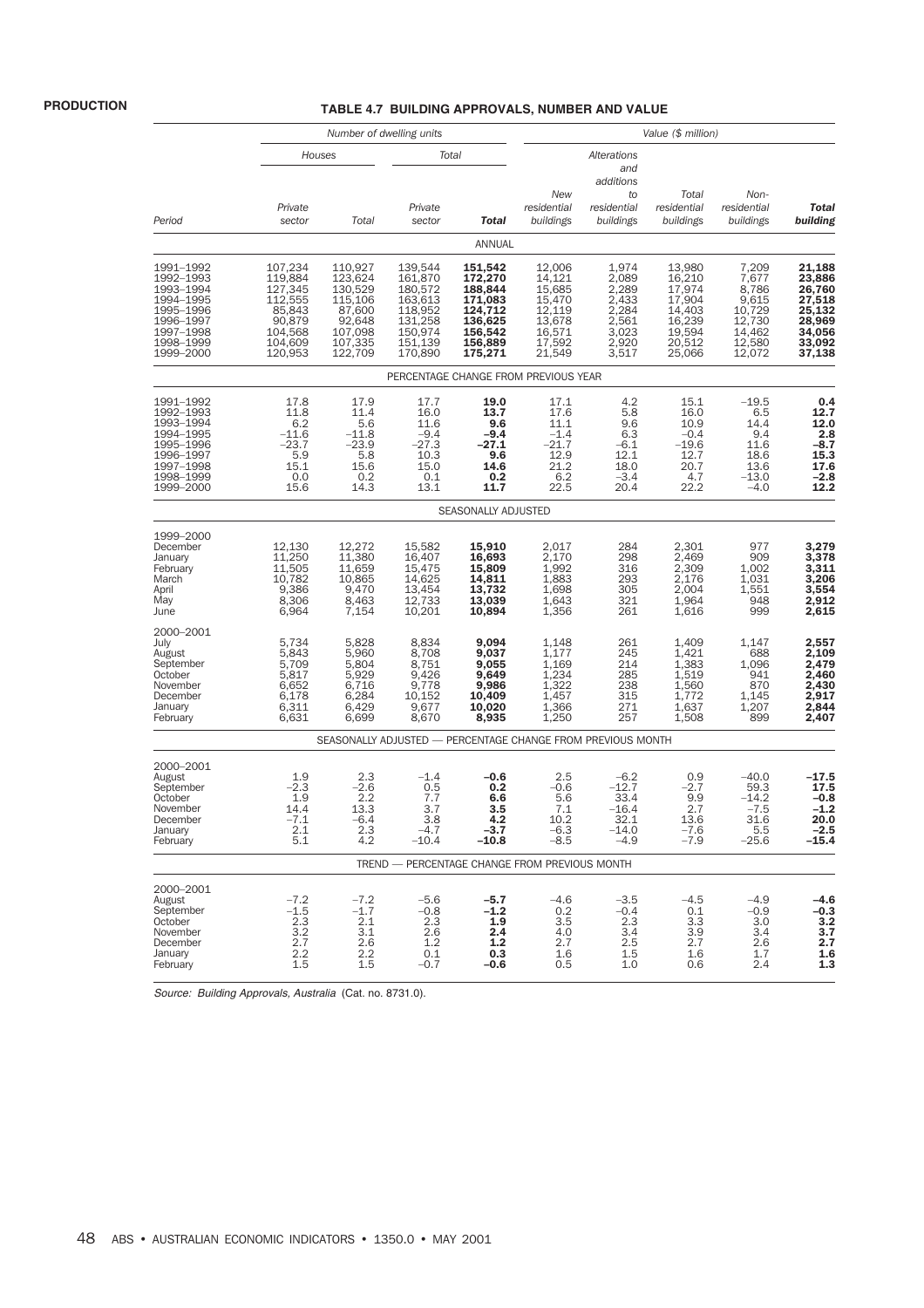#### **TABLE 4.8 BUILDING COMMENCEMENTS, NUMBER AND VALUE Chain Volume Measures, Reference year 1998–1999**

|                                                                                                                   |                                                                                              | Number of dwelling units                                                                      |                                                                                                 | Value (\$ million)                                                                              |                                                                                        |                                                                               |                                                                                      |                                                                                        |
|-------------------------------------------------------------------------------------------------------------------|----------------------------------------------------------------------------------------------|-----------------------------------------------------------------------------------------------|-------------------------------------------------------------------------------------------------|-------------------------------------------------------------------------------------------------|----------------------------------------------------------------------------------------|-------------------------------------------------------------------------------|--------------------------------------------------------------------------------------|----------------------------------------------------------------------------------------|
|                                                                                                                   | New houses                                                                                   |                                                                                               | Total (a)                                                                                       |                                                                                                 |                                                                                        | Alterations<br>and                                                            |                                                                                      |                                                                                        |
| Period                                                                                                            | Private<br>sector                                                                            | Total                                                                                         | Private<br>sector                                                                               | <b>Total</b>                                                                                    | <b>New</b><br>residential<br>buildings                                                 | additions to<br>residential<br>buildings                                      | Non-<br>residential<br>buildings                                                     | <b>Total</b><br>building                                                               |
|                                                                                                                   |                                                                                              |                                                                                               |                                                                                                 | <b>ANNUAL</b>                                                                                   |                                                                                        |                                                                               |                                                                                      |                                                                                        |
| 1991-1992<br>1992-1993<br>1993-1994<br>1994-1995<br>1995-1996<br>1996-1997<br>1997-1998<br>1998-1999<br>1999-2000 | 100,571<br>113,708<br>123,228<br>111,966<br>84.207<br>84.645<br>98,844<br>100.353<br>118,377 | 104,071<br>117.179<br>126,513<br>114,577<br>86.173<br>86,246<br>100,764<br>103.164<br>120,127 | 130.652<br>152,578<br>173,607<br>162,542<br>118.134<br>123,060<br>142,908<br>143.811<br>167,748 | 141.437<br>163,089<br>181,820<br>170,072<br>124.684<br>128,172<br>147,781<br>149.419<br>171,865 | 13,075<br>15,189<br>16,951<br>16,960<br>13.161<br>13.658<br>16,564<br>17.242<br>20,755 | 2,198<br>2,314<br>2,559<br>2,636<br>2,457<br>2.641<br>3,091<br>3,072<br>3,457 | 9,929<br>9,538<br>10,731<br>10,914<br>12,162<br>13,320<br>14,772<br>12,282<br>11,806 | 25,257<br>27,204<br>30,416<br>30,681<br>27,765<br>29,581<br>34,409<br>32,596<br>36,018 |
|                                                                                                                   |                                                                                              |                                                                                               |                                                                                                 | SEASONALLY ADJUSTED                                                                             |                                                                                        |                                                                               |                                                                                      |                                                                                        |
| 1998-1999<br>September<br>December<br>March<br>June                                                               | 25,393<br>24,048<br>24,451<br>26,403                                                         | 26,491<br>24,668<br>24,977<br>26,948                                                          | 37,111<br>35,152<br>35,173<br>36,332                                                            | 38,596<br>36,748<br>36,395<br>37.606                                                            | 4,439<br>4,129<br>4,259<br>4,414                                                       | 800<br>789<br>756<br>727                                                      | 3,300<br>3,327<br>2,839<br>2,816                                                     | 8,472<br>8,187<br>7,892<br>8,044                                                       |
| 1999-2000<br>September<br>December<br>March<br>June                                                               | 27,051<br>28.529<br>34.125<br>29,177                                                         | 27,621<br>28.968<br>34.569<br>29,474                                                          | 40,318<br>40.611<br>45.404<br>41,678                                                            | 41,447<br>41.994<br>46.364<br>42,313                                                            | 5,143<br>4.975<br>5.643<br>4,993                                                       | 855<br>753<br>954<br>895                                                      | 3,031<br>2.857<br>2,567<br>3,352                                                     | 8,991<br>8,529<br>9,152<br>9,346                                                       |
| 2000-2001<br>September                                                                                            | 18,259                                                                                       | 18,685                                                                                        | 27,649                                                                                          | 28,763                                                                                          | 3,279                                                                                  | 567                                                                           | 2,621                                                                                | 6,401                                                                                  |

(a) Includes conversions and dwelling units created as part of alterations and additions or the construction of non-residential buildings.

Source: Building Activity, Australia: Dwelling Unit Commencements, Preliminary (Cat. no. 8750.0) and Building Activity, Australia (Cat. no. 8752.0).

#### *Period New residential buildings Alterations and additions to residential dwellings Non-residential buildings Total buildings Houses Other residential buildings Total Private sector Total Private sector Total Private sector Total* ANNUAL (\$ MILLION) 1991–1992 9,515 9,801 2,687 12,548 2,234 8,002 11,998 22,007 26,717 1992–1993 10,990 11,266 3,595 14,919 2,370 7,096 10,768 23,598 28,149 1993–1994 11,875 12,176 4,216 16,441 2,508 6,770 10,356 25,234 29,501 1994–1995 11,757 12,006 4,932 16,947 2,732 7,826 11,252 27,022 31,106 1995–1996 9,367 9,585 4,069 13,654 2,633 9,236 12,637 24,884 28,916 1996–1997 9,317 9,483 4,021 13,504 2,632 10,192 13,785 25,713 29,863 1997–1998 11,191 11,386 4,699 16,090 3,063 10,112 13,851 28,785 33,001 1998–1999 11,811 12,090 5,414 17,505 3,249 10,825 14,534 30,979 35,289 1999–2000 14,300 14,510 6,030 20,540 3,679 10,576 14,179 34,263 38,398 SEASONALLY ADJUSTED (\$ MILLION) 1998–1999<br>September<br>December September 2,890 2,959 1,282 4,257 819 2,615 3,487 7,548 8,548 December 2,900 2,977 1,414 4,377 807 2,803 3,767 7,832 8,949 March 2,976 3,043 1,360 4,406 831 2,620 3,606 7,731 8,854 June 3,046 3,111 1,359 4,464 793 2,787 3,674 7,869 8,938 1999–2000 September 3,173 3,229 1,320 4,565 880 2,725 3,655 8,030 9,081 December 3,226 3,281 1,389 4,659 847 2,599 3,495 7,958 8,992 March 3,673 3,728 1,524 5,255 923 2,575 3,426 8,650 9,627 June 4,227 4,273 1,796 6,060 1,029 2,677 3,603 9,626 10,698 2000–2001 September 2,739 2,774 1,295 4,087 663 2,022 2,900 6,662 7,639

**TABLE 4.9 VALUE OF BUILDING WORK DONE Chain Volume Measures, Reference year 1998–1999**

Source: Building Activity, Australia (Cat. no. 8752.0).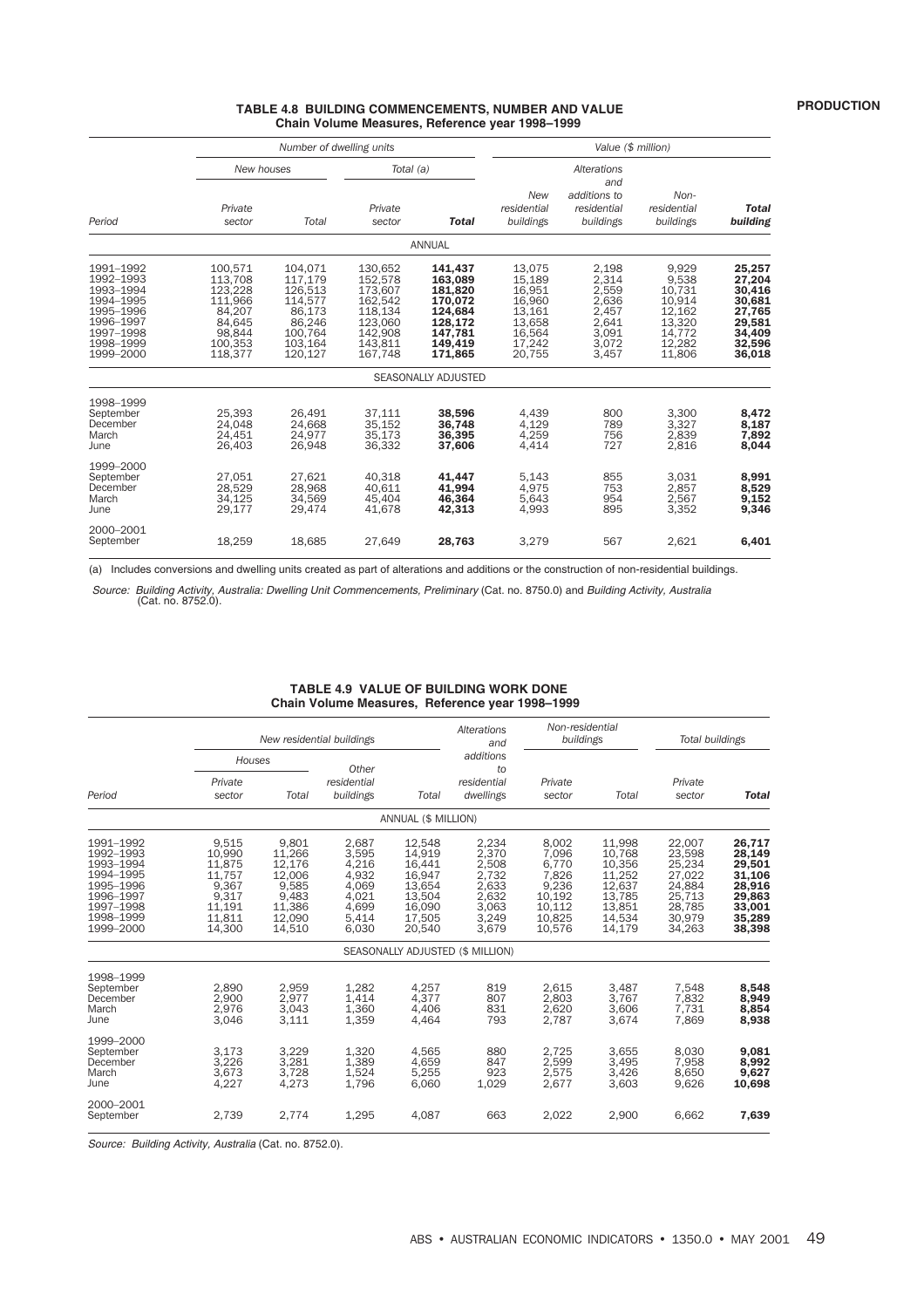#### **PRODUCTION**



*Source: Manufacturing and Construction Section, ABS quarterly data.*

| TABLE 4.10  CONSTRUCTION ACTIVITY: VALUE OF WORK DONE |
|-------------------------------------------------------|
| Chain Volume Measures, Reference Year 1998–1999       |

|                                                                                                                   |                                                                                        | Residential<br>building                                                                |                                                                                   | Non-residential<br>building                                                            |                                                                                        | Total<br>building                                                                      |                                                                               | Engineering<br>construction<br>(a)                                                     |                                                                                        | Non-residential<br>construction<br>(a)                                                 |                                                                                        | Total<br>construction<br>(a)                                                           |  |
|-------------------------------------------------------------------------------------------------------------------|----------------------------------------------------------------------------------------|----------------------------------------------------------------------------------------|-----------------------------------------------------------------------------------|----------------------------------------------------------------------------------------|----------------------------------------------------------------------------------------|----------------------------------------------------------------------------------------|-------------------------------------------------------------------------------|----------------------------------------------------------------------------------------|----------------------------------------------------------------------------------------|----------------------------------------------------------------------------------------|----------------------------------------------------------------------------------------|----------------------------------------------------------------------------------------|--|
| Period                                                                                                            | Private<br>sector                                                                      | Total                                                                                  | Private<br>sector                                                                 | Total                                                                                  | Private<br>sector                                                                      | Total                                                                                  | Private<br>sector                                                             | Total                                                                                  | Private<br>sector                                                                      | Total                                                                                  | Private<br>sector                                                                      | <b>Total</b>                                                                           |  |
|                                                                                                                   |                                                                                        |                                                                                        |                                                                                   |                                                                                        | ANNUAL (\$ MILLION)                                                                    |                                                                                        |                                                                               |                                                                                        |                                                                                        |                                                                                        |                                                                                        |                                                                                        |  |
| 1991-1992<br>1992-1993<br>1993-1994<br>1994-1995<br>1995-1996<br>1996-1997<br>1997-1998<br>1998-1999<br>1999-2000 | 14,015<br>16,380<br>18,245<br>19,021<br>15,657<br>15,575<br>18,674<br>20,155<br>23,559 | 14,779<br>17,281<br>18,939<br>19,671<br>16,288<br>16,137<br>19,154<br>20,754<br>24,090 | 8,002<br>7,096<br>6,770<br>7,826<br>9,236<br>10,192<br>10,112<br>10,825<br>10,473 | 11,998<br>10,768<br>10,356<br>11,252<br>12,637<br>13,785<br>13,851<br>14,534<br>14,022 | 22,007<br>23,598<br>25,234<br>27,022<br>24,884<br>25,713<br>28,785<br>30,979<br>34,032 | 26,717<br>28,149<br>29,501<br>31,106<br>28,916<br>29,863<br>33,001<br>35,289<br>38,112 | 3,407<br>3,201<br>3,990<br>4,092<br>5,277<br>5,767<br>7,375<br>8,425<br>7,462 | 11,998<br>12,351<br>13,378<br>13,710<br>15,008<br>15,472<br>17,391<br>19,184<br>19,324 | 11,265<br>10,182<br>10,737<br>11,852<br>14,461<br>15,898<br>17,480<br>19,250<br>17,935 | 23,841<br>23,056<br>23,769<br>24,956<br>27,622<br>29,200<br>31,230<br>33,718<br>33,346 | 25,345<br>26,702<br>29,156<br>31.033<br>30,133<br>31,459<br>36,155<br>39,405<br>41.494 | 39,059<br>40,839<br>43,457<br>45,686<br>44,923<br>46,621<br>51,635<br>54,473<br>57,436 |  |
|                                                                                                                   |                                                                                        |                                                                                        |                                                                                   |                                                                                        |                                                                                        | SEASONALLY ADJUSTED (\$ MILLION)                                                       |                                                                               |                                                                                        |                                                                                        |                                                                                        |                                                                                        |                                                                                        |  |
| 1998-1999<br>September<br>December<br>March<br>June                                                               | 4,912<br>5,035<br>5,098<br>5,109                                                       | 5,076<br>5,184<br>5,237<br>5,257                                                       | 2,615<br>2,803<br>2,620<br>2,787                                                  | 3,487<br>3,767<br>3,606<br>3,674                                                       | 7,548<br>7,832<br>7,731<br>7,869                                                       | 8,548<br>8,949<br>8,854<br>8,938                                                       | 2,137<br>2,091<br>2,062<br>2,135                                              | 4,660<br>4,801<br>4,810<br>4,913                                                       | 4,755<br>4,893<br>4,682<br>4,921                                                       | 8,148<br>8,566<br>8,417<br>8,587                                                       | 9,667<br>9,928<br>9,781<br>10,028                                                      | 13,330<br>13,765<br>13,607<br>13,770                                                   |  |
| 1999-2000<br>September<br>December<br>March<br>June                                                               | 5,286<br>5,378<br>6,055<br>6,840                                                       | 5,445<br>5,506<br>6,179<br>6,960                                                       | 2,726<br>2,600<br>2,576<br>2,572                                                  | 3,655<br>3,495<br>3,426<br>3,446                                                       | 8,030<br>7,958<br>8,650<br>9,394                                                       | 9,081<br>8,991<br>9,627<br>10,413                                                      | 2,028<br>1,943<br>1,801<br>1,689                                              | 4,907<br>5,014<br>4,866<br>4,537                                                       | 4,754<br>4,543<br>4,377<br>4,261                                                       | 8,561<br>8,510<br>8,292<br>7,983                                                       | 10,038<br>9,920<br>10,433<br>11,104                                                    | 13,940<br>13,955<br>14,414<br>14,889                                                   |  |
| 2000-2001<br>September                                                                                            | 4,509                                                                                  | 4,634                                                                                  | 2,083                                                                             | 2,964                                                                                  | 6,610                                                                                  | 7,587                                                                                  | 1,379                                                                         | 4,385                                                                                  | 3,462                                                                                  | 7,348                                                                                  | 7,971                                                                                  | 11,982                                                                                 |  |
|                                                                                                                   |                                                                                        |                                                                                        |                                                                                   |                                                                                        | TREND (\$ MILLION)                                                                     |                                                                                        |                                                                               |                                                                                        |                                                                                        |                                                                                        |                                                                                        |                                                                                        |  |
| 1998-1999<br>September<br>December<br>March<br>June                                                               | 4,976<br>5,016<br>5.075<br>5,125                                                       | 5,128<br>5,167<br>5,222<br>5,273                                                       | 2,645<br>2,693<br>2.735<br>2,732                                                  | 3,564<br>3,632<br>3,685<br>3,669                                                       | 7,627<br>7,712<br>7,809<br>7,852                                                       | 8,689<br>8,799<br>8.911<br>8,942                                                       | 2,100<br>2,095<br>2,105<br>2,088                                              | 4,700<br>4,752<br>4,837<br>4,898                                                       | 4,747<br>4,788<br>4,839<br>4,819                                                       | 8,266<br>8,383<br>8,521<br>8,567                                                       | 9,724<br>9,804<br>9.914<br>9,944                                                       | 13,508<br>13,568<br>13,700<br>13,771                                                   |  |
| 1999-2000<br>September<br>December<br>March<br>June                                                               | 5,218<br>5,687<br>6,024<br>5,931                                                       | 5,365<br>5,823<br>6,149<br>6,052                                                       | 2,696<br>2,668<br>2,572<br>2,429                                                  | 3,603<br>3,554<br>3,445<br>3,296                                                       | 7,912<br>8,354<br>8,597<br>8,362                                                       | 8,961<br>9,375<br>9,602<br>9,356                                                       | 2,039<br>1,949<br>1,803<br>1,634                                              | 4,960<br>4,954<br>4,809<br>4,602                                                       | 4,735<br>4,617<br>4,377<br>4,063                                                       | 8,563<br>8,508<br>8,258<br>7,900                                                       | 9,952<br>10,304<br>10.403<br>9,996                                                     | 13,857<br>14,266<br>14,353<br>13,913                                                   |  |
| 2000-2001<br>September                                                                                            | 5.470                                                                                  | 5,592                                                                                  | 2,250                                                                             | 3,134                                                                                  | 7,719                                                                                  | 8,704                                                                                  | 1,470                                                                         | 4,422                                                                                  | 3,707                                                                                  | 7,514                                                                                  | 9,157                                                                                  | 13,066                                                                                 |  |

(a) There is a series break between 1985–86 and 1986–87, resulting from a change in survey methodology for engineering construction, introduced from the September quarter 1986. The most significant was the introduction of

Source: Building Activity, Australia (Cat. no. 8752.0), Engineering Construction Activity, Australia (Cat. no. 8762.0) and unpublished data.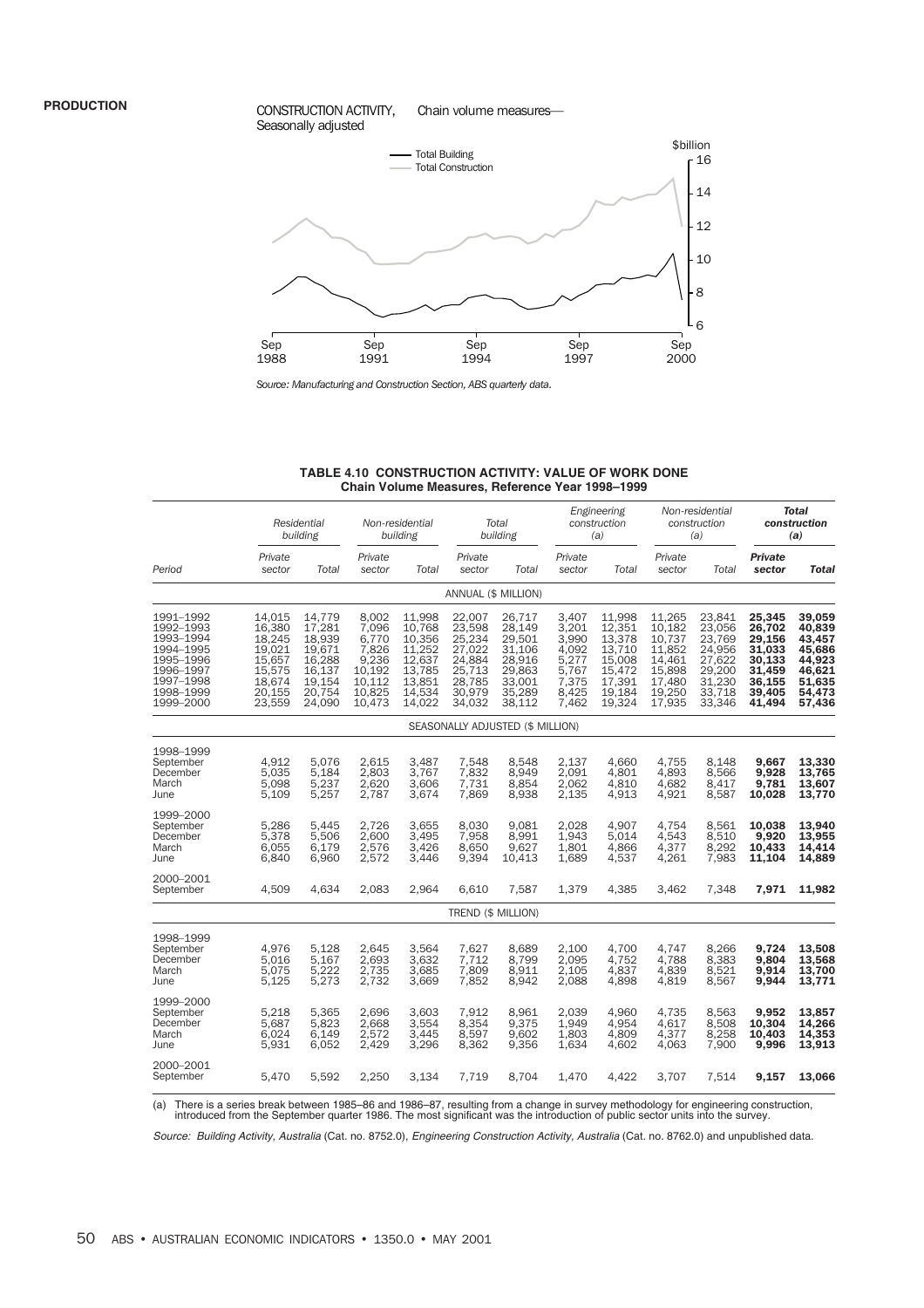#### **PRODUCTION**

#### **TABLE 4.11 ENGINEERING CONSTRUCTION ACTIVITY : VALUE OF WORK DONE Chain Volume Measures (Reference year 1998–1999)**

|                                                                                                                   |                                                                                                 | By the private sector                                                                           |                                                                                                    |                                                                                                 |                                                                                                          | Total<br>for the                                                                                   |
|-------------------------------------------------------------------------------------------------------------------|-------------------------------------------------------------------------------------------------|-------------------------------------------------------------------------------------------------|----------------------------------------------------------------------------------------------------|-------------------------------------------------------------------------------------------------|----------------------------------------------------------------------------------------------------------|----------------------------------------------------------------------------------------------------|
| Period                                                                                                            | For the<br>private<br>sector                                                                    | For the<br>public<br>sector                                                                     | Total                                                                                              | By the<br>public<br>sector                                                                      | Total                                                                                                    | public<br>sector<br>(a)                                                                            |
|                                                                                                                   |                                                                                                 |                                                                                                 | ORIGINAL (\$ MILLION)                                                                              |                                                                                                 |                                                                                                          |                                                                                                    |
| 1991-1992<br>1992-1993<br>1993-1994<br>1994-1995<br>1995-1996<br>1996-1997<br>1997-1998<br>1998-1999<br>1999-2000 | 3,407.1<br>3,200.8<br>3,989.9<br>4.092.1<br>5,276.9<br>5.767.0<br>7,375.4<br>8.425.3<br>7,440.3 | 2,950.2<br>3.090.9<br>3,556.7<br>3.094.3<br>3,044.2<br>3.447.2<br>3,768.8<br>3.956.0<br>4,352.6 | 6,350.4<br>6,281.7<br>7,537.0<br>7.181.0<br>8,321.5<br>9,214.4<br>11,144.5<br>12.381.3<br>11,792.9 | 5,632.3<br>6.052.2<br>5,829.0<br>6.511.2<br>6,671.5<br>6.248.5<br>6,245.2<br>6.802.6<br>7,460.9 | 11,997.8<br>12,350.9<br>13.377.9<br>13.710.3<br>15,008.3<br>15.471.7<br>17,390.5<br>19.183.9<br>19,253.7 | 8,584.0<br>9.145.6<br>9.381.0<br>9.611.0<br>9,722.8<br>9.697.4<br>10.013.3<br>10.758.6<br>11,813.4 |
| 1998-1999<br>September<br>December<br>March<br>June                                                               | 2.242.8<br>2,203.4<br>1.900.9<br>2.078.2                                                        | 904.2<br>975.5<br>965.5<br>1.110.8                                                              | 3.146.9<br>3,178.8<br>2.866.4<br>3.189.1                                                           | 1.342.0<br>1,664.1<br>1.671.5<br>2.124.9                                                        | 4.486.9<br>4,842.7<br>4.538.5<br>5.315.7                                                                 | 2.245.7<br>2,639.6<br>2.637.0<br>3.236.2                                                           |
| 1999-2000<br>September<br>December<br>March<br>June                                                               | 2.121.3<br>2.038.0<br>1,656.1<br>1.624.9                                                        | 986.6<br>1.135.5<br>1,101.0<br>1.129.5                                                          | 3,107.8<br>3.173.6<br>2,757.0<br>2.754.4                                                           | 1,579.3<br>1,881.0<br>1,854.9<br>2.145.7                                                        | 4,687.1<br>5,054.6<br>4,611.9<br>4.900.1                                                                 | 2,565.8<br>3.016.5<br>2,955.8<br>3,275.2                                                           |
| 2000-2001<br>September                                                                                            | 1,506.8                                                                                         | 1,052.2                                                                                         | 2,559.0                                                                                            | 1,604.7                                                                                         | 4,163.7                                                                                                  | 2,656.9                                                                                            |
|                                                                                                                   |                                                                                                 |                                                                                                 | SEASONALLY ADJUSTED (\$ MILLION)                                                                   |                                                                                                 |                                                                                                          |                                                                                                    |
| 1998-1999<br>September<br>December<br>March<br>June                                                               | 2,137.0<br>2,091.3<br>2.062.3<br>2,134.7                                                        | 944.7<br>981.3<br>1.001.0<br>1,028.9                                                            | 3,082.1<br>3,072.7<br>3.063.2<br>3,163.3                                                           | 1,577.7<br>1,728.6<br>1.746.7<br>1.749.5                                                        | 4,659.8<br>4.801.5<br>4,810.1<br>4,912.5                                                                 | 2,522.4<br>2.710.0<br>2.747.8<br>2,778.4                                                           |
| 1999-2000<br>September<br>December<br>March<br>June                                                               | 2.028.5<br>1,943.4<br>1.801.5<br>1,666.8                                                        | 1.029.7<br>1,131.7<br>1.144.6<br>1,046.6                                                        | 3.058.2<br>3,075.1<br>2.946.1<br>2,713.4                                                           | 1.848.0<br>1,937.7<br>1.917.8<br>1,757.4                                                        | 4.906.2<br>5,012.8<br>4.863.9<br>4,470.8                                                                 | 2.877.7<br>3,069.3<br>3.062.4<br>2,804.0                                                           |
| 2000-2001<br>September                                                                                            | 1.436.0                                                                                         | 1.099.7                                                                                         | 2,535.7                                                                                            | 1.888.3                                                                                         | 4.424.0                                                                                                  | 2.988.0                                                                                            |

(a) Includes work done by the private sector for the public sector and work done by the public sector.

Source: Engineering Construction Activity, Australia (Cat. no. 8762.0).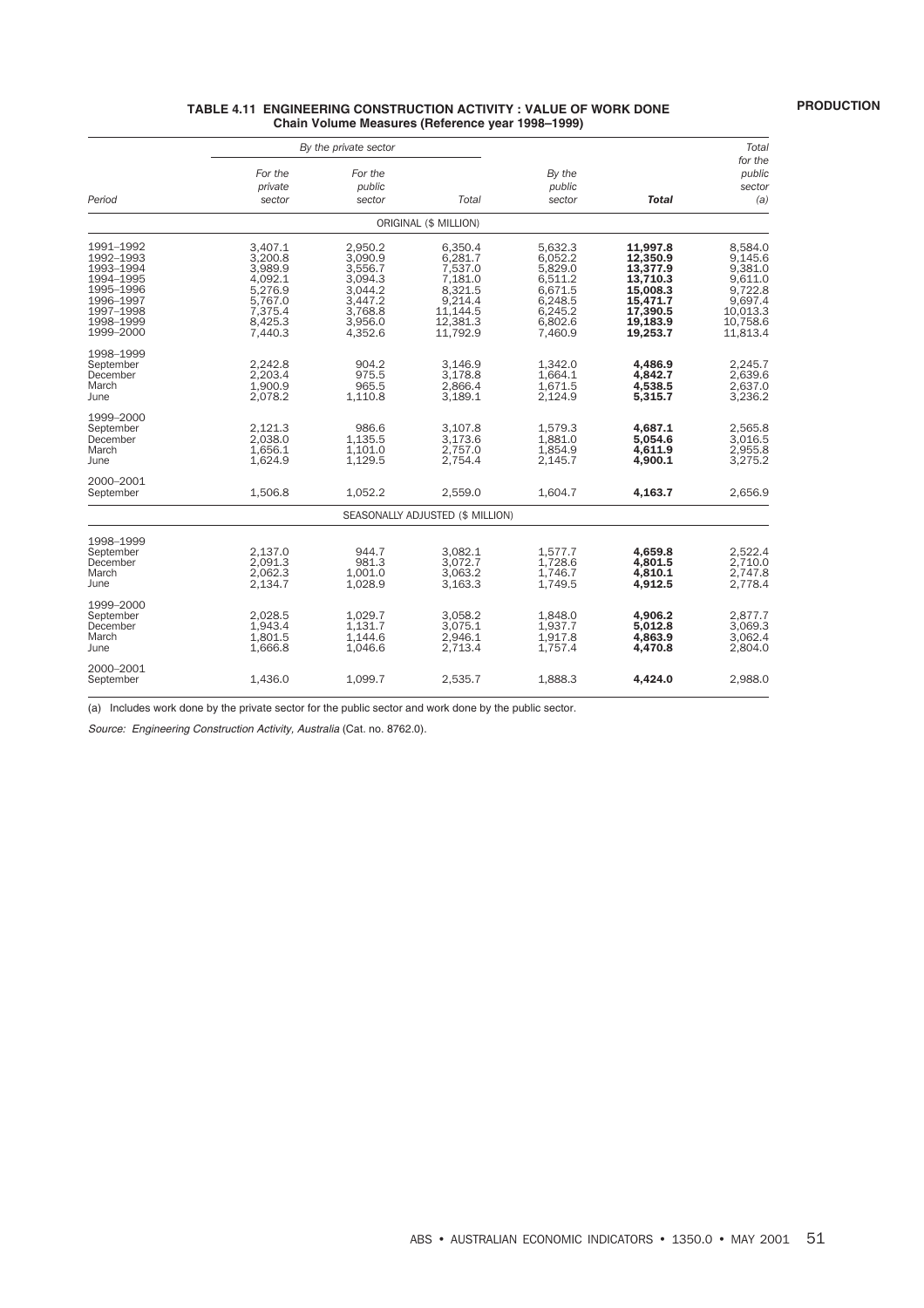#### **TABLE 4.12 TOURIST ACCOMMODATION**

|                                                                                                                                             |                                                                                                                       |                                                                                               | I ADLE 4. IZ                                                                          |                                                                                            |                                                                       | <b>IUURISI AUUUMMUDAIIUN</b>                                          |                                                                                                                                                   |                                                                                               |                                                                                               |  |
|---------------------------------------------------------------------------------------------------------------------------------------------|-----------------------------------------------------------------------------------------------------------------------|-----------------------------------------------------------------------------------------------|---------------------------------------------------------------------------------------|--------------------------------------------------------------------------------------------|-----------------------------------------------------------------------|-----------------------------------------------------------------------|---------------------------------------------------------------------------------------------------------------------------------------------------|-----------------------------------------------------------------------------------------------|-----------------------------------------------------------------------------------------------|--|
|                                                                                                                                             |                                                                                                                       | Capacity (a)                                                                                  |                                                                                       |                                                                                            | Occupancy rates<br>$(per cent)$ $(b)$                                 |                                                                       |                                                                                                                                                   | Takings<br>(\$'000)(c)                                                                        |                                                                                               |  |
| Period                                                                                                                                      | Hotels,<br>motels.<br>etc.<br>(rooms)                                                                                 | Caravan<br>parks<br>(sites)                                                                   | Holiday<br>flats and<br>units<br>(number)                                             | Hotels,<br>motels.<br>etc.                                                                 | Caravan<br>park                                                       | Holiday<br>flats and<br>units                                         | Hotels.<br>motels,<br>etc.                                                                                                                        | Caravan<br>parks                                                                              | Holiday<br>flats and<br>units                                                                 |  |
|                                                                                                                                             |                                                                                                                       |                                                                                               |                                                                                       | ANNUAL                                                                                     |                                                                       |                                                                       |                                                                                                                                                   |                                                                                               |                                                                                               |  |
| 1989-1990<br>1990-1991<br>1991-1992<br>1992-1993<br>1993-1994<br>1994-1995<br>1995-1996<br>1996-1997<br>1997-1998<br>1998-1999<br>1999-2000 | 150,686<br>158,608<br>164,739<br>167.006<br>166,670<br>167,752<br>172,372<br>175,337<br>186,675<br>194,135<br>197,513 | 185,954<br>189,761<br>190,836<br>181.076<br>188,681<br>190,941<br>197.249<br>196.515<br>na(d) | 32,137<br>32,313<br>33,147<br>33.775<br>35,312<br>38,168<br>39,959<br>41,763<br>na(d) | 52.7<br>50.1<br>50.3<br>51.7<br>55.0<br>57.9<br>58.7<br>58.0<br>57.7(d)<br>58.1(d)<br>59.0 | 27.9<br>27.4<br>26.9<br>37.5<br>39.9<br>40.6<br>41.0<br>41.4<br>na(d) | 50.4<br>48.6<br>50.1<br>50.9<br>51.8<br>52.7<br>53.6<br>52.4<br>na(d) | 2,147,666<br>2,272,642<br>2,391,698<br>2,510,291<br>2,760,130<br>3,089,586<br>3,424,673<br>3,619,807<br>3,877,800(d)<br>3,990,642(d)<br>4,318,036 | 191.471<br>206,644<br>217,147<br>219.076<br>240,591<br>258,907<br>287,491<br>305,246<br>na(d) | 306,947<br>319,865<br>357,747<br>366.149<br>403,193<br>467,674<br>521,465<br>575,243<br>na(d) |  |
|                                                                                                                                             |                                                                                                                       |                                                                                               |                                                                                       | ORIGINAL                                                                                   |                                                                       |                                                                       |                                                                                                                                                   |                                                                                               |                                                                                               |  |
| 1999-2000<br>October<br>November<br>December<br>January<br>February<br>March<br>April<br>May<br>June                                        | 196.329<br>197,179<br>197,513                                                                                         | na(d)                                                                                         | na(d)                                                                                 | 65.3<br>62.9<br>59.7<br>55.3<br>58.3<br>60.9<br>60.1<br>55.8<br>55.5                       | na(d)                                                                 | na(d)                                                                 | 401,653<br>377,382<br>333.412<br>357,382<br>343,403<br>387,818<br>365,623<br>344.098<br>329,757                                                   | na(d)                                                                                         | na(d)                                                                                         |  |
| 2000-2001<br>July<br>August<br>September<br>October<br>November<br>December                                                                 | 203,977<br>204,109                                                                                                    |                                                                                               |                                                                                       | 56.7<br>57.7<br>61.0<br>60.7<br>62.9<br>53.0                                               |                                                                       |                                                                       | 386,102<br>398.722<br>517,334<br>439,115<br>425,873<br>374,919                                                                                    |                                                                                               |                                                                                               |  |

(a) All annual data are end of period.<br>(b) All annual data are annual averages.<br>(c) All annual data are aggregates.<br>(c) All annual data are aggregates.<br>(d) From the March quarter 1998, the scope of the quarterly Survey of

Source: Tourist Accommodation, Australia (Cat. no. 8635.0).

INQUIRIES<br>If you have any queries about the revised Survey of Tourist Accommodation,please contact Paull Hoffman on 07 3222 6201<br>fax: 07 3222 6284 or Internet: paull.hoffmann@abs.gov.au.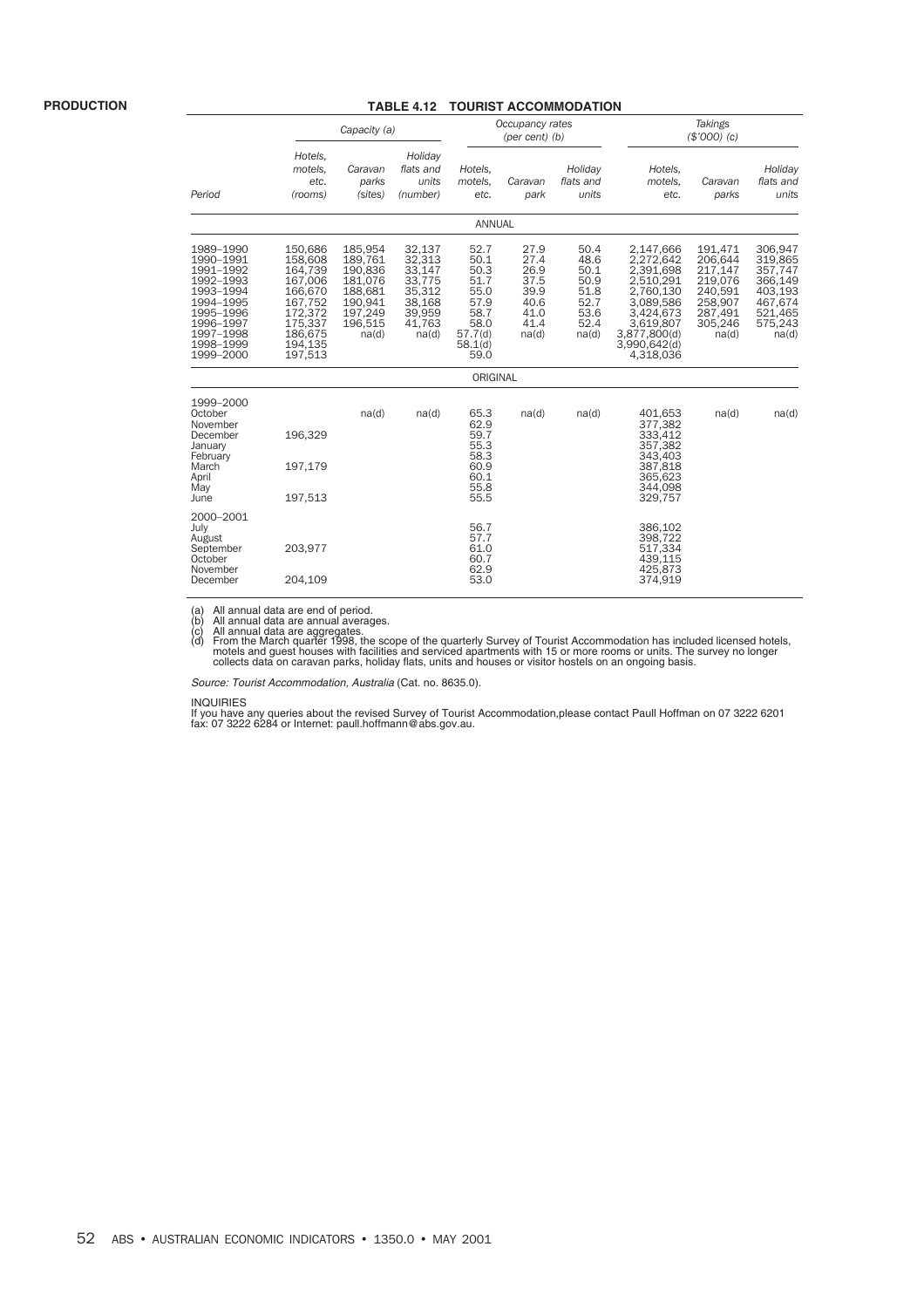# **5** PRICES

#### *TABLES*

| 5.1  | Consumer price index : by group $\ldots \ldots \ldots \ldots \ldots \ldots \ldots \ldots \ldots \ldots \ldots 54$ |
|------|-------------------------------------------------------------------------------------------------------------------|
| 5.2  |                                                                                                                   |
| 5.3  |                                                                                                                   |
| 5.4  | Implicit price deflators : components of international trade in goods and services 58                             |
| 5.5  |                                                                                                                   |
| 5.6  | Indexes of prices received and paid by farmers $\ldots \ldots \ldots \ldots \ldots \ldots \ldots \ldots$          |
| 5.7  |                                                                                                                   |
| 5.8  |                                                                                                                   |
| 5.9  | Price indexes for building materials : selected ANZSIC groups. 61                                                 |
| 5.10 | Price indexes of materials used in manufacturing industry : selected industries 62                                |
| 5.11 | Price indexes of articles produced by manufacturing industry 62                                                   |
| 5.12 | Export price indexes : by selected AHECC section $\ldots \ldots \ldots \ldots \ldots \ldots \ldots$               |
| 5.13 |                                                                                                                   |
| 5.14 |                                                                                                                   |
| 5.15 |                                                                                                                   |

#### *RELATED PUBLICATIONS*

*Australian National Accounts: National Income, Expenditure and Product* (Cat. no. 5206.0)

*Balance of Payments and International Investment Position, Australia* (Cat. no. 5302.0)

*Consumer Price Index*, *Australia* (Cat. no. 6401.0)

*Export Price Index*, *Australia* (Cat. no. 6405.0)

*Price Index of Materials Used in Building Other than House Building, Six State Capital Cities* (Cat. no. 6407.0)

*Price Index of Materials Used in House Building, Six State Capital Cities* (Cat. no. 6408.0)

*Price Indexes of Materials Used in Manufacturing Industries, Australia* (Cat. no. 6411.0)

*Price Indexes of Articles Produced by Manufacturing Industry, Australia* (Cat. no. 6412.0)

*Import Price Indexes, Australia* (Cat. no. 6414.0)

*House Price Indexes: Eight Capital Cities* (Cat. no. 6416.0)

*Australian Commodities —* Australian Bureau of Agricultural and Resource Economics (ABARE)

*Reserve Bank of Australia Bulletin* (RBA)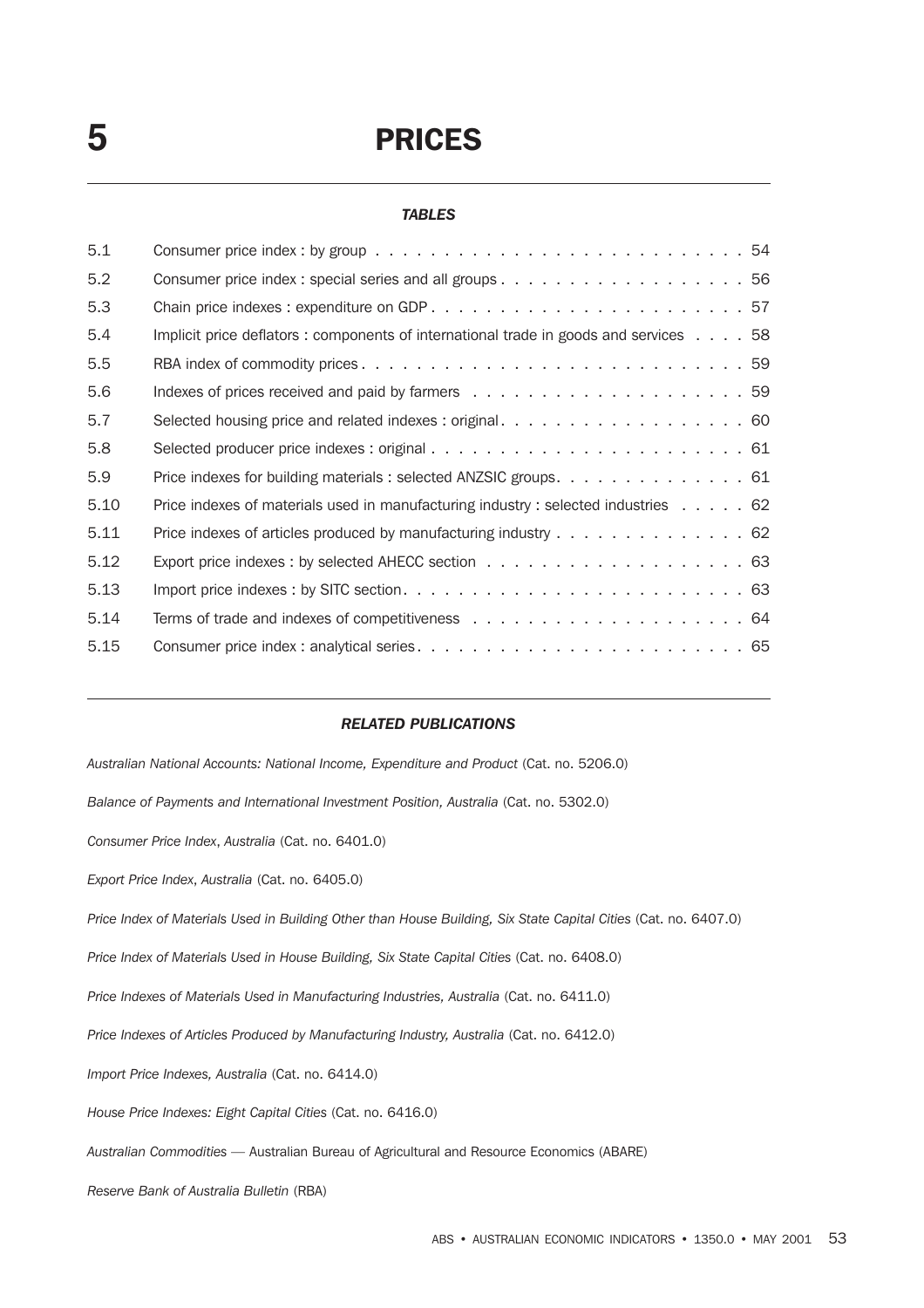#### CONSUMER PRICE INDEX, Change from corresponding quarter of previous year



*Source: ABS (Cat. no. 6401.0), Quarterly data.*

| Period                                                                                                            | Food                                                                          | Alcohol<br>and<br>tobacco                                                     | Clothing<br>and<br>footwear                                                   | Housing                                                                 | Household<br>furnishings,<br>supplies and<br>services and<br>operation        | Health                                                                        |
|-------------------------------------------------------------------------------------------------------------------|-------------------------------------------------------------------------------|-------------------------------------------------------------------------------|-------------------------------------------------------------------------------|-------------------------------------------------------------------------|-------------------------------------------------------------------------------|-------------------------------------------------------------------------------|
|                                                                                                                   |                                                                               |                                                                               | ANNUAL (1989-90 = 100.0) (a)                                                  |                                                                         |                                                                               |                                                                               |
| 1991-1992<br>1992-1993<br>1993-1994<br>1994-1995<br>1995–1996<br>1996-1997<br>1997-1998<br>1998–1999<br>1999-2000 | 105.8<br>107.4<br>109.4<br>112.1<br>116.0<br>119.7<br>121.8<br>126.5<br>129.2 | 115.0<br>124.4<br>133.7<br>141.0<br>156.1<br>161.4<br>164.6<br>168.7<br>175.2 | 106.4<br>107.5<br>106.7<br>106.7<br>107.0<br>107.3<br>107.4<br>106.7<br>105.5 | 98.9<br>94.6<br>94.2<br>100.0<br>105.9<br>101.6<br>94.5<br>95.8<br>99.9 | 107.5<br>107.3<br>107.8<br>109.2<br>111.7<br>113.5<br>113.8<br>113.7<br>113.3 | 125.9<br>128.7<br>134.7<br>142.7<br>150.2<br>159.7<br>165.4<br>163.4<br>158.7 |
|                                                                                                                   |                                                                               |                                                                               | ORIGINAL $(1989 - 90 = 100.0)$ (a)                                            |                                                                         |                                                                               |                                                                               |
| 1998-1999<br>December<br>March<br>June                                                                            | 126.0<br>127.5<br>127.8                                                       | 167.9<br>169.2<br>170.3                                                       | 106.9<br>106.3<br>106.7                                                       | 95.5<br>96.2<br>96.6                                                    | 114.1<br>113.0<br>113.6                                                       | 171.3<br>154.6<br>155.2                                                       |
| 1999-2000<br>September<br>December<br>March<br>June                                                               | 128.5<br>128.9<br>129.1<br>130.2                                              | 170.8<br>174.2<br>177.1<br>178.6                                              | 106.2<br>105.2<br>104.8<br>105.7                                              | 98.1<br>99.6<br>100.7<br>101.2                                          | 113.0<br>113.3<br>112.8<br>114.1                                              | 156.8<br>156.5<br>160.2<br>161.3                                              |
| 2000–2001<br>September<br>December                                                                                | 132.4<br>133.4                                                                | 190.2<br>192.1                                                                | 113.5<br>113.1                                                                | 107.4<br>107.7                                                          | 116.4<br>116.3                                                                | 162.1<br>161.9                                                                |
|                                                                                                                   |                                                                               |                                                                               | PERCENTAGE CHANGE FROM PREVIOUS QUARTER                                       |                                                                         |                                                                               |                                                                               |
| 1999-2000<br>December<br>March<br>June                                                                            | 0.3<br>0.2<br>0.9                                                             | 2.0<br>1.7<br>0.8                                                             | $-0.9$<br>$-0.4$<br>0.9                                                       | 1.5<br>1.1<br>0.5                                                       | 0.3<br>$-0.4$<br>1.2                                                          | $-0.2$<br>$^{2.4}_{0.7}$                                                      |
| 2000–2001<br>September<br>December                                                                                | 1.7<br>0.8                                                                    | 6.5<br>1.0                                                                    | 7.4<br>$-0.4$                                                                 | 6.1<br>0.3                                                              | 2.0<br>$-0.1$                                                                 | 0.5<br>$-0.1$                                                                 |
|                                                                                                                   |                                                                               |                                                                               | PERCENTAGE CHANGE FROM SAME QUARTER OF PREVIOUS YEAR                          |                                                                         |                                                                               |                                                                               |
| 1999-2000<br>December<br>March<br>June                                                                            | 2.3<br>1.3<br>1.9                                                             | 3.8<br>4.7<br>4.9                                                             | $-1.6$<br>$-1.4$<br>$-0.9$                                                    | 4.3<br>4.7<br>4.8                                                       | $-0.7$<br>$-0.2$<br>0.4                                                       | $-8.6$<br>3.6<br>3.9                                                          |
| 2000–2001<br>September<br>December                                                                                | 3.0<br>3.5                                                                    | 11.4<br>10.3                                                                  | 6.9<br>7.5                                                                    | 9.5<br>8.1                                                              | 3.0<br>2.6                                                                    | 3.4<br>3.5                                                                    |

#### **TABLE 5.1 CONSUMER PRICE INDEX : BY GROUP**

(a) Weighted average of eight capital cities.

Source: Consumer Price Index, Australia (Cat. no. 6401.0).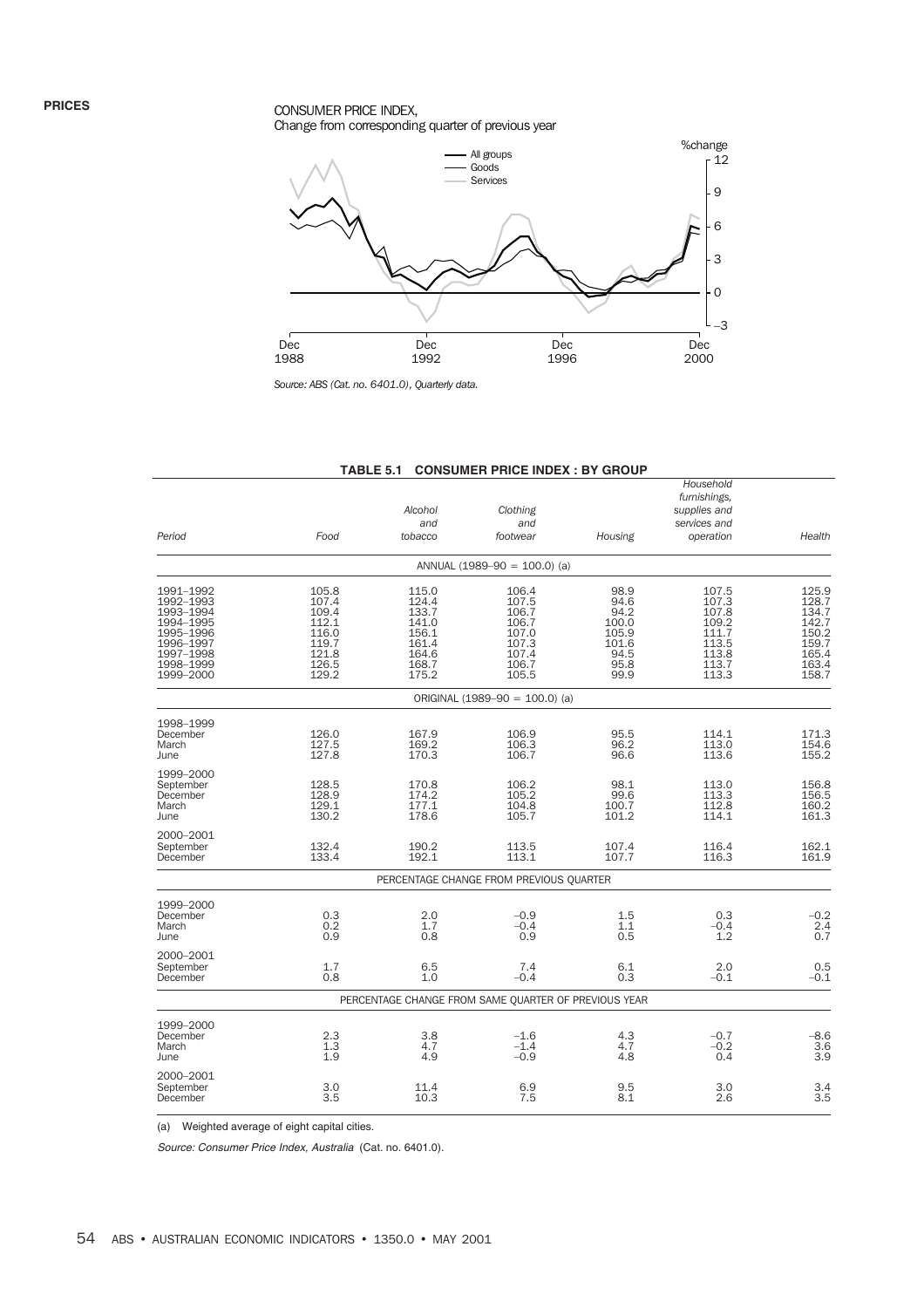#### CONSUMER PRICE INDEX, Change from previous quarter



*Source: ABS (Cat. no. 6401.0), Quarterly data.*

|                                                                                                                   | <b>IABLE 5.1</b>                                                              |                                                                              | CONSUMER PRICE INDEX : BY GROUP — CONTINUED                                   |                                                                               |                                                                               |                                                                               |
|-------------------------------------------------------------------------------------------------------------------|-------------------------------------------------------------------------------|------------------------------------------------------------------------------|-------------------------------------------------------------------------------|-------------------------------------------------------------------------------|-------------------------------------------------------------------------------|-------------------------------------------------------------------------------|
| Period                                                                                                            | Transportation                                                                | Communication                                                                | Recreation                                                                    | Education                                                                     | Miscellaneous                                                                 | All<br>groups                                                                 |
|                                                                                                                   |                                                                               |                                                                              | ANNUAL (1989-90 = 100.0) (a)                                                  |                                                                               |                                                                               |                                                                               |
| 1991-1992<br>1992-1993<br>1993-1994<br>1994-1995<br>1995-1996<br>1996-1997<br>1997-1998<br>1998-1999<br>1999-2000 | 108.8<br>111.3<br>113.8<br>117.5<br>122.6<br>124.3<br>123.5<br>122.1<br>128.9 | 107.1<br>106.9<br>106.2<br>107.6<br>107.3<br>106.5<br>106.6<br>102.9<br>97.8 | 105.7<br>107.1<br>109.4<br>111.7<br>114.2<br>115.0<br>117.8<br>119.4<br>120.4 | 122.1<br>129.4<br>134.5<br>139.9<br>147.0<br>156.0<br>165.6<br>174.1<br>182.4 | 108.8<br>111.3<br>115.2<br>120.7<br>128.0<br>133.4<br>138.5<br>143.5<br>153.2 | 107.3<br>108.4<br>110.4<br>113.9<br>118.7<br>120.3<br>120.3<br>121.8<br>124.7 |
|                                                                                                                   |                                                                               |                                                                              | ORIGINAL (1989-90 = 100.0) (a)                                                |                                                                               |                                                                               |                                                                               |
| 1998-1999<br>December<br>March<br>June                                                                            | 121.9<br>121.2<br>122.9                                                       | 104.1<br>101.2<br>100.9                                                      | 119.3<br>120.2<br>119.8                                                       | 170.3<br>177.8<br>177.8                                                       | 143.0<br>144.0<br>145.0                                                       | 121.9<br>121.8<br>122.3                                                       |
| 1999-2000<br>September<br>December<br>March<br>June                                                               | 126.9<br>126.4<br>130.1<br>132.1                                              | 97.7<br>97.3<br>97.5<br>98.8                                                 | 120.4<br>121.0<br>120.2<br>120.0                                              | 177.8<br>177.8<br>187.0<br>187.0                                              | 147.1<br>150.2<br>155.3<br>160.3                                              | 123.4<br>124.1<br>125.2<br>126.2                                              |
| 2000-2001<br>September<br>December                                                                                | 135.6<br>136.4                                                                | 105.6<br>104.9                                                               | 124.8<br>124.6                                                                | 187.3<br>187.5                                                                | 163.5<br>165.0                                                                | 130.9<br>131.3                                                                |
|                                                                                                                   |                                                                               |                                                                              | PERCENTAGE CHANGE FROM PREVIOUS QUARTER                                       |                                                                               |                                                                               |                                                                               |
| 1999-2000<br>December<br>March<br>June                                                                            | $-0.4$<br>2.9<br>1.5                                                          | $-0.4$<br>0.2<br>1.3                                                         | 0.5<br>$-0.7$<br>$-0.2$                                                       | 0.0<br>5.2<br>0.0                                                             | 2.1<br>3.4<br>3.2                                                             | 0.6<br>0.9<br>0.8                                                             |
| 2000-2001<br>September<br>December                                                                                | 2.6<br>$0.\overline{6}$                                                       | 6.9<br>$-0.7$                                                                | 4.0<br>$-0.2$                                                                 | 0.2<br>0.1                                                                    | 2.0<br>0.9                                                                    | 3.7<br>0.3                                                                    |
|                                                                                                                   |                                                                               | PERCENTAGE CHANGE FROM SAME QUARTER OF PREVIOUS YEAR                         |                                                                               |                                                                               |                                                                               |                                                                               |
| 1999-2000<br>December<br>March<br>June                                                                            | 3.7<br>7.3<br>7.5                                                             | $-6.5$<br>$-3.7$<br>$-2.1$                                                   | 1.4<br>0.0<br>0.2                                                             | 4.4<br>5.2<br>5.2                                                             | 5.0<br>7.8<br>10.6                                                            | 1.8<br>2.8<br>3.2                                                             |
| 2000-2001<br>September<br>December                                                                                | 6.9<br>7.9                                                                    | 8.1<br>7.8                                                                   | 3.7<br>3.0                                                                    | 5.3<br>5.5                                                                    | 11.1<br>9.9                                                                   | 6.1<br>5.8                                                                    |

| TABLE 5.1 CONSUMER PRICE INDEX : BY GROUP — continued |  |  |  |  |  |
|-------------------------------------------------------|--|--|--|--|--|
|-------------------------------------------------------|--|--|--|--|--|

(a) Weighted average of eight capital cities.

Source: Consumer Price Index, Australia (Cat. no. 6401.0).

**PRICES**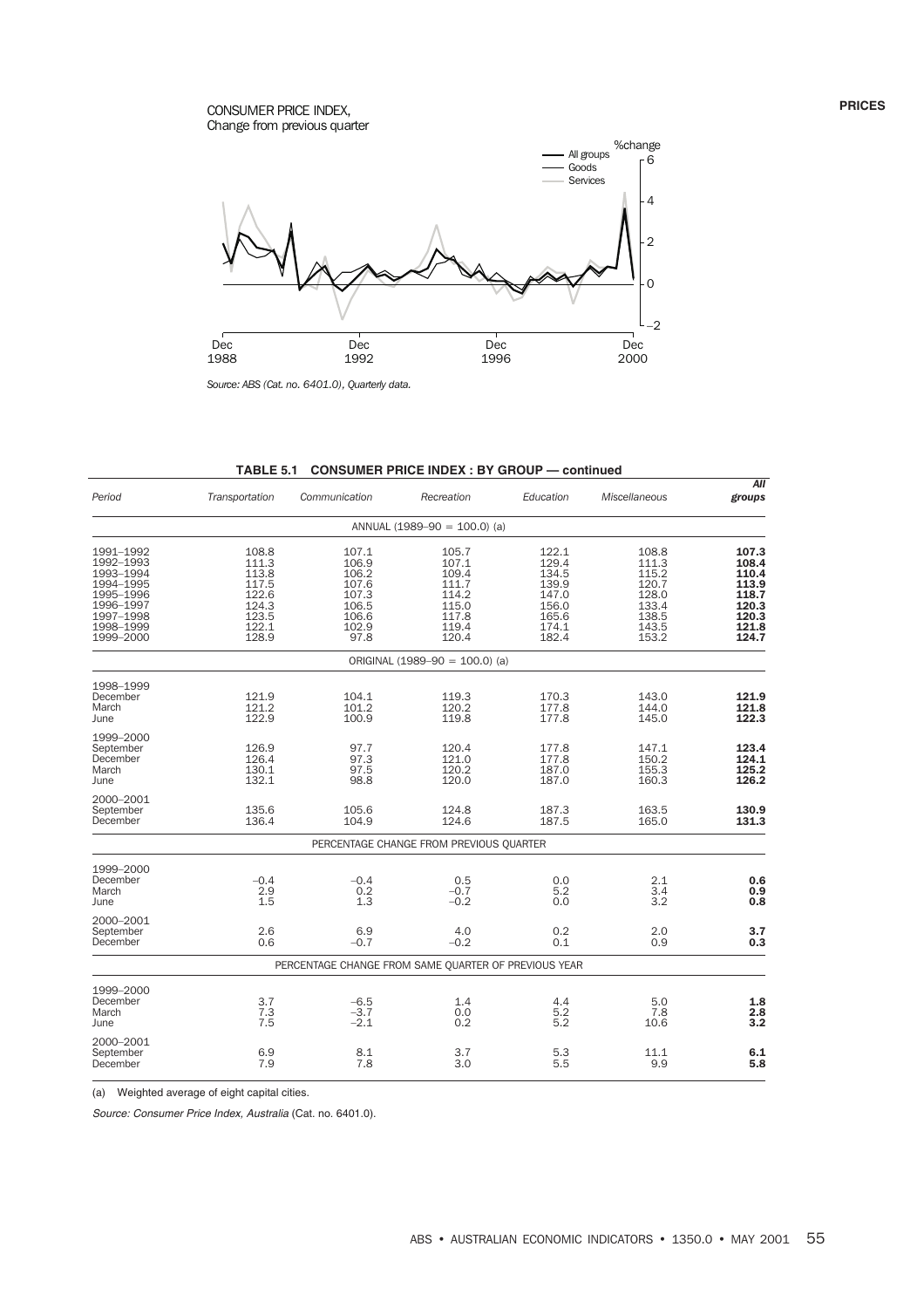#### **TABLE 5.2 CONSUMER PRICE INDEX :SPECIAL SERIES AND ALL GROUPS**

|                                                                                                                   |                                                                               |                                                                               | All groups excluding -                                                        |                                                                               |                                                                               |                                                                               |                                                                               |                                                                               |                                                                               |
|-------------------------------------------------------------------------------------------------------------------|-------------------------------------------------------------------------------|-------------------------------------------------------------------------------|-------------------------------------------------------------------------------|-------------------------------------------------------------------------------|-------------------------------------------------------------------------------|-------------------------------------------------------------------------------|-------------------------------------------------------------------------------|-------------------------------------------------------------------------------|-------------------------------------------------------------------------------|
| Period                                                                                                            | Food                                                                          | Housing                                                                       | Trans-<br>portation                                                           | Health                                                                        | Hospital<br>and<br>medical<br>services                                        | All<br>groups<br>goods<br>component                                           | All<br>groups<br>services<br>component                                        | Utilities                                                                     | All<br>groups                                                                 |
|                                                                                                                   |                                                                               |                                                                               |                                                                               | ANNUAL (1989-90 = 100.0) (a)                                                  |                                                                               |                                                                               |                                                                               |                                                                               |                                                                               |
| 1991-1992<br>1992-1993<br>1993-1994<br>1994-1995<br>1995-1996<br>1996-1997<br>1997-1998<br>1998-1999<br>1999-2000 | 107.7<br>108.7<br>110.6<br>114.4<br>119.3<br>120.5<br>120.0<br>120.8<br>123.7 | 108.8<br>111.0<br>113.5<br>116.5<br>121.1<br>123.9<br>125.4<br>126.9<br>129.4 | 107.0<br>107.9<br>109.7<br>113.3<br>118.0<br>119.6<br>119.7<br>121.8<br>124.1 | 106.3<br>107.3<br>109.1<br>112.5<br>117.2<br>118.5<br>118.2<br>119.8<br>122.9 | 106.7<br>107.7<br>109.5<br>112.9<br>117.5<br>118.8<br>118.6<br>120.2<br>123.4 | 107.7<br>110.4<br>113.0<br>115.7<br>119.9<br>122.0<br>122.6<br>124.0<br>127.0 | 106.7<br>105.4<br>106.3<br>111.2<br>117.0<br>117.7<br>116.8<br>118.6<br>121.3 | 110.4<br>115.1<br>117.8<br>118.7<br>119.5<br>121.3<br>122.6<br>121.0<br>122.3 | 107.3<br>108.4<br>110.4<br>113.9<br>118.7<br>120.3<br>120.3<br>121.8<br>124.7 |
|                                                                                                                   |                                                                               |                                                                               |                                                                               | ORIGINAL (1989-90 = 100.0) (a)                                                |                                                                               |                                                                               |                                                                               |                                                                               |                                                                               |
| 1998-1999<br>December<br>March<br>June                                                                            | 121.0<br>120.5<br>121.1                                                       | 127.1<br>126.7<br>127.3                                                       | 121.9<br>121.9<br>122.2                                                       | 119.6<br>120.0<br>120.5                                                       | 119.9<br>120.5<br>121.1                                                       | 123.7<br>124.2<br>124.8                                                       | $\begin{array}{c} 119.2 \\ 118.1 \end{array}$<br>118.4                        | 121.3<br>121.5<br>120.8                                                       | 121.9<br>121.8<br>122.3                                                       |
| 1999-2000<br>September<br>December<br>March<br>June                                                               | 122.3<br>123.0<br>124.3<br>125.3                                              | 128.3<br>128.6<br>129.7<br>130.8                                              | 122.9<br>123.7<br>124.4<br>125.2                                              | 121.6<br>122.3<br>123.3<br>124.3                                              | 122.1<br>122.8<br>123.9<br>124.8                                              | 125.8<br>126.3<br>127.4<br>128.4                                              | 119.8<br>120.8<br>121.8<br>122.8                                              | 121.7<br>122.5<br>122.8<br>122.3                                              | 123.4<br>124.1<br>125.2<br>126.2                                              |
| 2000-2001<br>September<br>December                                                                                | 130.5<br>130.8                                                                | 134.9<br>135.4                                                                | 130.1<br>130.5                                                                | 129.1<br>129.6                                                                | 129.6<br>130.0                                                                | 132.7<br>133.0                                                                | 128.3<br>128.9                                                                | 133.1<br>132.9                                                                | 130.9<br>131.3                                                                |
|                                                                                                                   |                                                                               |                                                                               | PERCENTAGE CHANGE FROM PREVIOS QUARTER                                        |                                                                               |                                                                               |                                                                               |                                                                               |                                                                               |                                                                               |
| 1999-2000<br>December<br>March<br>June                                                                            | 0.6<br>1.1<br>0.8                                                             | 0.2<br>0.9<br>0.8                                                             | 0.7<br>0.6<br>0.6                                                             | 0.6<br>0.8<br>0.8                                                             | 0.6<br>0.9<br>0.7                                                             | 0.4<br>0.9<br>0.8                                                             | 0.8<br>0.8<br>0.8                                                             | 0.7<br>0.2<br>$-0.4$                                                          | 0.6<br>0.9<br>0.8                                                             |
| 2000-2001<br>September<br>December                                                                                | 4.2<br>0.2                                                                    | 3.1<br>0.4                                                                    | 3.9<br>0.3                                                                    | 3.9<br>0.4                                                                    | 3.8<br>0.3                                                                    | 3.3<br>0.2                                                                    | 4.5<br>0.5                                                                    | 8.8<br>$-0.2$                                                                 | 3.7<br>0.3                                                                    |
|                                                                                                                   |                                                                               |                                                                               | PERCENTAGE CHANGE FROM SAME QUARTER OF PREVIOS QUARTER                        |                                                                               |                                                                               |                                                                               |                                                                               |                                                                               |                                                                               |
| 1999-2000<br>December<br>March<br>June                                                                            | 1.7<br>3.2<br>3.5                                                             | 1.2<br>2.4<br>2.7                                                             | 1.5<br>2.1<br>2.5                                                             | 2.3<br>2.7<br>3.2                                                             | 2.4<br>2.8<br>3.1                                                             | 2.1<br>2.6<br>2.9                                                             | 1.3<br>3.1<br>3.7                                                             | 1.0<br>1.1<br>1.2                                                             | 1.8<br>2.8<br>3.2                                                             |
| 2000-2001<br>September<br>December                                                                                | 6.7<br>6.3                                                                    | 5.1<br>5.3                                                                    | 5.9<br>5.5                                                                    | 6.2<br>6.0                                                                    | 6.1<br>5.9                                                                    | 5.5<br>5.3                                                                    | 7.1<br>6.7                                                                    | 9.4<br>8.5                                                                    | 6.1<br>5.8                                                                    |

(a) Weighted average of eight capital cities.

Source: Consumer Price Index, Australia (Cat. no. 6401.0).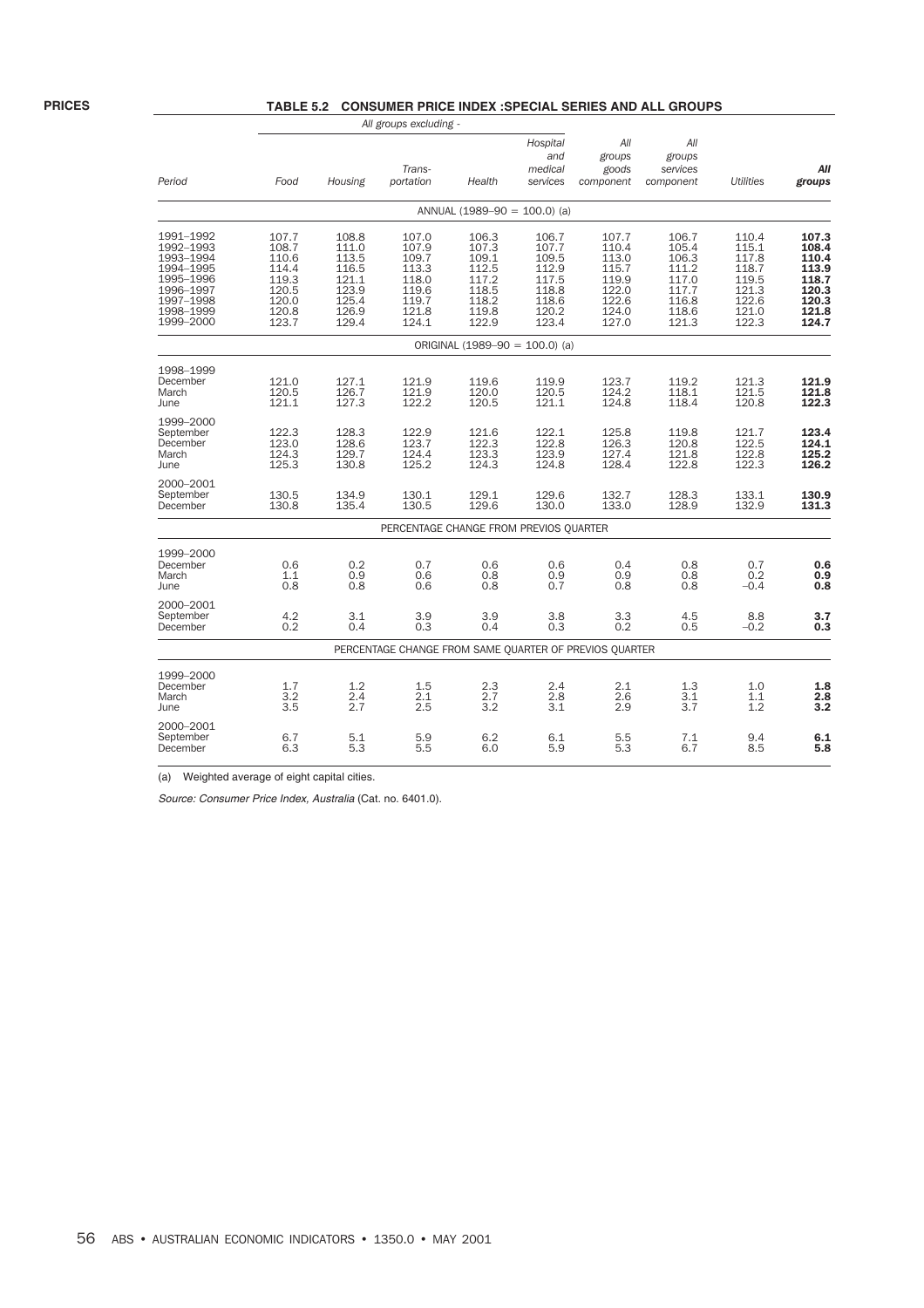|                                                                                                                   |                                                                        | LADLE 3.3<br>Final consumption                                         | CHAIN PRICE INDEXES: EXPENDITURE ON GDP                                  |                                                                               | Exports of                                                                         | Imports of                                                             |                                                                         |
|-------------------------------------------------------------------------------------------------------------------|------------------------------------------------------------------------|------------------------------------------------------------------------|--------------------------------------------------------------------------|-------------------------------------------------------------------------------|------------------------------------------------------------------------------------|------------------------------------------------------------------------|-------------------------------------------------------------------------|
| Period                                                                                                            | Household                                                              | expenditure<br>Government                                              | Gross fixed capital formation<br>Private                                 | Public                                                                        | goods and<br>services                                                              | goods and<br>services                                                  | <b>GDP</b>                                                              |
|                                                                                                                   |                                                                        |                                                                        | $ANNUAL$ (1998-1999 = 100.0)                                             |                                                                               |                                                                                    |                                                                        |                                                                         |
| 1991-1992<br>1992-1993<br>1993-1994<br>1994-1995<br>1995-1996<br>1996-1997<br>1997-1998<br>1998-1999<br>1999-2000 | 88.4<br>90.7<br>92.4<br>93.4<br>96.0<br>97.9<br>99.3<br>100.0<br>101.2 | 88.9<br>91.3<br>92.3<br>92.8<br>94.8<br>96.4<br>97.7<br>100.0<br>102.2 | 96.8<br>98.5<br>99.9<br>100.0<br>101.1<br>98.8<br>99.1<br>100.0<br>100.3 | 102.5<br>103.0<br>103.1<br>102.8<br>103.4<br>100.8<br>100.4<br>100.0<br>99.5  | 96.9<br>99.7<br>98.2<br>99.9<br>102.4<br>99.0<br>103.5<br>100.0<br>102.6           | 91.1<br>98.3<br>100.0<br>98.6<br>98.8<br>92.8<br>97.4<br>100.0<br>99.6 | 91.6<br>93.0<br>93.9<br>95.1<br>97.7<br>99.2<br>100.2<br>100.0<br>101.7 |
|                                                                                                                   |                                                                        |                                                                        | PERCENTAGE CHANGE FROM PREVIOUS YEAR                                     |                                                                               |                                                                                    |                                                                        |                                                                         |
| 1991-1992<br>1992-1993<br>1993-1994<br>1994-1995<br>1995-1996<br>1996-1997<br>1997-1998<br>1998-1999<br>1999-2000 | 3.3<br>2.6<br>1.9<br>1.1<br>2.8<br>2.0<br>1.4<br>0.7<br>1.2            | 4.8<br>2.7<br>1.1<br>0.5<br>2.2<br>1.7<br>1.3<br>2.4<br>2.2            | $-1.4$<br>1.8<br>1.4<br>0.1<br>1.1<br>$-2.3$<br>0.3<br>0.9<br>0.3        | $-1.0$<br>0.5<br>0.1<br>$-0.3$<br>0.6<br>$-2.5$<br>$-0.4$<br>$-0.4$<br>$-0.5$ | $-2.5$<br>2.9<br>$-1.5$<br>1.7<br>2.5<br>$-3.\overline{3}$<br>4.5<br>$-3.4$<br>2.6 | 0.4<br>7.9<br>1.7<br>$-1.4$<br>0.2<br>$-6.1$<br>5.0<br>2.7<br>$-0.4$   | 2.0<br>1.5<br>1.0<br>1.3<br>2.7<br>1.5<br>1.0<br>$-0.2$<br>1.7          |
|                                                                                                                   |                                                                        |                                                                        | ORIGINAL $(1998-1999 = 100.0)$                                           |                                                                               |                                                                                    |                                                                        |                                                                         |
| 1998-1999<br>December<br>March<br>June                                                                            | 99.8<br>100.1<br>100.4                                                 | 99.6<br>100.5<br>100.6                                                 | 100.1<br>100.3<br>99.4                                                   | 100.4<br>99.9<br>98.9                                                         | 100.4<br>98.9<br>96.0                                                              | 101.6<br>98.8<br>96.2                                                  | 99.6<br>100.2<br>100.2                                                  |
| 1999-2000<br>September<br>December<br>March<br>June                                                               | 100.6<br>100.8<br>101.4<br>101.9                                       | 101.5<br>101.9<br>102.5<br>102.9                                       | 99.6<br>99.8<br>100.3<br>101.4                                           | 99.4<br>99.1<br>99.3<br>100.1                                                 | 97.4<br>100.9<br>103.2<br>108.9                                                    | 96.3<br>98.4<br>99.2<br>104.6                                          | 100.8<br>101.2<br>102.1<br>102.6                                        |
| 2000-2001<br>September<br>December                                                                                | 105.2<br>105.5                                                         | 103.9<br>104.6                                                         | 103.5<br>104.1                                                           | 99.6<br>100.3                                                                 | 112.5<br>118.7                                                                     | 105.9<br>112.8                                                         | 105.6<br>105.7                                                          |
|                                                                                                                   |                                                                        |                                                                        | PERCENTAGE CHANGE FROM PREVIOUS OUARTER                                  |                                                                               |                                                                                    |                                                                        |                                                                         |
| 1999-2000<br>December<br>March<br>June                                                                            | 0.1<br>0.6<br>0.5                                                      | 0.4<br>0.6<br>0.4                                                      | 0.2<br>0.5<br>1.0                                                        | $-0.2$<br>0.2<br>0.8                                                          | 3.6<br>2.2<br>5.5                                                                  | 2.3<br>0.8<br>5.4                                                      | 0.4<br>0.8<br>0.5                                                       |
| 2000-2001<br>September<br>December                                                                                | 3.3<br>0.3                                                             | 1.0<br>0.7                                                             | 2.1<br>0.6                                                               | $-0.5$<br>0.7                                                                 | 3.3<br>5.5                                                                         | 1.3<br>6.5                                                             | 2.9<br>0.1                                                              |

#### **TABLE 5.3 CHAIN PRICE INDEXES : EXPENDITURE ON GDP**

Source: Australian National Accounts: National Income, Expenditure and Product (Cat. no. 5206.0).

**PRICES**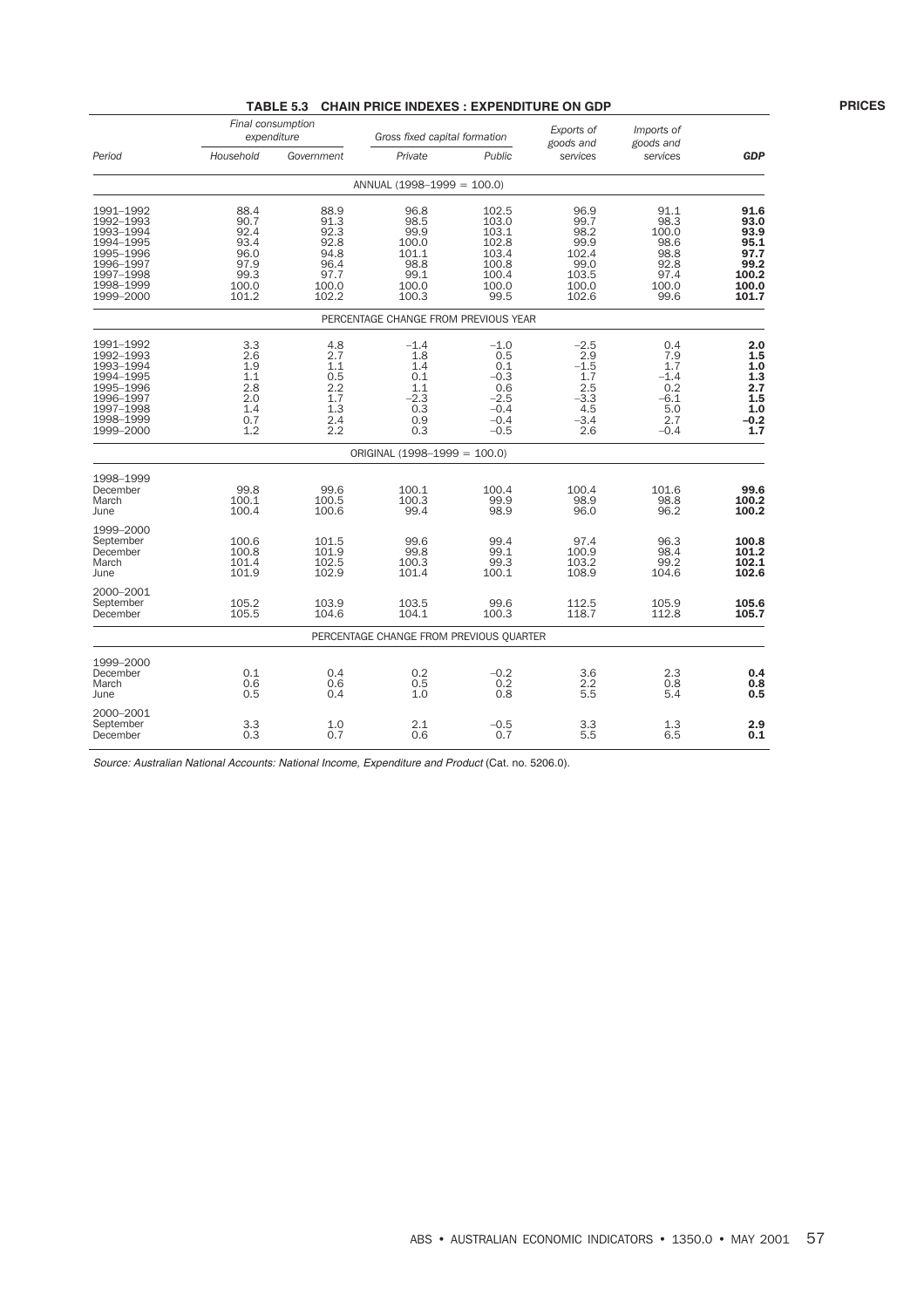|                                                                                                                   |                                                                             | Credits                                                                      |                                                                           | <b>Debits</b>                                                                |                                                                        |                                                                               |                                                                            |                                                                       |                                                                              |                                                                            |                                                                       |
|-------------------------------------------------------------------------------------------------------------------|-----------------------------------------------------------------------------|------------------------------------------------------------------------------|---------------------------------------------------------------------------|------------------------------------------------------------------------------|------------------------------------------------------------------------|-------------------------------------------------------------------------------|----------------------------------------------------------------------------|-----------------------------------------------------------------------|------------------------------------------------------------------------------|----------------------------------------------------------------------------|-----------------------------------------------------------------------|
| Period                                                                                                            | <b>Total</b><br>goods<br>and<br>services                                    | Total<br>goods                                                               | Rural<br>goods                                                            | Non-<br>rural<br>and<br>other<br>goods                                       | Services                                                               | Total<br>goods<br>and<br>services                                             | Total<br>goods                                                             | Consump-<br>tion<br>goods                                             | Capital<br>goods                                                             | Inter-<br>mediate<br>and<br>other<br>goods                                 | Services                                                              |
|                                                                                                                   |                                                                             |                                                                              |                                                                           |                                                                              |                                                                        | ANNUAL $(1997-98 = 100.0)$                                                    |                                                                            |                                                                       |                                                                              |                                                                            |                                                                       |
| 1991-1992<br>1992-1993<br>1993-1994<br>1994-1995<br>1995-1996<br>1996-1997<br>1997-1998<br>1998-1999<br>1999-2000 | 99.0<br>101.8<br>100.2<br>100.9<br>103.4<br>99.3<br>103.6<br>100.0<br>103.0 | 100.4<br>103.8<br>101.4<br>102.9<br>105.6<br>99.9<br>105.0<br>100.0<br>102.9 | 95.8<br>99.0<br>98.2<br>106.9<br>111.9<br>101.7<br>108.4<br>100.0<br>98.1 | 101.8<br>105.4<br>102.3<br>101.5<br>103.4<br>99.2<br>103.9<br>100.0<br>104.6 | 94.4<br>95.0<br>96.1<br>94.3<br>96.3<br>97.6<br>99.2<br>100.0<br>103.0 | 95.1<br>$102.2$<br>$103.4$<br>101.5<br>101.0<br>94.2<br>98.3<br>100.0<br>98.7 | 99.2<br>106.6<br>107.9<br>105.4<br>104.3<br>96.1<br>99.3<br>100.0<br>98.6  | 85.6<br>93.2<br>96.7<br>95.0<br>95.5<br>91.3<br>95.5<br>100.0<br>97.5 | 120.1<br>131.4<br>133.2<br>125.1<br>116.9<br>101.0<br>102.8<br>100.0<br>93.9 | 97.5<br>103.3<br>103.2<br>102.4<br>103.6<br>96.7<br>99.8<br>100.0<br>101.8 | 82.2<br>88.0<br>89.1<br>88.9<br>90.2<br>87.8<br>94.9<br>100.0<br>99.0 |
|                                                                                                                   |                                                                             |                                                                              |                                                                           |                                                                              |                                                                        | PERCENTAGE CHANGE FROM PREVIOUS YEAR                                          |                                                                            |                                                                       |                                                                              |                                                                            |                                                                       |
| 1991-1992<br>1992-1993<br>1993-1994<br>1994-1995<br>1995-1996<br>1996-1997<br>1997-1998<br>1998-1999<br>1999-2000 | -3.0<br>2.9<br>$-1.6$<br>0.7<br>2.5<br>$-3.9$<br>4.3<br>-3.5<br>3.0         | $-4.2$<br>3.5<br>$-2.3$<br>1.5<br>2.6<br>$-5.4$<br>5.1<br>$-4.8$<br>2.9      | 1.2<br>3.3<br>$-0.7$<br>8.8<br>4.6<br>$-9.0$<br>6.5<br>$-7.7$<br>$-1.9$   | $-6.0$<br>3.5<br>$-2.9$<br>$-0.8$<br>1.9<br>$-4.0$<br>4.7<br>$-3.7$<br>4.6   | 1.9<br>0.7<br>1.1<br>$-1.8$<br>2.1<br>1.4<br>1.6<br>0.9<br>3.0         | $-0.2$<br>7.4<br>1.2<br>$-1.9$<br>$-0.5$<br>$-6.7$<br>4.3<br>1.7<br>$-1.3$    | $-0.7$<br>7.5<br>1.2<br>$-2.4$<br>$-1.0$<br>$-7.8$<br>3.3<br>0.7<br>$-1.4$ | 4.0<br>8.9<br>3.8<br>$-1.8$<br>0.6<br>-4.4<br>4.6<br>4.7<br>$-2.5$    | 0.5<br>9.4<br>1.4<br>$-6.1$<br>$-6.5$<br>$-13.6$<br>1.8<br>$-2.8$<br>$-6.1$  | $-3.6$<br>5.9<br>$-0.1$<br>$-0.7$<br>1.1<br>$-6.6$<br>3.2<br>0.2<br>1.8    | 1.5<br>7.1<br>1.2<br>$-0.2$<br>1.4<br>$-2.6$<br>8.1<br>5.4<br>$-1.0$  |
|                                                                                                                   |                                                                             |                                                                              |                                                                           |                                                                              |                                                                        | SEASONALLY ADJUSTED $(1997-98 = 100.0)$                                       |                                                                            |                                                                       |                                                                              |                                                                            |                                                                       |
| 1998-1999<br>December<br>March<br>June                                                                            | 100.5<br>98.7<br>95.9                                                       | 100.9<br>98.3<br>94.3                                                        | 99.8<br>98.6<br>94.9                                                      | 101.3<br>98.2<br>94.1                                                        | 99.4<br>100.0<br>101.0                                                 | 102.0<br>98.3<br>95.6                                                         | 101.9<br>98.0<br>95.6                                                      | 101.5<br>99.7<br>97.1                                                 | 102.4<br>97.7<br>93.2                                                        | 101.9<br>97.1<br>95.9                                                      | 102.2<br>99.2<br>95.3                                                 |
| 1999-2000<br>September<br>December<br>March<br>June                                                               | 97.6<br>101.1<br>103.8<br>109.7                                             | 96.1<br>100.6<br>104.1<br>111.2                                              | 95.8<br>96.2<br>97.2<br>104.0                                             | 96.2<br>102.1<br>106.5<br>113.6                                              | 102.7<br>102.8<br>102.5<br>104.4                                       | 96.0<br>97.8<br>97.6<br>103.4                                                 | 95.8<br>97.6<br>97.6<br>103.6                                              | 96.2<br>97.2<br>97.0<br>100.8                                         | 93.4<br>93.4<br>92.3<br>96.7                                                 | 97.0<br>100.0<br>101.1<br>109.1                                            | 96.9<br>98.3<br>97.5<br>102.6                                         |
| 2000-2001<br>September<br>December                                                                                | 112.8<br>119.1                                                              | 114.4<br>122.5                                                               | 108.7<br>115.7                                                            | 116.5<br>124.8                                                               | 107.8<br>107.8                                                         | 103.9<br>109.7                                                                | 103.8<br>109.6                                                             | 100.8<br>104.6                                                        | 94.8<br>98.8                                                                 | 110.7<br>118.6                                                             | 104.5<br>110.4                                                        |
|                                                                                                                   |                                                                             |                                                                              |                                                                           |                                                                              |                                                                        | PERCENTAGE CHANGE FROM PREVIOUS QUARTER                                       |                                                                            |                                                                       |                                                                              |                                                                            |                                                                       |
| 1999-2000<br>December<br>March<br>June                                                                            | 3.6<br>2.6<br>5.7                                                           | 4.7<br>3.5<br>6.8                                                            | 0.4<br>1.1<br>6.9                                                         | 6.2<br>4.3<br>6.7                                                            | 0.1<br>-0.3<br>1.9                                                     | 1.8<br>$-0.1$<br>5.9                                                          | 1.9<br>0.0<br>6.1                                                          | 1.0<br>-0.2<br>4.0                                                    | 0.0<br>-1.2<br>4.8                                                           | 3.2<br>1.0<br>7.9                                                          | 1.5<br>-0.8<br>5.2                                                    |
| 2000-2001<br>September<br>December                                                                                | 2.8<br>5.6                                                                  | 2.9<br>7.1                                                                   | 4.5<br>6.5                                                                | 2.5<br>7.1                                                                   | 3.3<br>0.0                                                             | 0.5<br>5.6                                                                    | 0.1<br>5.6                                                                 | 0.0<br>3.8                                                            | $-2.0$<br>4.2                                                                | 1.5<br>7.1                                                                 | 1.8<br>5.6                                                            |

Source: Balance of Payments and International Investment Position, Australia (Cat. no. 5302.0)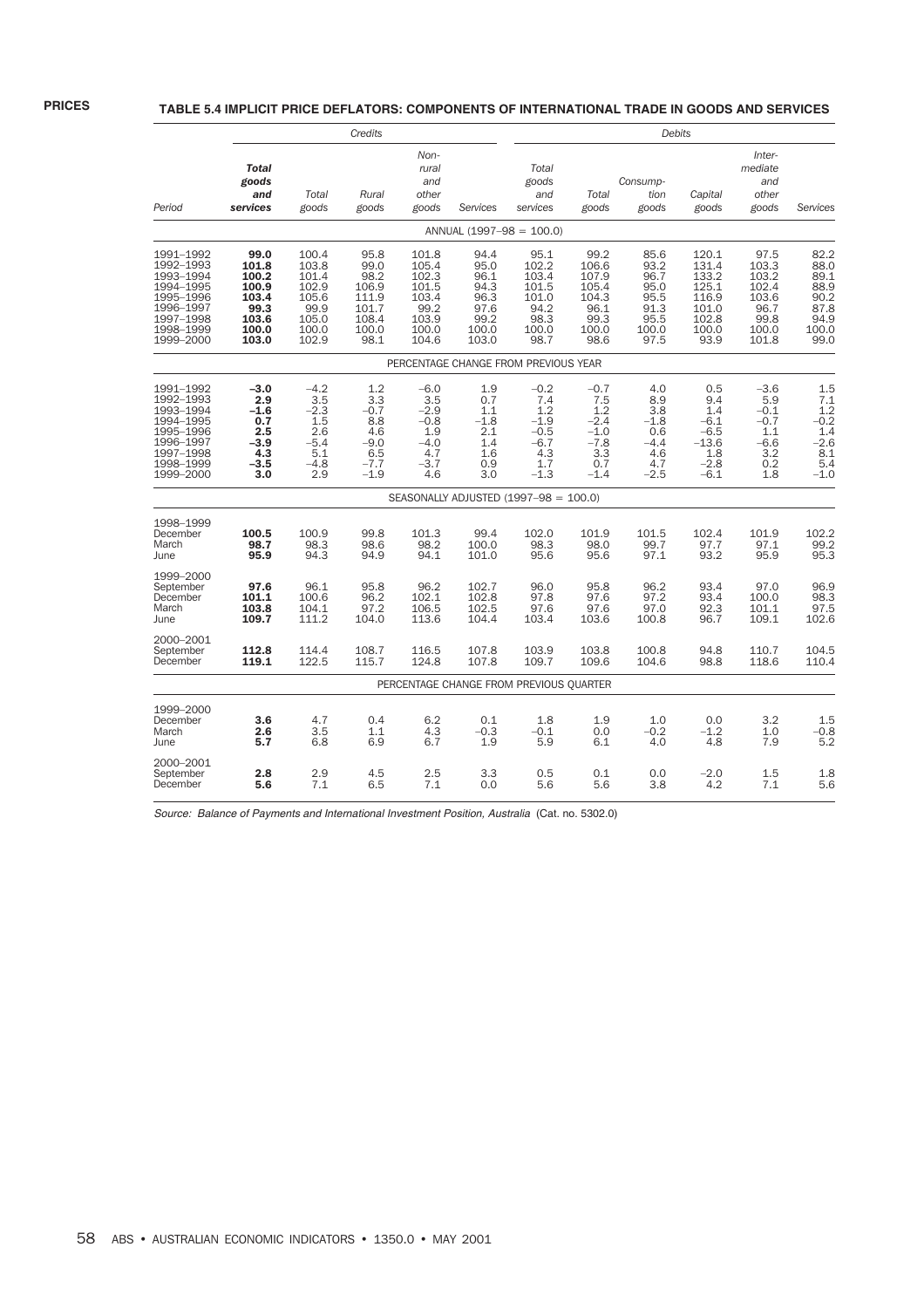#### **TABLE 5.5 RBA INDEX OF COMMODITY PRICES**

| All items                                                                                                         |                                                                               |                                                                           |                                                                         | Rural component                                                               |                                                                        | Non-rural component                                                   |                                                                               |                                                                            | of which: Base metals                                                    |                                                                               |                                                                       |                                                                       |
|-------------------------------------------------------------------------------------------------------------------|-------------------------------------------------------------------------------|---------------------------------------------------------------------------|-------------------------------------------------------------------------|-------------------------------------------------------------------------------|------------------------------------------------------------------------|-----------------------------------------------------------------------|-------------------------------------------------------------------------------|----------------------------------------------------------------------------|--------------------------------------------------------------------------|-------------------------------------------------------------------------------|-----------------------------------------------------------------------|-----------------------------------------------------------------------|
| Period                                                                                                            | Austra-<br>lian<br>dollar                                                     | Special<br>drawing<br>rights                                              | United<br><b>States</b><br>dollar                                       | Austra-<br>lian<br>dollar                                                     | Special<br>drawing<br>rights                                           | United<br><b>States</b><br>dollar                                     | Austra-<br>lian<br>dollar                                                     | Special<br>drawing<br>rights                                               | United<br><b>States</b><br>dollar                                        | Austra-<br>lian<br>dollar                                                     | Special<br>drawing<br>rights                                          | United<br><b>States</b><br>dollar                                     |
|                                                                                                                   |                                                                               |                                                                           |                                                                         |                                                                               | ANNUAL (1994-1995 = 100.0)                                             |                                                                       |                                                                               |                                                                            |                                                                          |                                                                               |                                                                       |                                                                       |
| 1991-1992<br>1992-1993<br>1993-1994<br>1994-1995<br>1995-1996<br>1996-1997<br>1997-1998<br>1998-1999<br>1999-2000 | 94.8<br>98.4<br>98.8<br>100.0<br>100.7<br>95.2<br>101.8<br>96.7<br>96.2       | 106.8<br>98.7<br>98.3<br>100.0<br>104.0<br>105.8<br>102.9<br>89.2<br>89.8 | 98.2<br>93.2<br>92.0<br>100.0<br>102.9<br>100.3<br>93.2<br>81.5<br>81.4 | 89.6<br>91.1<br>95.7<br>100.0<br>95.5<br>88.5<br>94.8<br>86.7<br>89.3         | 100.9<br>91.3<br>95.2<br>100.0<br>98.5<br>98.4<br>95.9<br>80.0<br>83.3 | 92.7<br>86.2<br>89.1<br>100.0<br>97.5<br>93.3<br>86.9<br>73.2<br>75.5 | 97.9<br>102.8<br>100.5<br>100.0<br>103.3<br>98.5<br>105.3<br>101.6<br>99.7    | 110.3<br>103.2<br>99.9<br>100.0<br>106.7<br>109.5<br>106.4<br>93.7<br>93.1 | 101.4<br>97.3<br>93.5<br>100.0<br>105.6<br>103.9<br>96.4<br>85.7<br>84.3 | 74.3<br>78.2<br>75.4<br>100.0<br>96.8<br>85.6<br>92.8<br>84.0<br>101.1        | 83.7<br>78.4<br>75.1<br>100.0<br>99.7<br>95.2<br>94.0<br>77.5<br>94.3 | 76.9<br>74.0<br>70.3<br>100.0<br>98.8<br>90.2<br>85.2<br>70.8<br>85.4 |
|                                                                                                                   |                                                                               |                                                                           |                                                                         |                                                                               | ORIGINAL $(1994-1995 = 100.0)$                                         |                                                                       |                                                                               |                                                                            |                                                                          |                                                                               |                                                                       |                                                                       |
| 1999-2000<br>January<br>February<br>March<br>April<br>May<br>June                                                 | 92.7<br>98.1<br>99.7<br>102.2<br>105.6<br>104.4                               | 89.6<br>92.3<br>91.2<br>91.7<br>93.8<br>93.7                              | 82.1<br>83.1<br>81.9<br>82.3<br>82.2<br>83.4                            | 82.5<br>87.4<br>91.4<br>96.0<br>101.1<br>99.1                                 | 79.8<br>82.3<br>83.6<br>86.2<br>89.8<br>89.0                           | 73.1<br>74.1<br>75.1<br>77.3<br>78.8<br>79.2                          | 97.8<br>103.4<br>103.9<br>105.3<br>107.8<br>107.0                             | 94.5<br>97.3<br>95.0<br>94.5<br>95.8<br>96.1                               | 86.6<br>87.6<br>85.3<br>84.8<br>84.0<br>85.5                             | 104.0<br>108.4<br>109.2<br>105.1<br>110.5<br>106.1                            | 100.4<br>102.0<br>99.7<br>94.3<br>98.2<br>95.2                        | 92.0<br>91.8<br>89.6<br>84.5<br>86.1<br>84.7                          |
| 2000-2001<br>July<br>August<br>September<br>October<br>November<br>December<br>January<br>February<br>March       | 105.7<br>106.6<br>111.9<br>116.9<br>116.7<br>113.7<br>113.5<br>117.3<br>123.7 | 94.6<br>95.4<br>96.5<br>96.7<br>95.7<br>96.9<br>97.4<br>97.8<br>98.2      | 83.8<br>83.5<br>83.5<br>83.2<br>82.1<br>83.8<br>84.8<br>84.6<br>84.1    | 101.4<br>103.8<br>106.6<br>112.7<br>113.4<br>109.4<br>109.7<br>113.8<br>122.0 | 90.8<br>92.8<br>91.8<br>93.2<br>93.0<br>93.2<br>94.3<br>94.8<br>96.8   | 80.4<br>81.3<br>79.5<br>80.2<br>79.8<br>80.7<br>82.1<br>82.0<br>83.0  | 107.8<br>108.0<br>114.6<br>118.9<br>118.3<br>115.7<br>115.1<br>119.1<br>124.6 | 96.5<br>96.6<br>98.8<br>98.4<br>97.1<br>98.7<br>98.9<br>99.3<br>98.9       | 85.5<br>84.6<br>85.5<br>84.7<br>83.3<br>85.3<br>86.1<br>85.9<br>84.7     | 110.0<br>110.8<br>122.1<br>119.6<br>117.7<br>116.7<br>116.0<br>119.2<br>120.7 | 98.4<br>99.1<br>105.2<br>98.8<br>96.4<br>99.4<br>99.6<br>99.3<br>95.7 | 87.1<br>86.7<br>91.1<br>85.0<br>82.7<br>86.0<br>86.7<br>85.9<br>82.0  |

Source: Reserve Bank of Australia Bulletin (RBA).

#### **TABLE 5.6 INDEXES OF PRICES RECEIVED AND PAID BY FARMERS**

| Prices received by farmers                                                                                                                  |                                                                                           |                                                                                            |                                                                                                |                                                                                                |                                                                                          | Prices paid by farmers                                                                  |                                                                                           |                                                                                        |                                                                                         |                                                                                              |                                                                                         |                                                                                         |                                                                                         |                                                                                               |
|---------------------------------------------------------------------------------------------------------------------------------------------|-------------------------------------------------------------------------------------------|--------------------------------------------------------------------------------------------|------------------------------------------------------------------------------------------------|------------------------------------------------------------------------------------------------|------------------------------------------------------------------------------------------|-----------------------------------------------------------------------------------------|-------------------------------------------------------------------------------------------|----------------------------------------------------------------------------------------|-----------------------------------------------------------------------------------------|----------------------------------------------------------------------------------------------|-----------------------------------------------------------------------------------------|-----------------------------------------------------------------------------------------|-----------------------------------------------------------------------------------------|-----------------------------------------------------------------------------------------------|
|                                                                                                                                             |                                                                                           | Crops                                                                                      |                                                                                                | Livestock<br>slaughterings                                                                     |                                                                                          | Livestock<br>products                                                                   |                                                                                           | Mater-<br>ials<br>and                                                                  |                                                                                         |                                                                                              | Mark-<br>eting                                                                          |                                                                                         |                                                                                         | Farm-<br>ers<br>terms<br>οf                                                                   |
| Period                                                                                                                                      | ΑII                                                                                       | Wheat                                                                                      | All                                                                                            | Cattle                                                                                         | All                                                                                      | Wool                                                                                    | Total                                                                                     | serv-<br>ices                                                                          | Labour                                                                                  | Over-<br>heads                                                                               | exp-<br>enses                                                                           | Capital                                                                                 | Total                                                                                   | trade<br>(a)                                                                                  |
|                                                                                                                                             |                                                                                           |                                                                                            |                                                                                                |                                                                                                |                                                                                          |                                                                                         | $ANNUAL (1997-1998 = 100.0)$                                                              |                                                                                        |                                                                                         |                                                                                              |                                                                                         |                                                                                         |                                                                                         |                                                                                               |
| 1989-1990<br>1990-1991<br>1991–1992<br>1992-1993<br>1993-1994<br>1994-1995<br>1995-1996<br>1996-1997<br>1997-1998<br>1998-1999<br>1999-2000 | 103.2<br>84.9<br>93.4<br>91.9<br>92.5<br>115.2<br>118.2<br>104.1<br>100.0<br>96.3<br>92.2 | 102.0<br>69.0<br>103.8<br>93.4<br>88.3<br>124.9<br>136.3<br>107.5<br>100.0<br>93.0<br>91.9 | 108.7<br>102.9<br>99.1<br>102.4<br>113.9<br>109.9<br>106.5<br>101.0<br>100.0<br>102.5<br>109.7 | 129.2<br>123.2<br>117.9<br>117.0<br>134.1<br>126.1<br>104.9<br>93.0<br>100.0<br>105.3<br>112.2 | 118.7<br>98.1<br>90.6<br>87.4<br>98.1<br>105.8<br>100.8<br>98.1<br>100.0<br>88.3<br>91.9 | 131.9<br>99.7<br>86.7<br>75.1<br>75.2<br>115.4<br>93.3<br>91.9<br>100.0<br>79.8<br>93.1 | 109.3<br>93.6<br>94.5<br>93.7<br>97.4<br>112.0<br>111.2<br>101.6<br>100.0<br>96.3<br>96.5 | 83.2<br>85.3<br>87.4<br>87.8<br>90.2<br>94.1<br>98.7<br>98.6<br>100.0<br>98.8<br>100.9 | 78.9<br>82.7<br>86.5<br>89.7<br>91.0<br>92.3<br>95.1<br>97.0<br>100.0<br>103.7<br>106.0 | 126.5<br>119.9<br>109.4<br>96.7<br>94.5<br>101.4<br>109.4<br>106.4<br>100.0<br>96.5<br>100.3 | 86.4<br>87.4<br>88.7<br>88.7<br>91.0<br>92.9<br>96.2<br>96.1<br>100.0<br>102.3<br>104.7 | 80.7<br>83.0<br>84.6<br>88.0<br>91.9<br>94.4<br>97.1<br>98.7<br>100.0<br>103.0<br>105.3 | 90.1<br>90.8<br>90.7<br>89.5<br>91.1<br>94.9<br>99.4<br>99.3<br>100.0<br>100.0<br>102.4 | 121.4<br>103.0<br>104.2<br>104.8<br>106.9<br>118.1<br>111.9<br>102.3<br>100.0<br>97.1<br>94.2 |

(a) Ratio of prices received by farmers and indexes of prices paid by farmers.

Source: Indexes of Prices Received and Paid by Farmers — Australian Bureau of Agricultural and Resource Economics (ABARE).

**PRICES**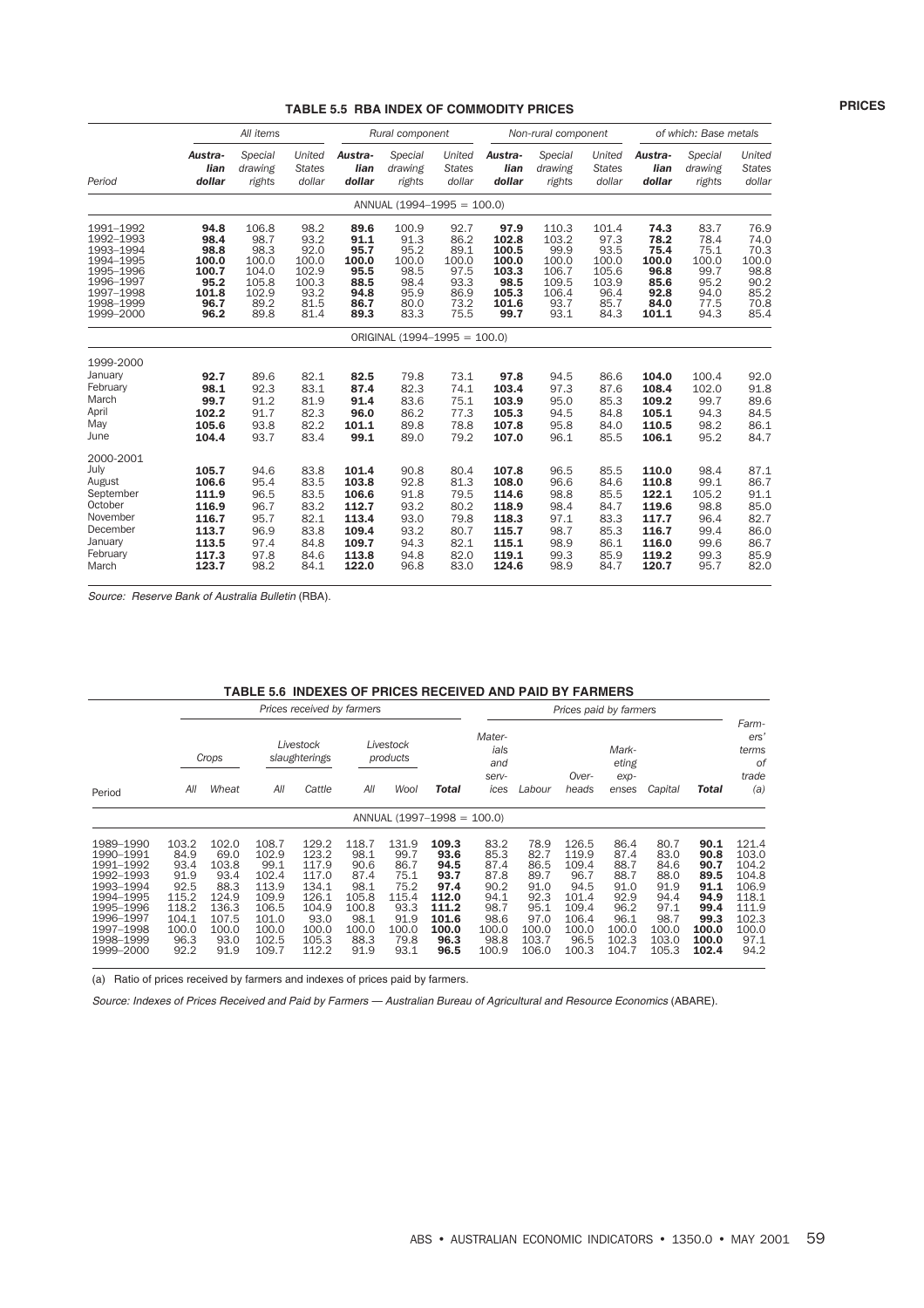#### HOUSE PRICES INDEXES



*Source: ABS (Cat. no. 6416.0), Quarterly data.*

| Period                                                                                                            | Established<br>houses                                                         | Project<br>homes                                                              | <b>Materials</b><br>used in<br>house building                                 | Award rates<br>of pay,<br>construction<br>industry       | <b>Total hourly</b><br>Rates of pay<br>excluding<br>bonuses,<br>construction<br>industry (b) | National<br>accounts<br>private<br>housing<br>investment                         |
|-------------------------------------------------------------------------------------------------------------------|-------------------------------------------------------------------------------|-------------------------------------------------------------------------------|-------------------------------------------------------------------------------|----------------------------------------------------------|----------------------------------------------------------------------------------------------|----------------------------------------------------------------------------------|
|                                                                                                                   |                                                                               |                                                                               | ANNUAL                                                                        |                                                          |                                                                                              |                                                                                  |
| 1991-1992<br>1992–1993<br>1993-1994<br>1994–1995<br>1995–1996<br>1996-1997<br>1997-1998<br>1998-1999<br>1999-2000 | 104.6<br>106.0<br>109.1<br>112.6<br>112.7<br>115.1<br>122.8<br>130.4<br>142.3 | 102.1<br>103.0<br>105.8<br>108.1<br>109.5<br>109.2<br>110.3<br>113.1<br>120.7 | 104.9<br>106.9<br>112.0<br>115.4<br>115.7<br>116.1<br>118.2<br>119.5<br>122.8 | 107.3<br>108.0<br>109.3<br>111.4<br>113.8<br>115.5<br>na | 101.6<br>105.1<br>108.2                                                                      | 105.1<br>105.7<br>107.7<br>110.5<br>112.4<br>112.6<br>113.0<br>115.0<br>121.3    |
|                                                                                                                   |                                                                               |                                                                               | PERCENTAGE CHANGE FROM PREVIOUS YEAR                                          |                                                          |                                                                                              |                                                                                  |
| 1991-1992<br>1992-1993<br>1993-1994<br>1994-1995<br>1995-1996<br>1996–1997<br>1997-1998<br>1998-1999<br>1999-2000 | 3.8<br>1.3<br>2.9<br>3.2<br>0.1<br>2.1<br>6.7<br>6.2<br>9.1                   | 0.0<br>0.9<br>2.7<br>2.2<br>1.3<br>$-0.3$<br>1.0<br>2.5<br>6.7                | 0.3<br>1.9<br>4.8<br>3.0<br>0.3<br>1.8<br>1.1<br>2.8                          | 2.6<br>0.7<br>1.2<br>1.9<br>2.2<br>1.5<br>na             | na<br>3.4<br>2.9                                                                             | 0.9<br>$0.6$<br>$1.9$<br>$2.6$<br>$1.\overline{7}$<br>$0.2$<br>0.4<br>1.8<br>5.5 |
|                                                                                                                   |                                                                               |                                                                               | ORIGINAL                                                                      |                                                          |                                                                                              |                                                                                  |
| 1998–1999<br>December<br>March<br>June                                                                            | 129.0<br>131.3<br>134.3                                                       | 112.3<br>113.8<br>114.8                                                       | 119.7<br>119.5<br>119.2                                                       | na                                                       | 104.8<br>105.3<br>106.0                                                                      | 114.4<br>115.3<br>116.5                                                          |
| 1999-2000<br>September<br>December<br>March<br>June                                                               | 136.8<br>141.3<br>143.9<br>147.3                                              | 117.0<br>120.6<br>122.4<br>122.9                                              | 120.5<br>121.5<br>123.8<br>125.5                                              |                                                          | 106.8<br>107.8<br>108.8<br>109.8                                                             | 117.8<br>119.5<br>122.5<br>125.3                                                 |
| 2000–2001<br>September<br>December                                                                                | 147.1<br>150.6                                                                | 134.3<br>134.8                                                                | 124.5<br>124.4                                                                |                                                          | 111.5<br>112.2                                                                               | 137.0<br>nya                                                                     |
|                                                                                                                   |                                                                               |                                                                               | PERCENTAGE CHANGE FROM PREVIOUS QUARTER                                       |                                                          |                                                                                              |                                                                                  |
| 1999-2000<br>December<br>March<br>June                                                                            | 3.3<br>1.8<br>2.4                                                             | 3.1<br>1.5<br>0.4                                                             | 0.8<br>1.9<br>1.4                                                             | na                                                       | 0.7<br>1.2<br>0.9                                                                            | 1.4<br>2.5<br>2.3                                                                |
| 2000–2001<br>September<br>December                                                                                | $-0.1$<br>2.4                                                                 | 9.3<br>0.4                                                                    | $-0.8$<br>$-0.1$                                                              |                                                          | 1.5<br>0.6                                                                                   | 9.3<br>nya                                                                       |

| TABLE 5.7  SELECTED HOUSING PRICE AND RELATED INDEXES : ORIGINAL (a) |  |  |
|----------------------------------------------------------------------|--|--|
|----------------------------------------------------------------------|--|--|

(a) Base of each index — 1989–1990 = 100.0. (b) Base of index — September Quarter 1997 = 100.0

Source: House Price Indexes: Eight Capital Cities (Cat. no. 6416.0)and Wage Cost Index, Australia (Cat. no. 6345.0)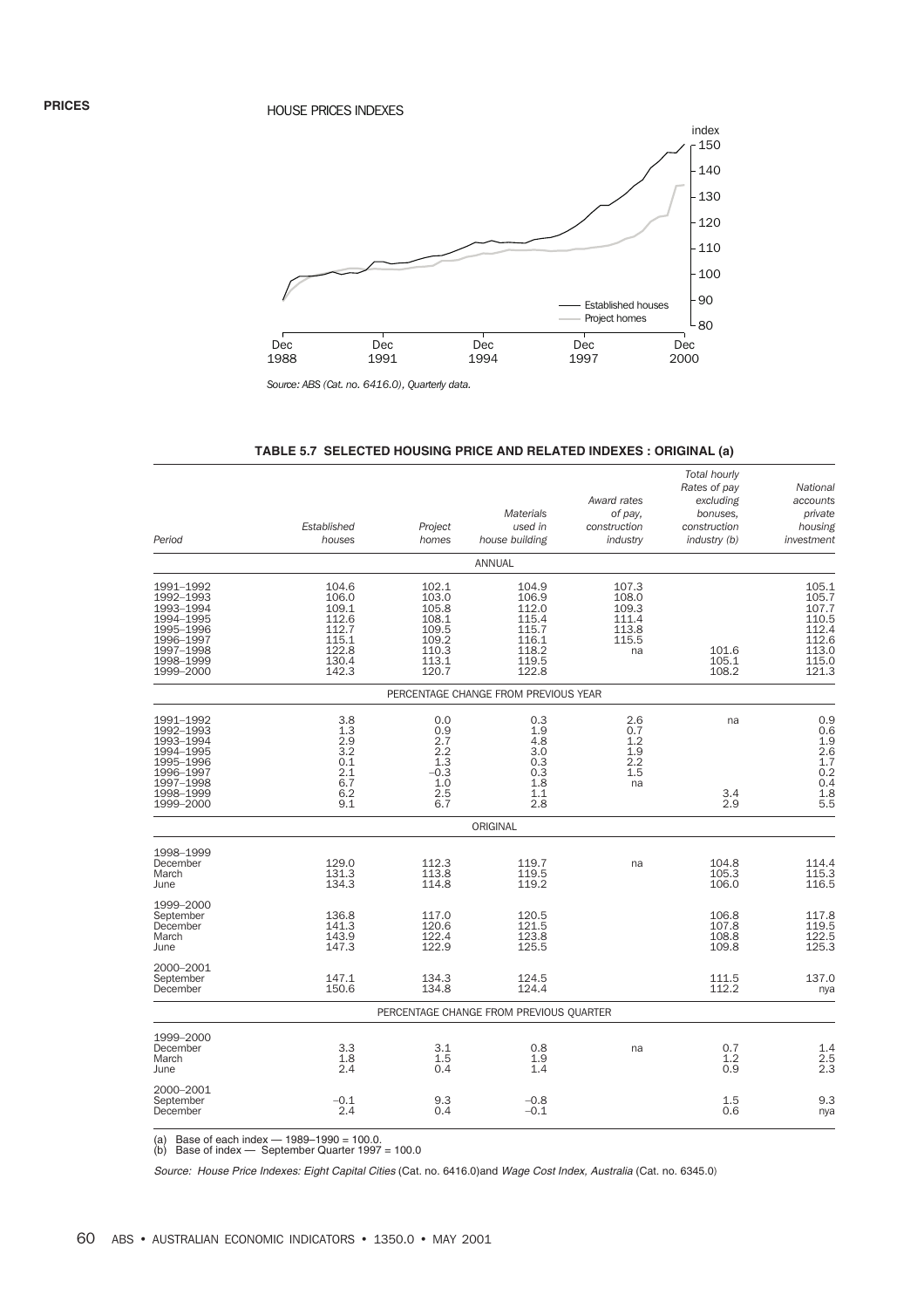#### **TABLE 5.8 SELECTED PRODUCER PRICE INDEXES : ORIGINAL (a)**

|                                                                                                                   | <b>Building materials</b>                                   |                                                             | Manufacturing industry                                                               |                                                                | Foreign trade                                                           |                                                                                         |  |
|-------------------------------------------------------------------------------------------------------------------|-------------------------------------------------------------|-------------------------------------------------------------|--------------------------------------------------------------------------------------|----------------------------------------------------------------|-------------------------------------------------------------------------|-----------------------------------------------------------------------------------------|--|
| Period                                                                                                            | Used in<br>house building                                   | Used<br>in building<br>other than<br>house building         | <b>Materials</b><br>used                                                             | Articles<br>produced                                           | Exports                                                                 | <i>Imports</i>                                                                          |  |
|                                                                                                                   |                                                             |                                                             | PERCENTAGE CHANGE FROM PREVIOUS YEAR                                                 |                                                                |                                                                         |                                                                                         |  |
| 1991-1992<br>1992-1993<br>1993-1994<br>1994-1995<br>1995-1996<br>1996-1997<br>1997-1998<br>1998-1999<br>1999-2000 | 0.3<br>1.9<br>4.8<br>3.0<br>0.3<br>0.3<br>1.8<br>1.1<br>2.8 | 0.6<br>0.3<br>1.4<br>2.7<br>2.1<br>0.4<br>0.9<br>0.9<br>0.8 | $-2.6$<br>4.9<br>$-1.6$<br>2.8<br>$2.\overline{3}$<br>$-3.7$<br>0.9<br>$-1.0$<br>9.3 | 0.4<br>2.3<br>1.0<br>2.3<br>2.5<br>0.5<br>1.4<br>$-0.3$<br>4.3 | $-5.8$<br>4.4<br>$-1.8$<br>3.2<br>1.5<br>$-3.9$<br>7.0<br>$-3.2$<br>2.4 | $-0.5$<br>9.2<br>$3.\overline{1}$<br>$-0.7$<br>0.2<br>$-5.6$<br>$6.3$<br>$3.9$<br>$0.3$ |  |
|                                                                                                                   |                                                             | PERCENTAGE CHANGE FROM PREVIOUS QUARTER                     |                                                                                      |                                                                |                                                                         |                                                                                         |  |
| 1999-2000<br>December<br>March<br>June                                                                            | 0.8<br>1.9<br>1.4                                           | 0.2<br>0.9<br>0.9                                           | 4.9<br>3.7<br>4.8                                                                    | 1.4<br>1.8<br>2.0                                              | 4.3<br>4.3<br>6.2                                                       | $^{2.2}_{1.5}$<br>5.5                                                                   |  |
| 2000-2001<br>September<br>December                                                                                | $-0.8$<br>$-0.1$                                            | $-1.6$<br>0.7                                               | 3.5<br>4.8                                                                           | 1.9<br>2.5                                                     | 2.1<br>7.3                                                              | 1.3<br>6.7                                                                              |  |
|                                                                                                                   |                                                             | PERCENTAGE CHANGE FROM SAME QUARTER OF PREVIOUS YEAR        |                                                                                      |                                                                |                                                                         |                                                                                         |  |
| 1999-2000<br>December<br>March<br>June                                                                            | 1.5<br>3.6<br>5.3                                           | 0.2<br>1.0<br>1.7                                           | 7.4<br>13.1<br>16.4                                                                  | 3.1<br>5.6<br>7.4                                              | $-1.5$<br>6.9<br>16.7                                                   | $-2.8$<br>0.8<br>9.3                                                                    |  |
| 2000-2001<br>September<br>December                                                                                | 3.3<br>2.4                                                  | 0.3<br>0.8                                                  | 18.0<br>17.9                                                                         | 7.2<br>8.4                                                     | 17.9<br>21.4                                                            | 10.9<br>15.8                                                                            |  |

(a) More detailed information concerning series in this table can be found in later tables in this chapter.

Source: Export Price Indexes (Cat. no. 6405.0), Price Index of Materials Used in Building Other than House Building, Six State Capital Cities<br>(Cat. no. 6407.0), Price Index of Materials Used in House Building, Six State Ca

# **TABLE 5.9 PRICE INDEXES FOR BUILDING MATERIALS: SELECTED ANZSIC GROUPS (a)**

| Period                                                                                                            | Wood<br>and wood<br>products                                                  | Ceramics                                                                      | Cement.<br>plaster and<br>concrete<br>products                                | Iron and<br>steel<br>products                                                 | Structural<br>metal<br>products                                               | Electrical<br>equipment<br>and<br>appliances                                  | Indus-<br>trial<br>machinery<br>and<br>equipment                              | Total<br>other<br>than<br>house<br>building                                   | Used<br>in<br>house<br>building                                               |
|-------------------------------------------------------------------------------------------------------------------|-------------------------------------------------------------------------------|-------------------------------------------------------------------------------|-------------------------------------------------------------------------------|-------------------------------------------------------------------------------|-------------------------------------------------------------------------------|-------------------------------------------------------------------------------|-------------------------------------------------------------------------------|-------------------------------------------------------------------------------|-------------------------------------------------------------------------------|
|                                                                                                                   |                                                                               |                                                                               |                                                                               | ANNUAL $(1989-1990 = 100.0)$                                                  |                                                                               |                                                                               |                                                                               |                                                                               |                                                                               |
| 1991-1992<br>1992-1993<br>1993-1994<br>1994-1995<br>1995-1996<br>1996-1997<br>1997-1998<br>1998-1999<br>1999-2000 | 104.9<br>106.5<br>112.8<br>115.0<br>114.6<br>115.5<br>117.6<br>119.1<br>122.1 | 105.3<br>106.2<br>107.7<br>109.8<br>111.4<br>112.2<br>115.8<br>117.5<br>119.7 | 106.9<br>105.0<br>107.1<br>111.7<br>110.6<br>110.5<br>112.3<br>113.0<br>112.7 | 108.3<br>110.4<br>112.1<br>113.3<br>116.0<br>117.7<br>119.5<br>120.3<br>121.1 | 102.6<br>103.4<br>105.1<br>107.0<br>109.9<br>111.1<br>112.0<br>112.2<br>111.4 | 108.5<br>107.9<br>105.5<br>111.0<br>117.2<br>114.4<br>114.1<br>115.3<br>118.1 | 106.1<br>105.3<br>106.1<br>107.1<br>110.4<br>110.8<br>110.7<br>115.3<br>116.6 | 105.7<br>106.0<br>107.5<br>110.4<br>112.7<br>113.2<br>114.2<br>115.2<br>116.1 | 104.9<br>106.9<br>112.0<br>115.4<br>115.7<br>116.1<br>118.2<br>119.5<br>122.8 |
|                                                                                                                   |                                                                               |                                                                               |                                                                               | ORIGINAL $(1989-1990 = 100.0)$                                                |                                                                               |                                                                               |                                                                               |                                                                               |                                                                               |
| 1998-1999<br>December<br>March<br>June                                                                            | 119.3<br>119.4<br>119.0                                                       | 116.9<br>117.4<br>118.3                                                       | 113.0<br>112.9<br>113.0                                                       | 120.5<br>120.5<br>120.3                                                       | 112.4<br>112.2<br>112.2                                                       | 115.0<br>115.9<br>116.3                                                       | 115.9<br>116.1<br>116.2                                                       | 115.2<br>115.2<br>115.4                                                       | 119.7<br>119.5<br>119.2                                                       |
| 1999-2000<br>September<br>December<br>March<br>June                                                               | 119.8<br>120.2<br>123.1<br>125.1                                              | 118.1<br>119.0<br>120.3<br>121.5                                              | 112.9<br>112.7<br>112.6<br>112.7                                              | 119.4<br>120.0<br>121.4<br>123.7                                              | 110.4<br>110.7<br>111.8<br>112.6                                              | 116.5<br>117.8<br>118.6<br>119.3                                              | 116.6<br>116.0<br>116.3<br>117.4                                              | 115.2<br>115.4<br>116.4<br>117.4                                              | 120.5<br>121.5<br>123.8<br>125.5                                              |
| 2000-2001<br>September<br>December                                                                                | 126.2<br>127.0                                                                | 119.6<br>119.6                                                                | 112.1<br>112.3                                                                | 123.8<br>124.3                                                                | 112.5<br>112.2                                                                | 116.0<br>118.5                                                                | 109.2<br>110.0                                                                | 115.5<br>116.3                                                                | 124.5<br>124.4                                                                |

(a) Weighted average of six state capital cities.

Source: Price Index of Materials Used in Building Other than House Building, Six State Capital Cities (Cat. no. 6407.0), and Price Index of Materials Used in House Building, Six State Capital Cities (Cat. no. 6408.0).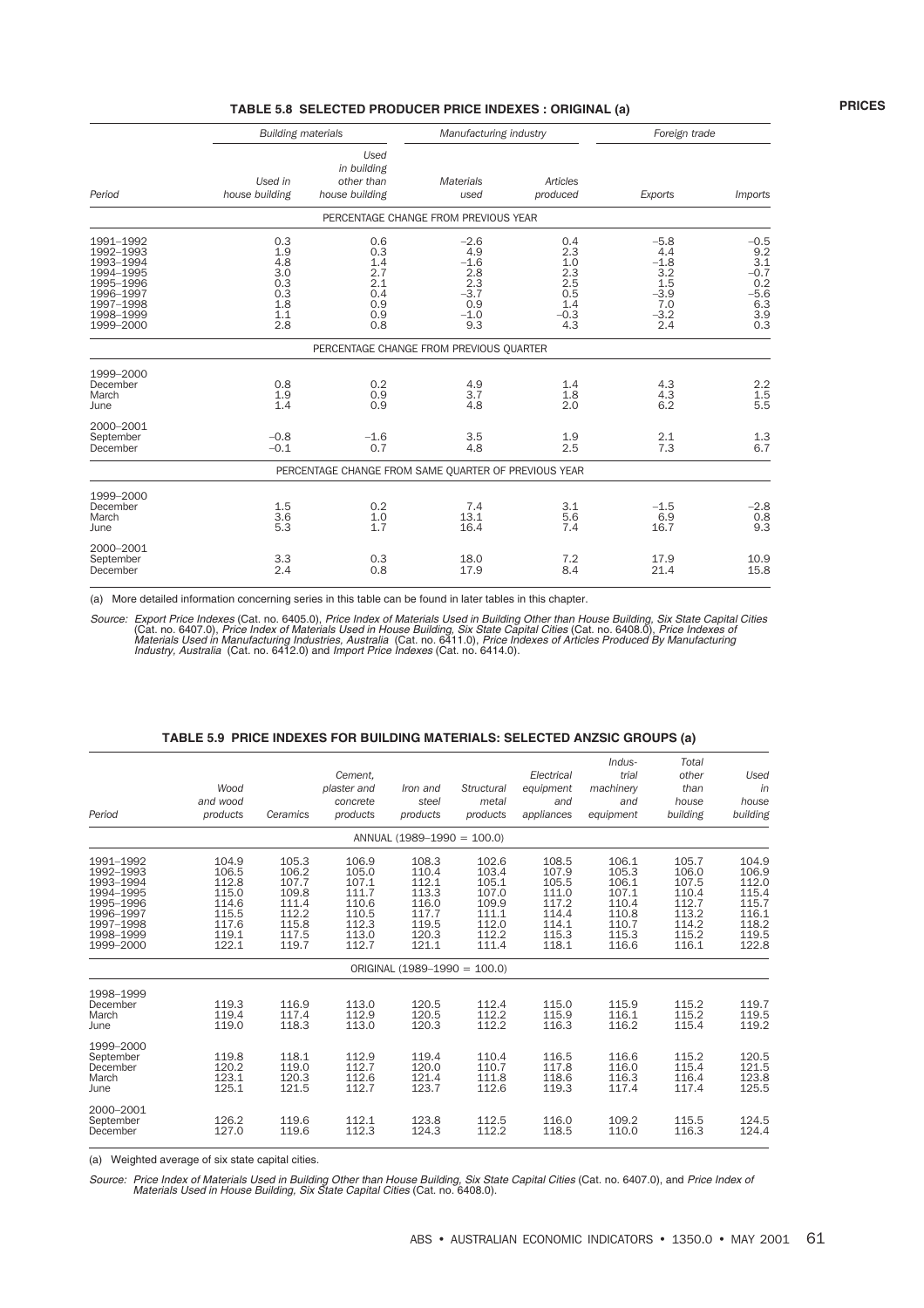|                                                                                                                   |                                                                               |                                                                               | Source of<br>materials                                                        | <b>ANZSIC subdivision</b>                                                     |                                                                              |                                                                               |                                                                               |                                                                      |                                                                               |                                                                               |                                                                              |
|-------------------------------------------------------------------------------------------------------------------|-------------------------------------------------------------------------------|-------------------------------------------------------------------------------|-------------------------------------------------------------------------------|-------------------------------------------------------------------------------|------------------------------------------------------------------------------|-------------------------------------------------------------------------------|-------------------------------------------------------------------------------|----------------------------------------------------------------------|-------------------------------------------------------------------------------|-------------------------------------------------------------------------------|------------------------------------------------------------------------------|
| Period                                                                                                            | <b>Manu-</b><br>facturing<br>division                                         | <i>Imported</i><br>materials                                                  | Domestic<br>materials                                                         | beverages<br>and<br>tobacco                                                   | Food, Petroleum<br>and<br>coal                                               | products Chemicals                                                            | Non-<br>metallic<br>mineral<br>products                                       | metal<br>products                                                    | metal<br>products                                                             | Basic Fabricated equipment equipment                                          | Transport Electronic<br>and and other<br>parts machinery                     |
|                                                                                                                   |                                                                               |                                                                               |                                                                               |                                                                               |                                                                              | ANNUAL $(1989-1990 = 100.0)$                                                  |                                                                               |                                                                      |                                                                               |                                                                               |                                                                              |
| 1991-1992<br>1992-1993<br>1993-1994<br>1994-1995<br>1995-1996<br>1996-1997<br>1997-1998<br>1998-1999<br>1999-2000 | 101.4<br>106.4<br>104.7<br>107.6<br>110.1<br>106.0<br>107.0<br>105.9<br>115.8 | 101.8<br>107.8<br>108.8<br>112.7<br>117.6<br>109.4<br>112.2<br>113.5<br>118.8 | 101.2<br>105.7<br>102.5<br>104.9<br>106.0<br>104.2<br>104.1<br>101.5<br>114.5 | 100.0<br>104.3<br>107.7<br>111.0<br>111.7<br>106.2<br>110.0<br>110.5<br>110.8 | 112.6<br>121.7<br>101.9<br>100.2<br>103.5<br>117.2<br>108.4<br>94.4<br>157.8 | 106.2<br>105.7<br>103.5<br>107.8<br>113.9<br>110.7<br>111.9<br>111.4<br>114.0 | 115.2<br>116.6<br>109.8<br>114.3<br>113.7<br>113.1<br>112.6<br>111.3<br>110.7 | 95.4<br>94.7<br>87.6<br>94.0<br>99.4<br>93.1<br>93.4<br>91.7<br>92.5 | 101.4<br>100.9<br>100.8<br>104.4<br>108.7<br>106.2<br>107.3<br>106.2<br>106.1 | 101.9<br>108.1<br>115.0<br>116.2<br>115.1<br>110.1<br>113.5<br>116.8<br>120.5 | 99.8<br>101.8<br>102.7<br>106.5<br>107.8<br>102.7<br>104.6<br>103.7<br>103.4 |
|                                                                                                                   |                                                                               |                                                                               |                                                                               |                                                                               |                                                                              | ORIGINAL $(1989-1990 = 100.0)$                                                |                                                                               |                                                                      |                                                                               |                                                                               |                                                                              |
| 1998-1999<br>December<br>March<br>June                                                                            | 105.8<br>104.2<br>106.1                                                       | 113.6<br>111.6<br>112.3                                                       | 101.3<br>99.9<br>102.5                                                        | 109.6<br>111.5<br>110.2                                                       | 94.9<br>84.6<br>102.8                                                        | 111.4<br>109.4<br>108.8                                                       | 111.7<br>111.1<br>110.3                                                       | 92.8<br>90.3<br>88.6                                                 | 107.8<br>105.3<br>103.5                                                       | 116.3<br>116.6<br>117.2                                                       | 104.4<br>103.2<br>102.0                                                      |
| 1999-2000<br>September<br>December<br>March<br>June                                                               | 108.3<br>113.6<br>117.8<br>123.5                                              | 112.2<br>115.6<br>120.3<br>126.9                                              | 106.3<br>112.8<br>116.7<br>122.0                                              | 108.7<br>110.8<br>111.6<br>112.2                                              | 126.9<br>148.0<br>164.5<br>191.6                                             | 107.9<br>112.3<br>114.2<br>121.5                                              | 110.6<br>110.9<br>110.7<br>110.7                                              | 86.4<br>92.1<br>94.7<br>96.7                                         | 104.6<br>106.1<br>106.0<br>107.8                                              | 118.1<br>120.5<br>120.4<br>122.9                                              | 102.1<br>102.3<br>103.6<br>105.6                                             |
| 2000-2001<br>September<br>December                                                                                | 127.8<br>133.9                                                                | 129.6<br>133.6                                                                | 127.3<br>134.6                                                                | 116.8<br>118.3                                                                | 205.9<br>240.5                                                               | 122.5<br>124.8                                                                | 111.1<br>110.8                                                                | 97.6<br>102.3                                                        | 109.7<br>111.9                                                                | 123.1<br>125.3                                                                | 106.1<br>107.9                                                               |

Source: Price Indexes of Materials Used in Manufacturing Industries, Australia (Cat. no. 6411.0).

*Knitting*

|                        |                | mills.         |                |                                |                |                | port           | Electronic     |                |
|------------------------|----------------|----------------|----------------|--------------------------------|----------------|----------------|----------------|----------------|----------------|
|                        | Food.          | clothing,      |                | Petroleum                      |                | Fabric-        | equip-         | equipment      | All            |
|                        | beverages      | footwear       |                | and                            | <b>Basic</b>   | ated           | ment           | and            | manufac-       |
|                        | and            | and            |                | coal                           | metal          | metal          | and            | other          | turing         |
| Period                 | tobacco        | leather        | Chemicals      | products                       | products       | products       | parts          | machinery      | industry       |
|                        |                |                |                | ANNUAL (1989-1990 = 100.0)     |                |                |                |                |                |
| 1991-1992              | 105.1          | 107.0          | 105.4          | 113.5                          | 94.6<br>95.3   | 105.9          | 106.8          | 102.7          | 104.9          |
| 1992-1993<br>1993-1994 | 108.8<br>112.8 | 108.2<br>109.2 | 106.5<br>105.7 | 121.5<br>107.5                 | 94.6           | 106.3<br>106.4 | 109.9<br>112.8 | 104.9<br>105.5 | 107.3<br>108.5 |
| 1994-1995              | 115.2          | 110.2          | 108.9          | 102.1                          | 101.6          | 107.7          | 114.3          | 106.8          | 110.9          |
| 1995-1996              | 117.8          | 113.2          | 112.2          | 105.5                          | 104.1          | 110.5          | 115.9          | 107.9          | 113.7          |
| 1996-1997<br>1997-1998 | 119.0<br>122.0 | 114.5<br>116.5 | 111.3<br>110.7 | 109.9<br>101.7                 | 98.2<br>102.2  | 111.8<br>113.1 | 115.5<br>116.6 | 109.0<br>109.7 | 114.3<br>115.9 |
| 1998-1999              | 122.6          | 117.9          | 110.8          | 86.8                           | 98.7           | 113.6          | 117.8          | 109.1          | 115.6          |
| 1999-2000              | 125.1          | 119.5          | 111.8          | 137.5                          | 104.8          | 115.2          | 119.6          | 109.9          | 120.6          |
|                        |                |                |                | ORIGINAL $(1989-1990 = 100.0)$ |                |                |                |                |                |
| 1998-1999              |                |                |                |                                |                |                |                |                |                |
| December               | 122.8<br>122.7 | 117.4<br>118.2 | 111.8<br>111.0 | 85.1<br>79.7                   | 99.6<br>96.5   | 113.2<br>113.5 | 117.4<br>117.7 | 109.2<br>108.6 | 115.7<br>115.0 |
| March<br>June          | 121.4          | 119.0          | 109.3          | 92.2                           | 95.7           | 113.8          | 117.5          | 109.1          | 115.3          |
| 1999-2000              |                |                |                |                                |                |                |                |                |                |
| September              | 122.7          | 119.3          | 109.8          | 119.3                          | 97.8           | 113.5          | 118.1          | 109.3          | 117.7          |
| December<br>March      | 124.9<br>125.2 | 119.4<br>119.8 | 110.5<br>112.2 | 125.6<br>145.0                 | 102.4<br>107.9 | 114.7<br>115.7 | 119.3<br>119.9 | 109.7<br>110.1 | 119.3<br>121.4 |
| June                   | 127.4          | 119.6          | 114.5          | 160.2                          | 111.1          | 116.8          | 121.2          | 110.5          | 123.8          |
| 2000-2001              |                |                |                |                                |                |                |                |                |                |
| September              | 127.2          | 119.1          | 114.0          | 190.5                          | 112.0          | 116.6          | 121.5          | 110.6          | 126.2          |
| December               | 129.3          | 120.6          | 116.1          | 207.0                          | 117.4          | 116.3          | 123.9          | 111.8          | 129.3          |

#### **TABLE 5.11 PRICE INDEXES OF ARTICLES PRODUCED BY MANUFACTURING INDUSTRY (a)**

*Trans-*

(a) The content and format of this table has changed to reflect an updated weighting pattern and the adoption of a new industrial classification. In addition, the reference base has been updated to 1989–1990=100.0, in line

Source: Price Indexes of Articles Produced By Manufacturing Industry. (Cat. no. 6412.0).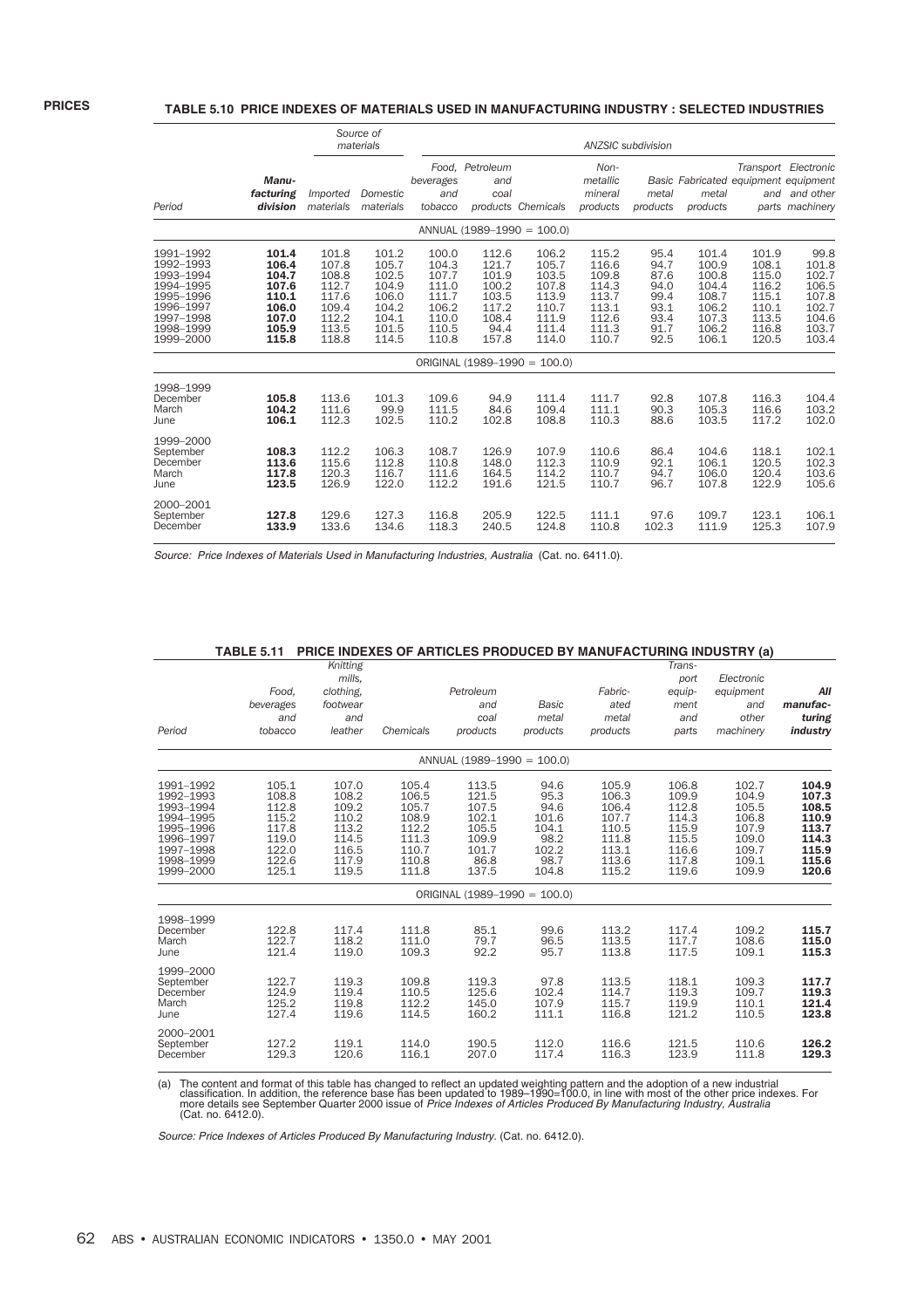#### **TABLE 5.12 EXPORT PRICE INDEXES: BY SELECTED AHECC (a) SECTION**

|                        |                |              |               |                |                                |              |                | Base           |                   |                |                |
|------------------------|----------------|--------------|---------------|----------------|--------------------------------|--------------|----------------|----------------|-------------------|----------------|----------------|
|                        |                |              |               |                | Products                       |              |                |                | metals Machinery  | Motor          |                |
|                        | Live           |              |               |                | 0f                             |              |                | and            | and               | vehicles,      |                |
|                        | animals.       |              |               |                | chemical                       | Wool and     | Gold.          | articles of    | mec-              | aircraft       |                |
|                        | animal         | Vegetable    | Prepared      | Mineral        | or allied                      | cotton       | diamonds       | base           | hanical           | and            | All            |
| Period                 | products       | products     | foodstuffs    | products       | industries                     | fibres       | and coin       |                | metals appliances | vessels        | groups         |
|                        |                |              |               |                | $ANNUAL (1989–1990 = 100.0)$   |              |                |                |                   |                |                |
| 1994-1995              | 105.9          | 82.7         | 104.6         | 95.0           | 84.4                           | 80.8         | 104.0          | 96.8           | 97.3              | 108.2          | 94.7           |
| 1995-1996              | 98.8           | 101.2        | 101.3         | 100.9          | 89.5                           | 72.7         | 102.3          | 97.0           | 95.8              | 107.3          | 96.1           |
| 1996-1997<br>1997-1998 | 92.7<br>100.0  | 98.1<br>96.3 | 99.8<br>109.7 | 103.0<br>113.7 | 86.9<br>94.9                   | 67.6<br>75.8 | 92.1<br>89.8   | 86.1<br>94.1   | 88.5<br>89.1      | 103.6<br>110.0 | 92.4<br>98.9   |
| 1998-1999              | 100.7          | 90.9         | 102.8         | 114.6          | 95.6                           | 61.4         | 93.1           | 85.6           | 90.3              | 113.0          | 95.7           |
| 1999-2000              | 107.8          | 83.9         | 94.9          | 117.0          | 101.5                          | 62.5         | 93.5           | 99.3           | 90.9              | 113.2          | 98.0           |
|                        |                |              |               |                | ORIGINAL $(1989-1990 = 100.0)$ |              |                |                |                   |                |                |
| 1998-1999              |                |              |               |                |                                |              |                |                |                   |                |                |
| December               | 100.9          | 90.9         | 104.4         | 117.8          | 98.5                           | 59.2         | 95.8           | 86.1           | 90.3              | 112.9          | 96.9           |
| March<br>June          | 99.6<br>98.5   | 88.6<br>83.9 | 103.3<br>94.0 | 110.8<br>107.4 | 93.5<br>89.8                   | 58.8<br>60.0 | 92.5<br>86.2   | 80.6<br>82.3   | 90.9<br>89.3      | 111.6<br>110.2 | 93.1<br>90.6   |
|                        |                |              |               |                |                                |              |                |                |                   |                |                |
| 1999-2000              |                |              |               |                |                                |              |                |                |                   |                |                |
| September              | 102.7          | 80.8         | 93.1          | 108.3          | 93.2                           | 60.5         | 83.1           | 87.3           | 89.3              | 110.5          | 91.5           |
| December               | 105.0          | 83.4         | 95.3          | 112.6          | 96.3                           | 62.1         | 94.4           | 94.0           | 90.5              | 111.5          | 95.4           |
| March<br>June          | 107.8<br>115.6 | 83.1<br>88.1 | 95.9<br>95.4  | 119.9<br>127.3 | 104.2<br>112.4                 | 60.2<br>67.3 | 96.0<br>100.5  | 105.5<br>110.3 | 90.7<br>93.1      | 112.4<br>118.4 | 99.5<br>105.7  |
|                        |                |              |               |                |                                |              |                |                |                   |                |                |
| 2000-2001              |                |              |               |                |                                |              |                |                |                   |                |                |
| September<br>December  | 116.6<br>124.1 | 90.9<br>98.4 | 97.9<br>102.3 | 133.1<br>147.7 | 114.9<br>122.5                 | 69.6<br>71.9 | 102.1<br>107.9 | 109.0<br>116.9 | 92.2<br>95.3      | 121.0<br>128.0 | 107.9<br>115.8 |
|                        |                |              |               |                |                                |              |                |                |                   |                |                |

(a) Australian Harmonised Export Commodity Classification.

Source: Export Price Index, Australia (Cat. no. 6405.0).

#### **TABLE 5.13 IMPORT PRICE INDEXES: BY SITC (a) SECTION**

| Period                                                                                                            | Food<br>and live<br>animals<br>chiefly<br>for food                           | Bever-<br>ages<br>and<br>tobacco                                              | Crude<br>materials<br>inedible.<br>except                                    | Mineral<br>fuels fuels, etc.                                           | Animal<br>and<br>vegetable<br>oils, etc.<br>ANNUAL $(1989-1990 = 100.0)$      | Chemical<br>products                                                          | tured<br>goods, by                                                            | Manufac- Machinery<br>and<br>transport<br>material equipment                  | Miscel-<br>laneous<br>manufac-<br>tured<br>articles                           | Com-<br>modities<br>and<br>transac-<br>tions<br>n.e.s                   | All<br>groups                                                                 |
|-------------------------------------------------------------------------------------------------------------------|------------------------------------------------------------------------------|-------------------------------------------------------------------------------|------------------------------------------------------------------------------|------------------------------------------------------------------------|-------------------------------------------------------------------------------|-------------------------------------------------------------------------------|-------------------------------------------------------------------------------|-------------------------------------------------------------------------------|-------------------------------------------------------------------------------|-------------------------------------------------------------------------|-------------------------------------------------------------------------------|
| 1991-1992<br>1992-1993<br>1993-1994<br>1994-1995<br>1995-1996<br>1996-1997<br>1997-1998<br>1998-1999<br>1999-2000 | 98.1<br>104.7<br>106.8<br>116.6<br>115.9<br>112.8<br>129.0<br>125.1<br>116.9 | 115.7<br>121.8<br>111.5<br>106.6<br>109.8<br>114.3<br>126.0<br>130.5<br>127.0 | 90.8<br>101.1<br>116.3<br>121.9<br>125.8<br>110.2<br>119.1<br>119.8<br>124.9 | 92.5<br>100.2<br>93.5<br>90.2<br>89.8<br>98.1<br>93.4<br>84.9<br>135.4 | 116.6<br>126.7<br>120.9<br>140.4<br>170.1<br>158.8<br>156.4<br>178.2<br>138.5 | 100.5<br>106.2<br>103.3<br>108.8<br>115.1<br>107.5<br>112.9<br>114.2<br>111.0 | 103.3<br>109.3<br>112.2<br>110.4<br>115.7<br>109.6<br>116.7<br>122.6<br>120.2 | 104.8<br>116.8<br>123.1<br>121.1<br>117.4<br>108.5<br>115.5<br>121.9<br>119.4 | 105.7<br>114.9<br>117.0<br>113.5<br>114.2<br>111.2<br>120.3<br>127.9<br>126.1 | 91.4<br>98.7<br>110.4<br>104.4<br>103.7<br>93.6<br>90.5<br>91.9<br>89.8 | 102.7<br>112.1<br>115.6<br>114.8<br>115.0<br>108.6<br>115.4<br>119.9<br>120.2 |
|                                                                                                                   |                                                                              |                                                                               |                                                                              |                                                                        | ORIGINAL $(1989-1990 = 100.0)$                                                |                                                                               |                                                                               |                                                                               |                                                                               |                                                                         |                                                                               |
| 1998-1999<br>December<br>March<br>June                                                                            | 126.3<br>123.1<br>120.5                                                      | 130.3<br>130.0<br>129.8                                                       | 119.3<br>117.2<br>114.9                                                      | 85.1<br>75.4<br>93.0                                                   | 185.8<br>179.7<br>166.5                                                       | 116.4<br>112.2<br>107.4                                                       | 124.9<br>122.2<br>117.6                                                       | 123.9<br>122.4<br>117.6                                                       | 129.1<br>127.5<br>123.9                                                       | 94.9<br>91.2<br>84.2                                                    | 121.7<br>119.1<br>115.9                                                       |
| 1999-2000<br>September<br>December<br>March<br>June                                                               | 116.6<br>116.0<br>116.3<br>118.7                                             | 126.3<br>126.6<br>127.7<br>127.5                                              | 115.8<br>120.2<br>127.0<br>136.6                                             | 111.3<br>128.4<br>143.7<br>158.3                                       | 148.9<br>147.9<br>126.8<br>130.3                                              | 105.7<br>106.6<br>111.4<br>120.3                                              | 117.2<br>118.4<br>119.7<br>125.4                                              | 116.5<br>118.6<br>118.4<br>124.2                                              | 122.9<br>123.9<br>125.5<br>132.0                                              | 79.9<br>92.1<br>92.2<br>95.0                                            | 115.8<br>118.3<br>120.1<br>126.7                                              |
| 2000-2001<br>September<br>December                                                                                | 117.8<br>121.9                                                               | 125.1<br>129.2                                                                | 140.5<br>147.8                                                               | 184.2<br>216.5                                                         | 126.6<br>126.1                                                                | 120.5<br>125.9                                                                | 125.1<br>132.8                                                                | 123.8<br>131.3                                                                | 133.5<br>140.6                                                                | 96.5<br>101.5                                                           | 128.4<br>137.0                                                                |

(a) Standard International Trade Classification, Revision 3.

Source: Import Price Index, Australia (Cat. no. 6414.0).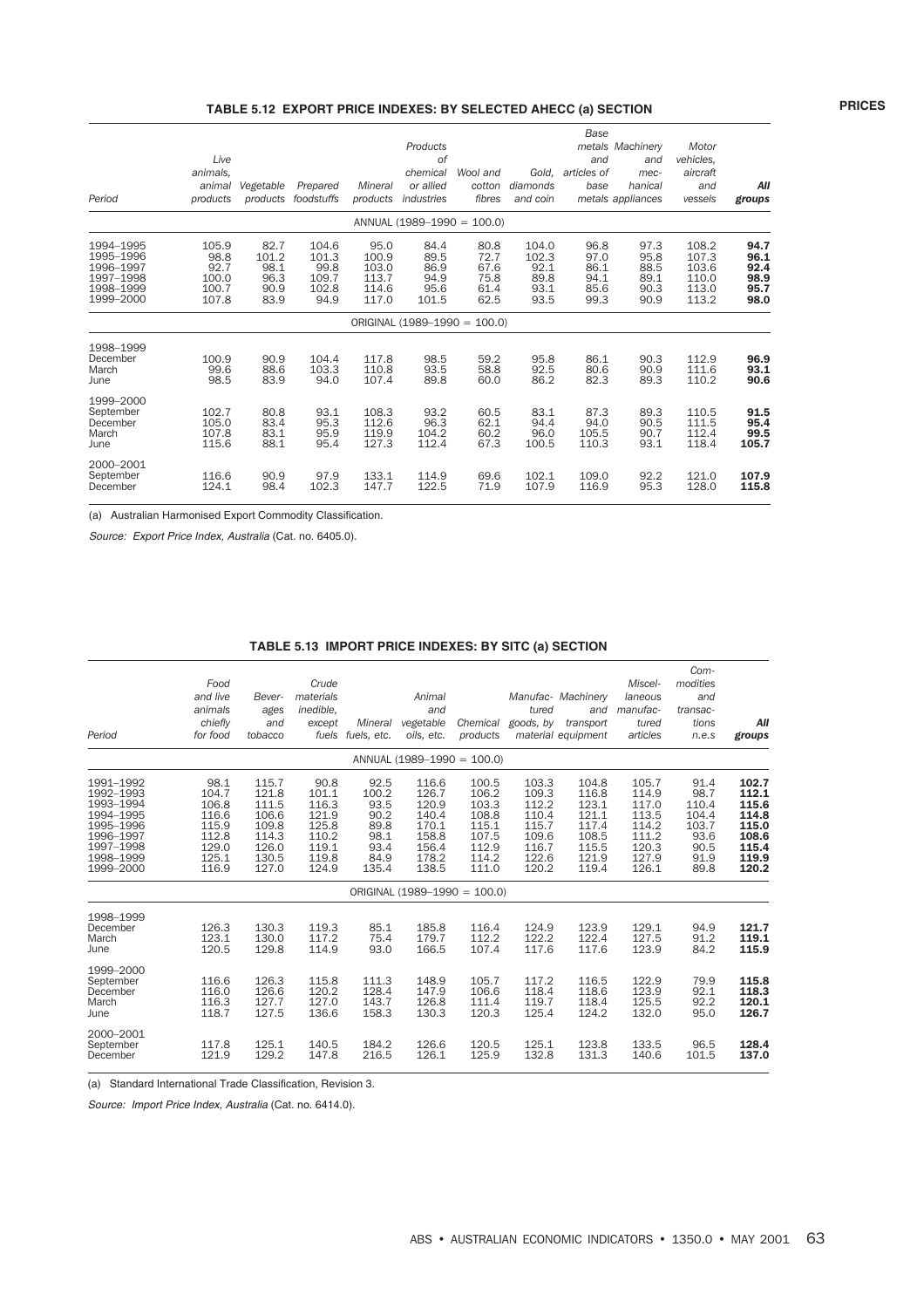#### TERMS OF TRADE, 1998–1999 = 100.0



*Source: ABS (Cat. no. 5206.0), Quarterly data.*

#### **TABLE 5.14 TERMS OF TRADE AND INDEXES OF COMPETITIVENESS**

|                                                                                                                   | <b>Terms</b>                                                               |                                                                              | Indexes of prices and unit labour costs adjusted for exchange rate changes<br>$(1998-99 = 100.0)$ (a) (b) |                                                                              |
|-------------------------------------------------------------------------------------------------------------------|----------------------------------------------------------------------------|------------------------------------------------------------------------------|-----------------------------------------------------------------------------------------------------------|------------------------------------------------------------------------------|
| Period                                                                                                            | of trade<br>$(1998 - 1999)$<br>$= 100.0$                                   | Adjusted<br><b>CPI</b><br>(c)                                                | Adjusted<br><b>GDP</b> deflator<br>(d)                                                                    | Adjusted unit<br>labour costs<br>(e)                                         |
|                                                                                                                   |                                                                            | ANNUAL                                                                       |                                                                                                           |                                                                              |
| 1991-1992<br>1992-1993<br>1993-1994<br>1994-1995<br>1995-1996<br>1996-1997<br>1997-1998<br>1998-1999<br>1999-2000 | 103.9<br>99.6<br>96.9<br>99.6<br>102.2<br>105.6<br>105.5<br>100.0<br>104.3 | 123.6<br>108.2<br>103.4<br>105.9<br>114.6<br>123.2<br>109.1<br>100.0<br>98.6 | 125.2<br>110.0<br>104.6<br>105.1<br>112.7<br>122.3<br>110.3<br>100.0<br>98.6                              | 123.4<br>106.5<br>100.9<br>103.1<br>111.0<br>124.1<br>110.0<br>100.0<br>98.0 |
|                                                                                                                   |                                                                            | SEASONALLY ADJUSTED UNLESS FOOTNOTED                                         |                                                                                                           |                                                                              |
| 1997-1998<br>December<br>March<br>June<br>1998-1999<br>September                                                  | 106.5<br>104.5<br>103.8<br>100.9<br>98.5                                   | 110.3<br>107.4<br>102.8<br>98.8<br>97.5                                      | 112.1<br>108.3<br>103.4<br>98.9<br>97.2                                                                   | 111.7<br>108.2<br>103.4<br>99.4<br>97.3                                      |
| December<br>March<br>June<br>1999-2000                                                                            | 100.4<br>100.3                                                             | 99.3<br>104.1                                                                | 99.4<br>104.2                                                                                             | 98.8<br>104.2                                                                |
| September<br>December<br>March<br>June<br>2000-2001                                                               | 101.6<br>103.4<br>106.3<br>106.0                                           | 102.6<br>99.1<br>99.2<br>93.7                                                | 102.2<br>98.7<br>99.4<br>94.1                                                                             | 101.4<br>98.4<br>98.9<br>93.4                                                |
| September<br>December                                                                                             | 108.5<br>108.5                                                             | 92.7<br>87.0                                                                 | 94.7<br>88.9                                                                                              | 94.0<br>88.1                                                                 |

(a) Original data provided.<br>(b) The weights used are based on the average share of Australia's imports from the US, Japan, UK and West Germany from 1984–85 to<br>1987–88. The four countries are the source for about 60 per cen

exchange rate changes. (c) The adjusted CPI index is the ratio of the Australian consumer price index to the weighted geometric average of the exchange rate

adjusted consumer price indexes of Australia's four major trading partners.<br>
(d) The adjusted GDP deflator index is the ratio of the GDP deflator for Australia to the weighted geometric average of the exchange rate<br>
adjust

Source: Australian National Accounts, National Income, Expenditure and Product (Cat. no. 5206.0) and Department of Treasury*.*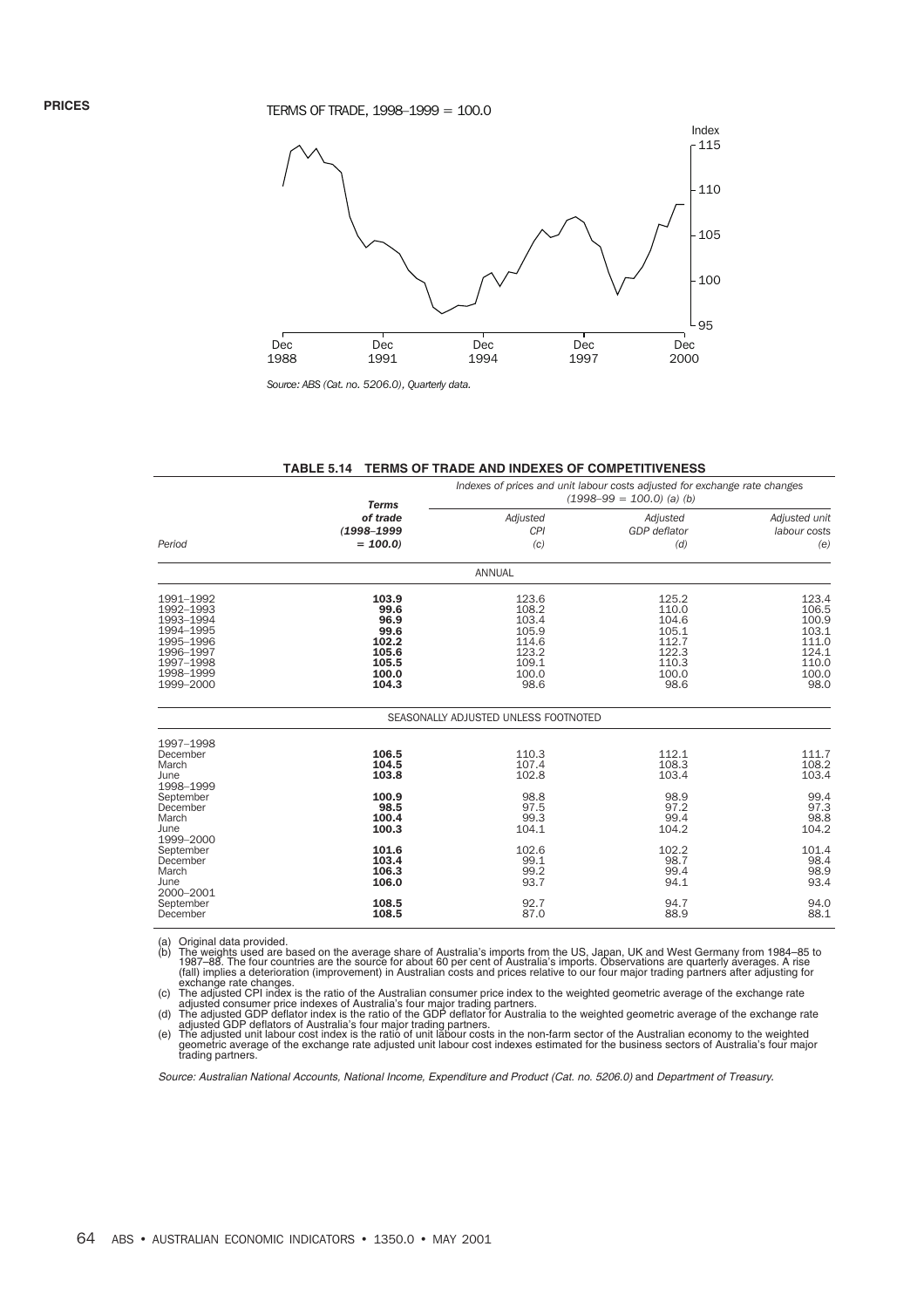#### CONSUMER PRICE INDEX, Change from corresponding quarter of previous year



*Source: ABS (Cat. no. 6401.0), Quarterly data.*

#### CONSUMER PRICE INDEX, Change from previous quarter



*Source: ABS (Cat. no. 6401.0), Quarterly data.*

#### **TABLE 5.15 CONSUMER PRICE INDEX — ANALYTICAL SERIES**

|                                                                                                                   |                                                                               | All groups                                                                    | All groups<br>excluding                                                       |                                                                               | Market goods and services excluding<br>'volatile items' (d)                       |                                                                               | Non-                             |                                      |
|-------------------------------------------------------------------------------------------------------------------|-------------------------------------------------------------------------------|-------------------------------------------------------------------------------|-------------------------------------------------------------------------------|-------------------------------------------------------------------------------|-----------------------------------------------------------------------------------|-------------------------------------------------------------------------------|----------------------------------|--------------------------------------|
| Period                                                                                                            | All<br>groups                                                                 | excluding<br>housing (b)                                                      | <i>'volatile</i><br>items' (c)                                                | Goods                                                                         | Services                                                                          | Total                                                                         | <b>Tradables</b><br>(e)          | tradables<br>(e)                     |
|                                                                                                                   |                                                                               |                                                                               |                                                                               | ANNUAL (1989-90 = 100.0) (a)                                                  |                                                                                   |                                                                               |                                  |                                      |
| 1991-1992<br>1992-1993<br>1993-1994<br>1994-1995<br>1995-1996<br>1996-1997<br>1997-1998<br>1998-1999<br>1999-2000 | 107.3<br>108.4<br>110.4<br>113.9<br>118.7<br>120.3<br>120.3<br>121.8<br>124.7 | 108.8<br>111.0<br>113.5<br>116.5<br>121.1<br>123.9<br>125.4<br>126.9<br>129.4 | 109.3<br>112.1<br>115.2<br>118.1<br>122.4<br>125.2<br>127.2<br>129.0<br>131.5 | 107.9<br>110.9<br>113.9<br>116.2<br>120.6<br>122.5<br>123.5<br>124.9<br>127.1 | 108.0<br>109.0<br>110.8<br>114.0<br>118.6<br>$122.1$<br>$126.1$<br>129.4<br>133.8 | 107.9<br>110.4<br>113.1<br>115.7<br>120.1<br>122.4<br>124.2<br>126.1<br>128.9 | na<br>100.4<br>102.1             | na<br>101.0<br>104.0                 |
|                                                                                                                   |                                                                               |                                                                               |                                                                               | ORIGINAL (1989-90 = 100.0) (a)                                                |                                                                                   |                                                                               |                                  |                                      |
| 1998-1999<br>December<br>March<br>June                                                                            | 121.9<br>121.8<br>122.3                                                       | 127.1<br>126.7<br>127.3                                                       | 129.0<br>129.0<br>129.4                                                       | 124.5<br>125.1<br>125.7                                                       | 129.0<br>130.1<br>130.6                                                           | 125.7<br>126.4<br>126.9                                                       | 100.2<br>100.2<br>101.0          | 101.2<br>101.0<br>101.2              |
| 1999-2000<br>September<br>December<br>March<br>June                                                               | 123.4<br>124.1<br>125.2<br>126.2                                              | 128.3<br>128.6<br>129.7<br>130.8                                              | 130.2<br>131.0<br>131.9<br>132.7                                              | 126.1<br>126.8<br>127.4<br>128.0                                              | 132.1<br>133.4<br>134.1<br>135.5                                                  | 127.7<br>128.5<br>129.2<br>130.0                                              | 101.7<br>101.5<br>102.0<br>103.0 | $102.3$<br>$103.5$<br>104.8<br>105.5 |
| 2000-2001<br>September<br>December                                                                                | 130.9<br>131.3                                                                | 134.9<br>135.4                                                                | 137.4<br>137.7                                                                | 131.5<br>131.9                                                                | 143.3<br>143.8                                                                    | 134.8<br>135.2                                                                | 105.2<br>105.4                   | 110.9<br>111.4                       |
|                                                                                                                   |                                                                               |                                                                               | PERCENTAGE CHANGE FROM PREVIOUS QUARTER                                       |                                                                               |                                                                                   |                                                                               |                                  |                                      |
| 1999-2000<br>December<br>March<br>June                                                                            | 0.6<br>0.9<br>0.8                                                             | 0.2<br>0.9<br>0.8                                                             | 0.6<br>0.7<br>0.6                                                             | 0.6<br>0.5<br>0.5                                                             | 1.0<br>0.5<br>1.0                                                                 | 0.6<br>0.5<br>0.6                                                             | $-0.2$<br>0.5<br>1.0             | 1.2<br>$\frac{1.3}{0.7}$             |
| 2000-2001<br>September<br>December                                                                                | 3.7<br>0.3                                                                    | 3.1<br>0.4                                                                    | 3.5<br>0.2                                                                    | 2.7<br>0.3                                                                    | 5.8<br>0.3                                                                        | 3.7<br>0.3                                                                    | 2.1<br>0.2                       | 5.1<br>0.5                           |
|                                                                                                                   |                                                                               |                                                                               |                                                                               |                                                                               | PERCENTAGE CHANGE FROM SAME QUARTER OF PREVIOUS YEAR                              |                                                                               |                                  |                                      |
| 1999-2000<br>December<br>March<br>June                                                                            | 1.8<br>2.8<br>3.2                                                             | 1.2<br>2.4<br>2.7                                                             | 1.6<br>2.2<br>2.6                                                             | 1.8<br>1.8<br>1.8                                                             | 3.4<br>3.1<br>3.8                                                                 | 2.2<br>2.2<br>2.4                                                             | 1.3<br>1.8<br>2.0                | $2.3$<br>$3.8$<br>$4.2$              |
| 2000-2001<br>September<br>December                                                                                | 6.1<br>5.8                                                                    | 5.1<br>5.3                                                                    | 5.5<br>5.1                                                                    | 4.3<br>4.0                                                                    | 8.5<br>7.8                                                                        | 5.6<br>5.2                                                                    | 3.4<br>3.8                       | $\frac{8.4}{7.6}$                    |

(a) See Appendices A and B, Consumer Price Index (Cat. no. (6401.0), September Quarter 1994.<br>(b) This series cover approximately 80 per cent of the total CPI basket.<br>(c) Comprises the All Groups CPI excluding: Fresh fruit

(d) Comprises the All Groups CPI excluding: items in (c), Government-owned dwelling rents, Utilities, Property rates and charges, Postal<br>and communication services, Other monitoring, Urban transport fares, Health services,

The resulting series covers approximately 77 per cent of the total CPI basket.<br>(e) Comprises the All Groups CPI excluding: items in (c) and (d) (except Other monitoring charges), Meat and seafoods, Clothing group,<br>Alcohol

Source: Consumer Price Index, Australia (Cat. no. 6401.0)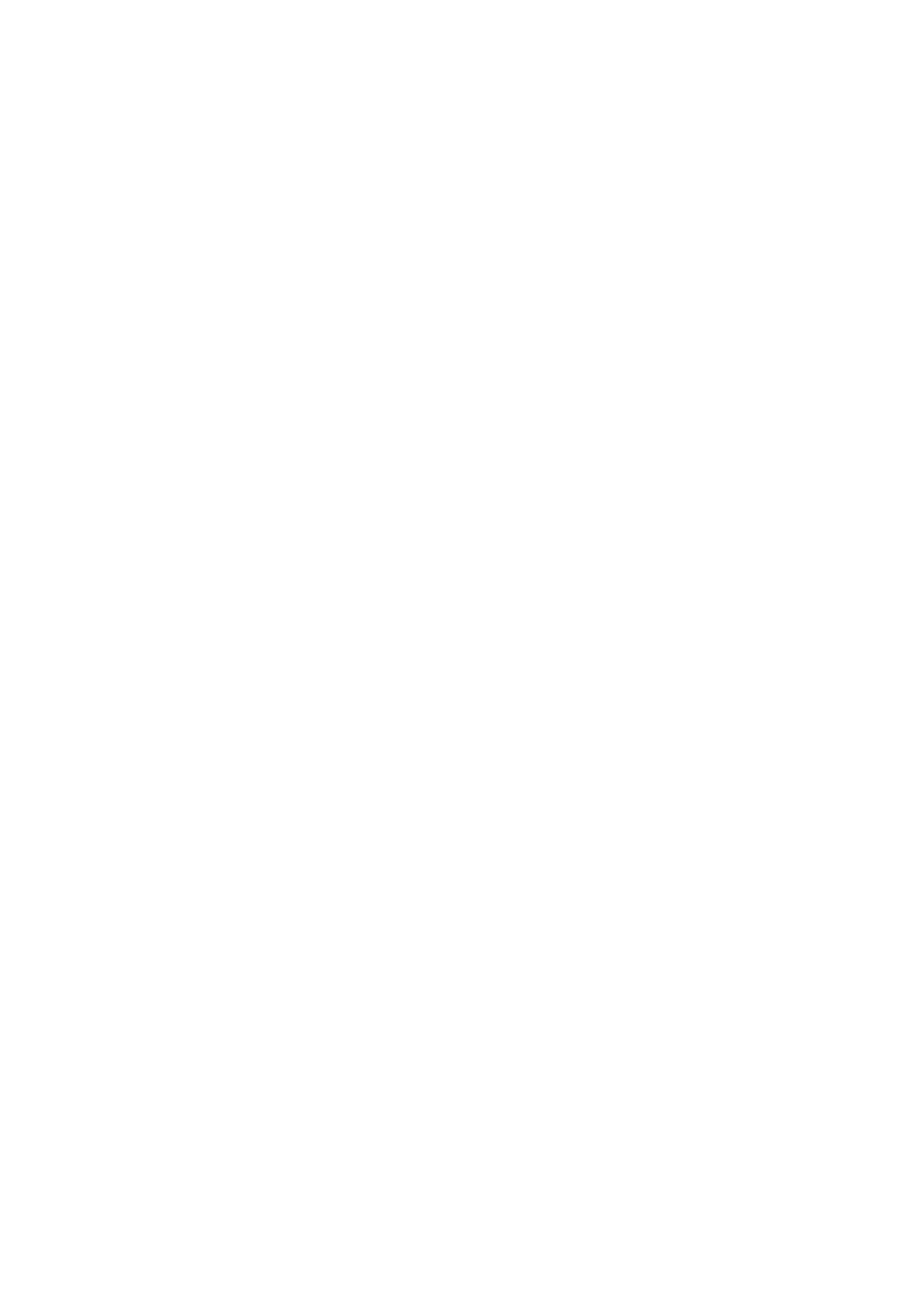# **6** LABOUR FORCE AND DEMOGRAPHY

#### *TABLES*

| 6.1  |                                                                                                              |
|------|--------------------------------------------------------------------------------------------------------------|
| 6.2  |                                                                                                              |
| 6.3  | Labour force status of the civilian population : females. $\ldots$ , 70                                      |
| 6.4  |                                                                                                              |
| 6.5  | Unemployed persons: reason for unemployment, duration of unemployment                                        |
| 6.6  | Employed persons by industry $\dots \dots \dots \dots \dots \dots \dots \dots \dots \dots \dots \dots \dots$ |
| 6.7  |                                                                                                              |
| 6.8  |                                                                                                              |
| 6.9  |                                                                                                              |
| 6.10 |                                                                                                              |

#### *RELATED PUBLICATIONS*

*Australian Demographic Statistics* (Cat. no. 3101.0)

*Overseas Arrivals and Departures, Australia* (Cat. no. 3401.0)

*Labour Force, Australia, Preliminary* (Cat. no. 6202.0)

*Labour Force, Australia* (Cat. no. 6203.0)

*Industrial Disputes, Australia* (Cat. no. 6321.0)

*Job Vacancies, Australia* (Cat. no. 6354.0)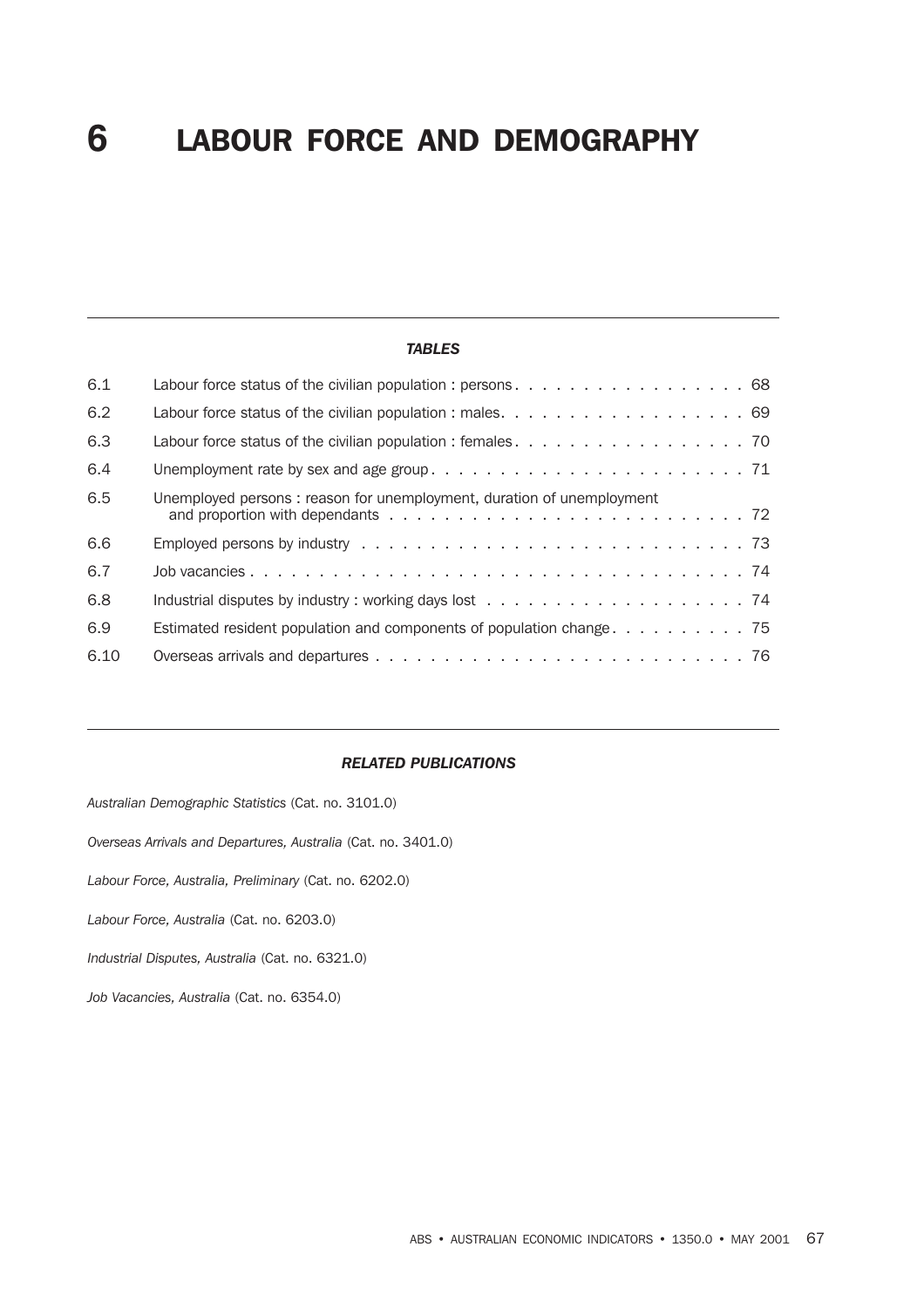#### **TABLE 6.1 LABOUR FORCE STATUS OF THE CIVILIAN POPULATION : PERSONS**

|                                                                       |                                                    | Per cent                                        |                                                 |                                              |                                                                 |                                           |                                         |                                        |                                        |                      |
|-----------------------------------------------------------------------|----------------------------------------------------|-------------------------------------------------|-------------------------------------------------|----------------------------------------------|-----------------------------------------------------------------|-------------------------------------------|-----------------------------------------|----------------------------------------|----------------------------------------|----------------------|
|                                                                       | Employed<br>Civilian                               |                                                 |                                                 |                                              |                                                                 |                                           |                                         |                                        |                                        |                      |
|                                                                       |                                                    | Full-time                                       |                                                 |                                              |                                                                 |                                           |                                         | population<br>aged                     | Unempl-                                | Partici-             |
| Period                                                                | Aged<br>$15 - 19$                                  | Aged<br>$20+$                                   | Total                                           | Part-<br>time                                | Total                                                           | Unemp-<br>loyed                           | Labour<br>force                         | $15+$<br>(a)                           | oyment<br>rate                         | pation<br>rate       |
|                                                                       |                                                    |                                                 |                                                 |                                              | ANNUAL AVERAGE                                                  |                                           |                                         |                                        |                                        |                      |
| 1992-1993                                                             | 247.4                                              | 5,589.8                                         | 5,837.1                                         | 1,796.8                                      | 7,633.9                                                         | 940.5                                     | 8,574.4                                 | 13,691.0                               | 11.0                                   | 62.6                 |
| 1993-1994<br>1994-1995                                                | 231.9<br>245.1                                     | 5,697.3<br>5,873.2                              | 5,929.2<br>6,118.2                              | 1,851.3<br>1,974.4                           | 7,780.5<br>8,092.6                                              | 915.4<br>793.7                            | 8,696.0<br>8,886.3                      | 13,853.5<br>14,031.6                   | 10.5<br>8.9                            | $62.8$<br>$63.3$     |
| 1995-1996<br>1996-1997                                                | 238.2<br>227.8                                     | 6,022.0<br>6,043.6                              | 6,260.2<br>6,271.4                              | 2,041.0<br>2,109.2                           | 8,301.2<br>8,380.6                                              | 764.3<br>792.4                            | 9,065.5<br>9,173.1                      | 14,242.6<br>14,455.3                   | 8.4<br>8.6                             | 63.7                 |
| 1997-1998<br>1998-1999                                                | 221.8<br>223.6                                     | 6,102.6<br>6,204.1                              | 6,324.5<br>6,427.6                              | 2,171.9<br>2,253.1                           | 8,496.4<br>8,680.8                                              | 764.2<br>718.2                            | 9,260.6<br>9,399.0                      | 14,664.8<br>14,879.0                   | 8.3<br>7.6                             | 63.5<br>63.1<br>63.2 |
| 1999-2000                                                             | 240.1                                              | 6,346.3                                         | 6,586.4                                         | 2,330.2                                      | 8,916.6                                                         | 661.4                                     | 9,577.9                                 | 15,106.9                               | 6.9                                    | 63.4                 |
|                                                                       |                                                    |                                                 |                                                 |                                              | ANNUAL AVERAGE - PERCENTAGE CHANGE FROM PREVIOUS YEAR (b)       |                                           |                                         |                                        |                                        |                      |
| 1992-1993<br>1993-1994                                                | $-8.9$<br>$-6.3$                                   | $-0.4$<br>1.9                                   | $-0.8$<br>1.6                                   | 2.5<br>3.0                                   | 0.0<br>1.9                                                      | 6.7<br>$-2.7$                             | 0.7<br>1.4                              | 1.2<br>1.2                             | 0.6<br>$-0.4$                          | $-0.3$<br>0.1        |
| 1994-1995                                                             | 5.7                                                | 3.1                                             | 3.2                                             | 6.6                                          | 4.0                                                             | $-13.3$                                   | 2.2                                     | 1.3                                    | $-1.6$                                 | 0.6                  |
| 1995-1996<br>1996-1997                                                | $-2.8$<br>$-4.4$                                   | 2.5<br>0.4                                      | 2.3<br>0.2                                      | 3.4<br>3.3                                   | 2.6<br>1.0                                                      | $-3.7$<br>3.7                             | 2.0<br>1.2                              | 1.5<br>1.5                             | $-0.5$<br>0.2                          | 0.3<br>$-0.2$        |
| 1997-1998<br>1998-1999                                                | $-2.6$<br>0.8                                      | 1.0<br>1.7                                      | 0.8<br>1.6                                      | 3.0<br>3.7                                   | 1.4<br>2.2                                                      | $-3.6$<br>$-6.0$                          | 1.0<br>1.5                              | 1.4<br>1.5                             | $-0.4$<br>$-0.6$                       | $-0.3$<br>0.0        |
| 1999-2000                                                             | 7.4                                                | 2.3                                             | 2.5                                             | 3.4                                          | 2.7                                                             | $-7.9$                                    | 1.9                                     | 1.5                                    | $-0.7$                                 | 0.2                  |
|                                                                       |                                                    |                                                 |                                                 |                                              | SEASONALLY ADJUSTED UNLESS FOOTNOTED                            |                                           |                                         |                                        |                                        |                      |
| 1999-2000<br>January                                                  | 241.2                                              | 6,342.7                                         | 6,583.9                                         | 2,330.9                                      | 8,914.8                                                         | 653.2                                     | 9,568.0                                 |                                        | 6.8                                    |                      |
| February                                                              | 239.0                                              | 6,361.0                                         | 6,600.0                                         | 2,354.0                                      | 8,954.0                                                         | 645.6                                     | 9,599.6                                 | 15,120.3<br>15,137.7                   | 6.7                                    | 63.3<br>63.4         |
| March<br>April                                                        | 234.0<br>240.8                                     | 6,396.2<br>6,406.6                              | 6,630.2<br>6,647.4                              | 2,343.6<br>2,363.5                           | 8,973.8<br>9.010.9                                              | 658.7<br>654.0                            | 9,632.5<br>9.664.9                      | 15,155.1<br>15,172.5                   | 6.8<br>6.8                             | 63.6<br>63.7         |
| May<br>June                                                           | 242.3<br>250.4                                     | 6,420.7<br>6,448.5                              | 6,663.1<br>6,699.0                              | 2,365.6<br>2,344.8                           | 9,028.7<br>9,043.7                                              | 652.9<br>633.7                            | 9,681.6<br>9,677.5                      | 15,190.0<br>15,207.5                   | 6.7<br>6.5                             | 63.7<br>63.6         |
| 2000-2001                                                             |                                                    |                                                 |                                                 |                                              |                                                                 |                                           |                                         |                                        |                                        |                      |
| July<br>August                                                        | 244.0<br>239.8                                     | 6,467.2<br>6,476.7                              | 6,711.2<br>6,716.4                              | 2,395.2<br>2,418.6                           | 9,106.4<br>9,135.1                                              | 620.9<br>626.6                            | 9,727.3<br>9,761.6                      | 15,225.7<br>15,243.9                   | 6.4<br>6.4                             | 63.9<br>64.0         |
| September<br>October                                                  | 238.6<br>228.3                                     | 6,486.8<br>6,475.5                              | 6,725.4<br>6,703.8                              | 2,383.7<br>2,399.0                           | 9,109.1<br>9,102.8                                              | 611.9<br>616.9                            | 9,721.0<br>9,719.7                      | 15,262.2<br>15,278.2                   | $6.3$<br>$6.3$                         | 63.7<br>63.6         |
| November<br>December                                                  | 236.6<br>239.0                                     | 6,462.1<br>6,443.5                              | 6,698.7<br>6,682.6                              | 2,353.4<br>2,401.8                           | 9,052.1<br>9,084.3                                              | 635.8<br>641.1                            | 9,687.9<br>9,725.4                      | 15,294.3<br>15,310.3                   | 6.6<br>6.6                             | 63.3<br>63.5         |
| January                                                               | 228.0                                              | 6,429.4                                         | 6,657.3                                         | 2,438.7                                      | 9,096.1                                                         | 647.4                                     | 9,743.5                                 | 15,326.1                               | 6.6                                    | 63.6                 |
| February<br>March                                                     | 225.5<br>226.2                                     | 6,465.4<br>6,471.9                              | 6,690.9<br>6,698.1                              | 2,407.7<br>2,392.0                           | 9,098.6<br>9,090.1                                              | 673.8<br>662.4                            | 9,772.4<br>9,752.5                      | 15,341.8<br>15,357.6                   | 6.9<br>6.8                             | 63.7<br>63.5         |
|                                                                       |                                                    |                                                 |                                                 |                                              | SEASONALLY ADJUSTED - PERCENTAGE CHANGE FROM PREVIOUS MONTH (b) |                                           |                                         |                                        |                                        |                      |
| 2000-2001<br>September                                                |                                                    |                                                 |                                                 |                                              |                                                                 |                                           |                                         |                                        |                                        |                      |
| October                                                               | $-0.5$<br>$-4.4$                                   | 0.2<br>$-0.2$                                   | 0.1<br>$-0.3$                                   | $-1.4$<br>0.6                                | $-0.3$<br>$-0.1$                                                | $-2.3$<br>0.8                             | $-0.4$<br>0.0                           | 0.1<br>0.1                             | $-0.1$<br>0.1                          | $-0.3$<br>$-0.1$     |
|                                                                       |                                                    |                                                 |                                                 |                                              |                                                                 |                                           |                                         |                                        |                                        | $-0.3$<br>0.2        |
| January                                                               | $-4.6$                                             | $-0.2$                                          | $-0.4$                                          | 1.5                                          | 0.1                                                             | 1.0                                       | 0.2                                     | 0.1                                    | 0.1                                    | 0.1<br>0.1           |
| March                                                                 | 0.3                                                | 0.1                                             | 0.1                                             | $-0.7$                                       | $-0.1$                                                          | $-1.7$                                    | $-0.2$                                  | 0.1                                    | $-0.1$                                 | $-0.2$               |
|                                                                       |                                                    |                                                 |                                                 |                                              | TREND - PERCENTAGE CHANGE FROM PREVIOUS MONTH (b)               |                                           |                                         |                                        |                                        |                      |
| 2000-2001                                                             |                                                    |                                                 |                                                 |                                              |                                                                 |                                           |                                         |                                        |                                        |                      |
| October                                                               | $-1.1$                                             | $-0.1$                                          | $-0.1$                                          | 0.1                                          | $-0.1$                                                          | 0.6                                       | 0.0                                     | 0.1                                    | 0.0                                    | $-0.1 - 0.1$         |
| December                                                              | $-0.8$                                             | $-0.1$                                          | $-0.1$                                          | 0.1                                          | $-0.1$                                                          | 1.5                                       | 0.0                                     | 0.1                                    | 0.1                                    | $-0.1$               |
| January                                                               | $-0.8$                                             | 0.0                                             | $-0.1$                                          | 0.2                                          | 0.0                                                             | 1.5                                       | 0.1                                     | 0.1                                    | 0.1                                    | $0.0 \\ 0.0$<br>0.0  |
| March                                                                 | $-0.7$                                             | 0.0                                             | 0.0                                             | $0.2\,$                                      | 0.0                                                             | 1.2                                       | 0.1                                     | 0.1                                    | 0.1                                    | 0.0                  |
| November<br>December<br>February<br>September<br>November<br>February | 3.6<br>1.0<br>$-1.1$<br>$-1.0$<br>$-0.9$<br>$-0.8$ | $-0.2$<br>$-0.3$<br>0.6<br>0.0<br>$-0.1$<br>0.0 | $-0.1$<br>$-0.2$<br>0.5<br>0.0<br>$-0.1$<br>0.0 | $-1.9$<br>2.1<br>$-1.3$<br>0.1<br>0.1<br>0.1 | $-0.6$<br>0.4<br>0.0<br>0.0<br>$-0.1$<br>0.0                    | 3.1<br>0.8<br>4.1<br>$-0.3$<br>1.3<br>1.3 | -0.3<br>0.4<br>0.3<br>0.0<br>0.0<br>0.1 | 0.1<br>0.1<br>0.1<br>0.1<br>0.1<br>0.1 | 0.2<br>0.0<br>0.3<br>0.0<br>0.1<br>0.1 |                      |

(a) Series is non-seasonal. Original data provided instead of seasonally adjusted and trend data. (b) For unemployment and participation rates, the changes are given as percentage points.

Source: Labour Force, Australia, Preliminary (Cat. no. 6202.0).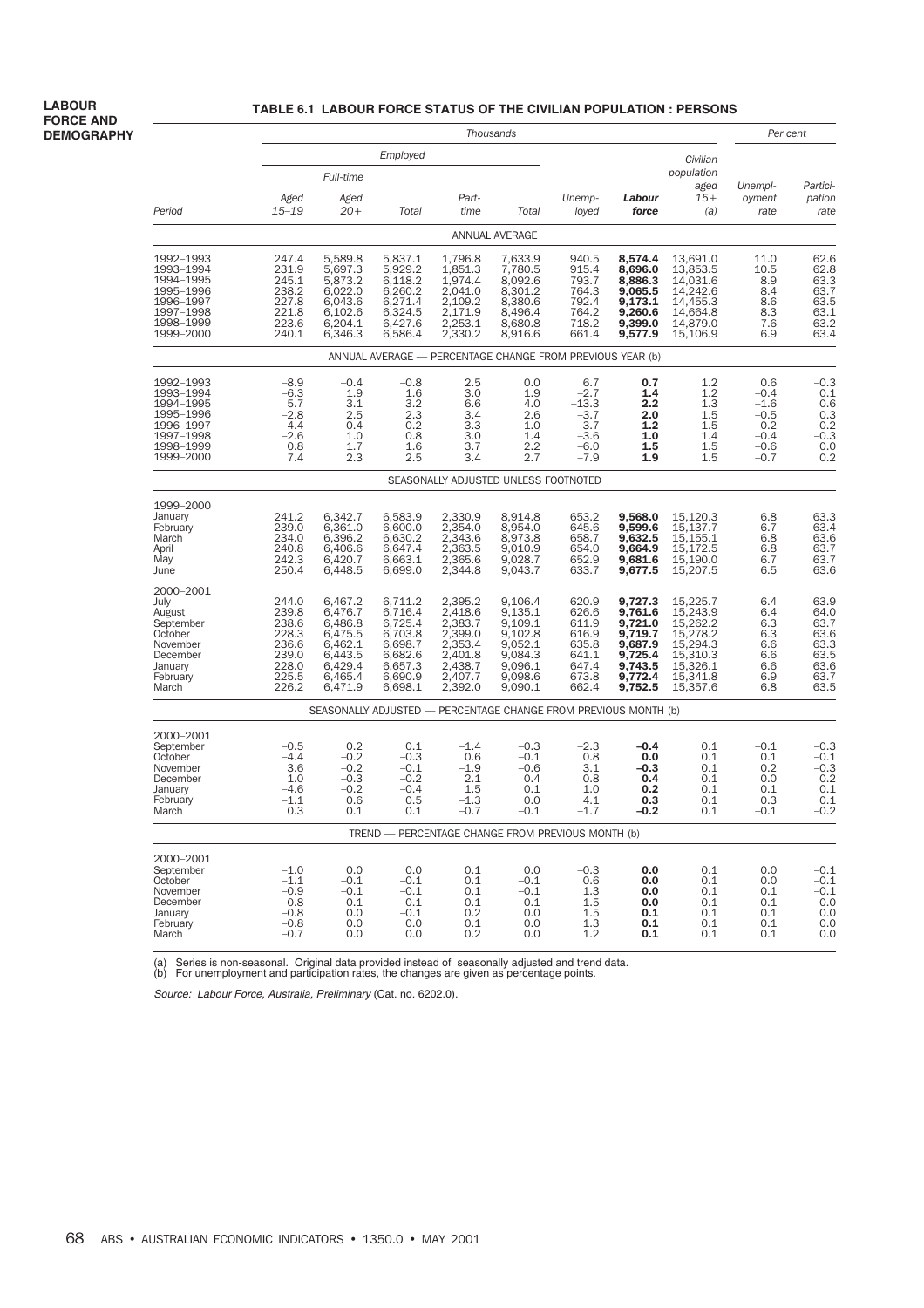#### **TABLE 6.2 LABOUR FORCE STATUS OF THE CIVILIAN POPULATION : MALES**

**LABOUR FORCE AND DEMOGRAPHY**

|                        |                  | Per cent           |                                                                 |                   |                                      |                |                    |                         |                   |                         |
|------------------------|------------------|--------------------|-----------------------------------------------------------------|-------------------|--------------------------------------|----------------|--------------------|-------------------------|-------------------|-------------------------|
|                        |                  |                    | Employed                                                        |                   |                                      |                |                    | Civilian                |                   |                         |
|                        |                  | Full-time          |                                                                 |                   |                                      |                |                    | population              |                   |                         |
|                        | Aged             | Aged               |                                                                 | Part-             |                                      | Unemp-         | Labour             | aged<br>$15+$           | Unempl-<br>oyment | Partic-<br>ipation      |
| Period                 | $15 - 19$        | $20+$              | Total                                                           | time              | Total                                | loyed          | force              | (a)                     | rate              | rate                    |
|                        |                  |                    |                                                                 |                   | ANNUAL AVERAGE                       |                |                    |                         |                   |                         |
| 1992-1993<br>1993-1994 | 152.8<br>149.9   | 3,796.4<br>3,859.0 | 3,949.2<br>4,008.9                                              | 447.7<br>463.3    | 4,396.9<br>4,472.3                   | 581.5<br>549.0 | 4,978.4<br>5,021.3 | 6,738.3<br>6,818.2      | 11.7<br>10.9      | 73.9<br>73.6            |
| 1994-1995              | 155.0            | 3,970.4            | 4,125.4                                                         | 503.5             | 4,628.8                              | 465.5          | 5,094.3            | 6,904.6                 | 9.1               | 73.8                    |
| 1995-1996<br>1996-1997 | 153.5<br>147.1   | 4,045.4<br>4,054.5 | 4,198.9<br>4,201.7                                              | 519.4<br>555.3    | 4,718.3<br>4,757.0                   | 453.4<br>459.4 | 5,171.7<br>5,216.4 | 7,004.9<br>7,108.4      | 8.8<br>8.8        | 73.8<br>73.4            |
| 1997-1998<br>1998-1999 | 145.1<br>144.8   | 4,095.1<br>4,153.6 | 4,240.2<br>4,298.4                                              | 578.6<br>615.8    | 4,818.9<br>4,914.2                   | 445.5<br>416.1 | 5,264.3<br>5.330.3 | 7,214.3<br>7,323.7      | 8.5<br>7.8        | 73.0<br>72.8            |
| 1999-2000              | 152.5            | 4,241.1            | 4,393.6                                                         | 629.7             | 5,023.3                              | 375.4          | 5,398.6            | 7,441.1                 | 7.0               | 72.6                    |
|                        |                  |                    | ANNUAL AVERAGE - PERCENTAGE CHANGE FROM PREVIOUS YEAR (b)       |                   |                                      |                |                    |                         |                   |                         |
| 1992-1993              | $-8.1$<br>$-1.9$ | $-0.7$             | $-1.0$<br>1.5                                                   | 4.6               | $-0.5$<br>1.7                        | 8.5<br>$-5.6$  | 0.5<br>0.9         | 1.2                     | 0.9               | $-0.5$<br>$-0.2$<br>0.1 |
| 1993-1994<br>1994-1995 | 3.4              | 1.6<br>2.9         | 2.9                                                             | $\frac{3.5}{8.7}$ | 3.5                                  | $-15.2$        | 1.5                | 1.2<br>$\overline{1.3}$ | $-0.7$<br>$-1.8$  |                         |
| 1995-1996<br>1996-1997 | $-1.0$<br>$-4.1$ | 1.9<br>0.2         | 1.8<br>0.1                                                      | 3.2<br>6.9        | 1.9<br>0.8                           | $-2.6$<br>1.3  | 1.5<br>0.9         | 1.5<br>1.5              | $-0.4$<br>0.0     | 0.0<br>$-0.4$           |
| 1997-1998              | $-1.4$           | 1.0                | 0.9                                                             | 4.2               | $1.3\,$                              | $-3.0$         | 0.9                | 1.5                     | $-0.3$            | $-0.4$                  |
| 1998-1999<br>1999-2000 | $-0.2$<br>5.3    | 1.4<br>2.1         | 1.4<br>2.2                                                      | 6.4<br>2.2        | $^{2.0}_{2.2}$                       | -6.6<br>$-9.8$ | 1.3<br>1.3         | 1.5<br>1.6              | $-0.7$<br>$-0.9$  | $-0.2$<br>$-0.2$        |
|                        |                  |                    |                                                                 |                   | SEASONALLY ADJUSTED UNLESS FOOTNOTED |                |                    |                         |                   |                         |
| 1999-2000              |                  |                    |                                                                 |                   |                                      |                |                    |                         |                   |                         |
| January<br>February    | 153.9<br>150.2   | 4,228.4<br>4,258.8 | 4,382.3<br>4,409.0                                              | 632.3<br>641.2    | 5,014.6<br>5,050.1                   | 374.6<br>360.6 | 5,389.2<br>5,410.8 | 7,448.0<br>7,457.2      | 7.0<br>6.7        | 72.4<br>72.6            |
| March                  | 145.9            | 4,262.7<br>4,266.8 | 4,408.6                                                         | 636.4             | 5,045.0<br>5,073.7                   | 367.0          | 5.412.1            | 7,466.4                 | 6.8               | 72.5<br>72.8            |
| April<br>May           | 152.9<br>152.1   | 4,281.0            | 4,419.7<br>4,433.1                                              | 654.0<br>646.9    | 5,080.0                              | 367.8<br>362.7 | 5,441.5<br>5,442.7 | 7,475.5<br>7,484.6      | 6.8<br>6.7        | 72.7                    |
| June                   | 160.8            | 4,289.7            | 4,450.5                                                         | 626.6             | 5,077.1                              | 362.7          | 5.439.8            | 7,493.8                 | 6.7               | 72.6                    |
| 2000-2001<br>July      | 154.2            | 4,295.7            | 4,449.9                                                         | 661.9             | 5,111.8                              | 360.0          | 5,471.8            | 7,503.0                 | 6.6               | 72.9                    |
| August                 | 146.1            | 4,300.6<br>4,299.4 | 4,446.7<br>4,447.0                                              | 659.9             | 5,106.6                              | 362.1<br>357.5 | 5,468.7            | 7,512.2<br>7,521.5      | 6.6               | 72.8<br>72.7            |
| September<br>October   | 147.7<br>140.3   | 4,295.4            | 4,435.7                                                         | 661.6<br>667.1    | 5,108.7<br>5,102.8                   | 365.1          | 5,466.2<br>5,467.9 | 7,529.8                 | 6.5<br>6.7        | 72.6                    |
| November<br>December   | 145.6<br>147.8   | 4,287.6<br>4,285.5 | 4,433.2<br>4,433.3                                              | 662.8<br>662.4    | 5,096.0<br>5,095.8                   | 368.5<br>373.2 | 5,464.5<br>5,469.0 | 7,538.0<br>7,546.3      | 6.7<br>6.8        | 72.5<br>72.5            |
| January                | 137.1            | 4,266.5            | 4,403.5                                                         | 680.0             | 5,083.6                              | 379.1          | 5,462.7            | 7,554.6                 | 6.9               | $72.3$<br>$72.5$        |
| February<br>March      | 133.8<br>138.4   | 4,268.7<br>4,253.8 | 4,402.5<br>4,392.2                                              | 683.0<br>674.1    | 5,085.5<br>5,066.3                   | 394.3<br>384.8 | 5,479.8<br>5,451.2 | 7,562.9<br>7,571.1      | 7.2<br>7.1        | 72.0                    |
|                        |                  |                    | SEASONALLY ADJUSTED - PERCENTAGE CHANGE FROM PREVIOUS MONTH (b) |                   |                                      |                |                    |                         |                   |                         |
| 2000-2001              |                  |                    |                                                                 |                   |                                      |                |                    |                         |                   |                         |
| September<br>October   | 1.1<br>$-5.0$    | 0.0<br>$-0.1$      | 0.0<br>$-0.3$                                                   | 0.3<br>0.8        | 0.0<br>$-0.1$                        | $-1.3$<br>2.1  | 0.0<br>0.0         | 0.1<br>0.1              | $-0.1$<br>0.1     | $-0.1$<br>$-0.1$        |
| November               | 3.7              | $-0.2$             | $-0.1$                                                          | $-0.6$            | $-0.1$                               | 0.9            | -0.1               | 0.1                     | 0.1               |                         |
| December<br>January    | 1.5<br>$-7.3$    | 0.0<br>$-0.4$      | 0.0<br>$-0.7$                                                   | $-0.1$<br>2.7     | 0.0<br>$-0.2$                        | 1.3<br>1.6     | 0.1<br>$-0.1$      | 0.1<br>0.1              | 0.1<br>0.1        | $-0.1$<br>0.0<br>-0.2   |
| February               | $-2.4$           | 0.1                | 0.0                                                             | 0.4               | 0.0                                  | 4.0            | 0.3                | 0.1                     | 0.3               | 0.1                     |
| March                  | 3.4              | $-0.3$             | $-0.2$                                                          | $-1.3$            | $-0.4$                               | $-2.4$         | $-0.5$             | 0.1                     | $-0.1$            | $-0.5$                  |
|                        |                  |                    | TREND - PERCENTAGE CHANGE FROM PREVIOUS MONTH (b)               |                   |                                      |                |                    |                         |                   |                         |
| 2000-2001<br>September | $-1.7$           | 0.0                | $-0.1$                                                          | 0.6               | 0.0                                  | 0.3            | 0.0                | 0.1                     | 0.0               | $-0.1$                  |
| October<br>November    | $-1.7$<br>$-1.4$ | $-0.1$<br>$-0.1$   | $-0.1$<br>$-0.2$                                                | 0.6<br>0.5        | 0.0<br>$-0.1$                        | 0.9<br>1.3     | 0.0<br>0.0         | 0.1<br>0.1              | 0.1<br>0.1        | $-0.1$<br>$-0.1$        |
| December               | $-1.2$           | $-0.2$             | $-0.2$                                                          | 0.4               | $-0.1$                               | 1.5            | 0.0                | 0.1                     | 0.1               | $-0.1$                  |
| January<br>February    | $-1.2$<br>$-1.2$ | $-0.2$<br>$-0.2$   | $-0.2$<br>$-0.2$                                                | 0.5<br>0.5        | $-0.1$<br>$-0.1$                     | 1.4<br>1.2     | 0.0<br>0.0         | 0.1<br>0.1              | 0.1<br>0.1        | $-0.1$<br>$-0.1$        |
| March                  | $-1.1$           | $-0.1$             | $-0.2$                                                          | 0.3               | $-0.1$                               | 1.0            | 0.0                | 0.1                     | 0.1               | $-0.1$                  |
|                        |                  |                    |                                                                 |                   |                                      |                |                    |                         |                   |                         |

(a) For civilian population aged 15+ seasonally adjusted and trend estimates are not available. Original data provided. (b) For unemploment and participation rates, the changes are given as percentage points.

Source: Labour Force, Australia, Preliminary (Cat. no. 6202.0).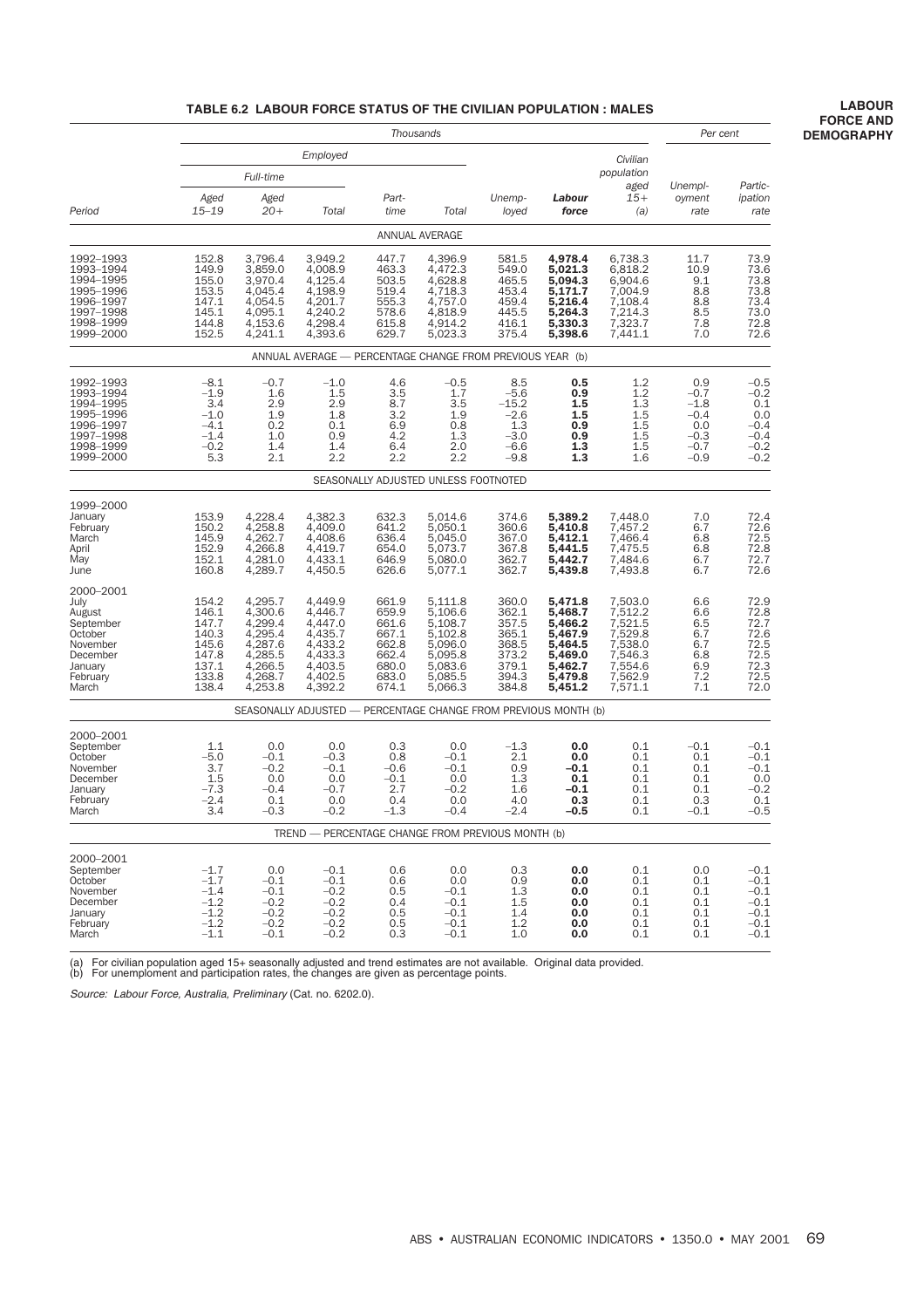#### **TABLE 6.3 LABOUR FORCE STATUS OF THE CIVILIAN POPULATION : FEMALES**

|                        | Thousands                   |                                                  |                    |                               |                                                                 |                                           |                    |                         |                                        | Per cent                             |  |  |
|------------------------|-----------------------------|--------------------------------------------------|--------------------|-------------------------------|-----------------------------------------------------------------|-------------------------------------------|--------------------|-------------------------|----------------------------------------|--------------------------------------|--|--|
|                        |                             |                                                  | Employed           |                               |                                                                 |                                           |                    | Civilian                |                                        |                                      |  |  |
|                        |                             | Full-time                                        |                    |                               |                                                                 |                                           |                    | population<br>aged      | Unempl-                                | Partic-                              |  |  |
| Period                 | Aged<br>$15 - 19$           | Aged<br>$20+$                                    | Total              | Part-<br>time                 | Total                                                           | Unemp-<br>loyed                           | Labour<br>force    | $15+$<br>(a)            | oyment<br>rate                         | ipation<br>rate                      |  |  |
|                        |                             |                                                  |                    |                               | ANNUAL AVERAGE                                                  |                                           |                    |                         |                                        |                                      |  |  |
| 1992-1993              | 94.6                        | 1,793.3                                          | 1,888.0            | 1,349.0                       | 3,237.0                                                         | 359.0                                     | 3,596.0            | 6,952.7                 | 10.0                                   |                                      |  |  |
| 1993-1994<br>1994-1995 | 82.0<br>90.0                | 1,838.3<br>1,902.8                               | 1,920.3<br>1,992.8 | 1,388.0<br>1,470.9            | 3,308.3<br>3,463.8                                              | 366.4<br>328.2                            | 3,674.7<br>3,791.9 | 7,035.2<br>7,127.1      | 10.0<br>8.7                            | 51.7<br>52.2<br>53.2                 |  |  |
| 1995-1996<br>1996–1997 | 84.7<br>80.7                | 1,976.6<br>1,989.0                               | 2,061.3<br>2,069.7 | 1,521.6<br>1,553.9            | 3,582.9<br>3,623.7                                              | 310.9<br>333.0                            | 3,893.9<br>3,956.7 | 7,237.7<br>7,347.0      | 8.0<br>8.4                             | 53.8<br>53.9<br>53.6                 |  |  |
| 1997-1998<br>1998-1999 | 76.7                        | 2,007.5                                          | 2,084.2            | 1,593.3                       | 3,677.5                                                         | 318.8                                     | 3,996.3            | 7,450.5                 | 8.0                                    |                                      |  |  |
| 1999-2000              | 78.8<br>87.6                | 2,050.5<br>2,105.2                               | 2,129.2<br>2,192.8 | 1,637.3<br>1,700.5            | 3,766.5<br>3,893.3                                              | 302.1<br>286.0                            | 4,068.7<br>4,179.3 | 7,555.3<br>7,665.8      | 7.4<br>6.8                             | 53.9<br>54.5                         |  |  |
|                        |                             |                                                  |                    |                               | ANNUAL AVERAGE - PERCENTAGE CHANGE FROM PREVIOUS YEAR (b)       |                                           |                    |                         |                                        |                                      |  |  |
| 1992-1993<br>1993-1994 | $-10.2$<br>$-13.3$          | $\begin{array}{c} 0.2 \\ 2.5 \\ 3.5 \end{array}$ | $-0.4$<br>1.7      | $^{1.9}_{2.9}$                | $\begin{array}{c} 0.5 \\ 2.2 \\ 4.7 \end{array}$                | 3.8<br>$2.1\,$                            | 0.9<br>2.2         | $1.2$<br>$1.2$<br>$1.3$ | 0.3<br>0.0                             | $-0.2$<br>0.5<br>1.0                 |  |  |
| 1994-1995<br>1995-1996 | 9.8<br>$-5.9$               | 3.9                                              | 3.8<br>3.4         | 6.0<br>3.4                    | 3.4                                                             | $-10.4$<br>$-5.3$                         | 3.2<br>2.7         | 1.6                     | $-1.3$<br>$-0.7$                       | 0.6                                  |  |  |
| 1996-1997              | $-4.8$                      | 0.6                                              | 0.4                | 2.1                           | 1.1                                                             | 7.1                                       | 1.6                | 1.5                     | 0.4                                    | 0.1                                  |  |  |
| 1997-1998<br>1998-1999 | $-4.9$<br>2.7               | 0.9<br>2.1                                       | 0.7<br>2.2         | 2.5<br>2.8                    | 1.5<br>2.4                                                      | $-4.3$<br>$-5.2$                          | 1.0<br>1.8         | 1.4<br>1.4              | $-0.4$<br>$-0.6$                       | $-0.2$<br>0.2<br>0.7                 |  |  |
| 1999-2000              | 11.2                        | 2.7                                              | 3.0                | 3.9                           | 3.4                                                             | $-5.3$                                    | 2.7                | 1.5                     | $-0.6$                                 |                                      |  |  |
|                        |                             |                                                  |                    |                               | SEASONALLY ADJUSTED UNLESS FOOTNOTED                            |                                           |                    |                         |                                        |                                      |  |  |
| 1999-2000<br>January   | 87.3                        | 2,114.3                                          | 2,201.6            |                               | 3,900.2                                                         | 278.6                                     | 4,178.8            | 7,672.3                 | 6.7                                    |                                      |  |  |
| February<br>March      | 88.8<br>88.1                | 2,102.2<br>2,133.4                               | 2,191.1<br>2,221.6 | 1,698.6<br>1,712.8<br>1,707.2 | 3,903.8<br>3,928.8                                              | 285.0<br>291.7                            | 4,188.8<br>4,220.4 | 7,680.5<br>7,688.7      | 6.8<br>6.9                             | 54.5<br>54.5                         |  |  |
| April                  | 87.9                        | 2,139.8                                          | 2,227.7            | 1,709.5                       | 3,937.2                                                         | 286.2                                     | 4,223.4            | 7,697.0                 | 6.8                                    | 54.9<br>54.9<br>55.0                 |  |  |
| May<br>June            | 90.3<br>89.7                | 2,139.7<br>2,158.8                               | 2,230.0<br>2,248.5 | 1,718.7<br>1,718.2            | 3,948.7<br>3,966.7                                              | 290.2<br>271.0                            | 4,238.9<br>4,237.6 | 7,705.3<br>7,713.7      | 6.8<br>6.4                             | 54.9                                 |  |  |
| 2000-2001<br>July      | 89.7                        | 2,171.5                                          | 2,261.3            | 1,733.3                       | 3,994.6                                                         | 260.9                                     | 4,255.5            | 7,722.7                 | 6.1                                    | 55.1                                 |  |  |
| August                 | 93.7<br>91.0                | 2,176.1                                          | 2,269.7<br>2,278.4 | 1,758.7                       | 4,028.5<br>4,000.4                                              | 264.5<br>254.4                            | 4,293.0            | 7,731.6                 |                                        |                                      |  |  |
| September<br>October   | 87.9                        | 2,187.4<br>2,180.1                               | 2,268.1            | 1,722.0<br>1,731.9            | 4,000.0                                                         | 251.8                                     | 4,254.8<br>4,251.8 | 7,740.7<br>7,748.5      | 6.2<br>6.0<br>5.9<br>6.3<br>6.3<br>6.3 | 55.5<br>55.0<br>54.9<br>54.8<br>55.1 |  |  |
| November<br>December   | 91.0<br>91.2                | 2,174.5<br>2,158.0                               | 2,265.5<br>2,249.2 | 1,690.6<br>1,739.3            | 3,956.1<br>3,988.6                                              | 267.3<br>267.9                            | 4,223.4<br>4,256.5 | 7,756.2<br>7,764.0      |                                        |                                      |  |  |
| January<br>February    | 90.9<br>91.7                | 2,162.9<br>2,196.7                               | 2,253.8<br>2,288.4 | 1,758.7<br>1,724.7            | 4,012.5<br>4,013.1                                              | 268.3<br>279.5                            | 4,280.8<br>4,292.6 | 7,771.5<br>7,778.9      | 6.5                                    | 55.2                                 |  |  |
| March                  | 87.8                        | 2,218.1                                          | 2,305.9            | 1,717.9                       | 4,023.7                                                         | 277.6                                     | 4,301.4            | 7,786.4                 | 6.5                                    | 55.2                                 |  |  |
|                        |                             |                                                  |                    |                               | SEASONALLY ADJUSTED - PERCENTAGE CHANGE FROM PREVIOUS MONTH (b) |                                           |                    |                         |                                        |                                      |  |  |
| 2000-2001<br>September |                             | 0.5                                              | 0.4                | $-2.1$                        | $-0.7$                                                          | $-3.8$                                    | -0.9               | 0.1                     | $-0.2$                                 | $-0.6$                               |  |  |
| October<br>November    | $-2.9$<br>$-3.3$<br>$3.5\,$ | $-0.3$<br>$-0.3$                                 | $-0.5$<br>$-0.1$   | 0.6<br>$-2.4$                 | 0.0<br>$-1.1$                                                   | $-1.0$<br>6.2                             | -0.1<br>$-0.7$     | 0.1<br>0.1              | $-0.1$<br>0.4                          | $-0.1$<br>$-0.4$                     |  |  |
| December               | 0.3                         | $-0.8$                                           | $-0.7$             | 2.9                           | 0.8                                                             | $0.2$<br>$0.2$                            | 0.8                | 0.1                     | 0.0                                    | 0.4                                  |  |  |
| January<br>February    | $-0.4$<br>0.9               | 0.2<br>1.6                                       | 0.2<br>1.5         | 1.1<br>$-1.9$                 | 0.6<br>0.0                                                      | 4.2                                       | 0.6<br>0.3         | 0.1<br>0.1              | 0.0<br>0.2                             | 0.3<br>0.1                           |  |  |
| March                  | $-4.3$                      | 1.0                                              | 0.8                | $-0.4$                        | 0.3                                                             | $-0.7$                                    | 0.2                | 0.1                     | $-0.1$                                 | 0.1                                  |  |  |
|                        |                             |                                                  |                    |                               | TREND - PERCENTAGE CHANGE FROM PREVIOUS MONTH (b)               |                                           |                    |                         |                                        |                                      |  |  |
| 2000-2001<br>September | 0.1                         | 0.1                                              | 0.1                | 0.0                           | 0.0                                                             | $-1.1$                                    | $-0.1$             | 0.1                     | $-0.1$                                 |                                      |  |  |
| October<br>November    | $-0.1$<br>$-0.1$            | $-0.1$<br>$-0.1$                                 | $-0.1$<br>$-0.1$   | $-0.1$<br>$-0.1$              | $-0.1$<br>$-0.1$                                                | $\begin{array}{c} 0.3 \\ 1.3 \end{array}$ | $-0.1$<br>0.0      | 0.1<br>0.1              | 0.0<br>0.1                             | $-0.1$<br>$-0.1$<br>0.0              |  |  |
| December<br>January    | $-0.1$<br>$-0.1$            | 0.1<br>0.2                                       | 0.1                | 0.0<br>0.1                    | 0.0<br>0.1                                                      | 1.7<br>1.6                                | 0.1<br>0.2         | 0.1<br>0.1              | 0.1<br>0.1                             | $0.0$<br>$0.1$<br>$0.1$              |  |  |
| February               | $-0.3$                      | 0.3                                              | ${}^{0.2}_{0.3}$   | 0.0                           | 0.2                                                             | 1.4                                       | 0.3                | 0.1                     | 0.1                                    |                                      |  |  |
| March                  | $-0.1$                      | 0.3                                              | 0.3                | 0.1                           | 0.2                                                             | 1.3                                       | 0.3                | 0.1                     | 0.1                                    | 0.1                                  |  |  |

(a) For civilian population aged 15+ seasonally adjusted and trend estimates are not available. Original data provided. (b) For unemployment and participation rates, the changes are given as percentage points.

Source: The Labour Force, Australia, Preliminary (Cat. no. 6202.0).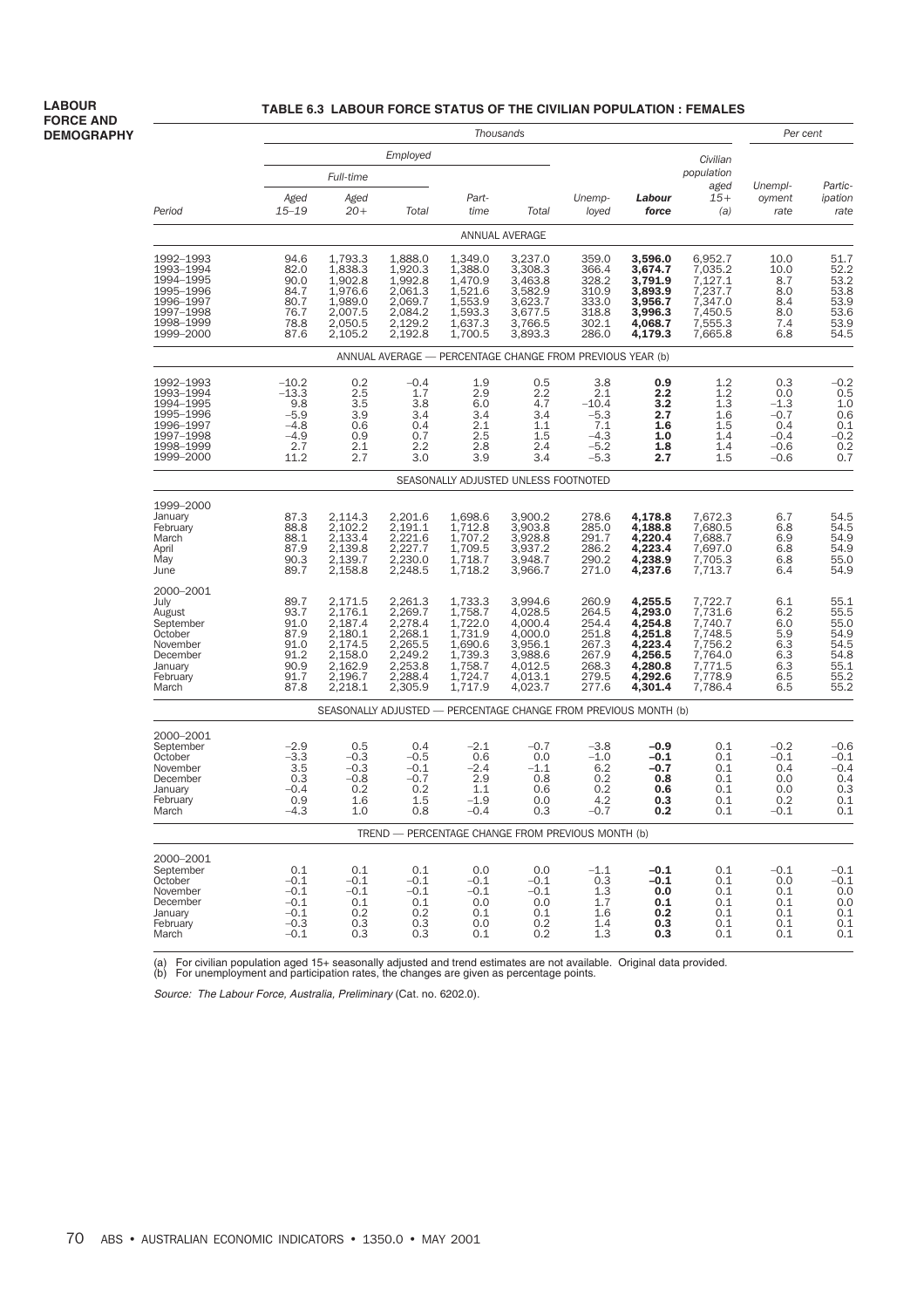UNEMPLOYMENT RATES, 15-19 years looking for full-time work— Trend



UNEMPLOYMENT RATES, 20 years and over looking for full-time work— **Trend** 



*Source: ABS (Cat. no. 6202.0), Monthly data.*

#### **TABLE 6.4 UNEMPLOYMENT RATE BY SEX AND AGE GROUP (a)**

|                                                                                                             |                                                                 | Females, looking for -                                               |                                                                    |                                                             |                                                             | Persons, looking for -                                               |                                                             |                                                             |                                                                          |                                                                      |                                                                                       |                                                                           |
|-------------------------------------------------------------------------------------------------------------|-----------------------------------------------------------------|----------------------------------------------------------------------|--------------------------------------------------------------------|-------------------------------------------------------------|-------------------------------------------------------------|----------------------------------------------------------------------|-------------------------------------------------------------|-------------------------------------------------------------|--------------------------------------------------------------------------|----------------------------------------------------------------------|---------------------------------------------------------------------------------------|---------------------------------------------------------------------------|
|                                                                                                             | Part-                                                           |                                                                      | Full-time work                                                     |                                                             | Part-                                                       | Full-time work                                                       |                                                             |                                                             |                                                                          |                                                                      | Full-time work                                                                        |                                                                           |
| Period                                                                                                      | time<br>work                                                    | Aged<br>$15 - 19$                                                    | Aged<br>$20 +$                                                     | <b>Total</b>                                                | time<br>work                                                | Aged<br>$15 - 19$                                                    | Aged<br>$20 +$                                              | <b>Total</b>                                                | Part-<br>time<br>work                                                    | Aged<br>$15 - 19$                                                    | Aged<br>$20 +$                                                                        | <b>Total</b>                                                              |
|                                                                                                             |                                                                 |                                                                      |                                                                    |                                                             |                                                             | ANNUAL AVERAGE (PER CENT)                                            |                                                             |                                                             |                                                                          |                                                                      |                                                                                       |                                                                           |
| 1992-1993<br>1993-1994<br>1994-1995<br>1995-1996<br>1996-1997<br>1997-1998<br>1998-1999<br>1999-2000        | 10.1<br>$\frac{9.6}{9.2}$<br>9.3<br>9.5<br>9.3<br>8.7<br>9.1    | 30.3<br>$\frac{29.3}{24.4}$<br>25.8<br>26.4<br>25.2<br>23.6<br>20.1  | 10.9<br>10.2<br>8.4<br>7.9<br>7.9<br>7.6<br>7.0<br>6.1             | 11.9<br>11.1<br>9.1<br>8.7<br>8.7<br>8.3<br>7.7<br>6.6      | 6.9<br>7.0<br>6.6<br>6.2<br>6.6<br>6.1<br>$6.2$<br>$5.9$    | 35.1<br>37.3<br>32.7<br>$31.2$<br>$31.2$<br>32.0<br>28.5<br>25.2     | 10.4<br>10.4<br>8.7<br>8.0<br>8.6<br>8.2<br>7.4<br>6.6      | 12.1<br>12.0<br>10.1<br>9.3<br>9.8<br>9.4<br>8.4<br>7.5     | 7.7<br>$7.6$<br>$7.3$<br>7.0<br>7.4<br>7.0<br>6.9<br>6.8                 | 32.2<br>$\frac{32.3}{27.7}$<br>27.8<br>28.2<br>27.7<br>25.4<br>22.0  | 10.8<br>10.3<br>8.5<br>7.9<br>8.1<br>7.8<br>$\begin{array}{c} 7.1 \\ 6.3 \end{array}$ | $11.9$<br>$11.4$<br>$9.5$<br>$8.9$<br>$9.1$<br>8.7<br>$7.9$<br>$6.9$      |
|                                                                                                             |                                                                 |                                                                      |                                                                    |                                                             |                                                             | SEASONALLY ADJUSTED (PER CENT)                                       |                                                             |                                                             |                                                                          |                                                                      |                                                                                       |                                                                           |
| 1999-2000<br>January<br>February<br>March<br>April<br>May<br>June                                           | 8.6<br>8.7<br>8.9<br>9.0<br>8.5<br>9.0                          | $20.8$<br>21.6<br>20.8<br>19.4<br>18.8<br>17.5                       | 6.1<br>5.7<br>5.9<br>5.9<br>5.9<br>5.9                             | 6.7<br>6.4<br>6.5<br>6.4<br>6.4<br>6.3                      | 5.7<br>5.9<br>5.9<br>$\frac{5.9}{5.7}$<br>6.1               | 23.1<br>24.0<br>23.9<br>24.9<br>25.6<br>24.8                         | 6.6<br>6.6<br>6.9<br>6.6<br>6.8<br>5.7                      | 7.4<br>7.5<br>7.7<br>7.4<br>7.7<br>6.6                      | 6.5<br>6.7<br>6.7<br>$6.8$<br>$6.5$<br>6.9                               | 21.6<br>22.5<br>22.0<br>21.5<br>21.5<br>20.3                         | 6.3<br>6.0<br>6.2<br>6.1<br>6.2<br>5.8                                                | $6.9$<br>$6.7$<br>$6.9$<br>$6.8$<br>6.8<br>6.4                            |
| 2000-2001<br>July<br>August<br>September<br>October<br>November<br>December<br>January<br>February<br>March | 9.0<br>8.8<br>8.6<br>$8.2$<br>$8.3$<br>8.7<br>8.5<br>8.7<br>9.0 | 18.6<br>19.4<br>18.9<br>20.9<br>23.0<br>20.7<br>23.9<br>27.4<br>24.0 | 5.7<br>5.8<br>5.7<br>$\frac{5.9}{5.8}$<br>6.0<br>6.0<br>6.1<br>6.1 | 6.2<br>6.3<br>6.2<br>6.4<br>6.5<br>6.5<br>6.7<br>7.0<br>6.8 | 5.5<br>5.7<br>5.5<br>5.4<br>5.8<br>5.6<br>5.8<br>6.0<br>6.4 | 24.5<br>22.4<br>21.2<br>20.9<br>20.8<br>22.7<br>21.7<br>26.1<br>23.3 | 5.7<br>5.7<br>5.6<br>5.6<br>6.0<br>6.0<br>5.9<br>5.8<br>5.7 | 6.6<br>6.6<br>6.4<br>6.3<br>6.7<br>6.8<br>6.7<br>6.9<br>6.5 | 6.5<br>6.5<br>6.4<br>6.2<br>$6.\overline{5}$<br>6.5<br>6.5<br>6.8<br>7.2 | 20.8<br>20.6<br>19.8<br>20.9<br>22.2<br>21.5<br>23.0<br>26.9<br>23.8 | 5.7<br>5.8<br>5.7<br>5.8<br>5.9<br>6.0<br>6.0<br>6.0<br>5.9                           | 6.3<br>6.4<br>$6.3$<br>$6.4$<br>$6.6$<br>$6.6$<br>$6.7$<br>$6.9$<br>$6.7$ |
|                                                                                                             |                                                                 |                                                                      |                                                                    |                                                             | TREND (PER CENT)                                            |                                                                      |                                                             |                                                             |                                                                          |                                                                      |                                                                                       |                                                                           |
| 1999-2000<br>January<br>February<br>March<br>April<br>May<br>June                                           | 8.7<br>8.7<br>8.8<br>8.8<br>8.9<br>8.9                          | 21.3<br>21.0<br>20.3<br>19.5<br>18.8<br>18.5                         | 6.0<br>5.9<br>5.9<br>$\frac{5.8}{5.8}$<br>5.8                      | 6.6<br>6.5<br>6.5<br>6.4<br>6.3<br>6.3                      | 5.8<br>5.8<br>5.9<br>5.9<br>5.8<br>5.8                      | 24.4<br>24.2<br>24.4<br>24.7<br>24.8<br>24.5                         | 6.7<br>6.7<br>6.7<br>6.5<br>6.3<br>6.1                      | 7.6<br>7.6<br>7.5<br>7.4<br>7.2<br>7.0                      | 6.6<br>6.6<br>6.7<br>6.7<br>6.7<br>6.6                                   | 22.5<br>22.2<br>21.9<br>21.5<br>21.1<br>20.8                         | 6.2<br>6.2<br>6.1<br>6.1<br>6.0<br>5.9                                                | 6.9<br>6.9<br>6.8<br>6.7<br>$6.6$<br>$6.5$                                |
| 2000-2001<br>July<br>August<br>September<br>October<br>November<br>December<br>January<br>February<br>March | 8.8<br>8.7<br>8.6<br>8.5<br>8.5<br>8.5<br>8.6<br>8.7<br>8.8     | 18.5<br>18.9<br>19.6<br>20.6<br>21.8<br>22.8<br>23.8<br>24.7<br>25.4 | $\frac{5.8}{5.8}$<br>5.8<br>5.8<br>5.9<br>5.9<br>6.0<br>6.1<br>6.1 | 6.3<br>6.3<br>6.3<br>6.4<br>6.5<br>6.6<br>6.7<br>6.8<br>6.9 | 5.7<br>5.6<br>5.5<br>5.5<br>5.6<br>5.7<br>5.9<br>6.0<br>6.2 | 23.7<br>22.7<br>21.8<br>21.4<br>21.6<br>22.2<br>22.9<br>23.6<br>24.2 | 5.8<br>5.7<br>5.7<br>5.7<br>5.8<br>5.9<br>5.9<br>5.9<br>5.8 | 6.7<br>6.5<br>6.5<br>6.5<br>6.6<br>6.7<br>6.7<br>6.7<br>6.7 | 6.6<br>6.5<br>6.4<br>6.4<br>6.4<br>6.5<br>6.6<br>6.8<br>6.9              | 20.5<br>20.4<br>20.5<br>20.9<br>21.7<br>22.6<br>23.5<br>24.3<br>24.9 | 5.8<br>5.7<br>5.7<br>5.8<br>5.9<br>5.9<br>6.0<br>6.0<br>6.0                           | 6.4<br>6.4<br>6.4<br>$6.4$<br>$6.5$<br>$6.6$<br>$6.7$<br>6.8<br>6.8       |

(a) For unemployment rates for total males, females and persons, use Tables 6.1, 6.2 and 6.3.

Source: Labour Force, Australia, Preliminary (Cat. no. 6202.0).

**LABOUR FORCE AND DEMOGRAPHY**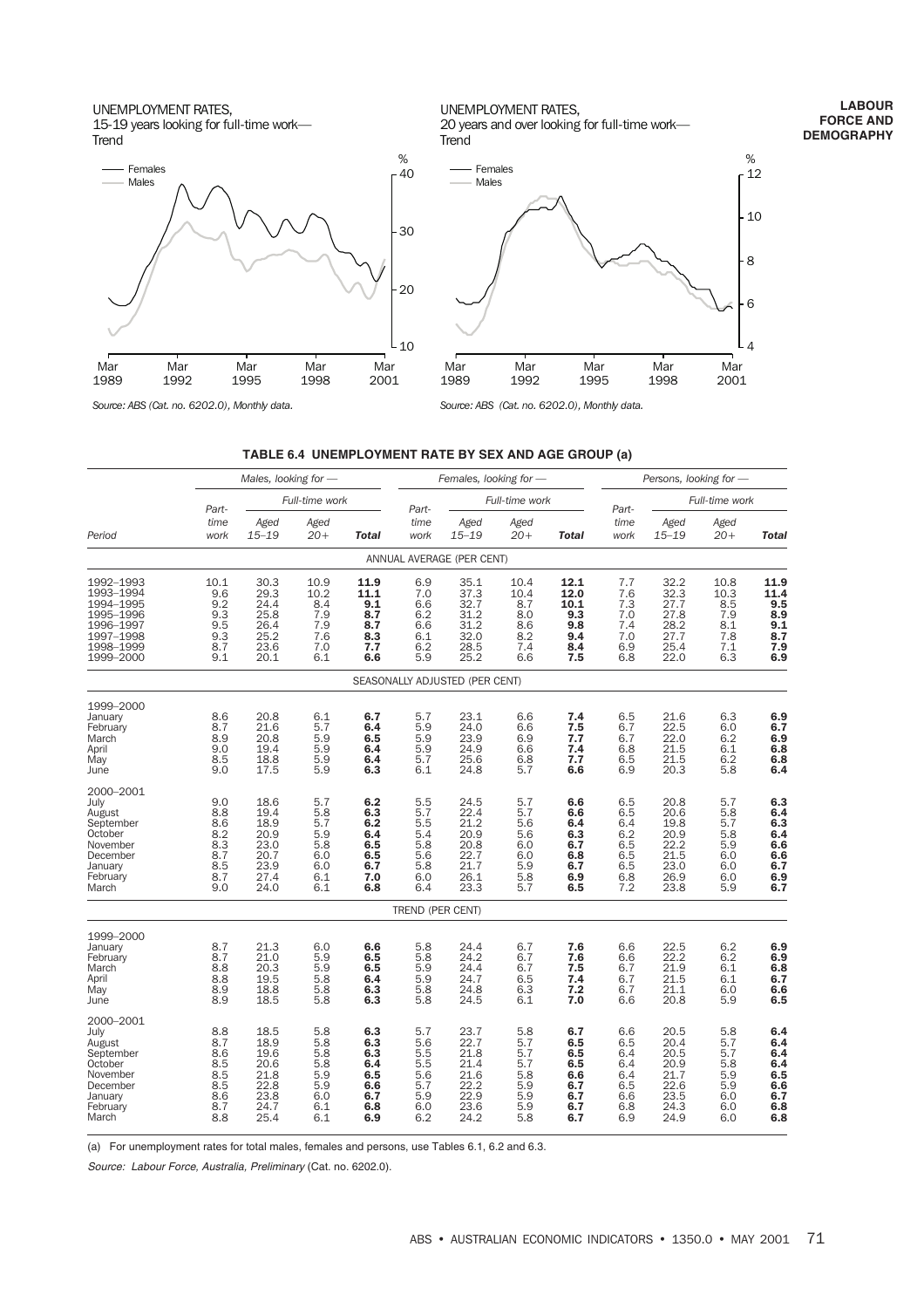**LABOUR FORCE AND DEMOGRAPHY**

# UNEMPLOYED PERSONS, Proportion of unemployed persons that is long term



*Source: ABS (Cat. no. 6203.0), Monthly data.*

#### **TABLE 6.5 UNEMPLOYED PERSONS : REASON FOR UNEMPLOYMENT, DURATION OF UNEMPLOYMENT, AND PROPORTION WITH DEPENDANTS**

|                                                                                                      |                                                                 | Reason for unemployment (per cent of unemployed) (a)            |                                                      | Duration of unemployment (b)                                 |                                                              |                                                              |                                              |                                                              |                                                              |
|------------------------------------------------------------------------------------------------------|-----------------------------------------------------------------|-----------------------------------------------------------------|------------------------------------------------------|--------------------------------------------------------------|--------------------------------------------------------------|--------------------------------------------------------------|----------------------------------------------|--------------------------------------------------------------|--------------------------------------------------------------|
| Period                                                                                               | Job<br>loser                                                    | Job<br>leaver                                                   | Stood<br>down                                        | Looking<br>for first<br>job                                  | Former<br>workers                                            | Average<br>(weeks)                                           | Median<br>(weeks)                            | Proportion<br>unemployed<br>long-term<br>(per cent)          | Proportion<br>with<br>dependants<br>(per cent)               |
|                                                                                                      |                                                                 |                                                                 |                                                      | <b>ANNUAL AVERAGE</b>                                        |                                                              |                                                              |                                              |                                                              |                                                              |
| 1992-1993<br>1993-1994<br>1994-1995<br>1995-1996<br>1996-1997<br>1997-1998<br>1998-1999<br>1999-2000 | 38.0<br>33.2<br>30.1<br>31.4<br>32.5<br>31.8<br>28.8<br>26.4(c) | 12.7<br>13.2<br>14.6<br>16.1<br>15.7<br>15.0<br>14.6<br>15.7(c) | 2.2<br>2.3<br>2.5<br>3.0<br>2.9<br>2.9<br>3.1<br>3.5 | 18.1<br>18.7<br>20.0<br>20.2<br>20.5<br>20.2<br>21.1<br>21.9 | 28.9<br>32.6<br>32.8<br>29.3<br>28.4<br>30.2<br>32.4<br>32.7 | 53.6<br>57.3<br>57.5<br>51.6<br>51.1<br>53.6<br>55.6<br>52.1 | 27<br>28<br>24<br>20<br>20<br>22<br>21<br>17 | 35.8<br>36.6<br>34.4<br>29.5<br>29.2<br>31.6<br>31.9<br>28.7 | 30.4<br>30.5<br>31.8<br>29.9<br>29.5<br>29.2<br>29.3<br>29.6 |
|                                                                                                      |                                                                 |                                                                 |                                                      | ORIGINAL                                                     |                                                              |                                                              |                                              |                                                              |                                                              |
| 1999-2000<br>December<br>January<br>February<br>March<br>April<br>May<br>June                        | 25.7<br>25.8<br>25.3<br>na<br>27.0<br>na                        | 14.2<br>15.3<br>15.9<br>na<br>16.9<br>na                        | 2.8<br>4.8<br>4.0<br>3.4<br>3.7<br>2.5<br>3.4        | 25.4<br>23.8<br>22.8<br>22.1<br>22.2<br>20.2<br>20.7         | 31.9<br>30.3<br>32.0<br>32.5<br>33.3<br>33.5<br>32.9         | 50.6<br>48.5<br>49.8<br>50.7<br>52.7<br>52.4<br>51.2         | 14<br>12<br>12<br>12<br>15<br>18<br>18       | 28.4<br>26.8<br>27.3<br>27.0<br>28.5<br>28.4<br>27.7         | 26.9<br>27.5<br>29.2<br>30.0<br>31.5<br>31.3<br>31.6         |
| 2000-2001<br>July<br>August<br>September<br>October<br>November<br>December<br>January<br>February   | 28.2<br>27.0<br>29.1<br>29.6<br>26.5<br>30.5<br>29.0            | 17.1<br>15.5<br>15.5<br>15.0<br>15.9<br>14.7<br>16.1            | 5.4<br>3.7<br>4.9<br>4.4<br>3.2<br>2.6<br>5.6<br>3.1 | 18.7<br>20.1<br>20.0<br>20.5<br>20.1<br>26.6<br>24.0<br>24.0 | 32.6<br>30.8<br>32.6<br>30.5<br>32.0<br>28.5<br>25.3<br>27.8 | 51.2<br>51.9<br>50.6<br>52.0<br>49.8<br>44.9<br>41.7<br>43.8 | 18<br>16<br>16<br>16<br>14<br>12<br>9<br>11  | 27.9<br>27.9<br>25.7<br>27.4<br>25.6<br>25.2<br>22.1<br>23.7 | 30.1<br>27.8<br>29.9<br>28.8<br>28.9<br>25.2<br>26.2<br>28.4 |

(a) Reason for leaving last full-time job unless looking for first job. (b) Long-term unemployed are those persons classified as unemployed for 52 weeks or more. (c) Annual average based on quarterly data.

Source: Labour Force, Australia (Cat. no. 6203.0).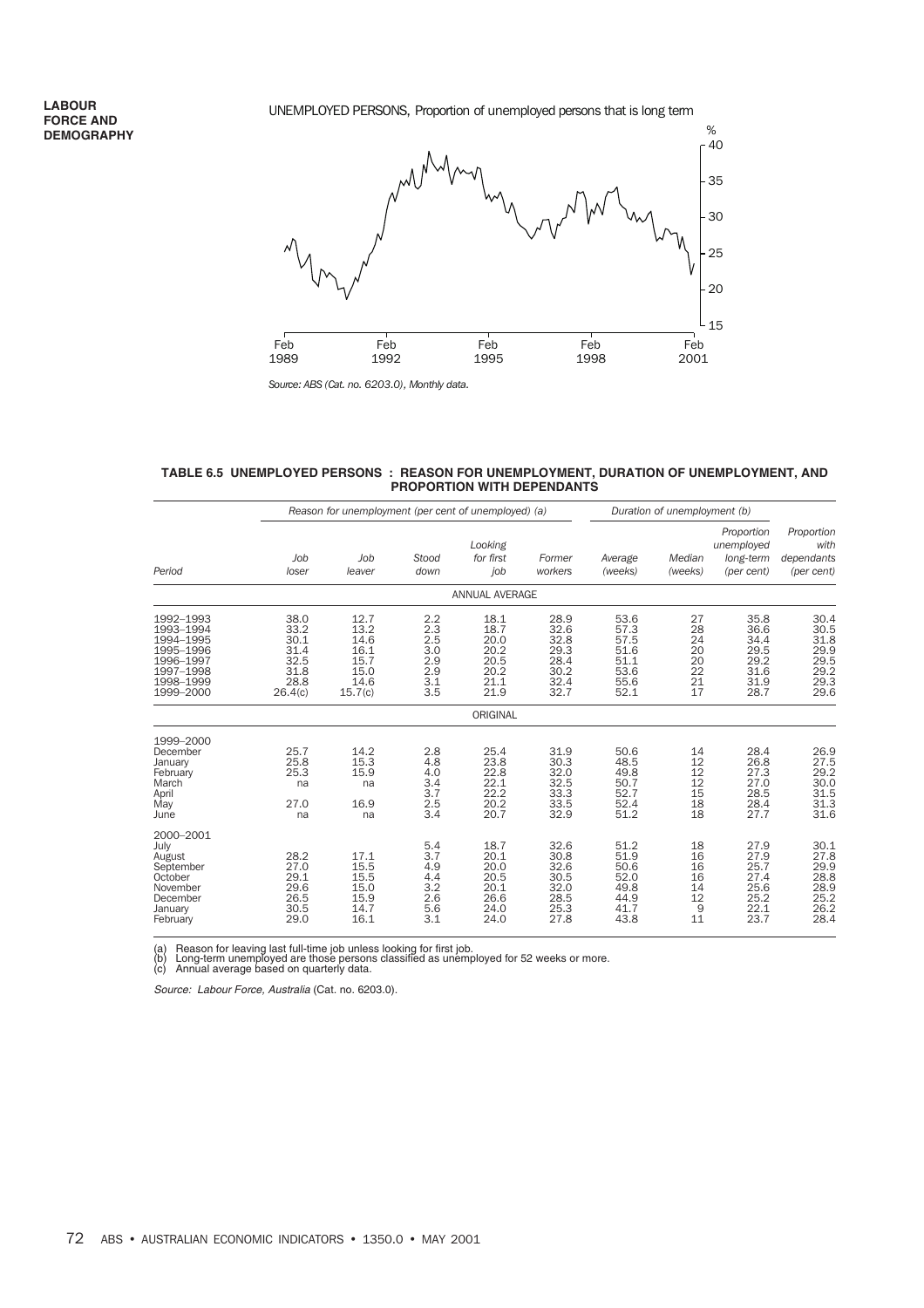### **TABLE 6.6 EMPLOYED PERSONS BY INDUSTRY(a)**

| Period                                                                                               | Agriculture,<br>forestry<br>and fishing                              | Mining                                                       | Manufac-<br>turing                                                                   | Electricity,<br>gas and<br>water<br>supply                   | Construction                                                         | Wholesale<br>trade                                                   | Retail trade                                                                         | Accom-<br>modation,<br>cafes and<br>restaurants                      |
|------------------------------------------------------------------------------------------------------|----------------------------------------------------------------------|--------------------------------------------------------------|--------------------------------------------------------------------------------------|--------------------------------------------------------------|----------------------------------------------------------------------|----------------------------------------------------------------------|--------------------------------------------------------------------------------------|----------------------------------------------------------------------|
|                                                                                                      |                                                                      |                                                              |                                                                                      | ANNUAL AVERAGE ('000)                                        |                                                                      |                                                                      |                                                                                      |                                                                      |
| 1992-1993<br>1993-1994<br>1994-1995<br>1995-1996<br>1996-1997<br>1997-1998<br>1998-1999<br>1999-2000 | 404.1<br>408.7<br>403.3<br>418.5<br>421.9<br>430.8<br>421.8<br>437.5 | 86.8<br>89.4<br>86.1<br>85.0<br>86.1<br>82.7<br>79.6<br>78.2 | 1.086.5<br>1.092.3<br>1.115.3<br>1,111.5<br>1,129.3<br>1,121.2<br>1,082.5<br>1,113.1 | 97.6<br>92.2<br>86.7<br>80.5<br>66.4<br>64.4<br>64.7<br>64.5 | 533.1<br>558.1<br>589.8<br>600.2<br>585.7<br>597.1<br>634.1<br>695.4 | 486.9<br>510.5<br>493.6<br>500.1<br>493.1<br>500.0<br>506.7<br>494.9 | 1.104.1<br>1.114.3<br>1,187.0<br>1,226.4<br>1,235.4<br>1,244.0<br>1.298.5<br>1,324.6 | 336.1<br>347.4<br>377.2<br>380.0<br>398.0<br>402.9<br>411.3<br>432.8 |
|                                                                                                      |                                                                      |                                                              | SEASONALLY ADJUSTED ('000)                                                           |                                                              |                                                                      |                                                                      |                                                                                      |                                                                      |
| 1998-1999<br>February<br>May                                                                         | 423.1<br>435.5                                                       | 76.6<br>75.4                                                 | 1,076.0<br>1,072.6                                                                   | 62.2<br>64.8                                                 | 628.5<br>649.1                                                       | 509.4<br>505.7                                                       | 1,307.9<br>1,326.4                                                                   | 414.1<br>412.2                                                       |
| 1999-2000<br>August<br>November<br>February<br>May                                                   | 436.1<br>436.1<br>436.9<br>441.1                                     | 75.1<br>77.4<br>85.0<br>75.5                                 | 1.063.3<br>1,088.8<br>1.121.1<br>1,179.7                                             | 65.6<br>64.8<br>62.2<br>65.4                                 | 679.0<br>694.9<br>698.8<br>709.0                                     | 536.4<br>534.0<br>480.3<br>430.8                                     | 1.329.5<br>1,315.6<br>1,329.0<br>1,324.6                                             | 410.9<br>436.5<br>439.9<br>442.8                                     |
| 2000-2001<br>August<br>November<br>February                                                          | 444.3<br>432.8<br>406.1                                              | 78.6<br>78.9<br>77.4                                         | 1.139.6<br>1,124.4<br>1,131.0                                                        | 63.6<br>68.0<br>66.0                                         | 716.7<br>678.6<br>661.2                                              | 454.3<br>450.0<br>425.9                                              | 1,322.1<br>1,327.3<br>1,323.4                                                        | 471.0<br>475.1<br>472.0                                              |
|                                                                                                      |                                                                      |                                                              | PERCENTAGE CHANGE FROM PREVIOUS QUARTER                                              |                                                              |                                                                      |                                                                      |                                                                                      |                                                                      |
| 1999-2000<br>February<br>May                                                                         | 0.2<br>0.9                                                           | 9.8<br>$-11.1$                                               | 3.0<br>5.2                                                                           | $-3.9$<br>5.1                                                | 0.6<br>1.5                                                           | $-10.1$<br>$-10.3$                                                   | 1.0<br>$-0.3$                                                                        | 0.8<br>0.6                                                           |
| 2000-2001<br>August<br>November<br>February                                                          | 0.7<br>$-2.6$<br>$-6.2$                                              | 4.2<br>0.4<br>$-2.0$                                         | $-3.4$<br>$-1.3$<br>0.6                                                              | $-2.8$<br>7.0<br>$-3.0$                                      | 1.1<br>$-5.3$<br>$-2.6$                                              | 5.4<br>$-0.9$<br>$-5.4$                                              | $-0.2$<br>0.4<br>$-0.3$                                                              | 6.4<br>0.9<br>$-0.7$                                                 |

| Period                                                                                               | Transport<br>and storage                                             | Communi-<br>services                                                 | cation Finance and<br>insurance                                      | Property and<br>business                                             | Government<br>admini-<br>stration<br>services and defence            | Education                                                            | Health and<br>community<br>services                                  | Cultural and<br>recreational<br>services                             | Personal<br>and other<br>services                                    |
|------------------------------------------------------------------------------------------------------|----------------------------------------------------------------------|----------------------------------------------------------------------|----------------------------------------------------------------------|----------------------------------------------------------------------|----------------------------------------------------------------------|----------------------------------------------------------------------|----------------------------------------------------------------------|----------------------------------------------------------------------|----------------------------------------------------------------------|
|                                                                                                      |                                                                      |                                                                      |                                                                      | ANNUAL AVERAGE ('000)                                                |                                                                      |                                                                      |                                                                      |                                                                      |                                                                      |
| 1992-1993<br>1993-1994<br>1994-1995<br>1995-1996<br>1996-1997<br>1997-1998<br>1998-1999<br>1999-2000 | 357.9<br>362.6<br>381.4<br>388.8<br>396.8<br>394.2<br>408.7<br>407.3 | 123.2<br>132.8<br>148.4<br>158.9<br>163.9<br>148.7<br>151.4<br>169.3 | 318.3<br>317.0<br>312.9<br>316.7<br>317.8<br>313.3<br>319.9<br>327.5 | 615.8<br>641.8<br>749.8<br>797.5<br>829.2<br>897.1<br>945.0<br>988.7 | 364.2<br>368.3<br>357.3<br>378.3<br>367.6<br>339.3<br>345.3<br>345.8 | 548.0<br>552.4<br>555.6<br>585.6<br>582.0<br>583.4<br>603.5<br>609.3 | 688.7<br>709.0<br>720.2<br>757.6<br>771.0<br>799.4<br>817.4<br>828.1 | 154.7<br>167.2<br>189.2<br>187.9<br>192.6<br>203.4<br>209.3<br>217.1 | 295.1<br>291.3<br>303.7<br>315.6<br>317.7<br>339.5<br>338.7<br>352.3 |
|                                                                                                      |                                                                      |                                                                      |                                                                      | SEASONALLY ADJUSTED ('000)                                           |                                                                      |                                                                      |                                                                      |                                                                      |                                                                      |
| 1998-1999<br>February<br>May                                                                         | 428.1<br>412.8                                                       | 145.2<br>155.0                                                       | 320.3<br>301.4                                                       | 949.5<br>957.1                                                       | 348.2<br>360.5                                                       | 610.9<br>612.1                                                       | 836.6<br>806.3                                                       | 206.1<br>216.9                                                       | 332.6<br>330.1                                                       |
| 1999-2000<br>August<br>November<br>February<br>May                                                   | 419.5<br>403.9<br>391.5<br>414.5                                     | 152.0<br>163.1<br>182.6<br>179.7                                     | 311.8<br>321.1<br>341.0<br>335.9                                     | 965.0<br>974.0<br>989.3<br>1,027.0                                   | 350.0<br>342.3<br>344.5<br>346.5                                     | 617.6<br>613.1<br>602.6<br>603.7                                     | 797.8<br>823.0<br>838.9<br>852.2                                     | 212.7<br>210.4<br>227.3<br>218.0                                     | 349.1<br>350.1<br>360.5<br>349.6                                     |
| 2000-2001<br>August<br>November<br>February                                                          | 423.5<br>422.3<br>418.8                                              | 178.0<br>176.9<br>187.8                                              | 333.2<br>331.0<br>331.7                                              | 1,062.3<br>1.075.5<br>1,116.4                                        | 356.0<br>360.9<br>373.9                                              | 624.0<br>618.4<br>625.4                                              | 858.1<br>848.2<br>887.9                                              | 226.6<br>225.4<br>224.7                                              | 336.1<br>329.3<br>345.3                                              |
|                                                                                                      |                                                                      |                                                                      |                                                                      |                                                                      | PERCENTAGE CHANGE FROM PREVIOUS QUARTER                              |                                                                      |                                                                      |                                                                      |                                                                      |
| 1999-2000<br>February<br>May                                                                         | $-3.1$<br>5.9                                                        | 12.0<br>$-1.6$                                                       | 6.2<br>$-1.5$                                                        | 1.6<br>3.8                                                           | 0.6<br>0.6                                                           | $-1.7$<br>0.2                                                        | 1.9<br>1.6                                                           | 8.0<br>$-4.1$                                                        | 3.0<br>$-3.0$                                                        |
| 2000-2001<br>August<br>November<br>February                                                          | 2.2<br>$-0.3$<br>$-0.8$                                              | $-1.0$<br>$-0.6$<br>6.2                                              | $-0.8$<br>$-0.7$<br>0.2                                              | 3.4<br>1.2<br>3.8                                                    | 2.7<br>1.4<br>3.6                                                    | 3.4<br>$-0.9$<br>1.1                                                 | 0.7<br>$-1.2$<br>4.7                                                 | 4.0<br>$-0.6$<br>$-0.3$                                              | $-3.9$<br>$-2.0$<br>4.9                                              |

(a) Data from February 2000 onwards are not strictly comparable with earlier data. See the November 1999 issue of *Labour Fource,*<br>*Australia (*Cat.no. 6203.0).

Source: Labour Force, Australia (Cat. no. 6203.0).

**LABOUR FORCE AND DEMOGRAPHY**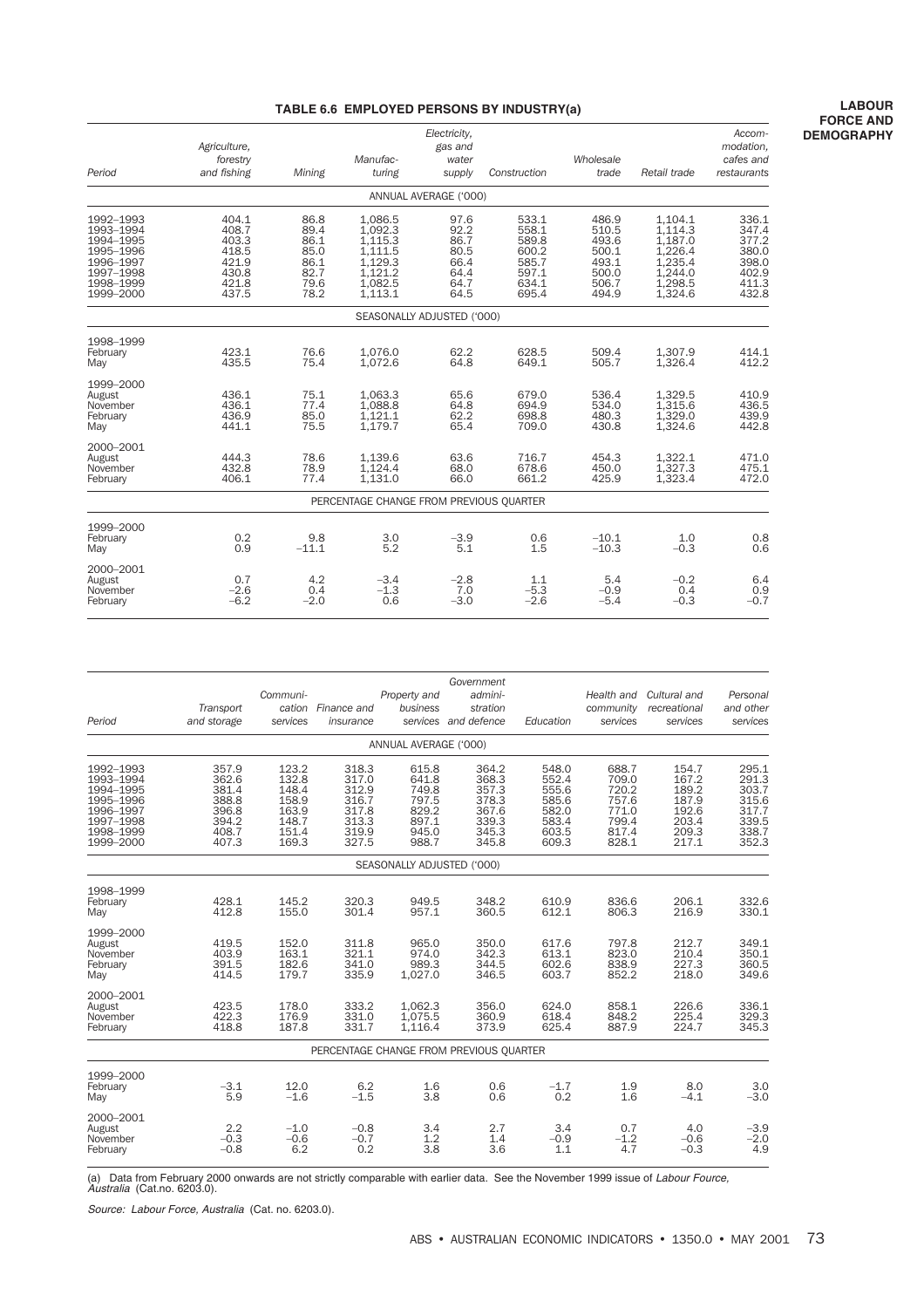# **TABLE 6.7 JOB VACANCIES**

|                                                                                                                   |                                                        |                                                                       | Total                                                                |                                                                  | Job Vacancies                                                           |
|-------------------------------------------------------------------------------------------------------------------|--------------------------------------------------------|-----------------------------------------------------------------------|----------------------------------------------------------------------|------------------------------------------------------------------|-------------------------------------------------------------------------|
| Period                                                                                                            | Manufacturing(a)                                       | All<br><b>Industries</b>                                              | Private<br>Sector                                                    | Public<br>Sector                                                 | per thousand<br>unemployed                                              |
|                                                                                                                   |                                                        | <b>ANNUAL</b>                                                         |                                                                      |                                                                  |                                                                         |
| 1991-1992<br>1992-1993<br>1993-1994<br>1994-1995<br>1995-1996<br>1996-1997<br>1997-1998<br>1998-1999<br>1999-2000 | na<br>7.0<br>12.8<br>10.3<br>8.2<br>8.9<br>9.6<br>14.2 | 30.7<br>35.9<br>53.3<br>76.6<br>73.4<br>77.4<br>90.0<br>90.1<br>107.0 | 21.8<br>28.7<br>44.0<br>65.6<br>62.8<br>68.4<br>79.7<br>78.3<br>90.2 | 8.8<br>7.2<br>9.3<br>11.0<br>10.6<br>9.0<br>10.2<br>11.8<br>16.8 | 35.4<br>38.5<br>58.6<br>95.2<br>96.0<br>97.9<br>118.2<br>124.5<br>163.3 |
|                                                                                                                   |                                                        | SEASONALLY ADJUSTED                                                   |                                                                      |                                                                  |                                                                         |
| 1998-1999<br>February<br>May                                                                                      | 10.3<br>12.2                                           | 82.7<br>95.3                                                          | 70.6<br>82.4                                                         | 12.1<br>12.9                                                     | 117.2<br>136.9                                                          |
| 1999-2000<br>August<br>November<br>February<br>May                                                                | 14.1<br>14.0<br>16.4<br>12.2                           | 101.8<br>104.5<br>112.9<br>109.2                                      | 87.1<br>89.2<br>95.3<br>89.7                                         | 14.7<br>15.3<br>17.6<br>19.5                                     | 152.7<br>153.5<br>171.7<br>175.4                                        |
| 2000-2001<br>August<br>November<br>February                                                                       | 13.1<br>9.3<br>8.8                                     | 109.3<br>110.0<br>95.9                                                | 94.3<br>93.7<br>82.0                                                 | 15.0<br>16.3<br>13.9                                             | 174.3<br>177.0<br>146.6                                                 |

(a) Seasonally adjusted data not available. Original data provided.

Source: Job Vacancies, Australia (Cat. no. 6354.0).

|                                                                                                                   | Mining                                                                        |                                                                      |                                                            | Manufacturing                                              |                                                            |                                                             |                                                        |                                                   |                                                        |
|-------------------------------------------------------------------------------------------------------------------|-------------------------------------------------------------------------------|----------------------------------------------------------------------|------------------------------------------------------------|------------------------------------------------------------|------------------------------------------------------------|-------------------------------------------------------------|--------------------------------------------------------|---------------------------------------------------|--------------------------------------------------------|
| Period                                                                                                            | Coal                                                                          | Other                                                                | Metal<br>product,<br>Machinery<br>and<br>equipment         | Other                                                      | Const-<br>ruction                                          | Transport<br>and storage.<br>Commun-<br>ication<br>services | Education<br>Health and<br>Community<br>services       | Other<br>industries<br>(a)                        | AII<br><b>industries</b>                               |
|                                                                                                                   |                                                                               |                                                                      |                                                            | <b>ANNUAL</b>                                              |                                                            |                                                             |                                                        |                                                   |                                                        |
| 1991-1992<br>1992-1993<br>1993-1994<br>1994-1995<br>1995-1996<br>1996-1997<br>1997-1998<br>1998-1999<br>1999-2000 | 4,239<br>2,908<br>6.093<br>3,124<br>4,981<br>7,245<br>3,426<br>2,200<br>2,024 | 1,005<br>290<br>235<br>1,089<br>556<br>32<br>$\mathbf 1$<br>37<br>64 | 583<br>600<br>142<br>166<br>73<br>203<br>147<br>103<br>310 | 276<br>208<br>101<br>159<br>113<br>86<br>118<br>104<br>131 | 261<br>110<br>61<br>105<br>636<br>405<br>594<br>269<br>389 | 213<br>185<br>44<br>137<br>75<br>42<br>105<br>97<br>75      | 163<br>181<br>65<br>94<br>175<br>91<br>53<br>50<br>208 | 58<br>64<br>30<br>17<br>14<br>14<br>8<br>9<br>9   | 182<br>159<br>82<br>86<br>115<br>90<br>82<br>56<br>104 |
|                                                                                                                   |                                                                               |                                                                      | WORKING DAYS LOST PER '000 EMPLOYEES (b)                   |                                                            |                                                            |                                                             |                                                        |                                                   |                                                        |
| 1999-2000<br>November<br>December<br>January<br>February<br>March<br>April<br>May<br>June                         | 2,454<br>1.445<br>1,448<br>1,429<br>1,362<br>1,364<br>1,581<br>2,024          | 29<br>35<br>72<br>76<br>75<br>67<br>65<br>64                         | 274<br>282<br>286<br>299<br>319<br>323<br>329<br>310       | 121<br>120<br>126<br>132<br>131<br>132<br>125<br>131       | 388<br>381<br>383<br>417<br>415<br>382<br>399<br>389       | 42<br>42<br>45<br>72<br>75<br>76<br>76<br>75                | 158<br>165<br>166<br>150<br>154<br>161<br>191<br>208   | 7<br>7<br>7<br>7<br>7<br>7<br>$\overline{7}$<br>9 | 88<br>87<br>89<br>91<br>92<br>93<br>100<br>104         |
| 2000-2001<br>July<br>August<br>September<br>October<br>November<br>December<br>January                            | 2.032<br>1,831<br>1,873<br>1,922<br>1.971<br>1,933<br>1,946                   | 61<br>53<br>54<br>52<br>66<br>60<br>21                               | 295<br>242<br>186<br>186<br>184<br>170<br>165              | 128<br>101<br>103<br>115<br>118<br>120<br>114              | 350<br>316<br>305<br>290<br>236<br>234<br>232              | 74<br>64<br>59<br>55<br>53<br>52<br>49                      | 207<br>186<br>181<br>170<br>96<br>79<br>79             | 9<br>8<br>9<br>$\frac{8}{8}$<br>8<br>8            | 100<br>87<br>83<br>81<br>64<br>60<br>58                |

#### **TABLE 6.8 INDUSTRIAL DISPUTES BY INDUSTRY: WORKING DAYS LOST**

a) Comprises Agriculture, forestry and fishing; Electricity,gas and water supply; Wholesale trade; Retail trade; Accommodation, cafes and restaurants; Finance and insurance; Property and business services; Government admin

Source: Industrial Disputes, Australia, (Cat. no. 6321.0).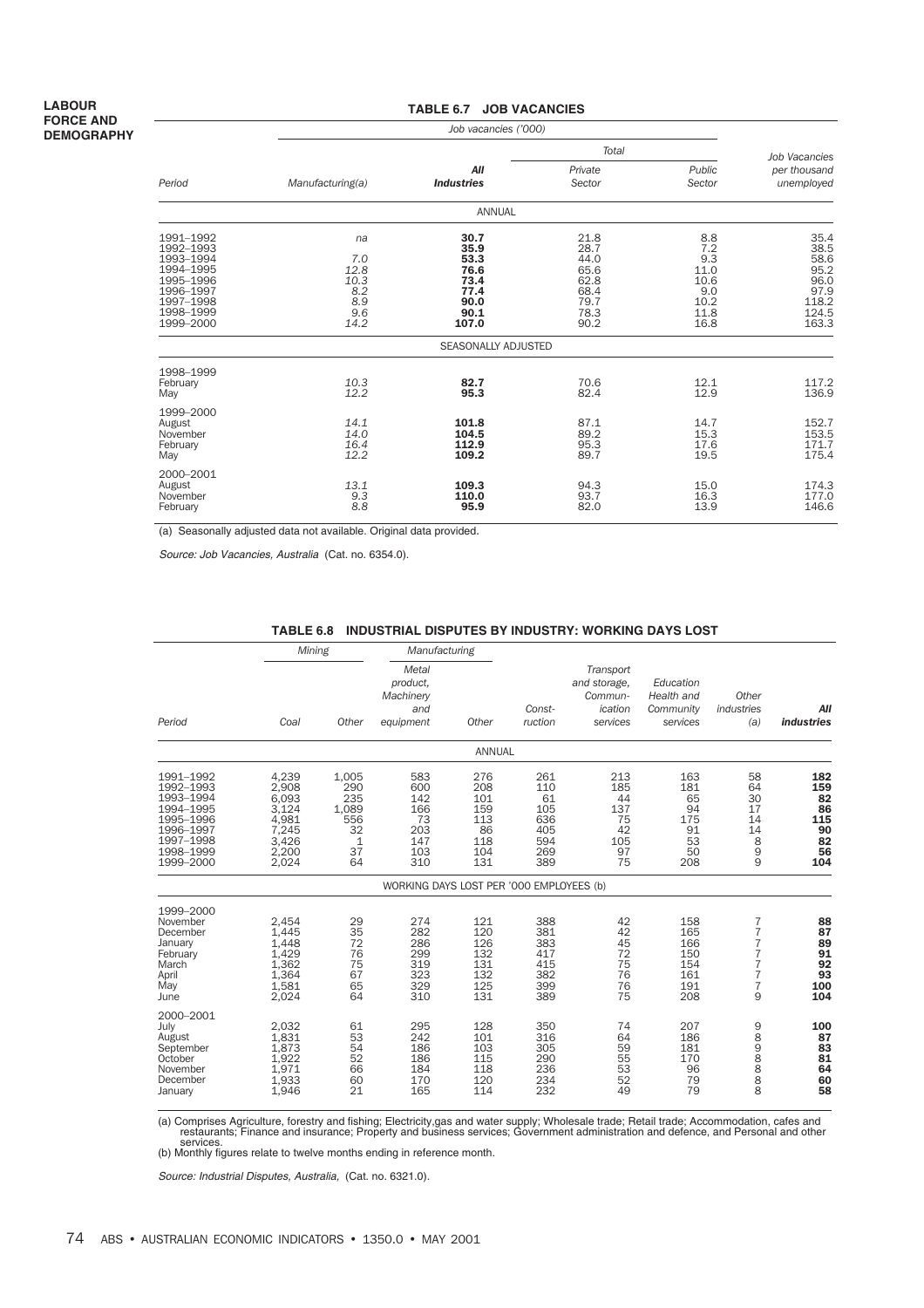# NATURAL INCREASE CONTRIBUTION TO TOTAL INCREASE IN POPULATION

Jun 1988 Jun 1991 Jun 1994 Jun 1997 Jun 2000 20 40 60 80 100  $-120$ 

*Source: ABS (Cat. no. 3101.0), Quarterly data.*

#### **TABLE 6.9 ESTIMATED RESIDENT POPULATION AND COMPONENTS OF POPULATION CHANGE**

|                                                                                                                   |                                                                               |                                                                               | Components of population change (a)                                           |                                                                       |                                                                               |                                                                                                          |                                                                                                 | Population at end of period                                                                              |                                                                                                 |
|-------------------------------------------------------------------------------------------------------------------|-------------------------------------------------------------------------------|-------------------------------------------------------------------------------|-------------------------------------------------------------------------------|-----------------------------------------------------------------------|-------------------------------------------------------------------------------|----------------------------------------------------------------------------------------------------------|-------------------------------------------------------------------------------------------------|----------------------------------------------------------------------------------------------------------|-------------------------------------------------------------------------------------------------|
|                                                                                                                   |                                                                               |                                                                               |                                                                               |                                                                       |                                                                               |                                                                                                          |                                                                                                 | Age group                                                                                                |                                                                                                 |
| Period                                                                                                            | Live<br>births                                                                | Deaths                                                                        | Natural<br>increase                                                           | Net im-<br>migration                                                  | <b>Total</b><br>increase                                                      | Total<br>(b)                                                                                             | $0 - 14$                                                                                        | $15 - 64$                                                                                                | $65+$                                                                                           |
|                                                                                                                   |                                                                               |                                                                               |                                                                               | ANNUAL ('000)                                                         |                                                                               |                                                                                                          |                                                                                                 |                                                                                                          |                                                                                                 |
| 1991-1992<br>1992-1993<br>1993-1994<br>1994-1995<br>1995-1996<br>1996-1997<br>1997-1998<br>1998-1999<br>1999-2000 | 259.2<br>260.0<br>258.3<br>258.2<br>250.4<br>253.7<br>249.1<br>250.0<br>248.5 | 120.8<br>121.3<br>123.5<br>126.2<br>126.4<br>127.3<br>129.3<br>128.3<br>127.7 | 138.4<br>138.6<br>134.8<br>132.0<br>124.0<br>126.4<br>119.9<br>121.7<br>120.8 | 68.6<br>30.0<br>46.5<br>80.1<br>104.1<br>87.1<br>86.4<br>85.1<br>99.1 | 206.9<br>168.7<br>181.4<br>212.1<br>228.2<br>213.4<br>206.2<br>206.8<br>219.9 | 17,494.7<br>17,667.1<br>17,854.7<br>18,071.8<br>18,310.7<br>18,524.2<br>18,730.4<br>18,937.2<br>19,157.0 | 3,785.5<br>3,816.3<br>3.837.5<br>3,860.0<br>3,888.1<br>3,911.3<br>3,919.5<br>3,920.2<br>3,921.3 | 11,547.8<br>11,674.7<br>11.773.2<br>11,889.1<br>12,032.2<br>12,196.3<br>12,360.8<br>12,695.9<br>12,875.5 | 1,950.7<br>2,003.6<br>2.056.4<br>2,105.6<br>2,151.4<br>2,203.1<br>2,243.8<br>2,321.0<br>2,360.2 |
|                                                                                                                   |                                                                               |                                                                               |                                                                               | QUARTERLY ('000)                                                      |                                                                               |                                                                                                          |                                                                                                 |                                                                                                          |                                                                                                 |
| 1998-1999<br>September<br>December<br>March<br>June                                                               | 64.1<br>61.3<br>62.0<br>62.5                                                  | 36.4<br>30.8<br>28.8<br>32.2                                                  | 27.7<br>30.5<br>33.2<br>30.3                                                  | 31.6<br>22.1<br>14.1<br>17.3                                          | 59.3<br>52.6<br>47.3<br>47.6                                                  | 18,789.6<br>18,842.2<br>18,889.5<br>18,937.2                                                             | na                                                                                              | na                                                                                                       | na                                                                                              |
| 1999-2000<br>September<br>December<br>March<br>June                                                               | 62.5<br>63.6<br>58.8<br>63.5                                                  | 36.4<br>31.9<br>29.2<br>30.3                                                  | 26.2<br>31.8<br>29.7<br>33.2                                                  | 28.9<br>28.0<br>23.7<br>18.4                                          | 55.1<br>59.8<br>53.4<br>51.6                                                  | 18,992.3<br>19,052.0<br>19,105.4<br>19,157.0                                                             |                                                                                                 |                                                                                                          |                                                                                                 |
| 2000-2001<br>September(c)                                                                                         | 63.7                                                                          | 35.9                                                                          | 27.8                                                                          | nya                                                                   | nya                                                                           | nya                                                                                                      |                                                                                                 |                                                                                                          |                                                                                                 |
|                                                                                                                   |                                                                               |                                                                               |                                                                               |                                                                       |                                                                               | PERCENTAGE POINTS CONTRIBUTION TO ANNUAL CHANGE IN POPULATION                                            |                                                                                                 |                                                                                                          |                                                                                                 |
| 1991-1992<br>1992-1993<br>1993-1994<br>1994-1995<br>1995-1996<br>1996-1997<br>1997-1998<br>1998-1999<br>1999-2000 | na                                                                            | na                                                                            | 0.79<br>0.78<br>0.76<br>0.73<br>0.68<br>0.68<br>0.64<br>0.64<br>0.63          | 0.39<br>0.17<br>0.26<br>0.44<br>0.57<br>0.47<br>0.46<br>0.45<br>0.52  | 1.2<br>1.0<br>1.1<br>1.2<br>1.3<br>1.2<br>1.1<br>1.1<br>1.2                   | na                                                                                                       | na                                                                                              | na                                                                                                       | na                                                                                              |
|                                                                                                                   |                                                                               |                                                                               |                                                                               |                                                                       |                                                                               | PERCENTAGE POINTS CONTRIBUTION TO QUARTERLY CHANGE IN POPULATION                                         |                                                                                                 |                                                                                                          |                                                                                                 |
| 1999-2000<br>September<br>December<br>March<br>June                                                               | na                                                                            | na                                                                            | 0.14<br>0.17<br>0.16<br>0.17                                                  | 0.15<br>0.15<br>0.12<br>0.10                                          | 0.3<br>0.3<br>0.3<br>0.3                                                      | na                                                                                                       | na                                                                                              | na                                                                                                       | na                                                                                              |
| 2000-2001<br>September(c)                                                                                         |                                                                               |                                                                               | nya                                                                           | nya                                                                   | nya                                                                           |                                                                                                          |                                                                                                 |                                                                                                          |                                                                                                 |

(a) Total population increase is equal to the change in population. Prior to 1992 this is not equal to natural increase (live births less deaths) plus<br>net immigration because of the distribution of the intercensal discrepa

*Source: Australian Demographic Statistics* (Cat. no. 3101.0).

**LABOUR FORCE AND DEMOGRAPHY**

 $\frac{1}{2}$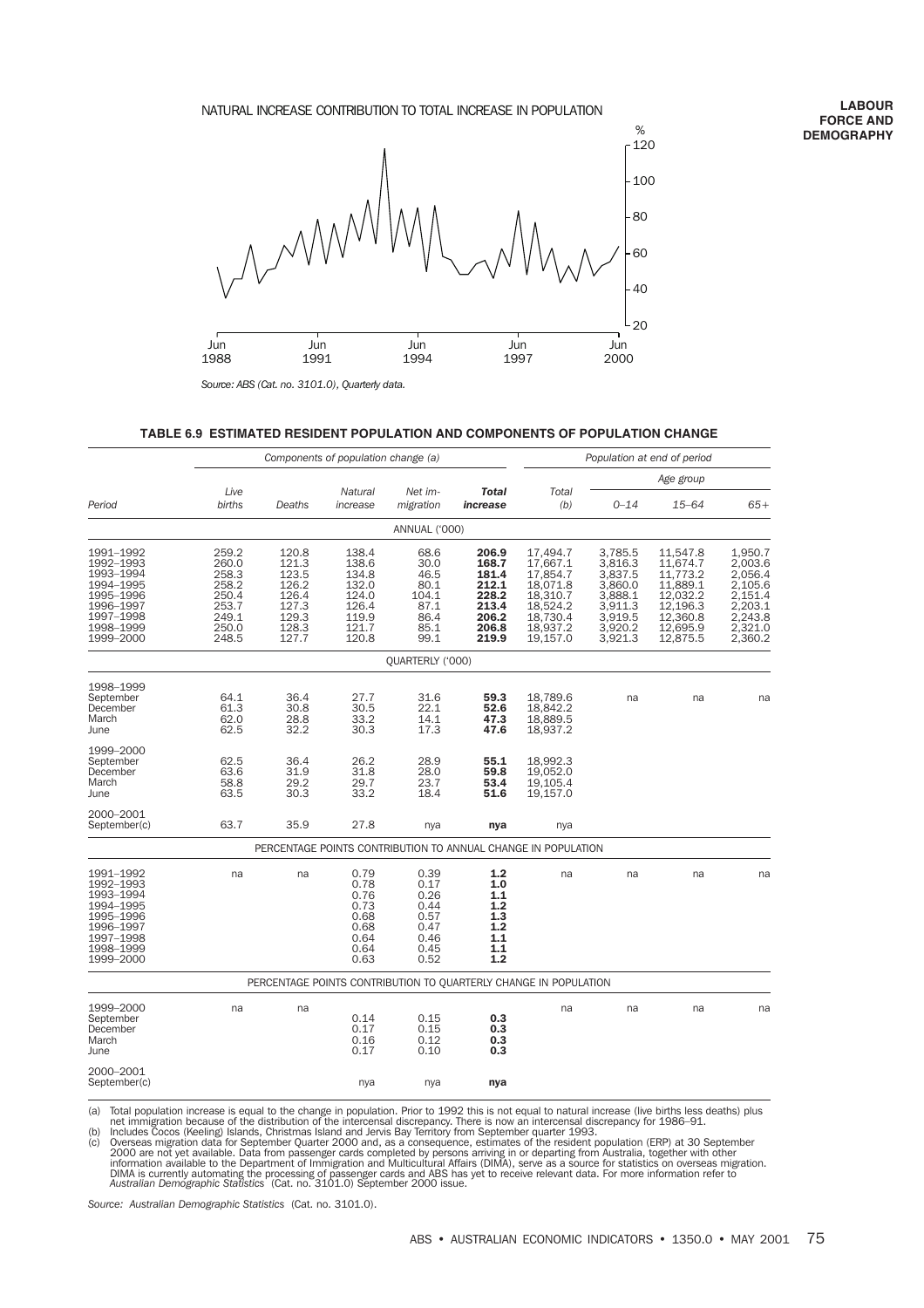

SHORT TERM RESIDENT DEPARTURES



*Source: ABS (Cat. no. 3401.0), Monthly data.*

*Source: ABS (Cat. no. 3401.0), Monthly data.*

# **TABLE 6.10 OVERSEAS ARRIVALS AND DEPARTURES**

|                                                                                                                   |                                                                       | Original                                                                      |                                                                                                 |                                                                                                 |                                                                                                 |                                                                      |                                                                               |                                                                                                 |                                                                                                 |                                                                                                 |                                                                                                 |                                                                                                 |
|-------------------------------------------------------------------------------------------------------------------|-----------------------------------------------------------------------|-------------------------------------------------------------------------------|-------------------------------------------------------------------------------------------------|-------------------------------------------------------------------------------------------------|-------------------------------------------------------------------------------------------------|----------------------------------------------------------------------|-------------------------------------------------------------------------------|-------------------------------------------------------------------------------------------------|-------------------------------------------------------------------------------------------------|-------------------------------------------------------------------------------------------------|-------------------------------------------------------------------------------------------------|-------------------------------------------------------------------------------------------------|
|                                                                                                                   |                                                                       |                                                                               | Arrivals                                                                                        |                                                                                                 |                                                                                                 |                                                                      |                                                                               | Departures                                                                                      |                                                                                                 |                                                                                                 | Seasonally<br>adjusted                                                                          |                                                                                                 |
| Period                                                                                                            | Per-<br>manent                                                        | Long-<br>term                                                                 | Short-<br>term<br>Australian<br>residents                                                       | Short-<br>term<br>overseas<br>visitors                                                          | <b>Total</b>                                                                                    | Per-<br>manent                                                       | Long-<br>term                                                                 | Short-<br>term<br>Australian<br>residents                                                       | Short-<br>term<br>overseas<br>visitors                                                          | <b>Total</b>                                                                                    | Short-<br>term<br>overseas<br>visitor<br>arrivals                                               | Short-term<br>Australian<br>resident<br>departures                                              |
|                                                                                                                   |                                                                       |                                                                               |                                                                                                 |                                                                                                 |                                                                                                 | ANNUAL ('000)                                                        |                                                                               |                                                                                                 |                                                                                                 |                                                                                                 |                                                                                                 |                                                                                                 |
| 1991-1992<br>1992-1993<br>1993-1994<br>1994-1995<br>1995-1996<br>1996-1997<br>1997-1998<br>1998-1999<br>1999-2000 | 107.4<br>76.3<br>69.8<br>87.5<br>99.1<br>85.8<br>77.4<br>84.2<br>92.3 | 126.8<br>127.4<br>137.6<br>151.1<br>163.6<br>175.3<br>188.1<br>187.8<br>212.9 | 2,072.5<br>2,218.3<br>2,245.5<br>2,387.0<br>2,569.6<br>2,786.1<br>3,020.1<br>3,191.7<br>3,300.0 | 2,519.7<br>2,785.6<br>3,168.7<br>3,535.3<br>3,966.2<br>4,252.8<br>4,220.1<br>4.288.1<br>4,651.8 | 4,826.3<br>5,207.9<br>5,621.7<br>6,160.8<br>6,798.2<br>7,299.7<br>7,505.4<br>7.751.6<br>8,255.8 | 29.1<br>27.9<br>27.3<br>27.0<br>28.7<br>29.9<br>32.0<br>35.2<br>41.1 | 115.2<br>113.2<br>112.7<br>118.5<br>124.4<br>136.8<br>154.3<br>140.3<br>156.8 | 2,173.4<br>2,299.5<br>2,304.0<br>2,422.2<br>2,624.3<br>2,837.2<br>3,032.0<br>3.188.8<br>3,332.2 | 2,473.6<br>2,730.5<br>3,119.0<br>3,486.6<br>3,910.1<br>4,216.9<br>4,198.4<br>4.279.2<br>4,635.4 | 4,791.4<br>5,171.4<br>5,562.9<br>6,053.9<br>6,687.6<br>7,220.8<br>7,416.5<br>7,643.2<br>8,165.2 | 2,507.9<br>2,795.8<br>3,158.8<br>3,553.7<br>3,960.7<br>4,257.4<br>4,239.7<br>4,300.0<br>4,671.6 | 2,177.2<br>2,289.6<br>2,296.0<br>2,417.9<br>2,601.3<br>2,826.4<br>3,039.1<br>3,201.9<br>3,338.2 |
|                                                                                                                   |                                                                       |                                                                               |                                                                                                 |                                                                                                 |                                                                                                 | <b>MONTHLY</b>                                                       |                                                                               |                                                                                                 |                                                                                                 |                                                                                                 |                                                                                                 |                                                                                                 |
| 1999-2000<br>December<br>January<br>February<br>March<br>April<br>May<br>June                                     | 8.0<br>10.0<br>7.2<br>7.2<br>7.8<br>7.0<br>7.3                        | 19.3<br>25.2<br>30.6<br>13.7<br>14.5<br>12.1<br>13.7                          | 208.3<br>357.5<br>236.5<br>230.8<br>279.6<br>256.1<br>246.4                                     | 460.8<br>360.8<br>434.6<br>411.9<br>405.6<br>319.3<br>347.9                                     | 696.3<br>753.4<br>708.9<br>663.5<br>707.5<br>594.5<br>615.3                                     | 3.5<br>5.5<br>3.1<br>3.3<br>3.7<br>3.5<br>2.9                        | 17.2<br>19.0<br>12.5<br>13.0<br>12.7<br>11.9<br>12.2                          | 309.3<br>246.9<br>211.8<br>263.1<br>307.7<br>284.9<br>303.8                                     | 392.6<br>452.0<br>397.4<br>422.8<br>417.1<br>361.0<br>346.0                                     | 722.5<br>723.4<br>624.8<br>702.2<br>741.1<br>661.3<br>664.9                                     | 366.7<br>371.4<br>382.2<br>396.9<br>418.4<br>400.7<br>406.2                                     | 255.8<br>282.8<br>281.5<br>272.8<br>304.2<br>289.9<br>279.3                                     |
| 2000-2001<br>July<br>August<br>September<br>October<br>November<br>December<br>January<br>February                | 8.2<br>nya                                                            | 26.5<br>nya                                                                   | 330.4<br>nya                                                                                    | 429.0<br>368.3<br>406.5<br>435.6<br>460.9<br>565.7<br>425.9<br>438.7                            | 794.2<br>nya                                                                                    | 3.7<br>nya                                                           | 13.3<br>nya                                                                   | 296.9<br>nya                                                                                    | 374.0<br>nya                                                                                    | 687.9<br>nya                                                                                    | 409.5<br>398.6<br>465.3<br>421.6<br>435.3<br>444.8<br>438.0<br>415.9                            | 271.1<br>nya                                                                                    |

Source:Overseas Arrivals and Departures, Australia (Cat. no. 3401.0).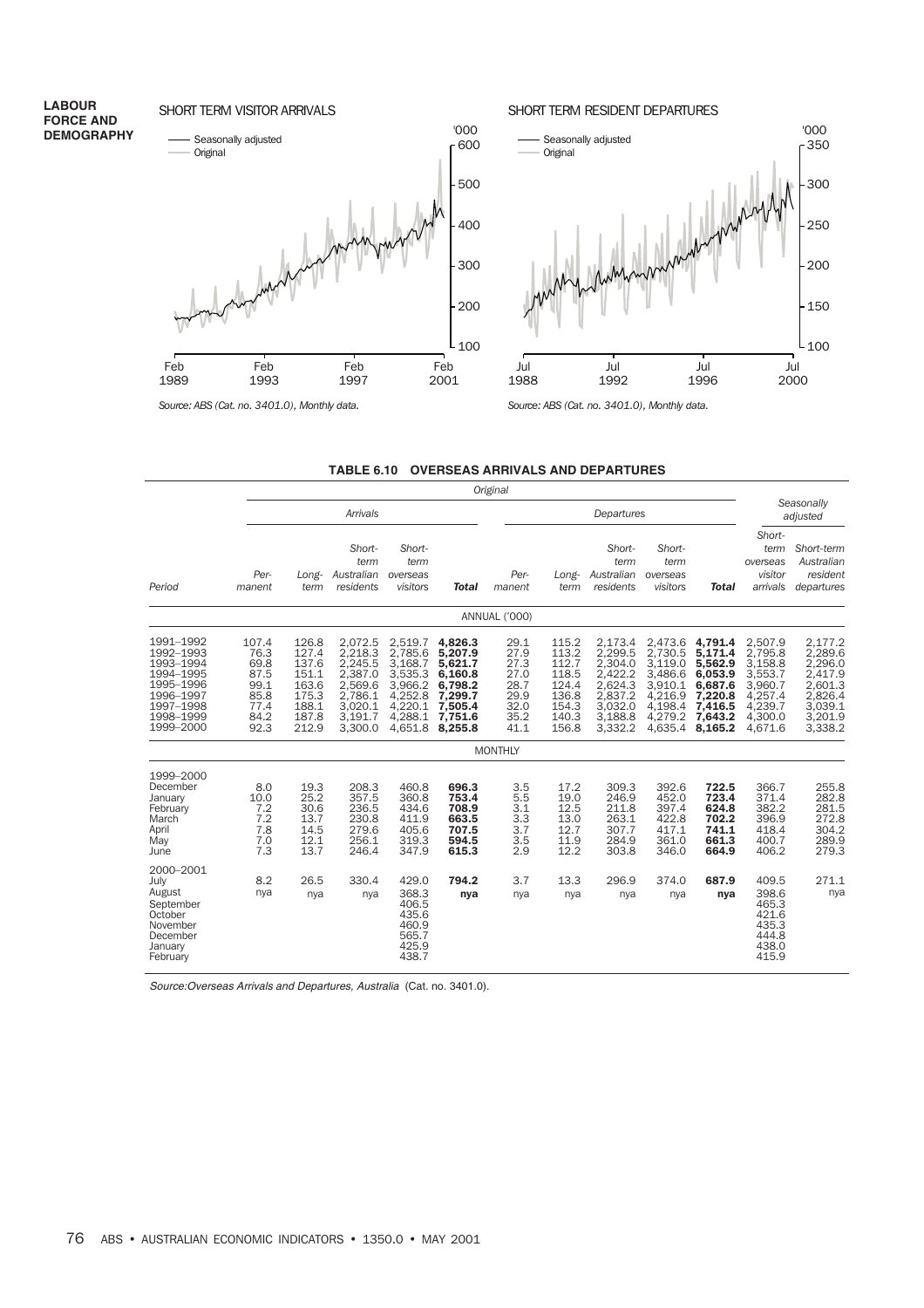# **7** INCOMES AND LABOUR COSTS

# *TABLES*

| 7.1 |                                                                                          |
|-----|------------------------------------------------------------------------------------------|
| 7.2 |                                                                                          |
| 7.3 |                                                                                          |
| 7.4 | Average weekly earnings of employees : full-time adults 81                               |
| 7.5 | Total hourly rates of pay indexes, by occupation : excluding bonuses $\dots \dots \dots$ |
| 7.6 |                                                                                          |

#### *RELATED PUBLICATIONS*

*Australian National Accounts: National Income, Expenditure and Product* (Cat. no. 5206.0)

*Company Profits, Australia* (Cat. no. 5651.0)

*Average Weekly Earnings, Australia, Preliminary* (Cat. no. 6301.0)

*Average Weekly Earnings, States and Australia* (Cat. no. 6302.0)

*Wage Cost Index, Australia* (Cat. no. 6345.0)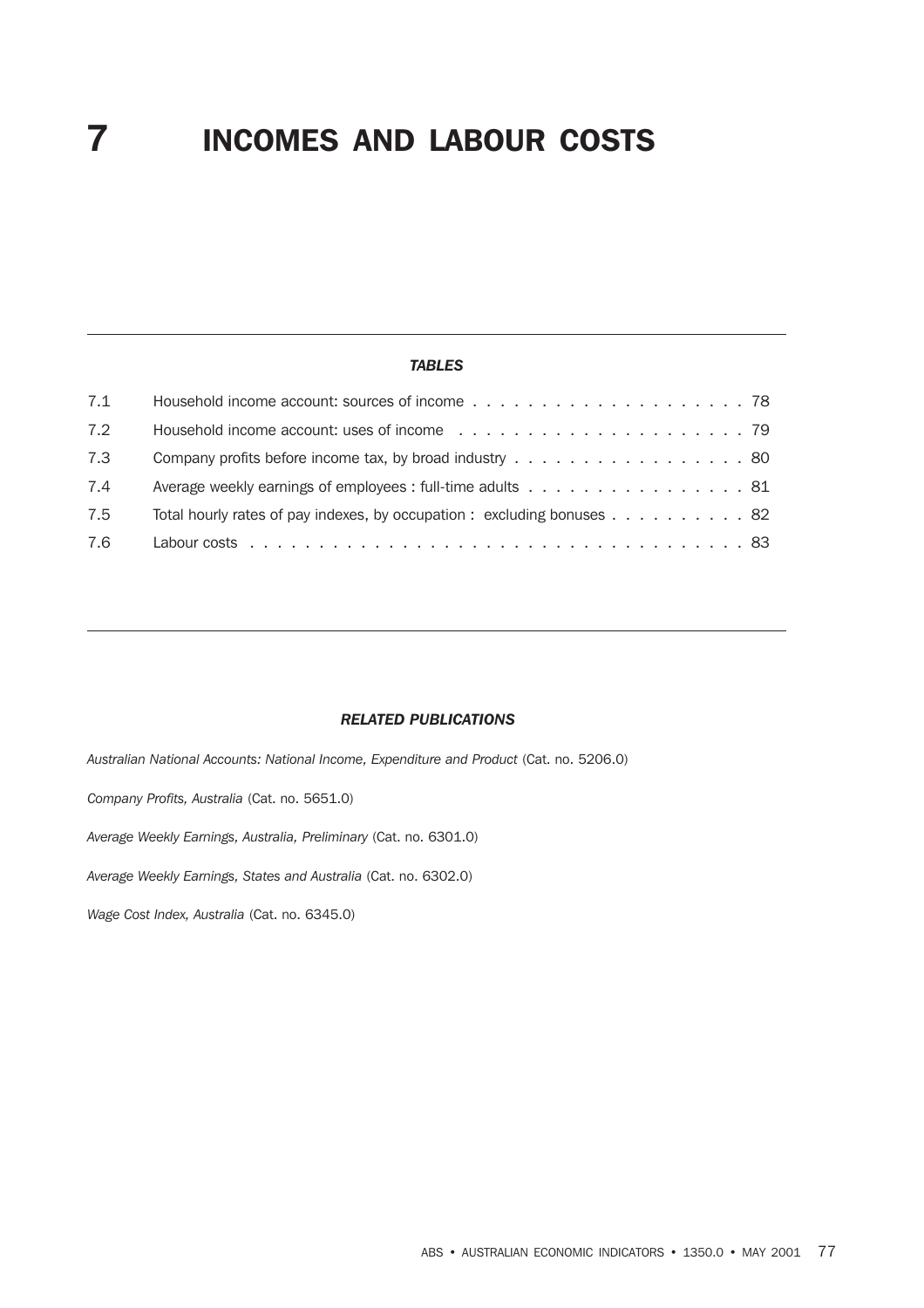|                                                                                                                   | IADLE <i>I</i> .I                                                                               | Gross                                                                                     |                                                                                        |                                                                                        |                                                                                     | <b>NUUSENULD INGUME AGGUUNT . SUUNGES UF INGUME</b>                            |                                                                    |                                                                                                 |
|-------------------------------------------------------------------------------------------------------------------|-------------------------------------------------------------------------------------------------|-------------------------------------------------------------------------------------------|----------------------------------------------------------------------------------------|----------------------------------------------------------------------------------------|-------------------------------------------------------------------------------------|--------------------------------------------------------------------------------|--------------------------------------------------------------------|-------------------------------------------------------------------------------------------------|
| Period                                                                                                            | Compen-<br>sation<br>0f<br>employees                                                            | operating<br>surplus<br>and mixed<br>income                                               | Property<br>income                                                                     | Social<br>benefits<br>receivable                                                       | Non-life<br>insurance<br>claims                                                     | Current<br>transfers to<br>non-profit<br>institutions                          | Other<br>current<br>transfers                                      | <b>Total</b><br>gross<br>income                                                                 |
|                                                                                                                   |                                                                                                 |                                                                                           |                                                                                        | ANNUAL (\$ MILLION)                                                                    |                                                                                     |                                                                                |                                                                    |                                                                                                 |
| 1991-1992<br>1992-1993<br>1993-1994<br>1994-1995<br>1995-1996<br>1996-1997<br>1997-1998<br>1998-1999<br>1999-2000 | 194,847<br>201,271<br>210,972<br>225,624<br>240,987<br>257,332<br>268,601<br>286,704<br>303,009 | 74,390<br>78,266<br>80,151<br>82,990<br>89,631<br>93,235<br>100,151<br>104,805<br>110,247 | 44,607<br>38,933<br>36,282<br>43,232<br>45,889<br>43.141<br>43,594<br>45,827<br>51,512 | 37,581<br>40,555<br>43.445<br>45,146<br>48,383<br>52.015<br>51,739<br>54,713<br>57,726 | 9,298<br>8.751<br>9,770<br>11,357<br>12,005<br>11,585<br>11,946<br>12,239<br>13,213 | 5,329<br>5,929<br>6,554<br>7,348<br>8,255<br>8.685<br>9,543<br>9,902<br>11,702 | 802<br>806<br>827<br>888<br>919<br>1.043<br>1,039<br>996<br>1,064  | 366,853<br>374,512<br>388,000<br>416,585<br>446.069<br>467.036<br>486,613<br>515,186<br>548,477 |
|                                                                                                                   |                                                                                                 |                                                                                           |                                                                                        | PERCENTAGE CHANGE FROM PREVIOUS YEAR                                                   |                                                                                     |                                                                                |                                                                    |                                                                                                 |
| 1991-1992<br>1992-1993<br>1993-1994<br>1994-1995<br>1995-1996<br>1996-1997<br>1997-1998<br>1998-1999<br>1999-2000 | 1.8<br>3.3<br>4.8<br>6.9<br>6.8<br>6.8<br>4.4<br>6.7<br>5.7                                     | 1.0<br>5.2<br>2.4<br>3.5<br>8.0<br>4.0<br>7.4<br>4.6<br>5.2                               | $-17.4$<br>$-12.7$<br>$-6.8$<br>19.2<br>6.1<br>$-6.0$<br>1.1<br>5.1<br>12.4            | 15.2<br>$7.9$<br>$7.1$<br>3.9<br>7.2<br>7.5<br>$-0.5$<br>5.7<br>5.5                    | $-2.3$<br>$-5.9$<br>11.6<br>16.2<br>5.7<br>$-3.5$<br>3.1<br>2.5<br>8.0              | 15.7<br>11.3<br>10.5<br>12.1<br>12.3<br>5.2<br>9.9<br>3.8<br>18.2              | 1.9<br>0.5<br>2.6<br>7.4<br>3.5<br>13.5<br>$-0.4$<br>$-4.1$<br>6.8 | 0.1<br>2.1<br>3.6<br>7.4<br>7.1<br>4.7<br>4.2<br>5.9<br>6.5                                     |
|                                                                                                                   |                                                                                                 |                                                                                           |                                                                                        | SEASONALLY ADJUSTED (\$ MILLION)                                                       |                                                                                     |                                                                                |                                                                    |                                                                                                 |
| 1998-1999<br>December<br>March<br>June                                                                            | 71,185<br>72,272<br>72,829                                                                      | 26,135<br>26,276<br>26,525                                                                | 11,515<br>11,224<br>11,584                                                             | 13,607<br>13.933<br>13,767                                                             | 3.029<br>3,039<br>3,160                                                             | 2.168<br>2,546<br>2,588                                                        | 237<br>261<br>261                                                  | 127,877<br>129,550<br>130,715                                                                   |
| 1999-2000<br>September<br>December<br>March<br>June                                                               | 73,505<br>75,053<br>76,658<br>77.831                                                            | 26,804<br>27,271<br>27,912<br>28,384                                                      | 12,824<br>12,479<br>12,727<br>13,509                                                   | 14,449<br>14,346<br>14,416<br>14,561                                                   | 3,218<br>3,279<br>3,304<br>3,412                                                    | 2,926<br>2,930<br>2,871<br>2,975                                               | 261<br>261<br>271<br>271                                           | 133,987<br>135.619<br>138,159<br>140.943                                                        |
| 2000-2001<br>September<br>December                                                                                | 79.855<br>79,477                                                                                | 28,054<br>27,919                                                                          | 13,709<br>13,323                                                                       | 16,306<br>15,931                                                                       | 3.420<br>3,469                                                                      | 3.045<br>3,083                                                                 | 271<br>271                                                         | 144,661<br>143,473                                                                              |
|                                                                                                                   |                                                                                                 |                                                                                           |                                                                                        | PERCENTAGE CHANGE FROM PREVIOUS QUARTER                                                |                                                                                     |                                                                                |                                                                    |                                                                                                 |
| 1999-2000<br>December<br>March<br>June                                                                            | 2.1<br>2.1<br>1.5                                                                               | 1.7<br>2.4<br>1.7                                                                         | $-2.7$<br>2.0<br>6.1                                                                   | $-0.7$<br>0.5<br>1.0                                                                   | 1.9<br>0.8<br>3.3                                                                   | 0.1<br>$-2.0$<br>3.6                                                           | 0.0<br>3.8<br>0.0                                                  | 1.2<br>1.9<br>2.0                                                                               |
| 2000-2001<br>September<br>December                                                                                | 2.6<br>$-0.5$                                                                                   | $-1.2$<br>$-0.5$                                                                          | 1.5<br>$-2.8$                                                                          | 12.0<br>$-2.3$                                                                         | 0.2<br>1.4                                                                          | 2.4<br>1.2                                                                     | 0.0<br>0.0                                                         | 2.6<br>$-0.8$                                                                                   |

# **TABLE 7.1 HOUSEHOLD INCOME ACCOUNT : SOURCES OF INCOME**

**INCOMES AND LABOUR COSTS**

Source: Australian National Accounts: National Income, Expenditure and Product (Cat. no. 5206.0).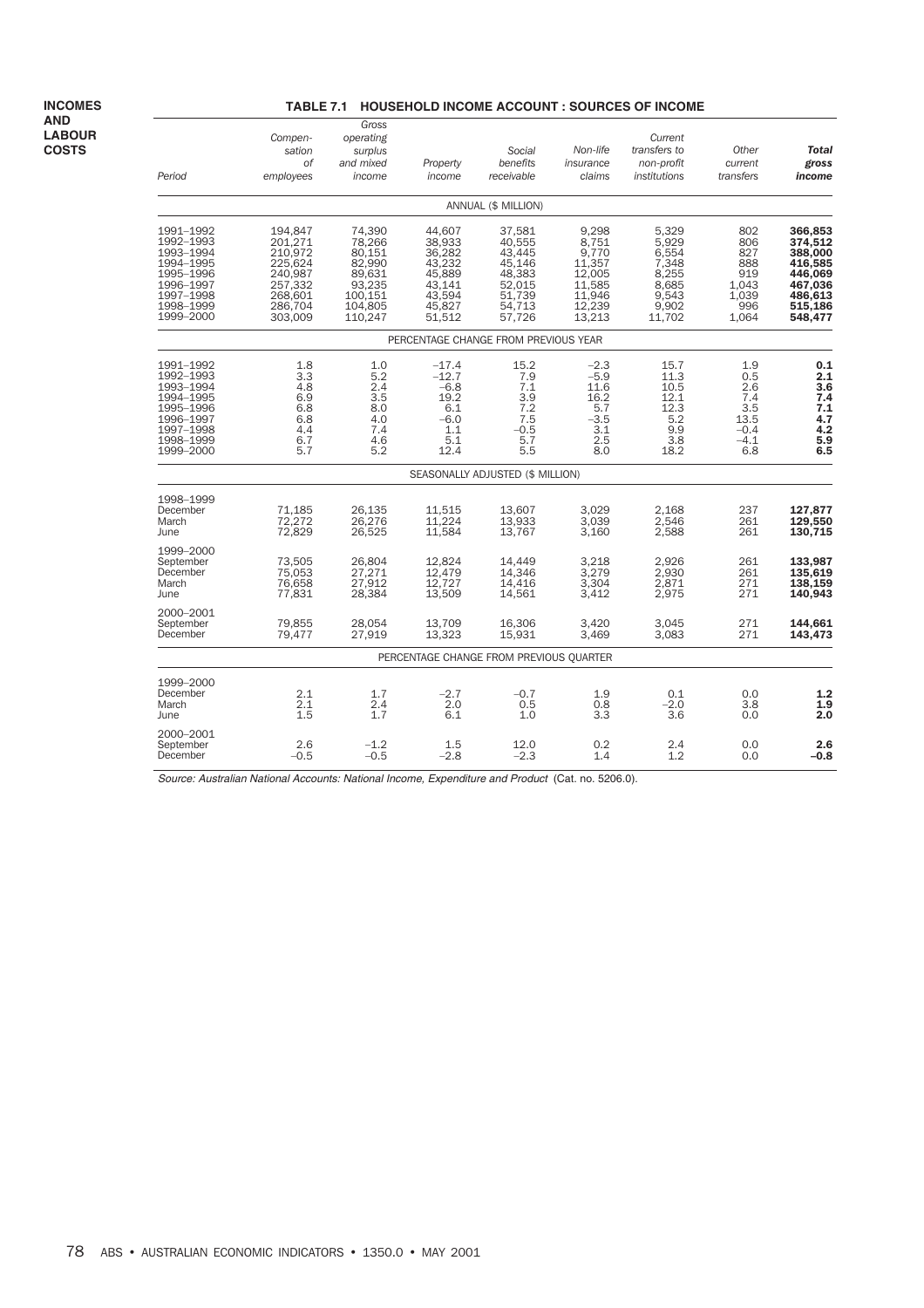### **TABLE 7.2 HOUSEHOLD INCOME ACCOUNT : USES OF INCOME**

| Period                                                                                                            | Consumer<br>debt<br>interest                                                  | Other<br>property<br>income<br>payable                                                 | Income<br>tax<br>payable                                                               | Social<br>contrib-<br>utions<br>for<br>workers<br>compen-<br>sation           | Other<br>current<br>taxes<br>on<br>income.<br>wealth,<br>etc.                 | Other<br>current<br>transfers                                                 | Gross<br>dispos-<br>able                                                                        | House-<br>holds<br>final<br>consump-<br>tion<br><b>income</b> expenditure                       | Consump-<br>tion of<br>fixed<br>capital                                                | Net<br>saving(a)                                                                    |
|-------------------------------------------------------------------------------------------------------------------|-------------------------------------------------------------------------------|----------------------------------------------------------------------------------------|----------------------------------------------------------------------------------------|-------------------------------------------------------------------------------|-------------------------------------------------------------------------------|-------------------------------------------------------------------------------|-------------------------------------------------------------------------------------------------|-------------------------------------------------------------------------------------------------|----------------------------------------------------------------------------------------|-------------------------------------------------------------------------------------|
|                                                                                                                   |                                                                               |                                                                                        |                                                                                        |                                                                               | ANNUAL (\$ MILLION)                                                           |                                                                               |                                                                                                 |                                                                                                 |                                                                                        |                                                                                     |
| 1991-1992<br>1992-1993<br>1993-1994<br>1994-1995<br>1995-1996<br>1996-1997<br>1997-1998<br>1998-1999<br>1999-2000 | 3,712<br>2,451<br>2.484<br>3,244<br>3,952<br>3,796<br>4,072<br>4,314<br>5,037 | 19,740<br>17,305<br>15,373<br>18,335<br>20,634<br>18,690<br>19,211<br>20,154<br>23,737 | 46,830<br>47,527<br>50,570<br>54,634<br>61,150<br>66,550<br>70,615<br>75,658<br>80,770 | 3,663<br>3,889<br>3,704<br>4,414<br>4,699<br>5,311<br>5,390<br>5,330<br>5,342 | 1,208<br>1,372<br>1,543<br>1,600<br>1,672<br>1,782<br>1,917<br>2,109<br>2,127 | 1,057<br>1,083<br>1,109<br>1,152<br>1,308<br>1,332<br>1,415<br>1,415<br>1,383 | 282,162<br>291,861<br>303,475<br>323,321<br>341,742<br>358,166<br>372,079<br>393,485<br>416,617 | 244,211<br>255,330<br>266,279<br>282,799<br>301,776<br>315,235<br>335,049<br>353,757<br>373,355 | 22,370<br>23,585<br>25,344<br>26,281<br>27,329<br>27,896<br>29,995<br>31,454<br>34,130 | 15,581<br>12.946<br>11,853<br>14,240<br>12,637<br>15,035<br>7,035<br>8,274<br>9,133 |
|                                                                                                                   |                                                                               |                                                                                        |                                                                                        | PERCENTAGE CHANGE FROM PREVIOUS YEAR                                          |                                                                               |                                                                               |                                                                                                 |                                                                                                 |                                                                                        |                                                                                     |
| 1991-1992<br>1992-1993<br>1993-1994<br>1994-1995<br>1995-1996<br>1996-1997<br>1997-1998<br>1998-1999<br>1999-2000 | $-35.6$<br>$-34.0$<br>1.3<br>30.6<br>21.8<br>$-3.9$<br>7.3<br>5.9<br>16.8     | $-21.7$<br>$-12.3$<br>$-11.2$<br>19.3<br>12.5<br>$-9.4$<br>2.8<br>4.9<br>17.8          | $-6.6$<br>1.5<br>6.4<br>8.0<br>11.9<br>8.8<br>6.1<br>7.1<br>6.8                        | $-5.1$<br>6.2<br>$-4.8$<br>19.2<br>6.5<br>13.0<br>1.5<br>$-1.1$<br>0.2        | 34.2<br>13.6<br>12.5<br>3.7<br>4.5<br>6.6<br>7.6<br>10.0<br>0.9               | 6.8<br>2.5<br>2.4<br>3.9<br>13.5<br>1.8<br>6.2<br>0.0<br>$-2.3$               | 3.7<br>3.4<br>4.0<br>6.5<br>5.7<br>4.8<br>3.9<br>5.8<br>5.9                                     | 5.1<br>4.6<br>4.3<br>6.2<br>6.7<br>4.5<br>6.3<br>5.6<br>5.5                                     | 3.5<br>5.4<br>7.5<br>3.7<br>4.0<br>2.1<br>7.5<br>4.9<br>8.5                            | $-13.4$<br>$-16.9$<br>$-8.4$<br>20.1<br>$-11.3$<br>19.0<br>$-53.2$<br>17.6<br>10.4  |
|                                                                                                                   |                                                                               |                                                                                        |                                                                                        | SEASONALLY ADJUSTED UNLESS FOOTNOTED (\$ MILLION)                             |                                                                               |                                                                               |                                                                                                 |                                                                                                 |                                                                                        |                                                                                     |
| 1998-1999<br>December<br>March<br>June                                                                            | 1,084<br>1,065<br>1,036                                                       | 5,025<br>5,066<br>5,156                                                                | 18,924<br>18,593<br>19,013                                                             | 1,330<br>1,334<br>1,330                                                       | 525<br>533<br>536                                                             | 373<br>353<br>332                                                             | 97,458<br>99,401<br>100,060                                                                     | 87,651<br>89,540<br>90,084                                                                      | 7,780<br>7,909<br>8,076                                                                | 2.027<br>1,952<br>1,900                                                             |
| 1999-2000<br>September<br>December<br>March<br>June                                                               | 1,259<br>1,215<br>1,250<br>1,310                                              | 5,271<br>5,585<br>6,248<br>6,627                                                       | 19,601<br>20,020<br>20,374<br>20,474                                                   | 1,323<br>1,329<br>1,343<br>1,347                                              | 528<br>533<br>534<br>533                                                      | 349<br>349<br>358<br>336                                                      | 102,361<br>103,246<br>104,664<br>106,882                                                        | 91,332<br>92,861<br>93,862<br>95,098                                                            | 8,289<br>8,456<br>8,616<br>8,769                                                       | 2,740<br>1,929<br>2,186<br>3,015                                                    |
| 2000-2001<br>September<br>December                                                                                | 1,557<br>1,508                                                                | 7,192<br>7,542                                                                         | 18,331<br>17,997                                                                       | 1,436<br>1,399                                                                | 549<br>533                                                                    | 326<br>352                                                                    | 111,775<br>110,600                                                                              | 98,185<br>98,901                                                                                | 8,910<br>9,063                                                                         | 4,680<br>2,636                                                                      |
|                                                                                                                   |                                                                               |                                                                                        |                                                                                        | PERCENTAGE CHANGE FROM PREVIOUS QUARTER                                       |                                                                               |                                                                               |                                                                                                 |                                                                                                 |                                                                                        |                                                                                     |
| 1999-2000<br>December<br>March<br>June                                                                            | $-3.5$<br>2.9<br>4.8                                                          | 6.0<br>11.9<br>6.1                                                                     | 2.1<br>1.8<br>0.5                                                                      | 0.5<br>1.1<br>0.3                                                             | 0.9<br>0.2<br>$-0.2$                                                          | 0.0<br>2.6<br>$-6.1$                                                          | 0.9<br>1.4<br>2.1                                                                               | 1.7<br>1.1<br>1.3                                                                               | 2.0<br>1.9<br>1.8                                                                      | $-29.6$<br>13.3<br>37.9                                                             |
| 2000-2001<br>September<br>December                                                                                | 18.9<br>$-3.1$                                                                | 8.5<br>4.9                                                                             | $-10.5$<br>$-1.8$                                                                      | 6.6<br>$-2.6$                                                                 | 3.0<br>$-2.9$                                                                 | $-3.0$<br>8.0                                                                 | 4.6<br>$-1.1$                                                                                   | 3.2<br>0.7                                                                                      | 1.6<br>1.7                                                                             | 55.2<br>$-43.7$                                                                     |

(a) Saving derived as a balancing item.

Source: Australian National Accounts: National Income, Expenditure and Product (Cat. no. 5206.0).

**INCOMES AND LABOUR COSTS**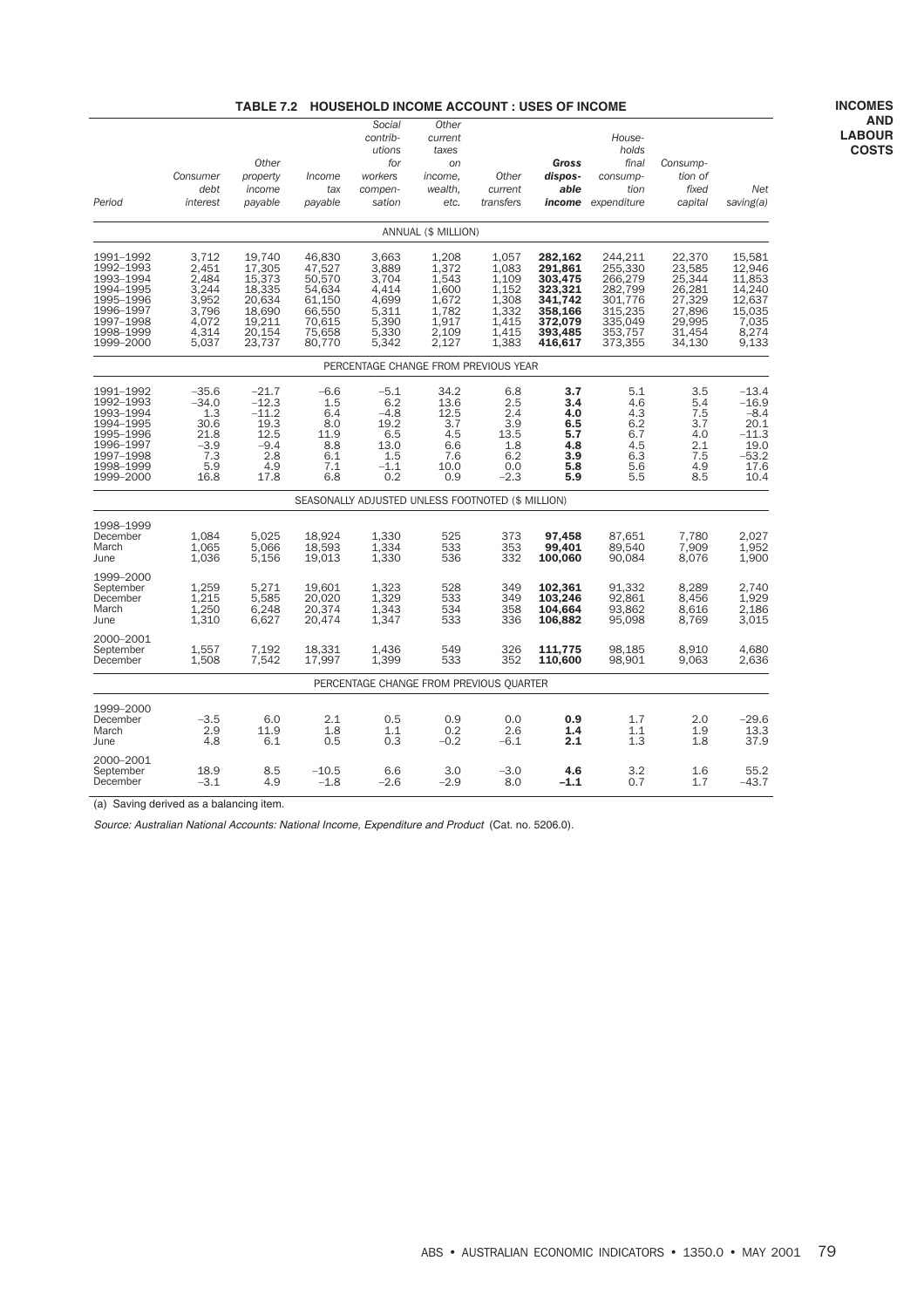**INCOMES AND LABOUR COSTS**

# COMPANY PROFITS BEFORE INCOME TAX, Trend



*Source: ABS (Cat. no. 5651.0), Quarterly data.*

| Period                                              | Mining                           | Manufac-<br>turing               | Cons-<br>truction         | Wholesale<br>trade                      | Retail<br>trade             | Transport<br>and<br>storage | Services to<br>finance<br>and<br>insurance | Property<br>and<br>business<br>services | Other<br>services            | <b>Total</b>                      |
|-----------------------------------------------------|----------------------------------|----------------------------------|---------------------------|-----------------------------------------|-----------------------------|-----------------------------|--------------------------------------------|-----------------------------------------|------------------------------|-----------------------------------|
|                                                     |                                  |                                  |                           | SEASONALLY ADJUSTED (\$MILLION)         |                             |                             |                                            |                                         |                              |                                   |
| 1998-1999<br>December<br>March<br>June              | 1,011<br>996<br>1,417            | 2,971<br>2,989<br>2,005          | 222<br>205<br>261         | 641<br>733<br>796                       | 600<br>810<br>727           | 324<br>338<br>529           | 346<br>246<br>416                          | 89<br>90<br>211                         | 656<br>806<br>750            | 6,860<br>7,213<br>7,112           |
| 1999-2000<br>September<br>December<br>March<br>June | 1,689<br>2,444<br>2,736<br>3,550 | 3,177<br>3,436<br>2,390<br>3,474 | 266<br>216<br>302<br>297  | 845<br>703<br>956<br>899                | 662<br>560<br>562<br>521    | 402<br>496<br>406<br>487    | 216<br>273<br>160<br>41                    | 118<br>143<br>249<br>143                | 650<br>992<br>1,161<br>1,212 | 8,025<br>9,263<br>8,922<br>10,624 |
| 2000–2001<br>September<br>December                  | 2,809<br>3,543                   | 3,425<br>2,927                   | 234<br>275                | 557<br>1,042                            | 358<br>492                  | 491<br>363                  | 1<br>$-269$                                | $-490$<br>4                             | 1,303<br>901                 | 8,688<br>9,278                    |
|                                                     |                                  |                                  |                           | PERCENTAGE CHANGE FROM PREVIOUS QUARTER |                             |                             |                                            |                                         |                              |                                   |
| 1999–2000<br>December<br>March<br>June              | 44.7<br>12.0<br>29.7             | 8.1<br>$-30.4$<br>45.4           | $-18.7$<br>39.8<br>$-1.6$ | $-16.9$<br>36.0<br>$-5.9$               | $-15.4$<br>0.3<br>$-7.4$    | 23.4<br>$-18.1$<br>19.8     | 26.7<br>$-41.4$<br>$-74.1$                 | 20.6<br>74.2<br>$-42.7$                 | 52.6<br>17.1<br>4.3          | 15.4<br>$-3.7$<br>19.2            |
| 2000–2001<br>September<br>December                  | $-20.9$<br>26.1                  | $-1.4$<br>$-14.5$                | $-21.4$<br>17.6           | $-38.1$<br>87.3                         | $-31.2$<br>37.4             | 0.9<br>$-26.1$              | $-96.9$<br>na                              | na                                      | 7.6<br>$-30.9$               | $-18.2$<br>6.8                    |
|                                                     |                                  |                                  |                           |                                         | TREND (\$ MILLION)          |                             |                                            |                                         |                              |                                   |
| 1998-1999<br>December<br>March<br>June              | 1,089<br>1,101<br>1,331          | 2,953<br>2,941<br>3,018          | 215<br>228<br>241         | 671<br>734<br>776                       | 653<br>740<br>735           | 320<br>384<br>444           | 248<br>330<br>329                          | 98<br>135<br>140                        | 662<br>732<br>737            | 6,909<br>7,325<br>7,751           |
| 1999-2000<br>September<br>December<br>March<br>June | 1,782<br>2,376<br>2,862<br>3,133 | 3,194<br>3,416<br>3,569<br>3,504 | 249<br>263<br>273<br>277  | 798<br>843<br>839<br>816                | 666<br>596<br>538<br>486    | 463<br>453<br>457<br>466    | 293<br>235<br>163<br>64                    | 159<br>211<br>152<br>$-1$               | 786<br>933<br>1,144<br>1,224 | 8,390<br>9,326<br>9,997<br>9,969  |
| 2000–2001<br>September<br>December                  | 3,251<br>3,314                   | 3,311<br>3,061                   | 269<br>258                | 813<br>840                              | 447<br>428                  | 448<br>421                  | $-68$<br>$-170$                            | $-149$<br>$-197$                        | 1,168<br>1,056               | 9,490<br>9,011                    |
|                                                     |                                  |                                  |                           | PERCENTAGE CHANGE FROM PREVIOUS QUARTER |                             |                             |                                            |                                         |                              |                                   |
| 1999-2000<br>December<br>March<br>June              | 33.3<br>20.5<br>9.5              | 7.0<br>4.5<br>$-1.8$             | 5.6<br>3.9<br>1.4         | 5.6<br>$-0.4$<br>$-2.7$                 | $-10.6$<br>$-9.7$<br>$-9.7$ | $-2.1$<br>0.7<br>2.1        | $-19.5$<br>$-30.9$<br>$-60.9$              | 32.7<br>$-27.9$<br>$-100.4$             | 18.7<br>22.7<br>6.9          | 11.2<br>7.2<br>$-0.3$             |
| 2000–2001<br>September<br>December                  | 3.8<br>1.9                       | $-5.5$<br>$-7.6$                 | $-2.9$<br>$-4.2$          | $-0.4$<br>3.3                           | $-7.9$<br>$-4.4$            | $-3.9$<br>$-6.0$            | $-207.0$<br>$-149.4$                       | na<br>$-32.0$                           | $-4.5$<br>$-9.7$             | $-4.8$<br>$-5.0$                  |

#### **TABLE 7.3 COMPANY PROFITS BEFORE INCOME TAX, BY BROAD INDUSTRY(a)**

(a) Excludes public sector and unincorporated sector. Also excludes companies with 30 employees or fewer and all companies classified to<br>agriculture, forestry, fishing, hunting, non-bank finance, insurance, unit trusts, la

Source: Company Profits, Australia (Cat. no. 5651.0).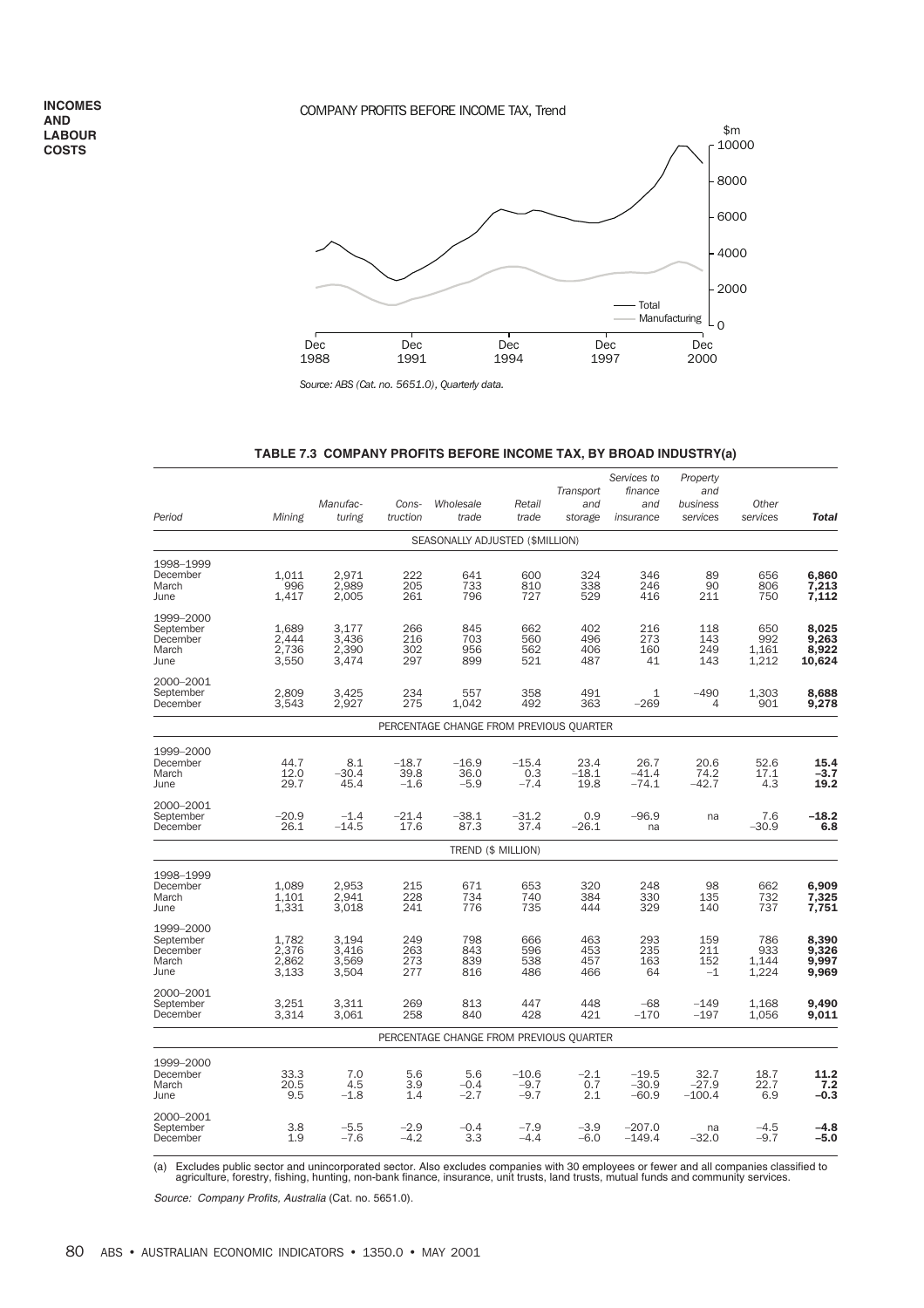|                                                                                                                   |                                                                                        |                                                                                        |                                                                                        | Full-time adults                                                                       |                                                                                        |                                                                                        | All employees                                                                          |                                                                                        |                                                                                        |  |
|-------------------------------------------------------------------------------------------------------------------|----------------------------------------------------------------------------------------|----------------------------------------------------------------------------------------|----------------------------------------------------------------------------------------|----------------------------------------------------------------------------------------|----------------------------------------------------------------------------------------|----------------------------------------------------------------------------------------|----------------------------------------------------------------------------------------|----------------------------------------------------------------------------------------|----------------------------------------------------------------------------------------|--|
|                                                                                                                   |                                                                                        | Ordinary time earnings                                                                 |                                                                                        |                                                                                        | Total earnings                                                                         |                                                                                        |                                                                                        | Total earnings                                                                         |                                                                                        |  |
| Period                                                                                                            | Males                                                                                  | Females                                                                                | <b>Persons</b>                                                                         | Males                                                                                  | Females                                                                                | <b>Persons</b>                                                                         | Males                                                                                  | Females                                                                                | <b>Persons</b>                                                                         |  |
|                                                                                                                   |                                                                                        |                                                                                        |                                                                                        | ANNUAL AVERAGE (\$ PER WEEK) (a)                                                       |                                                                                        |                                                                                        |                                                                                        |                                                                                        |                                                                                        |  |
| 1991-1992<br>1992-1993<br>1993-1994<br>1994-1995<br>1995-1996<br>1996-1997<br>1997-1998<br>1998-1999<br>1999-2000 | 615.40<br>627.20<br>646.00<br>673.00<br>705.10<br>731.40<br>763.60<br>790.00<br>816.00 | 516.20<br>525.80<br>542.80<br>564.10<br>585.80<br>611.80<br>637.30<br>663.10<br>687.10 | 580.80<br>591.00<br>609.10<br>633.90<br>662.50<br>688.20<br>716.80<br>743.30<br>768.20 | 655.90<br>672.60<br>695.70<br>729.30<br>761.90<br>787.40<br>819.60<br>846.10<br>868.60 | 528.00<br>537.90<br>556.20<br>578.10<br>599.90<br>626.30<br>651.50<br>677.10<br>701.90 | 611.20<br>624.60<br>645.90<br>675.10<br>704.10<br>729.30<br>757.30<br>783.80<br>806.80 | 590.40<br>605.20<br>622.00<br>645.10<br>664.30<br>682.40<br>708.30<br>726.20<br>744.20 | 393.80<br>402.40<br>414.50<br>426.70<br>435.00<br>451.90<br>466.20<br>478.30<br>490.30 | 500.80<br>511.00<br>525.70<br>543.80<br>557.30<br>574.00<br>592.10<br>606.50<br>619.70 |  |
|                                                                                                                   |                                                                                        |                                                                                        |                                                                                        | PERCENTAGE CHANGE FROM PREVIOUS YEAR                                                   |                                                                                        |                                                                                        |                                                                                        |                                                                                        |                                                                                        |  |
| 1991-1992<br>1992-1993<br>1993-1994<br>1994-1995<br>1995-1996<br>1996-1997<br>1997-1998<br>1998-1999<br>1999-2000 | 4.6<br>1.9<br>3.0<br>4.2<br>4.8<br>3.7<br>4.4<br>3.5<br>3.3                            | 5.1<br>1.9<br>3.2<br>3.9<br>3.9<br>4.4<br>4.2<br>4.1<br>3.6                            | 4.6<br>1.8<br>3.1<br>4.1<br>4.5<br>3.9<br>4.1<br>3.7<br>3.4                            | 3.7<br>2.5<br>3.4<br>4.8<br>4.5<br>3.4<br>4.1<br>3.2<br>2.7                            | 4.8<br>1.9<br>3.4<br>3.9<br>3.8<br>4.4<br>4.0<br>3.9<br>3.7                            | 3.8<br>2.2<br>3.4<br>4.5<br>4.3<br>3.6<br>3.8<br>3.5<br>2.9                            | 2.8<br>2.5<br>2.8<br>3.7<br>3.0<br>2.7<br>3.8<br>2.5<br>2.5                            | 4.5<br>2.2<br>3.0<br>2.9<br>2.0<br>3.9<br>3.2<br>2.6<br>2.5                            | 2.9<br>2.0<br>2.9<br>3.4<br>$\frac{2.5}{3.0}$<br>3.2<br>2.4<br>2.2                     |  |
|                                                                                                                   |                                                                                        |                                                                                        |                                                                                        | ORIGINAL (\$ PER WEEK)                                                                 |                                                                                        |                                                                                        |                                                                                        |                                                                                        |                                                                                        |  |
| 1998-1999<br>November<br>February<br>May                                                                          | 788.30<br>789.10<br>798.40                                                             | 661.40<br>668.20<br>669.60                                                             | 741.30<br>744.80<br>750.80                                                             | 848.60<br>842.70<br>853.40                                                             | 676.70<br>681.70<br>683.50                                                             | 784.90<br>783.70<br>790.60                                                             | 722.80<br>727.00<br>733.00                                                             | 476.00<br>480.50<br>483.00                                                             | 603.70<br>608.40<br>611.10                                                             |  |
| 1999-2000<br>August<br>November<br>February<br>May                                                                | 796.20<br>810.40<br>824.50<br>832.80                                                   | 675.70<br>683.40<br>691.40<br>697.90                                                   | 751.80<br>763.20<br>775.00<br>782.60                                                   | 847.30<br>867.80<br>874.50<br>884.90                                                   | 690.30<br>698.80<br>704.10<br>714.50                                                   | 789.50<br>805.00<br>811.20<br>821.50                                                   | 727.10<br>741.10<br>750.80<br>757.70                                                   | 479.30<br>482.50<br>494.60<br>504.80                                                   | 605.40<br>613.30<br>625.50<br>634.70                                                   |  |
| 2000-2001<br>August<br>November                                                                                   | 848.30<br>848.30                                                                       | 710.90<br>716.80                                                                       | 798.10<br>800.40                                                                       | 899.30<br>896.50                                                                       | 728.50<br>731.30                                                                       | 836.80<br>836.40                                                                       | 769.60<br>767.80                                                                       | 514.10<br>511.90                                                                       | 646.80<br>644.00                                                                       |  |
|                                                                                                                   |                                                                                        |                                                                                        | PERCENTAGE CHANGE FROM PREVIOUS REFERENCE DATE                                         |                                                                                        |                                                                                        |                                                                                        |                                                                                        |                                                                                        |                                                                                        |  |
| 1999-2000<br>November<br>February<br>May                                                                          | 1.8<br>1.7<br>1.0                                                                      | 1.1<br>1.2<br>0.9                                                                      | 1.5<br>1.5<br>1.0                                                                      | 2.4<br>0.8<br>1.2                                                                      | 1.2<br>0.8<br>1.5                                                                      | 2.0<br>0.8<br>1.3                                                                      | 1.9<br>1.3<br>0.9                                                                      | 0.7<br>2.5<br>2.1                                                                      | 1.3<br>2.0<br>1.5                                                                      |  |
| 2000-2001<br>August<br>November                                                                                   | 1.9<br>0.0                                                                             | 1.9<br>0.8                                                                             | 2.0<br>0.3                                                                             | 1.6<br>$-0.3$                                                                          | 2.0<br>0.4                                                                             | 1.9<br>$-0.1$                                                                          | 1.6<br>$-0.2$                                                                          | 1.8<br>$-0.4$                                                                          | 1.9<br>$-0.4$                                                                          |  |
|                                                                                                                   |                                                                                        |                                                                                        |                                                                                        |                                                                                        |                                                                                        | PERCENTAGE CHANGE FROM SAME REFERENCE DATE IN PREVIOUS YEAR                            |                                                                                        |                                                                                        |                                                                                        |  |
| 1999-2000<br>November<br>February<br>May                                                                          | 2.8<br>4.5<br>4.3                                                                      | 3.3<br>3.5<br>4.2                                                                      | 3.0<br>4.1<br>4.2                                                                      | 2.3<br>3.8<br>3.7                                                                      | 3.3<br>3.3<br>4.5                                                                      | 2.6<br>3.5<br>3.9                                                                      | 2.5<br>3.3<br>3.4                                                                      | 1.4<br>2.9<br>4.5                                                                      | 1.6<br>2.8<br>3.9                                                                      |  |
| 2000-2001<br>August<br>November                                                                                   | 6.5<br>4.7                                                                             | 5.2<br>4.9                                                                             | 6.2<br>4.9                                                                             | 6.1<br>3.3                                                                             | 5.5<br>4.7                                                                             | 6.0<br>3.9                                                                             | 5.8<br>3.6                                                                             | 7.3<br>6.1                                                                             | 6.8<br>5.0                                                                             |  |

### **TABLE 7.4 AVERAGE WEEKLY EARNINGS OF EMPLOYEES — FULL TIME ADULTS**

(a) Derived as annual average of average weekly earnings in the specified pay period in each quarter.

Source: Average Weekly Earnings, Australia, Preliminary (Cat. no. 6301.0) and Average Weekly Earnings, States and Australia (Cat. no. 6302.0).

**INCOMES AND LABOUR COSTS**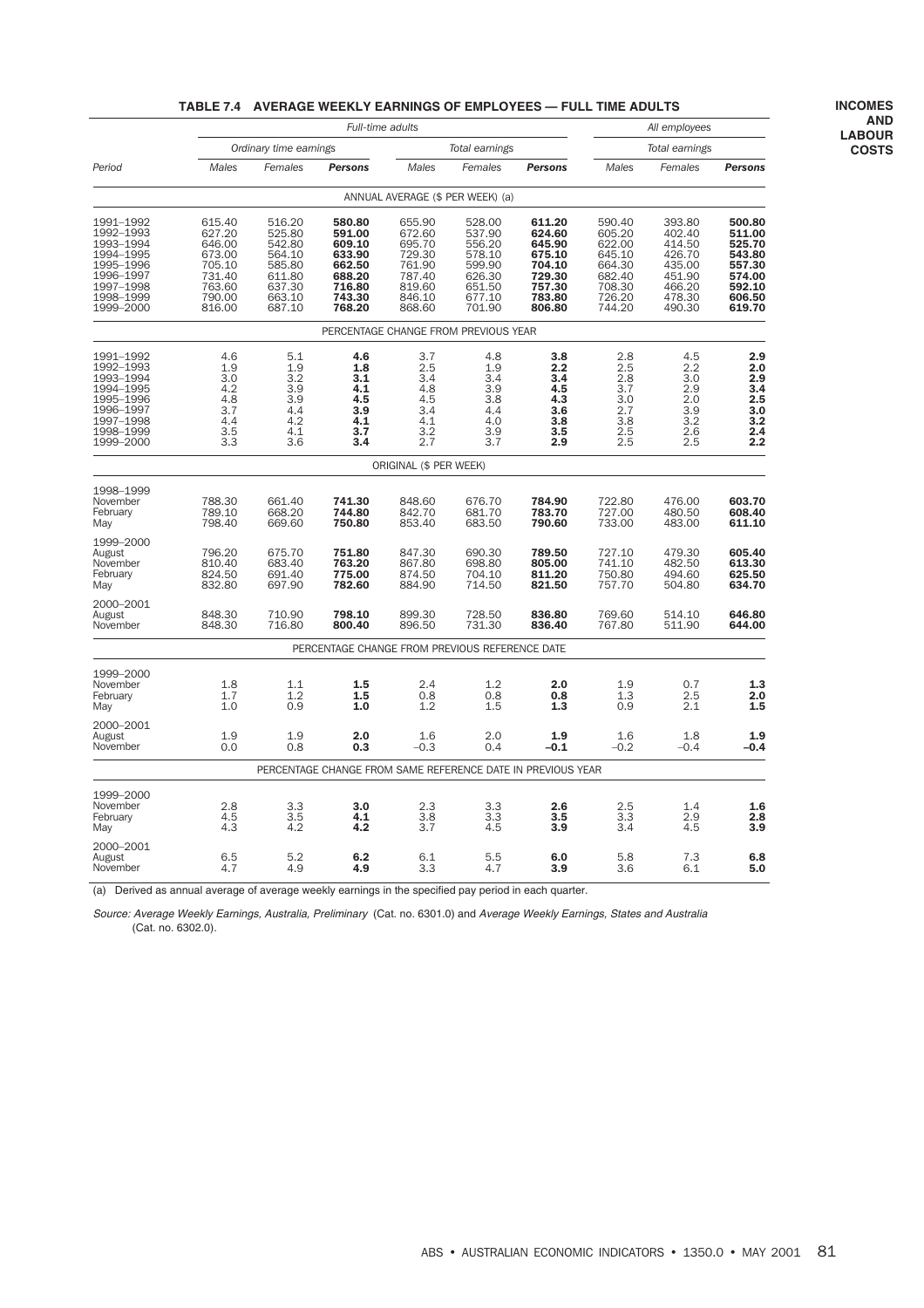### **TABLE 7.5 TOTAL HOURLY RATES OF PAY INDEXES, BY OCCUPATION: EXCLUDING BONUSES (a)**

|                                                     |                                        |                                  |                                  |                                                 |                                                             |                                                                      |                                                                |                                                                    |                                        | -- w                             |
|-----------------------------------------------------|----------------------------------------|----------------------------------|----------------------------------|-------------------------------------------------|-------------------------------------------------------------|----------------------------------------------------------------------|----------------------------------------------------------------|--------------------------------------------------------------------|----------------------------------------|----------------------------------|
| Period                                              | Managers<br>and<br>administ-<br>rators | Profess-<br>ionals               | Associate<br>profess-<br>ionals  | Trades-<br>persons<br>and<br>related<br>workers | Advanced<br>clerical.<br>sales<br>and<br>service<br>workers | Interm-<br>ediate<br>clerical,<br>sales<br>and<br>service<br>workers | Interm-<br>ediate<br>production<br>and<br>transport<br>workers | Elem-<br>entary<br>clerical,<br>sales<br>and<br>service<br>workers | Labourers<br>and<br>related<br>workers | All<br>occup-<br>ations          |
|                                                     |                                        |                                  |                                  |                                                 | QUARTERLY (SEPTEMBER QUARTER $1997 = 100.0$ ) (a)           |                                                                      |                                                                |                                                                    |                                        |                                  |
| 1998-1999<br>September<br>December<br>March<br>June | 103.6<br>104.5<br>105.2<br>105.9       | 103.6<br>104.3<br>105.5<br>106.2 | 103.3<br>103.9<br>104.9<br>105.3 | 103.6<br>104.1<br>104.8<br>105.2                | 103.5<br>104.2<br>104.8<br>105.3                            | 102.9<br>103.4<br>104.2<br>104.7                                     | 103.2<br>103.8<br>104.5<br>105.0                               | 102.8<br>103.3<br>103.9<br>104.3                                   | 103.3<br>104.0<br>104.7<br>105.1       | 103.3<br>103.9<br>104.8<br>105.4 |
| 1999-2000<br>September<br>December<br>March<br>June | 107.1<br>107.7<br>108.5<br>109.4       | 107.2<br>107.7<br>108.2<br>108.9 | 106.3<br>106.9<br>107.9<br>108.5 | 106.4<br>106.9<br>107.7<br>108.3                | 106.6<br>107.1<br>107.3<br>107.7                            | 105.8<br>106.6<br>107.2<br>107.7                                     | 105.7<br>106.3<br>107.0<br>107.8                               | 105.5<br>106.0<br>106.7<br>107.1                                   | 106.1<br>106.7<br>107.2<br>107.7       | 106.4<br>107.0<br>107.7<br>108.4 |
| 2000-2001<br>September<br>December                  | 110.6<br>111.4                         | 110.4<br>111.4                   | 109.9<br>111.0                   | 109.6<br>110.4                                  | 109.5<br>110.3                                              | 109.0<br>109.7                                                       | 108.9<br>109.8                                                 | 108.6<br>109.2                                                     | 109.0<br>109.9                         | 109.7<br>110.6                   |
|                                                     |                                        |                                  |                                  |                                                 | PERCENTAGE CHANGE FROM PREVIOUS QUARTER                     |                                                                      |                                                                |                                                                    |                                        |                                  |
| 1998-1999<br>December<br>March<br>June              | 0.9<br>0.7<br>0.7                      | 0.7<br>1.2<br>0.7                | 0.6<br>1.0<br>0.4                | 0.5<br>0.7<br>0.4                               | 0.7<br>0.6<br>0.5                                           | 0.5<br>0.8<br>0.5                                                    | 0.6<br>0.7<br>0.5                                              | 0.5<br>0.6<br>0.4                                                  | 0.7<br>0.7<br>0.4                      | 0.6<br>0.9<br>0.6                |
| 1999-2000<br>September<br>December<br>March<br>June | 1.1<br>0.6<br>0.7<br>0.8               | 0.9<br>0.5<br>0.5<br>0.6         | 0.9<br>0.6<br>0.9<br>0.6         | 1.1<br>0.5<br>0.7<br>0.6                        | 1.2<br>0.5<br>0.2<br>0.4                                    | 1.1<br>0.8<br>0.6<br>0.5                                             | 0.7<br>0.6<br>0.7<br>0.7                                       | 1.2<br>0.5<br>0.7<br>0.4                                           | 1.0<br>0.6<br>0.5<br>0.5               | 0.9<br>0.6<br>0.7<br>0.6         |
| 2000-2001<br>September<br>December                  | 1.1<br>0.7                             | 1.4<br>0.9                       | 1.3<br>1.0                       | 1.2<br>0.7                                      | 1.7<br>0.7                                                  | 1.2<br>0.6                                                           | 1.0<br>0.8                                                     | 1.4<br>0.6                                                         | 1.2<br>0.8                             | 1.2<br>0.8                       |

(a) The indexes in Table 7.4 combine ordinary time and overtime hourly rates and therefore include the effect of any changes in overtime<br>penalty rates but are not affected by changes in penalty payments (which fluctuate de

Source: Wage Cost Index, Australia (Cat. no. 6345.0).

**AND LABOUR COSTS**

**INCOMES**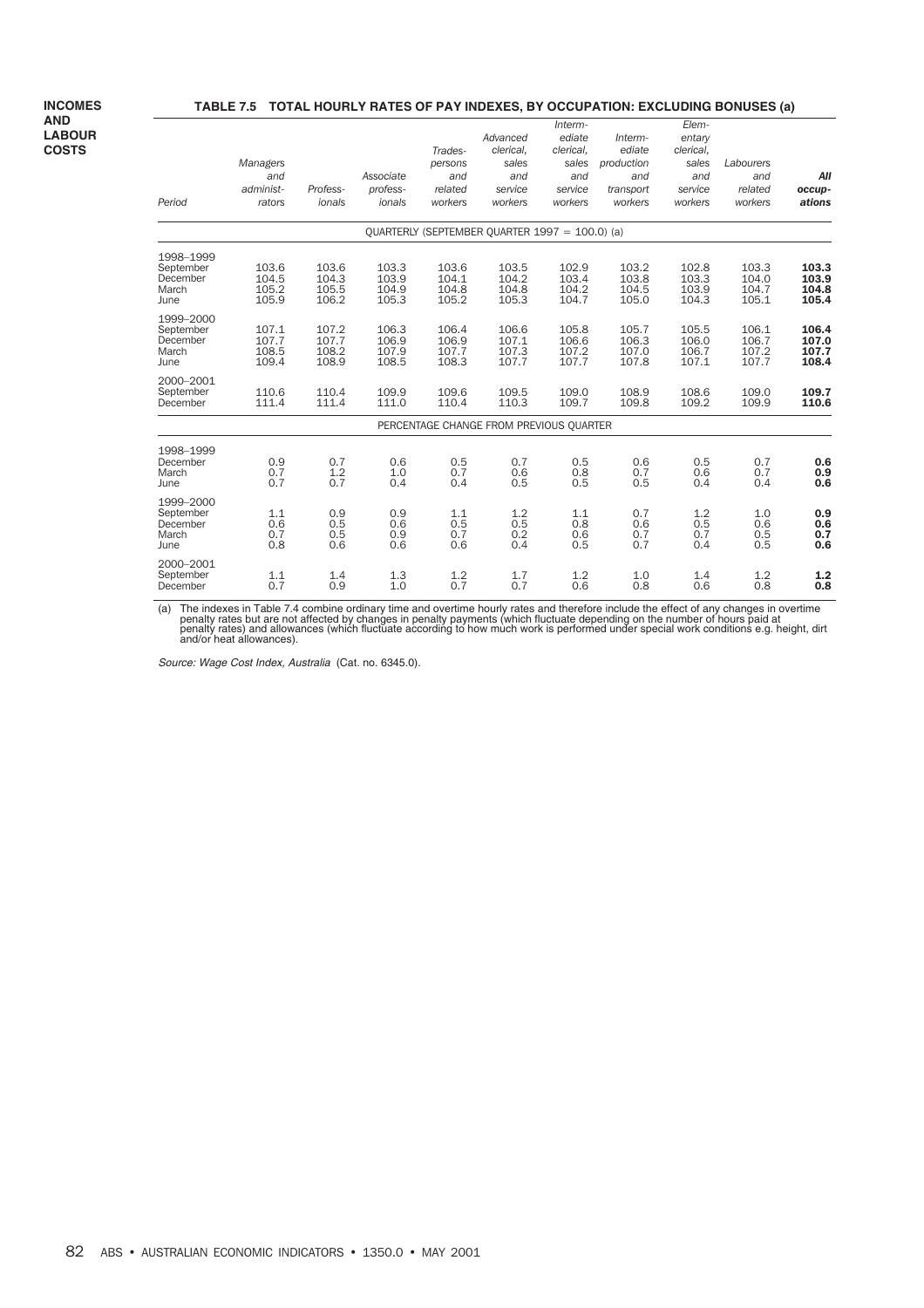#### **TABLE 7.6 LABOUR COSTS**

|                                                                                                                   | Average earnings<br>(National Accounts basis)<br>(Dollars per week) (a)       |                                                                               |                                                                               |                                                                               | Treasury indexes of average<br>unit labour costs (b)                 |                                                                               |
|-------------------------------------------------------------------------------------------------------------------|-------------------------------------------------------------------------------|-------------------------------------------------------------------------------|-------------------------------------------------------------------------------|-------------------------------------------------------------------------------|----------------------------------------------------------------------|-------------------------------------------------------------------------------|
| Period                                                                                                            | Nominal                                                                       | Real<br>(c)                                                                   | Treasury<br>hourly<br>labour<br>costs<br>index<br>$(b)$ $(d)$                 | Private<br>non-farm<br>corporate<br>sector<br>(real)<br>(e)                   | Non-farm<br>sector<br>(real)<br>(f)                                  | Non-farm<br>sector<br>(nominal)<br>(g)                                        |
|                                                                                                                   |                                                                               |                                                                               | <b>ANNUAL AVERAGE</b>                                                         |                                                                               |                                                                      |                                                                               |
| 1991-1992<br>1992-1993<br>1993-1994<br>1994-1995<br>1995-1996<br>1996-1997<br>1997-1998<br>1998-1999<br>1999-2000 | 593.1<br>618.0<br>636.1<br>652.5<br>677.4<br>713.4<br>738.1<br>767.5<br>789.2 | 649.9<br>662.1<br>670.6<br>685.6<br>696.7<br>729.4<br>745.6<br>767.1<br>782.9 | 135.4<br>141.0<br>143.3<br>146.6<br>152.2<br>160.8<br>167.2<br>173.7<br>178.4 | 102.6<br>105.6<br>106.5<br>107.9<br>109.1<br>113.2<br>116.1<br>120.6<br>121.0 | 97.1<br>96.2<br>96.2<br>96.4<br>96.6<br>97.1<br>96.1<br>96.6<br>95.6 | 128.0<br>128.5<br>129.5<br>130.9<br>134.8<br>137.9<br>138.3<br>139.1<br>140.9 |
|                                                                                                                   |                                                                               |                                                                               | <b>QUARTERLY</b>                                                              |                                                                               |                                                                      |                                                                               |
| 1998-1999<br>September<br>December<br>March<br>June                                                               | 760.1<br>767.1<br>768.3<br>774.5                                              | 762.4<br>766.3<br>766.0<br>773.8                                              | 172.4<br>173.6<br>173.7<br>175.0                                              | na                                                                            | 96.1<br>96.9<br>96.4<br>97.2                                         | 138.0<br>139.8<br>138.6<br>140.0                                              |
| 1999-2000<br>September<br>December<br>March<br>June                                                               | 778.2<br>783.8<br>797.7<br>797.1                                              | 775.8<br>781.4<br>789.8<br>784.5                                              | 176.3<br>176.4<br>181.0<br>180.2                                              |                                                                               | 96.5<br>95.9<br>95.0<br>94.7                                         | 140.5<br>140.1<br>141.9<br>141.5                                              |
| 2000-2001<br>September<br>December                                                                                | 806.8<br>811.1                                                                | 780.2<br>782.9                                                                | 181.0<br>183.8                                                                |                                                                               | 94.7<br>96.4                                                         | 144.1<br>145.2                                                                |

(a) Average non-farm wages, salaries and supplements per wage and salary earner. Seasonally adjusted data.<br>
(b) Base for index: 1986-87 = 100.0.<br>
(c) Deflated by the Gross National Expenditure deflator.<br>
(d) Non-farm wages

(g) Ratio of nominal hourly labour costs to average hourly labour productivity (real gross non-farm product per hour worked by all<br>employed persons).

Source: Source: NIF–10S Model Data Base (Cat. no. 1340.0) and Department of Treasury.

ABS • AUSTRALIAN ECONOMIC INDICATORS • 1350.0 • MAY 2001 83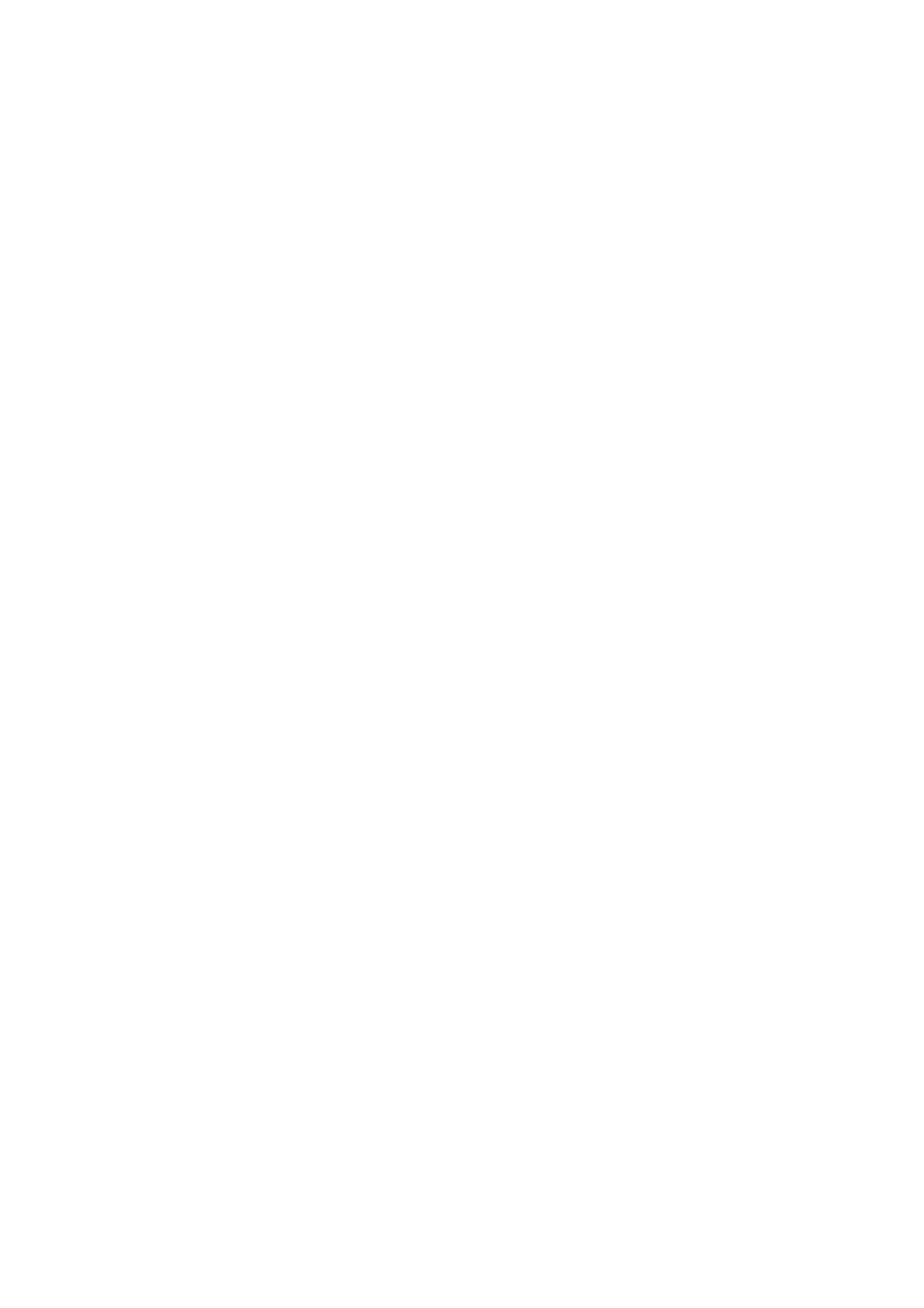# **8** FINANCIAL MARKETS

#### *TABLES*

| 8.1 |                                                       |
|-----|-------------------------------------------------------|
| 8.2 | Secured housing finance commitments to individuals 87 |
| 8.3 |                                                       |
| 8.4 |                                                       |
| 8.5 |                                                       |
| 8.6 |                                                       |
| 8.7 |                                                       |
| 8.8 |                                                       |
|     |                                                       |

## *RELATED PUBLICATIONS*

*Housing Finance for Owner Occupation, Australia* (Cat. no. 5609.0)

*Australian National Accounts: Financial Accounts* (Cat. no. 5232.0)

*Lending Finance, Australia* (Cat. no. 5671.0)

*Australian Stock Exchange* (ASX)

*Reserve Bank of Australia Bulletin* (RBA)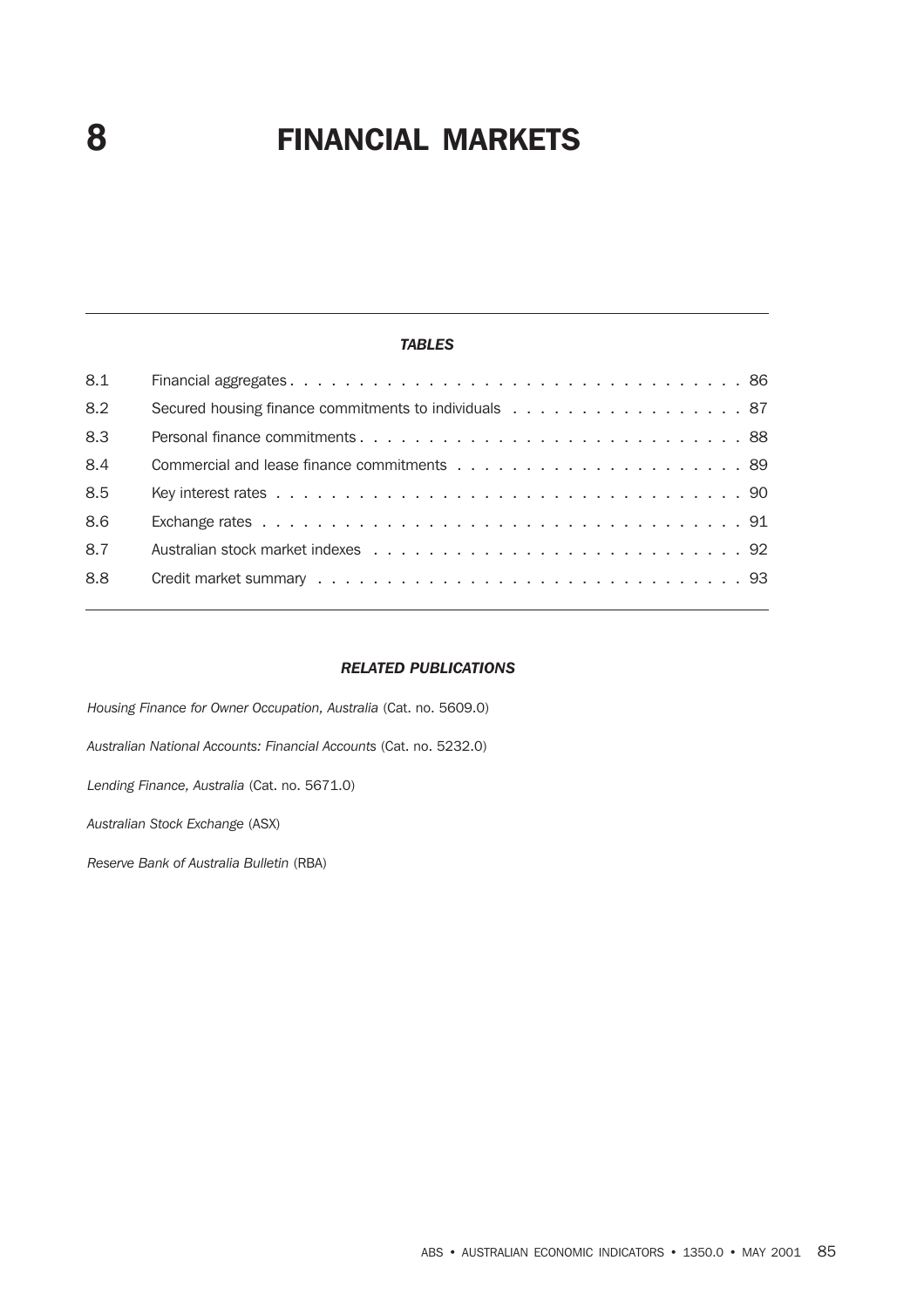**FINANCIAL MARKETS**

#### **TABLE 8.1 FINANCIAL AGGREGATES (\$ MILLION)**

|                                                                                                                   |                                                                                        |                                                                                         | Deposits with<br>banks(a)                                                                       |                                                                                                 | Net<br><b>NBFI</b>                                                                     |                                                                                                 |                                                                                        | Loans                                                                                           | Bank<br>bills                                                                          |                                                                                                 |
|-------------------------------------------------------------------------------------------------------------------|----------------------------------------------------------------------------------------|-----------------------------------------------------------------------------------------|-------------------------------------------------------------------------------------------------|-------------------------------------------------------------------------------------------------|----------------------------------------------------------------------------------------|-------------------------------------------------------------------------------------------------|----------------------------------------------------------------------------------------|-------------------------------------------------------------------------------------------------|----------------------------------------------------------------------------------------|-------------------------------------------------------------------------------------------------|
| Period                                                                                                            | Currency                                                                               | Current                                                                                 | Other                                                                                           | ΜЗ<br>(b)                                                                                       | borrow-<br>ings<br>(c)                                                                 | <b>Broad</b><br>money<br>(d)                                                                    | Money<br>base<br>(e)                                                                   | and<br>advances<br>(f)                                                                          | outstand<br>ing<br>$\left(\cancel{g}\right)$                                           | <b>Total</b><br>credit<br>(h)                                                                   |
|                                                                                                                   |                                                                                        |                                                                                         |                                                                                                 |                                                                                                 | ORIGINAL                                                                               |                                                                                                 |                                                                                        |                                                                                                 |                                                                                        |                                                                                                 |
| 1991-1992<br>1992-1993<br>1993-1994<br>1994-1995<br>1995-1996<br>1996-1997<br>1997-1998<br>1998-1999<br>1999-2000 | 15,191<br>16,192<br>17,278<br>18,233<br>18,792<br>19,754<br>21,145<br>22,984<br>24.609 | 36,228<br>47,729<br>56,181<br>56,956<br>65,980<br>77,125<br>86,244<br>93,346<br>103,149 | 157,104<br>165,690<br>172,776<br>188,428<br>205,713<br>224,135<br>233,501<br>259,559<br>278,742 | 208,523<br>229,612<br>246,234<br>263,617<br>290,485<br>321,014<br>340,891<br>375,889<br>406,501 | 61,644<br>49,782<br>49,602<br>53,397<br>58,904<br>62,129<br>64,879<br>75,686<br>73,634 | 270,167<br>279,393<br>295,836<br>317,014<br>349,389<br>383,143<br>405,770<br>451,575<br>480,135 | 19,135<br>20,497<br>22,025<br>23,491<br>24,546<br>34,108<br>31,424<br>31,752<br>28,085 | 272,790<br>280,978<br>306,393<br>341,269<br>388,342<br>426,288<br>473,125<br>519,721<br>572,650 | 63,068<br>61,441<br>59,943<br>59,136<br>60,980<br>61,479<br>66,525<br>70,561<br>76,364 | 335,858<br>342,419<br>366,337<br>400,404<br>449,322<br>487,767<br>539,650<br>590,282<br>649,014 |
| 1999-2000<br>December<br>January<br>February<br>March<br>April<br>May<br>June                                     | 24,604<br>24.488<br>24,033<br>24,124<br>24,495<br>24,431<br>24,609                     | 101,228<br>100.533<br>99,519<br>99,077<br>101,075<br>102,786<br>103,149                 | 269,053<br>269.240<br>271,847<br>271,314<br>271,791<br>275,223<br>278,742                       | 394,886<br>394.260<br>395,399<br>394,516<br>397,361<br>402,327<br>406,501                       | 68,814<br>71.735<br>74,958<br>75,407<br>75,008<br>74,810<br>73,634                     | 463,700<br>465.995<br>470,357<br>469,923<br>472,369<br>477,137<br>480,135                       | 29,733<br>28.999<br>27,328<br>27,457<br>28,137<br>27,773<br>28,085                     | 540,434<br>543.650<br>552,359<br>556,745<br>558,964<br>564,959<br>572,650                       | 74,070<br>74.397<br>72,948<br>72,951<br>73,320<br>75,006<br>76,364                     | 614,504<br>618.047<br>625,307<br>629,696<br>632.284<br>639,965<br>649,014                       |
| 2000-2001<br>July<br>August<br>September<br>October<br>November<br>December<br>January<br>February                | 25.019<br>25,331<br>25,616<br>25,599<br>26,063<br>26,928<br>25,828<br>25,708           | 102,820<br>105,193<br>105,216<br>107,845<br>107,519<br>110,693<br>111,268<br>111,019    | 280.285<br>279,781<br>282,836<br>281,233<br>275,531<br>275,234<br>280,636<br>286,424            | 408.123<br>410,305<br>413,667<br>414.677<br>409,113<br>412,855<br>417,732<br>423,150            | 75.441<br>77,220<br>78,277<br>80.930<br>82,025<br>81,046<br>82,911<br>80,188           | 483.564<br>487,525<br>491,944<br>495.607<br>491,138<br>493,901<br>500.643<br>503,338            | 28.124<br>28,169<br>29,604<br>28.811<br>29,023<br>31,189<br>29,169<br>29,113           | 577.658<br>584,255<br>585,234<br>591.795<br>596,185<br>602,112<br>605,244<br>611,958            | 79.031<br>78,815<br>79,367<br>79.972<br>80,201<br>81,062<br>80,537<br>81,559           | 656.689<br>663,070<br>664,601<br>671.767<br>676,386<br>683,174<br>685,781<br>693,517            |
|                                                                                                                   |                                                                                        |                                                                                         |                                                                                                 |                                                                                                 | SEASONALLY ADJUSTED                                                                    |                                                                                                 |                                                                                        |                                                                                                 |                                                                                        |                                                                                                 |
| 1999-2000<br>December<br>January<br>February<br>March<br>April<br>May<br>June                                     | 24,028<br>24,464<br>24,175<br>24,266<br>24,437<br>24,582<br>24.747                     | 97,120<br>99,582<br>99,221<br>100,325<br>101,737<br>103,128<br>104.865                  | 268,434<br>268,314<br>270,991<br>271,731<br>273,765<br>276,955<br>279,534                       | 389,582<br>392,360<br>394,387<br>396,322<br>399,939<br>404,665<br>409.146                       | 68,689<br>72,126<br>74.741<br>74,625<br>74,828<br>75,043<br>74.242                     | 458,271<br>464,486<br>469,128<br>470.947<br>474,767<br>479,708<br>483,388                       | na                                                                                     | na                                                                                              | na                                                                                     | 611,780<br>616,895<br>626,952<br>630,597<br>633,019<br>641,751<br>650,436                       |
| 2000-2001<br>July<br>August<br>September<br>October<br>November<br>December<br>January<br>February                | 25,154<br>25.411<br>25,629<br>25,690<br>25,919<br>26,083<br>25,807<br>25,914           | 104,221<br>105.979<br>106,295<br>107,045<br>106,049<br>106,762<br>110,269<br>111,360    | 278,882<br>278.621<br>281,893<br>281,494<br>275,162<br>274,161<br>280,311<br>287,234            | 408,257<br>410.011<br>413,817<br>414,229<br>407,130<br>407,006<br>416,387<br>424,508            | 76,656<br>77.863<br>78,060<br>80,065<br>81,039<br>81,488<br>82,817<br>79,570           | 484,913<br>487.874<br>491.877<br>494,294<br>488.169<br>488,494<br>499,204<br>504,078            |                                                                                        |                                                                                                 |                                                                                        | 655,419<br>663.982<br>665,656<br>671,771<br>675.222<br>680,142<br>685,261<br>695,810            |

(a) Excludes Commonwealth and State Government and interbank deposits but includes deposits of the non-bank sector with the Reserve Bank.

(b) Currency plus bank deposits (including certificate of deposit with trading banks) of the private non-bank sector.<br>
(c) Borrowings (other than from banks and related corporations) by permanent building societies, credit

(f) Loans and advances of those financial intermediaries whose deposit liabilities are included in broad money.<br>(g) Bills outstanding under acceptance and endorsement commitments by banks.<br>(h) Credit is equal to bank bil money.

Source: Reserve Bank of Australia Bulletin (RBA).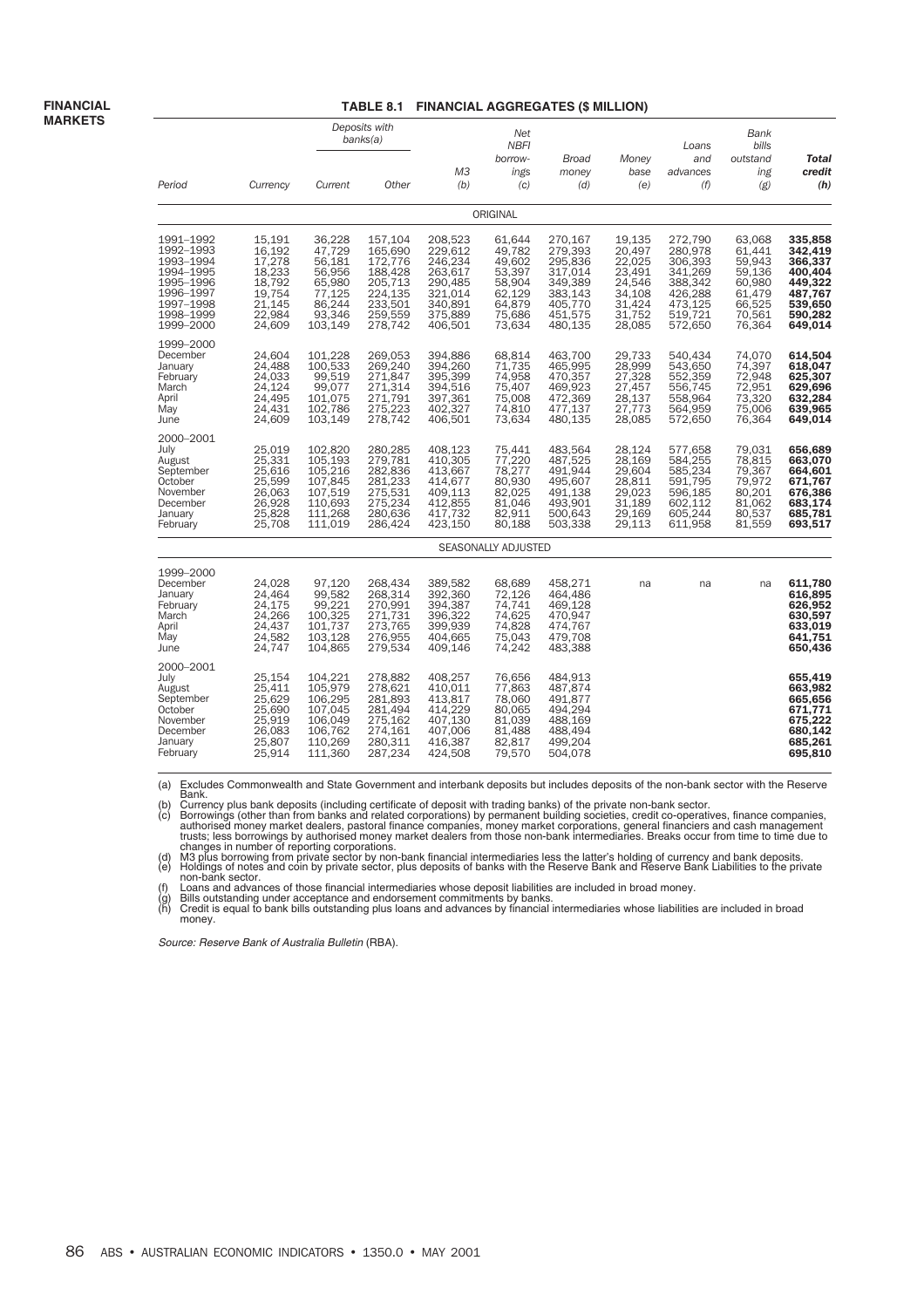# SECURED HOUSING FINANCE COMMITMENTS TO INDIVIDUALS,

#### **FINANCIAL MARKETS**



*Source: ABS (Cat. no. 5609.0), Monthly data.*

|                                                                                                                   |                                                                                        | Construction of<br>dwellings                                                   |                                                                                        | Purchase of newly<br>erected dwellings                                        |                                                                                                 | Purchase of<br>established dwellings                                                   | <b>Total</b>                                                                                    |                                                                                        | Alterations<br>and                                                                    |  |
|-------------------------------------------------------------------------------------------------------------------|----------------------------------------------------------------------------------------|--------------------------------------------------------------------------------|----------------------------------------------------------------------------------------|-------------------------------------------------------------------------------|-------------------------------------------------------------------------------------------------|----------------------------------------------------------------------------------------|-------------------------------------------------------------------------------------------------|----------------------------------------------------------------------------------------|---------------------------------------------------------------------------------------|--|
| Period                                                                                                            | Dwelling<br>units                                                                      | \$ million                                                                     | Dwelling<br>units                                                                      | \$ million                                                                    | Dwelling<br>units                                                                               | \$ million                                                                             | <b>Dwelling</b><br>units                                                                        | \$ million                                                                             | additions<br>\$ million<br>(a)                                                        |  |
|                                                                                                                   |                                                                                        |                                                                                |                                                                                        | ANNUAL                                                                        |                                                                                                 |                                                                                        |                                                                                                 |                                                                                        |                                                                                       |  |
| 1991-1992<br>1992-1993<br>1993-1994<br>1994-1995<br>1995-1996<br>1996-1997<br>1997-1998<br>1998-1999<br>1999-2000 | 74,542<br>90,317<br>98,909<br>81,778<br>64,228<br>65,869<br>74,217<br>73,489<br>75,682 | 4,828<br>6,450<br>8,154<br>7,275<br>6,086<br>6,649<br>8,380<br>9,356<br>10,617 | 19,766<br>20,580<br>25,232<br>21,658<br>20,815<br>23,052<br>23,270<br>20,148<br>18,533 | 1,636<br>1,750<br>2,368<br>2,225<br>2,178<br>2,654<br>2,907<br>2,802<br>2,841 | 284,998<br>342,241<br>420,344<br>347,912<br>366,477<br>392,516<br>384,686<br>394,536<br>454,923 | 22,074<br>28,578<br>37,310<br>32,806<br>35,414<br>40,676<br>43,375<br>49,342<br>61,495 | 379,306<br>453,138<br>544,485<br>451,348<br>451,520<br>481,437<br>482,173<br>488,173<br>549,138 | 28,538<br>36,778<br>47,832<br>42,306<br>43,679<br>49,979<br>54,663<br>61,500<br>74,952 | 1,359<br>$1,642$<br>$2,899$<br>$3,477$<br>$4,399$<br>6,078<br>5,558<br>5,642<br>6,642 |  |
|                                                                                                                   |                                                                                        |                                                                                |                                                                                        |                                                                               | PERCENTAGE CHANGE FROM PREVIOUS YEAR                                                            |                                                                                        |                                                                                                 |                                                                                        |                                                                                       |  |
| 1991-1992<br>1992-1993<br>1993-1994<br>1994-1995<br>1995-1996<br>1996-1997<br>1997-1998<br>1998-1999<br>1999-2000 | 18.1<br>21.2<br>9.5<br>$-17.3$<br>$-21.5$<br>2.6<br>12.7<br>$-1.0$<br>3.0              | 26.4<br>33.6<br>26.4<br>$-10.8$<br>$-16.3$<br>9.3<br>26.0<br>11.6<br>13.5      | 20.4<br>4.1<br>22.6<br>$-14.2$<br>$-3.9$<br>10.7<br>0.9<br>$-13.4$<br>$-8.0$           | 23.9<br>7.0<br>35.3<br>$-6.1$<br>$-2.1$<br>21.8<br>9.6<br>$-3.6$<br>1.4       | 33.1<br>20.1<br>22.8<br>$-17.2$<br>5.3<br>7.1<br>$-2.0$<br>2.6<br>15.3                          | 41.2<br>29.5<br>30.6<br>$-12.1$<br>8.0<br>14.9<br>6.6<br>13.8<br>24.6                  | 29.1<br>19.5<br>20.2<br>$-17.1$<br>0.0<br>6.6<br>0.2<br>1.2<br>12.5                             | 37.4<br>28.9<br>30.1<br>$-11.6$<br>3.2<br>14.4<br>9.4<br>12.5<br>21.9                  | 38.3<br>20.8<br>76.6<br>19.9<br>$0.9 - 13.4$<br>$-8.6$<br>$1.5$<br>$17.7$             |  |
|                                                                                                                   |                                                                                        |                                                                                |                                                                                        |                                                                               | SEASONALLY ADJUSTED UNLESS FOOTNOTED                                                            |                                                                                        |                                                                                                 |                                                                                        |                                                                                       |  |
| 1999-2000<br>December<br>January<br>February<br>March<br>April<br>May<br>June                                     | 6,873<br>7,103<br>6,455<br>5,846<br>4.946<br>5,082<br>4,401                            | 982<br>1,000<br>945<br>827<br>736<br>702<br>611                                | $1,452$<br>$1,581$<br>1,706<br>1,478<br>1,358<br>1,417<br>1,403                        | 223<br>238<br>273<br>228<br>216<br>216<br>224                                 | 39,456<br>38,343<br>38,834<br>37,148<br>35,159<br>38,066<br>33,724                              | 5,403<br>5,305<br>5,341<br>5,055<br>4.880<br>4,963<br>4,611                            | 47,781<br>47,027<br>46,995<br>44,472<br>41,463<br>44,565<br>39,528                              | 6,607<br>6,542<br>6,560<br>6,109<br>5,832<br>5,882<br>5,446                            | 264<br>213<br>284<br>306<br>223<br>311<br>364                                         |  |
| 2000-2001<br>July<br>August<br>September<br>October<br>November<br>December<br>January<br>February                | 4,209<br>4,212<br>3,993<br>3,808<br>3,917<br>4.110<br>3,911<br>3,667                   | 569<br>550<br>528<br>521<br>530<br>575<br>537<br>518                           | 1,351<br>1,396<br>1,395<br>1,131<br>1,283<br>1,592<br>1,587<br>1,438                   | 192<br>204<br>203<br>174<br>181<br>230<br>264<br>221                          | 37,027<br>39,589<br>37,214<br>37,538<br>40,114<br>42,288<br>39,709<br>38,251                    | 4,722<br>4,928<br>4,717<br>4,638<br>4,931<br>5,542<br>5,272<br>5,114                   | 42,587<br>45,197<br>42,602<br>42,477<br>45,314<br>47,990<br>45,207<br>43,356                    | 5,483<br>5,682<br>5,448<br>5,333<br>5,642<br>6,347<br>6,073<br>5,853                   | 226<br>243<br>223<br>242<br>257<br>246<br>213<br>237                                  |  |
|                                                                                                                   |                                                                                        |                                                                                |                                                                                        |                                                                               | PERCENTAGE CHANGE FROM PREVIOUS MONTH                                                           |                                                                                        |                                                                                                 |                                                                                        |                                                                                       |  |
| 2000-2001<br>August<br>September<br>October<br>November<br>December<br>January<br>February                        | 0.1<br>$-5.2$<br>$-4.6$<br>2.9<br>4.9<br>$-4.8$<br>$-6.2$                              | $-3.2$<br>$-4.0$<br>$-1.4$<br>1.7<br>8.4<br>$-6.5$<br>$-3.6$                   | 3.3<br>$-0.1$<br>$-18.9$<br>13.4<br>24.1<br>$-0.3$<br>$-9.4$                           | 6.2<br>$-0.3$<br>$-14.4$<br>4.1<br>27.2<br>14.7<br>$-16.1$                    | 6.9<br>$-6.0$<br>0.9<br>6.9<br>5.4<br>$-6.1$<br>$-3.7$                                          | 4.4<br>$-4.3$<br>$-1.7$<br>6.3<br>12.4<br>$-4.9$<br>$-3.0$                             | 6.1<br>-5.7<br>-0.3<br>6.7<br>5.9<br>-5.8<br>-4.1                                               | 3.6<br>$-4.1$<br>$-2.1$<br>5.8<br>12.5<br>$-4.3$<br>$-3.6$                             | 7.7<br>$-8.3$<br>8.6<br>6.4<br>$-4.4$<br>$-13.4$<br>11.0                              |  |

# **TABLE 8.2 SECURED HOUSING FINANCE COMMITMENTS TO INDIVIDUALS**

(a) Seasonally adjusted data not available. Original data provided.

Source: Housing Finance for Owner Occupation, Australia (Cat. no. 5609.0).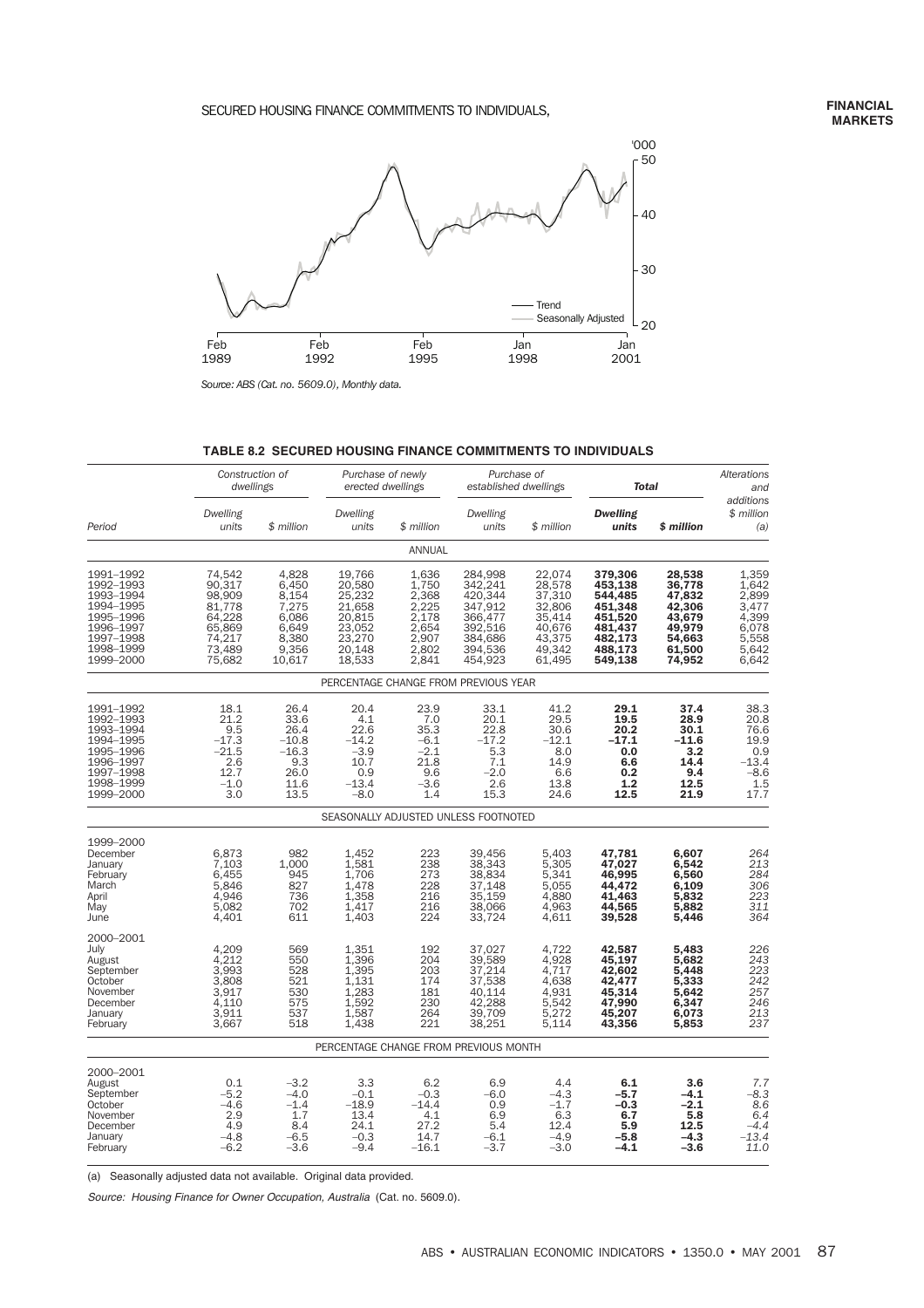#### **FINANCIAL MARKETS**

# PERSONAL FINANCE COMMITMENTS, Change from previous month



*Source: ABS (Cat. no. 5671.0), Monthly data.*

# **TABLE 8.3 PERSONAL FINANCE COMMITMENTS**

|                                                                                                    |                                                                              |                                                                |                                                                                   |                                                            |                                                              | Commitments under fixed loan facilities for -             |                                                          |                                                            |                                                                      |                                                                   | Commitments under<br>revolving credit facilities                                                                              |                                                                              |
|----------------------------------------------------------------------------------------------------|------------------------------------------------------------------------------|----------------------------------------------------------------|-----------------------------------------------------------------------------------|------------------------------------------------------------|--------------------------------------------------------------|-----------------------------------------------------------|----------------------------------------------------------|------------------------------------------------------------|----------------------------------------------------------------------|-------------------------------------------------------------------|-------------------------------------------------------------------------------------------------------------------------------|------------------------------------------------------------------------------|
|                                                                                                    |                                                                              |                                                                | Purchase of                                                                       |                                                            |                                                              |                                                           | Debt                                                     |                                                            |                                                                      | New<br>and                                                        |                                                                                                                               | Credit limits at<br>end of period                                            |
|                                                                                                    |                                                                              |                                                                | Motor cars and station wagons                                                     |                                                            | House-                                                       | Unsec-                                                    | consoli-                                                 |                                                            |                                                                      | increased                                                         |                                                                                                                               |                                                                              |
|                                                                                                    |                                                                              | New                                                            |                                                                                   | Used                                                       | hold<br>and                                                  | ured<br>owner-                                            | dation<br>and                                            |                                                            |                                                                      | credit<br>limits                                                  |                                                                                                                               |                                                                              |
| Period                                                                                             | Number                                                                       | \$m                                                            | Number                                                                            | \$ m                                                       | personal<br>goods<br>\$m                                     | occupied<br>housing<br>\$m                                | refin-<br>ancing<br>\$ m                                 | Other<br>\$ m                                              | Total<br>\$m                                                         | during<br>period<br>\$m                                           | Total<br>\$m                                                                                                                  | Used<br>\$m                                                                  |
|                                                                                                    |                                                                              |                                                                |                                                                                   |                                                            |                                                              | <b>ANNUAL</b>                                             |                                                          |                                                            |                                                                      |                                                                   |                                                                                                                               |                                                                              |
| 1995-1996<br>1996-1997<br>1997-1998<br>1998-1999<br>1999-2000                                      | 129,692<br>132,986<br>157,023<br>158,768<br>155,095                          |                                                                | 2,505 489,204<br>2,634 454,706<br>3,118 444,164<br>3,294 404,093<br>3,648 402,679 | 5,557<br>5,405<br>5,622<br>5,389<br>5,834                  | 565<br>739<br>794<br>780<br>717                              | 704<br>758<br>645<br>533<br>499                           | 6,027<br>5,615<br>5.128<br>4,382<br>4,501                | 5,574<br>5,976<br>6,973<br>6,745<br>7,066                  | 20,931<br>21,127<br>22,280<br>21,124<br>22,266                       | 11,351<br>14,441<br>20,640<br>24,781                              | 44,402<br>51,601<br>64,279<br>80,013<br>29,557 102,805                                                                        | 18,047<br>21,358<br>28,124<br>34,683<br>46,665                               |
|                                                                                                    |                                                                              |                                                                |                                                                                   |                                                            |                                                              |                                                           | PERCENTAGE CHANGE FROM PREVIOUS YEAR                     |                                                            |                                                                      |                                                                   |                                                                                                                               |                                                                              |
| 1995-1996<br>1996-1997<br>1997-1998<br>1998-1999<br>1999-2000                                      | $-1.1$<br>2.5<br>18.1<br>1.1<br>$-2.3$                                       | $-4.5$<br>$5.\overline{1}$<br>18.4<br>5.7<br>10.8              | 4.6<br>$-7.1$<br>$-2.3$<br>$-9.0$<br>$-0.3$                                       | 8.2<br>$-2.7$<br>4.0<br>$-4.1$<br>8.3                      | 4.3<br>30.8<br>7.4<br>$-1.7$<br>$-8.0$                       | $12.5$<br>7.7<br>$-14.9$<br>$-17.3$<br>$-6.4$             | 21.3<br>$-6.8$<br>$-8.7$<br>$-14.6$<br>2.7               | 17.9<br>7.2<br>16.7<br>$-3.3$<br>4.8                       | 12.4<br>0.9<br>5.5<br>$-5.2$<br>5.4                                  | 14.8<br>27.2<br>42.9<br>20.1<br>19.3                              | 9.6<br>16.2<br>24.6<br>24.5<br>28.5                                                                                           | $\begin{array}{c} 7.6 \\ 18.3 \end{array}$<br>31.7<br>23.3<br>34.5           |
|                                                                                                    |                                                                              |                                                                |                                                                                   |                                                            |                                                              | ORIGINAL                                                  |                                                          |                                                            |                                                                      |                                                                   |                                                                                                                               |                                                                              |
| 1999-2000<br>December<br>January<br>February<br>March<br>April<br>May<br>June                      | 13,533<br>11,977<br>14,012<br>14,192<br>11,002<br>13,835<br>14,759           | 340<br>275<br>331<br>328<br>253<br>320<br>344                  | 32,363<br>31,283<br>34,385<br>37,836<br>28,088<br>34,316<br>33,920                | 482<br>456<br>513<br>541<br>408<br>507<br>527              | 61<br>50<br>67<br>65<br>50<br>60<br>57                       | 40<br>33<br>42<br>50<br>38<br>42<br>41                    | 346<br>322<br>406<br>445<br>347<br>435<br>419            | 550<br>503<br>636<br>699<br>505<br>712<br>687              | 1,819<br>1,640<br>$1,995$<br>2,129<br>1,602<br>2,076<br>2,075        | 2,477<br>1,729<br>2,100<br>3,043<br>2,321<br>2,950                | 92,124<br>92,932<br>94,448<br>96,560<br>97,640<br>99,559<br>2,870 102,805                                                     | 40,040<br>40,382<br>41,302<br>42,351<br>43,030<br>44,347<br>46,665           |
| 2000-2001<br>July<br>August<br>September<br>October<br>November<br>December<br>January<br>February | 13,428<br>18,624<br>14,645<br>14,799<br>15,399<br>14,523<br>14,666<br>12,926 | 300<br>454<br>329<br>328<br>350<br>342<br>326<br>301           | 27,247<br>32,614<br>28,266<br>29,446<br>30,611<br>27,147<br>30,424<br>28,199      | 412<br>507<br>425<br>451<br>476<br>427<br>472<br>442       | 46<br>54<br>52<br>46<br>51<br>50<br>45<br>49                 | 34<br>$\overline{31}$<br>32<br>35<br>39<br>37<br>33<br>36 | 328<br>388<br>350<br>366<br>397<br>362<br>344<br>402     | 497<br>612<br>568<br>540<br>579<br>555<br>523<br>565       | 1,617<br>2,046<br>1,756<br>1,767<br>1,891<br>1,773<br>1,743<br>1,795 | 2,787                                                             | 2,414 103,417<br>98,813<br>2,261 100,413<br>2,241 101,678<br>2,853 103,764<br>2,477 105,988<br>2,141 107,115<br>2,096 108,384 | 46,882<br>47,661<br>48,204<br>48,679<br>49,975<br>50,635<br>51,298<br>52,182 |
|                                                                                                    |                                                                              |                                                                |                                                                                   |                                                            |                                                              |                                                           | PERCENTAGE CHANGE FROM PREVIOUS MONTH                    |                                                            |                                                                      |                                                                   |                                                                                                                               |                                                                              |
| 2000-2001<br>August<br>September<br>October<br>November<br>December<br>January<br>February         | 38.7<br>$-21.4$<br>1.1<br>4.1<br>$-5.7$<br>1.0<br>$-11.9$                    | 51.3<br>$-27.4$<br>$-0.4$<br>6.6<br>$-2.3$<br>$-4.5$<br>$-7.7$ | 19.7<br>$-13.3$<br>4.2<br>4.0<br>$-11.3$<br>12.1<br>$-7.3$                        | 23.1<br>$-16.1$<br>6.1<br>5.4<br>$-10.1$<br>10.3<br>$-6.3$ | 18.8<br>$-5.0$<br>$-10.6$<br>9.3<br>$-0.8$<br>$-10.5$<br>8.8 | $-10.2$<br>2.3<br>11.8<br>10.8<br>$-5.1$<br>$-9.8$<br>8.4 | 18.4<br>$-9.8$<br>4.6<br>8.5<br>$-8.9$<br>$-5.0$<br>16.9 | 23.0<br>$-7.1$<br>$-4.9$<br>7.2<br>$-4.2$<br>$-5.8$<br>8.0 | 26.5<br>$-14.2$<br>0.6<br>7.0<br>$-6.2$<br>$-1.7$<br>3.0             | 15.5<br>$-18.9$<br>$-0.9$<br>27.3<br>$-13.2$<br>$-13.6$<br>$-2.1$ | $-4.5$<br>1.6<br>1.3<br>2.1<br>2.1<br>1.1<br>1.2                                                                              | 1.7<br>1.1<br>1.0<br>2.7<br>1.3<br>$1.3 \\ 1.7$                              |

Source: Lending Finance, Australia (Cat. no. 5671.0).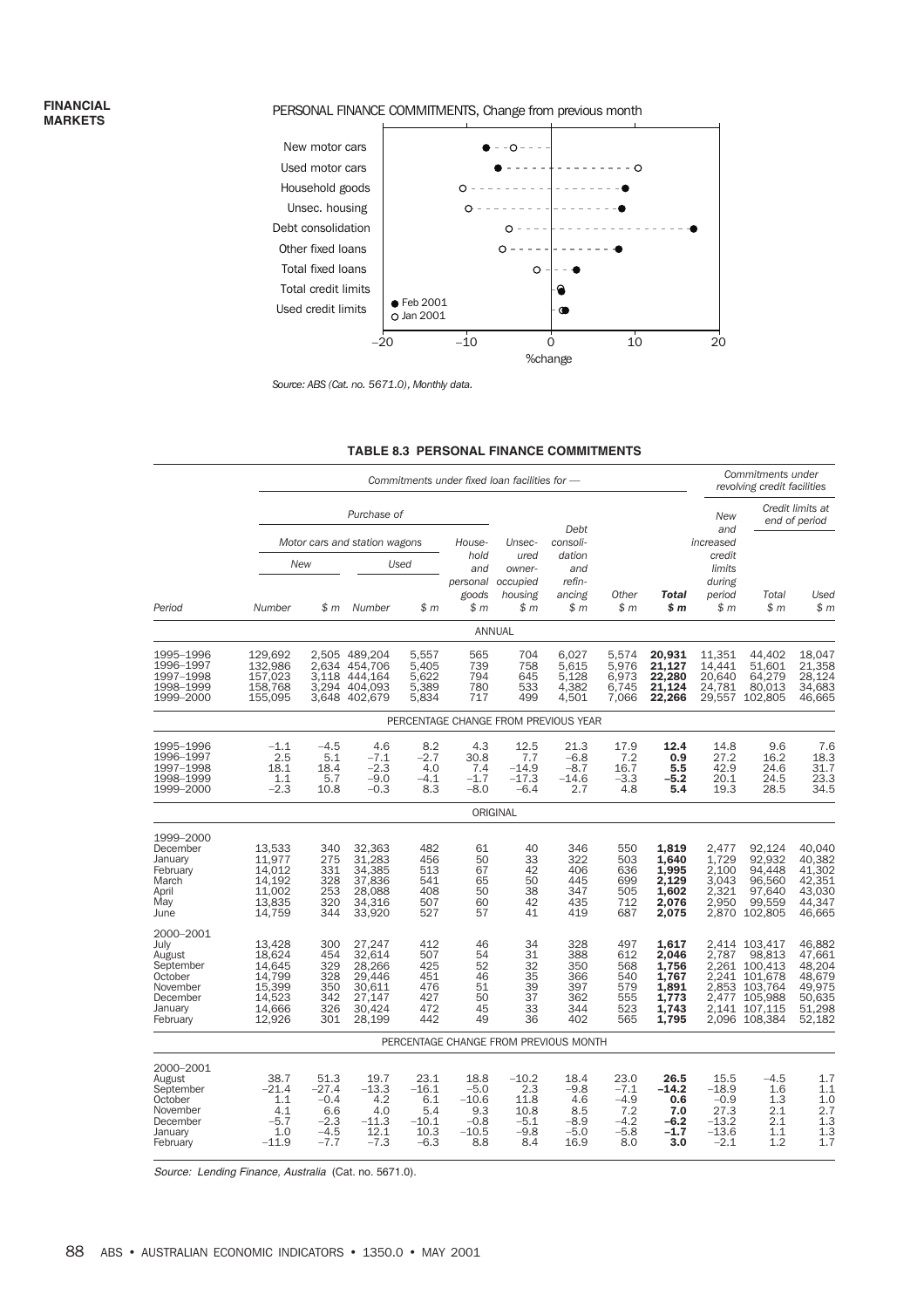#### **FINANCIAL MARKETS**

#### COMMERCIAL AND LEASE FINANCE COMMITMENTS, Change from previous month



*Source: ABS (Cat. no. 5671.0), Monthly data.*

|                                                                                                    |                                                                      | Commercial                                                            |                                                                              |                                                            | Lease                                                    |                                                               |
|----------------------------------------------------------------------------------------------------|----------------------------------------------------------------------|-----------------------------------------------------------------------|------------------------------------------------------------------------------|------------------------------------------------------------|----------------------------------------------------------|---------------------------------------------------------------|
| Period                                                                                             | Fixed<br>loan<br>facilities                                          | Revolving<br>credit<br>facilities                                     | <b>Total</b>                                                                 | Motor<br>vehicles                                          | Other                                                    | Total                                                         |
|                                                                                                    |                                                                      |                                                                       | ANNUAL (\$ MILLION)                                                          |                                                            |                                                          |                                                               |
| 1995-1996<br>1996-1997<br>1997-1998<br>1998-1999<br>1999-2000                                      | 64,317<br>75,976<br>91,221<br>91,120<br>93,959                       | 75,016<br>78,560<br>81,269<br>80,936<br>74,964                        | 139,334<br>154,536<br>172,489<br>172,056<br>168,923                          | 4,086<br>4,076<br>4,954<br>5,107<br>3,471                  | 3,021<br>3,302<br>4,028<br>4,408<br>4,429                | 7,107<br>7,379<br>8,982<br>9,515<br>7,899                     |
|                                                                                                    |                                                                      |                                                                       | PERCENTAGE CHANGE FROM PREVIOUS YEAR                                         |                                                            |                                                          |                                                               |
| 1995-1996<br>1996-1997<br>1997-1998<br>1998-1999<br>1999-2000                                      | 27.3<br>18.1<br>20.1<br>$-0.1$<br>3.1                                | 39.4<br>4.7<br>3.4<br>$-0.4$<br>$-7.4$                                | 33.5<br>10.9<br>11.6<br>$-0.3$<br>$-1.8$                                     | 10.0<br>3.8<br>21.7<br>5.9<br>$-17.0$                      | 16.5<br>9.3<br>22.0<br>9.4<br>0.5                        | 5.6<br>-0.2<br>21.5<br>3.1<br>$-32.0$                         |
|                                                                                                    |                                                                      |                                                                       | ORIGINAL (\$ MILLION)                                                        |                                                            |                                                          |                                                               |
| 1999-2000<br>December<br>January<br>February<br>March<br>April<br>May<br>June                      | 8,046<br>7,482<br>7,965<br>7,520<br>6,483<br>7,836<br>13,270         | 6,975<br>4,581<br>4,987<br>6,628<br>7,610<br>7.226<br>8,736           | 15,022<br>12,063<br>12,951<br>14,148<br>14,093<br>15.062<br>22,006           | 299<br>194<br>197<br>215<br>167<br>265<br>333              | 447<br>297<br>273<br>333<br>264<br>279<br>666            | 746<br>491<br>470<br>548<br>431<br>545<br>999                 |
| 2000-2001<br>July<br>August<br>September<br>October<br>November<br>December<br>January<br>February | 8,136<br>7.951<br>7,546<br>7,297<br>7,529<br>7,734<br>6,253<br>7.202 | 8,040<br>9.018<br>7,054<br>6,056<br>5,092<br>10,372<br>6,299<br>5.299 | 16,176<br>16,969<br>14,600<br>13,352<br>12,621<br>18,105<br>12,552<br>12.501 | 169<br>197<br>171<br>173<br>185<br>318<br>174<br>172       | 234<br>274<br>290<br>260<br>293<br>494<br>253<br>253     | 403<br>470<br>461<br>433<br>477<br>812<br>427<br>425          |
|                                                                                                    |                                                                      |                                                                       | PERCENTAGE CHANGE FROM PREVIOUS MONTH                                        |                                                            |                                                          |                                                               |
| 2000-2001<br>August<br>September<br>October<br>November<br>December<br>January<br>February         | $-2.3$<br>$-5.1$<br>$-3.3$<br>3.2<br>2.7<br>$-19.1$<br>15.2          | 12.2<br>$-21.8$<br>$-14.2$<br>$-15.9$<br>103.7<br>$-39.3$<br>$-15.9$  | 4.9<br>$-14.0$<br>$-8.5$<br>$-5.5$<br>43.5<br>-30.7<br>$-0.4$                | 16.4<br>$-13.0$<br>1.0<br>6.7<br>72.5<br>$-45.4$<br>$-1.2$ | 16.7<br>6.1<br>$-10.4$<br>12.6<br>68.7<br>$-48.8$<br>0.2 | 16.6<br>$-1.9$<br>$-6.2$<br>10.3<br>70.2<br>$-47.4$<br>$-0.4$ |

# **TABLE 8.4 COMMERCIAL AND LEASE FINANCE COMMITMENTS**

Source: Lending Finance, Australia (Cat. no. 5671.0).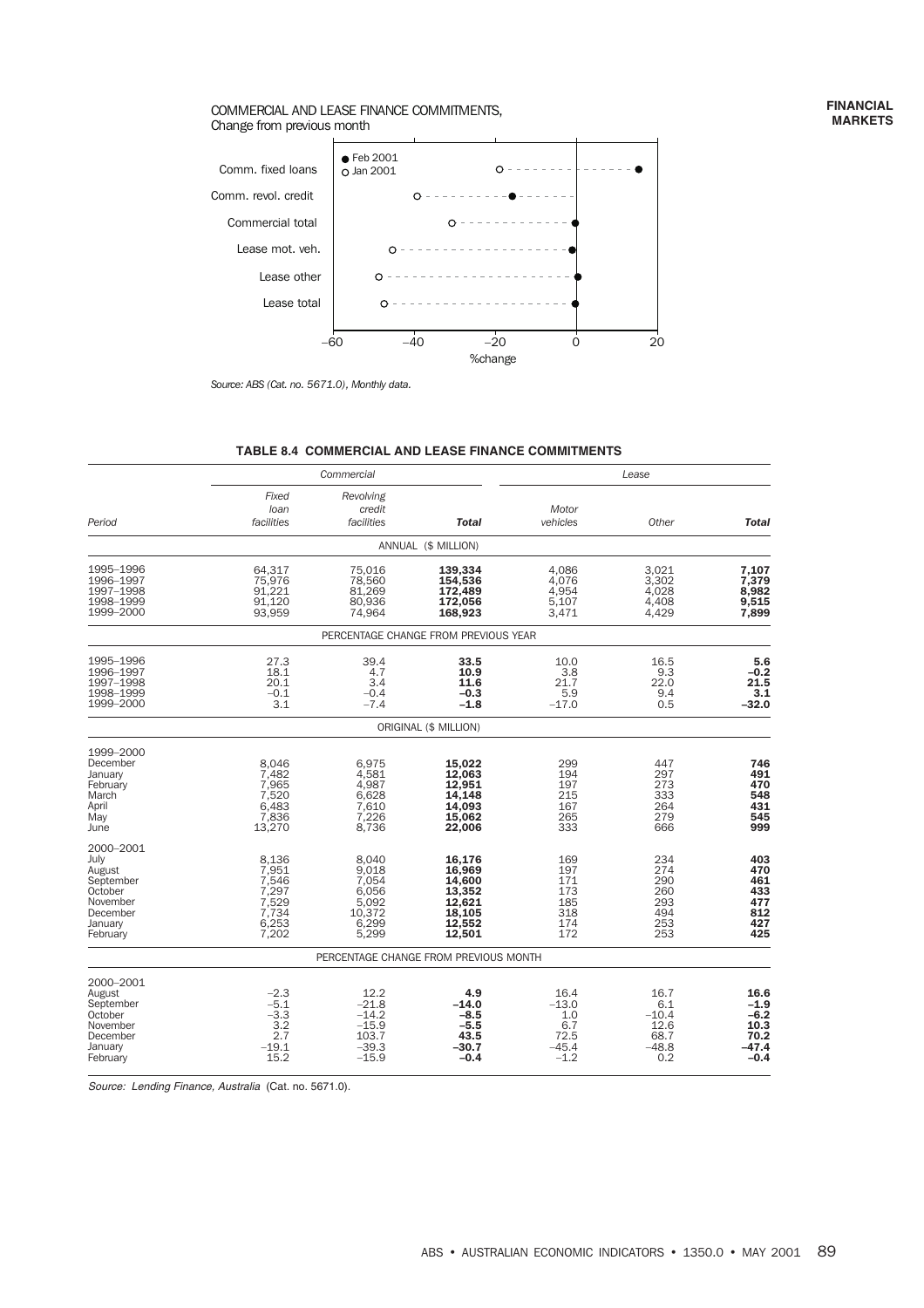#### KEY INTEREST RATES



*Source: RBA Statistical Bulletin, Monthly data.*

|                                                                                                                                |                                                                               | Fixed                                                                         |                                                                               | Banks'                                                                           |                                                                                  |                                                                                 |                                                                               | Commonwealth government securities                                         |                                                                               |                                                                                   |
|--------------------------------------------------------------------------------------------------------------------------------|-------------------------------------------------------------------------------|-------------------------------------------------------------------------------|-------------------------------------------------------------------------------|----------------------------------------------------------------------------------|----------------------------------------------------------------------------------|---------------------------------------------------------------------------------|-------------------------------------------------------------------------------|----------------------------------------------------------------------------|-------------------------------------------------------------------------------|-----------------------------------------------------------------------------------|
|                                                                                                                                | 90-day                                                                        | bank<br>deposits                                                              | Unofficial                                                                    | loans(d)                                                                         | business                                                                         | Housing                                                                         |                                                                               |                                                                            | Treasury bonds                                                                |                                                                                   |
| Period                                                                                                                         | bank<br>bills<br>(b)                                                          | \$5,000 to<br>\$100,000<br>12 months                                          | market<br>rate<br>(c)                                                         | Large<br>variable                                                                | Small<br>variable                                                                | $loans -$<br>banks<br>(e)                                                       | 13 week<br>Treasury<br>notes                                                  | 3 year                                                                     | 5 year                                                                        | 10 year                                                                           |
|                                                                                                                                |                                                                               |                                                                               |                                                                               |                                                                                  | <b>ANNUAL</b>                                                                    |                                                                                 |                                                                               |                                                                            |                                                                               |                                                                                   |
| 1990-1991<br>1991-1992<br>1992-1993<br>1993-1994<br>1994-1995<br>1995-1996<br>1996-1997<br>1997-1998<br>1998-1999<br>1999-2000 | 10.48<br>6.41<br>5.25<br>5.47<br>7.57<br>7.59<br>5.28<br>5.32<br>4.93<br>6.23 | 10.00<br>6.00<br>5.20<br>5.55<br>7.10<br>7.15<br>5.00<br>4.60<br>4.00<br>5.75 | 10.54<br>6.56<br>5.27<br>4.77<br>7.51<br>7.51<br>5.57<br>5.07<br>4.80<br>6.02 | 14.25<br>10.50<br>9.50<br>9.00<br>10.70<br>10.80<br>9.00<br>8.05<br>7.95<br>9.30 | 14.35<br>10.90<br>9.75<br>9.30<br>11.10<br>11.25<br>9.50<br>7.70<br>7.45<br>8.85 | 13.00<br>10.50<br>9.50<br>8.75<br>10.50<br>9.75<br>7.20<br>6.70<br>6.50<br>7.80 | 10.10<br>6.17<br>5.08<br>5.40<br>7.50<br>7.39<br>5.23<br>4.98<br>4.69<br>5.86 | na<br>7.04<br>6.22<br>8.61<br>8.27<br>8.28<br>5.93<br>5.25<br>5.63<br>5.97 | 11.07<br>7.83<br>6.83<br>9.04<br>8.61<br>8.59<br>6.44<br>5.38<br>5.90<br>6.05 | 11.17<br>8.90<br>7.37<br>9.63<br>9.21<br>$8.88$<br>$7.05$<br>5.58<br>6.27<br>6.16 |
| 1999-2000<br>December<br>January<br>February<br>March<br>April<br>May<br>June                                                  | 5.65<br>5.66<br>5.80<br>5.89<br>6.04<br>6.31<br>6.23                          | 5.00<br>5.15<br>5.45<br>5.40<br>5.50<br>5.80<br>5.75                          | 5.01<br>5.01<br>5.51<br>5.50<br>5.78<br>6.02<br>na                            | 8.20<br>8.25<br>8.75<br>8.75<br>9.00<br>9.30<br>9.30                             | 7.70<br>7.75<br>8.25<br>8.30<br>8.55<br>8.85<br>8.85                             | 6.80<br>6.80<br>7.30<br>7.30<br>7.55<br>7.80<br>7.80                            | 5.04<br>5.39<br>5.66<br>5.68<br>5.85<br>6.00<br>5.86                          | 6.47<br>6.82<br>6.52<br>6.38<br>6.43<br>6.20<br>5.97                       | 6.70<br>7.01<br>6.64<br>6.40<br>6.45<br>6.24<br>6.05                          | 6.96<br>7.16<br>6.65<br>6.36<br>$6.39$<br>$6.27$<br>6.16                          |
| 2000-2001<br>July<br>August<br>September<br>October<br>November<br>December<br>January<br>February<br>March                    | 6.20<br>6.49<br>6.57<br>6.41<br>6.33<br>6.20<br>5.91<br>5.59<br>5.14          | 5.65<br>5.75<br>5.90<br>5.80<br>5.70<br>5.40<br>5.00<br>4.70<br>4.15          | 6.00<br>6.25<br>6.28<br>na<br>6.26<br>6.25<br>6.25<br>5.85<br>5.55            | 9.35<br>9.60<br>9.65<br>9.75<br>9.75<br>9.75<br>9.75<br>9.50<br>9.00             | 8.90<br>9.15<br>9.20<br>9.20<br>9.20<br>9.20<br>9.20<br>8.95<br>8.50             | 7.80<br>8.05<br>8.05<br>8.05<br>8.05<br>8.05<br>8.05<br>7.55<br>7.30            | 5.91<br>6.36<br>6.40<br>6.28<br>6.23<br>6.09<br>5.80<br>5.54<br>5.10          | 6.22<br>6.37<br>6.21<br>6.09<br>5.71<br>5.27<br>4.84<br>4.82<br>4.75       | 6.24<br>6.32<br>6.20<br>6.12<br>5.73<br>5.34<br>5.02<br>4.95<br>4.92          | 6.25<br>6.28<br>6.20<br>6.18<br>5.77<br>5.46<br>5.33<br>5.23<br>5.28              |

#### **TABLE 8.5 KEY INTEREST RATES (a)**

(a) All data are end of period unless otherwise specified.<br>(b) Data are an average of the assessed daily market yields for the week ended the last Wednesday of the month.<br>(c) The 11am call rate. Data are the average of dai

Source: Reserve Bank of Australia Bulletin (RBA).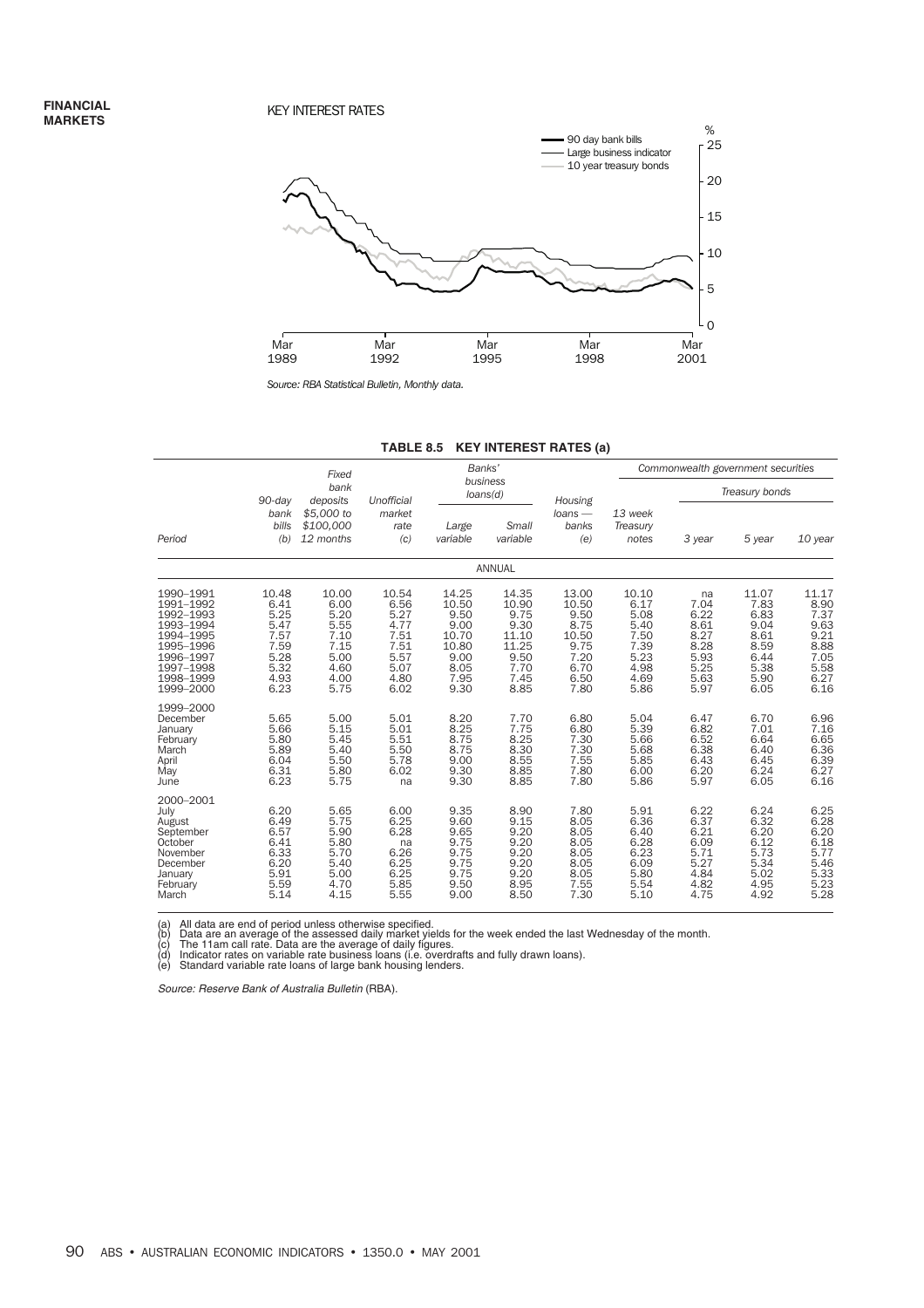# TRADE WEIGHTED INDEX, MAY  $1970 = 100.0$



*Source: RBA Statistical Bulletin, Monthy data.*

|                                                                                                                   |                                                                                        |                                                                                        | IADLE 0.0                                                                | <b>EAUTHINGE RATES (8)</b>                                                             |                                                                               |                                                                                        |                                                                                                 |                                                                        |
|-------------------------------------------------------------------------------------------------------------------|----------------------------------------------------------------------------------------|----------------------------------------------------------------------------------------|--------------------------------------------------------------------------|----------------------------------------------------------------------------------------|-------------------------------------------------------------------------------|----------------------------------------------------------------------------------------|-------------------------------------------------------------------------------------------------|------------------------------------------------------------------------|
| Period                                                                                                            | United<br><b>States</b><br>dollar                                                      | United<br>Kingdom<br>pound                                                             | German<br>mark                                                           | Euro(b)                                                                                | Japanese<br>yen                                                               | New<br>Zealand<br>dollar                                                               | Special<br>Drawing<br>Rights                                                                    | Trade<br>weighted<br>index(c)                                          |
|                                                                                                                   |                                                                                        |                                                                                        |                                                                          | ORIGINAL PER (\$A)                                                                     |                                                                               |                                                                                        |                                                                                                 |                                                                        |
| 1991–1992<br>1992-1993<br>1993-1994<br>1994-1995<br>1995-1996<br>1996-1997<br>1997-1998<br>1998-1999<br>1999-2000 | 0.7488<br>0.6722<br>0.7291<br>0.7086<br>0.7890<br>0.7455<br>0.6135<br>0.6596<br>0.5986 | 0.3945<br>0.4453<br>0.4721<br>0.4452<br>0.5099<br>0.4482<br>0.3681<br>0.4188<br>0.3941 | 1.1438<br>1.1366<br>1.1591<br>0.9814<br>1.2002<br>1.2946<br>1.1096<br>na | na<br>0.6379<br>0.6282                                                                 | 94.05<br>71.54<br>72.20<br>60.08<br>86.48<br>85.20<br>86.16<br>79.66<br>63.19 | 1.3752<br>1.2478<br>1.2258<br>1.0621<br>1.1552<br>1.0996<br>1.1931<br>1.2466<br>1.2780 | 0.52131<br>0.48183<br>0.50264<br>0.45393<br>0.54760<br>0.53475<br>0.46166<br>0.49318<br>0.44805 | 55.2<br>49.5<br>53.0<br>48.4<br>58.1<br>56.7<br>57.9<br>58.4<br>53.3   |
| 1999-2000<br>January<br>February<br>March<br>April<br>May<br>June                                                 | 0.6382<br>0.6143<br>0.6055<br>0.5909<br>0.5735<br>0.5986                               | 0.3938<br>0.3846<br>0.3799<br>0.3758<br>0.3829<br>0.3941                               | na                                                                       | 0.6509<br>0.6347<br>0.6317<br>0.6483<br>0.6161<br>0.6282                               | 68.20<br>67.72<br>63.77<br>62.91<br>61.16<br>63.19                            | 1.2901<br>1.2635<br>1.2198<br>1.2069<br>1.2486<br>1.2780                               | 0.47125<br>0.45882<br>0.45055<br>0.44631<br>0.43334<br>0.44805                                  | 56.0<br>54.5<br>53.1<br>52.5<br>51.4<br>53.3                           |
| 2000–2001<br>July<br>August<br>September<br>October<br>November<br>December<br>January<br>February<br>March       | 0.5822<br>0.5748<br>0.5433<br>0.5148<br>0.5227<br>0.5540<br>0.5466<br>0.5250<br>0.4890 | 0.3869<br>0.3948<br>0.3712<br>0.3550<br>0.3681<br>0.3715<br>0.3739<br>0.3645<br>0.3425 |                                                                          | 0.6306<br>0.6430<br>0.6161<br>0.6123<br>0.6089<br>0.5963<br>0.5898<br>0.5724<br>0.5559 | 63.65<br>61.20<br>58.59<br>56.11<br>58.13<br>63.57<br>63.71<br>61.09<br>60.96 | 1.2804<br>1.3340<br>1.3355<br>1.2993<br>1.2913<br>1.2588<br>1.2437<br>1.2226<br>1.2119 | 0.44294<br>0.44058<br>0.41812<br>0.40165<br>0.40859<br>0.42580<br>0.42220<br>0.40670<br>0.38670 | 52.7<br>52.2<br>49.9<br>48.2<br>49.2<br>51.6<br>51.1<br>49.3<br>47.4   |
|                                                                                                                   |                                                                                        |                                                                                        |                                                                          | PERCENTAGE CHANGE FROM PREVIOUS MONTH                                                  |                                                                               |                                                                                        |                                                                                                 |                                                                        |
| 2000-2001<br>September<br>October<br>November<br>December<br>January<br>February<br>March                         | $-5.5$<br>$-5.2$<br>1.5<br>6.0<br>$-1.3$<br>$-4.0$<br>$-6.9$                           | $-6.0$<br>$-4.4$<br>3.7<br>0.9<br>0.6<br>$-2.5$<br>$-6.0$                              | na                                                                       | $-4.2$<br>$-0.6$<br>$-0.6$<br>$-2.1$<br>$-1.1$<br>$-3.0$<br>$-2.9$                     | $-4.3$<br>$-4.2$<br>3.6<br>9.4<br>0.2<br>$-4.1$<br>$-0.2$                     | 0.1<br>$-2.7$<br>$-0.6$<br>$-2.5$<br>$-1.2$<br>$-1.7$<br>$-0.9$                        | $-5.1$<br>$-3.9$<br>1.7<br>4.2<br>$-0.8$<br>$-3.7$<br>$-4.9$                                    | $-4.4$<br>$-3.4$<br>2.1<br>4.9<br>$-1.0$<br>$-3.5$<br>$-3.9$           |
|                                                                                                                   |                                                                                        |                                                                                        |                                                                          | PERCENTAGE CHANGE FROM SAME MONTH OF PREVIOUS YEAR                                     |                                                                               |                                                                                        |                                                                                                 |                                                                        |
| 2000-2001<br>September<br>October<br>November<br>December<br>January<br>February<br>March                         | $-16.9$<br>$-20.1$<br>$-18.0$<br>$-15.3$<br>$-14.4$<br>$-14.5$<br>$-19.2$              | $-6.6$<br>$-9.7$<br>$-7.4$<br>$-8.2$<br>$-5.1$<br>$-5.2$<br>$-9.8$                     | na                                                                       | 0.3<br>0.0<br>$-3.5$<br>$-8.1$<br>$-9.4$<br>$-9.8$<br>$-12.0$                          | $-15.7$<br>$-17.1$<br>$-10.5$<br>$-5.0$<br>$-6.6$<br>$-9.8$<br>$-4.4$         | 5.9<br>3.1<br>3.7<br>0.3<br>$-3.6$<br>-3.2<br>$-0.6$                                   | $-11.5$<br>$-13.8$<br>$-12.1$<br>$-10.8$<br>$-10.4$<br>$-11.4$<br>$-14.2$                       | $-12.5$<br>$-13.5$<br>$-11.0$<br>$-8.5$<br>$-8.8$<br>$-9.5$<br>$-10.7$ |

**TABLE 8.6 EXCHANGE RATES (a)**

(a) Rates are for the last trading day of the reference period.<br>
(b) On January 1, 1999 eleven European Union nations launched the euro, a single currency giving control of interest rate and exchange<br>
(b) On January 1, 199

Source: Reserve Bank of Australia Bulletin (RBA).

index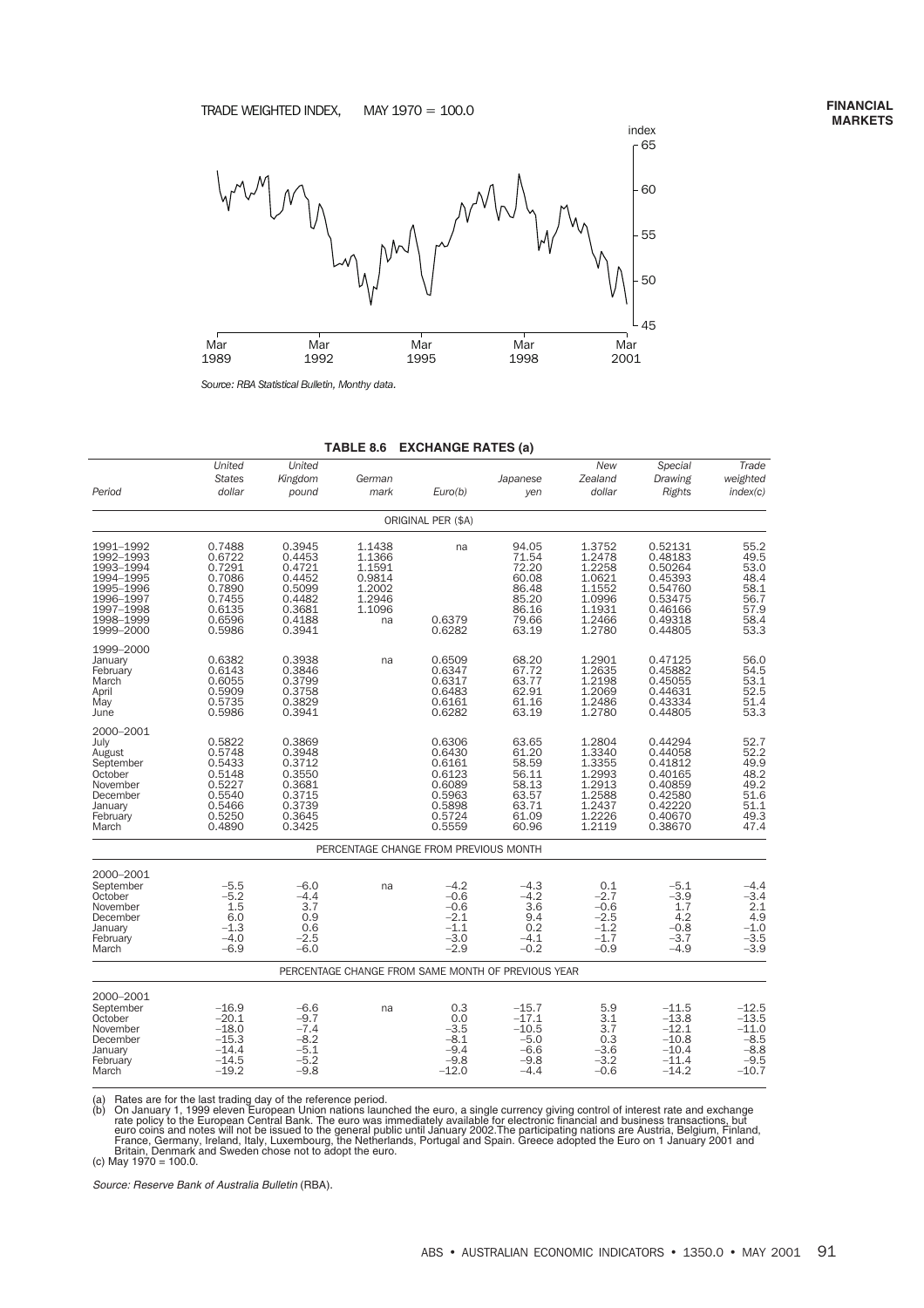#### AUSTRALIAN STOCK MARKET INDEXES, Monthly averages (31 Dec 1979=500)



*Source: Australian Stock Exchange, Monthly data.*

|           |                     | All ordinaries |         |                              | All industrials |         | All resources       |         |         |
|-----------|---------------------|----------------|---------|------------------------------|-----------------|---------|---------------------|---------|---------|
| Period    | <b>Index</b><br>(a) | High           | Low     | <b>Index</b><br>(a)          | High            | Low     | <b>Index</b><br>(a) | High    | Low     |
|           |                     |                |         |                              |                 |         |                     |         |         |
|           |                     |                |         | ANNUAL (31 DEC 1979 = 500)   |                 |         |                     |         |         |
| 1991-1992 | 1,652.7             | 1,696.3        | 1,502.1 | 2,550.0                      | 2,650.0         | 2,288.7 | 965.7               | 976.4   | 870.6   |
| 1992–1993 | 1,722.6             | 1,760.4        | 1,357.2 | 2,665.7                      | 2,701.2         | 2,170.1 | 1,002.7             | 1,043.0 | 734.9   |
| 1993-1994 | 2,040.2             | 2,340.6        | 1,755.3 | 2,984.7                      | 3,525.9         | 2,692.7 | 1,331.1             | 1,442.8 | 1,034.1 |
| 1994-1995 | 2,000.8             | 2,122.1        | 1,823.3 | 3,012.1                      | 3,095.5         | 2,685.0 | 1,235.7             | 1,433.2 | 1,129.5 |
| 1995-1996 | 2,231.7             | 2,326.0        | 2,003.3 | 3,305.8                      | 3,465.4         | 3,006.8 | 1,423.3             | 1,524.7 | 1,244.7 |
| 1996-1997 | 2,662.7             | 2,725.9        | 2,096.1 | 4,173.0                      | 4,301.8         | 3,177.5 | 1,500.4             | 1,530.3 | 1,275.6 |
| 1997-1998 | 2,608.2             | 2,881.4        | 2,219.2 | 4,548.4                      | 4,964.5         | 3,401.2 | 1,047.5             | 1,245.8 | 994.1   |
| 1998-1999 | 2,963.0             | 3,145.2        | 2,458.2 | 5,199.7                      | 5,583.6         | 4,271.2 | 1,181.5             | 1,267.2 | 902.4   |
| 1999-2000 | 3,115.9             | 3,274.1        | 2,779.7 | 5,458.3                      | 5,823.0         | 4,786.3 | 1,252.1             | 1,470.6 | 1,122.2 |
|           |                     |                |         | ORIGINAL (31 DEC 1979 = 500) |                 |         |                     |         |         |
| 1998-1999 |                     |                |         |                              |                 |         |                     |         |         |
| May       | 2,983.5             | 3,084.1        | 2,888.6 | 5,233.6                      | 5,391.7         | 5,114.4 | 1,191.7             | 1,267.2 | 1,089.6 |
| June      | 2,963.0             | 3,004.8        | 2,914.7 | 5,199.7                      | 5,271.0         | 5,117.6 | 1,181.5             | 1,224.1 | 1,113.1 |
| 1999-2000 |                     |                |         |                              |                 |         |                     |         |         |
| September | 2,945.4             | 3,008.1        | 2,881.1 | 5,058.7                      | 5,176.4         | 4,928.4 | 1,306.7             | 1,336.5 | 1,284.1 |
| October   | 2,870.7             | 2,934.1        | 2,779.1 | 4,941.9                      | 5,056.1         | 4,786.3 | 1,259.2             | 1,326.6 | 1,191.2 |
| November  | 2,993.7             | 3,076.7        | 2,892.1 | 5,199.3                      | 5,318.6         | 5,038.9 | 1,258.6             | 1,325.1 | 1,179.9 |
| December  | 3,116.9             | 3,152.5        | 3,037.7 | 5,387.3                      | 5,464.8         | 5,272.9 | 1,343.4             | 1,419.3 | 1,280.7 |
| January   | 3,101.7             | 3,164.6        | 3,030.1 | 5,321.9                      | 5,424.1         | 5,152.6 | 1,387.3             | 1,470.6 | 1,301.8 |
| February  | 3,128.6             | 3,172.5        | 3,084.5 | 5,507.8                      | 5,596.4         | 5,359.9 | 1,220.4             | 1,299.6 | 1,125.7 |
| March     | 3,213.9             | 3,274.1        | 3,133.3 | 5,722.9                      | 5,823.0         | 5,559.7 | 1,170.5             | 1,217.2 | 1,122.2 |
| April     | 3,099.1             | 2,920.1        | 3,187.3 | 5,471.9                      | 5,137.7         | 5,648.6 | 1,189.0             | 1,143.5 | 1,217.5 |
| May       | 3,022.1             | 3,099.1        | 2,964.3 | 5,299.4                      | 5,449.6         | 5,177.7 | 1,207.0             | 1,231.3 | 1,174.5 |
| June      | 3,115.9             | 3,257.6        | 3,047.8 | 5,458.3                      | 5,696.7         | 5,340.5 | 1,252.1             | 1,323.2 | 1,216.6 |
| 2000-2001 |                     |                |         |                              |                 |         |                     |         |         |
| July      | 3,258.8             | 3,290.3        | 3,213.6 | 5,705.9                      | 5,763.7         | 5,621.3 | 1,313.3             | 1,334.4 | 1,294.3 |
| August    | 3,284.3             | 3,330.4        | 3,217.8 | 5,729.0                      | 5,789.8         | 5,632.3 | 1,354.7             | 1,402.6 | 1,299.6 |
| September | 3,244.5             | 3,307.0        | 3,143.5 | 5,630.9                      | 5,760.4         | 5,447.0 | 1,315.9             | 1,423.5 | 1,332.5 |
| October   | 3,212.8             | 3,274.3        | 3,147.5 | 5,598.7                      | 5,712.2         | 5,484.1 | 1,333.0             | 1,360.8 | 1,288.0 |
| November  | 3,254.0             | 3,314.3        | 3,222.0 | 5,669.3                      | 5,785.8         | 5,596.8 | 1,352.2             | 1,366.1 | 1,334.9 |
| December  | 3,208.4             | 3,256.3        | 3,133.7 | 5,561.2                      | 5,646.6         | 5,423.8 | 1,377.3             | 1,416.7 | 1,349.1 |
| January   | 3,224.9             | 3,291.5        | 3,172.4 | 5,595.7                      | 5,727.1         | 5,495.1 | 1,375.2             | 1,405.9 | 1,348.0 |
| February  | 3,268.3             | 3,312.1        | 3,240.0 | 5,656.7                      | 5,756.4         | 5,586.4 | 1,416.1             | 1,477.6 | 1,390.3 |
| March     | 3,200.3             | 3,306.2        | 3,094.3 | 5,488.5                      | 5,675.5         | 5,293.3 | 1,465.1             | 1,511.9 | 1,407.7 |
|           |                     |                |         |                              |                 |         |                     |         |         |

# **TABLE 8.7 AUSTRALIAN STOCK MARKET INDEXES**

(a) Share prices on joint trading floors. Monthly figures are average of daily figures for the month. Annual index is from the last month of the year. The annual high (low) is the highest (lowest) of the year.

Source: Australian Stock Exchange (ASX)*.*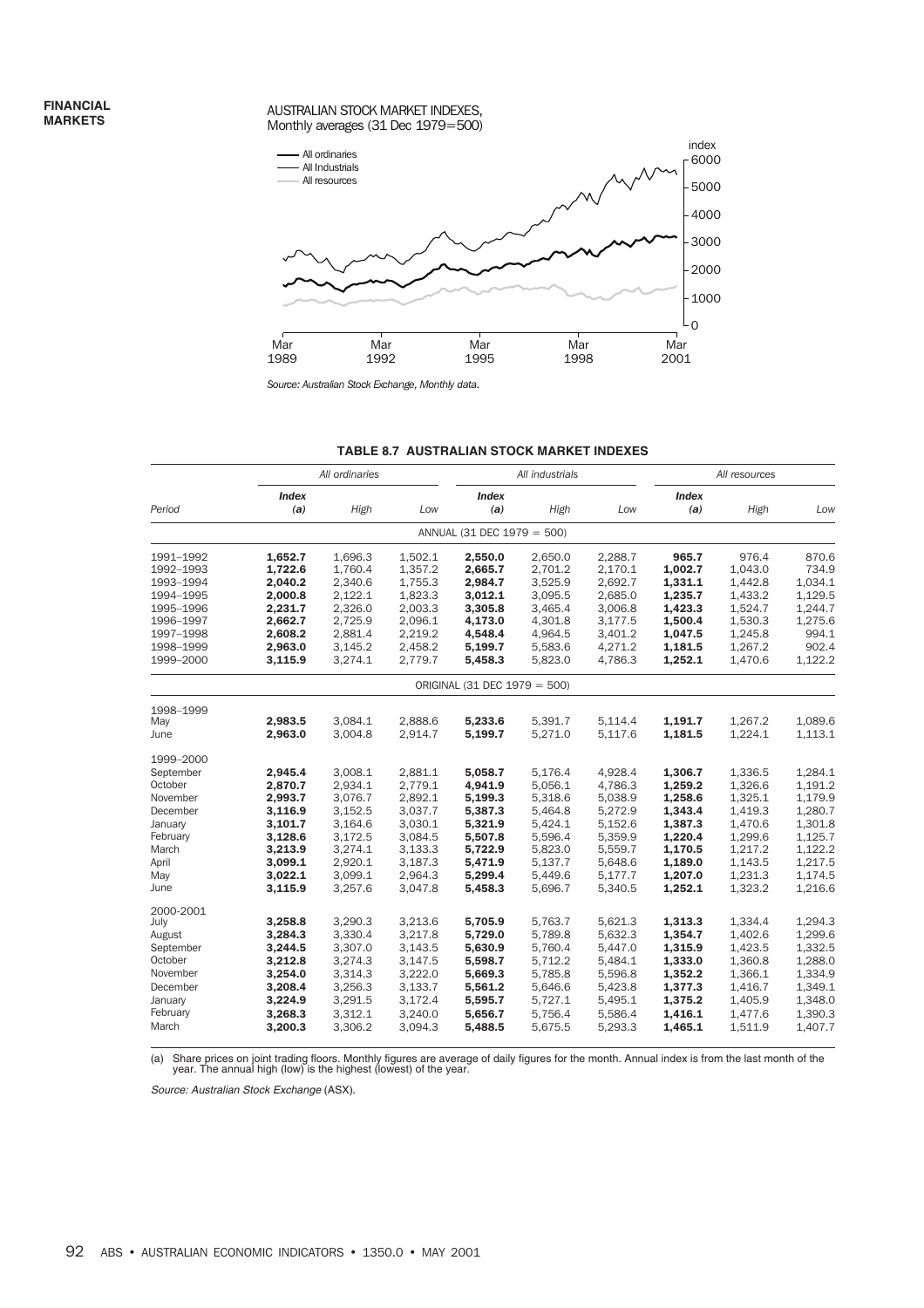

**FINANCIAL MARKETS**

#### **TABLE 8.8 CREDIT MARKET SUMMARY (\$ BILLION)**

|                                                                                              |               |               | 1998-1999 |                                      |         | 1999-2000 |         |         | 2000-2001 |         |
|----------------------------------------------------------------------------------------------|---------------|---------------|-----------|--------------------------------------|---------|-----------|---------|---------|-----------|---------|
|                                                                                              | 1998-<br>1999 | 1999-<br>2000 | Mar.      | June                                 | Sept.   | Dec.      | Mar.    | June    | Sept.     | Dec.    |
|                                                                                              |               |               |           | AMOUNTS OUTSTANDING AT END OF PERIOD |         |           |         |         |           |         |
| <b>Total debt and equity</b><br>outstandings of the<br>non-financial domestic<br>sectors     | 1,420.1       | 1,607.5       | 1,396.6   | 1,420.1                              | 1,441.0 | 1,527.1   | 1,585.9 | 1,607.5 | 1,643.6   | 1,625.6 |
| of:                                                                                          |               |               |           |                                      |         |           |         |         |           |         |
| Private non-financial corporations                                                           | 793.5         | 928.8         | 774.4     | 793.5                                | 808.9   | 868.5     | 919.7   | 928.8   | 966.9     | 936.8   |
| National public non-financial<br>corporations                                                | 49.2          | 55.7          | 49.1      | 49.2                                 | 43.3    | 65.1      | 60.8    | 55.7    | 51.4      | 54.1    |
| State and local public non-financial<br>corporations                                         | 30.6          | 31.0          | 30.3      | 30.6                                 | 30.4    | 30.4      | 29.7    | 31.0    | 33.2      | 34.0    |
| National general government                                                                  | 95.6          | 84.0          | 104.8     | 95.6                                 | 95.9    | 88.0      | 89.9    | 84.0    | 81.7      | 81.6    |
| State and local general government                                                           | 46.3          | 43.0          | 45.7      | 46.3                                 | 45.8    | 44.2      | 41.7    | 43.0    | 39.7      | 37.7    |
| Households                                                                                   | 404.9         | 465.0         | 392.4     | 404.9                                | 416.6   | 431.0     | 444.0   | 465.0   | 470.8     | 481.5   |
|                                                                                              |               |               |           | NET TRANSACTIONS DURING PERIOD       |         |           |         |         |           |         |
| Total funds raised on<br>conventional credit markets<br>by non-financial<br>domestic sectors | 83.2          | 124.6         | 27.3      | 12.9                                 | 26.6    | 42.9      | 25.3    | 29.8    | 25.4      | 29.0    |
| of:                                                                                          |               |               |           |                                      |         |           |         |         |           |         |
| <b>Private non-financial corporation</b>                                                     | 51.1          | 61.8          | 20.5      | 8.2                                  | 16.8    | 18.4      | 14.2    | 12.4    | 23.8      | 20.1    |
| Bills of exchange                                                                            | 3.1           | 5.1           | 0.3       | 0.4                                  | 00.3    | $-0.4$    | 1.1     | 4.1     | 3.1       | 2.4     |
| One name paper                                                                               | 2.3           | $-1.0$        | 5.4       | $-2.2$                               | 0.0     | $-0.4$    | 0.7     | $-1.3$  | 2.4       | 0.2     |
| Bonds, etc                                                                                   | 3.3           | 7.7           | 1.8       | 1.6                                  | 1.4     | 1.7       | 0.5     | 4.1     | 2.1       | 2.4     |
| Loans and placements                                                                         | 12.3          | 12.7          | 6.1       | 0.7                                  | 4.0     | 3.7       | 4.5     | 0.5     | 4.0       | 8.7     |
| Shares and other equity                                                                      | 30.2          | 37.4          | 7.0       | 7.6                                  | 11.1    | 14.0      | 7.3     | 5.0     | 12.2      | 6.3     |
| National public non-financial<br>corporations                                                | 0.4           | 18.3          | 1.1       | $-0.9$                               | $-0.5$  | 18.8      | $-0.2$  | 0.2     | 0.0       | 0.1     |
| Bills of exchange                                                                            | 0.1           | 0.1           | 0.0       | 0.1                                  | 0.0     | 0.1       | 0.0     | 0.0     | 0.1       | $-0.1$  |
| One name paper                                                                               | $-0.1$        | 0.4           | 0.0       | $-0.3$                               | $-0.3$  | 0.6       | $-0.1$  | 0.2     | $-0.2$    | 0.7     |
| Bonds, etc                                                                                   | 0.6           | 1.9           | 0.9       | $-0.6$                               | 0.0     | $-0.1$    | 0.4     | 1.6     | 0.1       | $-0.6$  |
| Loans and placements                                                                         | 0.2           | $-0.1$        | 0.2       | $-0.1$                               | $-0.1$  | 2.1       | $-0.6$  | $-1.5$  | 0.0       | 0.1     |
| Shares and other equity                                                                      | $-0.3$        | 16.1          | 0.0       | 0.0                                  | 0.0     | 16.1      | 0.0     | 0.0     | 0.0       | 0.0     |
| State and local public non-financial<br>corporations                                         | $-0.3$        | 0.3           | $-1.6$    | 0.3                                  | $-0.2$  | 0.0       | $-0.7$  | 1.2     | 2.1       | 0.8     |
| Bills of exchange                                                                            | 0.0           | $-0.1$        | $-0.1$    | $-0.2$                               | $-0.1$  | 0.2       | $-0.1$  | -0.1    | $-0.2$    | 0.3     |
| Loans and placements                                                                         | $-0.3$        | 0.4           | $-1.5$    | 0.5                                  | $-0.1$  | $-0.2$    | $-0.6$  | 1.3     | 2.3       | 0.5     |
| National general government                                                                  | $-7.5$        | $-12.5$       | $-0.6$    | $-7.8$                               | $-0.7$  | $-7.1$    | 1.5     | $-6.2$  | $-2.8$    | $-0.7$  |
| One name paper                                                                               | $-2.6$        | $-1.9$        | 1.5       | $-5.1$                               | 1.3     | $-1.1$    | 1.7     | $-3.8$  | 0.4       | $-1.3$  |
| Bonds, etc                                                                                   | $-4.8$        | $-10.7$       | $-2.1$    | $-2.6$                               | $-2.1$  | $-5.9$    | $-0.3$  | $-2.4$  | $-3.1$    | $-0.1$  |
| <b>State and local general</b><br>government                                                 | $-3.2$        | $-3.4$        | $-2.5$    | 0.6                                  | $-0.5$  | $-1.7$    | $-2.4$  | 1.2     | -3.3      | $-2.0$  |
| <b>Households</b>                                                                            | 42.8          | 59.9          | 10.4      | 12.6                                 | 11.7    | 14.4      | 12.8    | 21.0    | 5.6       | 10.8    |
| Bills of exchange                                                                            | 0.5           | 0.1           | $-0.2$    | 0.5                                  | 0.4     | 0.0       | $-0.4$  | 0.1     | 0.0       | $-0.1$  |
| Loans and placements                                                                         | 42.5          | 59.9          | 10.6      | 12.1                                 | 11.3    | 14.4      | 13.3    | 20.9    | 5.7       | 10.9    |

Source: Australian National Accounts: Financial Accounts (Cat. no. 5232.0).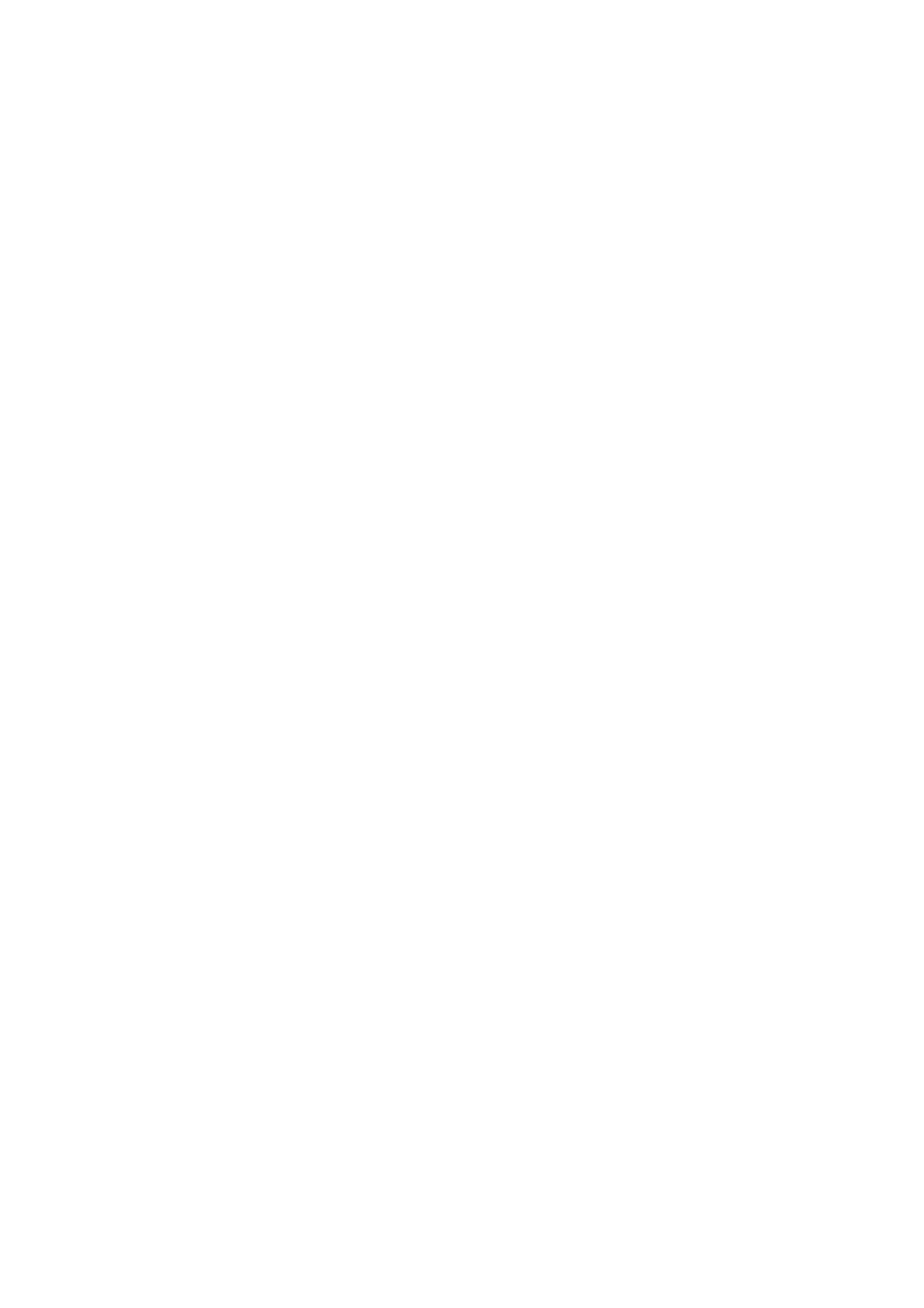# **9** STATE COMPARISONS

#### *TABLES*

| 9.1  |                                                                              |
|------|------------------------------------------------------------------------------|
| 9.2  |                                                                              |
| 9.3  | Gross state product and state final demand : chain volume measures. 98       |
| 9.4  |                                                                              |
| 9.5  |                                                                              |
| 9.6  |                                                                              |
| 9.7  |                                                                              |
| 9.8  |                                                                              |
| 9.9  |                                                                              |
| 9.10 |                                                                              |
| 9.11 | 106                                                                          |
| 9.12 | 107                                                                          |
| 9.13 | Secured housing finance commitments to individuals : number and value<br>108 |
| 9.14 |                                                                              |

#### *RELATED PUBLICATIONS*

*Australian Demographic Statistics* (Cat. no. 3101.0)

*Australian National Accounts: Quarterly State Details* (Cat. no. 5206.0.40.001)

*Australian National Accounts: State Accounts* (Cat. no. 5220.0)

*Housing Finance for Owner Occupation, Australia* (Cat. no. 5609.0)

*State Estimates of Private New Capital Expenditure* (Cat. no. 5646.0)

*Labour Force, Australia, Preliminary* (Cat. no. 6202.0)

*Average Weekly Earnings, States and Australia* (Cat. no. 6302.0)

*Wage Cost Index, Australia* (Cat. no. 6345.0)

*Job Vacancies, Australia* (Cat. no. 6354.0)

*Consumer Price Index*, *Australia* (Cat. no. 6401.0)

*Retail Trade, Australia* (Cat. no. 8501.0)

*Building Approvals, Australia* (Cat. no. 8731.0)

*New Motor Vehicle Registrations, Australia, Preliminary* (Cat. no. 9301.0)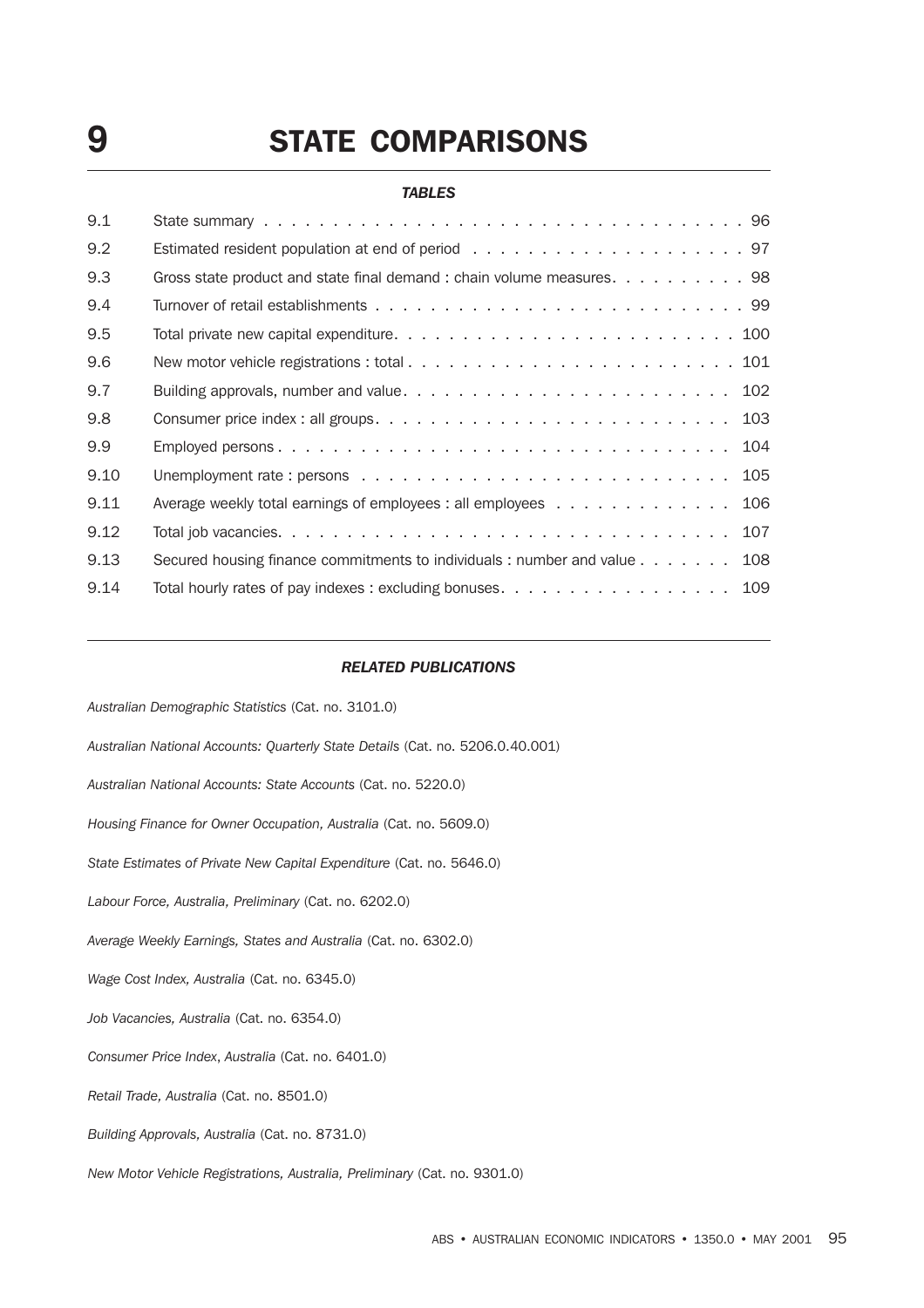#### **STATE COMPARISONS**

#### *Latest observation Frequency New South Wales Victoria Queensland Australia South Western Australia Tasmania Northern Territory Australian Capital Territory Australia* SELECTED INDICATORS Labour force<br>- Participation rate (%)<br>- (trend) rate (%) Mar 2001 M 62.0 64.0 65.0 59.8 67.2 59.2 69.7 72.4 **63.6** 1<br>
Unemployment rate (%)<br>
Unemployment rate (%)<br>
Mar 2001 M 6.0 6.4 8.8 7.3 6.9 8.9 5.4 4.8 6.8 Average weekly total<br>Average weekly total earnings (\$) (original) Nov 2000 Q 687.20 627.60 608.20 618.50 620.10 549.50 671.40 769.50 **644.80** SELECTED INDICATORS PER HEAD OF POPULATION (a) Final demand (\$'000) (Chain volume measures) (seasonally adjusted) Dec 2000 Q 8.4 8.4 7.9 7.3 8.0 6.7 9.8 14.9 8.3 Retail turnover (\$) (Chain volume measures) (seasonally adjusted) Dec 2000 Q 1,950 1,825 1,920 1,819 1,943 1,706 1,961 2,423 1,904 Retail turnover (\$) (trend) Feb 2001 M 696 656 691 641 670 609 692 868 <sup>679</sup> Private new capital<br>
expenditure (\$) (b)<br>
(seasonally adjusted) Dec 2000 Q 550 509 462 498 661 289 na na **520**<br>
Registration of new<br>
(000 population) Feb 2001 M 3.467 3.904 3.405 2.782 3.113 2.817 2.875 Res. building approvals<br>(no. per '000<br>population) (trend) Feb 2001 M 0.437 0.689 0.519 0.373 0.602 0.189 0.174 0.421 **0.511** Res. building approvals<br>(\$) (original) Feb 2001 M 50 96 55 33 82 21 21 6**1 63** Housing finance<br>commitments(\$)<br>(original) Feb 2001 M 359 258 261 234 340 138 159 299 **296** PERCENTAGE CHANGE FROM PREVIOUS PERIOD Final demand (Chain volume measures)<br>(seasonally adjusted) Dec 2000 Q −3.6 −0.7 1.7 0.7 −0.4 −2.0 −2.9 −3.3 **−1.2** Retail turnover (Chain volume measures) (seasonally adjusted) Dec 2000 Q 0.2 4.1 2.0 4.3 –1.2 2.6 –0.7 5.4 1.8 Retail turnover (trend) Feb 2001 M 0.5 1.0 0.8 0.6 –0.2 0.7 0.1 1.0 0.7 Private new capital<br>expenditure (b)<br>(seasonally adjusted) Dec 2000 Q -9.2 -9.9 -1.1 6.7 36.7 -2.9 na na **-2.9** Registration of new<br>
Registration of new motor vehicles (trend) Feb 2001 M –1.2 –1.9 –3.0 –2.1 –2.3 –1.0 –4.9 –1.0 **–1.9** Res. building approvals<br>
— number (trend) Feb 2001 M –4.1 5.4 –2.4 1.5 –1.5 –2.2 –12.8 –9.0 **–0.6** Res. building approvals — value (original) Feb 2001 M –14.2 17.6 –9.6 8.7 23.2 0.0 –42.9 –26.9 1.5 Consumer Price Index (original) Dec 2000 Q 0.5 0.4 0.3 0.2 0.2 –0.1 0.6 0.4 0.4

**TABLE 9.1 STATE SUMMARY**

(a) The latest quarterly estimate of Australian resident population is shown in Table 9.2. This estimation has been used to calculate ratios for subsequent periods.

participation rate (percentage points) (trend) Mar 2001 M 0.0 0.1 0.1 –0.1 0.2 –0.1 –0.1 –0.2 –0.3

(trend) Mar 2001 M 0.0 0.0 0.2 0.0 0.3 0.0 −0.3 0.0 **0.0**<br>Average weekly total Mov 2000 Q −0.4 −0.7 −2.2 2.5 0.7 0.4 2.1 3.0 **−0.3** 

Housing finance<br>
Commitments<br>
(original) Feb 2001 M 8.5 –0.1 16.8 –1.4 5.3 12.1 3.3 16.3 6.9<br>
Indexes, excluding<br>
Indexes, excluding indexes, excluding \*<br>bonuses (original) Dec 2000 Q 0.5 0.9 1.2 0.9 0.6 0.7 1.2 0.8 **0.8** 

(b) Private new capital expenditure data are not available for the Australian Capital Territory or the Northern Territory and are included in the Australian total.

Labour force

Unemployment rate<br>
(percentage points)<br>
(trend)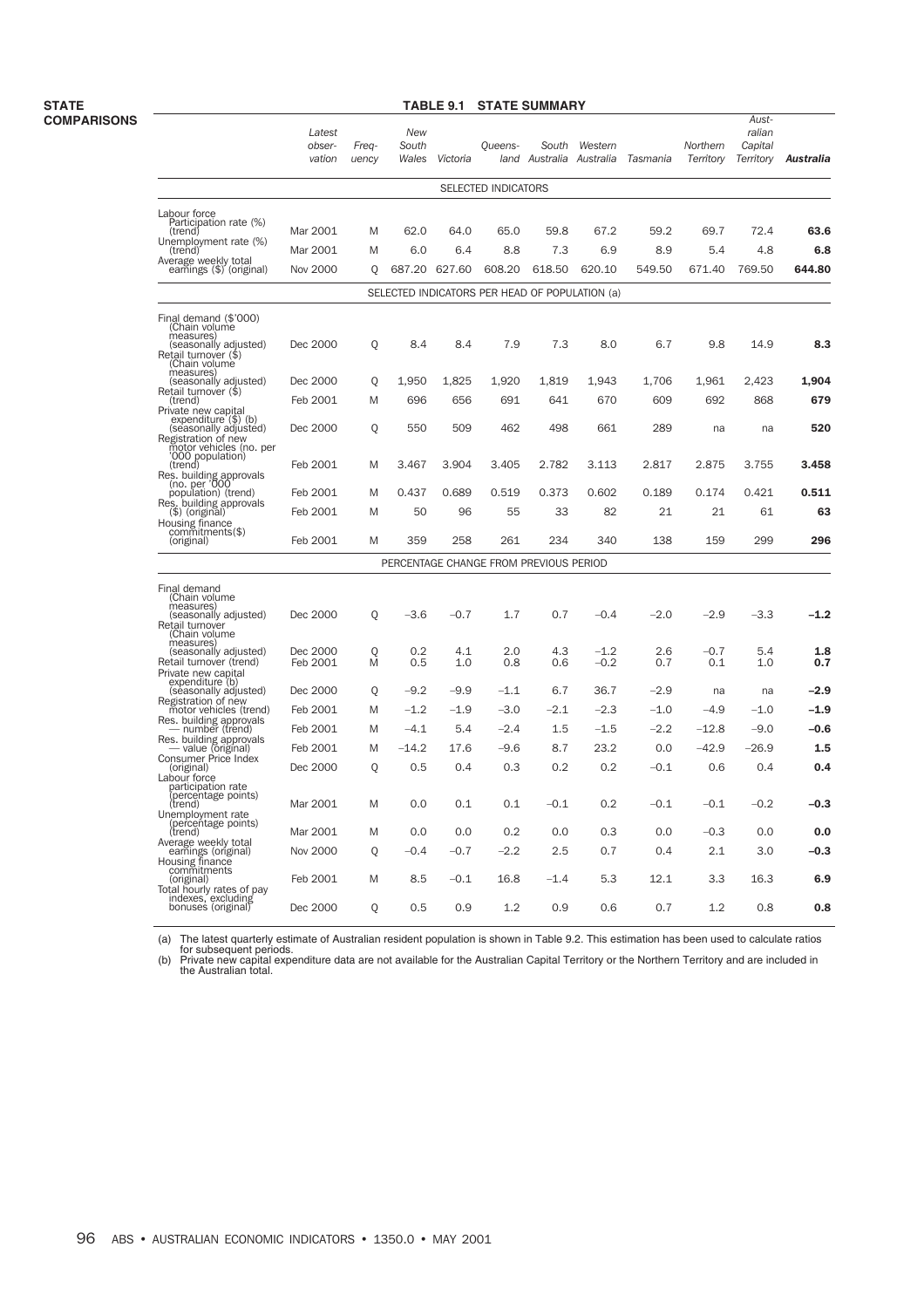### **TABLE 9.2 ESTIMATED RESIDENT POPULATION AT END OF PERIOD**

| Period                                                                                                            | <b>New</b><br>South<br>Wales                                                                    | Victoria                                                                                        | Oueensland                                                                                      | South<br>Australia                                                                              | Western<br>Australia                                                                            | Tasmania                                                                      | Northern<br>Territory                                                         | Australian<br>Capital<br>Territory<br>(a)                                     | Australia<br>(b)                                                                                         |
|-------------------------------------------------------------------------------------------------------------------|-------------------------------------------------------------------------------------------------|-------------------------------------------------------------------------------------------------|-------------------------------------------------------------------------------------------------|-------------------------------------------------------------------------------------------------|-------------------------------------------------------------------------------------------------|-------------------------------------------------------------------------------|-------------------------------------------------------------------------------|-------------------------------------------------------------------------------|----------------------------------------------------------------------------------------------------------|
|                                                                                                                   |                                                                                                 |                                                                                                 |                                                                                                 | ANNUAL ('000) - ORIGINAL                                                                        |                                                                                                 |                                                                               |                                                                               |                                                                               |                                                                                                          |
| 1991-1992<br>1992-1993<br>1993-1994<br>1994-1995<br>1995-1996<br>1996-1997<br>1997-1998<br>1998-1999<br>1999-2000 | 5.962.6<br>6.004.9<br>6,060.2<br>6,127.0<br>6,204.7<br>6,272.8<br>6.333.5<br>6.396.7<br>6.463.5 | 4.455.0<br>4.472.4<br>4.487.6<br>4.517.4<br>4.560.2<br>4.605.2<br>4.654.9<br>4.707.6<br>4.765.9 | 3.030.0<br>3.109.8<br>3.187.1<br>3,265.1<br>3,338.7<br>3.397.1<br>3.453.5<br>3.506.9<br>3,566.4 | 1,456.5<br>1.460.7<br>1.466.1<br>1,469.4<br>1.474.3<br>1.479.7<br>1.486.4<br>1,492.4<br>1,497.6 | 1.658.0<br>1.677.7<br>1,703.0<br>1,733.8<br>1,765.3<br>1.797.9<br>1.829.1<br>1,857.6<br>1,883.9 | 469.8<br>471.7<br>472.9<br>473.7<br>474.4<br>473.5<br>471.7<br>470.8<br>470.4 | 168.1<br>170.7<br>173.4<br>177.6<br>181.8<br>186.9<br>189.9<br>192.7<br>195.5 | 294.7<br>299.3<br>301.5<br>304.8<br>308.3<br>308.0<br>308.1<br>309.3<br>310.8 | 17,494.7<br>17,667.1<br>17,854.7<br>18,071.8<br>18,310.7<br>18,524.2<br>18,730.4<br>18,937.2<br>19,157.0 |
|                                                                                                                   |                                                                                                 |                                                                                                 |                                                                                                 | QUARTERLY ('000) - ORIGINAL                                                                     |                                                                                                 |                                                                               |                                                                               |                                                                               |                                                                                                          |
| 1998-1999<br>September<br>December<br>March<br>June                                                               | 6,353.5<br>6,368.5<br>6,381.5<br>6.396.7                                                        | 4,669.0<br>4.684.1<br>4.697.2<br>4.707.6                                                        | 3,467.3<br>3,480.5<br>3.493.3<br>3,506.9                                                        | 1,487.7<br>1,490.0<br>1.491.4<br>1.492.4                                                        | 1,838.5<br>1,844.7<br>1.851.1<br>1.857.6                                                        | 471.6<br>471.6<br>471.1<br>470.8                                              | 190.7<br>191.4<br>192.0<br>192.7                                              | 308.1<br>308.4<br>308.8<br>309.3                                              | 18,789.6<br>18,842.2<br>18,889.5<br>18,937.2                                                             |
| 1999-2000<br>September<br>December<br>March<br>June                                                               | 6,412.5<br>6.433.6<br>6.445.7<br>6.463.5                                                        | 4,722.2<br>4.736.7<br>4.753.7<br>4.765.9                                                        | 3,520.0<br>3.536.3<br>3.551.6<br>3,566.4                                                        | 1,494.3<br>1.496.2<br>1.497.1<br>1.497.6                                                        | 1,866.3<br>1.871.0<br>1,878.1<br>1.883.9                                                        | 470.8<br>470.7<br>470.7<br>470.4                                              | 193.4<br>194.3<br>194.6<br>195.5                                              | 309.6<br>310.0<br>310.8<br>310.9                                              | 18,992.3<br>19.052.0<br>19.105.4<br>19,157.0                                                             |
| 2000-2001<br>September (c)                                                                                        | nya                                                                                             | nya                                                                                             | nya                                                                                             | nya                                                                                             | nya                                                                                             | nya                                                                           | nya                                                                           | nya                                                                           | nya                                                                                                      |

(a) Excludes Jervis Bay Territory from September quarter 1993.<br>
(b) Includes Cocos (Keeling) Islands, Christmas Island and Jervis Bay Territory from September quarter 1993.<br>
(c) Overseas migration data for September Quarte

Source: Australian Demographic Statistics (Cat. no. 3101.0).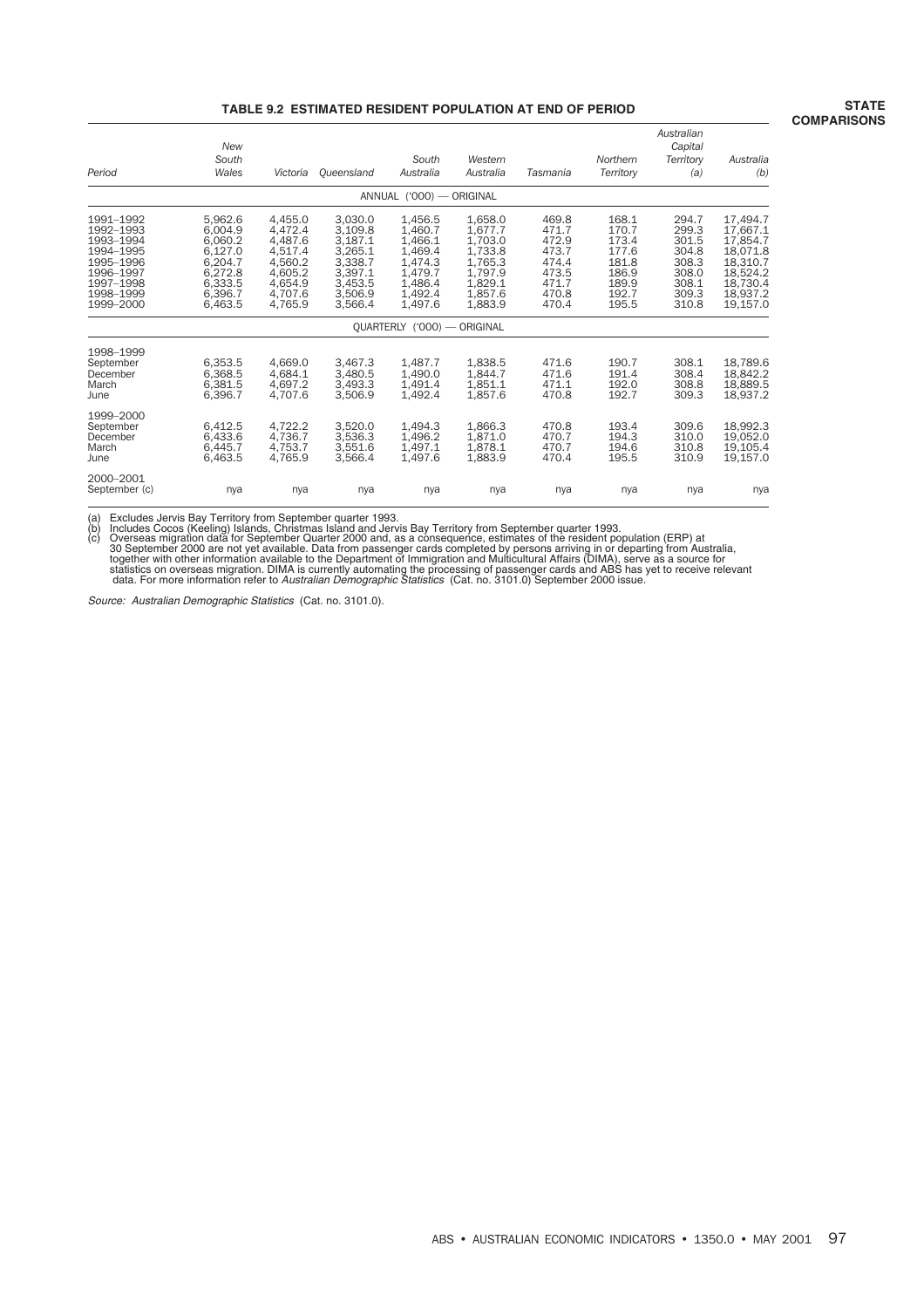#### **TABLE 9.3 GROSS STATE PRODUCT AND STATE FINAL DEMAND Chain Volume Measures, Reference Year 1998–1999**

| Period                                                                                                            | <b>New</b><br>South<br>Wales                                                                    | Victoria                                                                                        | Oueensland                                                                                | South<br>Australia                                                                     | Western<br>Australia                                                                   | Tasmania                                                                               | Northern<br>Territory                                                         | Australian<br>Capital<br>Territory                                                     | <b>Australia</b>                                                                                |
|-------------------------------------------------------------------------------------------------------------------|-------------------------------------------------------------------------------------------------|-------------------------------------------------------------------------------------------------|-------------------------------------------------------------------------------------------|----------------------------------------------------------------------------------------|----------------------------------------------------------------------------------------|----------------------------------------------------------------------------------------|-------------------------------------------------------------------------------|----------------------------------------------------------------------------------------|-------------------------------------------------------------------------------------------------|
|                                                                                                                   |                                                                                                 |                                                                                                 |                                                                                           | GROSS STATE PRODUCT - ANNUAL (\$ MILLION)                                              |                                                                                        |                                                                                        |                                                                               |                                                                                        |                                                                                                 |
| 1991-1992<br>1992-1993<br>1993-1994<br>1994-1995<br>1995-1996<br>1996-1997<br>1997-1998<br>1998-1999<br>1999-2000 | 161,507<br>165,890<br>172,811<br>178,964<br>186,417<br>193.529<br>202.664<br>213,494<br>221,375 | 112,774<br>117,449<br>122,307<br>126,141<br>130,734<br>134,463<br>141.084<br>151,006<br>157,915 | 67,980<br>73,352<br>76,395<br>80,482<br>83.719<br>88.022<br>91,789<br>97,555<br>103,691   | 32,260<br>33,216<br>34,144<br>34.227<br>36.034<br>36.632<br>39,087<br>39,966<br>41,381 | 45,778<br>47,047<br>49,853<br>53,216<br>56,252<br>57,931<br>61,374<br>63,611<br>66,525 | 9,775<br>9,970<br>10,008<br>10,270<br>10.615<br>10,660<br>10,704<br>11,243<br>11,367   | 4,821<br>4,823<br>4,898<br>5.262<br>5,582<br>5.715<br>5.979<br>6,468<br>6,466 | 9,355<br>9,678<br>10,075<br>10.484<br>10.791<br>10.966<br>11.618<br>12,075<br>12,669   | 442,022<br>457,984<br>476,986<br>498.550<br>520.261<br>539.088<br>565,126<br>595,417<br>620,963 |
|                                                                                                                   |                                                                                                 |                                                                                                 |                                                                                           | STATE FINAL DEMAND - ANNUAL (\$ MILLION)                                               |                                                                                        |                                                                                        |                                                                               |                                                                                        |                                                                                                 |
| 1991-1992<br>1992-1993<br>1993-1994<br>1994-1995<br>1995-1996<br>1996-1997<br>1997-1998<br>1998-1999<br>1999-2000 | 161,963<br>164,098<br>166,981<br>178,553<br>183.572<br>186,945<br>197,866<br>208,591<br>220,789 | 107,988<br>111,158<br>114.145<br>119,934<br>125.198<br>131,629<br>139,054<br>149,762<br>158,233 | 73,739<br>77,691<br>81,589<br>88,037<br>90.380<br>95,928<br>100,406<br>107,074<br>111,676 | 34,291<br>34,003<br>34,728<br>36,955<br>37,293<br>38,143<br>40.636<br>40,680<br>42,920 | 42,477<br>45,631<br>47,735<br>50,355<br>53,733<br>55,626<br>60,858<br>60,859<br>62,229 | 10,602<br>10,811<br>11.055<br>11,396<br>11.750<br>11,900<br>12,050<br>12,088<br>12,737 | 5,082<br>5,305<br>5,634<br>6,018<br>6.769<br>6,741<br>7,495<br>8,631<br>8,283 | 12,986<br>13,210<br>14.068<br>14,178<br>14.236<br>15,408<br>15,652<br>17,029<br>19,000 | 448,913<br>461,674<br>475.688<br>505,273<br>523.578<br>543,186<br>574,049<br>604,721<br>635,859 |
|                                                                                                                   |                                                                                                 |                                                                                                 | STATE FINAL DEMAND - QUARTERLY - SEASONALLY ADJUSTED (\$ MILLION)                         |                                                                                        |                                                                                        |                                                                                        |                                                                               |                                                                                        |                                                                                                 |
| 1998-1999<br>December<br>March<br>June                                                                            | 51,496<br>52.637<br>53,210                                                                      | 37,105<br>37,549<br>38.403                                                                      | 26,656<br>27,537<br>27.003                                                                | 10,176<br>10.225<br>10.100                                                             | 14,955<br>15,370<br>15.163                                                             | 2,966<br>3.102<br>3.070                                                                | 2,444<br>2.050<br>2.016                                                       | 4,264<br>4.229<br>4.220                                                                | 149,729<br>153,459<br>152,743                                                                   |
| 1999-2000<br>September<br>December<br>March<br>June                                                               | 54,228<br>54,961<br>55,375<br>56,226                                                            | 38,914<br>39,504<br>39,622<br>40,192                                                            | 27,275<br>27,710<br>28,455<br>28,235                                                      | 10,683<br>10,495<br>10,821<br>10,920                                                   | 15,627<br>15,547<br>15,488<br>15,566                                                   | 3,136<br>3,135<br>3,169<br>3,296                                                       | 2,197<br>2.048<br>1.996<br>2,042                                              | 4,507<br>4,715<br>4,846<br>4,934                                                       | 156,131<br>157,998<br>160,543<br>161,187                                                        |
| 2000-2001<br>September<br>December                                                                                | 56,607<br>54.564                                                                                | 40,145<br>39.876                                                                                | 27,814<br>28.293                                                                          | 10,799<br>10.876                                                                       | 15,135<br>15.081                                                                       | 3,192<br>3,129                                                                         | 1,967<br>1.909                                                                | 4,783<br>4.625                                                                         | 160,249<br>158,290                                                                              |
|                                                                                                                   |                                                                                                 |                                                                                                 | STATE FINAL DEMAND - SEASONALLY ADJUSTED - PERCENTAGE CHANGE FROM PREVIOUS QUARTER        |                                                                                        |                                                                                        |                                                                                        |                                                                               |                                                                                        |                                                                                                 |
| 1999-2000<br>December<br>March<br>June                                                                            | 1.4<br>0.8<br>1.5                                                                               | 1.5<br>0.3<br>1.4                                                                               | 1.6<br>2.7<br>$-0.8$                                                                      | $-1.8$<br>3.1<br>0.9                                                                   | $-0.5$<br>$-0.4$<br>0.5                                                                | 0.0<br>1.1<br>4.0                                                                      | $-6.8$<br>$-2.5$<br>2.3                                                       | 4.6<br>2.8<br>1.8                                                                      | 1.2<br>1.6<br>0.4                                                                               |
| 2000-2001<br>September<br>December                                                                                | 0.7<br>$-3.6$                                                                                   | $-0.1$<br>$-0.7$                                                                                | $-1.5$<br>1.7                                                                             | $-1.1$<br>0.7                                                                          | $-2.8$<br>$-0.4$                                                                       | $-3.2$<br>$-2.0$                                                                       | $-3.7$<br>$-2.9$                                                              | $-3.1$<br>$-3.3$                                                                       | $-0.6$<br>$-1.2$                                                                                |

Source: Australian National Accounts: Quarterly State Details (Cat. no. 5206.0.40.001) and Australian National Accounts: State Accounts (Cat. no. 5220.0).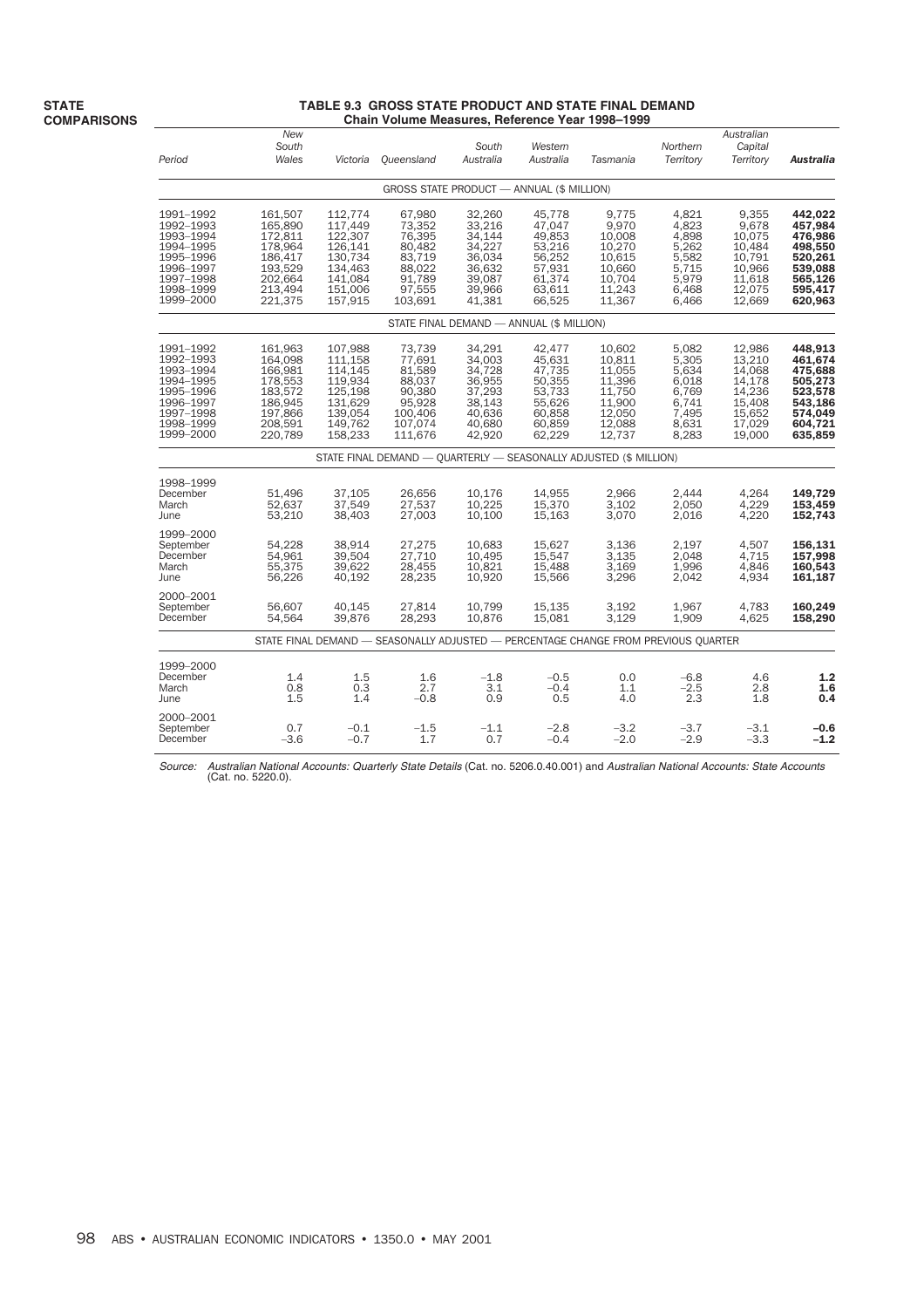# **TABLE 9.4 TURNOVER OF RETAIL ESTABLISHMENTS**

| Period                                                                                                            | <b>New</b><br>South<br>Wales                                                                             | Victoria                                                                                                 | Queensland                                                                                               | South<br>Australia                                                                                | Western<br>Australia                                                                                     | Tasmania                                                                                        | Northern<br>Territory<br>(a)                                                                    | Australian<br>Capital<br>Territory                                                              | Australia                                                                                                         |
|-------------------------------------------------------------------------------------------------------------------|----------------------------------------------------------------------------------------------------------|----------------------------------------------------------------------------------------------------------|----------------------------------------------------------------------------------------------------------|---------------------------------------------------------------------------------------------------|----------------------------------------------------------------------------------------------------------|-------------------------------------------------------------------------------------------------|-------------------------------------------------------------------------------------------------|-------------------------------------------------------------------------------------------------|-------------------------------------------------------------------------------------------------------------------|
|                                                                                                                   |                                                                                                          |                                                                                                          |                                                                                                          |                                                                                                   |                                                                                                          | ANNUAL - CHAIN VOLUME MEASURES (REFERENCE YEAR 1998-1999 (\$ MILLION)                           |                                                                                                 |                                                                                                 |                                                                                                                   |
| 1991–1992<br>1992-1993<br>1993-1994<br>1994-1995<br>1995–1996<br>1996–1997<br>1997-1998<br>1998-1999<br>1999-2000 | 42.813.9<br>41,498.2<br>42,194.3<br>44,247.2<br>46,528.4<br>46,272.9<br>47,016.0<br>48,037.8<br>50,203.5 | 26,463.9<br>26,606.3<br>26,886.2<br>28,453.1<br>29,078.9<br>29,787.7<br>30,952.2<br>33,237.4<br>35,487.2 | 19,496.3<br>20,218.1<br>21,232.9<br>22,860.2<br>23,354.5<br>23,327.1<br>24,432.7<br>25,699.6<br>26,880.8 | 8,663.0<br>8,343.9<br>8,713.9<br>9,329.9<br>9,782.7<br>9,514.9<br>9,976.4<br>10,276.3<br>10,649.5 | 10,736.9<br>11,517.2<br>12,460.0<br>12,960.9<br>13,704.6<br>13,501.7<br>13,979.1<br>14,446.2<br>14,954.6 | 2,906.5<br>2,985.0<br>3,096.6<br>3,080.7<br>3,131.4<br>3,094.5<br>3,198.9<br>3,176.1<br>3,246.5 | 1,142.5<br>1,230.5<br>1,231.0<br>1,365.5<br>1,476.4<br>1,371.8<br>1,396.4<br>1,482.5<br>1,571.6 | 2,156.5<br>2,238.2<br>2,339.5<br>2,363.7<br>2,382.9<br>2,413.8<br>2,500.4<br>2,574.0<br>2,825.5 | 114,744.3<br>115,008.0<br>118,532.2<br>125,056.1<br>129,846.9<br>129,685.0<br>133,817.4<br>138,929.8<br>145,819.1 |
|                                                                                                                   |                                                                                                          |                                                                                                          |                                                                                                          |                                                                                                   |                                                                                                          | QUARTERLY - SEASONALLY ADJUSTED - CHAIN VOLUME MEASURES (\$ MILLION)                            |                                                                                                 |                                                                                                 |                                                                                                                   |
| 1998-1999<br>December<br>March<br>June                                                                            | 11,787.2<br>12,244.7<br>12,272.9                                                                         | 8,103.7<br>8,444.9<br>8,645.5                                                                            | 6,305.6<br>6,572.6<br>6,495.9                                                                            | 2,558.3<br>2,615.1<br>2,538.5                                                                     | 3,603.7<br>3,663.1<br>3,617.8                                                                            | 776.5<br>814.6<br>807.3                                                                         | 366.5<br>375.3<br>379.7                                                                         | 629.4<br>657.1<br>656.6                                                                         | 34,130.8<br>35,387.3<br>35,414.3                                                                                  |
| 1999–2000<br>September<br>December<br>March<br>June                                                               | 12.432.6<br>12,523.5<br>12.410.2<br>12,837.2                                                             | 8.929.3<br>8,950.8<br>8,714.0<br>8,893.3                                                                 | 6.602.2<br>6,737.7<br>6,709.8<br>6,831.0                                                                 | 2.629.8<br>2,674.6<br>2.645.2<br>2,700.0                                                          | 3.650.2<br>3,723.6<br>3,722.0<br>3,858.7                                                                 | 825.6<br>814.7<br>804.4<br>801.7                                                                | 385.4<br>392.5<br>391.5<br>402.2                                                                | 678.0<br>685.5<br>700.5<br>761.5                                                                | 36.133.1<br>36,502.9<br>36,097.5<br>37,085.6                                                                      |
| 2000-2001<br>September<br>December                                                                                | 12,576.7<br>12,602.0                                                                                     | 8,357.6<br>8,699.0                                                                                       | 6,710.3<br>6,847.0                                                                                       | 2,611.9<br>2,724.0                                                                                | 3,703.8<br>3,661.1                                                                                       | 782.5<br>802.5                                                                                  | 386.1<br>383.3                                                                                  | 714.5<br>752.9                                                                                  | 35,843.3<br>36,471.8                                                                                              |
|                                                                                                                   |                                                                                                          |                                                                                                          |                                                                                                          | MONTHLY - TREND (\$ MILLION)                                                                      |                                                                                                          |                                                                                                 |                                                                                                 |                                                                                                 |                                                                                                                   |
| 1999-2000<br>December<br>January<br>February<br>March<br>April<br>May<br>June                                     | 4,185.1<br>4,174.4<br>4,170.2<br>4,177.0<br>4,192.5<br>4,213.6<br>4,234.5                                | 2,977.2<br>2,955.8<br>2,936.0<br>2,923.7<br>2,920.7<br>2,925.2<br>2,933.9                                | 2,273.6<br>2,274.1<br>2,273.2<br>2,274.0<br>2,276.1<br>2,281.0<br>2,289.1                                | 893.6<br>892.3<br>892.0<br>893.5<br>896.5<br>900.2<br>903.6                                       | 1,247.3<br>1,252.1<br>1,256.8<br>1,261.6<br>1,267.5<br>1,273.7<br>1,278.0                                | 271.6<br>270.9<br>270.3<br>269.7<br>269.2<br>268.9<br>269.1                                     | 131.6<br>132.2<br>132.6<br>133.1<br>133.6<br>134.3<br>134.9                                     | 230.5<br>232.6<br>235.0<br>237.7<br>240.1<br>242.2<br>243.8                                     | 12,211.4<br>12,184.1<br>12,164.1<br>12,165.8<br>12,190.3<br>12,233.2<br>12,282.6                                  |
| 2000–2001<br>July<br>August<br>September<br>October<br>November<br>December<br>January<br>February                | 4,422.8<br>4,425.8<br>4,425.2<br>4,426.8<br>4,435.1<br>4,451.1<br>4,472.2<br>4,496.3                     | 2,923.2<br>2,936.9<br>2,957.2<br>2,985.2<br>3,020.0<br>3,057.6<br>3,093.5<br>3,125.6                     | 2,358.7<br>2,369.0<br>2,381.0<br>2,395.2<br>2,410.5<br>2,427.5<br>2,445.7<br>2,465.3                     | 918.3<br>922.9<br>928.5<br>934.8<br>941.6<br>948.4<br>954.6<br>960.5                              | 1,286.6<br>1,285.0<br>1,281.3<br>1,276.5<br>1,271.7<br>1,268.0<br>1,265.5<br>1,263.4                     | 273.1<br>274.1<br>275.9<br>278.0<br>280.3<br>282.6<br>284.7<br>286.6                            | 135.2<br>135.2<br>135.1<br>134.9<br>134.9<br>134.9<br>135.0<br>135.2                            | 252.5<br>254.0<br>255.9<br>258.3<br>261.2<br>264.1<br>266.9<br>269.7                            | 12,564.8<br>12,600.5<br>12,639.9<br>12,690.3<br>12,755.0<br>12,834.2<br>12,920.8<br>13,012.4                      |
|                                                                                                                   |                                                                                                          |                                                                                                          | PERCENTAGE CHANGE FROM PREVIOUS MONTH                                                                    |                                                                                                   |                                                                                                          |                                                                                                 |                                                                                                 |                                                                                                 |                                                                                                                   |
| 2000-2001<br>August<br>September<br>October<br>November<br>December<br>January<br>February                        | 0.1<br>0.0<br>0.0<br>0.2<br>0.4<br>0.5<br>0.5                                                            | 0.5<br>0.7<br>0.9<br>1.2<br>1.2<br>1.2<br>1.0                                                            | 0.4<br>0.5<br>0.6<br>0.6<br>0.7<br>0.7<br>0.8                                                            | 0.5<br>0.6<br>0.7<br>0.7<br>0.7<br>0.7<br>0.6                                                     | $-0.1$<br>$-0.3$<br>$-0.4$<br>$-0.4$<br>$-0.3$<br>$-0.2$<br>$-0.2$                                       | 0.4<br>0.6<br>0.8<br>0.8<br>0.8<br>0.7<br>0.7                                                   | 0.0<br>$-0.1$<br>-0.1<br>0.0<br>0.0<br>0.1<br>0.1                                               | 0.6<br>0.7<br>1.0<br>1.1<br>1.1<br>1.1<br>1.0                                                   | 0.3<br>0.3<br>0.4<br>0.5<br>0.6<br>0.7<br>0.7                                                                     |

(a) Extreme care should be exercised in using the seasonally adjusted and trend series for turnover of retail establishments for the Northern<br>Territory. The highly erratic nature of these data makes reliable estimation of

Source: Retail Trade, Australia (Cat. no. 8501.0).

**STATE COMPARISONS**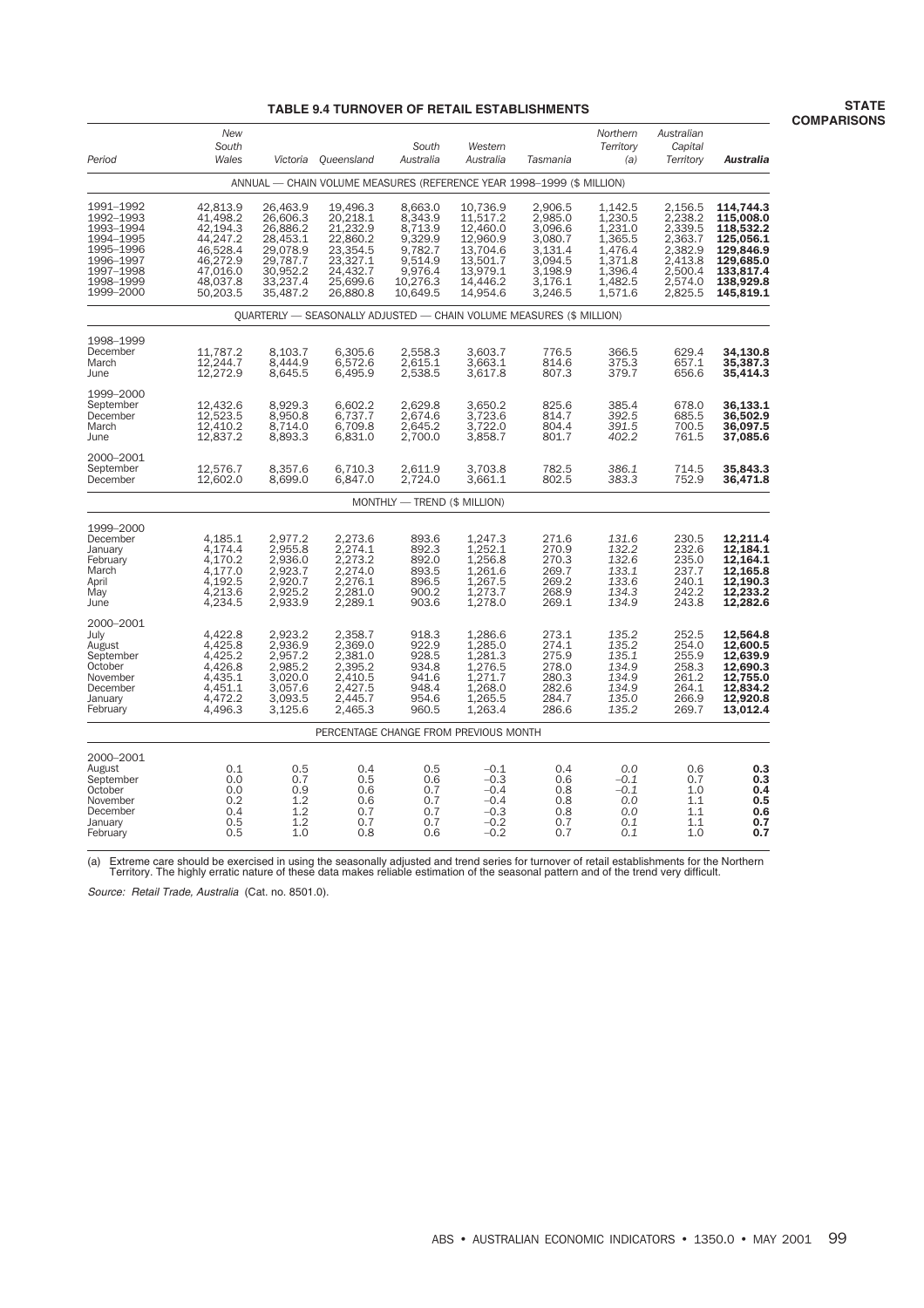# **TABLE 9.5 TOTAL PRIVATE NEW CAPITAL EXPENDITURE**

| Period                                                                                                            | New<br>South<br>Wales                                                               | Victoria                                                                           | Oueensland                                                                    | South<br>Australia                                                            | Western<br>Australia                                                          | Tasmania                                                    | Australia<br>(a)                                                                       |
|-------------------------------------------------------------------------------------------------------------------|-------------------------------------------------------------------------------------|------------------------------------------------------------------------------------|-------------------------------------------------------------------------------|-------------------------------------------------------------------------------|-------------------------------------------------------------------------------|-------------------------------------------------------------|----------------------------------------------------------------------------------------|
|                                                                                                                   |                                                                                     |                                                                                    | ANNUAL (\$ MILLION)                                                           |                                                                               |                                                                               |                                                             |                                                                                        |
| 1991-1992<br>1992-1993<br>1993-1994<br>1994-1995<br>1995-1996<br>1996-1997<br>1997-1998<br>1998-1999<br>1999-2000 | 8,935<br>8.947<br>9,641<br>12,129<br>12,607<br>13,663<br>14,604<br>14,429<br>14,818 | 5,448<br>5,871<br>7,374<br>7,920<br>10,294<br>11,496<br>11,045<br>11,368<br>10,977 | 3,805<br>4.170<br>4,414<br>5,521<br>5,854<br>7.602<br>7,395<br>7,398<br>7,322 | 1,625<br>1,595<br>1,562<br>2,263<br>1,873<br>2.579<br>3,192<br>2,277<br>2,451 | 4,216<br>5.596<br>5,829<br>6,622<br>7,906<br>6,618<br>8,760<br>6,977<br>5,302 | 449<br>467<br>468<br>690<br>614<br>687<br>647<br>475<br>456 | 25,134<br>27,237<br>29,989<br>35,561<br>40,471<br>43,837<br>46,210<br>44,682<br>42,447 |
|                                                                                                                   |                                                                                     |                                                                                    | <b>QUARTERLY - SEASONALLY ADJUSTED (\$ MILLION)</b>                           |                                                                               |                                                                               |                                                             |                                                                                        |
| 1998-1999<br>December<br>March<br>June                                                                            | 3,671<br>3.726<br>3,336                                                             | 2.779<br>2,949<br>2,752                                                            | 1.899<br>2.118<br>1,625                                                       | 578<br>569<br>484                                                             | 1,545<br>1.717<br>1,455                                                       | 91<br>122<br>114                                            | 11.212<br>11.539<br>10,002                                                             |
| 1999-2000<br>September<br>December<br>March<br>June                                                               | 3.608<br>3.472<br>3,906<br>3,848                                                    | 2.846<br>2.774<br>2,700<br>2,653                                                   | 1.785<br>1,812<br>2.007<br>1,769                                              | 677<br>464<br>677<br>664                                                      | 1.510<br>1.273<br>1.135<br>1,384                                              | 105<br>110<br>92<br>146                                     | 10.983<br>10,081<br>10.713<br>10,739                                                   |
| 2000-2001<br>September<br>December                                                                                | 3.914<br>3,555                                                                      | 2.694<br>2,426                                                                     | 1.668<br>1,649                                                                | 699<br>746                                                                    | 911<br>1,245                                                                  | 140<br>136                                                  | 10,254<br>9,961                                                                        |
|                                                                                                                   |                                                                                     |                                                                                    | PERCENTAGE CHANGE FROM PREVIOUS QUARTER                                       |                                                                               |                                                                               |                                                             |                                                                                        |
| 1999-2000<br>December<br>March<br>June                                                                            | $-3.8$<br>12.5<br>$-1.5$                                                            | $-2.5$<br>$-2.7$<br>$-1.7$                                                         | 1.5<br>10.8<br>$-11.9$                                                        | $-31.5$<br>45.9<br>$-1.9$                                                     | $-15.7$<br>$-10.8$<br>21.9                                                    | 4.8<br>$-16.4$<br>58.7                                      | $-8.2$<br>6.3<br>0.2                                                                   |
| 2000-2001<br>September<br>December                                                                                | 1.7<br>$-9.2$                                                                       | 1.5<br>$-9.9$                                                                      | $-5.7$<br>$-1.1$                                                              | 5.3<br>6.7                                                                    | $-34.2$<br>36.7                                                               | $-4.1$<br>$-2.9$                                            | $-4.5$<br>$-2.9$                                                                       |

(a) Estimates for Australian Capital Territory and Northern Territory are not available separately, but are included in the Australian total.

Source: State Estimates of Private New Capital Expenditure (Cat. no. 5646.0).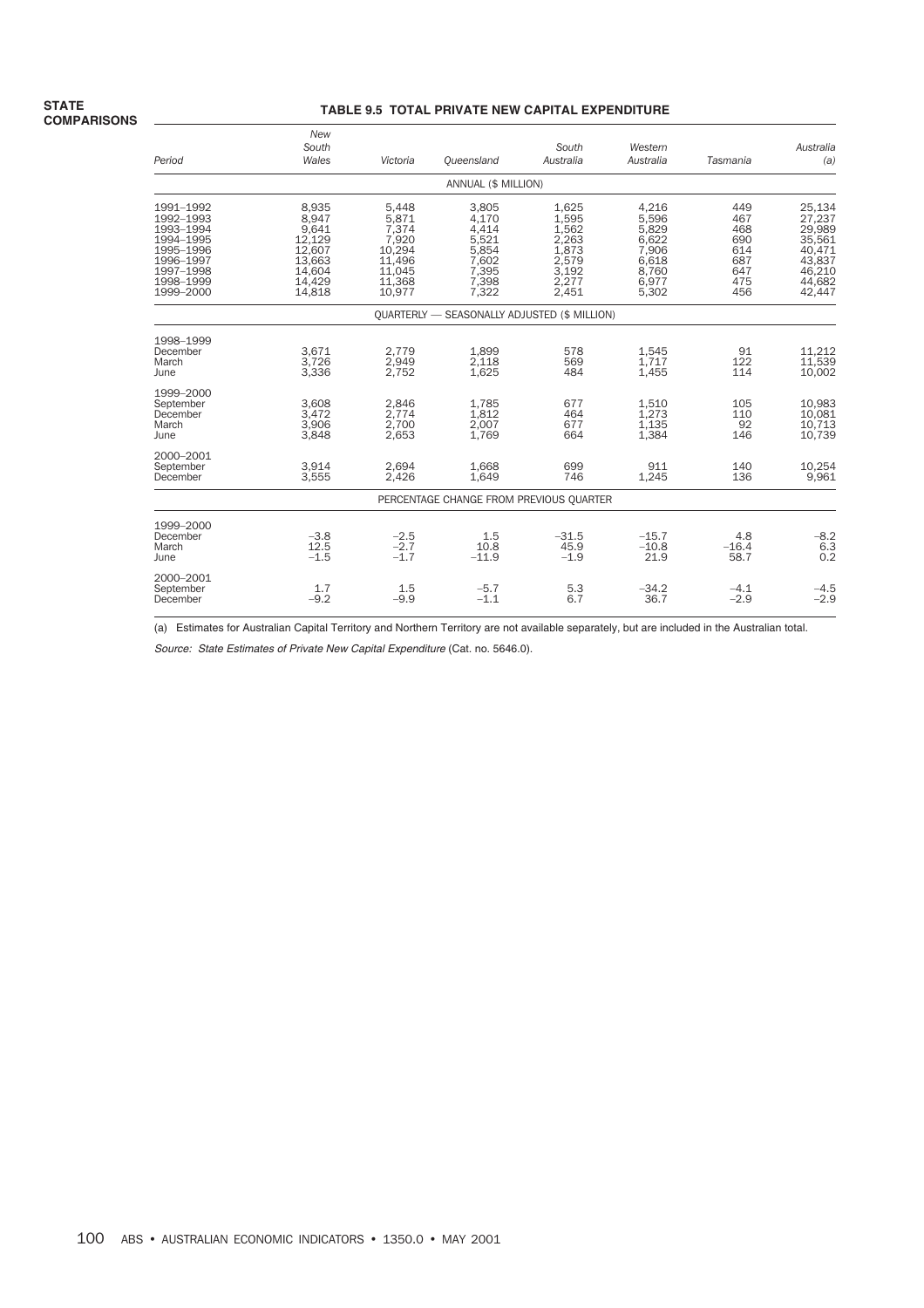### **TABLE 9.6 NEW MOTOR VEHICLE REGISTRATIONS — TOTAL**

| Period                                                                                                            | New<br>South<br>Wales                                                                           |                                                                                                 | Victoria Queensland                                                                            | South<br>Australia                                                                     | Western<br>Australia                                                                   | Tasmania<br>(a)                                                                        | Northern<br>Territory<br>(a)                                                  | Australian<br>Capital<br>Territory<br>(a)                                              | Australia                                                                                       |
|-------------------------------------------------------------------------------------------------------------------|-------------------------------------------------------------------------------------------------|-------------------------------------------------------------------------------------------------|------------------------------------------------------------------------------------------------|----------------------------------------------------------------------------------------|----------------------------------------------------------------------------------------|----------------------------------------------------------------------------------------|-------------------------------------------------------------------------------|----------------------------------------------------------------------------------------|-------------------------------------------------------------------------------------------------|
|                                                                                                                   |                                                                                                 |                                                                                                 |                                                                                                | ANNUAL                                                                                 |                                                                                        |                                                                                        |                                                                               |                                                                                        |                                                                                                 |
| 1991-1992<br>1992-1993<br>1993-1994<br>1994-1995<br>1995-1996<br>1996-1997<br>1997-1998<br>1998-1999<br>1999-2000 | 194,000<br>188,645<br>200,513<br>228,493<br>221,294<br>228,711<br>259,107<br>273,353<br>258,522 | 112,915<br>123,890<br>132,454<br>150,111<br>150,995<br>162,260<br>192,383<br>206,463<br>195,546 | 96,485<br>104,402<br>110,679<br>119,185<br>123,810<br>125,964<br>146,728<br>147,886<br>126,623 | 37,683<br>38,471<br>38,586<br>42,566<br>42,895<br>43,116<br>50,860<br>51,104<br>45,284 | 51,552<br>57,119<br>61,075<br>64,955<br>64,481<br>70,019<br>81,456<br>79,771<br>66,982 | 12,251<br>12,608<br>12,640<br>14,015<br>13,261<br>14,513<br>15,972<br>15,145<br>14,556 | 4,882<br>5,811<br>6,159<br>7,578<br>7,660<br>7,715<br>8,694<br>8,405<br>7,862 | 11,417<br>10,559<br>12,155<br>12,004<br>12,133<br>11,554<br>16,645<br>14,939<br>13,050 | 521,185<br>541,505<br>574,261<br>638,907<br>636,529<br>663,852<br>771,845<br>797,066<br>728,425 |
|                                                                                                                   |                                                                                                 |                                                                                                 |                                                                                                | MONTHLY - SEASONALLY ADJUSTED                                                          |                                                                                        |                                                                                        |                                                                               |                                                                                        |                                                                                                 |
| 1999-2000<br>December<br>January<br>February<br>March<br>April<br>May<br>June                                     | 23,247<br>21,597<br>22,332<br>21,470<br>21,189<br>20,655<br>17,117                              | 16,462<br>20,714<br>16,665<br>15,526<br>15,993<br>15,756<br>12,014                              | 10,472<br>10,339<br>11,250<br>11,869<br>11,246<br>11,294<br>9,882                              | 4,099<br>3,880<br>3,920<br>3,662<br>3,518<br>3,779<br>2,858                            | 5,883<br>6,021<br>5,672<br>5,535<br>5,516<br>5,336<br>4,156                            | $1,231$<br>$1,306$<br>1,213<br>1,187<br>1,270<br>1,108<br>1,068                        | 686<br>658<br>646<br>536<br>640<br>636<br>633                                 | 1,092<br>1,123<br>1,214<br>1,053<br>1,119<br>1,130<br>867                              | 63,172<br>65,638<br>62,912<br>60,838<br>60,491<br>59,694<br>48,595                              |
| 2000-2001<br>July<br>August<br>September<br>October<br>November<br>December<br>January<br>February                | 26,736<br>27,425<br>22,634<br>22,151<br>22,673<br>25,234<br>22,114<br>20,996                    | 21,604<br>18,682<br>18,105<br>18,870<br>18,548<br>21,186<br>19,108<br>16,646                    | 15,396<br>14,076<br>13,336<br>12,973<br>13,177<br>13,688<br>11,775<br>11,828                   | 4,697<br>4,370<br>4,303<br>4,358<br>4,176<br>4,688<br>4,333<br>3,784                   | 8,218<br>6,760<br>6,741<br>$6,225$<br>$6,217$<br>6,423<br>5,886<br>5,729               | 1,156<br>1,327<br>1,328<br>1,253<br>1,390<br>1,393<br>1,311<br>1,282                   | 631<br>684<br>675<br>634<br>595<br>742<br>553<br>494                          | 1,242<br>1,163<br>1,178<br>1,130<br>1,213<br>$1,227$<br>$1,231$<br>1,067               | 79,680<br>74,487<br>68,300<br>67,594<br>67,989<br>74,581<br>66,311<br>61,826                    |
|                                                                                                                   |                                                                                                 |                                                                                                 |                                                                                                | MONTHLY - TREND                                                                        |                                                                                        |                                                                                        |                                                                               |                                                                                        |                                                                                                 |
| 1999-2000<br>December<br>January<br>February<br>March<br>April<br>May<br>June                                     | 22,218<br>22,173<br>21,968<br>21,636<br>21,323<br>21,094<br>20,917                              | 16,472<br>16,376<br>16,222<br>16,022<br>15,817<br>15,643<br>15,493                              | 10,374<br>10,741<br>11,080<br>11,319<br>11,425<br>11,408<br>11,307                             | 3,940<br>3,913<br>3,853<br>3,775<br>3,703<br>3,655<br>3,617                            | 5,877<br>5,836<br>5,732<br>5,616<br>5,499<br>5,399<br>5,314                            | 1,236<br>1,242<br>$\frac{1,231}{1,204}$<br>1,176<br>$1,158$<br>$1,163$                 | 672<br>651<br>630<br>617<br>613<br>623<br>636                                 | 1,118<br>1,129<br>1,132<br>1,124<br>$1,119$<br>$1,120$<br>$1,125$                      | 61,907<br>62,061<br>61,848<br>61,313<br>60,675<br>60,100<br>59,572                              |
| 2000-2001<br>July<br>August<br>September<br>October<br>November<br>December<br>January<br>February                | 22,449<br>22,518<br>22,696<br>22,846<br>22,904<br>22,843<br>22,674<br>22,407                    | 17,906<br>18,105<br>18,471<br>18,836<br>19,068<br>19,092<br>18,960<br>18,606                    | 13,419<br>13,355<br>13,319<br>13,227<br>13,046<br>12,793<br>12,521<br>12,144                   | 4,333<br>4,324<br>4,331<br>4,337<br>4,336<br>4,308<br>4,257<br>4,167                   | 6,740<br>6,654<br>6,549<br>6.428<br>6,288<br>6,141<br>6,004<br>5,865                   | 1,191<br>1,239<br>1,288<br>1,325<br>1,342<br>1,344<br>1,339<br>1,325                   | 649<br>659<br>662<br>654<br>640<br>617<br>591<br>562                          | 1,134<br>1,150<br>1,168<br>1,181<br>1,188<br>1,187<br>1,179<br>1,167                   | 67,821<br>68,004<br>68,484<br>68,834<br>68,812<br>68,325<br>67,525<br>66,243                    |
|                                                                                                                   |                                                                                                 |                                                                                                 | PERCENTAGE CHANGE FROM PREVIOUS MONTH - TREND                                                  |                                                                                        |                                                                                        |                                                                                        |                                                                               |                                                                                        |                                                                                                 |
| 2000-2001<br>August<br>September<br>October<br>November<br>December<br>January<br>February                        | 0.3<br>0.8<br>0.7<br>0.3<br>$-0.3$<br>$-0.7$<br>$-1.2$                                          | 1.1<br>2.0<br>2.0<br>1.2<br>0.1<br>$-0.7$<br>$-1.9$                                             | $-0.5$<br>$-0.3$<br>$-0.7$<br>$-1.4$<br>$-1.9$<br>$-2.1$<br>$-3.0$                             | $-0.2$<br>0.2<br>0.1<br>0.0<br>$-0.6$<br>$-1.2$<br>$-2.1$                              | $-1.3$<br>$-1.6$<br>$-1.8$<br>$-2.2$<br>$-2.3$<br>$-2.2$<br>$-2.3$                     | 4.0<br>4.0<br>2.9<br>1.3<br>0.1<br>$-0.4$<br>$-1.0$                                    | 1.5<br>0.5<br>$-1.2$<br>$-2.1$<br>$-3.6$<br>$-4.2$<br>$-4.9$                  | 1.4<br>1.6<br>1.1<br>0.6<br>$-0.1$<br>$-0.7$<br>$-1.0$                                 | 0.3<br>0.7<br>0.5<br>0.0<br>-0.7<br>$-1.2$<br>$-1.9$                                            |

(a) Extreme care should be exercised in using the seasonally adjusted series for the number of new motor vehicle registrations in Tasmania,<br>the Northern Territor and the Australian Capital Territory. The highly erratic nat

Source: New Motor Vehicle Registrations, Australia (Cat. no. 9303.0.40.003).

**STATE COMPARISONS**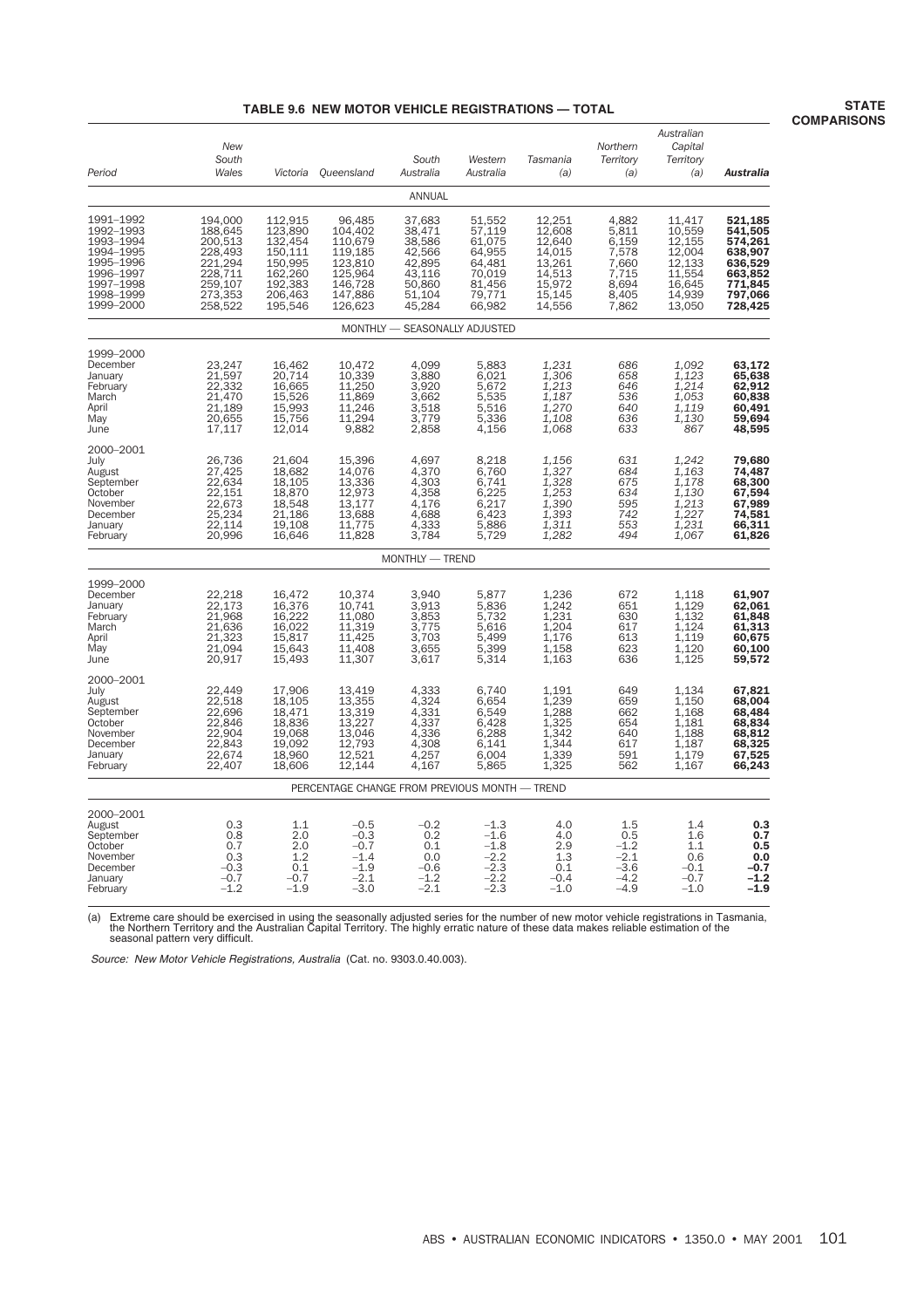**STATE COMPARISONS**

# **TABLE 9.7 BUILDING APPROVALS, NUMBER AND VALUE**

| Period                                                                                             | New<br>South<br>Wales                                                |                                                                      | Victoria Queensland                                                  | South<br>Australia                                             | Western<br>Australia                                                 | Tasmania                                                            | Northern<br>Territory<br>(a)                                           | Australian<br>Capital<br>Territory<br>(a)                         | <b>Australia</b>                                                     |
|----------------------------------------------------------------------------------------------------|----------------------------------------------------------------------|----------------------------------------------------------------------|----------------------------------------------------------------------|----------------------------------------------------------------|----------------------------------------------------------------------|---------------------------------------------------------------------|------------------------------------------------------------------------|-------------------------------------------------------------------|----------------------------------------------------------------------|
|                                                                                                    |                                                                      |                                                                      |                                                                      | NUMBER OF DWELLING UNIT APPROVALS<br>ANNUAL                    |                                                                      |                                                                     |                                                                        |                                                                   |                                                                      |
| 1994-1995<br>1995-1996<br>1996-1997<br>1997-1998<br>1998-1999<br>1999-2000                         | 54,864<br>42,584<br>47,878<br>52,693<br>52,592<br>51,722             | 31,263<br>23,707<br>27,850<br>36,438<br>39,704<br>49,774             | 45,198<br>30,451<br>33,086<br>36,479<br>30,350<br>35,029             | 9,762<br>5,968<br>6,264<br>7,215<br>7,927<br>10,024            | 22,428<br>15,854<br>15,742<br>18,460<br>20,614<br>22,916             | 3,186<br>2,546<br>1,861<br>1,643<br>1,410<br>1,893                  | 1,661<br>1,452<br>1,987<br>2,218<br>2,218<br>1,538                     | 2,721<br>2,150<br>1,957<br>1,396<br>2,074<br>2,375                | 171,083<br>124,712<br>136,625<br>156,542<br>156,889<br>175,271       |
|                                                                                                    |                                                                      |                                                                      |                                                                      | MONTHLY - TREND                                                |                                                                      |                                                                     |                                                                        |                                                                   |                                                                      |
| 1999-2000<br>December<br>January<br>February<br>March<br>April<br>May<br>June                      | 4,555<br>4,503<br>4,405<br>4,202<br>3,862<br>3,450<br>3,067          | 4,625<br>4,654<br>4,564<br>4,346<br>4,028<br>3,654<br>3,262          | 3,307<br>3,400<br>3,379<br>3,226<br>2,960<br>2,627<br>2,294          | 998<br>1,014<br>985<br>919<br>826<br>718<br>620                | 2,094<br>2,015<br>1,903<br>1,770<br>1,631<br>1,507<br>1,407          | 166<br>173<br>176<br>173<br>164<br>150<br>134                       | 142<br>139<br>130<br>119<br>111<br>106<br>104                          | 215<br>220<br>215<br>201<br>180<br>160<br>148                     | 15,937<br>15,974<br>15,651<br>14,888<br>13,726<br>12,359<br>11,025   |
| 2000-2001<br>July<br>August<br>September<br>October<br>November<br>December<br>January<br>February | 2,812<br>2,728<br>2,793<br>2,915<br>3,001<br>2,998<br>2,945<br>2,824 | 2,928<br>2,703<br>2,617<br>2,668<br>2,799<br>2,963<br>3,114<br>3,283 | 2.024<br>1,860<br>1,813<br>1,849<br>1,900<br>1,911<br>1,895<br>1,850 | 548<br>510<br>504<br>519<br>537<br>549<br>551<br>559           | 1,327<br>1,265<br>1,219<br>1,190<br>1,175<br>1,163<br>1,152<br>1,135 | 119<br>107<br>98<br>95<br>94<br>93<br>91<br>89                      | 100<br>92<br>80<br>66<br>54<br>46<br>39<br>34                          | 146<br>151<br>157<br>160<br>159<br>152<br>144<br>131              | 9,994<br>9,424<br>9,309<br>9,486<br>9,714<br>9,832<br>9,856<br>9,796 |
|                                                                                                    |                                                                      |                                                                      |                                                                      | PERCENTAGE CHANGE FROM PREVIOUS MONTH - TREND                  |                                                                      |                                                                     |                                                                        |                                                                   |                                                                      |
| 2000-2001<br>August<br>September<br>October<br>November<br>December<br>January<br>February         | $-3.0$<br>2.4<br>4.4<br>3.0<br>$-0.1$<br>$-1.8$<br>$-4.1$            | $-7.7$<br>$-3.2$<br>1.9<br>4.9<br>5.9<br>5.1<br>5.4                  | $-8.1$<br>$-2.5$<br>1.9<br>2.8<br>0.6<br>$-0.8$<br>$-2.4$            | $-6.8$<br>$-1.2$<br>3.0<br>3.6<br>2.2<br>0.4<br>1.4            | $-4.6$<br>$-3.7$<br>$-2.4$<br>$-1.3$<br>$-1.1$<br>$-0.9$<br>$-1.5$   | $-10.6$<br>$-7.9$<br>$-3.6$<br>$-0.4$<br>$-1.7$<br>$-2.0$<br>$-1.8$ | $-8.0$<br>-13.2<br>$-17.6$<br>$-17.4$<br>$-15.9$<br>$-14.9$<br>$-13.4$ | 3.9<br>4.1<br>1.7<br>$-1.0$<br>$-3.9$<br>$-5.2$<br>$-9.3$         | -5.7<br>$-1.2$<br>1.9<br>2.4<br>1.2<br>0.3<br>-0.6                   |
|                                                                                                    |                                                                      |                                                                      |                                                                      | VALUE OF NEW DWELLING UNIT APPROVALS<br>ANNUAL (\$ MILLION)    |                                                                      |                                                                     |                                                                        |                                                                   |                                                                      |
| 1994-1995<br>1995-1996<br>1996-1997<br>1997-1998<br>1998-1999<br>1999-2000                         | 5,377<br>4,477<br>5,029<br>5,998<br>6,286<br>6,732                   | 2,874<br>2,280<br>2,840<br>3,900<br>4,550<br>6,378                   | 4,001<br>2,892<br>3,192<br>3,608<br>3,123<br>4,029                   | 740<br>469<br>516<br>630<br>776<br>1,023                       | 1,775<br>1,421<br>1,525<br>1,856<br>2,211<br>2,687                   | 245<br>217<br>157<br>142<br>131<br>193                              | 188<br>145<br>210<br>273<br>282<br>206                                 | 273<br>218<br>209<br>163<br>233<br>301                            | 15,470<br>12,119<br>13,678<br>16,571<br>17,592<br>21,549             |
|                                                                                                    |                                                                      |                                                                      |                                                                      | MONTHLY - ORIGINAL (\$ MILLION)                                |                                                                      |                                                                     |                                                                        |                                                                   |                                                                      |
| 1999-2000<br>December<br>January<br>February<br>March<br>April<br>May<br>June                      | 597<br>515<br>556<br>543<br>427<br>640<br>428                        | 562<br>633<br>599<br>654<br>436<br>460<br>430                        | 378<br>301<br>374<br>373<br>340<br>412<br>214                        | 86<br>70<br>112<br>100<br>65<br>79<br>64                       | 225<br>195<br>269<br>213<br>171<br>241<br>188                        | 18<br>21<br>16<br>18<br>14<br>26<br>10                              | 17<br>17<br>19<br>12<br>11<br>14<br>25                                 | 16<br>29<br>40<br>22<br>18<br>$^{29}_{27}$                        | 1,899<br>1,781<br>1,986<br>1,934<br>1,482<br>1,900<br>1,385          |
| 2000-2001<br>July<br>August<br>September<br>October<br>November<br>December<br>January<br>February | 303<br>402<br>366<br>446<br>501<br>351<br>374<br>321                 | 465<br>370<br>345<br>291<br>439<br>470<br>387<br>455                 | 170<br>254<br>230<br>243<br>268<br>205<br>218<br>197                 | 84<br>58<br>42<br>56<br>63<br>49<br>46<br>50                   | 136<br>153<br>142<br>146<br>154<br>148<br>125<br>154                 | 8<br>9<br>13<br>14<br>12<br>6<br>10<br>10                           | 10<br>13<br>9<br>10<br>9<br>$\overline{4}$<br>7<br>4                   | 12<br>25<br>18<br>28<br>18<br>14<br>26<br>19                      | 1,187<br>1,283<br>1,164<br>1,234<br>1,464<br>1,247<br>1,193<br>1,211 |
|                                                                                                    |                                                                      |                                                                      |                                                                      | PERCENTAGE CHANGE FROM PREVIOUS MONTH - ORIGINAL               |                                                                      |                                                                     |                                                                        |                                                                   |                                                                      |
| 2000-2001<br>August<br>September<br>October<br>November<br>December<br>January<br>February         | 32.5<br>$-8.8$<br>21.7<br>12.4<br>$-29.9$<br>6.6<br>$-14.1$          | $-20.5$<br>$-6.9$<br>$-15.5$<br>50.5<br>7.2<br>$-17.6$<br>17.6       | 50.0<br>$-9.7$<br>5.9<br>10.4<br>$-23.7$<br>6.7<br>$-9.7$            | $-30.8$<br>$-27.2$<br>32.0<br>14.0<br>$-22.1$<br>$-5.8$<br>8.5 | 12.2<br>$-6.6$<br>2.3<br>5.8<br>$-4.2$<br>$-15.5$<br>23.9            | 12.8<br>43.5<br>6.5<br>$-10.4$<br>$-47.9$<br>51.6<br>6.9            | 29.6<br>$-32.0$<br>21.9<br>$-17.2$<br>$-50.1$<br>55.8<br>$-43.3$       | 112.9<br>$-30.7$<br>61.2<br>$-37.2$<br>$-22.5$<br>86.6<br>$-27.5$ | 8.1<br>$-9.3$<br>6.0<br>18.6<br>$-14.8$<br>$-4.3$<br>1.5             |

a) Extreme care should be exercised in using the trend series for number of building approvals in the Northern Territory and the Australian<br>Capital Territory. The highly erratic nature of these data makes reliable estimati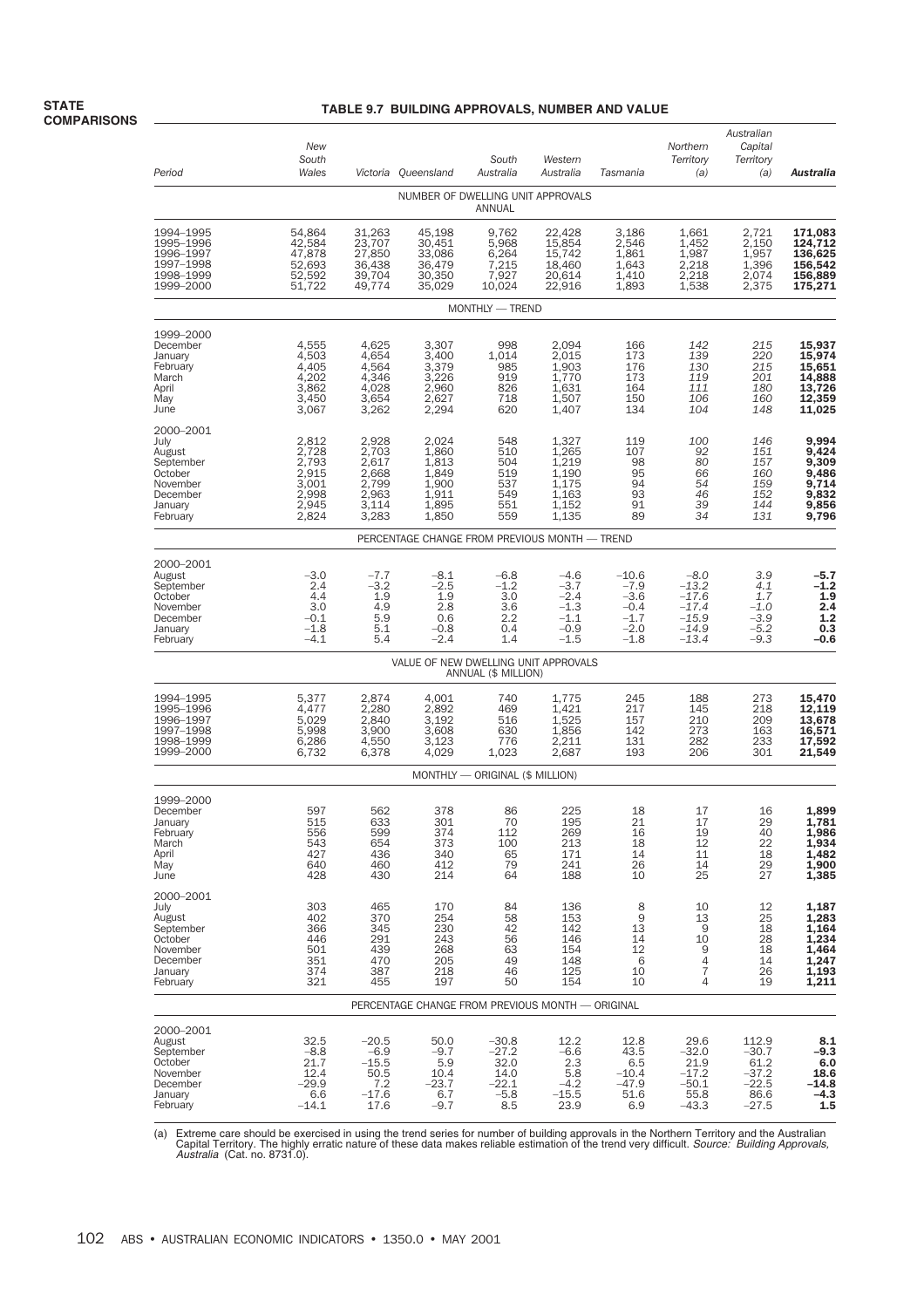**STATE COMPARISONS**

| TABLE 9.8 CONSUMER PRICE INDEX — ALL GROUPS |
|---------------------------------------------|
|                                             |

| Period                                                                                                            | Sydney                                                                        | Melbourne                                                                     | <b>Brisbane</b>                                                               | Adelaide                                                                      | Perth                                                                         | Hobart                                                                        | Darwin                                                                        | Canberra                                                                      | Weighted<br>average<br>of Eight<br>Capital<br><b>Cities</b>                   |
|-------------------------------------------------------------------------------------------------------------------|-------------------------------------------------------------------------------|-------------------------------------------------------------------------------|-------------------------------------------------------------------------------|-------------------------------------------------------------------------------|-------------------------------------------------------------------------------|-------------------------------------------------------------------------------|-------------------------------------------------------------------------------|-------------------------------------------------------------------------------|-------------------------------------------------------------------------------|
|                                                                                                                   |                                                                               |                                                                               |                                                                               | ANNUAL (1989-90 = 100)                                                        |                                                                               |                                                                               |                                                                               |                                                                               |                                                                               |
| 1991-1992<br>1992-1993<br>1993-1994<br>1994-1995<br>1995-1996<br>1996-1997<br>1997-1998<br>1998-1999<br>1999-2000 | 106.7<br>107.7<br>109.2<br>113.0<br>118.7<br>120.4<br>120.5<br>122.5<br>125.4 | 108.1<br>108.9<br>111.1<br>114.1<br>118.4<br>119.9<br>119.8<br>120.9<br>124.1 | 107.0<br>108.5<br>110.6<br>114.7<br>119.1<br>121.0<br>121.6<br>122.9<br>125.0 | 108.9<br>111.2<br>113.4<br>116.9<br>121.2<br>122.3<br>121.6<br>123.2<br>126.3 | 105.9<br>106.2<br>108.5<br>112.3<br>116.7<br>118.3<br>118.0<br>120.1<br>122.9 | 107.1<br>108.5<br>111.7<br>115.2<br>119.6<br>121.4<br>121.3<br>122.5<br>124.8 | 108.0<br>109.5<br>111.5<br>114.7<br>119.5<br>121.6<br>121.3<br>122.4<br>124.2 | 107.8<br>109.5<br>111.4<br>115.1<br>120.3<br>121.2<br>120.4<br>121.5<br>124.2 | 107.3<br>108.4<br>110.4<br>113.9<br>118.7<br>120.3<br>120.3<br>121.8<br>124.7 |
|                                                                                                                   |                                                                               |                                                                               |                                                                               | QUARTERLY (1989-90 = 100)                                                     |                                                                               |                                                                               |                                                                               |                                                                               |                                                                               |
| 1998-1999<br>December<br>March<br>June                                                                            | 122.4<br>122.6<br>123.0                                                       | 120.8<br>121.0<br>121.5                                                       | 123.0<br>122.8<br>123.1                                                       | 123.6<br>122.7<br>123.6                                                       | 120.2<br>119.8<br>120.8                                                       | 122.7<br>122.1<br>122.5                                                       | 122.7<br>122.1<br>122.7                                                       | 121.7<br>121.4<br>121.5                                                       | 121.9<br>121.8<br>122.3                                                       |
| 1999-2000<br>September<br>December<br>March<br>June                                                               | 124.1<br>124.7<br>125.8<br>127.0                                              | 122.7<br>123.5<br>124.7<br>125.6                                              | 124.0<br>124.1<br>125.5<br>126.4                                              | 125.1<br>125.7<br>126.8<br>127.6                                              | 121.9<br>122.7<br>123.1<br>124.0                                              | 123.3<br>124.0<br>125.3<br>126.5                                              | 122.9<br>123.6<br>124.4<br>125.7                                              | 122.4<br>123.7<br>124.9<br>125.9                                              | 123.4<br>124.1<br>125.2<br>126.2                                              |
| 2000-2001<br>September<br>December                                                                                | 131.6<br>132.2                                                                | 130.4<br>130.8                                                                | 131.3<br>131.6                                                                | 132.3<br>132.5                                                                | 128.6<br>128.8                                                                | 131.3<br>131.2                                                                | 130.0<br>130.6                                                                | 130.7<br>131.1                                                                | 130.9<br>131.3                                                                |
|                                                                                                                   |                                                                               |                                                                               |                                                                               | PERCENTAGE CHANGE FROM PREVIOUS QUARTER                                       |                                                                               |                                                                               |                                                                               |                                                                               |                                                                               |
| 1999-2000<br>December<br>March<br>June                                                                            | 0.5<br>0.9<br>1.0                                                             | 0.7<br>1.0<br>0.7                                                             | 0.1<br>1.1<br>0.7                                                             | 0.5<br>0.9<br>0.6                                                             | 0.7<br>0.3<br>0.7                                                             | 0.6<br>1.0<br>1.0                                                             | 0.6<br>0.6<br>1.0                                                             | 1.1<br>1.0<br>0.8                                                             | 0.6<br>0.9<br>0.8                                                             |
| 2000-2001<br>September<br>December                                                                                | 3.6<br>0.5                                                                    | 3.8<br>0.3                                                                    | 3.9<br>0.2                                                                    | 3.7<br>0.2                                                                    | 3.7<br>0.2                                                                    | 3.8<br>$-0.1$                                                                 | 3.4<br>0.5                                                                    | 3.8<br>0.3                                                                    | 3.7<br>0.3                                                                    |
|                                                                                                                   |                                                                               |                                                                               |                                                                               | PERCENTAGE CHANGE FROM SAME QUARTER OF PREVIOUS YEAR                          |                                                                               |                                                                               |                                                                               |                                                                               |                                                                               |
| 1999-2000<br>December<br>March<br>June<br>2000-2001                                                               | 1.9<br>2.6<br>3.3                                                             | 2.2<br>3.1<br>3.4                                                             | 0.9<br>2.2<br>2.7                                                             | 1.7<br>3.3<br>3.2                                                             | 2.1<br>2.8<br>2.6                                                             | 1.1<br>2.6<br>3.3                                                             | 0.7<br>1.9<br>2.4                                                             | 1.6<br>2.9<br>3.6                                                             | 1.8<br>2.8<br>3.2                                                             |
| September<br>December                                                                                             | 6.0<br>6.0                                                                    | 6.3<br>5.9                                                                    | 5.9<br>6.0                                                                    | 5.8<br>5.4                                                                    | 5.5<br>5.0                                                                    | 6.5<br>5.8                                                                    | 5.8<br>5.7                                                                    | 6.8<br>6.0                                                                    | 6.1<br>5.8                                                                    |

Source: Consumer Price Index, Australia (Cat. no. 6401.0).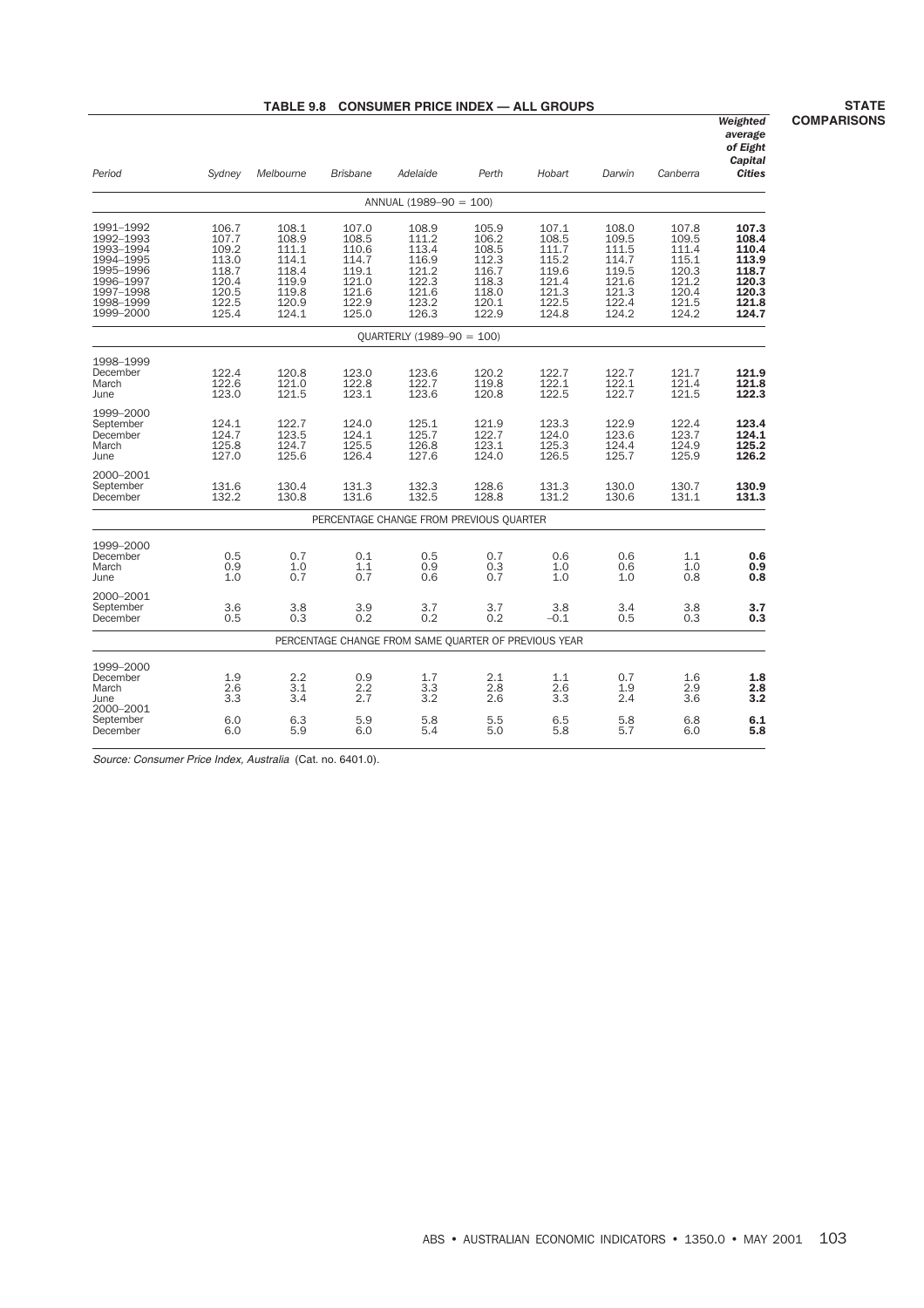# **TABLE 9.9 EMPLOYED PERSONS**

|                                                                                                                   |                                                                                                 |                                                                                                 |                                                                                                 | IADLE 9.9 EMFLUIED FERSUNG                                                    |                                                                               |                                                                               |                                                                      |                                                                               |                                                                                                     |
|-------------------------------------------------------------------------------------------------------------------|-------------------------------------------------------------------------------------------------|-------------------------------------------------------------------------------------------------|-------------------------------------------------------------------------------------------------|-------------------------------------------------------------------------------|-------------------------------------------------------------------------------|-------------------------------------------------------------------------------|----------------------------------------------------------------------|-------------------------------------------------------------------------------|-----------------------------------------------------------------------------------------------------|
| Period                                                                                                            | New<br>South<br>Wales                                                                           | Victoria                                                                                        | Queensland                                                                                      | South<br>Australia                                                            | Western<br>Australia                                                          | Tasmania                                                                      | Northern<br>Territory                                                | Australian<br>Capital<br>Territory                                            | <b>Australia</b>                                                                                    |
|                                                                                                                   |                                                                                                 |                                                                                                 |                                                                                                 | ANNUAL AVERAGE ('000)                                                         |                                                                               |                                                                               |                                                                      |                                                                               |                                                                                                     |
| 1991-1992<br>1992-1993<br>1993-1994<br>1994-1995<br>1995-1996<br>1996-1997<br>1997-1998<br>1998-1999<br>1999-2000 | 2,590.8<br>2,555.3<br>2,603.7<br>2,703.6<br>2,790.5<br>2,807.2<br>2,826.5<br>2,894.6<br>2,986.9 | 1,954.3<br>1,931.1<br>1,946.3<br>2,018.4<br>2,074.4<br>2,098.7<br>2,129.4<br>2,169.0<br>2,222.3 | 1,316.0<br>1,352.8<br>1,396.1<br>1,474.7<br>1,511.4<br>1,533.3<br>1,581.6<br>1,624.8<br>1,661.0 | 628.2<br>631.5<br>635.4<br>646.4<br>652.7<br>655.6<br>648.6<br>652.9<br>671.6 | 732.1<br>746.2<br>777.9<br>816.4<br>831.0<br>849.6<br>872.2<br>894.1<br>920.3 | 193.3<br>191.8<br>193.7<br>196.8<br>200.6<br>196.5<br>194.4<br>194.6<br>198.0 | 78.7<br>76.3<br>74.9<br>82.5<br>84.2<br>86.9<br>89.8<br>94.2<br>92.3 | 143.2<br>148.9<br>152.6<br>153.8<br>156.3<br>152.8<br>153.9<br>156.6<br>164.3 | 7,636.7<br>7,633.9<br>7,780.5<br>8,092.6<br>8,301.2<br>8,380.6<br>8,496.4<br>8,680.8<br>8,916.6     |
|                                                                                                                   |                                                                                                 |                                                                                                 |                                                                                                 | MONTHLY - SEASONALLY ADJUSTED ('000)                                          |                                                                               |                                                                               |                                                                      |                                                                               |                                                                                                     |
| 1999-2000<br>January<br>February<br>March<br>April<br>May<br>June                                                 | 2,981.7<br>3,001.8<br>3,013.6<br>3,034.0<br>3,049.2<br>3,039.3                                  | 2,214.4<br>2,232.1<br>2,234.1<br>2,234.6<br>2,247.3<br>2,264.2                                  | 1,660.2<br>1,667.9<br>1,659.3<br>1,678.0<br>1,685.4<br>1,678.9                                  | 675.3<br>674.0<br>676.3<br>675.8<br>675.2<br>674.6                            | 922.6<br>928.9<br>927.3<br>926.1<br>923.6<br>926.4                            | 200.1<br>198.1<br>199.1<br>197.2<br>198.1<br>200.4                            | na                                                                   | na                                                                            | 8,914.8<br>8,954.0<br>8,973.8<br>9,010.9<br>9,028.7<br>9,043.7                                      |
| 2000-2001<br>July<br>August<br>September<br>October<br>November<br>December<br>January<br>February<br>March       | 3,054.8<br>3,071.6<br>3,055.3<br>3,038.7<br>3,022.2<br>3,027.9<br>3,024.1<br>3,022.0<br>3,029.5 | 2,286.4<br>2,285.3<br>2,294.6<br>2,293.4<br>2,294.2<br>2,306.3<br>2,323.3<br>2,298.2            | 1,705.7<br>1,699.7<br>1,695.1<br>1,681.8<br>1,678.3<br>1,693.6<br>1,681.6<br>1,679.7<br>1,690.7 | 682.2<br>682.7<br>680.3<br>679.8<br>674.4<br>669.5<br>674.0<br>675.8<br>668.2 | 925.9<br>931.7<br>929.8<br>931.4<br>931.0<br>940.9<br>941.3<br>941.9<br>935.9 | 199.2<br>199.4<br>198.5<br>200.2<br>201.4<br>204.0<br>200.5<br>200.8<br>199.3 |                                                                      |                                                                               | 9,106.4<br>9,135.1<br>9,109.1<br>$9,052.8$<br>$9,052.1$<br>9,084.3<br>9,096.1<br>9,098.6<br>9,090.1 |
|                                                                                                                   |                                                                                                 |                                                                                                 |                                                                                                 | MONTHLY - TREND ('000)                                                        |                                                                               |                                                                               |                                                                      |                                                                               |                                                                                                     |
| 1999-2000<br>January<br>February<br>March<br>April<br>May<br>June                                                 | 2,988.8<br>3,001.7<br>3,015.4<br>3,029.3<br>3,042.2<br>3,051.6                                  | 2,221.5<br>2,226.3<br>2,233.0<br>2,242.0<br>2,252.7<br>2,264.2                                  | 1,661.3<br>1,664.8<br>1,669.3<br>1,675.4<br>1,682.7<br>1,689.4                                  | 675.2<br>675.8<br>675.8<br>675.9<br>676.6<br>678.2                            | 926.2<br>926.7<br>926.3<br>925.9<br>926.0<br>926.4                            | 198.6<br>198.6<br>198.6<br>198.6<br>198.7<br>198.8                            | 91.5<br>91.4<br>91.4<br>91.1<br>90.7<br>90.4                         | 165.3<br>165.4<br>165.5<br>165.8<br>166.4<br>167.3                            | 8,926.6<br>8,950.1<br>8,976.0<br>9,005.2<br>9,037.3<br>9,067.4                                      |
| 2000-2001<br>July<br>August<br>September<br>October<br>November<br>December<br>January<br>February<br>March       | 3,056.1<br>3,055.4<br>3,050.3<br>3,042.4<br>3,034.5<br>3,028.2<br>3,024.4<br>3,022.3<br>3,022.3 | 2,274.9<br>2,282.9<br>2,288.9<br>2,293.0<br>2,296.4<br>2,300.2<br>2,304.2<br>2,307.5<br>2,309.9 | 1,693.5<br>1,694.6<br>1,692.8<br>1,689.5<br>1,686.3<br>1,684.4<br>1,683.9<br>1,684.1<br>1,684.9 | 679.7<br>680.2<br>679.6<br>678.1<br>676.1<br>674.1<br>672.7<br>671.5<br>670.7 | 927.1<br>928.3<br>930.3<br>932.7<br>935.0<br>937.1<br>938.8<br>939.9<br>940.7 | 199.0<br>199.5<br>200.0<br>200.6<br>201.1<br>201.3<br>201.3<br>201.0<br>200.7 | 90.4<br>90.7<br>91.4<br>92.0<br>92.4<br>92.8<br>93.0<br>93.3<br>93.5 | 168.5<br>169.7<br>170.5<br>170.6<br>170.2<br>169.4<br>168.8<br>168.2<br>167.9 | 9,090.3<br>9,102.5<br>9,104.6<br>9,099.1<br>9,091.5<br>9,086.5<br>9,086.0<br>9,087.4<br>9,090.9     |
|                                                                                                                   |                                                                                                 |                                                                                                 | PERCENTAGE CHANGE FROM PREVIOUS MONTH - TREND                                                   |                                                                               |                                                                               |                                                                               |                                                                      |                                                                               |                                                                                                     |
| 2000-2001<br>September<br>October<br>November<br>December<br>January<br>February<br>March                         | $-0.2$<br>$-0.3$<br>$-0.3$<br>$-0.2$<br>$-0.1$<br>$-0.1$<br>0.0                                 | 0.3<br>0.2<br>0.1<br>0.2<br>0.2<br>0.1<br>0.1                                                   | $-0.1$<br>$-0.2$<br>$-0.2$<br>$-0.1$<br>0.0<br>0.0<br>0.0                                       | $-0.1$<br>$-0.2$<br>$-0.3$<br>$-0.3$<br>$-0.2$<br>$-0.2$<br>$-0.1$            | 0.2<br>0.3<br>$\begin{array}{c} 0.2 \\ 0.2 \\ 0.2 \end{array}$<br>0.1<br>0.1  | $0.3 \ 0.3$<br>0.2<br>0.1<br>0.0<br>$-0.1$<br>$-0.2$                          | 0.7<br>0.7<br>0.5<br>0.4<br>0.3<br>0.3<br>0.2                        | 0.5<br>0.1<br>$-0.3$<br>$-0.4$<br>$-0.4$<br>$-0.3$<br>$-0.2$                  | 0.0<br>$-0.1$<br>$-0.1$<br>$-0.1$<br>0.0<br>0.0<br>0.0                                              |

Source: Labour Force, Australia, Preliminary (Cat. no. 6202.0).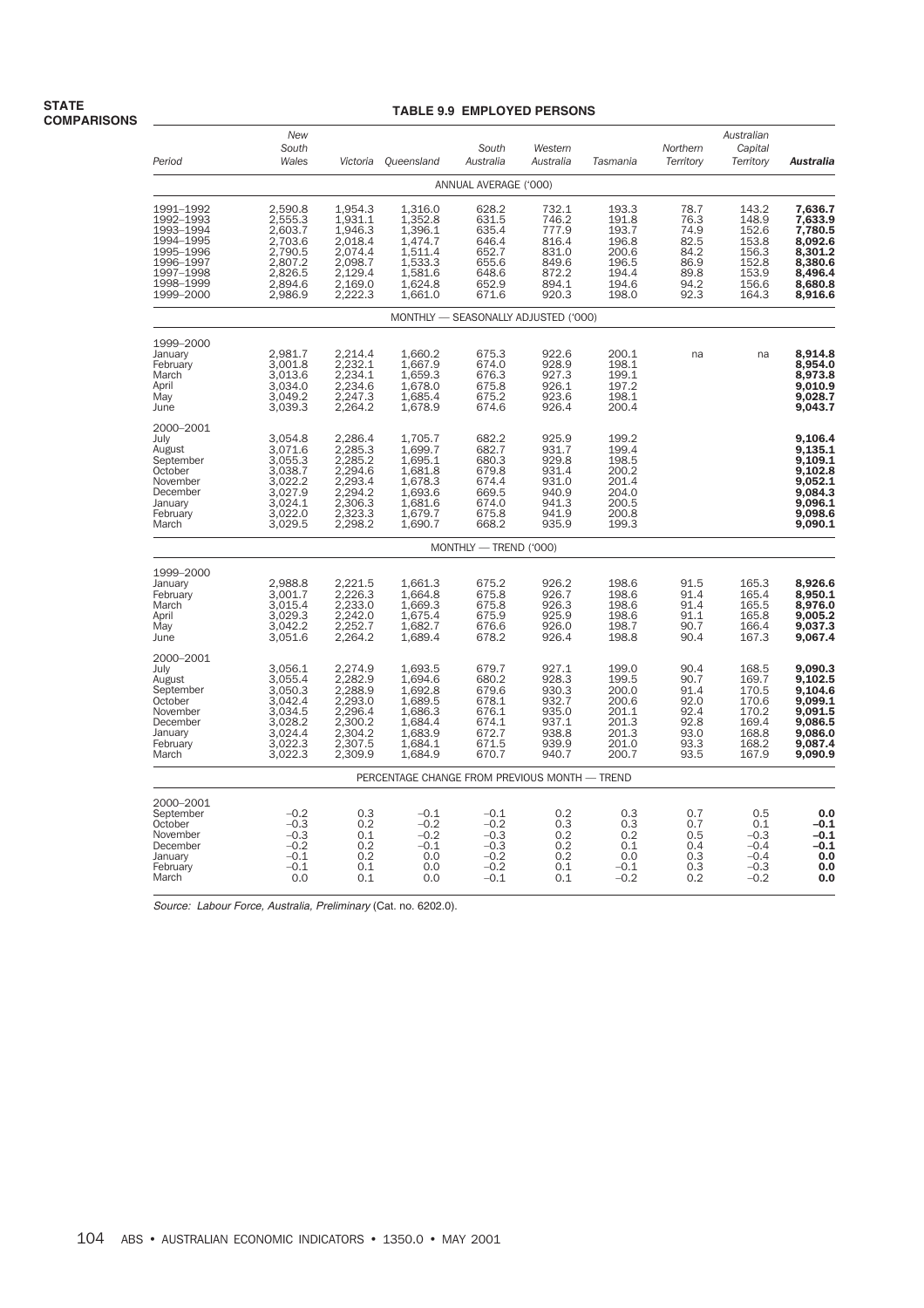# **TABLE 9.10 UNEMPLOYMENT RATE — PERSONS**

| Period                                                                                                            | New<br>South<br>Wales                                              |                                                                | Victoria Queensland                                            | South<br>Australia                                              | Western<br>Australia                                          | Tasmania                                                           | Northern<br>Territory                                       | Australian<br>Capital<br>Territory                            | Australia                                                                    |
|-------------------------------------------------------------------------------------------------------------------|--------------------------------------------------------------------|----------------------------------------------------------------|----------------------------------------------------------------|-----------------------------------------------------------------|---------------------------------------------------------------|--------------------------------------------------------------------|-------------------------------------------------------------|---------------------------------------------------------------|------------------------------------------------------------------------------|
|                                                                                                                   |                                                                    |                                                                |                                                                | ANNUAL AVERAGE (PER CENT)                                       |                                                               |                                                                    |                                                             |                                                               |                                                                              |
| 1991-1992<br>1992–1993<br>1993-1994<br>1994–1995<br>1995-1996<br>1996-1997<br>1997-1998<br>1998-1999<br>1999-2000 | 9.7<br>10.9<br>10.3<br>8.6<br>7.7<br>7.9<br>7.6<br>7.0<br>6.1      | 11.0<br>11.7<br>11.8<br>9.6<br>8.7<br>9.1<br>8.5<br>7.7<br>6.9 | 10.1<br>10.6<br>10.1<br>8.9<br>9.3<br>9.5<br>8.9<br>8.3<br>8.0 | 11.2<br>11.5<br>10.8<br>10.1<br>9.5<br>9.5<br>9.8<br>9.3<br>8.2 | 10.9<br>10.2<br>8.9<br>7.6<br>7.6<br>7.5<br>7.0<br>7.0<br>6.5 | 11.2<br>12.1<br>12.0<br>10.7<br>9.9<br>10.7<br>11.0<br>10.4<br>9.2 | 8.7<br>8.3<br>7.3<br>7.4<br>7.1<br>5.7<br>5.0<br>4.2<br>4.5 | 7.1<br>7.6<br>7.3<br>7.1<br>7.5<br>7.9<br>$7.5$<br>6.3<br>5.5 | 10.4<br>11.0<br>10.5<br>8.9<br>8.4<br>8.6<br>8.3<br>7.6<br>6.9               |
|                                                                                                                   |                                                                    |                                                                | MONTHLY - SEASONALLY ADJUSTED (PER CENT)                       |                                                                 |                                                               |                                                                    |                                                             |                                                               |                                                                              |
| 1999-2000<br>January<br>February<br>March<br>April<br>May<br>June                                                 | 6.0<br>5.9<br>6.0<br>5.7<br>5.7<br>5.8                             | 6.8<br>6.6<br>6.9<br>6.8<br>6.8<br>6.5                         | 8.1<br>7.7<br>8.3<br>8.1<br>7.8<br>7.7                         | 7.8<br>8.6<br>7.9<br>8.3<br>8.5<br>8.0                          | 6.7<br>6.3<br>6.5<br>6.9<br>6.3<br>6.0                        | 8.8<br>8.8<br>8.9<br>9.5<br>9.4<br>9.4                             | na                                                          | na                                                            | 6.8<br>6.7<br>6.8<br>6.8<br>6.7<br>6.5                                       |
| 2000–2001<br>July<br>August<br>September<br>October<br>November<br>December<br>January<br>February<br>March       | 5.4<br>5.4<br>5.5<br>5.5<br>5.7<br>$\frac{5.9}{5.9}$<br>6.2<br>5.7 | 6.2<br>6.2<br>6.3<br>6.2<br>6.1<br>6.1<br>6.3<br>6.3<br>6.7    | 7.6<br>7.6<br>7.5<br>7.6<br>7.9<br>8.1<br>8.1<br>8.8<br>8.9    | 7.8<br>7.6<br>7.5<br>7.3<br>7.6<br>7.5<br>7.3<br>7.3<br>7.2     | 6.1<br>6.5<br>5.8<br>6.1<br>6.5<br>6.0<br>6.3<br>6.8<br>7.2   | 9.0<br>9.7<br>9.6<br>9.2<br>9.3<br>8.5<br>9.6<br>9.0<br>8.6        |                                                             |                                                               | 6.4<br>$6.4$<br>$6.3$<br>$6.3$<br>$6.6$<br>$6.6$<br>$6.6$<br>6.9<br>6.8      |
|                                                                                                                   |                                                                    |                                                                |                                                                | MONTHLY - TREND (PER CENT)                                      |                                                               |                                                                    |                                                             |                                                               |                                                                              |
| 1999-2000<br>January<br>February<br>March<br>April<br>May<br>June                                                 | 5.9<br>5.9<br>5.9<br>5.8<br>5.7<br>5.6                             | 6.8<br>6.8<br>6.8<br>6.7<br>6.6<br>6.5                         | 8.1<br>8.1<br>8.0<br>8.0<br>7.9<br>7.7                         | 8.1<br>8.1<br>8.2<br>8.2<br>8.2<br>8.0                          | 6.5<br>6.5<br>6.5<br>6.5<br>6.4<br>6.3                        | 9.2<br>9.1<br>9.1<br>9.1<br>9.2<br>9.4                             | 4.6<br>4.8<br>4.9<br>5.0<br>5.0<br>5.1                      | 5.4<br>5.4<br>5.4<br>5.3<br>5.2<br>5.0                        | 6.9<br>6.8<br>$6.8$<br>$6.7$<br>6.7<br>6.6                                   |
| 2000-2001<br>July<br>August<br>September<br>October<br>November<br>December<br>January<br>February<br>March       | 5.5<br>5.5<br>5.5<br>5.6<br>5.7<br>5.8<br>5.9<br>6.0<br>6.0        | 6.4<br>6.3<br>6.2<br>6.2<br>6.2<br>6.2<br>6.3<br>6.4<br>6.4    | 7.6<br>7.5<br>7.6<br>7.7<br>7.9<br>8.1<br>8.3<br>8.6<br>8.8    | 7.9<br>7.7<br>7.5<br>7.5<br>7.4<br>7.4<br>7.4<br>7.3<br>7.3     | 6.2<br>6.1<br>6.1<br>6.1<br>6.2<br>6.3<br>6.5<br>6.6<br>6.9   | 9.4<br>9.4<br>9.4<br>9.3<br>9.2<br>9.1<br>9.0<br>8.9<br>8.9        | 5.1<br>5.2<br>5.4<br>5.7<br>5.9<br>6.0<br>5.9<br>5.7<br>5.4 | 4.8<br>4.6<br>4.5<br>4.5<br>4.6<br>4.7<br>4.8<br>4.8<br>4.8   | 6.5<br>6.4<br>6.4<br>6.4<br>6.5<br>$6.6$<br>$6.7$<br>6.8<br>6.8              |
|                                                                                                                   |                                                                    |                                                                | PERCENTAGE CHANGE FROM PREVIOUS MONTH - TREND (a)              |                                                                 |                                                               |                                                                    |                                                             |                                                               |                                                                              |
| 2000–2001<br>September<br>October<br>November<br>December<br>January<br>February<br>March                         | 0.0<br>0.1<br>0.1<br>0.1<br>0.1<br>0.0<br>0.0                      | $-0.1$<br>0.0<br>0.0<br>0.0<br>0.1<br>0.1<br>0.1               | 0.0<br>0.1<br>0.2<br>0.2<br>0.2<br>0.2<br>0.2                  | $-0.1$<br>$-0.1$<br>0.0<br>0.0<br>0.0<br>0.0<br>0.0             | 0.0<br>0.0<br>0.1<br>0.1<br>0.2<br>0.2<br>0.2                 | 0.0<br>$-0.1$<br>$-0.1$<br>-0.1<br>$-0.1$<br>$-0.1$<br>$-0.1$      | 0.2<br>0.2<br>0.2<br>0.1<br>$-0.1$<br>$-0.2$<br>$-0.3$      | $-0.1$<br>0.0<br>0.1<br>0.1<br>0.1<br>0.0<br>0.0              | 0.0<br>0.0<br>0.1<br>0.1<br>$\begin{array}{c} 0.1 \\ 0.1 \end{array}$<br>0.1 |

(a) Change is shown in terms of percentage points.

Source: Labour Force, Australia, Preliminary (Cat. no. 6202.0).

**STATE COMPARISONS**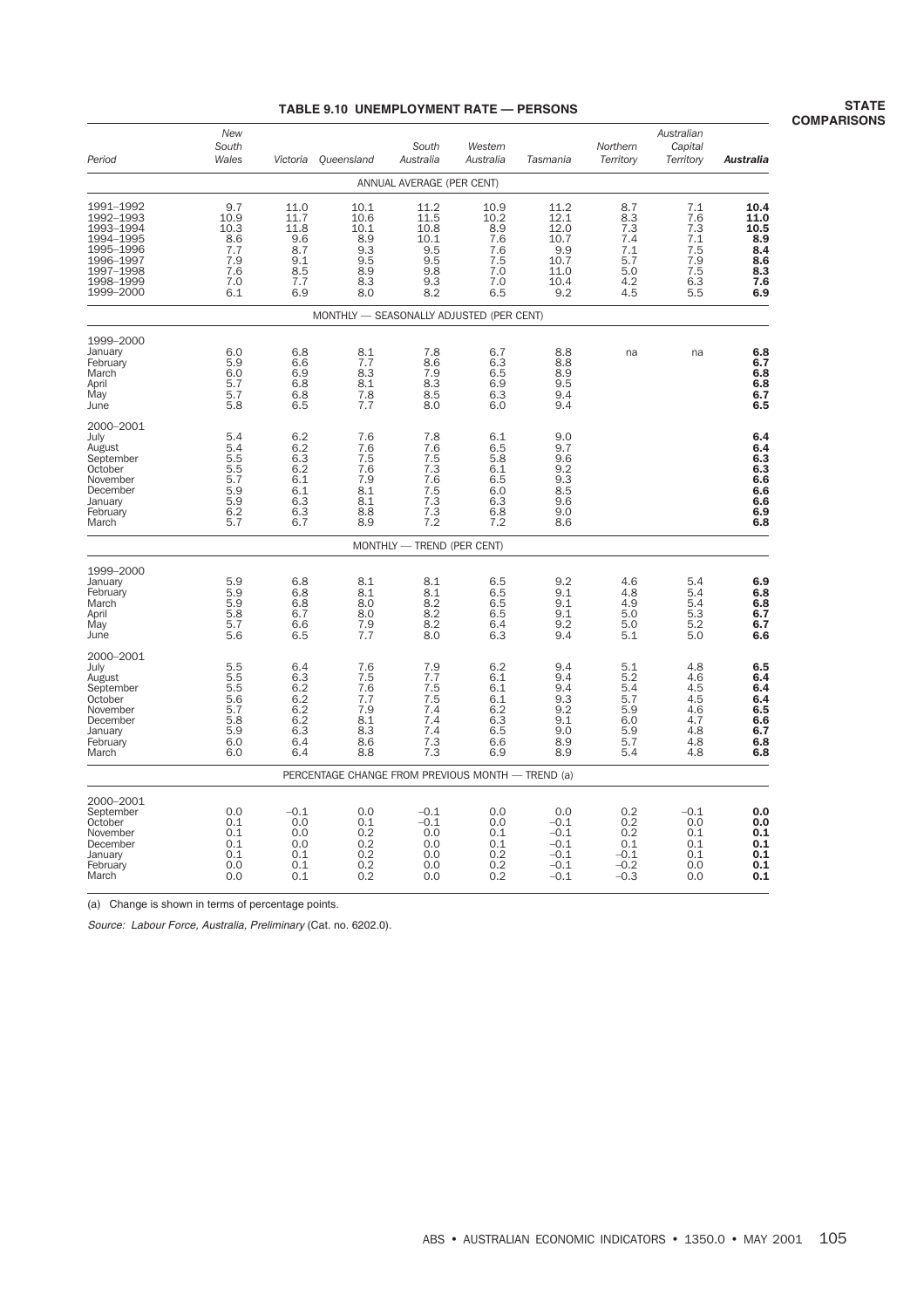#### **STATE COMPARISONS**

# **TABLE 9.11 AVERAGE WEEKLY TOTAL EARNINGS OF EMPLOYEES — ALL EMPLOYEES**

| Period                                             | <b>New</b><br>South<br>Wales     | Victoria                         | Queensland                                     | South<br>Australia               | Western<br>Australia             | Tasmania                         | Northern<br>Territory            | Australian<br>Capital<br>Territory | <b>Australia</b>                 |
|----------------------------------------------------|----------------------------------|----------------------------------|------------------------------------------------|----------------------------------|----------------------------------|----------------------------------|----------------------------------|------------------------------------|----------------------------------|
|                                                    |                                  |                                  |                                                | PERSONS - ORIGINAL (\$PER WEEK)  |                                  |                                  |                                  |                                    |                                  |
| 1997-1998<br>May                                   | 613.0                            | 596.3                            | 586.3                                          | 552.8                            | 572.0                            | 533.6                            | 625.2                            | 715.6                              | 596.2                            |
| 1998-1999<br>August<br>November<br>February<br>May | 620.6<br>626.5<br>640.1<br>641.4 | 600.9<br>602.4<br>600.3<br>608.0 | 593.3<br>583.5<br>584.8<br>594.4               | 569.6<br>580.3<br>574.9<br>576.1 | 574.8<br>566.4<br>576.2<br>573.2 | 536.1<br>537.0<br>560.5<br>539.6 | 607.2<br>619.5<br>609.7<br>595.8 | 729.0<br>720.5<br>700.6<br>672.8   | 602.9<br>603.7<br>608.4<br>611.1 |
| 1999-2000<br>August<br>November<br>February<br>May | 635.7<br>651.7<br>666.7<br>673.0 | 601.6<br>610.8<br>616.2<br>626.3 | 587.0<br>574.6<br>592.2<br>603.9               | 560.4<br>572.8<br>584.5<br>585.9 | 576.0<br>579.3<br>591.7<br>605.5 | 537.6<br>554.9<br>566.7<br>558.1 | 617.5<br>615.2<br>626.9<br>667.3 | 664.2<br>728.3<br>725.9<br>742.9   | 605.4<br>613.3<br>625.5<br>634.7 |
| 2000-2001<br>August<br>November                    | 689.8<br>687.2                   | 632.3<br>627.6                   | 622.1<br>608.2                                 | 603.6<br>618.5                   | 615.5<br>620.1                   | 547.4<br>549.5                   | 657.3<br>671.4                   | 746.9<br>769.5                     | 646.8<br>644.8                   |
|                                                    |                                  |                                  | PERCENTAGE CHANGE FROM PREVIOUS REFERENCE DATE |                                  |                                  |                                  |                                  |                                    |                                  |
| 1999-2000<br>November<br>February<br>May           | 2.5<br>2.3<br>0.9                | 1.5<br>0.9<br>1.6                | $-2.1$<br>3.1<br>2.0                           | 2.2<br>2.0<br>0.2                | 0.6<br>2.1<br>2.3                | 3.2<br>2.1<br>$-1.5$             | $-0.4$<br>1.9<br>6.4             | 9.7<br>$-0.3$<br>2.3               | 1.3<br>2.0<br>1.5                |
| 2000-2001<br>August<br>November                    | 2.5<br>$-0.4$                    | 1.0<br>$-0.7$                    | 3.0<br>$-2.2$                                  | 3.0<br>2.5                       | 1.7<br>0.7                       | $-1.9$<br>0.4                    | $-1.5$<br>2.1                    | 0.5<br>3.0                         | 1.9<br>$-0.3$                    |
|                                                    |                                  |                                  | $MALES$ —                                      |                                  | ORIGINAL (\$ PER WEEK)           |                                  |                                  |                                    |                                  |
| 1998-1999<br>November<br>February<br>May           | 750.3<br>762.9<br>768.2          | 716.8<br>710.9<br>717.6          | 688.2<br>700.3<br>716.6                        | 679.0<br>677.4<br>686.3          | 730.8<br>724.7<br>728.7          | 672.9<br>696.3<br>657.8          | 684.8<br>664.7<br>665.9          | 819.4<br>807.5<br>782.8            | 722.8<br>727.0<br>733.0          |
| 1999-2000<br>August<br>November<br>February<br>May | 771.5<br>787.1<br>798.1<br>801.4 | 705.7<br>726.9<br>732.3<br>739.6 | 693.9<br>686.6<br>697.7<br>709.9               | 669.3<br>697.4<br>708.3<br>705.0 | 735.0<br>745.1<br>761.0<br>765.1 | 660.5<br>682.5<br>686.2<br>695.8 | 693.4<br>705.0<br>713.1<br>755.4 | 792.5<br>853.3<br>861.5<br>884.7   | 727.1<br>741.1<br>750.8<br>757.7 |
| 2000-2001<br>August<br>November                    | 819.8<br>817.9                   | 741.8<br>737.8                   | 728.5<br>716.1                                 | 724.8<br>748.3                   | 778.4<br>788.5                   | 677.6<br>683.2                   | 748.3<br>763.2                   | 889.0<br>909.3                     | 769.6<br>769.5                   |
|                                                    |                                  |                                  | FEMALES -                                      |                                  | ORIGINAL (\$ PER WEEK)           |                                  |                                  |                                    |                                  |
| 1998-1999<br>November<br>February<br>May           | 496.2<br>508.6<br>512.0          | 473.9<br>474.4<br>486.5          | 469.0<br>460.9<br>465.8                        | 471.5<br>466.5<br>457.3          | 409.0<br>427.7<br>415.9          | 407.7<br>422.5<br>421.0          | 544.8<br>545.0<br>515.5          | 612.7<br>589.9<br>563.9            | 476.0<br>480.5<br>483.0          |
| 1999-2000<br>August<br>November<br>February<br>May | 499.0<br>509.9<br>528.6<br>536.5 | 488.4<br>488.8<br>492.6<br>504.8 | 468.0<br>456.9<br>473.7<br>485.9               | 451.2<br>453.8<br>461.3<br>462.6 | 422.8<br>423.5<br>433.0<br>446.9 | 420.7<br>433.9<br>444.2<br>428.0 | 534.1<br>519.9<br>538.2<br>571.1 | 547.4<br>619.1<br>607.3<br>620.3   | 479.3<br>482.5<br>494.6<br>504.8 |
| 2000-2001<br>August<br>November                    | 547.4<br>545.1                   | 513.8<br>509.8                   | 495.3<br>485.1                                 | 484.0<br>488.3                   | 451.5<br>450.8                   | 422.9<br>431.0                   | 559.5<br>569.6                   | 632.0<br>660.7                     | 514.1<br>512.2                   |

Source: Average Weekly Earnings, States and Australia (Cat.no. 6302.0).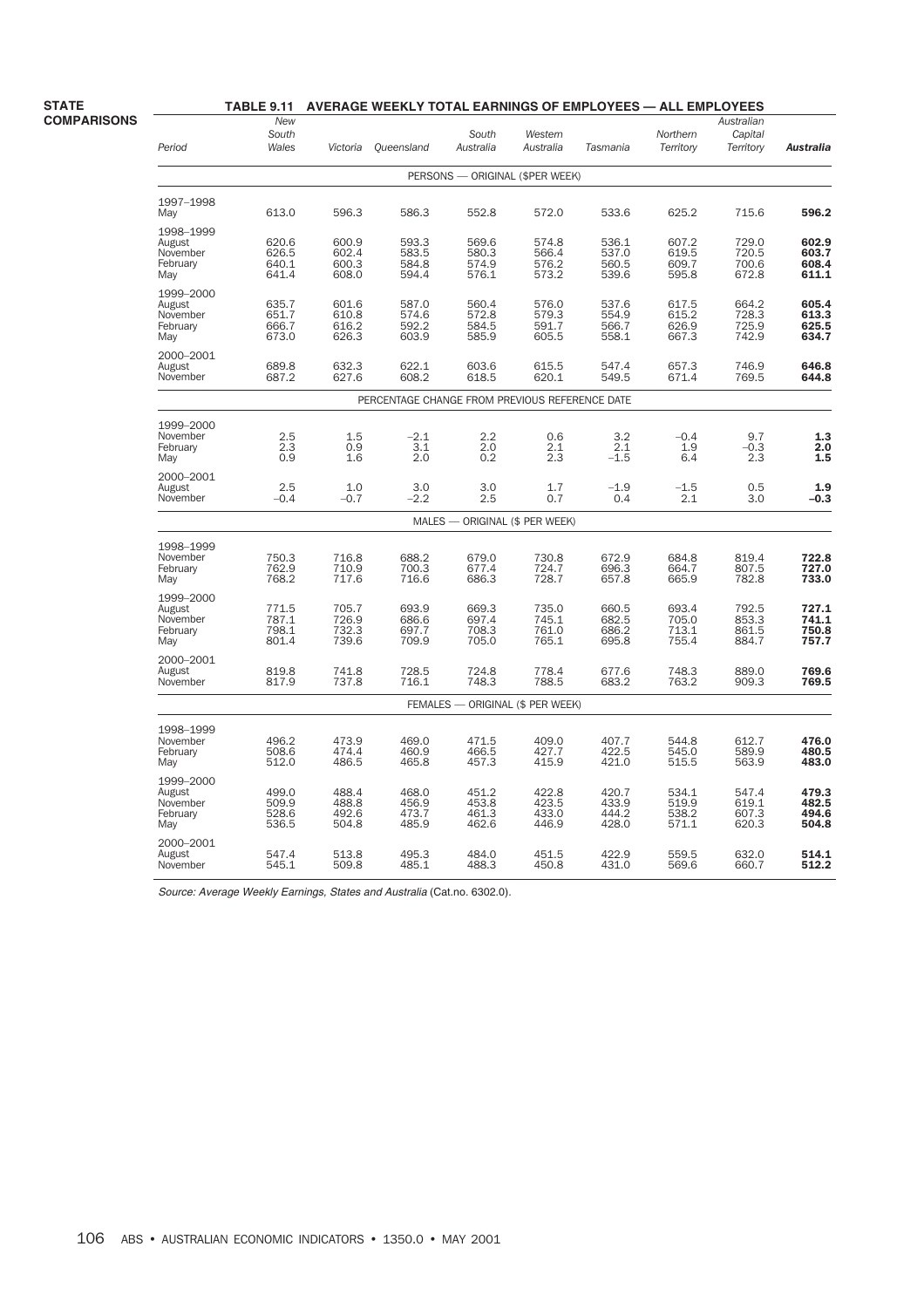|                                                                                                                   | TABLE 9.12 TOTAL JOB VACANCIES (a)                                   |                                                                    |                                                                  |                                                             |                                                               |                                                             |                                                             |                                                             |                                                                       |  |  |  |
|-------------------------------------------------------------------------------------------------------------------|----------------------------------------------------------------------|--------------------------------------------------------------------|------------------------------------------------------------------|-------------------------------------------------------------|---------------------------------------------------------------|-------------------------------------------------------------|-------------------------------------------------------------|-------------------------------------------------------------|-----------------------------------------------------------------------|--|--|--|
| Period                                                                                                            | New<br>South<br>Wales                                                | Victoria                                                           | Oueensland                                                       | South<br>Australia                                          | Western<br>Australia                                          | Tasmania                                                    | Northern<br>Territory                                       | Australian<br>Capital<br>Territory                          | <b>Australia</b>                                                      |  |  |  |
|                                                                                                                   |                                                                      |                                                                    |                                                                  | ANNUAL AVERAGE ('000)                                       |                                                               |                                                             |                                                             |                                                             |                                                                       |  |  |  |
| 1991-1992<br>1992-1993<br>1993-1994<br>1994-1995<br>1995-1996<br>1996-1997<br>1997-1998<br>1998-1999<br>1999-2000 | 10.7<br>13.2<br>19.6<br>33.0<br>34.2<br>29.4<br>26.9<br>32.8<br>43.4 | 6.7<br>7.8<br>14.3<br>15.4<br>15.8<br>15.9<br>25.2<br>23.6<br>29.6 | 6.0<br>5.9<br>8.0<br>11.8<br>9.5<br>13.3<br>19.6<br>15.9<br>13.9 | 2.1<br>2.1<br>2.9<br>4.7<br>2.9<br>4.6<br>4.4<br>4.8<br>5.5 | 2.6<br>4.1<br>5.4<br>7.3<br>7.6<br>10.3<br>10.0<br>8.1<br>9.3 | 0.7<br>0.6<br>0.8<br>1.7<br>1.1<br>1.6<br>1.2<br>1.3<br>1.7 | 0.5<br>0.7<br>0.7<br>1.0<br>1.1<br>1.1<br>1.5<br>1.3<br>1.4 | 1.5<br>1.5<br>1.6<br>1.8<br>1.3<br>1.3<br>1.3<br>2.1<br>3.5 | 30.7<br>35.9<br>53.3<br>76.6<br>73.4<br>77.4<br>90.0<br>90.1<br>108.2 |  |  |  |
|                                                                                                                   |                                                                      |                                                                    |                                                                  | QUARTERLY ('000) - ORIGINAL                                 |                                                               |                                                             |                                                             |                                                             |                                                                       |  |  |  |
| 1997-1998<br>May                                                                                                  | 25.6                                                                 | 25.9                                                               | 19.6                                                             | 3.3                                                         | 13.9                                                          | 0.7                                                         | 1.9                                                         | 1.5                                                         | 92.5                                                                  |  |  |  |
| 1998-1999<br>August<br>November<br>February<br>May                                                                | 33.1<br>30.2<br>30.5<br>37.5                                         | 22.3<br>34.4<br>15.6<br>22.1                                       | 19.9<br>14.6<br>18.3<br>10.9                                     | 3.6<br>6.0<br>5.2<br>4.4                                    | 7.9<br>8.6<br>7.7<br>8.3                                      | 1.2<br>0.8<br>1.3<br>2.0                                    | 1.5<br>0.9<br>1.6<br>1.3                                    | 2.0<br>1.6<br>2.5<br>2.4                                    | 91.6<br>97.2<br>82.8<br>88.9                                          |  |  |  |
| 1999-2000<br>August<br>November<br>February<br>May                                                                | 48.3<br>36.9<br>46.4<br>41.8                                         | 29.3<br>31.0<br>27.0<br>30.9                                       | 11.8<br>13.4<br>14.7<br>15.7                                     | 4.9<br>6.3<br>5.6<br>5.0                                    | 9.3<br>8.4<br>11.6<br>7.9                                     | 1.7<br>2.2<br>1.7<br>1.3                                    | 1.3<br>1.2<br>1.8<br>1.2                                    | 3.3<br>3.8<br>3.9<br>3.0                                    | 110.0<br>103.2<br>112.7<br>106.8                                      |  |  |  |
| 2000-2001<br>August                                                                                               | 43.9                                                                 | 48.3                                                               | 12.2                                                             | 5.3                                                         | 10.6                                                          | 2.5                                                         | 1.9                                                         | 3.0                                                         | 127.7                                                                 |  |  |  |

(a) Care should be exercised in using these series as some estimates are subject to high sampling variability.

Source: Job Vacancies, Australia (Cat. no. 6354.0).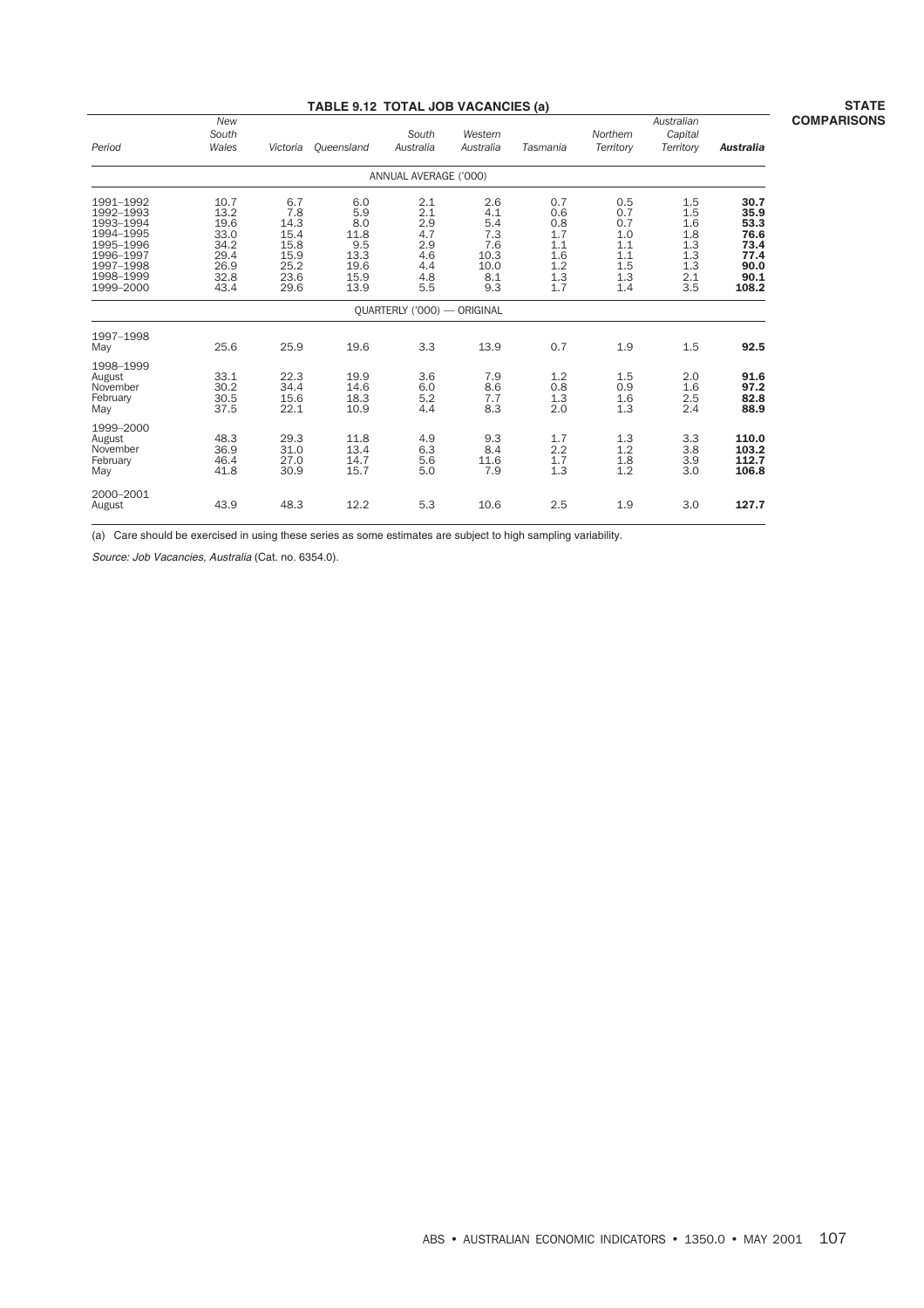### **TABLE 9.13 SECURED HOUSING FINANCE COMMITMENTS TO INDIVIDUALS — NUMBER AND VALUE (a)**

| Period                                                                                             | New<br>South<br>Wales                                                        | Victoria                                                                 | Queensland                                                           | South<br>Australia                                                   | Western<br>Australia                                                 | Tasmania                                                       | Northern<br>Territory                                         | Australian<br>Capital<br>Territory                          | Australia                                                                    |
|----------------------------------------------------------------------------------------------------|------------------------------------------------------------------------------|--------------------------------------------------------------------------|----------------------------------------------------------------------|----------------------------------------------------------------------|----------------------------------------------------------------------|----------------------------------------------------------------|---------------------------------------------------------------|-------------------------------------------------------------|------------------------------------------------------------------------------|
|                                                                                                    |                                                                              |                                                                          |                                                                      | TOTAL NUMBER OF DWELLING UNITS<br>ANNUAL                             |                                                                      |                                                                |                                                               |                                                             |                                                                              |
| 1994-1995<br>1995-1996<br>1996-1997<br>1997-1998<br>1998-1999<br>1999-2000                         | 138,833<br>138,217<br>159,428<br>158,493<br>161,587<br>187,596               | 103,088<br>106,750<br>113,489<br>119,690<br>122,029<br>130,348           | 87,252<br>82,011<br>83,962<br>79,266<br>77,426<br>88,018             | 36,429<br>38,707<br>36,661<br>37,379<br>36,694<br>44,281             | 60,834<br>60,792<br>63,277<br>65,041<br>65,991<br>71,641             | 11,236<br>11,152<br>11,041<br>9,689<br>9,877<br>10,315         | 3,980<br>4,291<br>4,088<br>4,268<br>5,329<br>5,815            | 9,696<br>9,600<br>9,491<br>8,347<br>9,240<br>11,124         | 451,348<br>451,520<br>481,437<br>482,173<br>488,173<br>549,138               |
|                                                                                                    |                                                                              |                                                                          |                                                                      | MONTHLY - ORIGINAL                                                   |                                                                      |                                                                |                                                               |                                                             |                                                                              |
| 1999-2000<br>December<br>January<br>February<br>March<br>April<br>May<br>June                      | 15,813<br>11,860<br>15,633<br>16,965<br>13,092<br>17,157<br>14,508           | 11,652<br>8,962<br>11,184<br>11,558<br>8,681<br>12,592<br>9,352          | 7,581<br>6,136<br>8,200<br>8,545<br>6,014<br>7,484<br>6,401          | 3,924<br>3,154<br>3,976<br>4,236<br>3,099<br>4,003<br>3,510          | 6,024<br>5,214<br>6,619<br>6,715<br>4,888<br>6,339<br>5,290          | 774<br>634<br>850<br>880<br>751<br>1,135<br>946                | 477<br>420<br>527<br>562<br>397<br>435<br>332                 | 944<br>781<br>1,049<br>1,027<br>792<br>905<br>793           | 47,189<br>37,161<br>48,038<br>50,488<br>37,714<br>50,050<br>41,132           |
| 2000-2001<br>July<br>August<br>September<br>October<br>November<br>December<br>January<br>February | 13,550<br>15,502<br>13.813<br>13,889<br>16,925<br>14,844<br>13,174<br>14,457 | 9,305<br>10,911<br>9,368<br>10,210<br>11,282<br>10,153<br>9,104<br>9,349 | 7,079<br>7,913<br>6,951<br>7,380<br>8,215<br>7,130<br>6,589<br>7,449 | 3,537<br>4,079<br>3,704<br>3,717<br>4.163<br>3,921<br>3,511<br>3,565 | 5,396<br>6,254<br>5,448<br>5,360<br>5,996<br>5,238<br>5,207<br>5,730 | 1,101<br>1,147<br>948<br>1,075<br>1.162<br>1,095<br>899<br>875 | 307<br>405<br>343<br>357<br>315<br>341<br>294<br>302          | 677<br>774<br>689<br>688<br>787<br>787<br>635<br>701        | 40,952<br>46,985<br>41,264<br>42,676<br>48,845<br>43,509<br>39,413<br>42,428 |
|                                                                                                    |                                                                              |                                                                          | PERCENTAGE CHANGE FROM PREVIOUS MONTH - ORIGINAL                     |                                                                      |                                                                      |                                                                |                                                               |                                                             |                                                                              |
| 2000-2001<br>August<br>September<br>October<br>November<br>December<br>January<br>February         | 14.4<br>$-10.9$<br>0.6<br>21.9<br>$-12.3$<br>$-11.3$<br>9.7                  | 17.3<br>$-14.1$<br>9.0<br>10.5<br>$-10.0$<br>$-10.3$<br>2.7              | 11.8<br>$-12.2$<br>6.2<br>11.3<br>$-13.2$<br>$-7.6$<br>13.1          | 15.3<br>$-9.2$<br>0.4<br>12.0<br>$-5.8$<br>$-10.5$<br>1.5            | 15.9<br>$-12.9$<br>$-1.6$<br>11.9<br>$-12.6$<br>$-0.6$<br>10.0       | 4.2<br>$-17.3$<br>13.4<br>8.1<br>$-5.8$<br>-17.9<br>$-2.7$     | 31.9<br>$-15.3$<br>4.1<br>-11.8<br>8.3<br>$-13.8$<br>2.7      | 14.3<br>$-11.0$<br>$-0.1$<br>14.4<br>0.0<br>$-19.3$<br>10.4 | 14.7<br>$-12.2$<br>3.4<br>14.5<br>$-10.9$<br>$-9.4$<br>7.6                   |
|                                                                                                    |                                                                              |                                                                          |                                                                      | TOTAL VALUE OF DWELLING UNITS<br>ANNUAL (\$ MILLION)                 |                                                                      |                                                                |                                                               |                                                             |                                                                              |
| 1994-1995<br>1995-1996<br>1996-1997<br>1997-1998<br>1998-1999<br>1999-2000                         | 15,317<br>15,868<br>19,979<br>21,923<br>24,925<br>31,026                     | 8,803<br>9,406<br>10,653<br>12,591<br>14,376<br>17,310                   | 7,861<br>7,749<br>8,182<br>8,402<br>9,026<br>10,781                  | 2,880<br>2,982<br>2,956<br>3,129<br>3,321<br>4,374                   | 5,399<br>5,536<br>6,049<br>6,484<br>7,319<br>8,564                   | 726<br>769<br>750<br>737<br>829<br>828                         | 375<br>424<br>431<br>469<br>581<br>634                        | 947<br>945<br>980<br>928<br>1,124<br>1,436                  | 42,306<br>43,679<br>49,979<br>54,663<br>61,500<br>74,952                     |
|                                                                                                    |                                                                              |                                                                          |                                                                      | MONTHLY - ORIGINAL (\$ MILLION)                                      |                                                                      |                                                                |                                                               |                                                             |                                                                              |
| 1999-2000<br>December<br>January<br><b>February</b><br>March<br>April<br>May<br>June               | 2,672<br>2,010<br>2,609<br>2,842<br>2,229<br>2,772<br>2,386                  | 1,592<br>1,242<br>1,498<br>1,554<br>1.172<br>1,622<br>1,250              | 941<br>770<br>1,055<br>1,044<br>$737$<br>874<br>793                  | 390<br>313<br>ઝઝ<br>417<br>309<br>401<br>354                         | 747<br>640<br>831<br>815<br>588<br>726<br>615                        | 67<br>53<br>71<br>73<br>61<br>87<br>71                         | 52<br>47<br>64<br>65<br>48<br>44<br>31                        | 130<br>99<br>136<br>137<br>106<br>118<br>101                | 6,591<br>5,174<br>6,663<br>6,946<br>5,250<br>6,644<br>5,600                  |
| 2000-2001<br>July<br>August<br>September<br>October<br>November<br>December<br>January<br>February | 2,129<br>2,444<br>2,120<br>2,105<br>2,542<br>2,402<br>2,141<br>2,323         | 1,165<br>1,367<br>1,166<br>1,252<br>1,388<br>1,330<br>1,231<br>1,230     | 809<br>910<br>781<br>836<br>935<br>853<br>798<br>932                 | 332<br>383<br>347<br>351<br>406<br>395<br>356<br>351                 | 631<br>696<br>600<br>603<br>664<br>609<br>609<br>641                 | 81<br>86<br>71<br>78<br>83<br>75<br>58<br>65                   | 34<br>47<br>36<br>36<br>30<br>33<br>30<br>31                  | 86<br>99<br>84<br>82<br>101<br>105<br>80<br>93              | 5,267<br>6,033<br>5,204<br>5,342<br>6,149<br>5,802<br>5,302<br>5,666         |
|                                                                                                    |                                                                              |                                                                          | PERCENTAGE CHANGE FROM PREVIOUS MONTH                                |                                                                      |                                                                      |                                                                |                                                               |                                                             |                                                                              |
| 2000-2001<br>August<br>September<br>October<br>November<br>December<br>January<br>February         | 14.8<br>$-13.3$<br>$-0.7$<br>20.7<br>$-5.5$<br>$-10.9$<br>8.5                | 17.4<br>$-14.7$<br>7.4<br>10.9<br>$-4.2$<br>$-7.5$<br>0.0                | 12.4<br>$-14.2$<br>7.1<br>11.9<br>$-8.8$<br>$-6.5$<br>16.8           | 15.3<br>$-9.4$<br>1.1<br>15.5<br>$-2.5$<br>$-9.8$<br>$-1.5$          | 10.3<br>$-13.8$<br>0.5<br>10.2<br>$-8.3$<br>0.0<br>5.3               | 6.0<br>$-16.9$<br>9.7<br>5.9<br>$-9.1$<br>$-23.5$<br>13.2      | 40.0<br>$-23.7$<br>$-0.3$<br>$-17.2$<br>11.0<br>$-9.4$<br>3.0 | 14.9<br>$-15.2$<br>$-2.7$<br>23.9<br>4.0<br>$-23.9$<br>15.9 | 14.5<br>-13.7<br>2.6<br>15.1<br>$-5.6$<br>$-8.6$<br>6.9                      |

(a) Excludes alterations and additions.

Source: Housing Finance for Owner Occupation, Australia (Cat. no. 5609.0).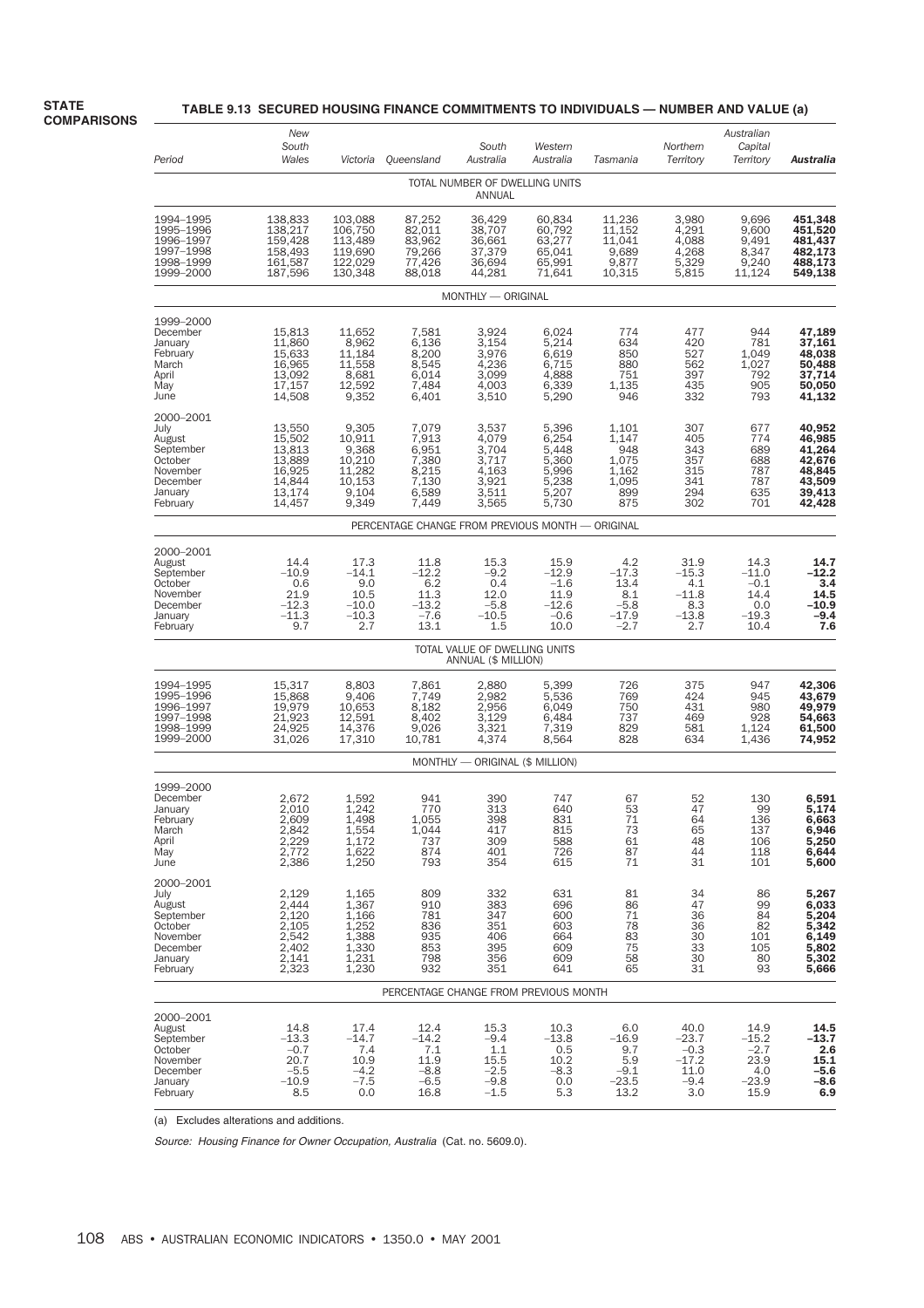# **TABLE 9.14 TOTAL HOURLY RATES OF PAY INDEXES — EXCLUDING BONUSES**

| Period                                              | <b>New South</b><br>Wales        | Victoria                         | Oueensland                                         | South<br>Australia               | Western<br>Australia             | Tasmania                         | Northern<br>Territory            | Australian<br>Capital<br>Territory | <b>Australia</b>                 |
|-----------------------------------------------------|----------------------------------|----------------------------------|----------------------------------------------------|----------------------------------|----------------------------------|----------------------------------|----------------------------------|------------------------------------|----------------------------------|
|                                                     |                                  |                                  | OUARTERLY (SEPTEMBER OUARTER 1997 = 100.0)         |                                  |                                  |                                  |                                  |                                    |                                  |
| 1998-1999<br>September<br>December<br>March<br>June | 103.6<br>104.1<br>105.3<br>105.9 | 103.2<br>103.8<br>104.5<br>105.1 | 103.2<br>103.9<br>104.6<br>105.1                   | 103.2<br>103.8<br>104.6<br>104.7 | 103.4<br>104.0<br>104.7<br>105.4 | 102.4<br>102.9<br>103.9<br>104.6 | 103.0<br>104.0<br>104.7<br>105.0 | 102.8<br>103.3<br>104.1<br>104.4   | 103.3<br>103.9<br>104.8<br>105.4 |
| 1999-2000<br>September<br>December<br>March<br>June | 107.0<br>107.5<br>108.2<br>109.0 | 106.1<br>106.8<br>107.6<br>108.3 | 106.3<br>107.1<br>107.6<br>108.0                   | 105.9<br>106.8<br>107.4<br>108.1 | 106.1<br>106.7<br>107.5<br>108.0 | 105.5<br>106.0<br>106.5<br>106.9 | 105.8<br>106.7<br>107.2<br>107.5 | 105.6<br>106.0<br>106.6<br>107.0   | 106.4<br>107.0<br>107.7<br>108.4 |
| 2000-2001<br>September<br>December                  | 110.7<br>111.3                   | 109.4<br>110.4                   | 109.0<br>110.3                                     | 109.1<br>110.1                   | 109.3<br>110.0                   | 108.1<br>108.9                   | 108.6<br>109.9                   | 108.9<br>109.8                     | 109.7<br>110.6                   |
|                                                     |                                  |                                  | PERCENTAGE CHANGE FROM PREVIOUS OUARTER - ORIGINAL |                                  |                                  |                                  |                                  |                                    |                                  |
| 1998-1999<br>September<br>December<br>March<br>June | 1.5<br>0.5<br>1.2<br>0.6         | 1.1<br>0.6<br>0.7<br>0.6         | 1.0<br>0.7<br>0.7<br>0.5                           | 1.3<br>0.6<br>0.8<br>0.1         | 0.8<br>0.6<br>0.7<br>0.7         | 1.0<br>0.5<br>1.0<br>0.7         | 0.8<br>1.0<br>0.7<br>0.3         | 1.4<br>0.5<br>0.8<br>0.3           | 1.2<br>0.6<br>0.9<br>0.6         |
| 1999-2000<br>September<br>December<br>March<br>June | 1.0<br>0.5<br>0.7<br>0.7         | 1.0<br>0.7<br>0.7<br>0.7         | 1.1<br>0.8<br>0.5<br>0.4                           | 1.1<br>0.8<br>0.6<br>0.7         | 0.7<br>0.6<br>0.7<br>0.5         | 0.9<br>0.5<br>0.5<br>0.4         | 0.8<br>0.9<br>0.5<br>0.3         | 1.1<br>0.4<br>0.6<br>0.4           | 0.9<br>0.6<br>0.7<br>0.6         |
| 2000-2001<br>September<br>December                  | 1.6<br>0.5                       | 1.0<br>0.9                       | 0.9<br>1.2                                         | 0.9<br>0.9                       | 1.2<br>0.6                       | 1.1<br>0.7                       | 1.0<br>1.2                       | 1.8<br>0.8                         | 1.2<br>0.8                       |

(a) Index numbers have not been compiled PRIOR to the September quarter 1997).

Source: Wage Cost Index, Australia (Cat. no. 6345.0).

**STATE COMPARISONS**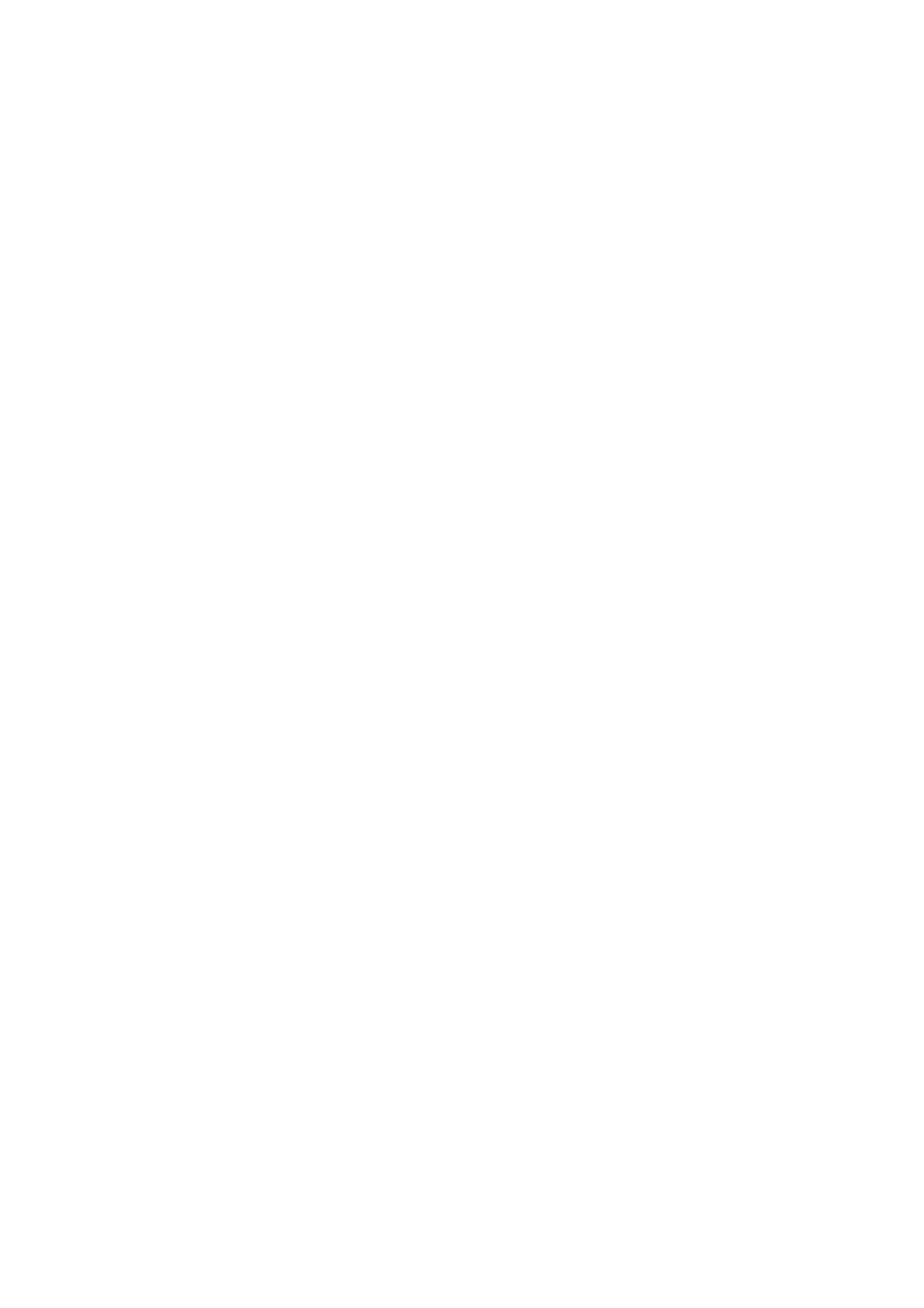## *TABLES*

| 10.1  |                                                                        |
|-------|------------------------------------------------------------------------|
| 10.2  | Balance on current account: percentage of seasonally adjusted GDP. 113 |
| 10.3  |                                                                        |
| 10.4  |                                                                        |
| 10.5  |                                                                        |
| 10.6  |                                                                        |
| 10.7  |                                                                        |
| 10.8  |                                                                        |
| 10.9  |                                                                        |
| 10.10 |                                                                        |
| 10.11 |                                                                        |
| 10.12 |                                                                        |
| 10.13 |                                                                        |
|       |                                                                        |

# *NOTES*

1. The statistics for Germany in these tables refer to Germany after unification.

2. Consumer price index (CPI). Due to the many differences in the structure of the housing sector in different countries and in the way that housing is treated in their CPIs, a simple comparison of All items (or headline) CPIs is often inappropriate. To provide a better basis for international comparisons, the Fourteenth International Conference of Labour Statisticians adopted a resolution which called for countries to *"provide for dissemination at the international level of an index which excludes shelter, in addition to the all-items index."*

Table 10.8 presents indexes for selected countries on a basis consistent with the above resolution and comparable to the Australian series *All groups excluding housing*. The series in this table are presented on a reference base consistent with that used for publication of the Australian CPI  $(i.e. 1989–90 = 100.0)$  and as such are not directly comparable with those for All items published in Table 10.7 (presented on a reference base of  $1995 = 100.0$ ).

## *RELATED PUBLICATIONS*

 $\mathcal{L}_\mathcal{L} = \{ \mathcal{L}_\mathcal{L} = \{ \mathcal{L}_\mathcal{L} = \{ \mathcal{L}_\mathcal{L} = \{ \mathcal{L}_\mathcal{L} = \{ \mathcal{L}_\mathcal{L} = \{ \mathcal{L}_\mathcal{L} = \{ \mathcal{L}_\mathcal{L} = \{ \mathcal{L}_\mathcal{L} = \{ \mathcal{L}_\mathcal{L} = \{ \mathcal{L}_\mathcal{L} = \{ \mathcal{L}_\mathcal{L} = \{ \mathcal{L}_\mathcal{L} = \{ \mathcal{L}_\mathcal{L} = \{ \mathcal{L}_\mathcal{$ 

*Consumer Price Index, Australia* (Cat. no. 6401.0)

*Main Economic Indicators — Organisation for Economic Cooperation and Development* (OECD)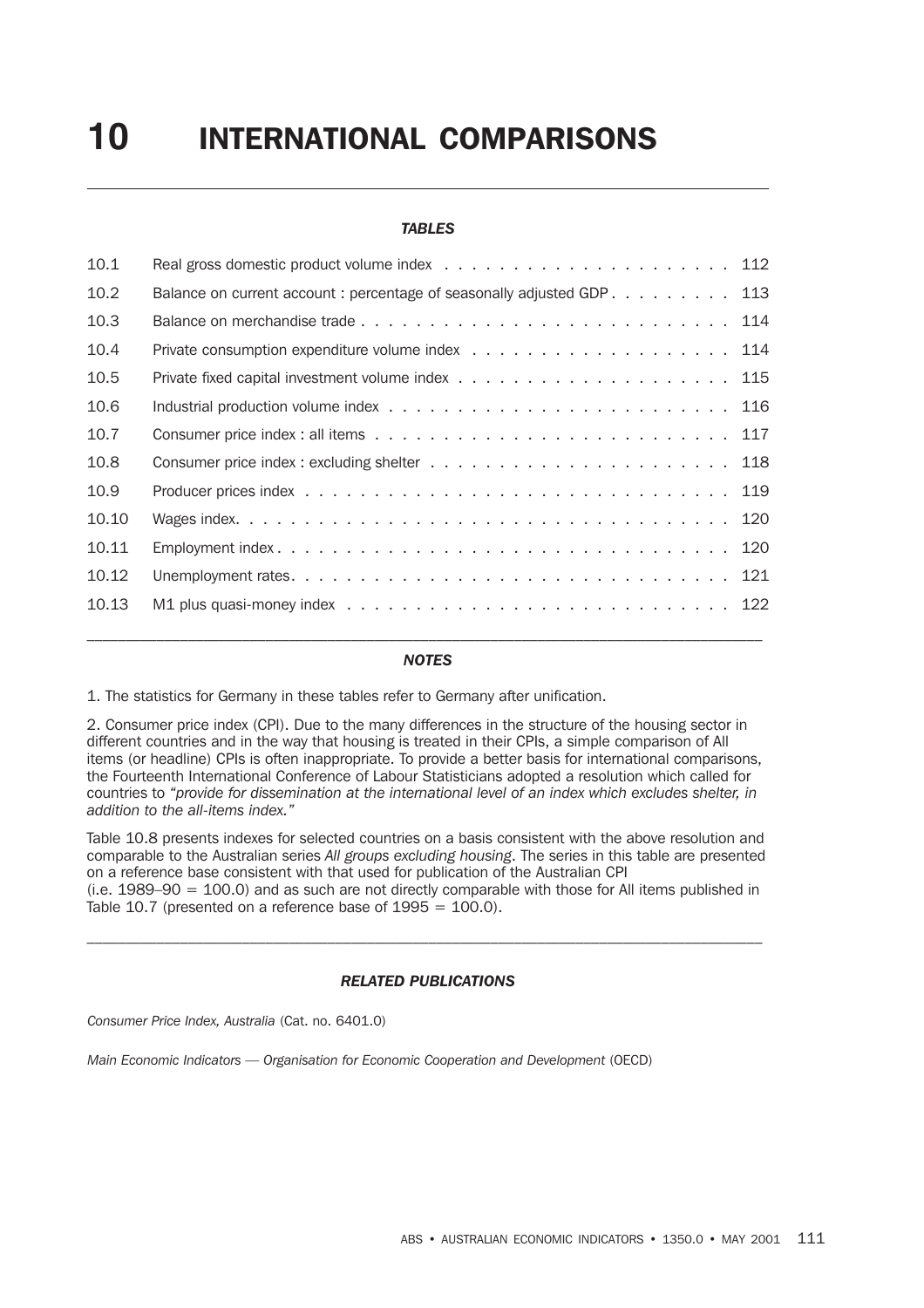#### TABLE 10.1 REAL GROSS DOMESTIC PRODUCT VOLUME INDEX

| Period    | United<br><b>States</b> | Japan<br>(a) | Germany                                 | France                             | Italy  | United<br>Kingdom | Canada | <b>OECD</b><br>Major 7<br>(b) | Australia |
|-----------|-------------------------|--------------|-----------------------------------------|------------------------------------|--------|-------------------|--------|-------------------------------|-----------|
|           |                         |              |                                         | ANNUAL (1995 = 100.0)              |        |                   |        |                               |           |
| 1991-1992 | 89.6                    | 96.7         | 96.3                                    | 97.1                               | 96.0   | 90.8              | 90.5   | 92.7                          | 86.9      |
| 1992-1993 | 92.5                    | 97.3         | 96.1                                    | 96.9                               | 95.3   | 91.9              | 91.7   | 94.2                          | 90.0      |
| 1993-1994 | 95.4                    | 97.7         | 97.0                                    | 97.0                               | 95.8   | 95.1              | 94.8   | 96.1                          | 93.7      |
| 1994-1995 | 98.8                    | 99.0         | 99.3                                    | 99.4                               | 98.9   | 99.0              | 99.2   | 99.0                          | 98.0      |
| 1995-1996 | 101.6                   | 102.0        | 100.2                                   | 100.5                              | 100.5  | 101.2             | 100.5  | 101.3                         | 102.2     |
| 1996-1997 | 105.8                   | 104.8        | 101.6                                   | 101.8                              | 101.7  | 104.3             | 103.5  | 104.4                         | 106.0     |
| 1997-1998 | 110.6                   | 104.9        | 103.5                                   | 104.8                              | 104.0  | 107.8             | 107.9  | 107.6                         | 111.1     |
| 1998-1999 | 115.0                   | 104.4        | 104.6                                   | 107.8                              | 105.1  | 109.9             | 111.7  | 110.3                         | 117.0     |
| 1999-2000 | 121.0                   | 106.0        | 107.3                                   | 111.3                              | 107.5  | 113.3             | 117.4  | 114.4                         | 122.1     |
|           |                         |              | PERCENTAGE CHANGE FROM PREVIOUS YEAR    |                                    |        |                   |        |                               |           |
| 1991-1992 | 1.3                     | 1.7          | na                                      | 1.7                                | 1.8    | $-0.7$            | 0.0    | 1.4                           | 0.4       |
| 1992-1993 | 3.2                     | 0.5          | $-0.3$                                  | $-0.2$                             | $-0.8$ | 1.2               | 1.4    | 1.6                           | 3.6       |
| 1993-1994 | 3.2                     | 0.5          | 1.0                                     | 0.2                                | 0.5    | 3.5               | 3.4    | 2.0                           | 4.1       |
| 1994-1995 | 3.6                     | 1.3          | 2.4                                     | 2.5                                | 3.2    | 4.2               | 4.7    | 3.0                           | 4.6       |
| 1995-1996 | 2.8                     | 3.0          | 0.9                                     | 1.1                                | 1.7    | 2.2               | 1.3    | 2.3                           | 4.3       |
| 1996-1997 | 4.1                     | 2.7          | 1.4                                     | 1.3                                | 1.1    | 3.0               | 3.0    | 3.0                           | 3.7       |
| 1997-1998 | 4.5                     | 0.1          | 1.9                                     | 2.9                                | 2.3    | 3.4               | 4.3    | 3.1                           | 4.8       |
| 1998-1999 | 4.0                     | $-0.4$       | 1.0                                     | 2.9                                | 1.0    | 2.0               | 3.5    | 2.5                           | 5.3       |
| 1999-2000 | 5.2                     | 1.5          | 2.6                                     | 3.3                                | 2.3    | 3.1               | 5.2    | 3.8                           | 4.4       |
|           |                         |              |                                         | SEASONALLY ADJUSTED (1995 = 100.0) |        |                   |        |                               |           |
| 1998-1999 |                         |              |                                         |                                    |        |                   |        |                               |           |
| December  | 114.7                   | 103.8        | 104.2                                   | 107.4                              | 104.7  | 109.5             | 111.2  | 109.9                         | 116.6     |
| March     | 115.7                   | 104.3        | 105.1                                   | 108.0                              | 105.0  | 110.0             | 112.5  | 110.7                         | 118.0     |
| June      | 116.4                   | 105.9        | 105.0                                   | 108.9                              | 105.5  | 110.7             | 113.4  | 111.5                         | 118.5     |
| 1999-2000 |                         |              |                                         |                                    |        |                   |        |                               |           |
| September | 118.1                   | 105.8        | 105.9                                   | 110.0                              | 106.4  | 112.1             | 115.2  | 112.6                         | 120.0     |
| December  | 120.4                   | 104.3        | 106.7                                   | 111.1                              | 107.0  | 113.0             | 116.7  | 113.7                         | 121.4     |
| March     | 121.9                   | 106.8        | 107.7                                   | 111.7                              | 108.1  | 113.5             | 118.2  | 115.1                         | 122.8     |
| June      | 123.5                   | 107.0        | 108.9                                   | 112.6                              | 108.4  | 114.6             | 119.6  | 116.3                         | 124.2     |
| 2000-2001 |                         |              |                                         |                                    |        |                   |        |                               |           |
| September | 124.3                   | 107.3        | 109.5                                   | 113.3                              | 109.0  | 115.7             | 121.0  | 117.0                         | 124.6     |
| December  | 124.6                   | nya          | nya                                     | nya                                | nya    | 115.7             | nya    | nya                           | 123.9     |
|           |                         |              | PERCENTAGE CHANGE FROM PREVIOUS QUARTER |                                    |        |                   |        |                               |           |
| 1998-1999 |                         |              |                                         |                                    |        |                   |        |                               |           |
| June      | 0.6                     | 1.5          | $-0.1$                                  | 0.8                                | 0.5    | 0.6               | 0.8    | 0.7                           | 0.4       |
| 1999-2000 |                         |              |                                         |                                    |        |                   |        |                               |           |
| September | 1.4                     | $-0.1$       | 0.9                                     | 1.0                                | 0.9    | 1.3               | 1.6    | 1.0                           | 1.3       |
| December  | 2.0                     | $-1.5$       | 0.8                                     | 1.0                                | 0.6    | 0.8               | 1.2    | 1.0                           | 1.1       |
| March     | 1.2                     | 2.4          | 0.9                                     | 0.6                                | 1.0    | 0.4               | 1.3    | 1.2                           | 1.2       |
| June      | 1.4                     | 0.2          | 1.1                                     | 0.8                                | 0.3    | 1.0               | 1.1    | 1.0                           | 1.1       |
| 2000-2001 |                         |              |                                         |                                    |        |                   |        |                               |           |
| September | 0.6                     | 0.2          | 0.6                                     | 0.7                                | 0.6    | 1.0               | 1.2    | 0.6                           | 0.4       |
| December  | 0.3                     | nya          | nya                                     | nya                                | nya    | 0.0               | nya    | nya                           | -0.6      |

(a) Data for Japan measure real gross national product. (b) The OECD Major 7 consists of Canada, France, Germany, Italy, Japan, the United Kingdom and the United States of America.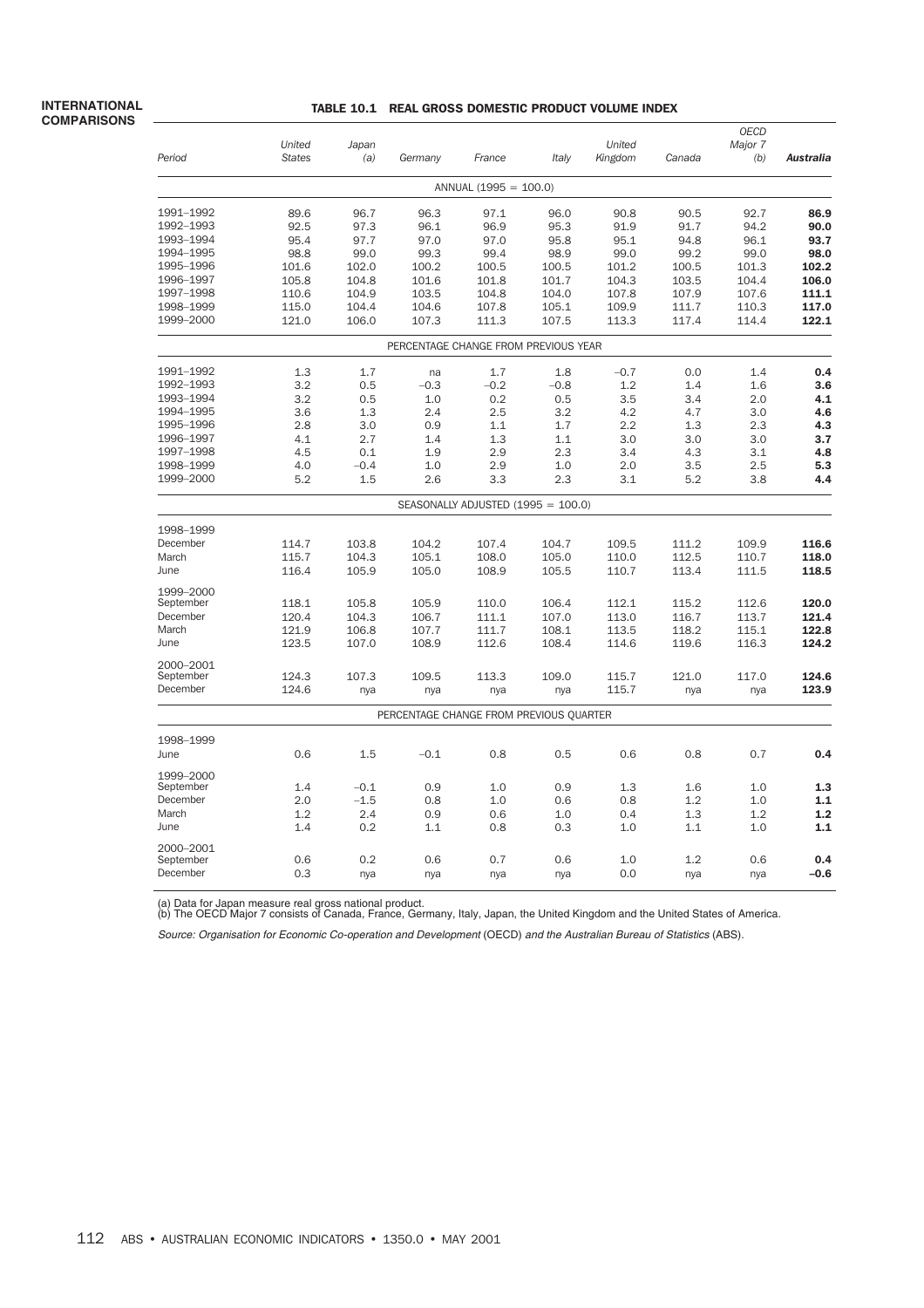# BALANCE ON CURRENT ACCOUNT, Proportion of GDP



*Source: OECD Quarterly data.*

TABLE 10.2 BALANCE ON CURRENT ACCOUNT — PERCENTAGE OF SEASONALLY ADJUSTED GDP (a)

|                        | United        |       | Germany |                            |        | United  |        |                  |
|------------------------|---------------|-------|---------|----------------------------|--------|---------|--------|------------------|
| Period                 | <b>States</b> | Japan | (b)     | France                     | Italy  | Kingdom | Canada | <b>Australia</b> |
|                        |               |       |         | ANNUAL                     |        |         |        |                  |
| 1991-1992              | $-0.4$        | 2.6   | $-0.8$  | 0.1                        | $-2.2$ | $-1.5$  | $-3.9$ | $-3.3$           |
| 1992-1993              | $-1.0$        | 3.2   | $-0.3$  | 0.4                        | $-1.2$ | $-1.8$  | $-3.4$ | $-3.6$           |
| 1993-1994              | $-1.5$        | 3.0   | $-0.8$  | 0.9                        | 1.4    | $-1.0$  | $-3.6$ | $-3.6$           |
| 1994-1995              | $-1.8$        | 2.4   | $-1.1$  | 0.8                        | 1.8    | $-0.2$  | $-1.5$ | $-6.0$           |
| 1995-1996              | $-1.4$        | 1.7   | $-0.7$  | 0.8                        | 2.6    | $-0.5$  | 0.3    | $-4.3$           |
| 1996-1997              | $-1.6$        | 1.7   | $-0.4$  | 2.1                        | 3.0    | 0.6     | $-0.2$ | $-3.3$           |
| 1997-1998              | $-2.0$        | 2.8   | 0.1     | 2.6                        | 2.3    | 0.2     | $-2.1$ | $-4.1$           |
| 1998-1999              | $-3.0$        | 2.8   | $-0.4$  | 2.7                        | 1.4    | $-0.7$  | $-1.2$ | $-5.6$           |
| 1999-2000              | $-4.1$        | 2.4   | $-1.1$  | 2.5                        | $-0.2$ | $-1.2$  | 0.8    | $-5.3$           |
|                        |               |       |         | <b>SEASONALLY ADJUSTED</b> |        |         |        |                  |
| 1998-1999              |               |       |         |                            |        |         |        |                  |
| September              | $-2.8$        | 3.2   | $-0.8$  | 2.7                        | 3.6    | 0.9     | $-1.8$ | $-5.3$           |
| December               | $-2.8$        | 3.0   | $-0.1$  | 2.7                        | 1.0    | $-0.6$  | $-1.6$ | $-5.2$           |
| March                  | $-2.9$        | 2.6   | $-1.0$  | 3.0                        | $-0.1$ | $-1.9$  | $-0.7$ | $-5.9$           |
| June                   | $-3.4$        | 2.5   | 0.1     | 2.4                        | 1.0    | $-1.2$  | $-0.8$ | $-6.1$           |
| 1999-2000              |               |       |         |                            |        |         |        |                  |
| September              | $-3.8$        | 2.4   | $-1.8$  | 2.8                        | 1.7    | $-1.2$  | 0.2    | $-6.1$           |
| December               | $-4.0$        | 2.1   | $-1.0$  | 2.3                        | $-0.4$ | $-0.7$  | $-0.1$ | $-5.3$           |
| March                  | $-4.2$        | 2.8   | $-0.7$  | 2.4                        | $-0.6$ | $-1.5$  | 1.8    | $-5.1$           |
| June                   | $-4.2$        | 2.6   | $-0.9$  | 2.7                        | $-1.4$ | $-1.5$  | 1.4    | $-4.7$           |
| 2000-2001<br>September | $-4.5$        | 2.4   | $-2.5$  | 1.7                        | 0.9    | $-1.3$  | 1.3    | $-3.1$           |

(a) Statistics are calculated as the original balance on current account as a percentage of the seasonaly adjusted current price gross domestic product, except for Japan and Germany, where real gross national product repla

Source: Organisation for Economic Co-operation and Development (OECD) and the Australian Bureau of Statistics (ABS).

#### **INTERNATIONAL COMPARISONS**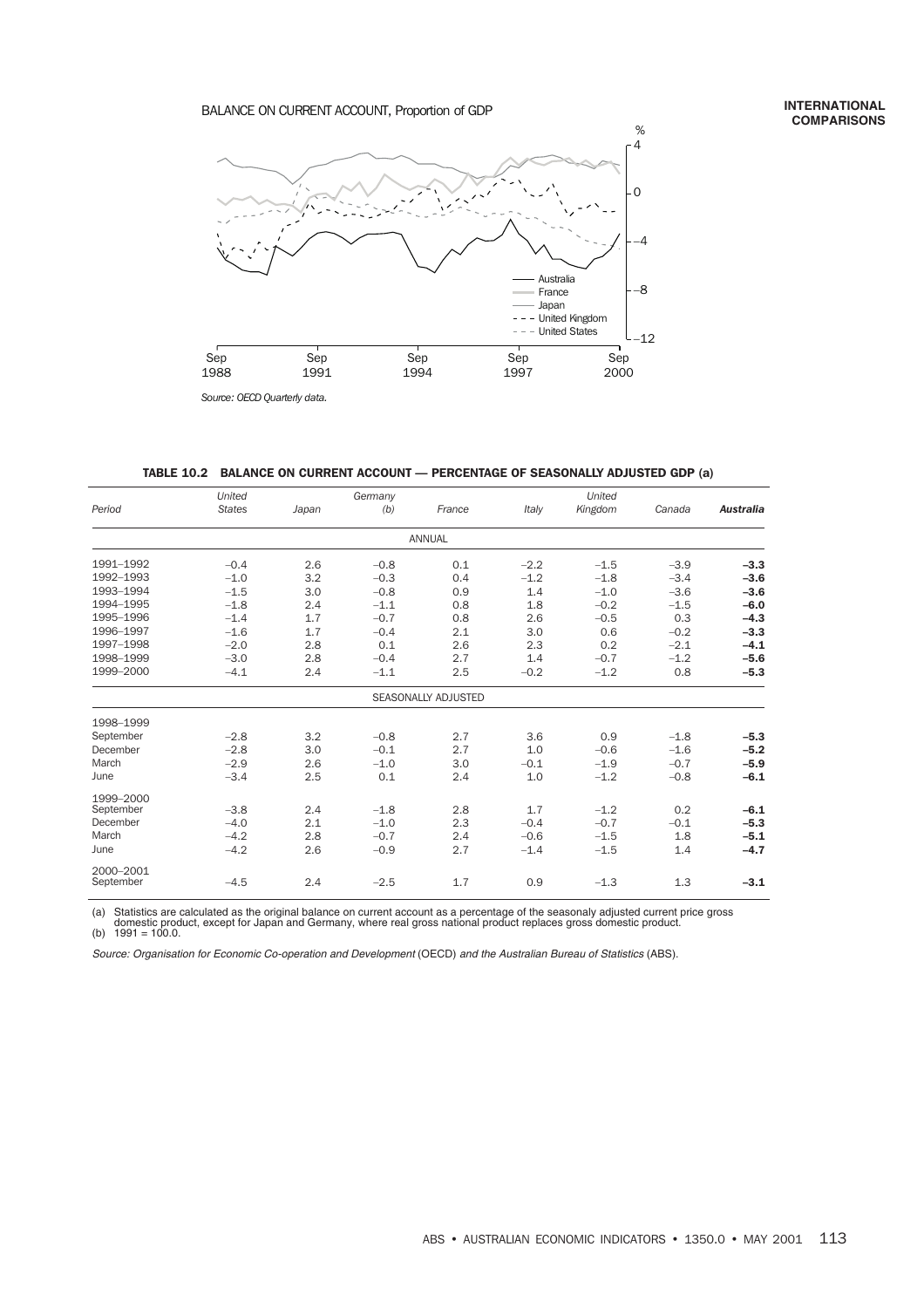#### TABLE 10.3 BALANCE ON MERCHANDISE TRADE (a)

| Period    | United<br><b>States</b> | Japan | Germany<br>(b) | France                             | Italy   | United<br>Kingdom | Canada | <b>Australia</b> | <b>New</b><br>Zealand |
|-----------|-------------------------|-------|----------------|------------------------------------|---------|-------------------|--------|------------------|-----------------------|
|           |                         |       |                | ANNUAL (US \$BILLION)              |         |                   |        |                  |                       |
| 1991-1992 | $-92.3$                 | 93.3  | 18.2           | $-4.4$                             | $-13.9$ | $-26.5$           | 9.6    | 3.3              | 1.3                   |
| 1992-1993 | $-124.0$                | 113.6 | 31.9           | 3.1                                | 6.4     | $-27.9$           | 14.0   | 0.9              | 0.9                   |
| 1993-1994 | $-153.8$                | 122.6 | 40.2           | 9.3                                | 23.8    | $-25.6$           | 12.8   | 0.0              | 0.8                   |
| 1994-1995 | $-193.4$                | 117.1 | 50.8           | 11.3                               | 23.8    | $-20.8$           | 21.8   | $-5.5$           | $-0.2$                |
| 1995-1996 | $-180.4$                | 78.8  | 59.3           | 10.5                               | 35.5    | $-27.2$           | 31.7   | $-1.4$           | $-0.6$                |
| 1996-1997 | $-206.3$                | 61.6  | 67.1           | 21.5                               | 39.7    | $-23.5$           | 26.7   | 0.1              | $-0.2$                |
| 1997-1998 | $-233.0$                | 100.1 | 71.2           | 25.8                               | 28.0    | $-34.1$           | 13.2   | $-1.9$           | $-0.3$                |
| 1998-1999 | $-300.4$                | 109.5 | 70.4           | 20.8                               | 22.2    | $-50.1$           | 18.4   | $-7.3$           | $-0.9$                |
| 1999-2000 | $-425.8$                | 121.0 | 63.4           | 12.5                               | 7.0     | $-47.6$           | 29.6   | $-7.8$           | $-1.6$                |
|           |                         |       |                | SEASONALLY ADJUSTED (US \$BILLION) |         |                   |        |                  |                       |
| 1999-2000 |                         |       |                |                                    |         |                   |        |                  |                       |
| October   | $-33.3$                 | 11.9  | 5.4            | 1.9                                | 0.8     | $-4.3$            | 2.0    | $-1.3$           | $-0.1$                |
| November  | $-34.4$                 | 6.1   | 6.3            | 1.0                                | 1.1     | $-4.8$            | 2.2    | $-0.4$           | $-0.2$                |
| December  | $-33.8$                 | 14.3  | 5.8            | 0.0                                | 0.2     | $-4.7$            | 1.7    | $-0.6$           | $-0.5$                |
| January   | $-35.5$                 | 9.9   | 4.6            | 0.6                                | 1.1     | $-5.0$            | 3.0    | $-0.9$           | 0.0                   |
| February  | $-35.8$                 | 11.3  | 5.9            | 0.9                                | 1.0     | $-4.4$            | 2.5    | $-0.1$           | $-0.0$                |
| March     | $-39.1$                 | 8.8   | 5.3            | 0.5                                | 1.0     | $-0.4$            | 3.0    | $-0.4$           | $-0.0$                |
| April     | $-39.4$                 | 10.8  | 4.3            | 0.2                                | 0.3     | $-4.7$            | 2.7    | $-0.3$           | $-0.2$                |
| May       | $-38.8$                 | 6.9   | 3.7            | 1.5                                | $-0.8$  | $-4.2$            | 2.8    | $-0.6$           | $-0.1$                |
| June      | $-39.0$                 | 10.4  | 4.9            | 0.6                                | $-0.2$  | $-3.8$            | 3.2    | $-0.7$           | $-0.1$                |
| 2000-2001 |                         |       |                |                                    |         |                   |        |                  |                       |
| July      | $-41.4$                 | 8.6   | 4.0            | $-0.8$                             | $-0.5$  | $-4.8$            | 3.4    | $-0.4$           | $-0.1$                |
| August    | $-39.2$                 | 8.3   | 3.6            | $-0.1$                             | $-1.0$  | $-3.9$            | 3.0    | $-0.4$           | $-0.1$                |
| September | $-41.8$                 | 9.3   | 3.2            | $-0.1$                             | 0.8     | $-4.4$            | 3.0    | $-0.1$           | $-0.2$                |
| October   | $-41.7$                 | 5.6   | 4.7            | $-0.6$                             | $-0.4$  | $-4.3$            | 2.8    | 0.1              | 0.0                   |
| November  | $-41.2$                 | 5.7   | 2.3            | 0.0                                | $-0.5$  | $-4.0$            | 2.7    | $-0.1$           | $-0.1$                |
| December  | nya                     | 4.1   | nya            | nya                                | nya     | nya               | nya    | $-0.2$           | nya                   |

(a) All series are exports (fob) less imports (cif) except for United States, France, Canada and Australia where imports are also fob. Data are measured on a foreign trade basis. (b) Excludes trade with the German Democratic Republic.

Source: Organisation for Economic Co-operation and Development (OECD).

| TABLE 10.4 PRIVATE CONSUMPTION EXPENDITURE VOLUME INDEX |
|---------------------------------------------------------|
|                                                         |

|                        | <b>United</b> |        |                                         |                         |       | United  |        |                  |
|------------------------|---------------|--------|-----------------------------------------|-------------------------|-------|---------|--------|------------------|
| Period                 | <b>States</b> | Japan  | Germany                                 | France                  | Italv | Kingdom | Canada | <b>Australia</b> |
|                        |               |        |                                         | ANNUAL $(1995 = 100.0)$ |       |         |        |                  |
| 1992-1993              | 91.9          | 95.1   | 96.7                                    | 98.0                    | 98.5  | 94.0    | 94.0   | 90.9             |
| 1993-1994              | 95.4          | 97.0   | 97.4                                    | 98.0                    | 97.4  | 97.2    | 96.3   | 93.1             |
| 1994-1995              | 98.6          | 99.3   | 99.0                                    | 99.4                    | 99.3  | 99.2    | 98.9   | 97.9             |
| 1995-1996              | 101.6         | 101.3  | 100.4                                   | 100.7                   | 100.4 | 101.7   | 101.3  | 102.0            |
| 1996-1997              | 104.8         | 102.9  | 101.5                                   | 101.0                   | 102.8 | 105.4   | 104.5  | 104.7            |
| 1997-1998              | 109.3         | 102.4  | 102.3                                   | 103.0                   | 105.4 | 110.0   | 108.8  | 109.8            |
| 1998-1999              | 114.7         | 103.8  | 104.9                                   | 106.1                   | 107.7 | 114.2   | 111.7  | 115.3            |
| 1999-2000              | 121.1         | 104.9  | 107.1                                   | 108.7                   | 109.6 | 119.0   | 116.3  | 120.5            |
|                        |               |        | SEASONALLY ADJUSTED $(1995 = 100.0)$    |                         |       |         |        |                  |
| 1998-1999              |               |        |                                         |                         |       |         |        |                  |
| March                  | 115.5         | 103.1  | 105.9                                   | 106.1                   | 108.0 | 115.1   | 112.1  | 116.5            |
| June                   | 117.0         | 105.1  | 105.7                                   | 106.9                   | 108.4 | 116.2   | 113.4  | 117.1            |
|                        |               |        |                                         |                         |       |         |        |                  |
| 1999-2000<br>September | 118.5         | 106.5  | 106.3                                   | 107.8                   | 108.7 | 117.1   | 114.7  | 118.4            |
| December               | 120.2         | 102.9  | 106.8                                   | 108.4                   | 109.1 | 118.8   | 115.7  | 120.3            |
| March                  | 122.4         | 105.0  | 107.1                                   | 109.2                   | 110.1 | 119.6   | 116.8  | 121.1            |
| June                   | 123.3         | 105.1  | 108.4                                   | 109.4                   | 110.5 | 120.5   | 117.9  | 122.1            |
|                        |               |        |                                         |                         |       |         |        |                  |
| 2000-2001              |               |        |                                         |                         |       |         |        |                  |
| September              | 124.7         | 105.2  | 108.5                                   | 109.8                   | 110.8 | 121.8   | 119.4  | 122.7            |
| December               | 125.6         | nya    | nya                                     | nya                     | nya   | nya     | nya    | 123.3            |
|                        |               |        | PERCENTAGE CHANGE FROM PREVIOUS QUARTER |                         |       |         |        |                  |
| 1999-2000              |               |        |                                         |                         |       |         |        |                  |
| December               | 1.4           | $-3.3$ | 0.5                                     | 0.6                     | 0.4   | 1.5     | 0.9    | 1.6              |
| March                  | 1.8           | 2.0    | 0.3                                     | 0.7                     | 0.9   | 0.7     | 1.0    | 0.6              |
| June                   | 0.8           | 0.1    | 1.3                                     | 0.2                     | 0.4   | 0.8     | 0.9    | 0.9              |
|                        |               |        |                                         |                         |       |         |        |                  |
| 2000-2001<br>September | 1.1           | 0.0    | 0.1                                     | 0.4                     | 0.2   | 1.0     | 1.3    | 0.5              |
| December               | 0.7           | nya    | nya                                     | nya                     | nya   | nya     | nya    | 0.5              |
|                        |               |        |                                         |                         |       |         |        |                  |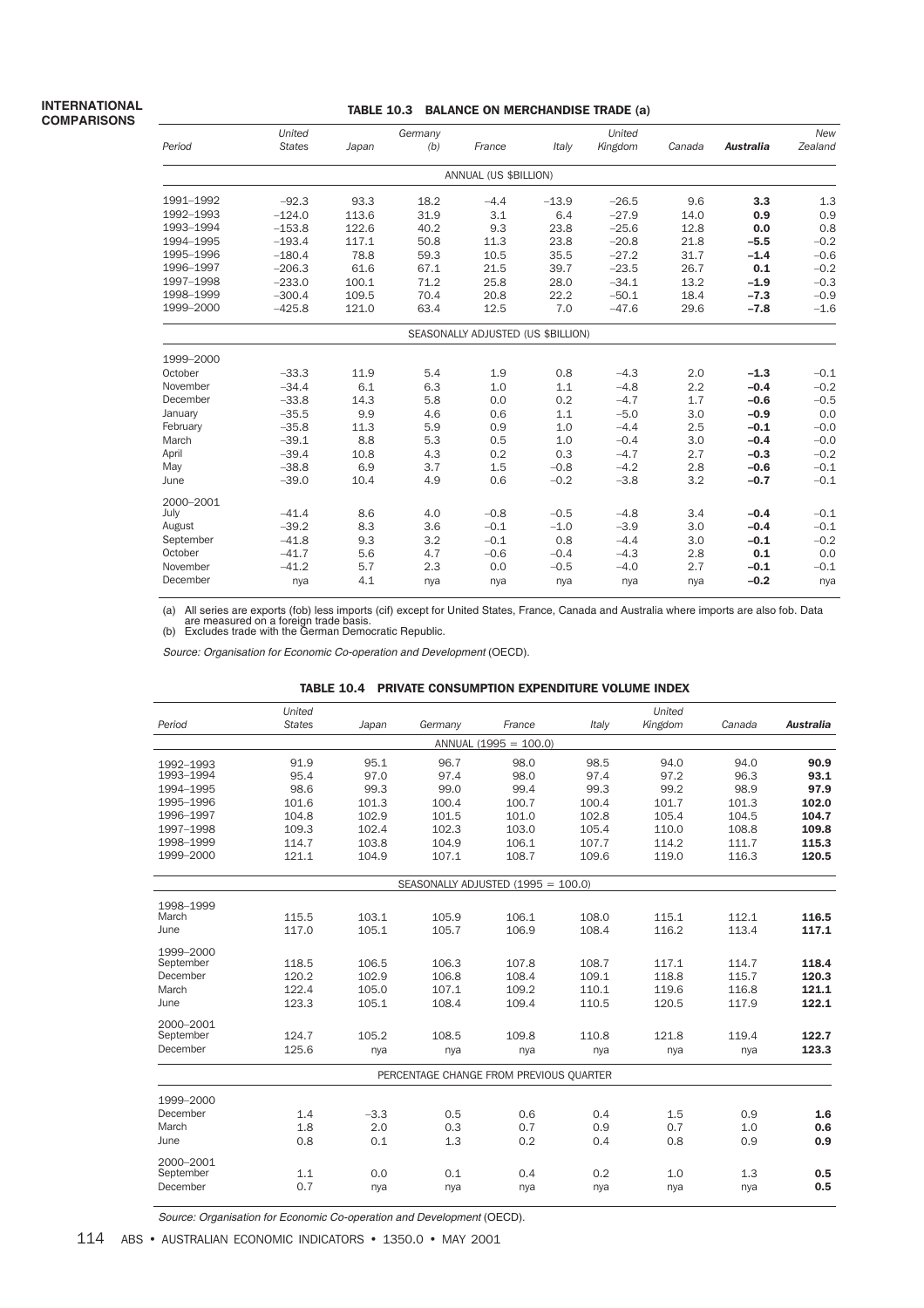#### TABLE 10.5 PRIVATE FIXED CAPITAL INVESTMENT VOLUME INDEX (a)

#### **INTERNATIONAL COMPARISONS**

|                        | United        |        |                                         |                         |        | United  |        |           |
|------------------------|---------------|--------|-----------------------------------------|-------------------------|--------|---------|--------|-----------|
| Period                 | <b>States</b> | Japan  | Germany                                 | France                  | Italy  | Kingdom | Canada | Australia |
|                        |               |        |                                         | ANNUAL $(1995 = 100.0)$ |        |         |        |           |
| 1991-1992              | 80.8          | 105.8  | 100.6                                   | 104.7                   | 108.1  | 93.1    | 98.9   | 79.0      |
| 1992-1993              | 85.8          | 102.4  | 98.4                                    | 100.0                   | 99.9   | 92.7    | 94.7   | 84.0      |
| 1993-1994              | 91.5          | 100.7  | 97.7                                    | 95.9                    | 93.2   | 95.5    | 98.8   | 89.2      |
| 1994-1995              | 98.0          | 98.7   | 101.1                                   | 99.6                    | 96.5   | 98.5    | 101.7  | 99.8      |
| 1995-1996              | 103.5         | 104.4  | 98.5                                    | 99.9                    | 102.9  | 102.5   | 100.8  | 101.6     |
| 1996-1997              | 112.7         | 108.4  | 100.3                                   | 99.3                    | 103.4  | 107.8   | 114.1  | 110.1     |
| 1997-1998              | 124.2         | 106.7  | 101.8                                   | 102.9                   | 107.6  | 118.9   | 125.4  | 120.4     |
| 1998-1999              | 136.4         | 102.8  | 103.4                                   | 110.5                   | 110.8  | 128.4   | 131.2  | 127.4     |
| 1999-2000              | 149.3         | 102.8  | 107.3                                   | 117.7                   | 118.0  | 133.0   | 148.2  | 135.5     |
|                        |               |        | PERCENTAGE CHANGE FROM PREVIOUS YEAR    |                         |        |         |        |           |
| 1991-1992              | $-0.1$        | 1.1    | na                                      | $-1.0$                  | 1.8    | $-5.0$  | 0.2    | $-3.7$    |
| 1992-1993              | 6.2           | $-3.2$ | $-2.2$                                  | $-4.5$                  | $-7.6$ | $-0.4$  | $-4.2$ | 6.4       |
| 1993-1994              | 6.6           | $-1.6$ | $-0.6$                                  | $-4.1$                  | $-6.8$ | 3.0     | 4.3    | 6.1       |
| 1994-1995              | 7.1           | $-2.0$ | 3.4                                     | 3.9                     | 3.6    | 3.2     | 3.0    | 11.9      |
| 1995-1996              | 5.6           | 5.8    | $-2.5$                                  | 0.3                     | 6.6    | 4.0     | $-1.0$ | 1.9       |
| 1996-1997              | 8.9           | 3.8    | 1.7                                     | $-0.6$                  | 0.4    | 5.2     | 13.2   | 8.3       |
| 1997-1998              | 10.2          | $-1.5$ | 1.6                                     | 3.7                     | 4.1    | 10.3    | 9.9    | 9.4       |
| 1998-1999              | 9.8           | $-3.7$ | 1.6                                     | 7.4                     | 2.9    | 7.9     | 4.6    | 5.8       |
| 1999-2000              | 9.4           | 0.1    | 3.7                                     | 6.5                     | 6.6    | 3.6     | 13.0   | 6.4       |
|                        |               |        | SEASONALLY ADJUSTED (1995 = 100.0)      |                         |        |         |        |           |
| 1998-1999              |               |        |                                         |                         |        |         |        |           |
| December               | 134.7         | 101.8  | 101.9                                   | 109.3                   | 109.5  | 126.7   | 128.6  | 124.6     |
| March                  | 138.3         | 103.7  | 104.1                                   | 112.0                   | 111.0  | 129.8   | 131.5  | 131.6     |
| June                   | 141.0         | 104.6  | 104.7                                   | 113.5                   | 113.2  | 131.3   | 138.3  | 127.3     |
| 1999-2000              |               |        |                                         |                         |        |         |        |           |
| September              | 143.5         | 100.8  | 107.0                                   | 115.1                   | 114.8  | 132.1   | 140.2  | 133.8     |
| December               | 146.7         | 102.3  | 106.2                                   | 116.5                   | 116.9  | 133.6   | 146.3  | 133.0     |
| March                  | 152.0         | 104.5  | 108.2                                   | 118.5                   | 119.3  | 132.6   | 150.7  | 138.4     |
| June                   | 155.0         | 103.7  | 107.7                                   | 120.6                   | 121.2  | 133.8   | 155.8  | 136.9     |
| 2000-2001<br>September | 156.0         | 105.1  | 109.2                                   | 122.3                   | 121.8  | 133.8   | 159.4  | 132.4     |
| December               | 156.2         | nya    | nya                                     | nya                     | nya    | nya     | nya    | 124.9     |
|                        |               |        | PERCENTAGE CHANGE FROM PREVIOUS QUARTER |                         |        |         |        |           |
|                        |               |        |                                         |                         |        |         |        |           |
| 1998-1999<br>June      | 1.9           | 0.9    | 0.6                                     | 1.3                     | 2.0    | 1.2     | 5.2    | -3.3      |
|                        |               |        |                                         |                         |        |         |        |           |
| 1999-2000              |               |        |                                         |                         |        |         |        |           |
| September              | 1.8           | $-3.7$ | 2.3                                     | 1.4                     | 1.4    | 0.6     | 1.3    | 5.2       |
| December               | 2.2           | 1.5    | $-0.8$                                  | 1.2                     | 1.8    | 1.1     | 4.4    | $-0.6$    |
| March                  | 3.6           | 2.2    | 1.9                                     | 1.7                     | 2.1    | $-0.8$  | 3.0    | 4.0       |
| June                   | 2.0           | $-0.7$ | $-0.4$                                  | 1.7                     | 1.6    | 0.9     | 3.4    | $-1.1$    |
| 2000-2001              |               |        |                                         |                         |        |         |        |           |
| September              | 0.6           | 1.3    | 1.4                                     | 1.5                     | 0.5    | 0.0     | 2.3    | -3.3      |
| December               | 0.1           | nya    | nya                                     | nya                     | nya    | nya     | nya    | -5.7      |

(a) Fixed capital investment volume indexes for Germany, France, Italy and the United Kingdom are for gross domestic fixed investment.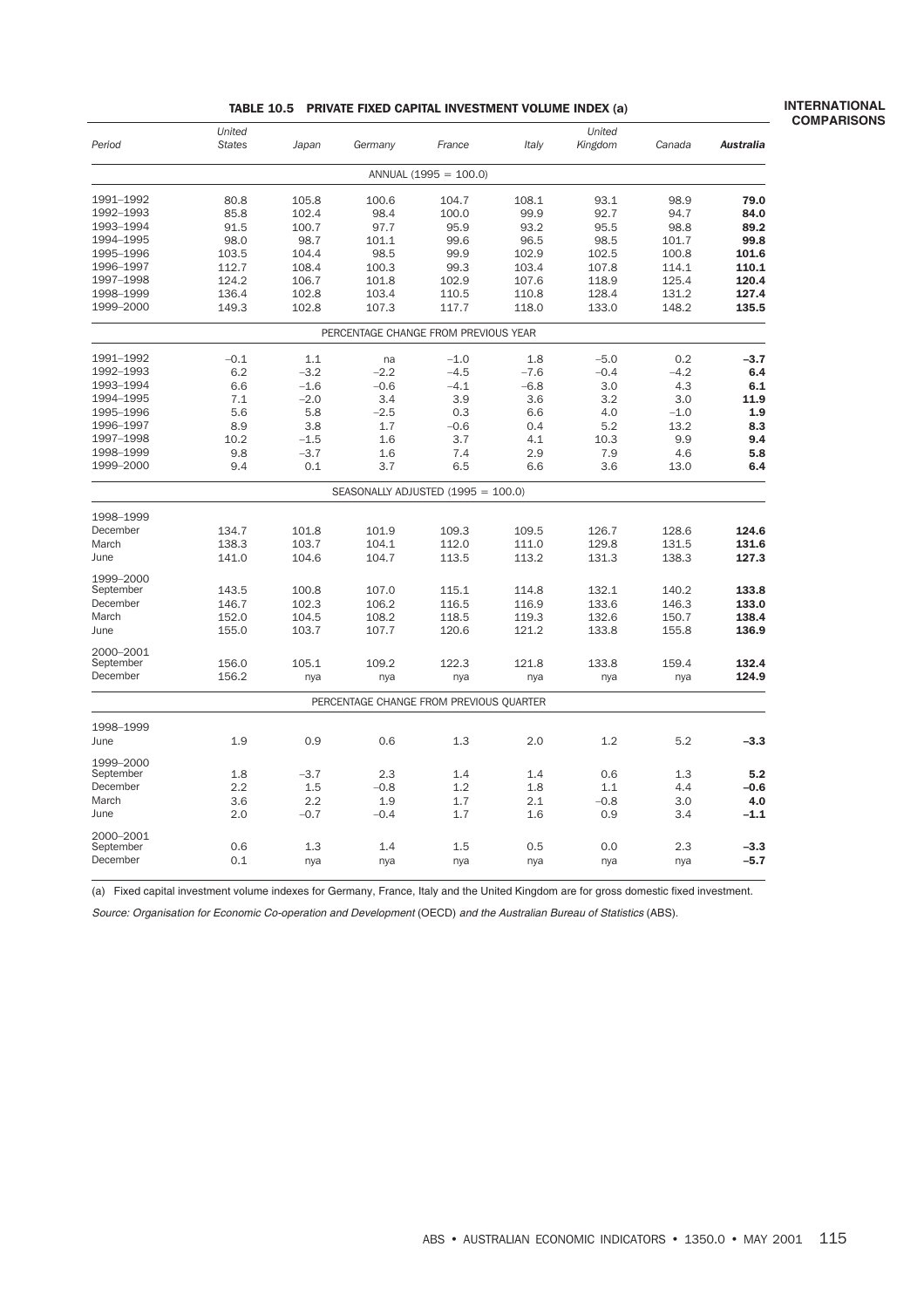# INDUSTRIAL PRODUCTION VOLUME INDEX, 1995=100



*Source: OECD, Quarterly data.*

| TABLE 10.6 INDUSTRIAL PRODUCTION VOLUME INDEX |  |  |
|-----------------------------------------------|--|--|
|-----------------------------------------------|--|--|

| Period    | United<br><b>States</b> | Japan | Germany | France                               | Italy | United<br>Kingdom | Canada | <b>OECD</b><br>Major 7 | Australia |
|-----------|-------------------------|-------|---------|--------------------------------------|-------|-------------------|--------|------------------------|-----------|
|           |                         |       |         | $ANNUAL (1995 = 100.0)$              |       |                   |        |                        |           |
| 1991-1992 | 86.0                    | 102.5 | 105.5   | 99.1                                 | 92.3  | 90.7              | 85.4   | 93.7                   | 90.9      |
| 1992-1993 | 89.0                    | 97.3  | 98.3    | 95.7                                 | 89.2  | 92.1              | 87.7   | 92.6                   | 92.5      |
| 1993-1994 | 92.4                    | 95.0  | 96.6    | 95.1                                 | 89.7  | 95.7              | 92.1   | 93.7                   | 96.1      |
| 1994-1995 | 98.1                    | 99.4  | 100.6   | 100.2                                | 97.4  | 99.6              | 99.0   | 98.9                   | 99.1      |
| 1995-1996 | 101.8                   | 100.3 | 99.5    | 99.7                                 | 99.7  | 100.6             | 100.1  | 100.8                  | 102.1     |
| 1996-1997 | 107.5                   | 105.1 | 102.1   | 101.3                                | 98.5  | 101.6             | 103.3  | 104.8                  | 104.0     |
| 1997-1998 | 113.8                   | 102.9 | 107.2   | 107.3                                | 104.1 | 102.6             | 107.5  | 108.6                  | 107.7     |
| 1998-1999 | 117.4                   | 98.2  | 108.7   | 109.6                                | 102.7 | 102.7             | 110.0  | 109.5                  | 110.0     |
| 1999-2000 | 124.3                   | 102.7 | 113.7   | 114.7                                | 105.8 | 104.4             | 116.9  | 114.3                  | 113.8     |
|           |                         |       |         | SEASONALLY ADJUSTED $(1995 = 100.0)$ |       |                   |        |                        |           |
| 1998-1999 |                         |       |         |                                      |       |                   |        |                        |           |
| December  | 117.0                   | 97.3  | 107.9   | 109.1                                | 102.4 | 102.6             | 109.8  | 108.9                  | 109.4     |
| March     | 117.6                   | 98.7  | 108.0   | 109.0                                | 102.5 | 102.0             | 110.6  | 109.6                  | 111.9     |
| June      | 119.0                   | 98.4  | 109.3   | 111.5                                | 102.0 | 102.8             | 111.7  | 110.3                  | 110.2     |
| 1999-2000 |                         |       |         |                                      |       |                   |        |                        |           |
| September | 120.4                   | 101.1 | 111.6   | 113.1                                | 104.1 | 104.3             | 114.6  | 112.2                  | 111.5     |
| December  | 121.9                   | 102.3 | 112.4   | 114.7                                | 105.5 | 104.4             | 115.8  | 113.5                  | 111.9     |
| March     | 126.3                   | 103.0 | 113.7   | 115.4                                | 106.1 | 103.8             | 117.8  | 114.7                  | 115.7     |
| June      | 128.7                   | 104.6 | 117.0   | 115.6                                | 107.6 | 105.2             | 119.4  | 116.8                  | 116.2     |
| 2000-2001 |                         |       |         |                                      |       |                   |        |                        |           |
| September | 129.8                   | 106.5 | 119.1   | 117.1                                | 107.7 | 105.7             | 120.4  | 118.2                  | 115.3     |
| December  | 129.4                   | 106.7 | nya     | nya                                  | nya   | 105.1             | nya    | nya                    | 115.4     |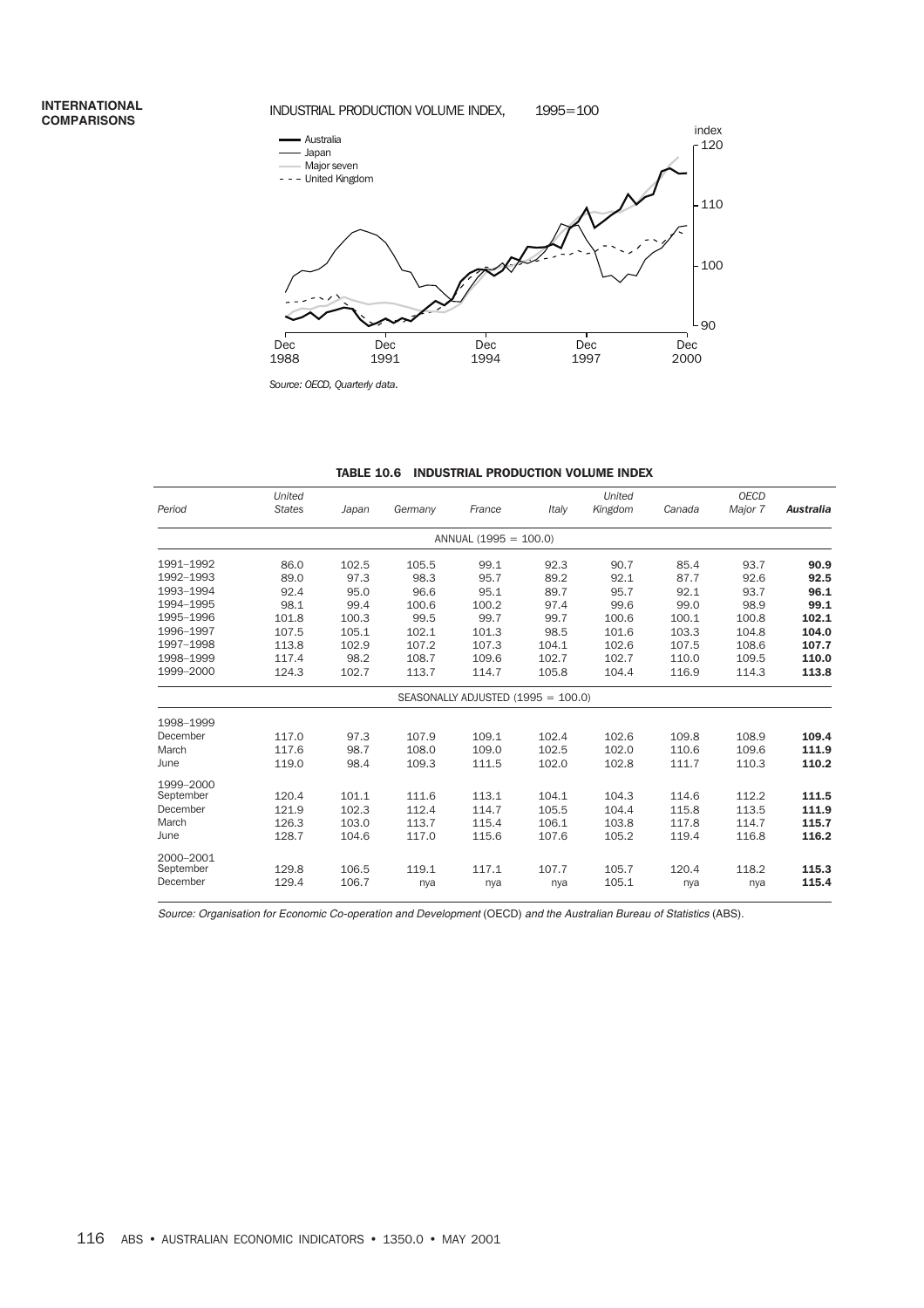#### TABLE 10.7 CONSUMER PRICE INDEX — ALL ITEMS

| Period                 | United<br><b>States</b> | Japan  | Germany | France                                               | Italy | United<br>Kingdom | Canada | <b>OECD</b><br>Major 7 | <b>Australia</b> | New<br>Zealand |
|------------------------|-------------------------|--------|---------|------------------------------------------------------|-------|-------------------|--------|------------------------|------------------|----------------|
|                        |                         |        |         | $ANNUAL (1995 = 100.0)$                              |       |                   |        |                        |                  |                |
| 1991-1992              | 90.7                    | 97.5   | 89.7    | 93.7                                                 | 85.2  | 91.4              | 95.2   | 91.7                   | 91.9             | 93.0           |
| 1992-1993              | 93.5                    | 98.7   | 93.6    | 95.6                                                 | 89.3  | 93.6              | 96.9   | 94.3                   | 92.8             | 94.0           |
| 1993-1994              | 96.0                    | 99.9   | 96.9    | 97.5                                                 | 93.2  | 95.5              | 97.9   | 96.7                   | 94.5             | 95.3           |
| 1994-1995              | 98.7                    | 100.1  | 99.2    | 99.1                                                 | 97.3  | 98.3              | 98.9   | 98.9                   | 97.6             | 98.4           |
| 1995-1996              | 101.4                   | 100.0  | 100.8   | 101.1                                                | 102.4 | 101.2             | 100.7  | 101.1                  | 101.7            | 101.0          |
| 1996-1997              | 104.3                   | 100.8  | 102.3   | 102.6                                                | 105.1 | 103.8             | 102.5  | 103.4                  | 103.0            | 103.0          |
| 1997-1998              | 106.1                   | 102.4  | 104.0   | 103.7                                                | 107.2 | 107.6             | 103.7  | 105.3                  | 103.0            | 104.3          |
| 1998-1999              | 108.0                   | 102.4  | 104.5   | 104.2                                                | 109.0 | 110.2             | 104.9  | 106.6                  | 104.3            | 104.7          |
| 1999-2000              | 111.1                   | 101.8  | 105.8   | 105.4                                                | 111.3 | 112.5             | 107.4  | 108.7                  | 106.8            | 105.6          |
|                        |                         |        |         | PERCENTAGE CHANGE FROM PREVIOUS YEAR                 |       |                   |        |                        |                  |                |
| 1991-1992              | 3.2                     | 2.5    | 5.3     | 2.9                                                  | 5.8   | 4.3               | 3.2    | 3.6                    | 1.9              | 1.2            |
| 1992-1993              | 3.1                     | 1.2    | 4.3     | 2.0                                                  | 4.8   | 2.4               | 1.7    | 2.9                    | 1.0              | 1.2            |
| 1993-1994              | 2.6                     | 1.2    | 3.6     | 1.9                                                  | 4.5   | 2.0               | 1.0    | 2.5                    | 1.8              | 1.3            |
| 1994-1995              | 2.9                     | 0.3    | 2.3     | 1.7                                                  | 4.4   | 2.9               | 1.1    | 2.3                    | 3.2              | 3.3            |
| 1995-1996              | 2.7                     | $-0.2$ | 1.6     | 2.1                                                  | 5.2   | 3.0               | 1.8    | 2.2                    | 4.2              | 2.7            |
| 1996-1997              | 2.9                     | 0.8    | 1.5     | 1.5                                                  | 2.7   | 2.5               | 1.8    | 2.2                    | 1.3              | 2.0            |
| 1997-1998              | 1.8                     | 1.6    | 1.7     | 1.1                                                  | 2.0   | 3.6               | 1.2    | 1.8                    | 0.0              | 1.2            |
| 1998-1999              | 1.7                     | 0.0    | 0.5     | 0.4                                                  | 1.7   | 2.5               | 1.1    | 1.3                    | 1.3              | 0.4            |
| 1999-2000              | 2.9                     | $-0.6$ | 1.2     | 1.1                                                  | 2.2   | 2.0               | 2.4    | 2.0                    | 2.4              | 0.9            |
|                        |                         |        |         | ORIGINAL $(1995 = 100.0)$                            |       |                   |        |                        |                  |                |
| 1998-1999              |                         |        |         |                                                      |       |                   |        |                        |                  |                |
| December               | 107.6                   | 103.1  | 104.2   | 104.0                                                | 108.7 | 110.3             | 104.5  | 106.4                  | 104.4            | 104.6          |
| March                  | 108.0                   | 102.1  | 104.3   | 104.1                                                | 109.1 | 109.9             | 104.8  | 106.5                  | 104.3            | 104.3          |
| June                   | 109.1                   | 102.4  | 104.8   | 104.6                                                | 109.7 | 111.0             | 105.9  | 107.3                  | 104.8            | 104.5          |
| 1999-2000              |                         |        |         |                                                      |       |                   |        |                        |                  |                |
| September              | 109.8                   | 102.1  | 105.3   | 104.6                                                | 110.2 | 111.1             | 106.6  | 107.7                  | 105.7            | 104.9          |
| December               | 110.4                   | 102.1  | 105.2   | 105.0                                                | 111.0 | 111.9             | 107.0  | 108.2                  | 106.3            | 105.1          |
| March                  | 111.7                   | 101.4  | 106.1   | 105.6                                                | 111.7 | 112.4             | 107.5  | 109.0                  | 107.2            | 105.8          |
| June                   | 112.7                   | 101.7  | 106.5   | 106.2                                                | 112.5 | 114.5             | 108.5  | 109.8                  | 108.1            | 106.6          |
| 2000-2001<br>September | 113.6                   | 101.4  | 107.4   | 106.6                                                | 113.1 | 114.7             | 109.5  | 110.4                  | 112.1            | 108.0          |
| December               | 114.2                   | 101.6  | 107.7   | 107.0                                                | 113.9 | 115.4             | 110.3  | 110.9                  | 112.5            | 109.3          |
|                        |                         |        |         | PERCENTAGE CHANGE FROM SAME QUARTER OF PREVIOUS YEAR |       |                   |        |                        |                  |                |
| 1998-1999              |                         |        |         |                                                      |       |                   |        |                        |                  |                |
| June                   | 2.1                     | $-0.3$ | 0.5     | 0.4                                                  | 1.4   | 1.4               | 1.6    | 1.3                    | 1.1              | $-0.4$         |
| 1999-2000              |                         |        |         |                                                      |       |                   |        |                        |                  |                |
| September              | 2.4                     | 0.0    | 0.7     | 0.5                                                  | 1.7   | 1.2               | 2.2    | 1.5                    | 1.7              | $-0.5$         |
| December               | 2.6                     | $-1.0$ | 1.0     | 1.0                                                  | 2.1   | 1.5               | 2.4    | 1.7                    | 1.8              | 0.5            |
| March                  | 3.4                     | $-0.7$ | 1.7     | 1.5                                                  | 2.4   | 2.3               | 2.7    | 2.3                    | 2.8              | 1.4            |
| June                   | 3.3                     | $-0.7$ | 1.6     | 1.5                                                  | 2.5   | 3.1               | 2.4    | 2.3                    | 3.2              | 2.0            |
| 2000-2001              |                         |        |         |                                                      |       |                   |        |                        |                  |                |
| September              | 3.5                     | $-0.7$ | 2.0     | 1.9                                                  | 2.6   | 3.2               | 2.7    | 2.5                    | 6.1              | 3.0            |
| December               | 3.4                     | $-0.5$ | 2.4     | 1.9                                                  | 2.6   | 3.1               | 3.1    | 2.5                    | 5.8              | 4.0            |
|                        |                         |        |         |                                                      |       |                   |        |                        |                  |                |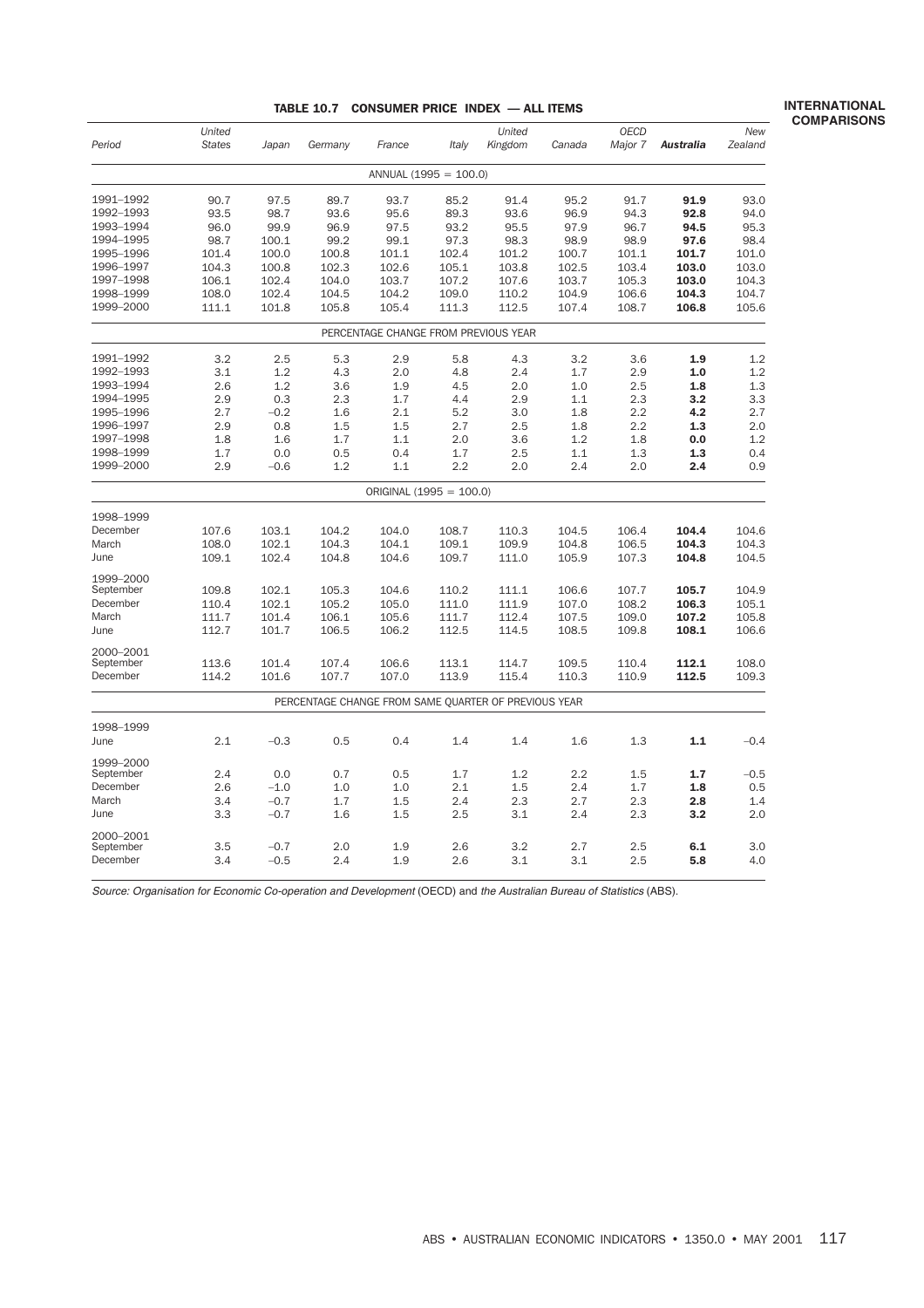## TABLE 10.8 CONSUMER PRICE INDEX — EXCLUDING SHELTER

|                                     |                         | <b>TABLE 10.8</b>       |                         |                         |                         | CONSUMER PRICE INDEX — EXCLUDING SHELTER             |                         |                         |                         |                         |                         |                         |
|-------------------------------------|-------------------------|-------------------------|-------------------------|-------------------------|-------------------------|------------------------------------------------------|-------------------------|-------------------------|-------------------------|-------------------------|-------------------------|-------------------------|
| Period                              | Aust-<br>ralia          | New<br>Zealand          | Hong<br>Kong            | Indo-<br>nesia          |                         | Repubic<br>Japan of Korea                            | Singa-<br>pore          | Taiwan                  | Canada                  | United<br><b>States</b> | Ger-<br>many            | United<br>King-<br>dom  |
|                                     |                         |                         |                         |                         |                         | ANNUAL (1989-1990 = 100.0)                           |                         |                         |                         |                         |                         |                         |
| 1991-1992<br>1992-1993<br>1993-1994 | 108.8<br>111.0<br>113.5 | 106.5<br>108.7<br>109.4 | 121.0<br>130.2<br>139.5 | 120.0<br>129.0<br>137.8 | 105.9<br>106.8<br>107.9 | 117.9<br>123.5<br>130.4                              | 106.1<br>108.1<br>110.9 | 107.6<br>111.4<br>114.2 | 108.8<br>110.8<br>112.0 | 108.7<br>112.1<br>114.8 | 107.1<br>110.6<br>113.7 | 115.0<br>118.6<br>122.0 |
| 1994-1995<br>1995-1996<br>1996-1997 | 116.5<br>121.1<br>123.9 | 110.5<br>111.9<br>113.7 | 150.7<br>159.5<br>166.8 | 150.3<br>163.7<br>174.1 | 107.8<br>107.3<br>108.2 | 138.0<br>144.4<br>151.3                              | 114.5<br>116.0<br>118.1 | 119.1<br>122.5<br>125.7 | 113.4<br>116.0<br>118.8 | 118.0<br>120.9<br>124.3 | 115.8<br>117.0<br>118.2 | 124.8<br>128.3<br>131.5 |
| 1997-1998<br>1998-1999<br>1999-2000 | 125.4<br>126.9<br>129.4 | 114.9<br>116.9<br>118.7 | 173.0<br>171.2<br>165.8 | 232.7<br>368.3<br>367.1 | 112.4<br>112.4<br>111.6 | 162.1<br>169.0<br>172.1                              | 119.4<br>118.5<br>120.7 | 127.2<br>128.2<br>129.3 | 120.6<br>122.0<br>125.0 | 125.8<br>127.2<br>130.9 | 120.3<br>120.7<br>121.8 | 134.6<br>137.2<br>139.3 |
|                                     |                         |                         |                         |                         |                         | PERCENTAGE CHANGE FROM PREVIOUS YEAR                 |                         |                         |                         |                         |                         |                         |
| 1991-1992<br>1992-1993<br>1993-1994 | 3.1<br>2.0<br>2.2       | 2.5<br>2.0<br>0.6       | 9.4<br>7.6<br>7.1       | 10.4<br>7.5<br>6.8      | 2.4<br>0.9<br>1.0       | 8.0<br>4.8<br>5.6                                    | 2.7<br>2.0<br>2.6       | 3.5<br>3.6<br>2.4       | 3.1<br>1.8<br>1.1       | 3.1<br>3.1<br>2.4       | 4.4<br>3.2<br>2.8       | 6.8<br>3.2<br>2.8       |
| 1994-1995<br>1995-1996<br>1996-1997 | 2.7<br>3.9<br>2.3       | 1.1<br>1.2<br>1.6       | 8.0<br>5.8<br>4.6       | 9.1<br>8.9<br>6.4       | $-0.1$<br>$-0.4$<br>0.8 | 5.8<br>4.6<br>4.8                                    | 3.2<br>1.4<br>1.7       | 4.3<br>2.9<br>2.6       | 1.3<br>2.3<br>2.4       | 2.7<br>2.5<br>2.7       | 1.8<br>1.0<br>1.1       | 2.3<br>2.8<br>2.5       |
| 1997-1998<br>1998-1999<br>1999-2000 | 1.2<br>1.2<br>1.9       | 1.1<br>1.7<br>1.5       | 3.7<br>$-1.0$<br>$-3.2$ | 33.7<br>58.2<br>$-0.3$  | 3.9<br>0.0<br>$-0.7$    | 7.1<br>4.2<br>1.8                                    | 1.2<br>$-0.8$<br>1.9    | 1.2<br>0.8<br>0.8       | 1.6<br>1.1<br>2.5       | 1.2<br>1.1<br>2.9       | 1.7<br>0.4<br>0.9       | 2.4<br>1.9<br>1.6       |
|                                     |                         |                         |                         |                         |                         | ORIGINAL (1995 = 100.0)                              |                         |                         |                         |                         |                         |                         |
| 1998-1999<br>December<br>March      | 127.1<br>126.7          | 116.5<br>117.1          | 172.8<br>169.2          | 363.2<br>377.9          | 113.2<br>111.9          | 168.9<br>169.2                                       | 117.8<br>118.4          | 129.9<br>127.5          | 121.4<br>121.7          | 126.8<br>127.1          | 120.5<br>120.4          | 136.9<br>137.1          |
| June<br>1999-2000<br>September      | 127.3<br>128.3          | 117.6<br>117.8          | 168.5<br>166.8          | 371.3<br>360.3          | 112.4<br>111.9          | 169.9<br>170.1                                       | 119.3<br>120.2          | 127.5<br>128.4          | 123.4<br>124.4          | 128.4<br>129.2          | 120.9<br>121.3          | 138.6<br>138.4          |
| December<br>March<br>June           | 128.6<br>129.7<br>130.8 | 118.2<br>118.9<br>119.8 | 166.5<br>164.6<br>165.1 | 367.5<br>370.7<br>369.7 | 111.9<br>111.1<br>111.4 | 172.3<br>172.9<br>172.9                              | 120.2<br>121.2<br>121.0 | 129.6<br>128.9<br>130.3 | 124.5<br>124.9<br>126.2 | 130.2<br>131.3<br>132.8 | 121.2<br>122.2<br>122.4 | 139.1<br>139.1<br>140.7 |
| 2000-2001<br>September<br>December  | 134.9<br>135.4          | 121.8<br>123.4          | 164.8<br>nya            | 376.7<br>403.3          | 111.0<br>nya            | 176.1<br>nya                                         | 122.2<br>nya            | 131.3<br>132.4          | 127.3<br>127.5          | 133.7<br>134.6          | 123.2<br>123.0          | 140.5<br>141.2          |
|                                     |                         |                         |                         |                         |                         | PERCENTAGE CHANGE FROM PREVIOUS QUARTER              |                         |                         |                         |                         |                         |                         |
| 1999-2000                           |                         |                         |                         |                         |                         |                                                      |                         |                         |                         |                         |                         |                         |
| December<br>March<br>June           | 0.2<br>0.9<br>0.8       | 0.3<br>0.6<br>0.8       | $-0.2$<br>$-1.1$<br>0.3 | 2.0<br>0.9<br>$-0.3$    | 0.0<br>$-0.7$<br>0.3    | 1.3<br>0.3<br>0.0                                    | 0.0<br>0.8<br>$-0.2$    | 0.9<br>$-0.5$<br>1.1    | 0.1<br>0.3<br>1.0       | 0.8<br>0.8<br>1.1       | $-0.1$<br>0.8<br>0.2    | 0.5<br>0.0<br>1.2       |
| 2000-2001<br>September<br>December  | 3.1<br>0.4              | 1.7<br>1.3              | $-0.2$<br>nya           | 1.9<br>7.1              | $-0.4$<br>nya           | 1.9<br>nya                                           | 1.0<br>nya              | 0.8<br>0.8              | 0.9<br>0.2              | 0.7<br>0.7              | 0.7<br>$-0.2$           | $-0.1$<br>0.5           |
|                                     |                         |                         |                         |                         |                         | PERCENTAGE CHANGE FROM SAME QUARTER OF PREVIOUS YEAR |                         |                         |                         |                         |                         |                         |
| 1997-1998<br>December               | 1.2                     | 1.5                     | $-3.6$                  | 1.2                     | $-1.1$                  | 2.0                                                  | 2.0                     | $-0.2$                  | 2.6                     | 2.7                     | 0.6                     | 1.6                     |
| March<br>June                       | 2.4<br>2.7              | 1.5<br>1.9              | $-2.7$<br>$-2.0$        | $-1.9$<br>$-0.4$        | $-0.7$<br>$-0.9$        | 2.2<br>1.8                                           | 2.4<br>1.4              | 1.1<br>2.2              | 2.6<br>2.3              | 3.3<br>3.4              | 1.5<br>1.2              | 1.5<br>1.5              |
| 2000-2001<br>September<br>December  | 5.1<br>5.3              | 3.4<br>4.4              | $-1.2$<br>nya           | 4.6<br>9.7              | $-0.8$<br>nya           | 3.5<br>nya                                           | 1.7<br>nya              | 2.3<br>2.2              | 2.3<br>2.4              | 3.5<br>3.4              | 1.6<br>$1.5\,$          | 1.5<br>$1.5\,$          |

Source:Consumer Price Index, Australia (Cat. no. 6401.0).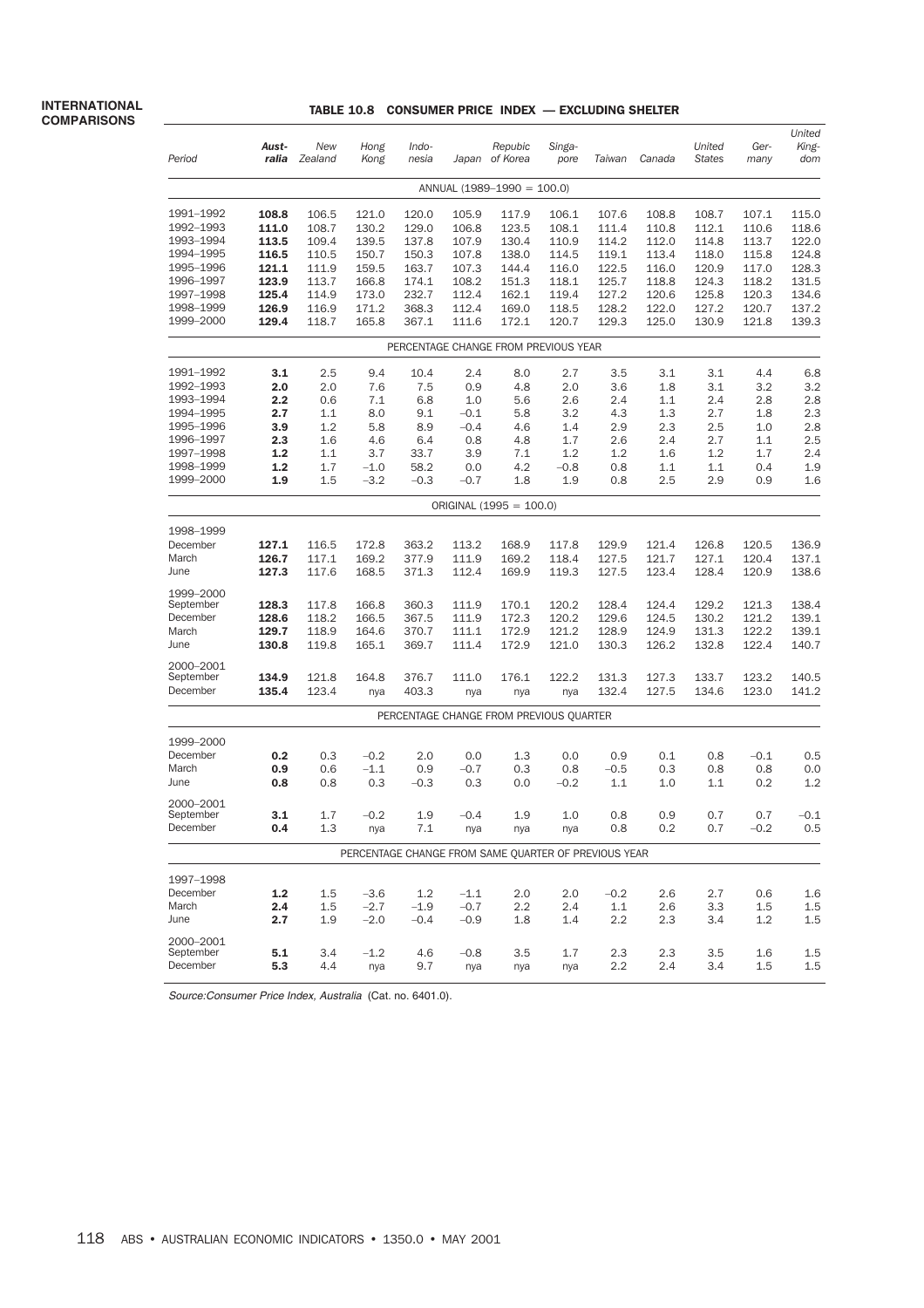# **INTERNATIONAL**

## TABLE 10.9 PRODUCER PRICES INDEX (a)

| Period                 | United<br><b>States</b> | Japan         | Germany        | France                                               | Italy          | United<br>Kingdom | Canada         | OECD<br>Major 7  | <b>Australia</b> | <b>New</b><br>Zealand |
|------------------------|-------------------------|---------------|----------------|------------------------------------------------------|----------------|-------------------|----------------|------------------|------------------|-----------------------|
|                        |                         |               |                | $ANNUAL (1995 = 100.0)$                              |                |                   |                |                  |                  |                       |
| 1991-1992              | 95.5                    | 104.8         | 96.5           | 96.6                                                 | 85.3           | 90.6              | 83.7           | 94.7             | 92.9             | 94.2                  |
| 1992-1993              | 97.3                    | 103.5         | 97.3           | 95.0                                                 | 87.6           | 92.7              | 86.4           | 95.8             | 95.0             | 97.7                  |
| 1993-1994              | 97.5                    | 101.4         | 97.3           | 93.8                                                 | 90.8           | 95.2              | 89.8           | 96.3             | 96.1             | 100.0                 |
| 1994-1995              | 99.1                    | 100.4         | 99.0           | 98.1                                                 | 96.2           | 97.4              | 97.2           | 98.7             | 98.3             | 99.8                  |
| 1995-1996              | 101.2                   | 99.2          | 100.2          | 99.1                                                 | 101.6          | 100.8             | 100.4          | 100.6            | 100.7            | 99.9                  |
| 1996-1997              | 103.2                   | 98.3          | 100.4          | 96.5                                                 | 102.3          | 102.9             | 100.8          | 101.2            | 101.2            | 98.5                  |
| 1997-1998              | 102.4                   | 98.5          | 101.1          | 96.8                                                 | 103.6          | 104.0             | 101.1          | 101.1            | 102.7            | 97.8                  |
| 1998-1999              | 102.7                   | 96.6          | 99.5           | 94.6                                                 | 102.4          | 104.5             | 101.5          | 100.4            | 102.4            | 98.9                  |
| 1999-2000              | 105.9                   | 96.2          | 101.8          | 96.3                                                 | 105.8          | 106.7             | 105.9          | 103.0            | 106.8            | 102.3                 |
|                        |                         |               |                | PERCENTAGE CHANGE FROM PREVIOUS YEAR                 |                |                   |                |                  |                  |                       |
| 1991-1992              | 0.8                     | $-0.2$        | 2.0            | $-1.6$                                               | 2.2            | 3.8               | $-1.9$         | 0.3              | 0.5              | 1.3                   |
| 1992-1993              | 1.8                     | $-1.2$        | 0.8            | $-1.7$                                               | 2.8            | 2.3               | 3.3            | 1.2              | 2.3              | 3.8                   |
| 1993-1994              | 0.2                     | $-2.0$        | 0.0            | $-1.2$                                               | 3.7            | 2.7               | 3.9            | 0.5              | 1.1              | 2.3                   |
| 1994-1995              | 1.6                     | $-1.0$        | 1.8            | 4.6                                                  | 5.9            | 2.4               | 8.2            | 2.5              | 2.3              | $-0.2$                |
| 1995-1996<br>1996-1997 | 2.1                     | $-1.3$        | 1.2            | 1.0                                                  | 5.6            | 3.4               | 3.3            | 1.9              | 2.5              | 0.1                   |
| 1997-1998              | 2.1                     | $-0.8$        | 0.2            | $-2.6$                                               | 0.8<br>1.2     | 2.1               | 0.5            | 0.6              | 0.5<br>1.4       | $-1.4$<br>$-0.7$      |
| 1998-1999              | $-0.8$<br>0.2           | 0.2<br>$-2.0$ | 0.7<br>$-1.6$  | 0.3<br>$-2.2$                                        | $-1.2$         | 1.1<br>0.4        | 0.3<br>0.4     | $-0.1$<br>$-0.7$ | $-0.3$           | 1.1                   |
| 1999-2000              | 3.2                     | $-0.4$        | 2.3            | 1.8                                                  | 3.3            | 2.1               | 4.3            | 2.6              | 4.3              | 3.4                   |
|                        |                         |               |                | ORIGINAL $(1995 = 100.0)$                            |                |                   |                |                  |                  |                       |
| 1998-1999              |                         |               |                |                                                      |                |                   |                |                  |                  |                       |
| December               | 102.5                   | 96.8          | 99.6           | 94.7                                                 | 102.5          | 103.9             | 101.6          | 100.3            | 102.5            | 99.1                  |
| March                  | 102.5                   | 96.3          | 98.7           | 94.1                                                 | 101.9          | 104.2             | 101.1          | 100.0            | 101.9            | 98.4                  |
| June                   | 103.4                   | 95.9          | 99.3           | 94.0                                                 | 102.0          | 105.4             | 102.0          | 100.7            | 102.1            | 98.7                  |
| 1999-2000              |                         |               |                |                                                      |                |                   |                |                  |                  |                       |
| September              | 104.6                   | 96.0          | 100.6          | 94.5                                                 | 103.2          | 105.8             | 104.2          | 101.6            | 104.3            | 99.7                  |
| December               | 105.5                   | 96.2          | 101.3          | 95.5                                                 | 104.8          | 106.1             | 105.0          | 102.4            | 105.7            | 101.7                 |
| March                  | 106.2                   | 96.2          | 102.2          | 95.3                                                 | 106.7          | 106.7             | 106.6          | 103.3            | 107.5            | 103.1                 |
| June                   | 107.5                   | 96.3          | 103.0          | 96.1                                                 | 108.3          | 108.1             | 107.9          | 104.2            | 109.7            | 104.6                 |
| 2000-2001              |                         |               |                |                                                      |                |                   |                |                  |                  |                       |
| September<br>December  | 107.9<br>108.4          | 96.2<br>96.2  | 104.2<br>104.8 | 96.6<br>97.1                                         | 110.0<br>111.6 | 108.5<br>109.0    | 108.3<br>109.7 | 104.8<br>105.4   | 111.8<br>114.5   | 108.3<br>nya          |
|                        |                         |               |                | PERCENTAGE CHANGE FROM SAME QUARTER OF PREVIOUS YEAR |                |                   |                |                  |                  |                       |
| 1998-1999              |                         |               |                |                                                      |                |                   |                |                  |                  |                       |
| June                   | 1.4                     | $-1.8$        | $-1.6$         | $-2.4$                                               | $-1.5$         | 1.0               | 1.1            | $-0.1$           | $-0.8$           | $-0.1$                |
| 1999-2000              |                         |               |                |                                                      |                |                   |                |                  |                  |                       |
| September              | 2.3                     | $-1.4$        | 0.1            | $-1.2$                                               | 0.1            | 1.4               | 2.8            | 1.0              | 1.1              | 0.3                   |
| December               | 2.9                     | $-0.6$        | 1.8            | 0.8                                                  | 2.2            | 2.1               | 3.3            | 2.1              | 3.1              | 2.7                   |
| March                  | 3.6                     | $-0.1$        | 3.5            | 1.3                                                  | 4.6            | 2.4               | 5.5            | 3.3              | 5.6              | 4.8                   |
| June                   | 3.9                     | 0.4           | 3.7            | 2.2                                                  | 6.2            | 2.6               | 5.8            | 3.5              | 7.4              | 5.9                   |
| 2000-2001              |                         |               |                |                                                      |                |                   |                |                  |                  |                       |
| September              | 3.2                     | 0.2           | 3.6            | 2.2                                                  | 6.6            | 2.6               | 4.0            | 3.2              | 7.2              | 8.6                   |
| December               | 2.7                     | 0.0           | 3.5            | 1.7                                                  | 6.5            | 2.7               | 4.5            | 2.9              | 8.4              | nya                   |
|                        |                         |               |                |                                                      |                |                   |                |                  |                  |                       |

(a) All series represent producer prices in manufacturing goods except France (intermediate goods).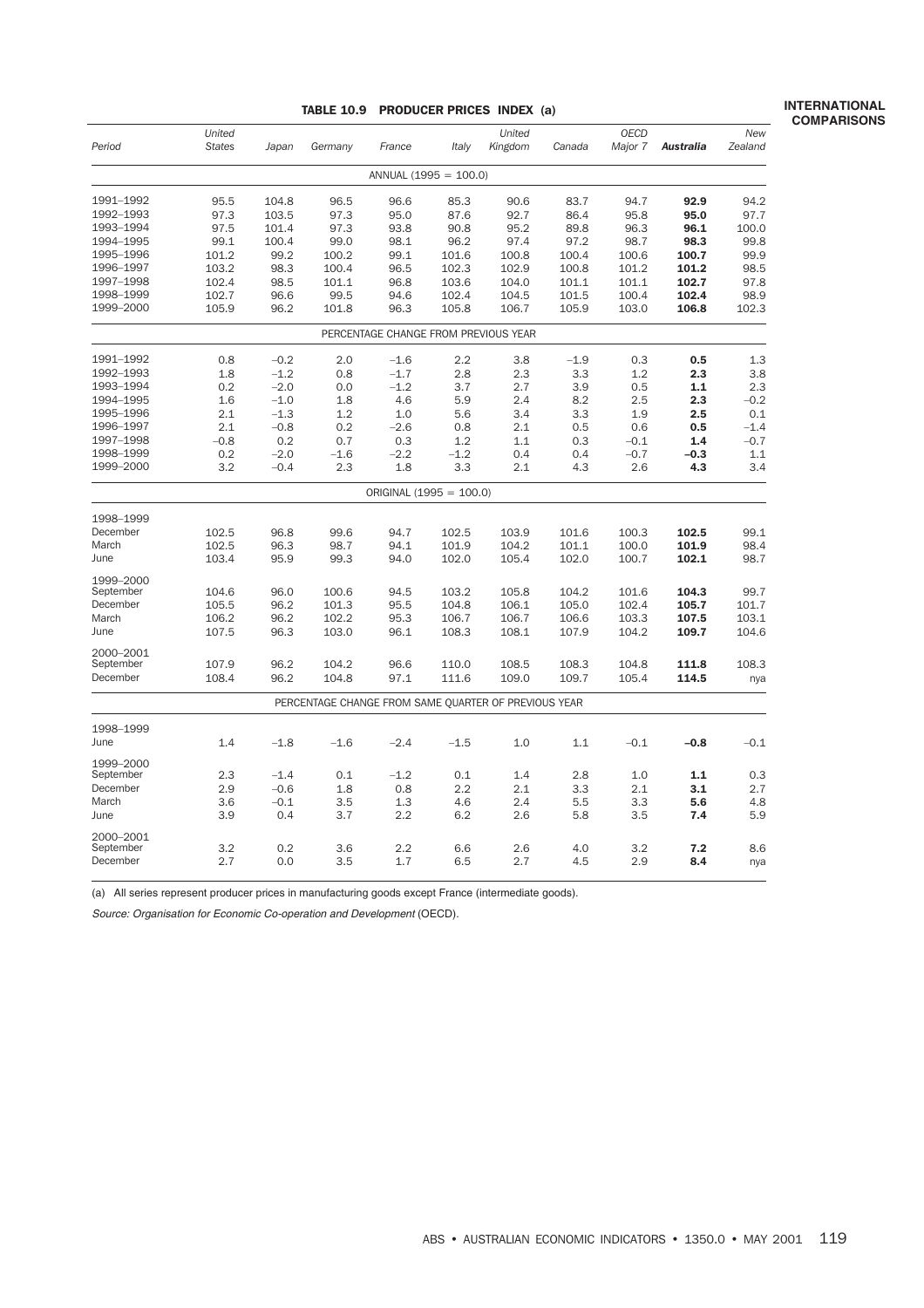#### TABLE 10.10 WAGES INDEX (a)

|           | United    |          | Germany | France                  |          | United  |           | <b>OECD</b> |                  |  |
|-----------|-----------|----------|---------|-------------------------|----------|---------|-----------|-------------|------------------|--|
| Period    | States(b) | Japan(c) | (d)     | (e)                     | ltaky(f) | Kingdom | Canada(g) | Major 7     | <b>Australia</b> |  |
|           |           |          |         | ANNUAL $(1995 = 100.0)$ |          |         |           |             |                  |  |
| 1991-1992 | 91.6      | 92.7     | 86.3    | 91.5                    | 89.1     | 85.0    | 93.5      | 90.3        | 95.3             |  |
| 1992-1993 | 93.7      | 93.9     | 91.5    | 94.6                    | 92.0     | 89.6    | 96.3      | 93.0        | 96.5             |  |
| 1993-1994 | 96.3      | 95.5     | 95.4    | 96.8                    | 95.6     | 93.4    | 97.8      | 95.6        | 97.6             |  |
| 1994-1995 | 98.7      | 98.7     | 98.2    | 98.7                    | 98.2     | 98.1    | 98.9      | 98.5        | 99.0             |  |
| 1995-1996 | 101.5     | 101.2    | 102.2   | 101.3                   | 101.6    | 102.3   | 101.2     | 101.6       | 101.0            |  |
| 1996-1997 | 104.9     | 104.1    | 104.5   | 104.1                   | 105.1    | 106.8   | 104.4     | 104.7       | 102.6            |  |
| 1997-1998 | 107.9     | 105.1    | 105.9   | 106.7                   | 108.2    | 111.0   | 105.3     | 107.1       | 104.6            |  |
| 1998-1999 | 110.4     | 105.4    | 108.3   | 108.7                   | 111.2    | 115.7   | 106.1     | 109.1       | 107.9            |  |
| 1999-2000 | 114.4     | 107.0    | 111.0   | 112.9                   | nya      | 121.3   | 108.3     | 112.3       | 111.0            |  |
|           |           |          |         | ORIGINAL (1995 = 100.0) |          |         |           |             |                  |  |
| 1998-1999 |           |          |         |                         |          |         |           |             |                  |  |
| December  | 110.0     | 105.5    | 108.0   | 108.3                   | 111.0    | 114.5   | 106.2     | 108.9       | 107.4            |  |
| March     | 110.6     | 104.9    | 108.2   | 108.9                   | 111.5    | 118.0   | 106.6     | 109.2       | 108.3            |  |
| June      | 112.0     | 106.0    | 109.8   | 109.6                   | 111.9    | 117.0   | 106.1     | 110.2       | 109.0            |  |
| 1999-2000 |           |          |         |                         |          |         |           |             |                  |  |
| September | 113.1     | 106.1    | 110.0   | 110.8                   | 112.8    | 118.0   | 106.0     | 110.9       | 110.0            |  |
| December  | 114.0     | 107.0    | 111.0   | 111.9                   | 113.0    | 121.0   | 107.1     | 112.0       | 110.6            |  |
| March     | 115.0     | 107.0    | 111.0   | 113.8                   | nya      | 123.0   | 110.0     | 112.6       | 111.3            |  |
| June      | 116.0     | 108.0    | 112.0   | 115.0                   |          | 123.0   | 110.3     | 113.5       | 112.1            |  |
| 2000-2001 |           |          |         |                         |          |         |           |             |                  |  |
| September | 117.0     | 108.0    | 114.0   | 116.0                   |          | 123.0   | 109.9     | 114.0       | 113.4            |  |
| December  | 118.0     | 108.0    | nya     | nya                     |          | nya     | nya       | nya         | nya              |  |

(a) Data for Germany represents hourly wages rates in manufacturing industry, except for Japan (monthly earnings), France (all industries), that) (all industries), the United Kingdom (weekly earnings), Australia (all indus

Source: Organisation for Economic Co-operation and Development (OECD).

|           |                         |       |         |                           |       | TABLE 10.11 EMPLOYMENT INDEX (a) |        |                        |           |                |
|-----------|-------------------------|-------|---------|---------------------------|-------|----------------------------------|--------|------------------------|-----------|----------------|
| Period    | United<br><b>States</b> | Japan | Germany | France                    | Italy | United<br>Kingdom                | Canada | <b>OECD</b><br>Major 7 | Australia | New<br>Zealand |
|           |                         |       |         | $ANNUAL (1995 = 100.0)$   |       |                                  |        |                        |           |                |
| 1991-1992 | 94.4                    | 99.3  | 102.2   | 100.7                     | 108.1 | 100.4                            | 95.9   | 98.3                   | 92.7      | 87.8           |
| 1992-1993 | 95.5                    | 99.8  | 101.0   | 99.6                      | 104.0 | 98.1                             | 95.7   | 98.1                   | 92.7      | 89.2           |
| 1993-1994 | 97.4                    | 100.1 | 100.3   | 98.8                      | 101.4 | 98.7                             | 96.9   | 98.7                   | 94.5      | 92.7           |
| 1994-1995 | 99.5                    | 99.9  | 100.1   | 99.7                      | 100.1 | 99.7                             | 99.5   | 99.7                   | 98.3      | 97.6           |
| 1995-1996 | 100.5                   | 100.1 | 99.8    | 100.1                     | 100.2 | 100.4                            | 100.4  | 100.3                  | 100.8     | 102.1          |
| 1996-1997 | 102.7                   | 101.2 | 99.4    | 100.4                     | 100.7 | 102.0                            | 101.6  | 101.6                  | 101.8     | 104.1          |
| 1997-1998 | 104.6                   | 101.4 | 99.4    | 101.6                     | 101.4 | 103.8                            | 104.5  | 102.8                  | 103.2     | 103.8          |
| 1998-1999 | 106.1                   | 100.3 | 100.7   | 103.4                     | 102.7 | 104.8                            | 107.4  | 103.7                  | 105.4     | 103.9          |
| 1999-2000 | 107.7                   | 99.9  | 101.2   | 105.7                     | 104.0 | 105.6                            | 110.4  | 104.9                  | 108.3     | 105.6          |
|           |                         |       |         | ORIGINAL $(1995 = 100.0)$ |       |                                  |        |                        |           |                |
| 1998-1999 |                         |       |         |                           |       |                                  |        |                        |           |                |
| December  | 106.2                   | 100.4 | 101.6   | 103.1                     | 102.8 | 105.2                            | 106.9  | 103.8                  | 105.8     | 104.1          |
| March     | 105.5                   | 98.6  | 99.5    | 103.7                     | 101.8 | 104.3                            | 105.2  | 102.7                  | 104.8     | 104.4          |
| June      | 106.9                   | 100.8 | 100.8   | 104.2                     | 103.0 | 104.9                            | 108.9  | 104.3                  | 106.1     | 104.2          |
| 1999-2000 |                         |       |         |                           |       |                                  |        |                        |           |                |
| September | 107.5                   | 100.8 | 101.7   | 104.7                     | 104.3 | 105.5                            | 111.2  | 105.0                  | 107.1     | 104.4          |
| December  | 107.7                   | 100.2 | 101.8   | 105.2                     | 104.2 | 106.1                            | 109.8  | 105.0                  | 108.6     | 106.9          |
| March     | 107.2                   | 98.1  | 99.9    | 106.1                     | 103.0 | 105.2                            | 108.5  | 104.0                  | 107.8     | 105.9          |
| June      | 108.5                   | 100.4 | 101.3   | 106.6                     | 104.5 | 105.7                            | 111.9  | 105.5                  | 109.6     | 105.1          |
| 2000-2001 |                         |       |         |                           |       |                                  |        |                        |           |                |
| September | 108.6                   | 100.4 | 102.2   | 107.4                     | 106.5 | 105.9                            | 113.8  | 105.9                  | 110.9     | 106.7          |
| December  | 108.8                   | 100.4 | nya     | nya                       | 107.1 | nya                              | 112.4  | nya                    | 111.0     | nya            |

(a) All series are total employment except the United States, France, Canada and Australia which are civilian employment.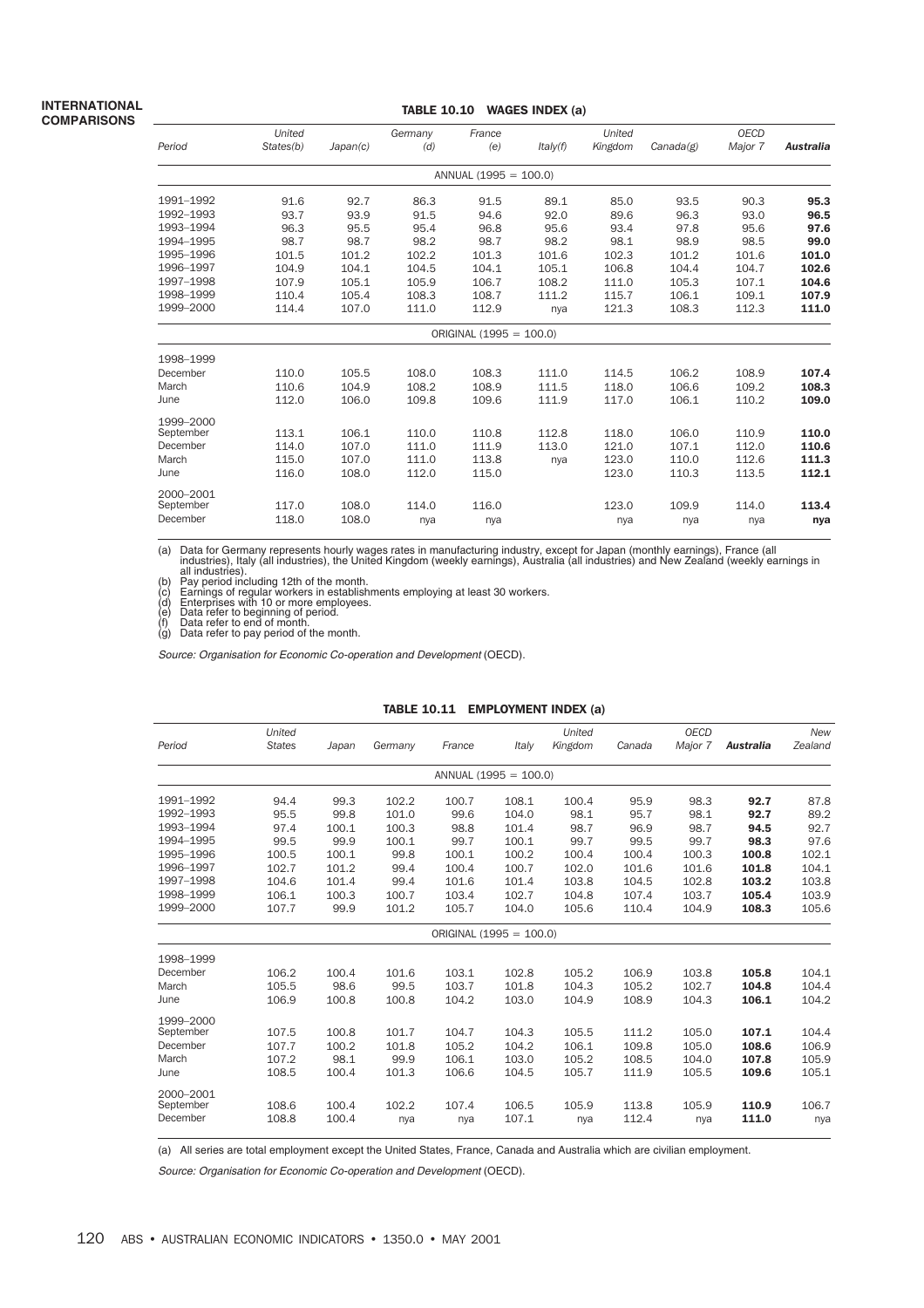

*Source: OECD Monthly data*

| Period    | <b>United</b><br><b>States</b> | Japan | Germany | France                    | Italy | United<br>Kingdom | Canada | <b>OECD</b><br>Major 7 | Australia | New<br>Zealand |  |
|-----------|--------------------------------|-------|---------|---------------------------|-------|-------------------|--------|------------------------|-----------|----------------|--|
|           |                                |       |         | ANNUAL AVERAGE (PER CENT) |       |                   |        |                        |           |                |  |
| 1991-1992 | 7.2                            | 2.1   | na      | 10.0                      | 8.7   | 9.5               | 10.6   | 6.6                    | 10.3      | 10.6           |  |
| 1992-1993 | 7.3                            | 2.3   | 5.0     | 11.0                      | 9.4   | 10.4              | 11.5   | 7.1                    | 11.0      | 10.1           |  |
| 1993-1994 | 6.5                            | 2.7   | 8.4     | 12.3                      | 10.7  | 10.1              | 11.1   | 7.3                    | 10.5      | 8.9            |  |
| 1994-1995 | 5.7                            | 3.0   | 8.2     | 11.9                      | 11.5  | 9.1               | 9.7    | 6.8                    | 8.9       | 7.0            |  |
| 1995-1996 | 5.6                            | 3.3   | 8.5     | 12.0                      | 11.7  | 8.5               | 9.4    | 6.8                    | 8.4       | 6.1            |  |
| 1996-1997 | 5.2                            | 3.3   | 9.4     | 12.4                      | 11.7  | 7.7               | 9.6    | 6.7                    | 8.6       | 6.3            |  |
| 1997-1998 | 4.7                            | 3.7   | 9.9     | 12.1                      | 11.8  | 6.6               | 8.6    | 6.5                    | 8.3       | 7.1            |  |
| 1998-1999 | 4.4                            | 4.5   | 8.9     | 11.7                      | 11.7  | 6.2               | 8.0    | 6.3                    | 7.6       | 7.3            |  |
| 1999-2000 | 4.1                            | 4.7   | 8.6     | 10.5                      | 11.0  | 5.8               | 7.0    | 6.0                    | 6.9       | 6.4            |  |
|           |                                |       |         | ORIGINAL (PER CENT)       |       |                   |        |                        |           |                |  |
| 1999-2000 |                                |       |         |                           |       |                   |        |                        |           |                |  |
| October   | 4.1                            | 4.6   | 8.7     | 10.9                      | 11.1  | 6.0               | 7.1    | 6.0                    | 7.1       |                |  |
| November  | 4.1                            | 4.6   | 8.7     | 10.8                      | 11.1  | 5.9               | 6.9    | 6.0                    | 6.8       |                |  |
| December  | 4.1                            | 4.7   | 8.6     | 10.6                      | 11.2  | 6.0               | 6.8    | 6.0                    | 7.0       | 6.3            |  |
| January   | 4.0                            | 4.7   | 8.5     | 10.5                      | 11.2  | 5.9               | 6.8    | 5.9                    | 6.9       |                |  |
| February  | 4.1                            | 4.9   | 8.5     | 10.4                      | 11.0  | 5.9               | 6.8    | 6.0                    | 6.7       |                |  |
| March     | 4.1                            | 4.9   | 8.4     | 10.2                      | 10.8  | 5.7               | 6.8    | 5.9                    | 6.9       | 6.4            |  |
| April     | 3.9                            | 4.8   | 8.4     | 10.0                      | 10.6  | 5.7               | 6.8    | 5.8                    | 6.8       |                |  |
| May       | 4.1                            | 4.6   | 8.4     | 9.8                       | 10.6  | 5.5               | 6.6    | 5.8                    | 6.7       |                |  |
| June      | 4.0                            | 4.7   | 8.3     | 9.6                       | 10.6  | 5.4               | 6.6    | 5.7                    | 6.6       | 6.1            |  |
| 2000-2001 |                                |       |         |                           |       |                   |        |                        |           |                |  |
| July      | 4.0                            | 4.7   | 8.3     | 9.4                       | 10.5  | 5.4               | 6.8    | 5.8                    | 6.3       |                |  |
| August    | 4.1                            | 4.6   | 8.3     | 9.4                       | 10.3  | 5.4               | 7.1    | 5.8                    | 6.4       |                |  |
| September | 3.9                            | 4.7   | 8.3     | 9.3                       | 10.2  | 5.5               | 6.8    | 5.7                    | 6.3       | 5.9            |  |
| October   | 3.9                            | 4.7   | 8.2     | 9.1                       | 10.1  | 5.4               | 6.9    | 5.6                    | 6.3       |                |  |
| November  | 4.0                            | 4.8   | 8.2     | 8.9                       | nya   | nya               | 6.9    | 5.7                    | 6.6       |                |  |
| December  | 4.0                            | 4.9   | 8.1     | 8.8                       |       |                   | 6.8    | 5.7                    | 6.6       | nya            |  |

(a) All series are OECD standardised unemployment rate.

Source: Organisation for Economic Co-operation and Development (OECD).

#### **INTERNATIONAL COMPARISONS**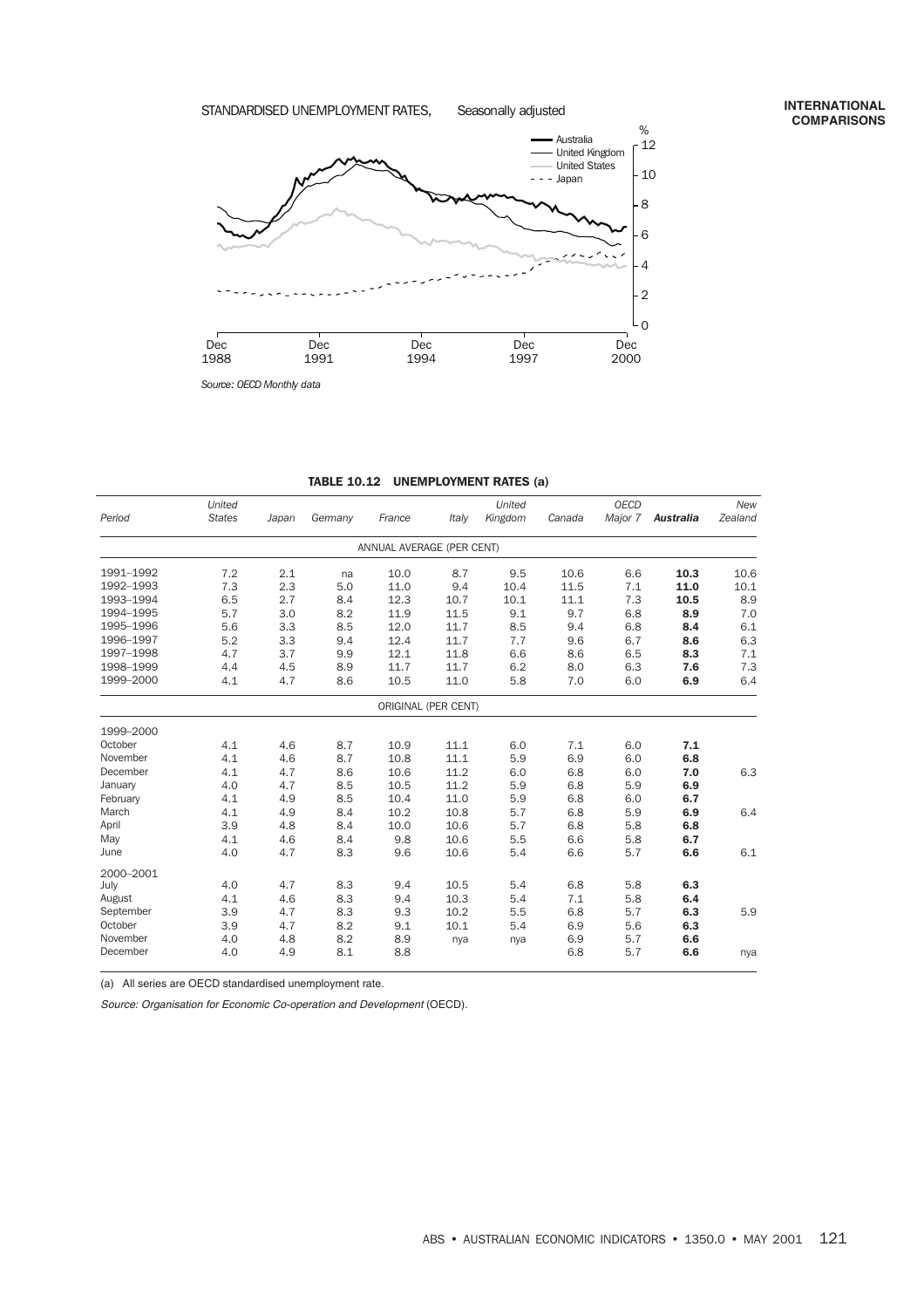# TABLE 10.13 M1 PLUS QUASI-MONEY INDEX

|                        | <b>United</b> |       | European                            | United                                               |        |           | New     |
|------------------------|---------------|-------|-------------------------------------|------------------------------------------------------|--------|-----------|---------|
| Period                 | <b>States</b> | Japan | Union                               | Kingdom                                              | Canada | Australia | Zealand |
|                        |               |       | ANNUAL (1995 = 100.0)               |                                                      |        |           |         |
| 1991-1992              | 79.4          | 84.1  | 82.3                                | 79.1                                                 | 73.7   | 63.3      | 84.7    |
| 1992-1993              | 89.4          | 86.2  | 86.9                                | 85.8                                                 | 79.8   | 77.0      | 86.7    |
| 1993-1994              | 98.4          | 89.8  | 93.3                                | 92.9                                                 | 90.3   | 89.3      | 93.4    |
| 1994-1995              | 100.5         | 94.9  | 97.9                                | 97.0                                                 | 97.3   | 98.3      | 99.5    |
| 1995-1996              | 98.8          | 107.5 | 103.0                               | 103.1                                                | 104.7  | 105.3     | 101.0   |
| 1996-1997              | 94.6          | 118.8 | 110.6                               | 109.1                                                | 120.0  | 119.4     | 101.7   |
| 1997-1998              | 94.0          | 129.1 | 119.2                               | 114.7                                                | 135.7  | 135.6     | 106.9   |
| 1998-1999              | 95.4          | 139.8 | 130.1                               | 121.0                                                | 145.3  | 146.7     | 116.0   |
| 1999-2000              | 96.9          | 156.1 | 143.7                               | 129.8                                                | 158.6  | 158.9     | 134.6   |
|                        |               |       |                                     | PERCENTAGE CHANGE FROM PREVIOUS YEAR                 |        |           |         |
| 1991-1992              | 9.2           | 7.1   | 5.1                                 | 8.0                                                  | 5.5    | 11.3      | $-1.1$  |
| 1992-1993              | 12.7          | 2.5   | 5.6                                 | 8.5                                                  | 8.2    | 21.6      | 2.4     |
| 1993-1994              | 10.0          | 4.2   | 7.3                                 | 8.2                                                  | 13.2   | 15.9      | 7.7     |
| 1994-1995              | 2.2           | 5.7   | 4.9                                 | 4.5                                                  | 7.8    | 10.1      | 6.6     |
| 1995-1996              | $-1.7$        | 13.2  | 5.2                                 | 6.2                                                  | 7.6    | 7.2       | 1.5     |
| 1996-1997              | $-4.2$        | 10.5  | 7.4                                 | 5.8                                                  | 14.7   | 13.4      | 0.7     |
| 1997-1998              | $-0.7$        | 8.6   | 7.8                                 | 5.2                                                  | 13.1   | 13.6      | 5.1     |
| 1998-1999              | 1.6           | 8.3   | 9.2                                 | 5.5                                                  | 7.1    | 8.2       | 8.6     |
| 1999-2000              | 1.5           | 11.7  | 10.3                                | 7.3                                                  | 9.1    | 8.3       | 16.0    |
|                        |               |       | SEASONALY ADJUSTED $(1995 = 100.0)$ |                                                      |        |           |         |
| 1997-1998              |               |       |                                     |                                                      |        |           |         |
| June                   | 94.5          | 132.9 | 122.8                               | 116.3                                                | 141.1  | 139.7     | 106.7   |
| 1998-1999              |               |       |                                     |                                                      |        |           |         |
| September              | 94.0          | 135.1 | 124.9                               | 117.9                                                | 145.8  | 143.4     | 107.6   |
| December               | 95.2          | 137.2 | 127.4                               | 120.0                                                | 145.9  | 144.3     | 113.4   |
| March                  | 96.0          | 140.1 | 132.2                               | 121.9                                                | 145.6  | 147.8     | 119.1   |
| June                   | 96.5          | 146.9 | 136.0                               | 124.3                                                | 143.7  | 151.3     | 124.0   |
| 1999-2000              |               |       |                                     |                                                      |        |           |         |
| September              | 96.1          | 151.5 | 139.9                               | 126.6                                                | 148.1  | 153.8     | 132.2   |
| December               | 97.2          | 154.3 | 141.3                               | 128.7                                                | 152.6  | 156.2     | 134.7   |
| March                  | 97.3          | 157.9 | 145.5                               | 130.8                                                | 163.4  | 160.4     | 135.6   |
| June                   | 97.0          | 160.7 | 148.1                               | 133.2                                                | 170.1  | 165.0     | 135.8   |
| 2000-2001<br>September | 96.4          | 160.9 | 149.0                               | 135.5                                                | 177.6  | 169.4     | 136.4   |
| December               | 95.8          | 162.1 | 150.6                               | 138.0                                                | 179.6  | nya       | 138.3   |
|                        |               |       |                                     | PERCENTAGE CHANGE FROM SAME QUARTER OF PREVIOUS YEAR |        |           |         |
| 1998-1999              |               |       |                                     |                                                      |        |           |         |
| December               | 1.8           | 7.8   | 8.0                                 | 5.4                                                  | 9.1    | 6.9       | 6.1     |
| March                  | 1.8           | 6.6   | 10.4                                | 6.1                                                  | 5.4    | 7.9       | 11.5    |
| June                   | 2.1           | 10.5  | 10.7                                | 6.9                                                  | 1.8    | 8.3       | 16.2    |
| 1999-2000              |               |       |                                     |                                                      |        |           |         |
| September              | 2.2           | 12.1  | 12.0                                | 7.4                                                  | 1.6    | 7.3       | 22.9    |
| December               | 2.1           | 12.5  | 10.9                                | 7.2                                                  | 4.6    | 8.2       | 18.8    |
| March                  | 1.4           | 12.7  | 10.1                                | 7.3                                                  | 12.2   | 8.5       | 13.9    |
| June                   | 0.5           | 9.4   | 8.9                                 | 7.2                                                  | 18.4   | 9.1       | 9.5     |
| 2000-2001              |               |       |                                     |                                                      |        |           |         |
| September              | 0.3           | 6.2   | 6.5                                 | 7.0                                                  | 19.9   | 10.1      | 3.2     |
| December               | $-1.4$        | 5.1   | 6.6                                 | 7.2                                                  | 17.7   | nya       | 2.7     |
|                        |               |       |                                     |                                                      |        |           |         |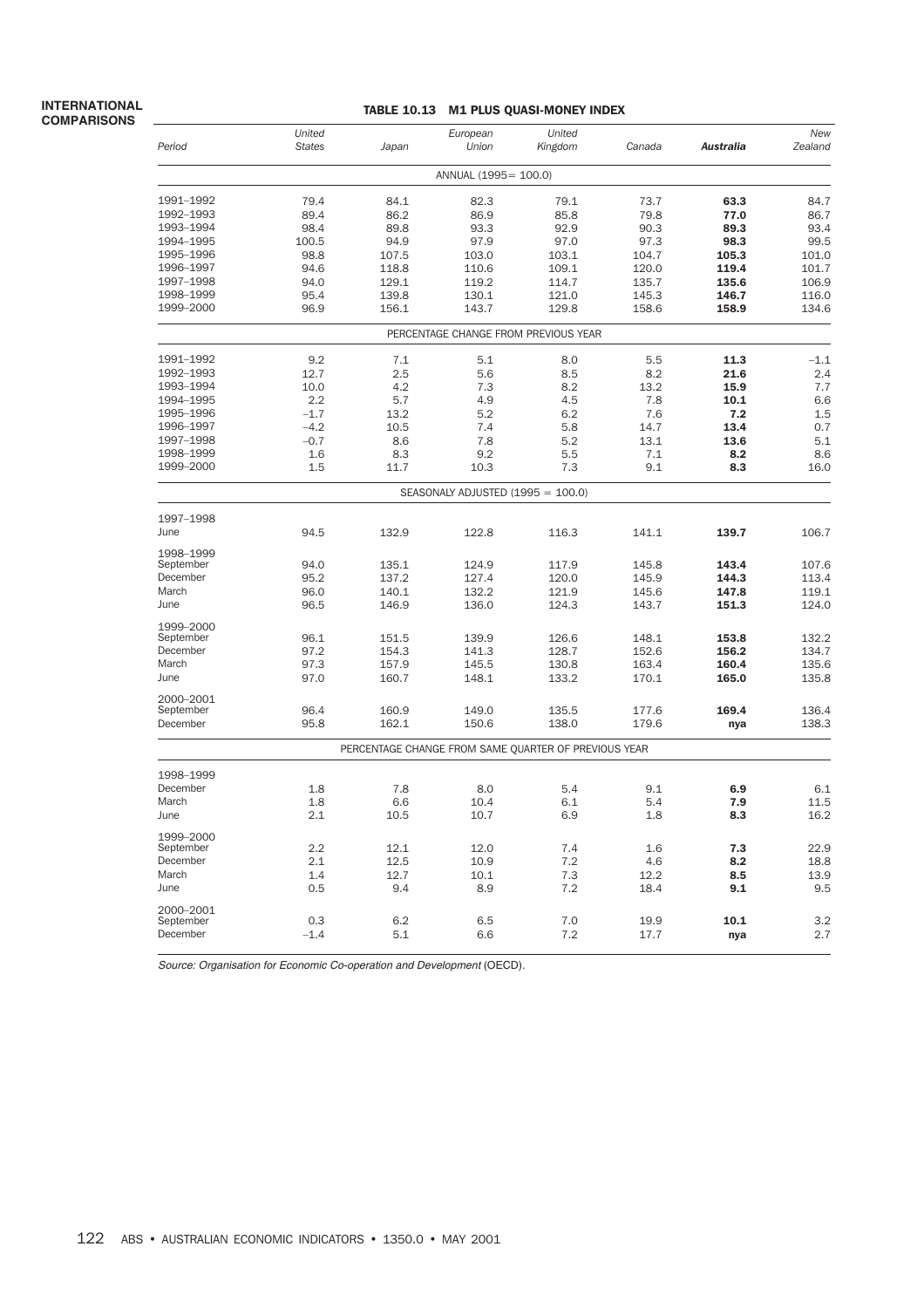| <b>EXPLANATORY NOTES</b>                                    | Explanatory notes in the form found in other ABS publications are<br>not included in Australian Economic Indicators. Readers are<br>directed to the explanatory notes contained in related ABS<br>publications.                                                                                                                                                                                                                                                                            |
|-------------------------------------------------------------|--------------------------------------------------------------------------------------------------------------------------------------------------------------------------------------------------------------------------------------------------------------------------------------------------------------------------------------------------------------------------------------------------------------------------------------------------------------------------------------------|
| <b>INTRODUCTION</b>                                         | Australian Economic Indicators presents a statistical summary of<br>the Australian economy, together with international comparisons<br>of selected economic indicators. Except for the special February<br>issue, it also includes commentaries, articles, technical notes, and<br>the Experimental Composite Leading Indicator. Australian<br>Economic Indicators has been developed primarily as a reference<br>document, providing a broad basis for economic analysis and<br>research. |
|                                                             | The tables contain mainly ABS data, although data from other<br>sources are included. For ABS sourced data, the publication name<br>and catalogue number are included in the footnotes of the tables.<br>If the data are from other sources, the source organisation's name<br>is included in the footnotes.                                                                                                                                                                               |
| MOST RECENT DATA                                            | The statistics shown are the latest available as at 12 April 2001.                                                                                                                                                                                                                                                                                                                                                                                                                         |
| <b>RELATED</b><br><b>PUBLICATIONS</b>                       | A list of related publications is included in each chapter under the<br>table of contents. These include publications which are the source<br>of the data in the tables and other related publications.                                                                                                                                                                                                                                                                                    |
|                                                             | Other useful sources of detailed information are the 'Concepts,<br>Sources and Methods' and classification publications. These are<br>released irregularly, each relating to a specific publication,<br>collection or standard classification. The publications most<br>relevant to Australian Economic Indicators include:                                                                                                                                                                |
|                                                             | Australian and New Zealand Standard Industrial<br>Classification (ANZSIC) (Cat. no. 1292.0)                                                                                                                                                                                                                                                                                                                                                                                                |
|                                                             | <b>Classification Manual for Government Financial Statistics,</b><br>ш<br>Australia (Cat. no. 5514.0)                                                                                                                                                                                                                                                                                                                                                                                      |
|                                                             | Australian National Accounts: Concepts, Sources and Methods<br>п<br>(Cat. no. 5216.0)                                                                                                                                                                                                                                                                                                                                                                                                      |
|                                                             | Balance of Payments, Australia: Concepts, Sources and<br>Methods (Cat. no. 5331.0)                                                                                                                                                                                                                                                                                                                                                                                                         |
|                                                             | A Guide to Labour Statistics (Cat. no. 6102.0)<br>ш                                                                                                                                                                                                                                                                                                                                                                                                                                        |
|                                                             | The Australian Consumer Price Index: Concepts, Sources and<br>Methods (Cat. no. $6461.0$ )                                                                                                                                                                                                                                                                                                                                                                                                 |
| <b>SEASONALLY</b><br>ADJUSTED AND<br><b>TREND ESTIMATES</b> | Series in this publication include original, seasonally adjusted and<br>trend series. Special care should always be taken in interpreting<br>data for the most recent months and quarters. Some of the original<br>and all of the seasonally adjusted and trend series are subject to                                                                                                                                                                                                      |

revision.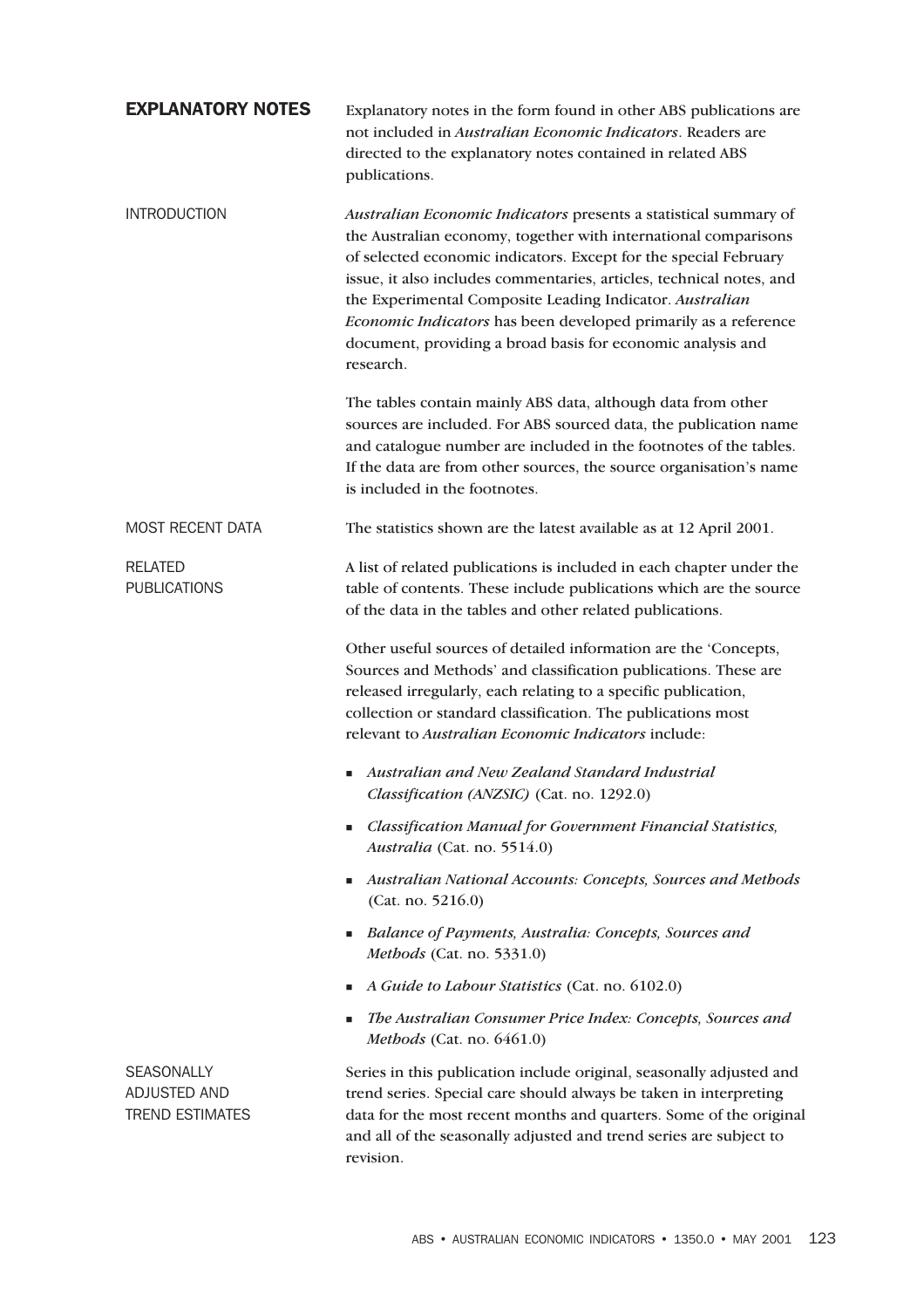SEASONALLY ADJUSTED AND TREND ESTIMATES *continued*

It is not uncommon for movements in original time series data and those provided from seasonally adjusted and trend series to differ significantly. Movements in a time series of original data may reflect several factors, including:

- longer-term changes in the item being measured (i.e. trend movements);
- **short-term irregular changes;**
- regular seasonal influences;
- normal 'trading', 'working' or 'pay' day patterns; and
- systematic holiday effects.

Seasonal adjustment and trend estimates help the user to identify the effect of these influences on the time series. Seasonal adjustment removes the effect of the last three listed influences from the data, leaving only the trend and short-term irregular movements. Trend estimates are then obtained by removing the effects of the short-term irregularities, which in many series can be a major contributor to movements in the original data. By comparing the historical trend series with the seasonally adjusted series, the user can identify the short-term irregularities which have influenced the original series.

Trend estimates produced by the ABS are based on Henderson Moving Averages, and are therefore subject to revision especially for the latest few months or quarters.

The general methods used in the ABS for making seasonal adjustments are described in *Seasonally Adjusted Indicators, Australia 1983* (1308.0). The method used to estimate trends is described in *Information Paper*: *A Guide to Smoothing Time Series — Estimates of Trend* (Cat. no. 1316.0).

Concurrent seasonal adjustment and trend estimates The ABS has introduced the use of concurrent seasonal adjustment to derive the combined adjustment factors for the Retail Series. This means that data from the current month are used in estimating seasonal and trading day factors for the current and previous months. Concurrent adjustment can result in revisions each month to estimates for earlier periods. However, in most instances, the only noticeable revisions will be to the combined adjustment factors for the current month, the previous month and the same month a year ago. As a result of the concurrent seasonal adjustment the trend estimates are also concurrently estimated.

CHAIN VOLUME **MEASURES** The chain volume measures appearing in this publication are annually-reweighted chain Laspeyres indexes referenced to the current price values in a chosen reference year (i.e. the year when the quarterly chain volume measures sum to the current price annual values). Chain Laspeyres volume measures are compiled by linking together (compounding) movements in volumes, calculated using the average prices of the previous financial year, and applying the compounded movements to the current price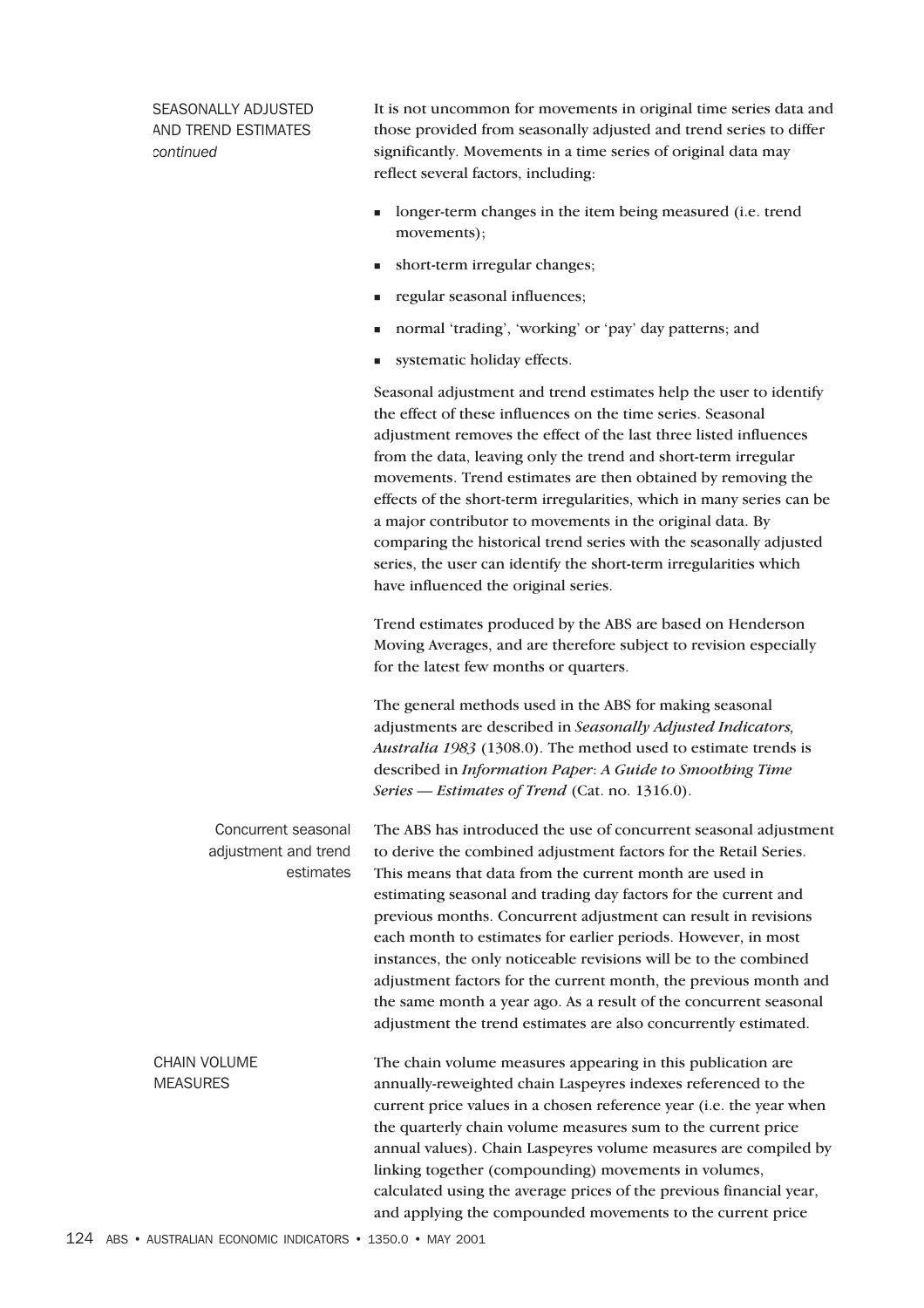| CHAIN VOLUME MEASURES<br>continued | estimates of the reference year. Quarterly chain volume estimates<br>are benchmarked to annual chain volume estimates, so that the<br>quarterly estimates for a financial year sum to the corresponding<br>annual estimate.                                                                                                                                                                                                                                                                                                                                                                                                                                                                                                                                                                                                                                                                                                                                                                                                                                                                                      |  |  |  |  |
|------------------------------------|------------------------------------------------------------------------------------------------------------------------------------------------------------------------------------------------------------------------------------------------------------------------------------------------------------------------------------------------------------------------------------------------------------------------------------------------------------------------------------------------------------------------------------------------------------------------------------------------------------------------------------------------------------------------------------------------------------------------------------------------------------------------------------------------------------------------------------------------------------------------------------------------------------------------------------------------------------------------------------------------------------------------------------------------------------------------------------------------------------------|--|--|--|--|
|                                    | Chain volume measures are not generally additive. In other words,<br>in general, component chain volume measures do not sum to a<br>total in the way original current price components do. In order to<br>minimise the impact of this property, the ABS uses the latest base<br>year as the reference year (i.e. the year prior to the latest complete<br>financial year). By adopting this approach, non-additivity does not<br>exist for the quarters following the reference year (currently<br>1997–98) and is relatively small for the quarters in the reference<br>year and the quarters immediately preceding it. The latest base<br>year and the reference year will be advanced one year with the<br>release of the June quarter Australian National Accounts<br>(Australian Economic Indicators, October issue). A change in<br>reference year changes levels but not growth rates, although some<br>revision to recent growth rates can be expected because of the<br>introduction of a more recent base year (and revisions to the<br>current price estimates underlying the chain volume measures). |  |  |  |  |
| <b>OTHER USAGES</b>                | Columns in bold in the tables indicate a total. Columns usually<br>sum from the left, with the total appearing on the right. A major<br>exception is the balance of payments and international investment<br>position data in Chapter 2. These data sum from the right with the<br>total appearing on the left — in keeping with the international<br>standard for these statistics. Some tables include sub-total columns<br>and columns which need to be subtracted to obtain the total.<br>Where this is not clear a footnote explains the relationship<br>between the columns.                                                                                                                                                                                                                                                                                                                                                                                                                                                                                                                               |  |  |  |  |
|                                    | Columns in italics indicate that seasonally adjusted or trend<br>estimates are not available for that column, and original data are<br>provided instead.                                                                                                                                                                                                                                                                                                                                                                                                                                                                                                                                                                                                                                                                                                                                                                                                                                                                                                                                                         |  |  |  |  |
|                                    | Yearly periods shown as, e.g. 1998–1999, refer to the fiscal year<br>ended 30 June 1999.                                                                                                                                                                                                                                                                                                                                                                                                                                                                                                                                                                                                                                                                                                                                                                                                                                                                                                                                                                                                                         |  |  |  |  |
|                                    | Where figures have been rounded, discrepancies may occur<br>between sums of the component items and totals. Percentage<br>changes may not be exactly comparable to tabulated source series<br>due to rounding of the source series, the percentage change series<br>or both.                                                                                                                                                                                                                                                                                                                                                                                                                                                                                                                                                                                                                                                                                                                                                                                                                                     |  |  |  |  |
| <b>METRIC PREFIXES</b>             | Deca $(da) = ten$<br>Hecto $(h)$ = hundred<br>$=$ thousand<br>Kilo $(k)$<br>$Mega (M) = million$<br>$=$ thousand million<br>Giga $(G)$<br>$=$ million million<br>Tera $(T)$                                                                                                                                                                                                                                                                                                                                                                                                                                                                                                                                                                                                                                                                                                                                                                                                                                                                                                                                      |  |  |  |  |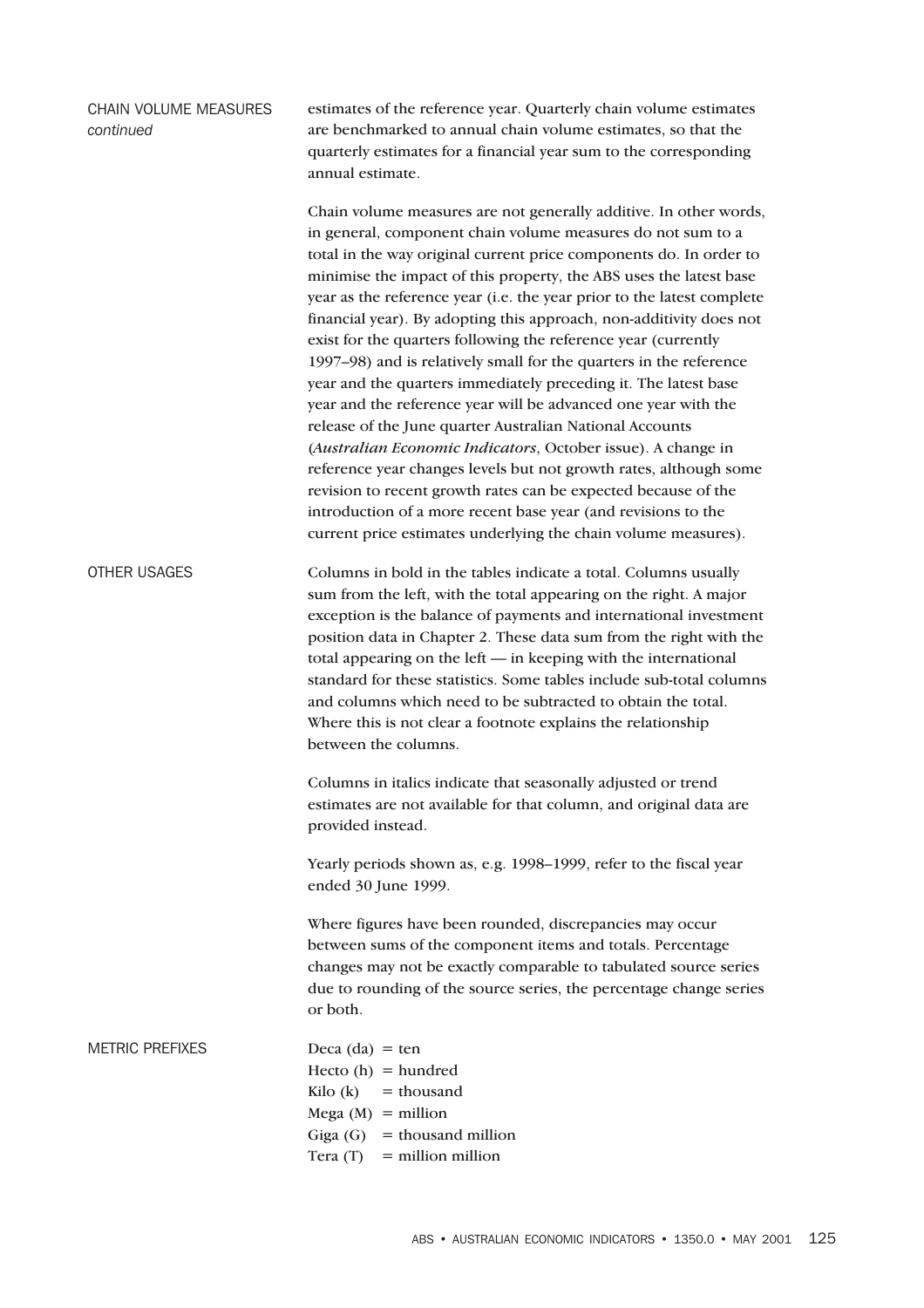# Appendix

# Index of Feature Articles Published in *Australian Economic Indicators*

| <i>Issue</i>     | Title                                                                                   | Reference |
|------------------|-----------------------------------------------------------------------------------------|-----------|
| Dec 2000         | Measuring the impact of the New Tax System on the September Quarter 2000                |           |
|                  | <b>Consumer Price Index</b>                                                             | $3-10$    |
| Dec 2000         | Updating the Experimental Composite Leading Indicator of the Australian Business        |           |
|                  | Cycle: September Quarter 2000                                                           | 11-20     |
| Nov 2000         | International Comparison of Balance of Payments Statistics                              | $3-5$     |
| Oct 2000         | Australia's International Trade in Services by State                                    | $3 - 10$  |
| Oct 2000         | Treatment of Insurance Services in the Australian Consumer Price Index (Keith Woolford) | 11-14     |
| Sep 2000         | Australian Tourism Satellite Account                                                    | $3 - 11$  |
| Sep 2000         | Updating the Experimental Composite Leading Indicator of the Australian Business        |           |
|                  | Cycle: June Quarter 2000                                                                | 13-22     |
| Aug 2000         | The Sydney Olympic Games                                                                | $3 - 11$  |
| <b>July 2000</b> | What Dominates Movements in ABS Seasonally Adjusted Time Series?                        | $3 - 8$   |
| <b>July 2000</b> | The Impact of the New Tax System on ABS Statistics                                      | $9 - 16$  |
| June 2000        | Updating the Experimental Composite Leading Indicator of the Australian Business        |           |
|                  | Cycle: March Quarter 2000                                                               | $3 - 12$  |
| May 2000         | Using the Unemployment Rate Series to Illustrate the Seasonal Adjustment Process        | 3-8       |
| Mar 2000         | Updating the Experimental Composite Leading Indicator of the Australian Business        |           |
|                  | Cycle: December Quarter 1999                                                            | $3-12$    |
| Jan 2000         | Experimental Price Indexes for Age Pension Households: an Update                        | $3-9$     |
|                  |                                                                                         |           |
| Dec 1999         | Why are there differences between two seasonally adjusted measures of Australian        |           |
|                  | total employment? (Jeff Cannon)                                                         | $3 - 8$   |
| Dec 1999         | Updating the Experimental Composite Leading Indicator of the Australian Business        |           |
|                  | Cycle: September Quarter 1999                                                           | 11-20     |
| Oct 1999         | Training Australia's Workers (Michael Overall)                                          | $3-11$    |
| Oct 1999         | Impact of Y2K and the Sydney Hailstorm on the National Accounts                         | 13-17     |
| Sep 1999         | Experimental Composite Leading Indicator: June Quarter 1999                             | $3 - 13$  |
| Aug 1999         | Upgrade of Capital Stock and Multifactor Productivity Estimates                         | $3 - 16$  |
| <b>July 1999</b> | The New Method for Seasonally Adjusting Crop Production Data (Helen Stockdale)          | $3 - 9$   |
| June 1999        | Experimental Composite Leading Indicator: March Quarter 1999                            | $3 - 12$  |
| May 1999         | Easter Holiday Effects in Retail Turnover                                               | $3 - 13$  |
| May 1999         | Surveying Non-Employers and Micro-Businesses in the Construction Industry               | $15 - 24$ |
| Apr 1999         | Seasonal Influences on Retail Trade for December 1998                                   | $3 - 10$  |
| Mar 1999         | Experimental Composite Leading Indicator: December Quarter 1998                         | $3 - 12$  |
| Jan 1999         | Economic and Financial Monitoring (John Hawkins)                                        | $3 - 11$  |
|                  |                                                                                         |           |
| Dec 1998         | Population Projections 1997 to 2051                                                     | $3 - 14$  |
| Dec 1998         | Experimental Composite Leading Indicator: September Quarter 1998                        | $15 - 24$ |
| Nov 1998         | Modifications to the Reserve Bank of Australia's Commodity Price Index                  | $3 - 8$   |
| Oct 1998         | Improvements to Trend Estimation for National Accounts Aggregates                       | $3 - 5$   |
| Sep 1998         | Measuring International Portfolio Investment (Boke L Nkoy)                              | $3 - 8$   |
| Sep 1998         | Experimental Composite Leading Indicator: June Quarter 1998                             | $9 - 17$  |
| Aug 1998         | Direct Movement Estimator for the Survey of Average Weekly Earnings                     |           |
|                  | (Richard McKenzie and Gabriela Lawrence)                                                | $3 - 7$   |
| Jul 1998         | Improving the Quality of the National Accounts                                          | $15 - 17$ |
| Jul 1998         | Revisions to Quarterly Economic Growth Rates 1984 to 1993                               | $3 - 14$  |
| Jun 1998         | Experimental Composite Leading Indicator: March Quarter 1998                            | $7 - 12$  |
| Jun 1998         | Sales Tax - Reprinted from the Australian Taxation Office - Taxation Statistics 1995-96 | $3 - 5$   |
| May 1998         | Can Labour Force Estimates be Improved Using Matched Sample Estimates? (Philip Bell)    | $3 - 6$   |
| Apr 1998         | Alternative Measures of the Effects of Exchange Rate Movements on Competitiveness       | $3 - 8$   |
| Mar 1998         | Experimental Composite Leading Indicator: December Quarter 1997                         | $13 - 18$ |
| Mar 1998         | Trade-Weighted Index: Method of Calculation                                             | $9 - 11$  |
| Mar 1998         | Australian Globalisation Statistics: Past, Present and Future                           |           |
|                  | (Geoff Robertson and Mark Lound)                                                        | $3 - 7$   |
| Jan 1998         | An Introduction to Tourism Satellite Accounts (Carl Obst)                               | ix-xvii   |
|                  |                                                                                         |           |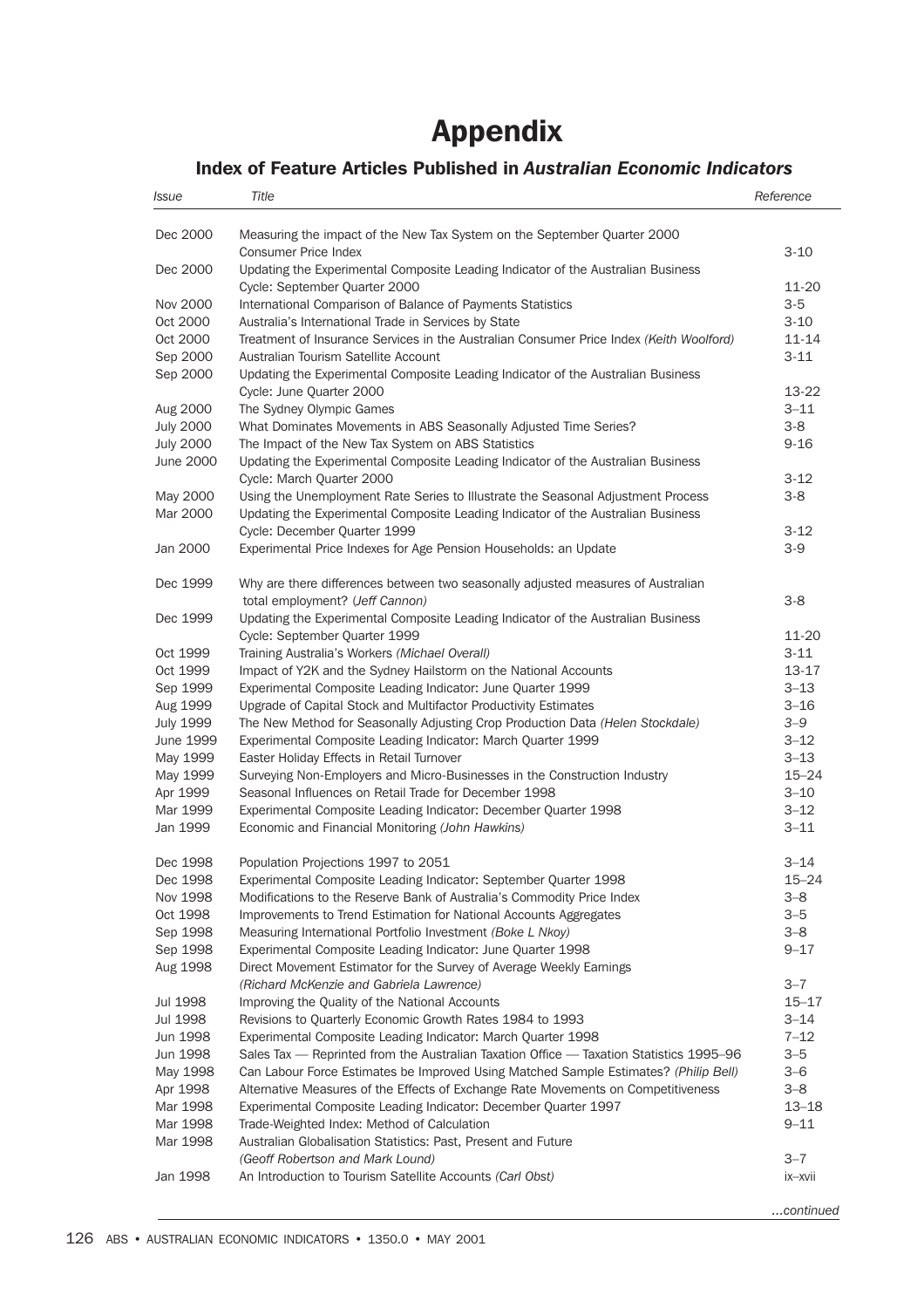# Index of Feature Articles Published in *Australian Economic Indicators* —

| continued |                                                                                                        |            |
|-----------|--------------------------------------------------------------------------------------------------------|------------|
| Issue     | Title                                                                                                  | Reference  |
| Jan 1998  | Australian Tourism Satellite Account: Development Commences                                            | vii        |
| Dec 1997  | Experimental Composite Leading Indicator: September Quarter 1997                                       | XIX-XXIV   |
| Dec 1997  | Investigations of Volatility in the Labour Force Survey (Philip Bell)                                  | XV-XVII    |
| Dec 1997  | Are Recent Labour Force Estimates More Volatile? (Cynthia Kim)                                         | ix-xiii    |
| Oct 1997  | <b>New Business Provisions</b>                                                                         | vii-xvi    |
| Sep 1997  | Experimental Composite Leading Indicator: June Quarter 1997                                            | vii-xii    |
| Jul 1997  | Review of the Experimental Composite Leading Indicator                                                 | vii-xvi    |
| Jun 1997  | Experimental Composite Leading Indicator: March Quarter 1997                                           | $XY$ -XX   |
| Jun 1997  | <b>Earnings Statistics</b>                                                                             | vii-xiv    |
| Apr 1997  | Women in Small Business                                                                                | vii-xii    |
| Mar 1997  | Experimental Composite Leading Indicator: December Quarter 1996                                        | $IX - XIV$ |
| Mar 1997  | Telephone Interviewing - Effect on Labour Force Survey Estimates                                       | vii-viii   |
| Jan 1997  | Impact of the 1995-96 Farm Season on Australian Production (Charles Aspden)                            | vii-xii    |
| Dec 1996  | Experimental Composite Leading Indicator: September Quarter 1996                                       | $XY$ -XX   |
| Dec 1996  | How Does Fathers Day Affect Retail Trade?                                                              | vii-xiv    |
| Oct 1996  | Australia's Tradable Sector (Leanne Johnson and Genevieve Knight)                                      | vii-xii    |
| Sep 1996  | Experimental Composite Leading Indicator: June Quarter 1996                                            | vii-xi     |
| Aug 1996  | Government Redistribution of Income in Australia 1993–94                                               | vii-xiii   |
| Jun 1996  | Experimental Composite Leading Indicator: March Quarter 1996                                           | xiii-xviii |
| Apr 1996  | Experimental Composite Leading Indicator: December Quarter 1995                                        | xix-xxiii  |
| Apr 1996  | Seasonal and Trading Day Influences on Retail Turnover (Jeff Cannon)                                   | xi-xvii    |
| Mar 1996  | Trends in the Female-Male Earnings Ratio (John Preston)                                                | $xi - xy$  |
| Jan 1996  | Sense and Sensitivity (Nicola J Chedgey)                                                               | xi-xvii    |
| Dec 1995  | Experimental Composite Leading Indicator: September Quarter 1995                                       | xvii-xxiii |
| Dec 1995  | A Comparison of the World Bank and ABS Wealth Estimates                                                | $xi - xv$  |
| Nov 1995  | Recent Trends in Labour Force Participation (John Preston and Karen Quine)                             | xvii-xx    |
| Nov 1995  | Measuring Teenage Unemployment (Judy Daniel and Jane Wallwork)                                         | $xi - xvi$ |
| Oct 1995  | Valuing Australia's Natural Resources - Part 2                                                         | $xi$ -xix  |
| Sep 1995  | Experimental Composite Leading Indicator: June Quarter 1995                                            | xxiii-xxix |
| Sep 1995  | Review of the Experimental Composite Leading Indicator: The Housing Finance                            |            |
|           | Component (Daniel O'Dea)                                                                               | xvii-xxii  |
| Sep 1995  | Experimental Price Indexes for Age Pensioner Households: An Update (John Higgins)                      | $xi - xv$  |
| Aug 1995  | Valuing Australia's Natural Resources - Part 1                                                         | xi-xxii    |
| Jul 1995  | A Framework for Household Income Consumption Saving and Wealth<br>(Maureen McDonald and Natalie Bobin) | XI-XIV     |
| Jun 1995  | Experimental Composite Leading Indicator: March Quarter 1995                                           | xvii-xxiii |
| Jun 1995  | Sifting the Signals from the Noise (Andrew Sutcliffe)                                                  | xi-xvi     |
| May 1995  | Training Australia's Workers (Karen Collins and Michelle Law)                                          | $xi - xy$  |
| Apr 1995  | Renters in Australia                                                                                   | xi-xix     |
| Mar 1995  | Experimental Composite Leading Indicator: December Quarter 1994                                        | xvii-xxiii |
| Mar 1995  | Employees and Their Working Arrangements                                                               | xi-xvi     |
| Jan 1995  | A Guide to Interpreting Time Series (John Zarb)                                                        | xi-xiii    |
| Dec 1994  | Experimental Composite Leading Indicator: September Quarter 1994                                       | XV-XXII    |
| Dec 1994  | Unpaid Work and the Australian Economy                                                                 | xi-xiv     |
| Nov 1994  | Relative Earnings: Public and Private Sector (John Preston and Louise May)                             | $xi - xy$  |
| Oct 1994  | Labour Force Projections to 2011 (Steven Kennedy)                                                      | xi-xvii    |
| Sep 1994  | Experimental Composite Leading Indicator: June Quarter 1994                                            | xvii-xix   |
| Sep 1994  | Business Expectations Survey (Frank Parsons and Dick Sims)                                             | xi-xvi     |
| Aug 1994  | Labour Force Participation Rate Projections to 2011 (Steven Kennedy)                                   | xi-xvii    |
| Jul 1994  | Projections of Australia's Population Growth and Distribution (John Paice)                             | xi-xvii    |
| Jun 1994  | Experimental Composite Leading Indicator: March Quarter 1994                                           | xvii-xix   |
| Jun 1994  | The Dynamics of Long-term Unemployment (John Preston and Judy Harwood)                                 | xi-xvi     |
| May 1994  | 'Real' Estimates in the National Accounts                                                              | $xi - xy$  |
| Apr 1994  | Australia's Motor Vehicle Fleet Grows Older (Rodney Taylor)                                            | xi-xv      |
|           |                                                                                                        |            |

*...continued*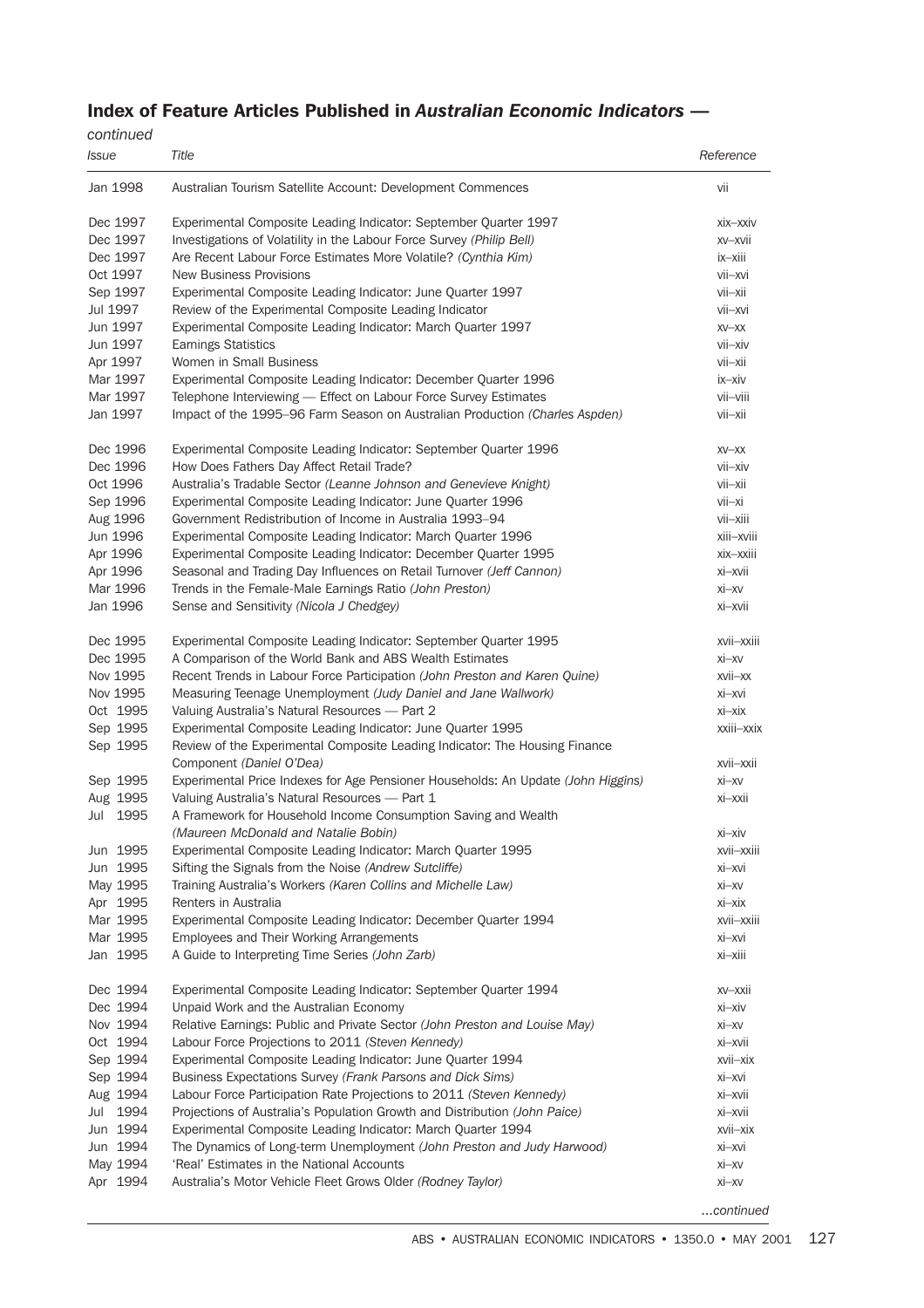| Index of Feature Articles Published in Australian Economic Indicators - |  |  |
|-------------------------------------------------------------------------|--|--|
|-------------------------------------------------------------------------|--|--|

| continued    |                                                                                             |            |
|--------------|---------------------------------------------------------------------------------------------|------------|
| <i>Issue</i> | Title                                                                                       | Reference  |
| Mar 1994     | Experimental Composite Leading Indicator: December Quarter 1993                             | xvii-xix   |
| Mar 1994     | Impact of Refinancing on Housing Finance Statistics (John Carson)                           | xi-xvi     |
| Jan 1994     | Predicting Private New Capital Expenditure Using Expectations Data (Derek Burnell)          | xi-xviii   |
| Dec 1993     | Experimental Composite Leading Indicator: September Quarter 1993                            | xix-xxi    |
| Dec 1993     | Understanding Labour Costs (Geoff Neideck)                                                  | xi-xvii    |
| Nov 1993     | Population Change and Housing Demand (John Cornish)                                         | xi-xvi     |
| Oct 1993     | Australian and New Zealand Standard Industrial Classification: Closer Statistical Relations | $xi - xy$  |
| Sep 1993     | Experimental Composite Leading Indicator: June Quarter 1993                                 | xvii-xix   |
| Sep 1993     | The Timeliness of Quarterly Income and Expenditure Accounts:                                |            |
|              | An International Comparison (Philip Smith, Statistics Canada)                               | xi-xvi     |
| Aug 1993     | Major ABS Classifications                                                                   | xi-xviii   |
| Jul 1993     | Experimental Composite Leading Indicator: March Quarter 1993                                | XV-XVII    |
| Jul 1993     | Experimental Price Indexes for Age Pensioner Households: An Update                          | xi-xiv     |
| Jun 1993     | The Economic Importance of Sport and Recreation (Carol Soloff)                              | xi-xvi     |
| May 1993     | An Experimental Composite Leading Indicator of the Australian Business Cycle                |            |
|              | (Gérard Salou and Cynthia Kim)                                                              | xi-xviii   |
| Apr 1993     | Input-Output Tables: Describing the Shape of Australia's Economy (Dr Annette Barbetti)      | $xi$ -xvi  |
| Mar 1993     | Change in Base Year of Constant Price National Accounts from 1984-85 to 1989-90             | xi-xiv     |
| Dec 1992     | Housing Characteristics and Decisions: A Comparative Study of Sydney,                       |            |
|              | Melbourne, Adelaide and Canberra                                                            | xvi-xvii   |
| Dec 1992     | Tourism: A Statistical Overview                                                             | $xi - xv$  |
| Nov 1992     | Australia's Foreign Debt (Jane Griffin-Warwicke)                                            | $xi - xvi$ |
| Oct 1992     | Leading Indicators of the Australian Business Cycle: Performance Over the Last              |            |
|              | Two Decades (Gérard Salou and Cynthia Kim)                                                  |            |
| Sep 1992     | State Accounts: Trends in State and Territory Economic Activity (Tony Johnson)              | $xi - xvi$ |
| Aug 1992     | The Business Cycle in Australia: 1959 to 1992 (Gérard Salou and Cynthia Kim)                | $Xi-XV$    |
| Jul 1992     | Introduction to Financial Accounts                                                          | xi-xviii   |
| Jun 1992     | The Timing of Quarterly Commonwealth Budget Sector Outlays                                  | XV-XXIII   |
| Jun 1992     | <b>Environment Statistics: Frameworks and Developments</b>                                  | xi-xiv     |
| May 1992     | Government Redistribution of Income (Judith White and Horst Posselt)                        | xi-xviii   |
| Apr 1992     | International Comparisons of Gross Domestic Product at Purchasing Power Parity              | xi-xiii    |
| Mar 1992     | Smarter Data Use (John Zarb)                                                                | $Xi-XVI$   |
| Feb 1992     | Managed Funds in Australia (Dene Baines and Suzanne Hartshorn)                              | xi-xiv     |
| Dec 1991     | Building Approvals and Housing Finance Statistics - Do They Tell The Same Story?            |            |
|              | (Graydon Smith)                                                                             | xi-xiv     |
| Nov 1991     | Measuring Inflation (Tony Johnson)                                                          | $XI - XV$  |
| Oct 1991     | Recent Trends in Overseas Migration (Jennie Widdowson and Chris Ryan)                       | xi-xviii   |
| Sep 1991     | The Role of a Business Register in a Statistical System (Geoff Lee and Leon Pietsch)        | $Xi-XV$    |
| Aug 1991     | A Time Series Decomposition of Retail Trade (John Zarb)                                     | xi-xv      |
| Jul 1991     | The Census of Population and Housing                                                        | $Xi-XV$    |
| Jun 1991     | Merchandise Export and Import Statistics by Country - Factors Affecting Bilateral           |            |
|              | Reconciliations (Bob McColl and John Quinn)                                                 | Xİ-XXİ     |
| May 1991     | Measuring Employment and Unemployment                                                       | xi-xxi     |
| Apr 1991     | Picking Turning Points in the Economy (Susan Linacre and John Zarb)                         | Xİ-XVİ     |
| Feb 1991     | Is the Consumer Price Index Seasonal? (John Zarb)                                           | xi-xiv     |